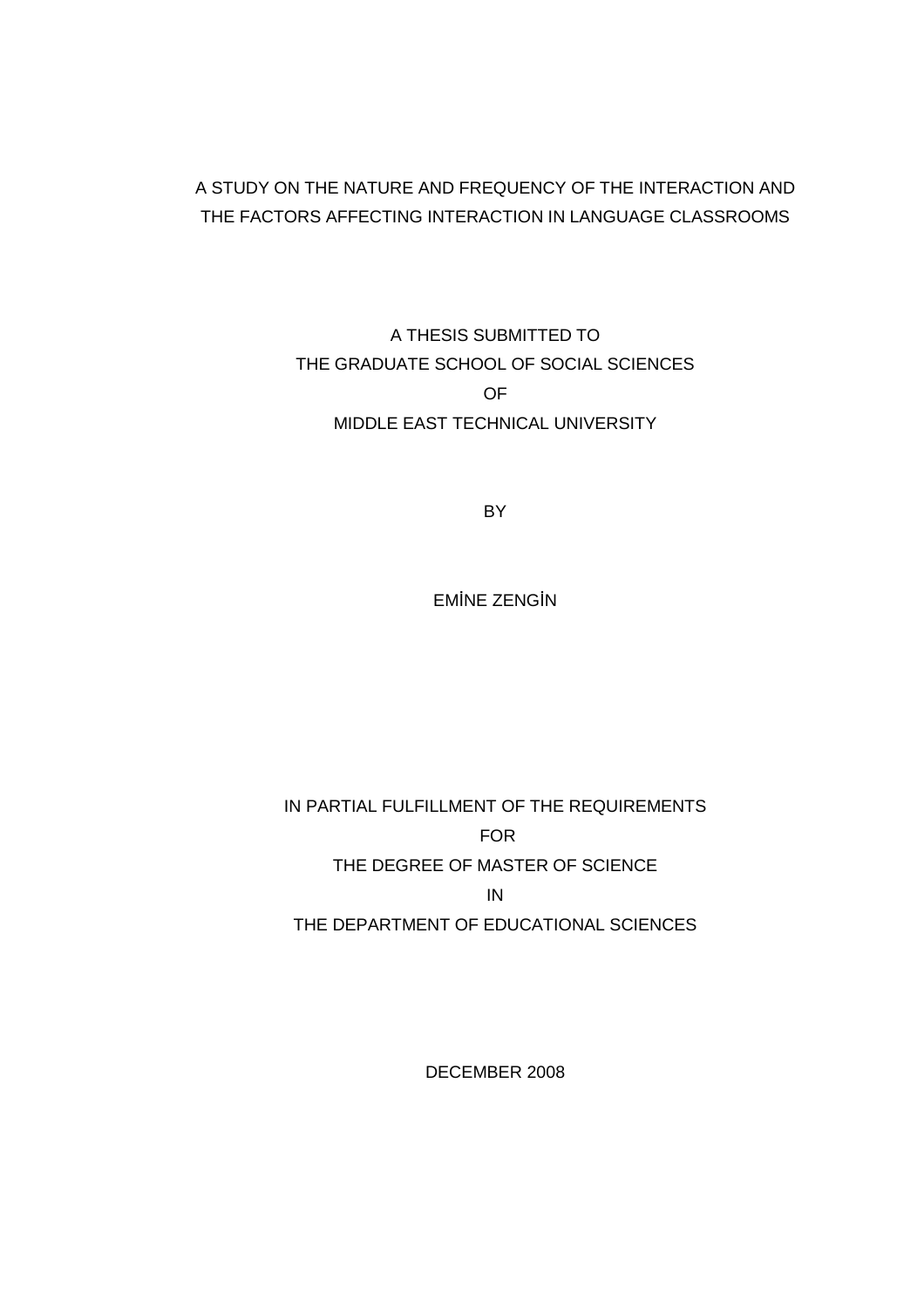Approval of the Graduate School of Social Sciences

Prof. Dr. Sencer Ayata **Director** 

I certify that this thesis satisfies all the requirements as a thesis for the degree of Master of Science.

> Assoc. Prof. Dr. Oya Yerin Güneri Head of Department

This is to certify that we have read this thesis and that in our opinion it is fully adequate, in scope and quality, as a thesis for the degree of Master of Science.

> Assoc. Prof. Dr. Ercan Kiraz Supervisor

#### **Examining Committee Members**

| Prof. Dr. Hasan Şimşek                      | (METU, EDS) |  |
|---------------------------------------------|-------------|--|
| Assoc. Prof. Dr. Ercan Kiraz                | (METU, EDS) |  |
| Assoc. Prof. Dr Gölge Seferoğlu (METU, FLE) |             |  |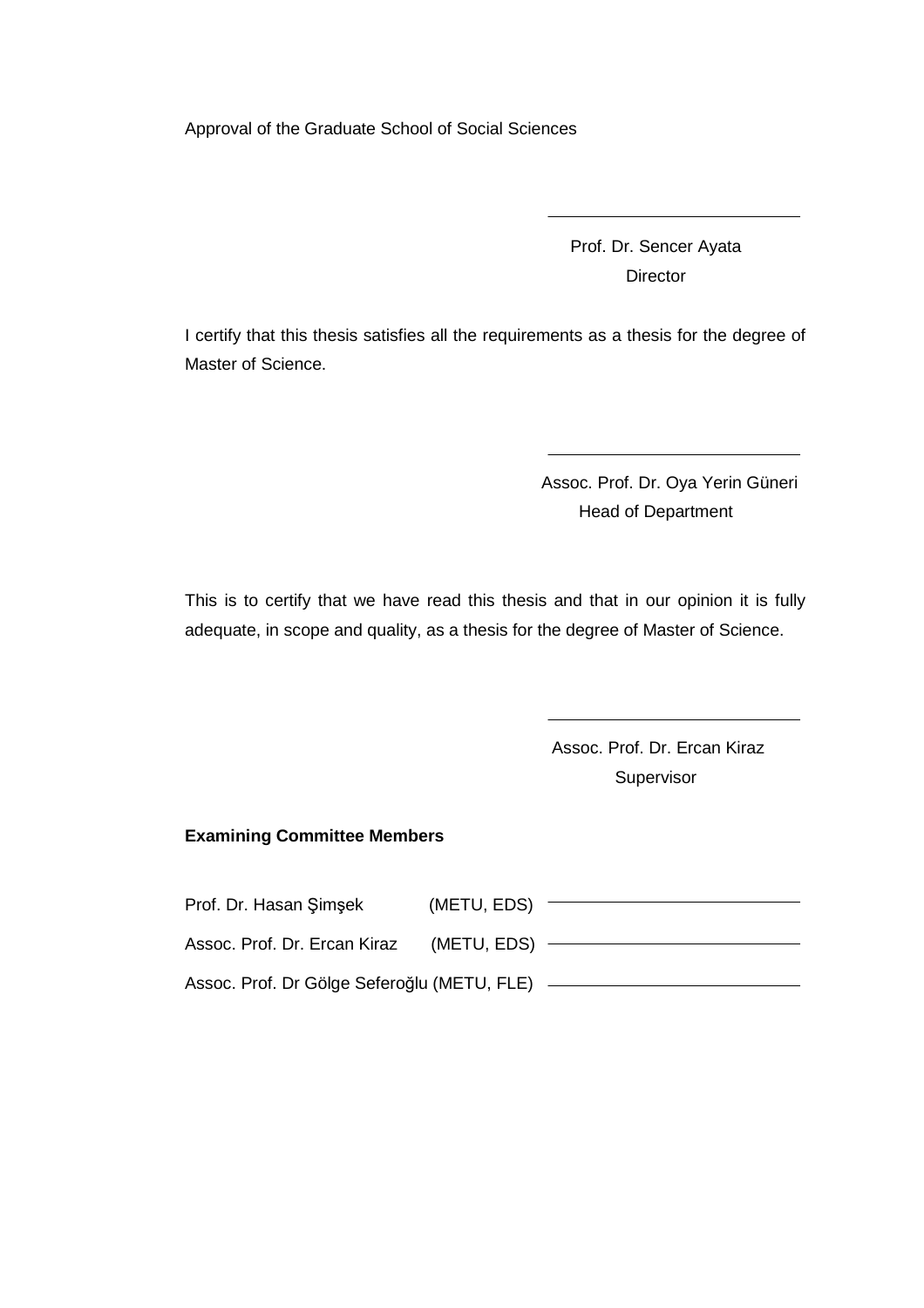**I hereby declare that all information in this document has been obtained and presented in accordance with academic rules and ethical conduct. I also declare that, as required by these rules and conduct, I have fully cited and referenced all material and results that are not original to this work.** 

Name, Last name: Emine ZENGİN

Signature :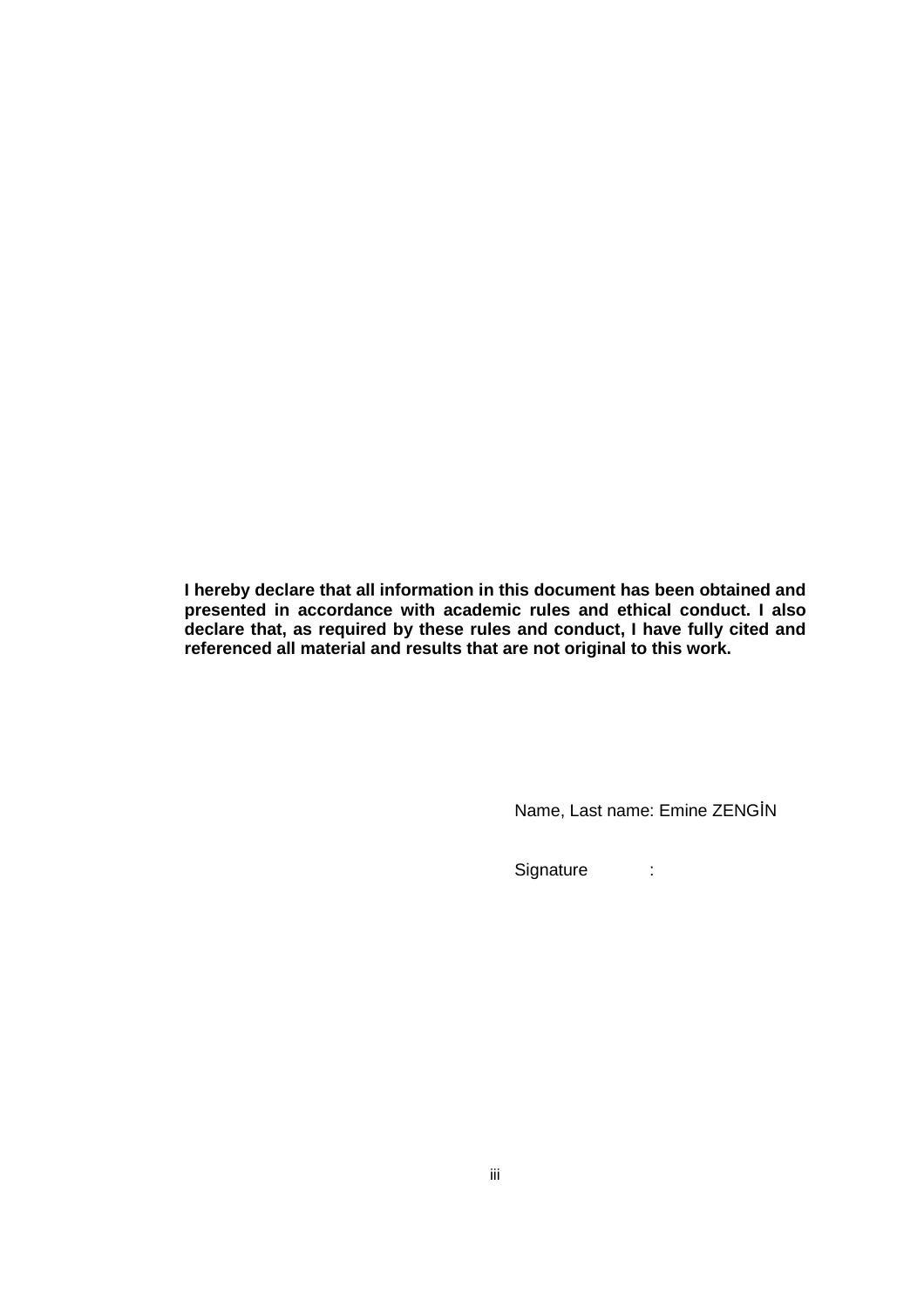## **ABSTRACT**

### A STUDY ON THE NATURE AND FREQUENCY OF THE INTERACTION AND THE FACTORS AFFECTING INTERACTION IN LANGUAGE CLASSROOMS

ZENGİN, Emine M.S., Department of Educational Sciences Supervisor: Assoc. Prof. Dr. Ercan Kiraz

December 2008, 166 Pages

The purpose of this study was to describe and explore the nature and frequency of the interaction and the factors affecting interaction in language classrooms. This qualitative study was conducted in a private language course in Ankara, Turkey. The sample consisted of 6 teachers. The data were collected through video-camera, semi-structred interview and demographic information log. To tackle the complexity of the raw data, data were first subjected to constant comparison analysis. Second, all results were tabulated and interpreted. The results indicated the amount of teacher talk outweighed student talk and teachers spent on average one third of the lesson on lecturing. Besides, it was observed teachers spent approximately 3 % of the lesson on questioning and teachers ask more low-level questions than high-level questions. In addition, the results revealed teacher-initiated interaction outweighed student-initiated interaction and both teacher-initiated and student-initiated interactions outweighed studentstudent interaction. It was also observed male students interact with teacher more than females. Lastly, the results indicated teachers criticized males more than females. In addition, the results about the nature of interaction indicated students used the method of "shouting the answer or idea directly" most as the way of initiating interaction with teacher. Furthermore, they had most interaction with teachers so as to ask questions related to the lesson. Also, the results showed the teachers used the method of "addressing the whole class" as the way of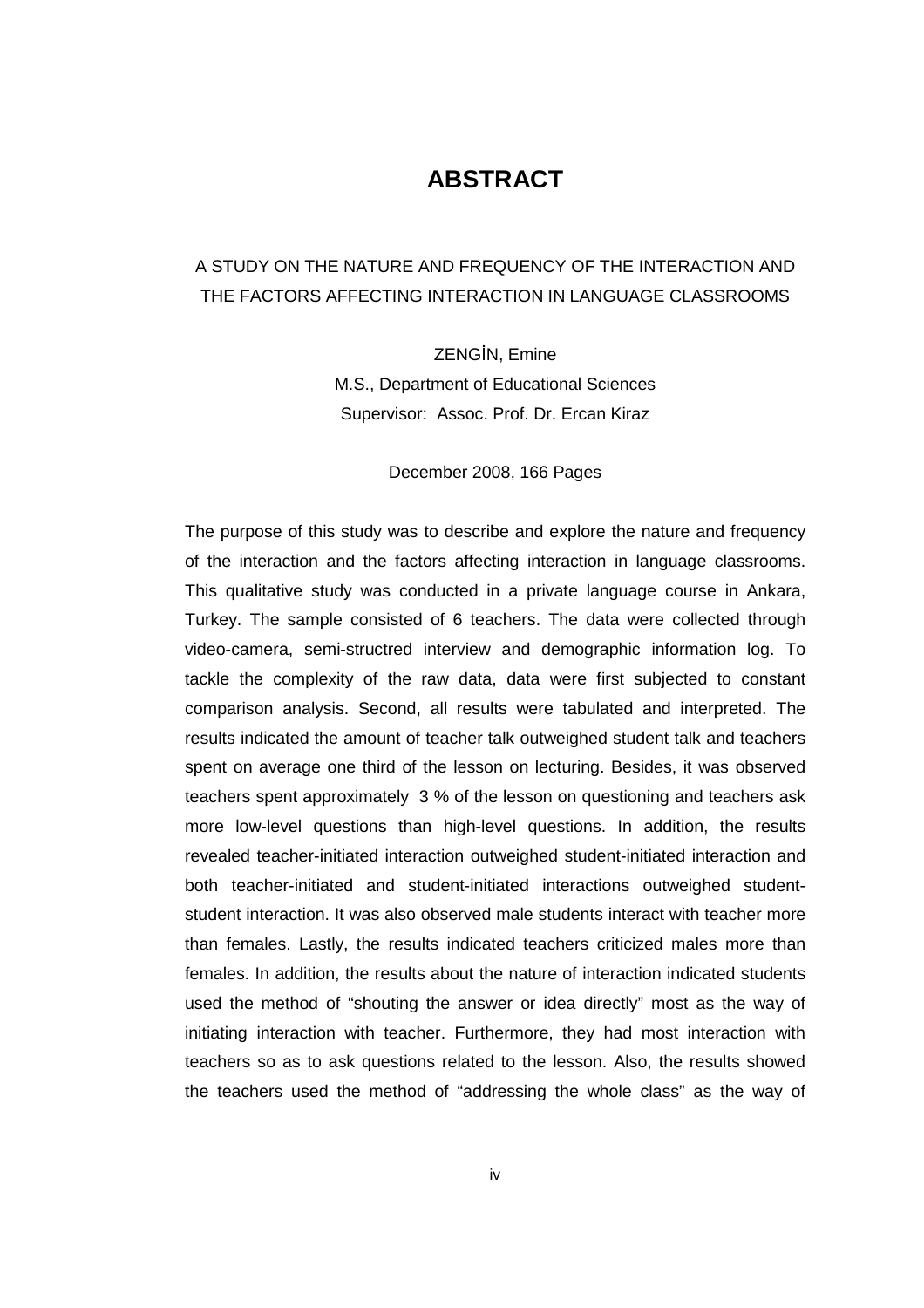initiating interaction with students. Finally, the teachers used the questioning strategy most as a means of initiating interaction with students.

Keywords: Classroom Interaction, Flanders Interaction Analysis (FIA), Gender, Verbal Interaction, Language Classrooms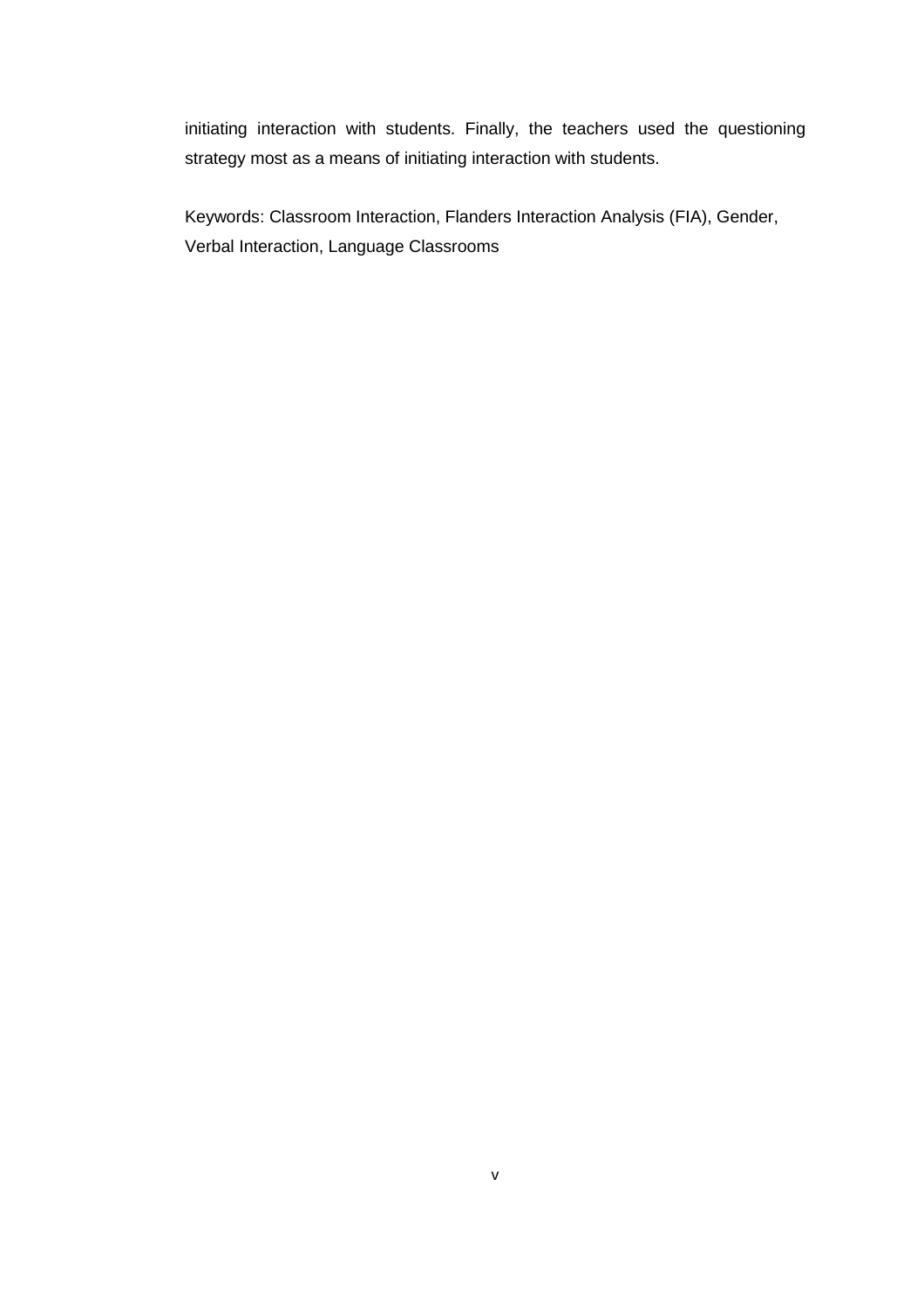### DİL SINIFLARINDAKİ ETKİLEŞİMİN NİTELİĞİNİ, SIKLIĞINI VE ETKİSELİMİ ETKİLEYEN FAKTÖRLERİ ARAŞTIRMA ÇALIŞMASI

ZENGİN, Emine Yüksek Lisans., Eğitim Bilimleri Bölümü Tez Yöneticisi : Doç. Dr. Ercan Kiraz

Aralık 2008, 166 Sayfa

Bu çalışmanın amacı dil sınıflarındaki etkileşimin niteliğini ve sıklığını ve etkileşimi etkileyen faktörleri araştırmak ve tanımlamaktır. Bu nitel çalışma, Türkiye'nin Ankara ilinde bulunan özel bir dil kursunda gerçekleştirilmiştir. Bu çalışmanın örneklemi altı öğretmenden oluşmuştur. Çalışmanın verisi, video kamera, görüşme ve demografik bilgi formu aracılığıyla toplanmıştır. İslenmemiş verinin karmaşıklığıyla başedebilmek için, ilk olarak tüm veri sürekli kıyaslama analizi yöntemi kullanılarak analiz edilmiştir. İkinci olarak, tüm bulgular bir bütün halinde tablolaştırılmış ve yorumlanmıştır. Sonuçlar, öğretmen konuşma süresinin öğrencilerinkinden daha fazla olduğunu ve öğretmenlerin, ortalama dersin üçte birini düz anlatım yaparak harcadıklarını göstermiştir. Bunu yanısıra, öğretmenlerin yaklaşık dersin 3 % soru sorarak harcadıkları ve üst düzey sorulara oranla alt düzey soruları daha fazla sordukları gözlemlenmiştir. Yine, sonuçlar, öğretmen tarafından başlatılan etkileşimin, öğrenci tarafından başlatılan etkileşimden daha fazla olduğu ve hem öğretmen hem de öğrenci tarafından başlatılan etkileşimin, öğrenciler arasındaki etkileşimden daha fazla olduğunu açığa çıkarmıştır. Ayrıca, erkek öğrencilerin kız öğrencilere oranla öğretmenle daha fazla etkileşimde bulunduğu ve daha fazla öğretmenle etkileşim başlattığı gözlemlenilmiştir. Son olarak öğretmenlerin, erkek öğrencileri kız öğrencilerden daha fazla eleştirdiği bulunmuştur. Bunların yanısıra, dil sınıflarındaki etkileşimin sıklığına ilişkin sonuçlar, dil sınıflarındaki etkileşimin niteliğine ilişkin sonuçlar,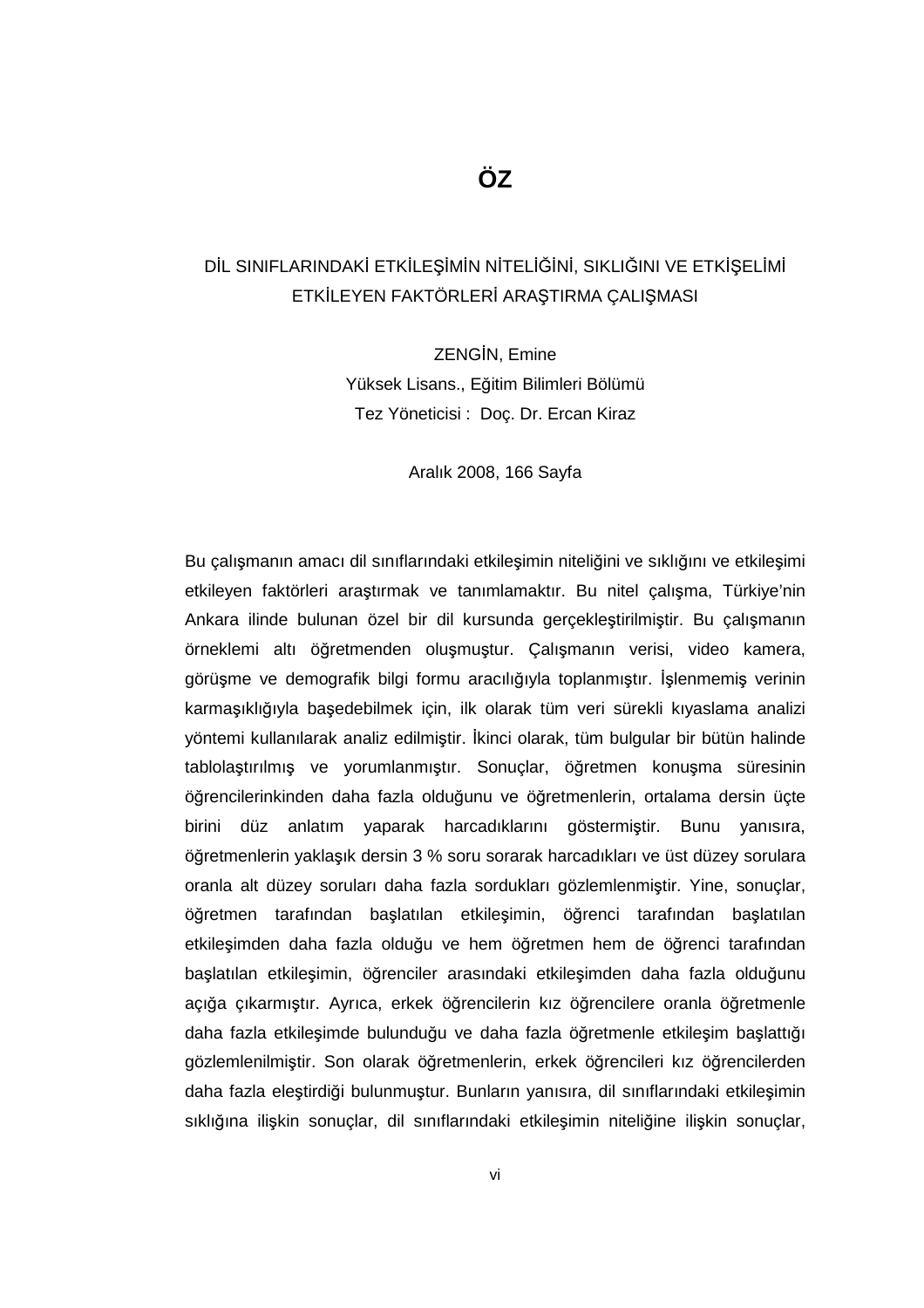öğrencilerin etkileşimi başlatmak için en fazla "doğrudan cevabı ya da düşüncelerini yüksek sesle söyleme" yöntemini kullandıklarını göstermiştir. Ayrıca, öğrenciler etkileşimi en fazla dersin konusuyla ilgili soru sormak amacıyla başlatmıştır. Dahası, öğretmenlerin etkileşimi başlatmak için en fazla "tüm sınıfa hitap etme" yöntemini kullandıklarını göstermiştir. Son olarak, öğretmenler öğrenciyle etkileşim kurma aracı olarak en fazla soru sorma tekniğini kullanmışlardır.

Anahtar Kelimeler: Sınıf İçi Etkileşim, Flanders'ın Etkileşim Analizi, Cinsiyet, Sözlü Etkileşim, Dil Sınıfları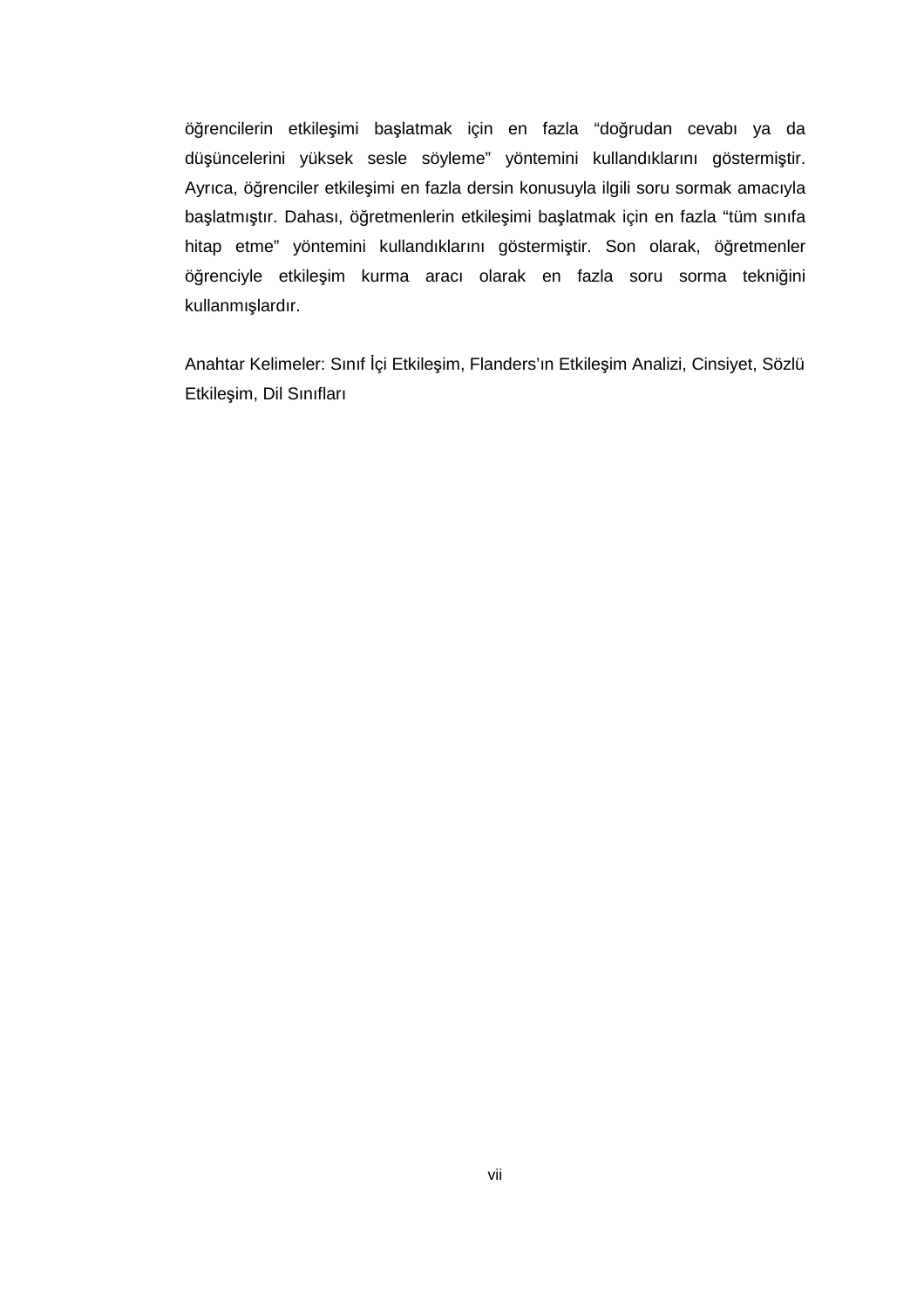To my family, To my husband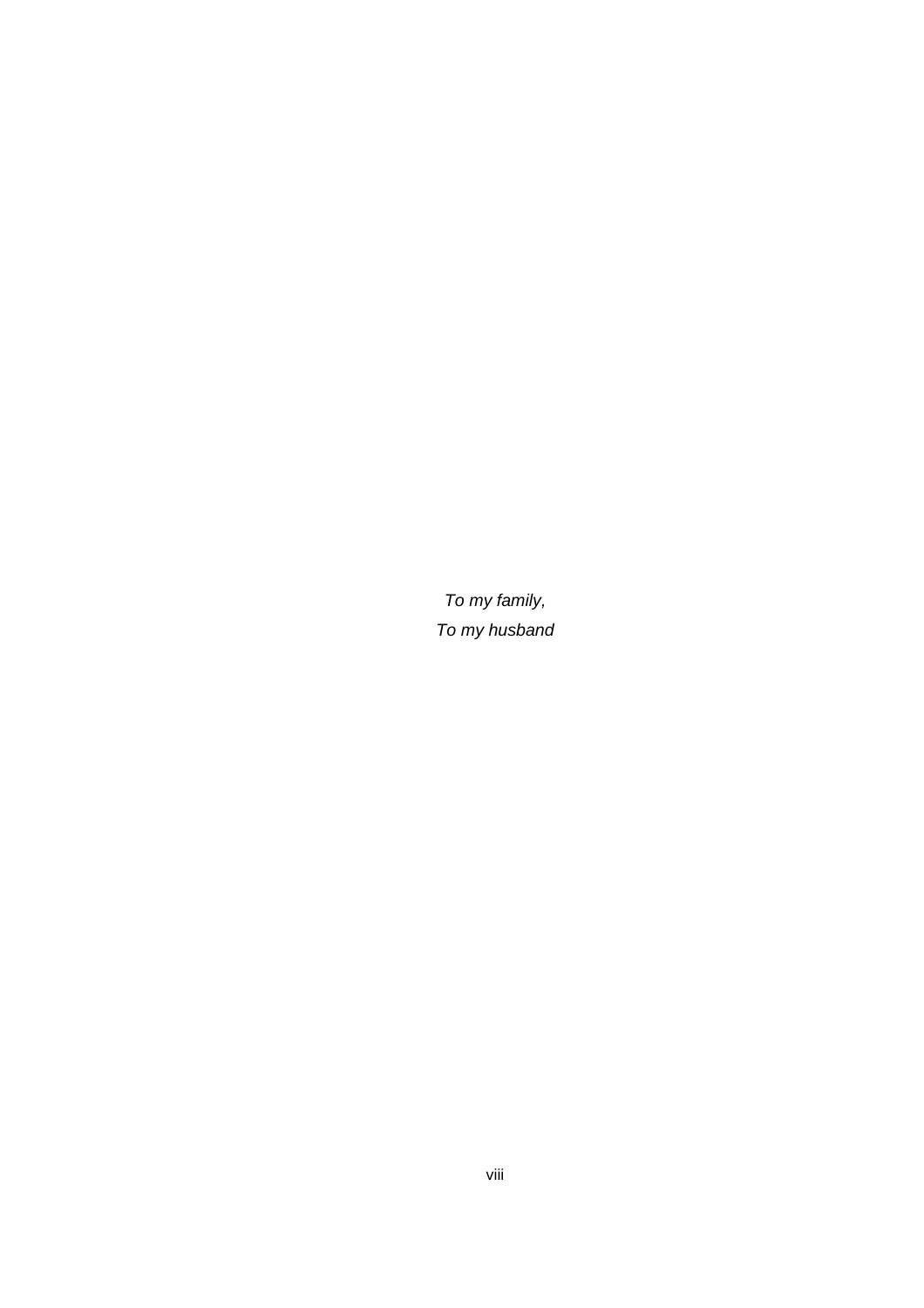## **ACKNOWLEGMENTS**

I am most thankful to my supervisor Assoc. Prof. Dr. Ercan Kiraz for sharing his invaluable ideas and experiences on the subject of my thesis.

I would like to extend my thanks to all lecturers at the Department of Educational Sciences, who greatly helped me to store the basic knowledge onto which I have built my thesis.

I would like to forward my appreciation to all my friends and colleagues who contributed to my thesis with their continuous encouragement.

I would like to express my deep gratitude to my family, who has always provided me with constant support and help.

Special thanks to my husband for all his help and showing great patience during the process of producing my thesis.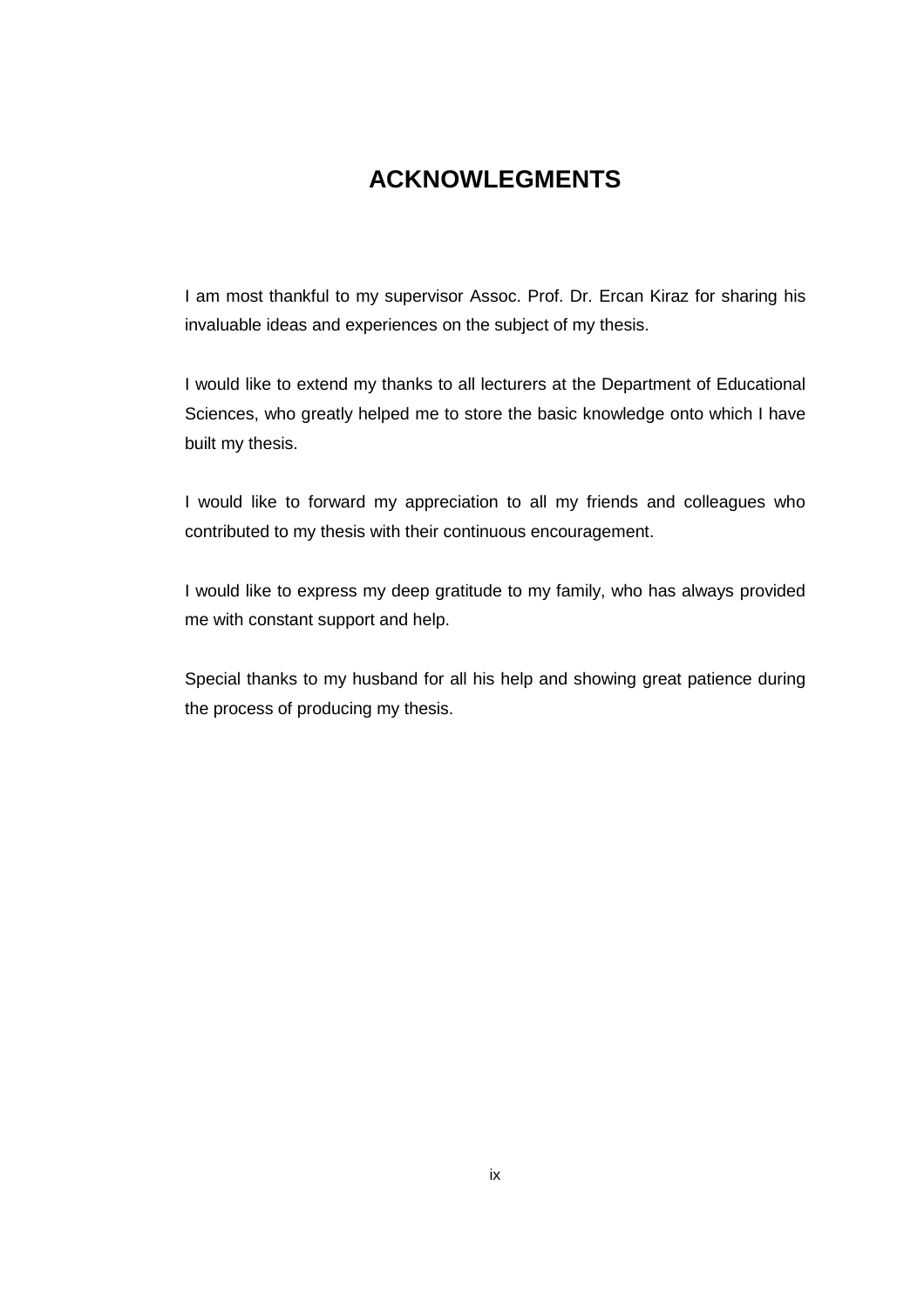### **PREFACE**

The thesis is composed of five chapters. Chapter 1 first introduces the term "Interaction" and touches on the significance of classroom interaction in effective teaching and learning process. Moreover, the results of the research studies on various aspects of classroom interaction are presented. Besides, the purpose and the significance of study are explained in detail. Lastly, research questions are given.

Chapter 2 presents a detailed review of literature about various aspects of classroom interaction by stressing the importance of it and offering several research studies on classroom interaction. Firstly, effective teaching with its prerequisites and effective teacher with its relation to classroom interaction are mentioned. Secondly, certain teaching methods which are thought to be essential for the sake of good language teaching and learning are given. Thirdly, in addition to the characteristics of the quality instruction, both the models and strategies of teaching are explained in relation to classroom interaction. Next, apart from the explanation of the significant variables in the classroom interaction, the guidelines to achieve interaction in the classroom are presented. Following the key suggestions regarding how to promote classroom interaction and maximize the potential of students' classroom interaction, the aims of the improved classroom interaction are mentioned in detail. Finally, different types of interaction are explained in detail and a mental picture of classroom interaction is given with several suggestions to enhance interaction in grammar lessons.

Chapter 3 provides an explanation about the method of the research study. Specifically, it talks about Flanders Interaction Analysis Scale since some of the research questions have been formulated based on it. Also, in this chapter the design and the population including subjects are mentioned in detail. Moreover, a detailed description of the institution in which the study was conducted, the classroom setting in the institution and the English-teaching system operating there are given. Following the explanation of the research instruments and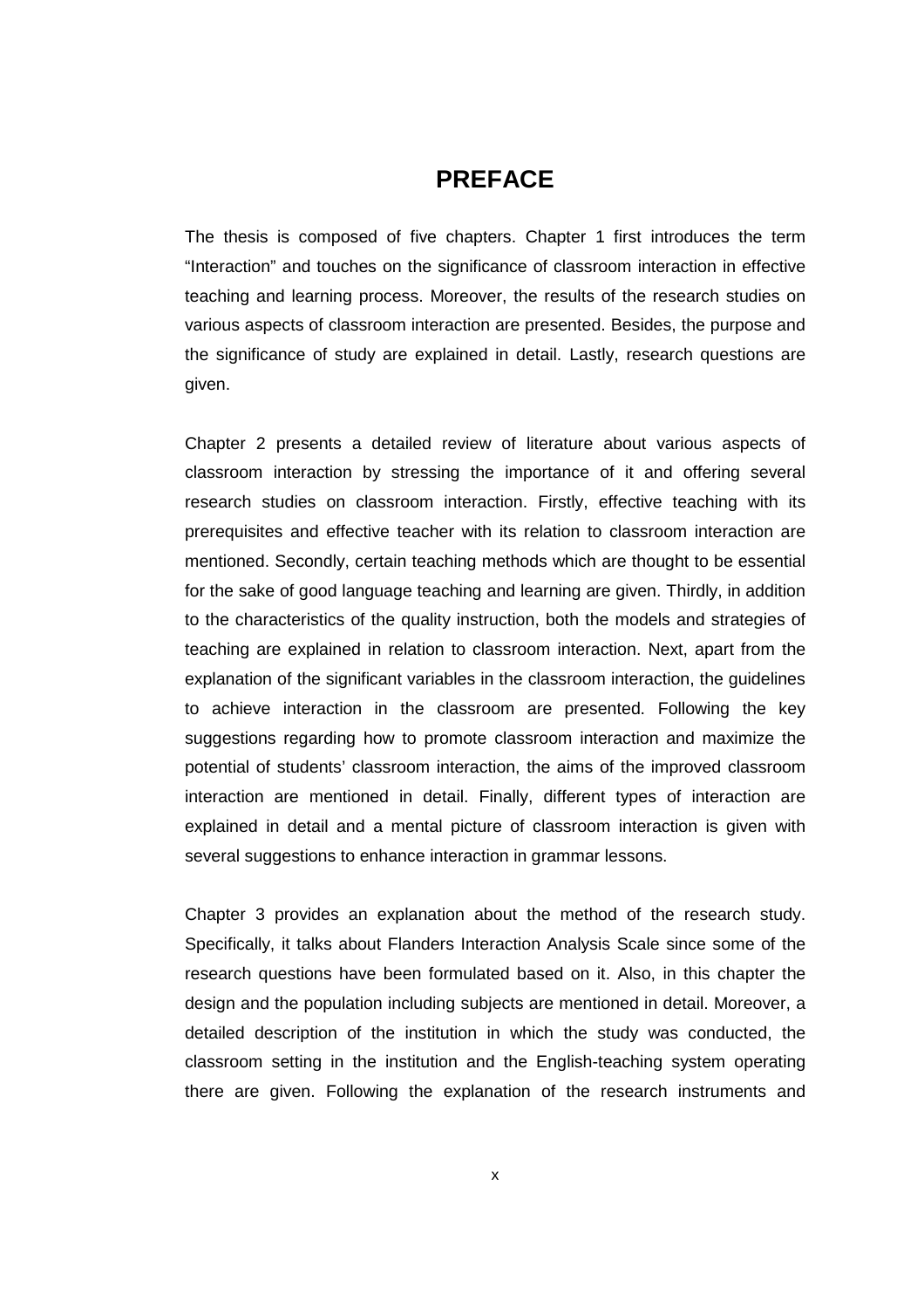reliability and validity, the general procedure of the study including analysis is presented.

Chapter 4 offers the findings of the research study. This chapter has been organized in three parts. In the first part, each lessons addressed as "case" is analyzed on its own under six headings, which are "Teacher-Student Talk, Time Spent on Lecturing and Questioning, Type of the Questions asked, Interaction Type, Gender and Criticism. That is to say, the results regarding the frequency of the interaction in language classrooms are presented. In the second part, the results regarding the nature of the interaction in language classrooms are given under two main headings, which are "Student-initiated Interaction" and "Teacherinitiated Interaction". In third part, the interview results are presented and interpreted.

Chapter 5 discusses the results of the study. Moreover, the results are discussed in comparison to the results of the previous research studies. At this point, similarities and differences in the results are given and the possible reasons for the differences in the results are presented. Furthermore, this chapter gives information about the implications of the study and offers several recommendations to the teachers in order to enhance interaction in the classroom. These suggestions are given by taking the results of the research study into consideration and putting much stress on the importance of classroom interaction in the effective teaching-learning process. Also, certain recommendations are made for researchers.

Appendix-A includes the questions of semi-structured interview done with the language teachers who were observed for two consecutive grammar lessons.

Appendix-B involves the demographic information log, which aimed to get basic information about the overall performance of the students their motivation in English is given.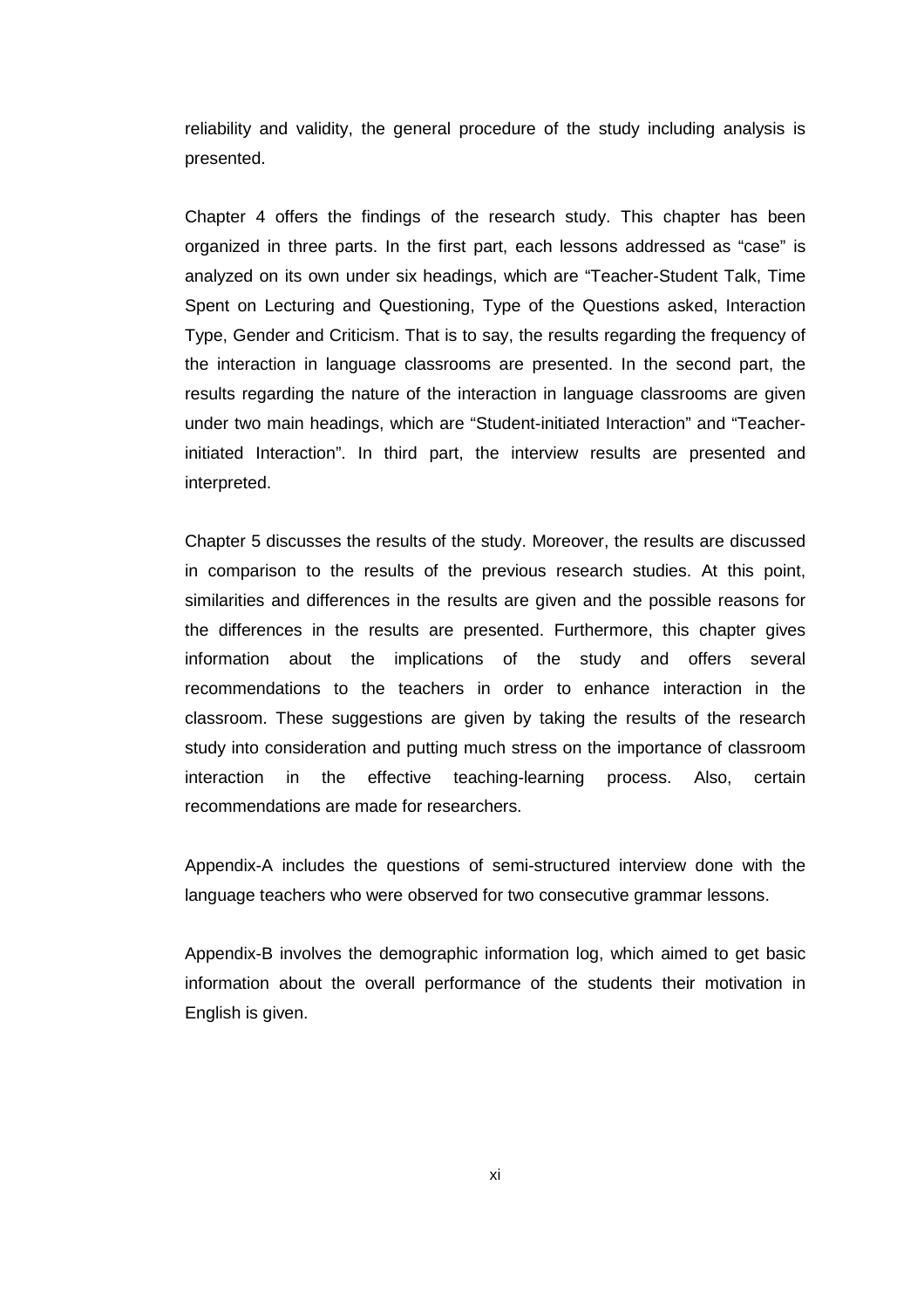Appendix-C consists of a sample lesson, which displays how the actual interaction emerged in the classroom. For this, Case 5 / 2.lesson was transcribed as a sample for the readers to see the actual interaction.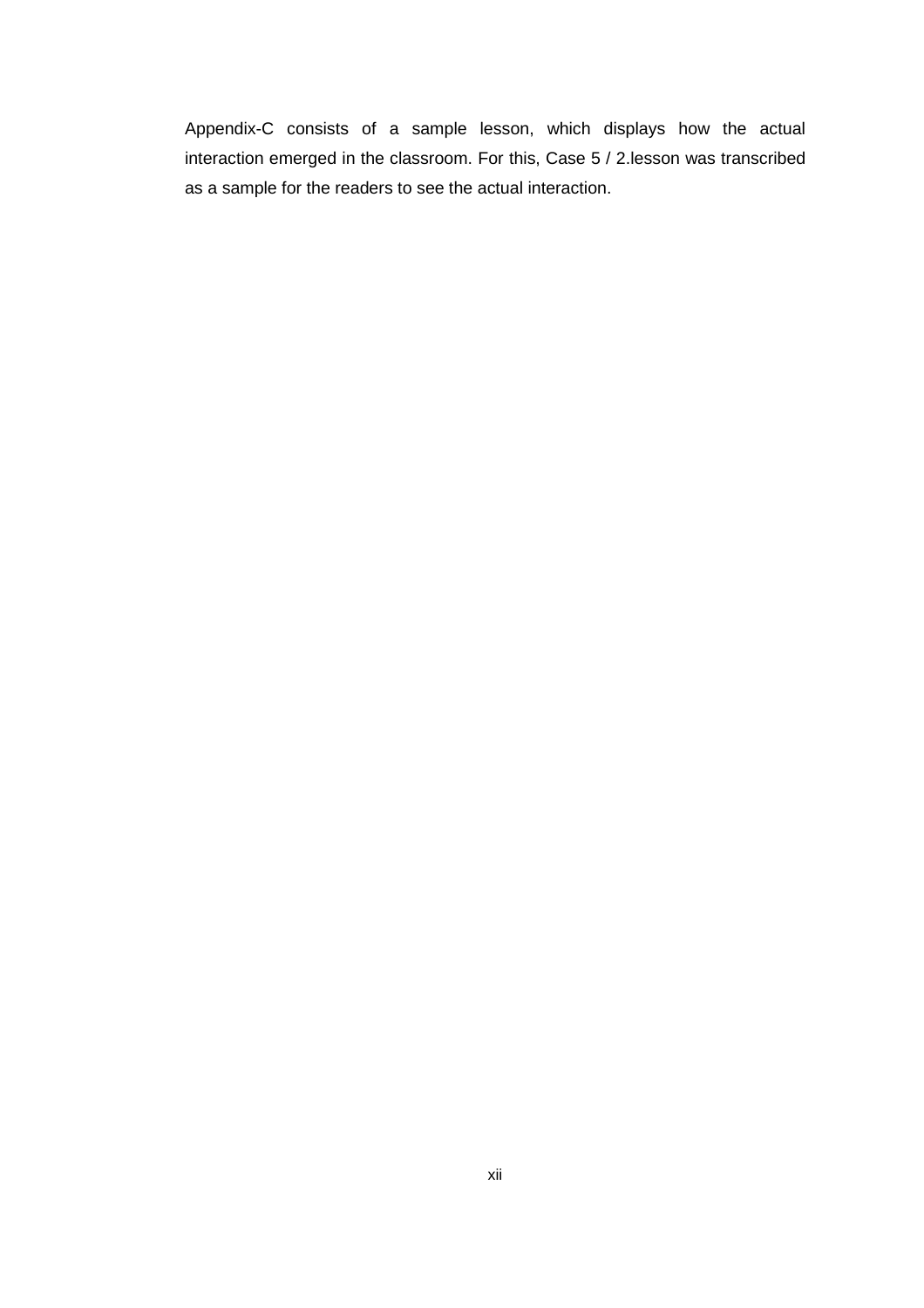# **TABLE OF CONTENTS**

| <b>CHAPTER</b>                                                    |
|-------------------------------------------------------------------|
| $\mathbf 1$                                                       |
| 1.1                                                               |
| 1.2                                                               |
| 1.3                                                               |
| 1.4                                                               |
| 1.5                                                               |
| $\mathbf{2}$                                                      |
| 2.1                                                               |
| Structure, Process and Attitude in Effective Teaching 11<br>2.1.1 |
| 2.2                                                               |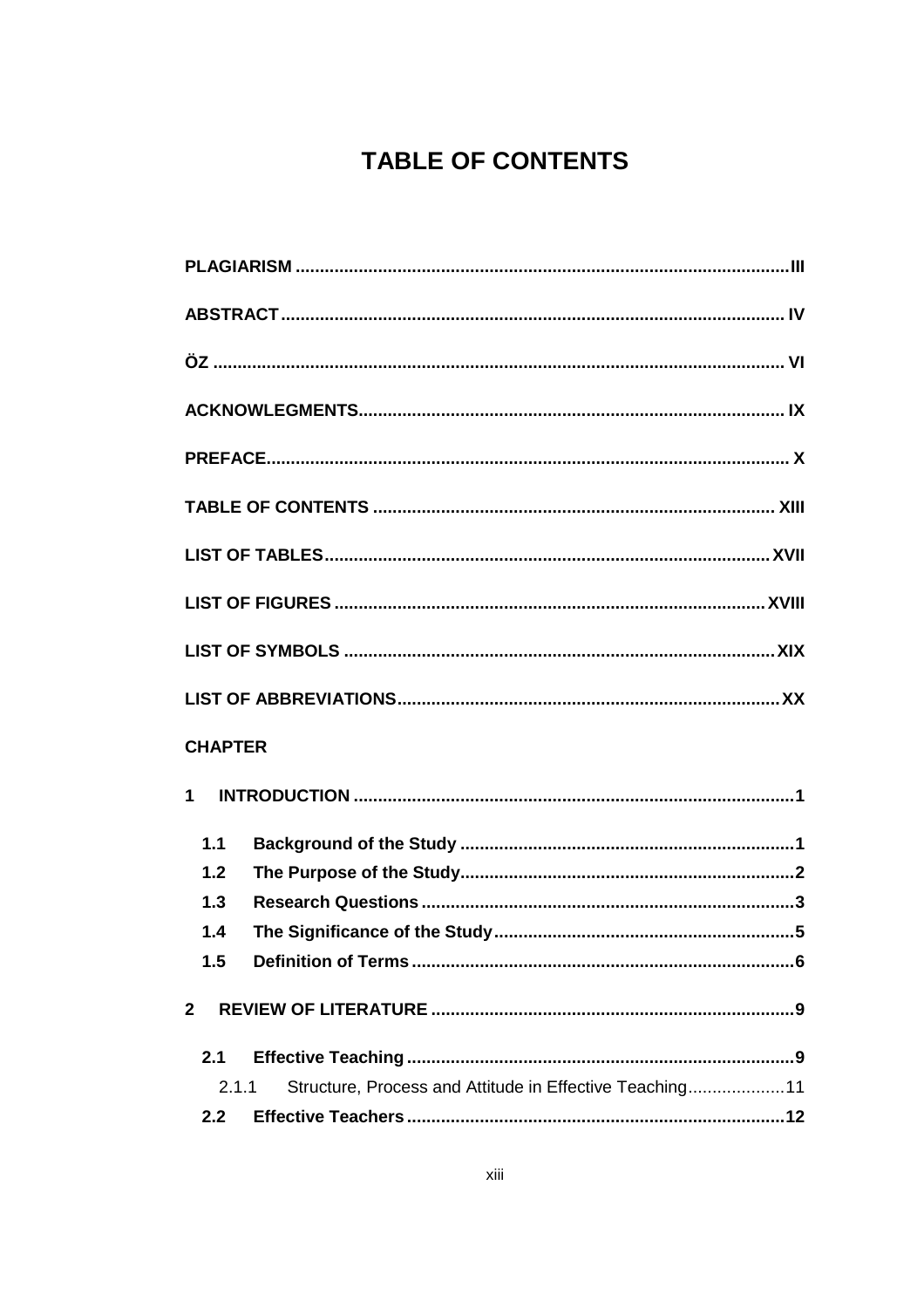| 2.2.1  |                                                           |  |
|--------|-----------------------------------------------------------|--|
| 2.2.2  | The Roles of a Teacher in Classroom Interaction  13       |  |
| 2.2.3  |                                                           |  |
| 2.2.4  |                                                           |  |
| 2.2.5  |                                                           |  |
| 2.3    |                                                           |  |
| 2.4    |                                                           |  |
| 2.4.1  |                                                           |  |
| 2.4.2  |                                                           |  |
| 2.4.3  |                                                           |  |
| 2.5    |                                                           |  |
| 2.5.1  |                                                           |  |
| 2.5.2  |                                                           |  |
| 2.5.3  |                                                           |  |
| 2.5.4  |                                                           |  |
| 2.6    |                                                           |  |
| 2.6.1  |                                                           |  |
| 2.6.2  |                                                           |  |
| 2.6.3  |                                                           |  |
| 2.6.4  |                                                           |  |
| 2.7    |                                                           |  |
| 2.7.1  |                                                           |  |
| 2.8    |                                                           |  |
| 2.8.1  | The Participants: teacher, student and textbook 29        |  |
| 2.8.2  |                                                           |  |
| 2.9    |                                                           |  |
| 2.10   | The Guidelines To Be Followed in Achieving Interaction 32 |  |
| 2.11   |                                                           |  |
| 2.12   |                                                           |  |
| 2.12.1 |                                                           |  |
| 2.12.2 |                                                           |  |
| 2.12.3 |                                                           |  |
| 2.13   |                                                           |  |
| 2.13.1 | Student to Student Interaction in Grammar Lessons40       |  |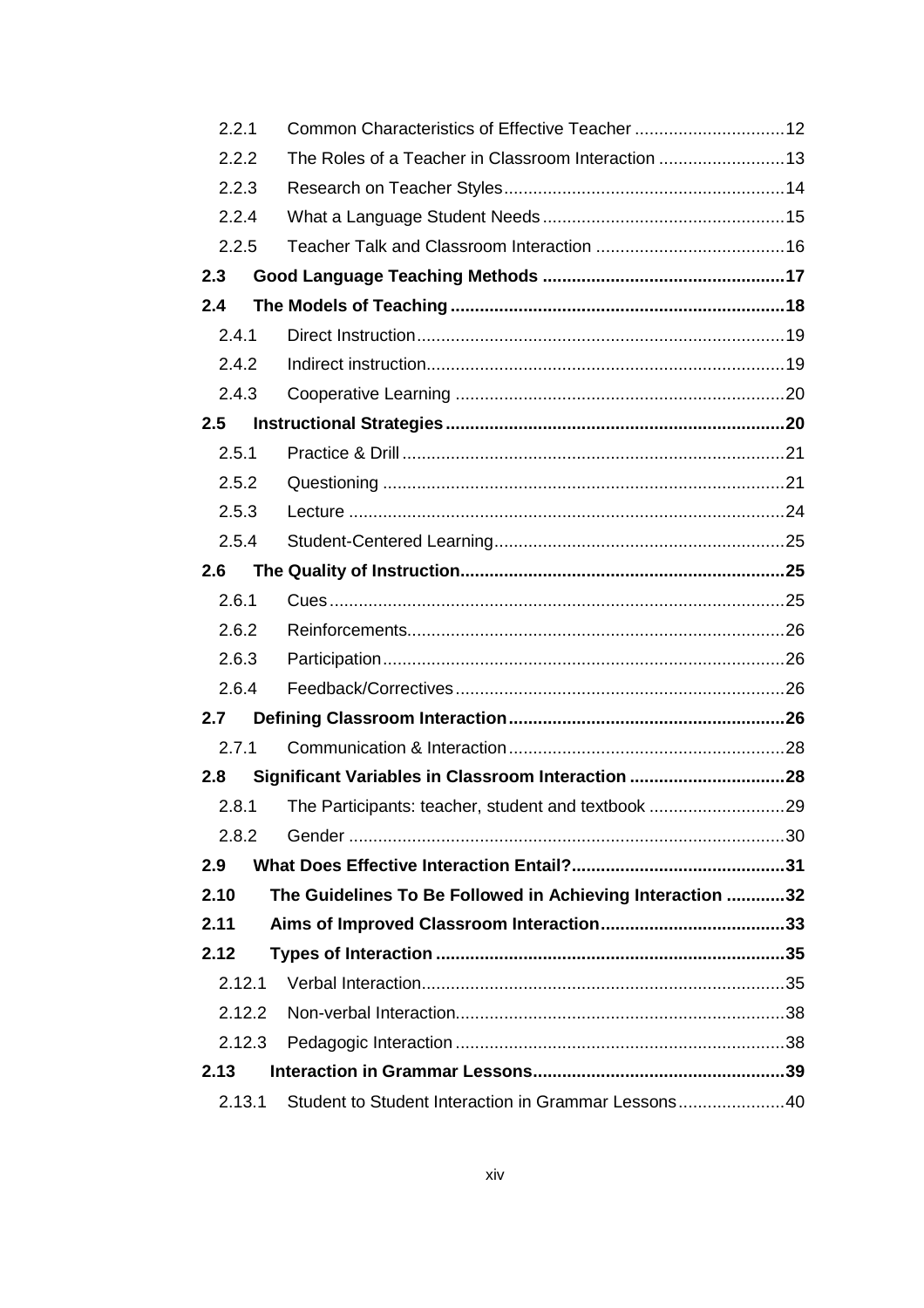|                         |        | Teacher to Student Interaction in Grammar Lessons41<br>2.13.2 |  |
|-------------------------|--------|---------------------------------------------------------------|--|
|                         | 2.14   |                                                               |  |
|                         |        |                                                               |  |
| 3                       |        |                                                               |  |
|                         | 3.1    | Flanders Classroom Interaction Analysis Scale45               |  |
|                         | 3.2    |                                                               |  |
|                         | 3.3    |                                                               |  |
|                         | 3.4    |                                                               |  |
|                         | 3.5    |                                                               |  |
|                         | 3.6    |                                                               |  |
|                         | 3.7    |                                                               |  |
|                         | 3.8    |                                                               |  |
|                         | 3.8.1  | Non-participant observation through videotaping 52            |  |
|                         | 3.8.2  |                                                               |  |
|                         | 3.8.3  |                                                               |  |
|                         | 3.9    |                                                               |  |
|                         | 3.10   |                                                               |  |
|                         |        |                                                               |  |
|                         | 3.11   |                                                               |  |
|                         | 3.12   |                                                               |  |
|                         |        |                                                               |  |
| $\overline{\mathbf{4}}$ |        |                                                               |  |
|                         | 4.1    | <b>PART 1: THE FREQUENCY OF THE INTERACTION IN LANGUAGE</b>   |  |
|                         |        |                                                               |  |
|                         | 4.1.1  |                                                               |  |
|                         | 4.1.2  |                                                               |  |
|                         | 4.1.3  |                                                               |  |
|                         | 4.1.4  |                                                               |  |
|                         | 4.1.5  |                                                               |  |
|                         | 4.1.6  |                                                               |  |
|                         | 4.1.7  |                                                               |  |
|                         | 4.1.8  |                                                               |  |
|                         | 4.1.9  |                                                               |  |
|                         | 4.1.10 |                                                               |  |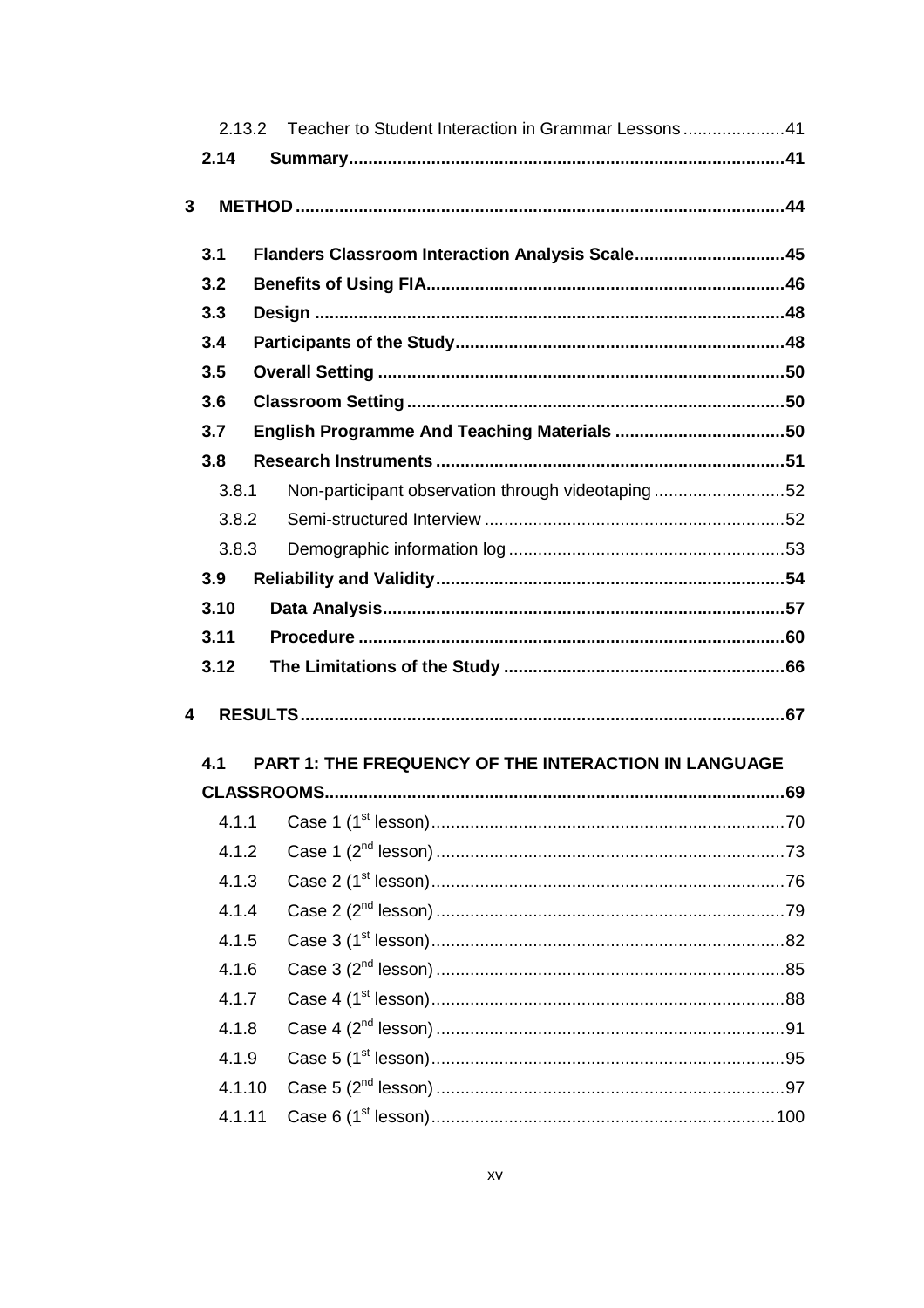| 4.2   |        | PART 2: THE NATURE OF THE INTERACTION IN LANGUAGE                       |  |
|-------|--------|-------------------------------------------------------------------------|--|
|       |        |                                                                         |  |
| 4.2.1 |        |                                                                         |  |
|       | 4.2.2  |                                                                         |  |
|       | 4.2.3  |                                                                         |  |
|       | 4.2.4  |                                                                         |  |
|       | 4.2.5  |                                                                         |  |
|       | 4.2.6  |                                                                         |  |
|       | 4.2.7  |                                                                         |  |
|       | 4.2.8  |                                                                         |  |
|       | 4.2.9  |                                                                         |  |
|       | 4.2.10 |                                                                         |  |
|       | 4.2.11 |                                                                         |  |
|       | 4.2.12 |                                                                         |  |
| 4.3   |        |                                                                         |  |
| 4.3.1 |        | Teacher-initiated Interaction versus Student-initiated Interaction. 138 |  |
|       | 4.3.2  | Teacher-Student Interaction versus Student-Student Interaction .138     |  |
|       | 4.3.3  |                                                                         |  |
|       | 4.3.4  |                                                                         |  |
|       | 4.3.5  |                                                                         |  |
| 4.4   |        |                                                                         |  |
| 5     |        |                                                                         |  |
| 5.1   |        |                                                                         |  |
| 5.2   |        |                                                                         |  |
| 5.3   |        |                                                                         |  |
|       |        |                                                                         |  |
|       |        |                                                                         |  |
|       |        |                                                                         |  |
|       |        |                                                                         |  |
|       |        |                                                                         |  |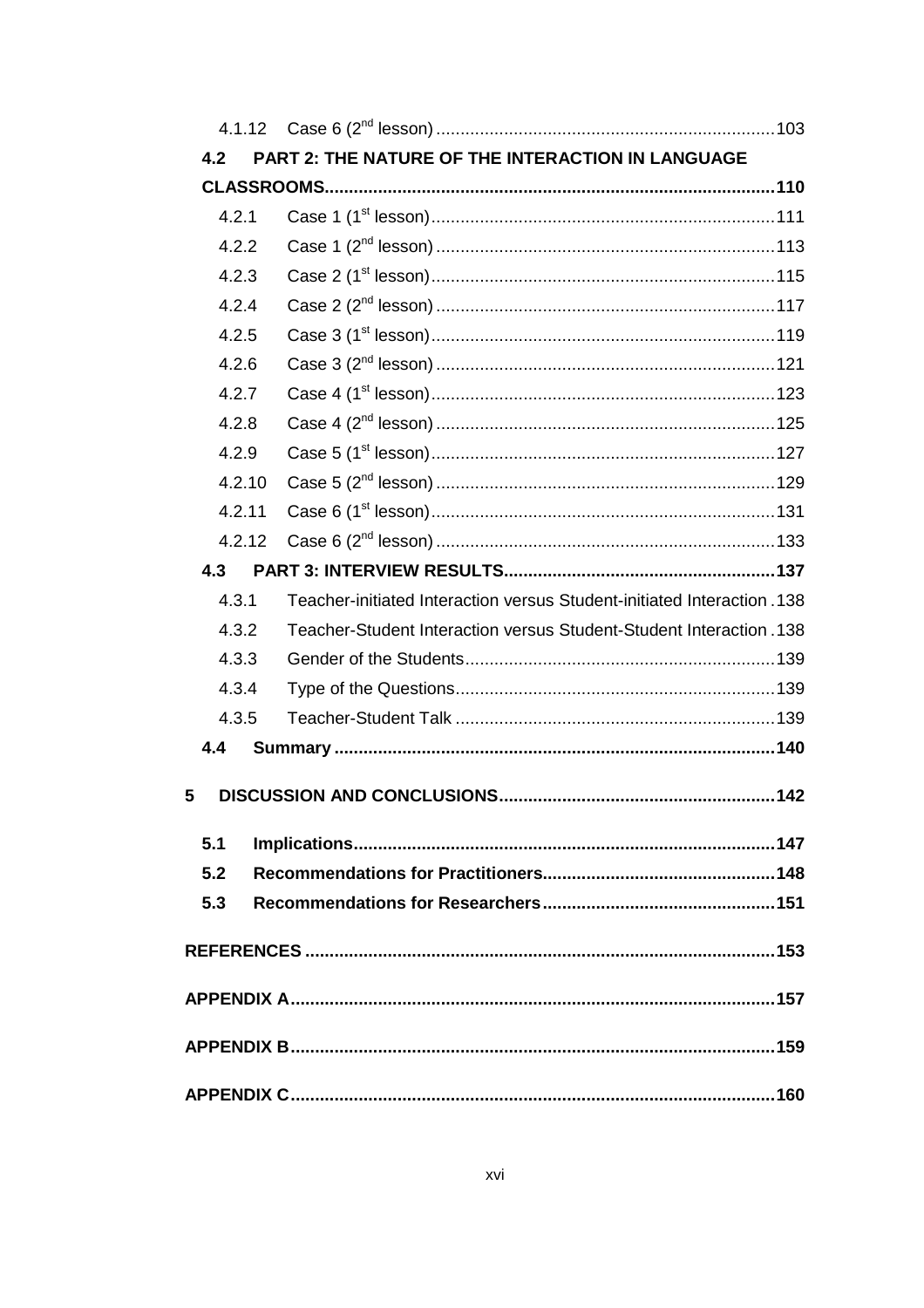# **LIST OF TABLES**

| <b>TABLES</b>                                                                |  |
|------------------------------------------------------------------------------|--|
|                                                                              |  |
| Table 2: An Example of Data Analysis for the Frequency of the Interaction 59 |  |
| Table 3: An Example of Data Analysis for the Nature of the Interaction 60    |  |
|                                                                              |  |
|                                                                              |  |
|                                                                              |  |
|                                                                              |  |
|                                                                              |  |
|                                                                              |  |
|                                                                              |  |
| Table 11: Cases in terms of "Talk, Questioning, Lecturing, Question Type"107 |  |
| Table 12: Cases according to "Type of Interaction, Gender and Criticism"109  |  |
| Table 13: The Nature of Interaction in Case 1 (1 <sup>st</sup> lesson)112    |  |
| Table 14: The Nature of Interaction in Case 1 (2 <sup>nd</sup> lesson)114    |  |
| Table 15: The Nature of Interaction in Case 2 (1 <sup>st</sup> lesson)116    |  |
| Table 16: The Nature of Interaction in Case 2 (2 <sup>nd</sup> lesson)118    |  |
| Table 17: The Nature of Interaction in Case 3 (1 <sup>st</sup> lesson) 120   |  |
| Table 18: The Nature of Interaction in Case 3 (2 <sup>nd</sup> lesson) 122   |  |
| Table 19: The Nature of Interaction in Case 4 (1 <sup>st</sup> lesson) 124   |  |
| Table 20: The Nature of Interaction in Case 4 (2 <sup>nd</sup> lesson) 126   |  |
| Table 21: The Nature of Interaction in Case 5 (1 <sup>st</sup> lesson) 128   |  |
| Table 22: The Nature of Interaction in Case 5 (2 <sup>nd</sup> lesson) 130   |  |
| Table 23: The Nature of Interaction in Case 6 (1 <sup>st</sup> lesson) 132   |  |
| Table 24: The Nature of Interaction in Case 6 (2 <sup>nd</sup> lesson) 134   |  |
| Table 25: Overall Display of Cases as for the Nature of Interaction  136     |  |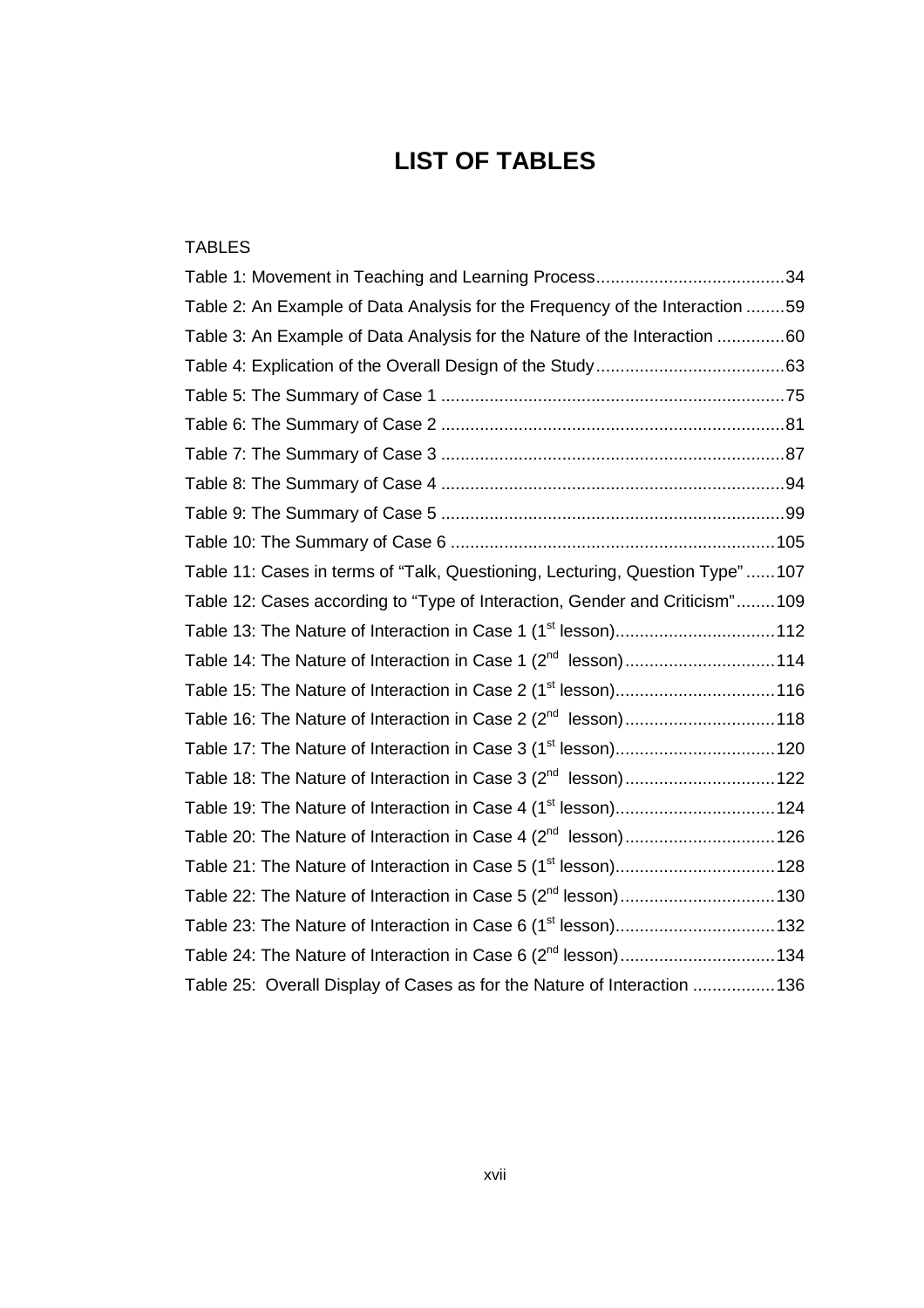## **LIST OF FIGURES**

### FIGURES

| Figure 1: The Framework for the Interaction in Traditional Classrooms11 |  |
|-------------------------------------------------------------------------|--|
|                                                                         |  |
|                                                                         |  |
|                                                                         |  |
| Figure 5: The Normal Pattern of Conversation between Two People 36      |  |
|                                                                         |  |
|                                                                         |  |
|                                                                         |  |
|                                                                         |  |
|                                                                         |  |
|                                                                         |  |
|                                                                         |  |
|                                                                         |  |
|                                                                         |  |
|                                                                         |  |
|                                                                         |  |
|                                                                         |  |
|                                                                         |  |
|                                                                         |  |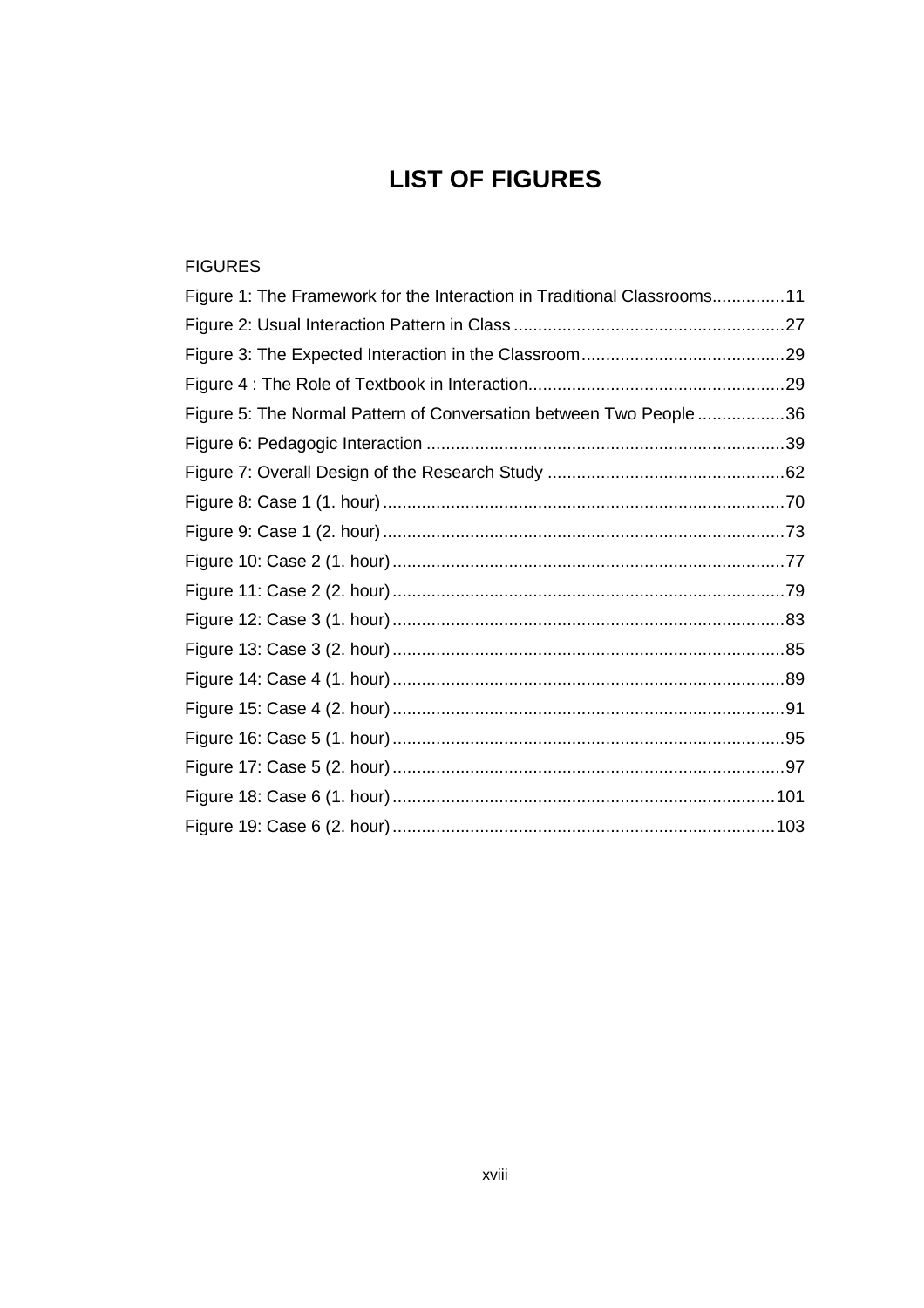# **LIST OF SYMBOLS**

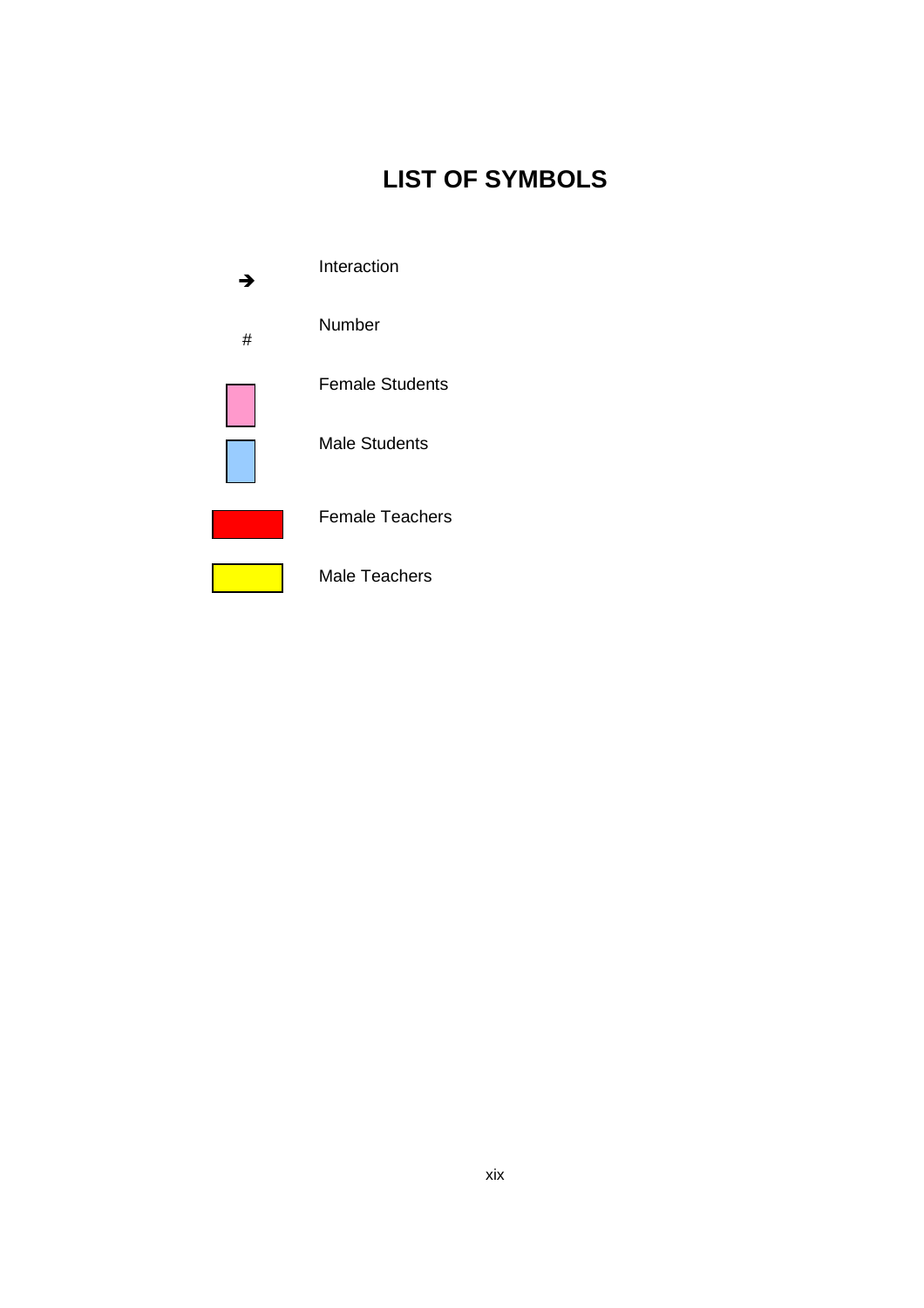# **LIST OF ABBREVIATIONS**

| <b>FIA</b> | <b>Flanders Interaction Analysis</b>       |
|------------|--------------------------------------------|
| т          | Teacher-initiated interaction              |
| S          | Student-initiated interaction              |
| times      | Refers to the number of total interactions |
| Int.       | Interaction                                |
| sec.       | Second                                     |
| м          | Male                                       |
|            | Female                                     |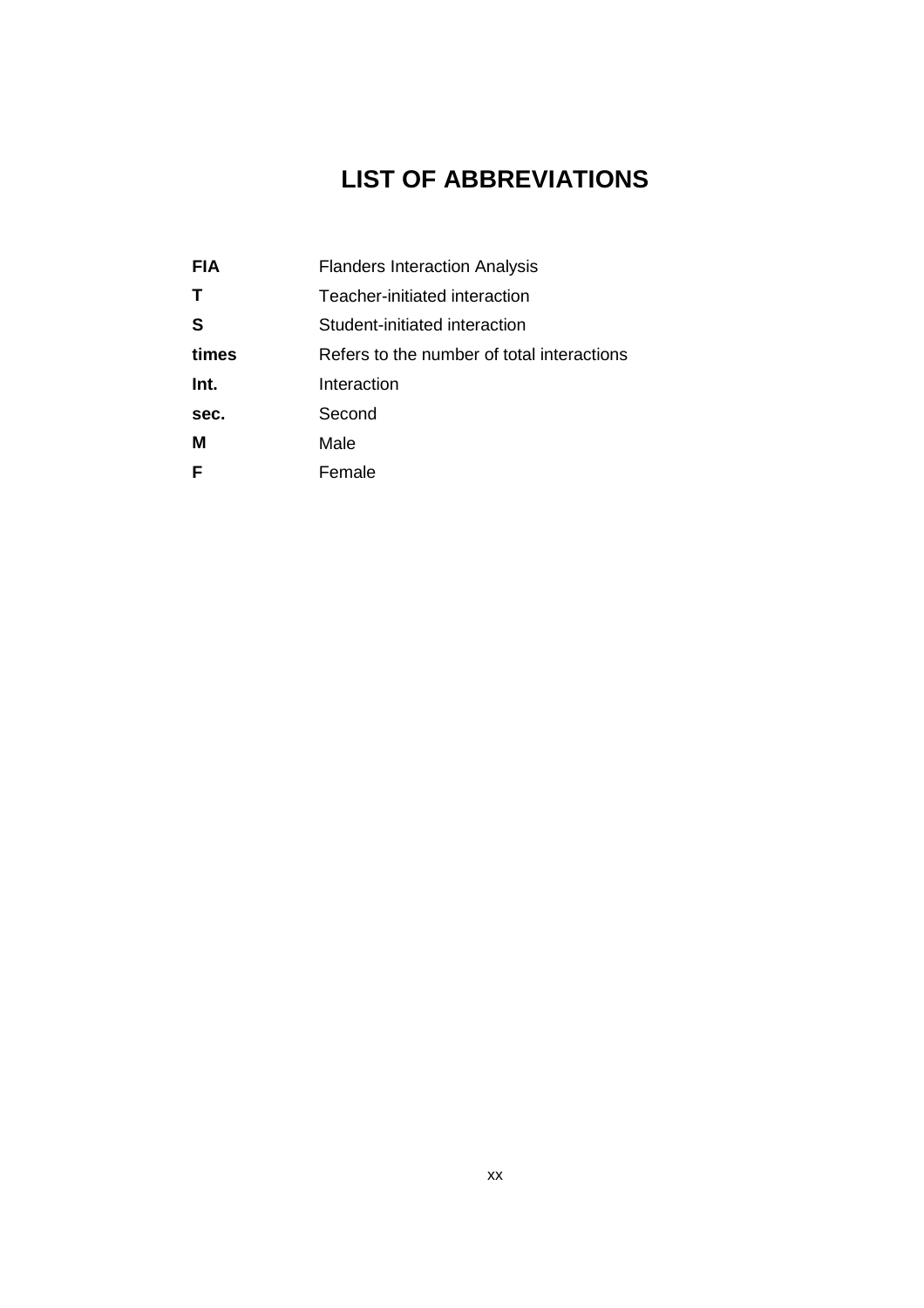## **CHAPTER 1**

## **1 INTRODUCTION**

This chapter introduces what interaction is and emphasizes the significance of the classroom interaction in the effective teaching and learning process. Moreover, the chapter includes explanations about the purpose and importance of the study as well as the presentation of the research questions.

#### **1.1 Background of the Study**

The link between learning and interaction has managed to be the main focus of arguments among educationalists throughout the education history. Various aspects of interaction in effective learning have been studied by many researchers. There exist differing results but all educationalists agree on the fact that interaction has a crucial role in the learning process. In line with this view, Rivers (1987) pointed out,

Learning takes place in a double context: On the one hand, students learn words and grammatical structures that refer to an established distant culture, the external context of language. On the other hand, they use these words and structures to communicate with others in the classroom. This internal context of language brings about an interaction that is created anew by every group of teacher and learners. It is through the interaction with this social group that the language is used and learned. (p. 17)

In support of the idea above, the model proposed by Bruner and Haste (1987) describes learning as a complex 'interweaving' of 'language, interaction and cognition' (cited in Cooper & McIntyre, 1996, p. 117). Thus, interaction, which refers to "reciprocal face-to-face action", is the fundamental requirement of effective teaching and learning process (Robinson, 1994, p. 7). This is the same in language learning area. Allwright (2000) pointed out, "Classroom interaction in the target language can now be seen as not just offering language practice, nor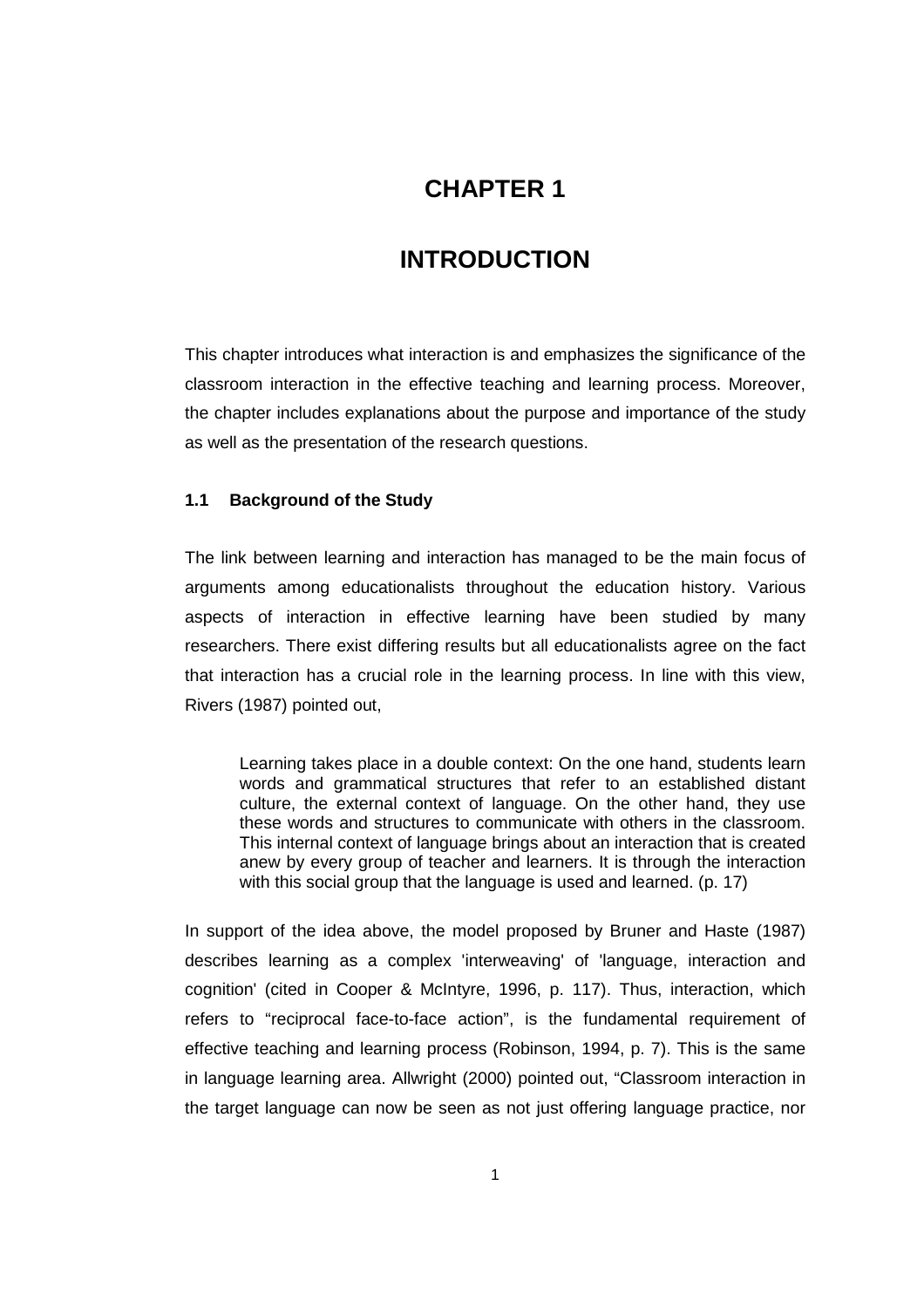just learning opportunities, but as actually constituting the language development process in itself" (p. 7). Classroom interaction can be "either verbal, channeled through written or spoken words, or non-verbal, channeled through touch, proximity, eye-contact, facial expressions, gesturing etc" (Robinson, 1994, p.7). Besides, Rivers (1987) pointed out, "The interaction may be quiet; it may be noisy; it may be alert and dynamic; it may take place in large groups, small groups, or pairs; but it will be there, with students deeply involved in tasks and activities that draw on their creativity and stimulate that of the teacher" (p. 9).

Even though the importance of classroom interaction in language learning has always been stated, classroom interaction has managed to be the focus of a great deal of research over the past twenty-five years. These research studies have been carried out under various headings reflecting different aspects of classroom interaction. One of them is the gender factor in interactive classroom environment. Research on gender factor in classroom interaction suggested that males interacted with the teacher more compared to females (Brophy, 1985; Ilatov et al., 1998, cited in Gayle et al., 2006, p. 131; Sadker, Sadker, & Klein, 1991). In addition to gender factor in classroom interaction, teacher and student talk have also become the focus of much research. They revealed that the amount of teacher talk outweighs that of student talk (Myhill, Jones & Hopper, 2006; Sinclair & Brazil, 1982). Another factor investigated is the role of questioning in classroom interaction. The research studies suggested that questioning has a great impact on increasing classroom interaction (Muijs & Reynolds, 2005; Ornstein & Lasley II, 2004).

#### **1.2 The Purpose of the Study**

It is a well-known fact that effective teaching has always been a difficult and demanding job. "Poor teaching" is really the existence of an interaction problem that is allowed to go unresolved (Gorman, 1969, p. v). To put it another way, classroom interaction is an essential component of effective teaching and learning process. However, some research studies indicated that students are offered limited opportunities to participate in the language of the classroom, thereby depriving students of opportunities of interaction in class (Sinclair & Brazil, 1982). In support of this view, teachers throughout recorded history have tried in various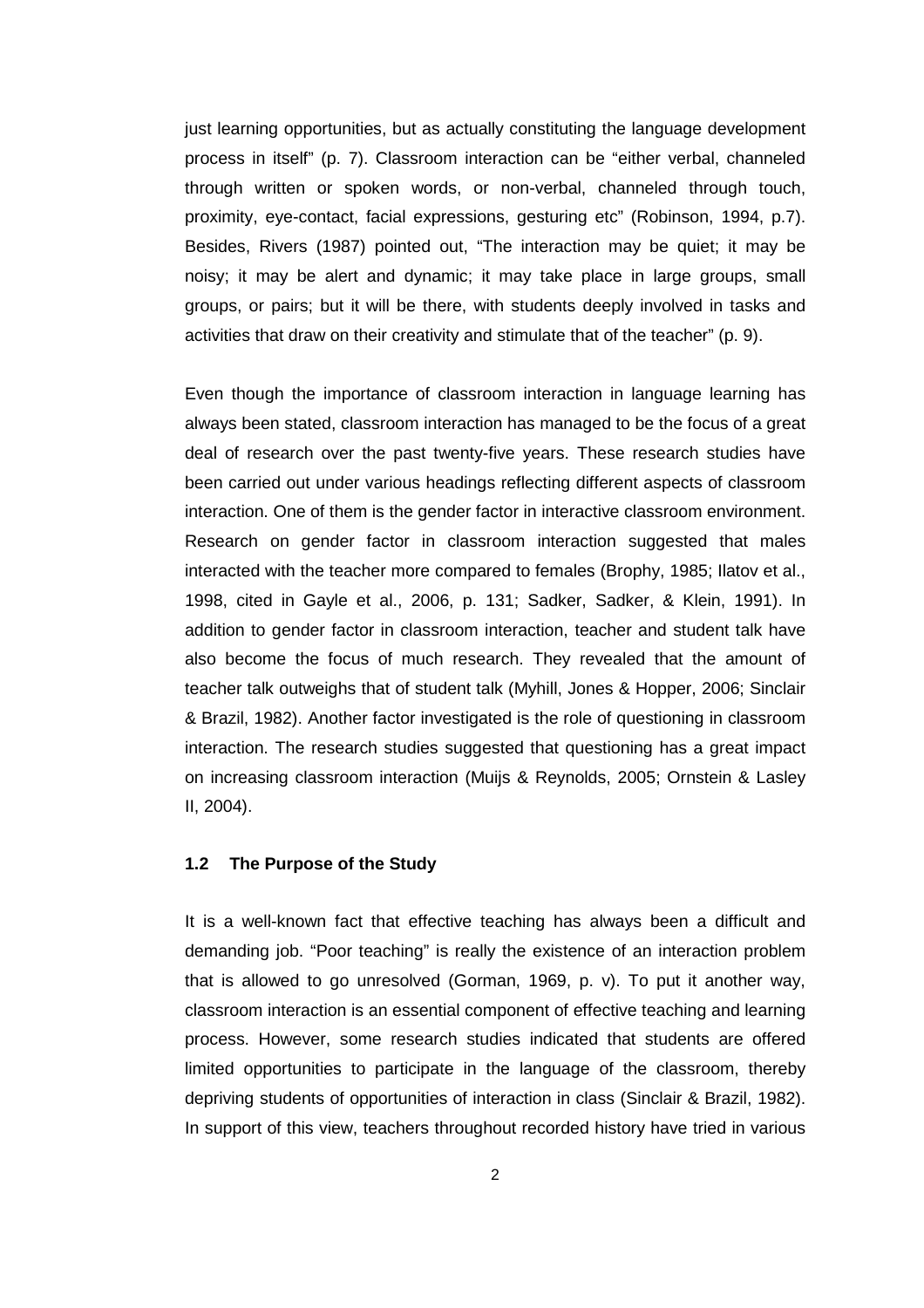ways to reach their students, yet problems of passive learners and dominating teachers still exist (Gorman, 1969, p. v). However, students remember content longer when they are actively involved in the lesson by interacting with both the teacher and peers (Ornstein & Lasley II, 2004). Moreover, Freire (1970) puts much emphasis on the importance of classroom interaction by saying that no learning takes place in a class where the teacher teaches and students are taught and the teacher talks and students listen (cited in Robinson, 1994, p. 15). Robinson (1994) is also strongly in favor of the classroom interaction by asserting, "at the heart of teaching and learning lies classroom interaction" (p. 14).

Taking into consideration all the information above regarding the important role of interaction in the learning process, this research study was conducted:

- To describe and explore the frequency of teacher to student, student to teacher and student to student interaction in language classrooms
- To describe and explore the nature of both teacher-initiated and studentinitiated interaction in language classrooms
- To investigate whether the amount of teacher talk outweighs student talk
- \* To investigate how much time teachers spend on lecturing and questioning in language classrooms
- To explore the impact of learner gender on interaction with the teacher
- \* To investigate the impact of learner gender on criticism made by the teacher

Based on the purpose of the study stated above, the following research questions were formulated:

#### **1.3 Research Questions**

This qualitative research study, which was carried out in a private local language course in Ankara by mainly video taping six language classrooms, each of which was observed for two consecutive hours as well as interviewing three teachers and the administration of the demographic information log to six teachers, was conducted in order to respond to the following questions: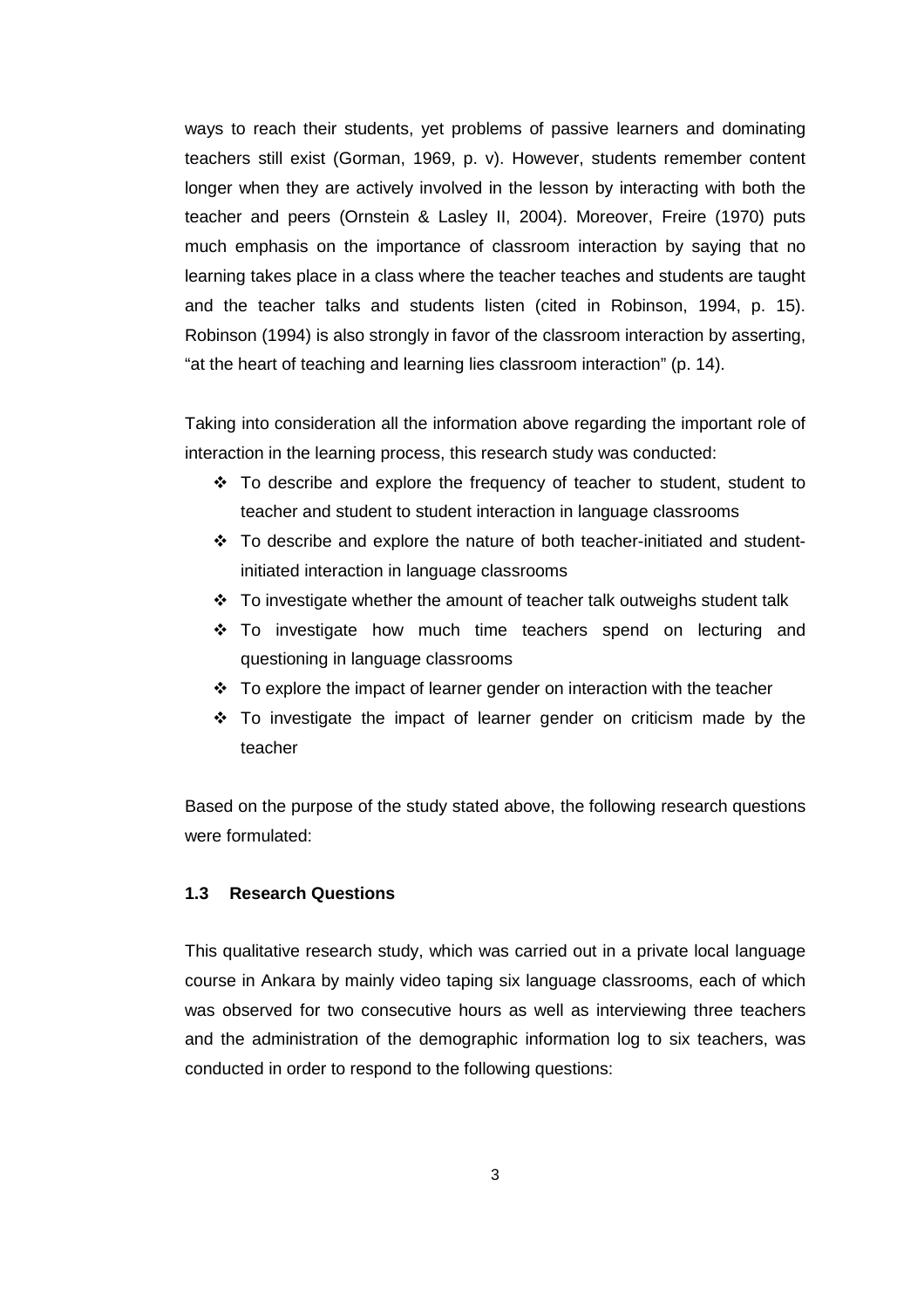- **1)** In what ways do teacher talk and student talk serve as a factor in creating interactive learning environment?
	- **a)** Does the amount of teacher talk outweigh student talk?
	- **b)** How much class time does the teacher spend lecturing?
	- **c)** How much time does the teacher spend questioning?
	- **d)** Does the teacher ask higher-level or lower-level questions more?
	- **e)** Does teacher-initiated interaction outweigh student-initiated interaction?
	- **f)** Do both teacher to student and student to teacher interactions outweigh student to student interaction?
- **2)** To what extent does the gender of the students serve as a factor influencing the interaction in language classes?
	- **a)** Do male or female students interact with the teacher more?
	- **b)** Do male or female students initiate interaction with the teacher more?
	- **c)** Does the teacher criticize male or female students more?
- **3)** What shapes the nature of student initiated interaction in language classrooms?
	- **a)** In what ways do students initiate interaction with the teacher?
	- **b)** For what purposes do students initiate interaction with the teacher?
- **4)** What shapes the nature of teacher-initiated interaction in language classrooms?
	- **a)** In what ways do teachers initiate interaction with students?
	- **b)** Which methods do teachers usually use as a means of initiating interaction with students?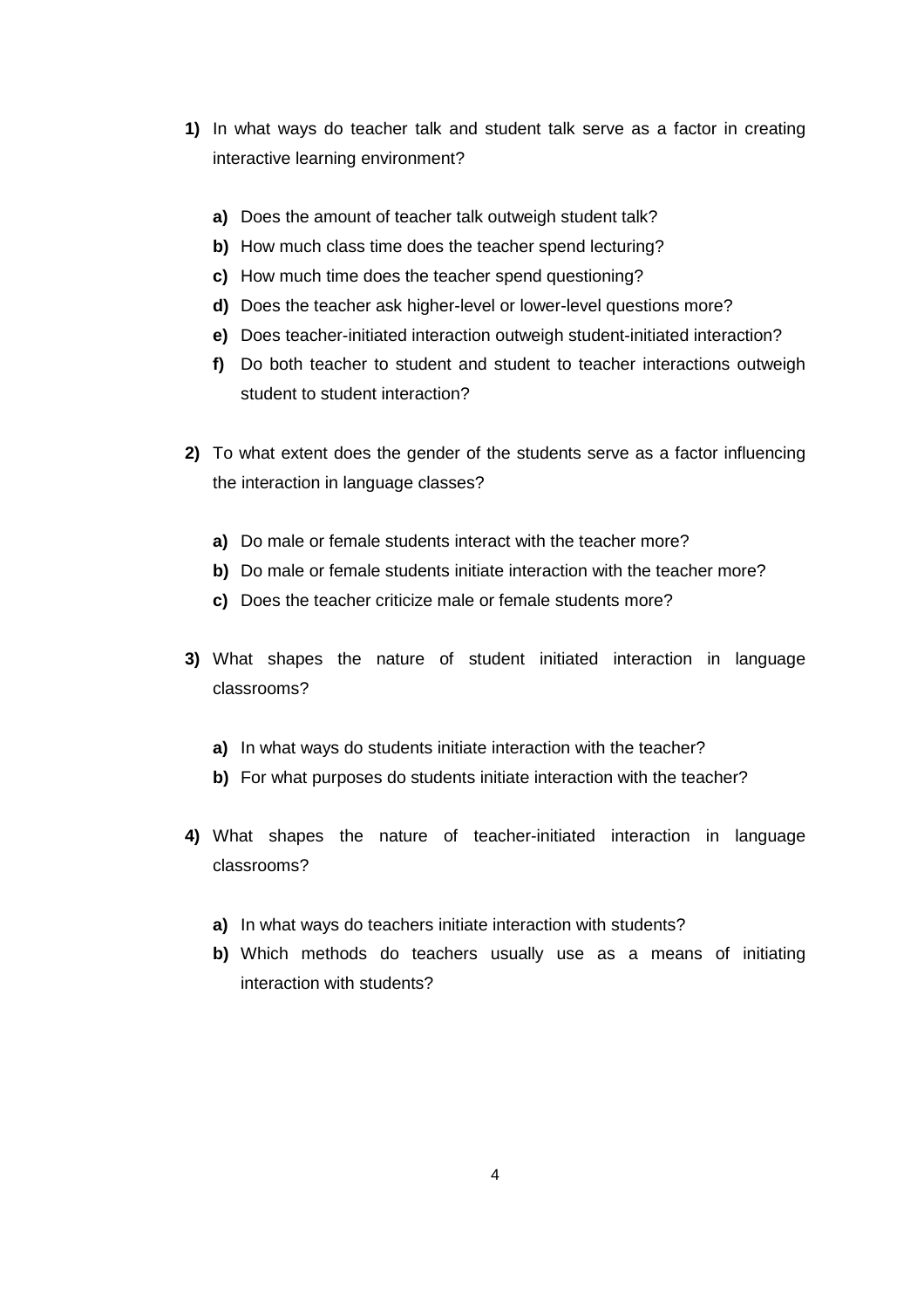#### **1.4 The Significance of the Study**

Classroom interaction has been the subject of interest of several researchers (e.g., Cazden, 2001; Edwards & Mercer, 1987; Edwards & Westgate, 1994, cited in Chin, 2006, p. 1315). Moreover, the significance of interaction has been acknowledged by these research studies. Both students and teachers appear to recognize that interpersonal communication is a key to building relationships that promote learning (Simonds, Jones & Bedore, 1994, cited in Gayle, Preiss, Burrell & Allen, 2006, p. 129). The reason why interaction is highly significant in language learning is that by means of interaction, learners are able to proliferate their level of language store as they listen to or read authentic linguistic material, or even the output of their fellow students in discussions, joint problem-solving tasks, or dialogue journals (Rivers, 1987). In addition, learners have the great chance to share what they know of the language with their peers by the help of interaction. Also, Rivers (1987) asserted, "In a second-language situation, interaction becomes essential to survival in the new language and culture, and students need help with styles of interaction" (p. 5). In support of this view, educationalists believe that interaction between students and teacher are fundamental to the learning process (Willson, 1999) because the interactionist view of language learning is that language acquisition is the result of an interaction between the learner's mental abilities and the linguistic environment.

The main assumption behind this research study is that interaction in language classrooms will lead the learners to better learning, and will activate their competence (Thomas, 1991). The reason is that Long's (1981) Interaction Hypothesis suggests that language learners are required to be active learners and participants when receiving language input. Since only listening to new language structures will not lead to successful language learning, the learner needs to become an active participant in the target language by using received input in immediate interaction and communicative patterns with other learners. In short, Long's interaction hypothesis proposes that language learning is strongly facilitated by the use of the target language in interaction. Moreover, Brock (l986) also maintains that an increase in the amount of classroom interaction will help (foreign) language learners learn the target language easily and quickly. Hence, this research study will serve as a contribution to revealing the value of interactive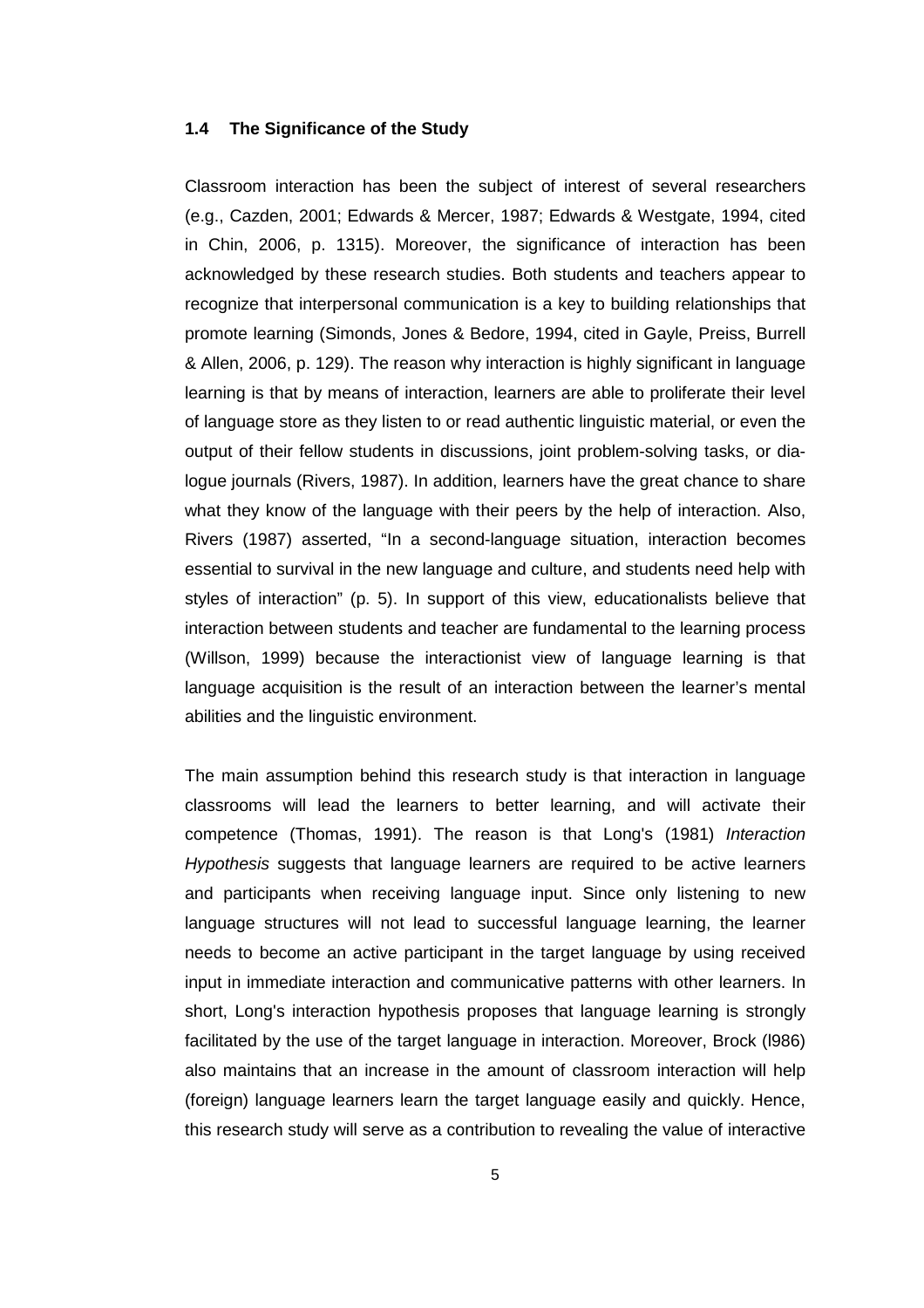aspect of classroom behaviors. In addition, this research study will serve as a persuasive means of making the teachers who are still in favor of traditional teaching be aware of the significance of classroom interaction and encourage them to involve students actively in class by structuring activities which let both teacher-student and student-student interaction for the sake of effective learning. What's more, this research study will strive to reveal the importance of variety in interaction and shed light on teaching and learning process.

#### **1.5 Definition of Terms**

The following are the terms, which will be used extensively in this study. The scope of these terms used in this study was determined based on Flanders Interaction Analysis Scale. So, they are given with accompanying explanations below:

**Interaction:** refers to a process of mutual accommodation, with the addresser acting upon the addressee to cause a reaction, which in turn informs an action performed by the previous addressee, now turned addresser, upon the new addressee, which causes a reaction in the same way, and so on" (Thomas, 1991, p. 37). To put it another way, interaction means acting reciprocally, acting upon each other" (Thomas, 1991, p. 7).

**Teacher Talk:** It involves seven categories proposed by Flanders (1965, p. 20) as follows:

1. Accepts feeling: Accepts and clarifies the tone of feeling of the students in an unthreatening manner. Feelings may be positive or negative. Predicting or recalling feelings is included.

2. Praises or encourages: Praises or encourages student action or behavior. Jokes to release tension, but not at the expense of another individual; nodding head or saying "Urn Hmmm?" or "Go on" are evidenced to encourage students.

3. Accepts and uses ideas of student: Clarifying, building ideas suggested by a student. As teacher brings more of his or her own ideas into play, shift to category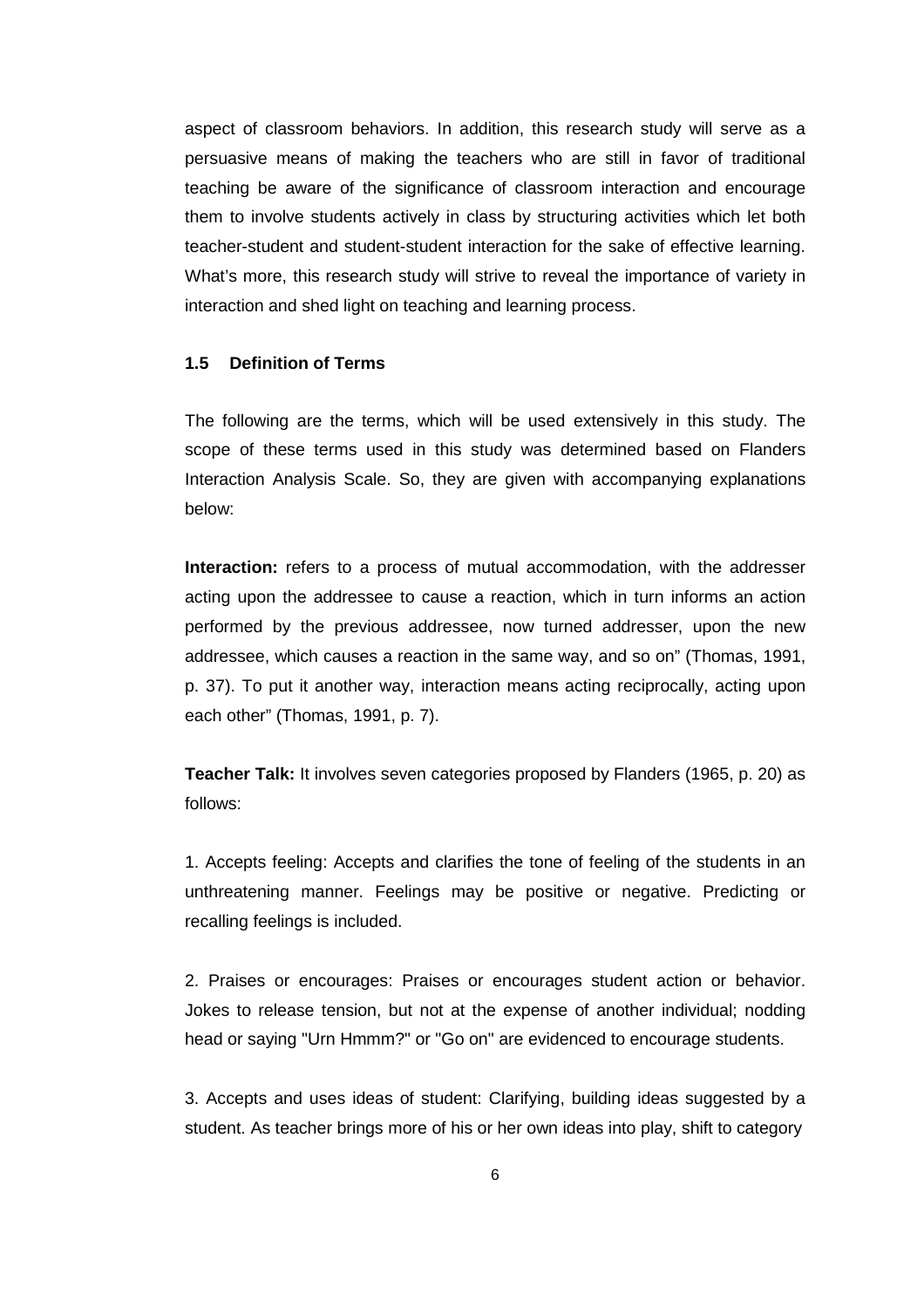4. Asks questions: Asking a question about content or procedure with the intent that a student will answer.

5. Lecturing: Giving facts or opinions about content or procedure; expressing his or her own ideas, asking rhetorical questions.

6. Giving directions: Directions, commands, or orders with which students are expected to comply.

7. Criticizing or justifying authority: Statements intended to change student behavior from unacceptable to acceptable pattern; bawling someone out; stating why the teacher is doing what he or she is doing; extreme self-reference.

**Student Talk:** involves **(1)** Response which refers to the talk by students in response to teacher. Teacher initiates the contact or solicits student statement, **(2)** Initiation which refers to the talk initiated by students. If "calling on" student is only to indicate who may talk next; observer must decide whether student wanted to talk (Flanders, 1965, p. 20).

**Questioning:** It refers to asking a question about content or procedure with the intent that a student will answer (Flanders, 1965, p. 20).

**Lecturing:** It refers to giving facts or opinions about content or procedure; expressing teacher's own ideas, asking rhetorical questions (Flanders, 1965, p. 20).

**High-level Question:** It refers to the questions entail complex and abstract thinking and have more than one answer, that is, open to comment (Ornstein & Lasley II, 2004, p. 211)

**Low-level Question:** It refers to the questions require memory and recall of information and have one correct answer such as "When was Turkish Republic founded?" (Ornstein & Lasley II, 2004, p. 211).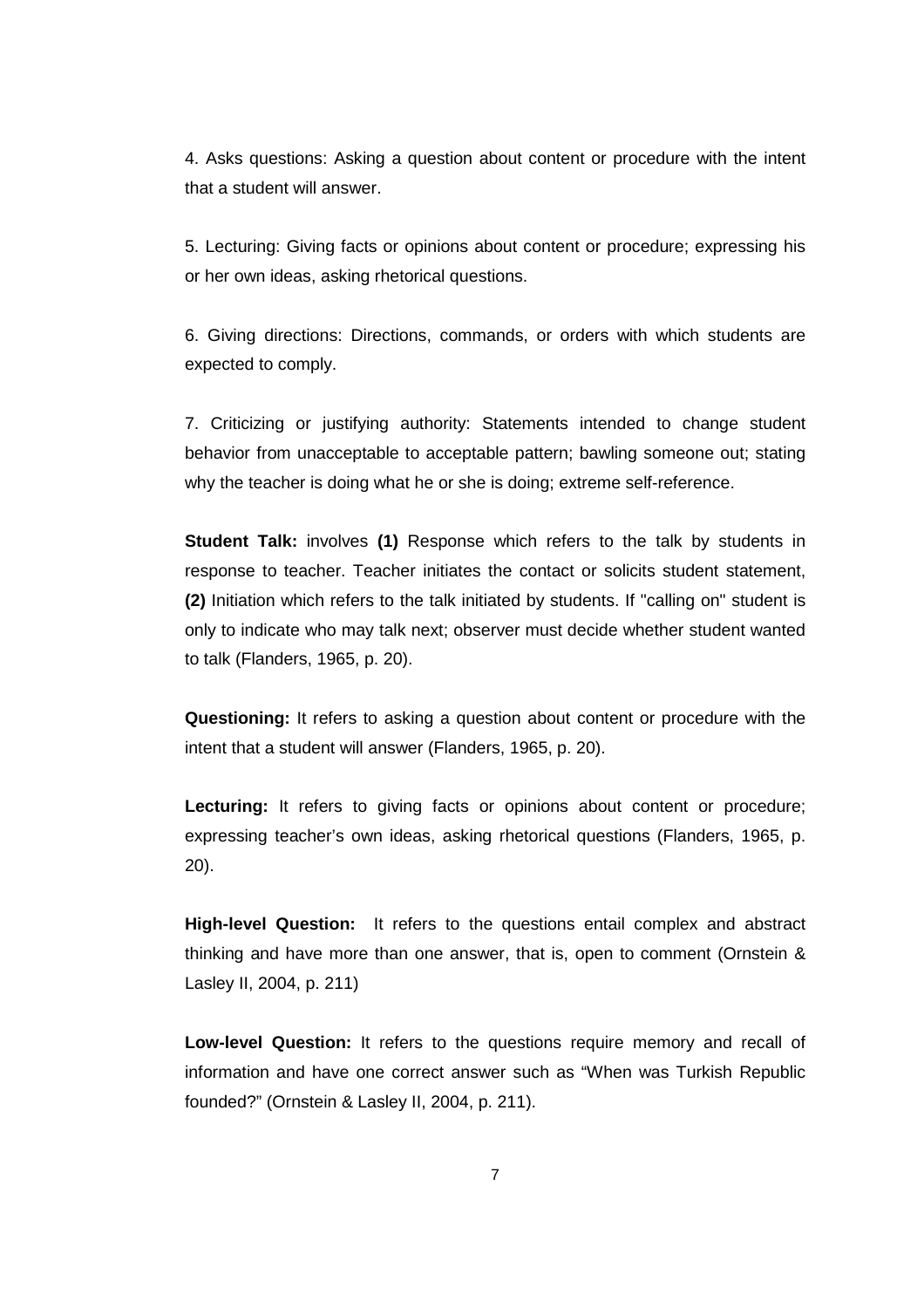**Gender:** refers to the physical and/or social condition of being male or female

**Criticism:** refers to the statements intended to change student behavior from unacceptable to acceptable pattern; bawling someone out; stating why the teacher is doing what he or she is doing; extreme self-reference (Flanders, 1965, p. 20). Moreover, a verbal intervention by the teacher indicating disapproval of pupil action/ behavior was also coded as Criticism.

**Participation:** In the context of this study, student participation means, "offering ideas and thought spontaneously, volunteering to answer questions, answering questions when called on, demonstrating at the chalkboard, talking to peers or the teacher about tasks and completing written work"(p. 1760, cited in Kahveci & Imamoğlu, 2007).

In the following chapter, a review of literature regarding what makes teacher effective and what makes teaching effective, certain models of teaching and instructional strategies in the context of interaction, types of interaction with accompanying guidelines to promote interaction in the classroom and the interactive grammar exercises as a means of enhancing interaction in grammar lessons is presented in detail.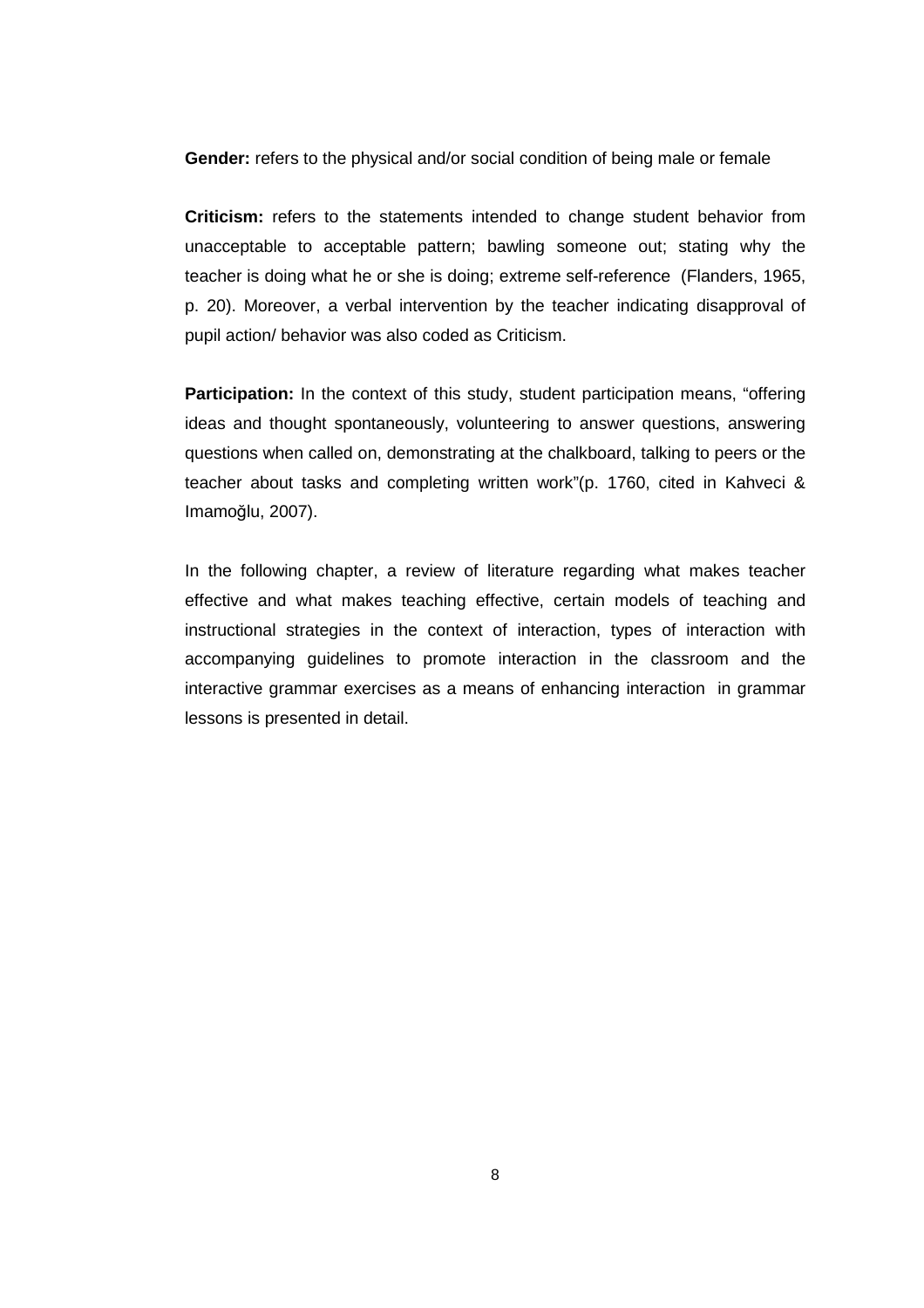## **CHAPTER 2**

## **2 REVIEW OF LITERATURE**

This chapter gives a detailed review of literature about the classroom interaction by presenting several research studies on various aspects of the classroom interaction.

#### **2.1 Effective Teaching**

Effectiveness in teaching has managed to be the focus of many arguments among educationalists. It is an indisputable fact that effective teaching is a hard and demanding job. Effective teaching is a continual learning process, and each school year brings changes to which competent teachers must adapt (Stronge, Tucker & Hindman, 2004, p. 7). In this modern day and age, Borich (2004) pointed out, "Most modern definitions of effective teaching identify patterns of teacher-student interaction in the classroom that influence the cognitive and affective performance of students (p. 38). In addition, Borich (2004) proposed the following as the key elements of effective teaching:

- **1. Lesson clarity:** This refers to logical, step by step order, clear and audible delivery of the lesson without distracting mannerisms.
- **2. Instructional variety:** This refers to the variability in instructional materials, questioning, types of feedback and teaching strategies.
- **3. Task orientation:** This refers to the achievement (content) orientation as opposed to process orientation, maximum content coverage and time devoted to instruction.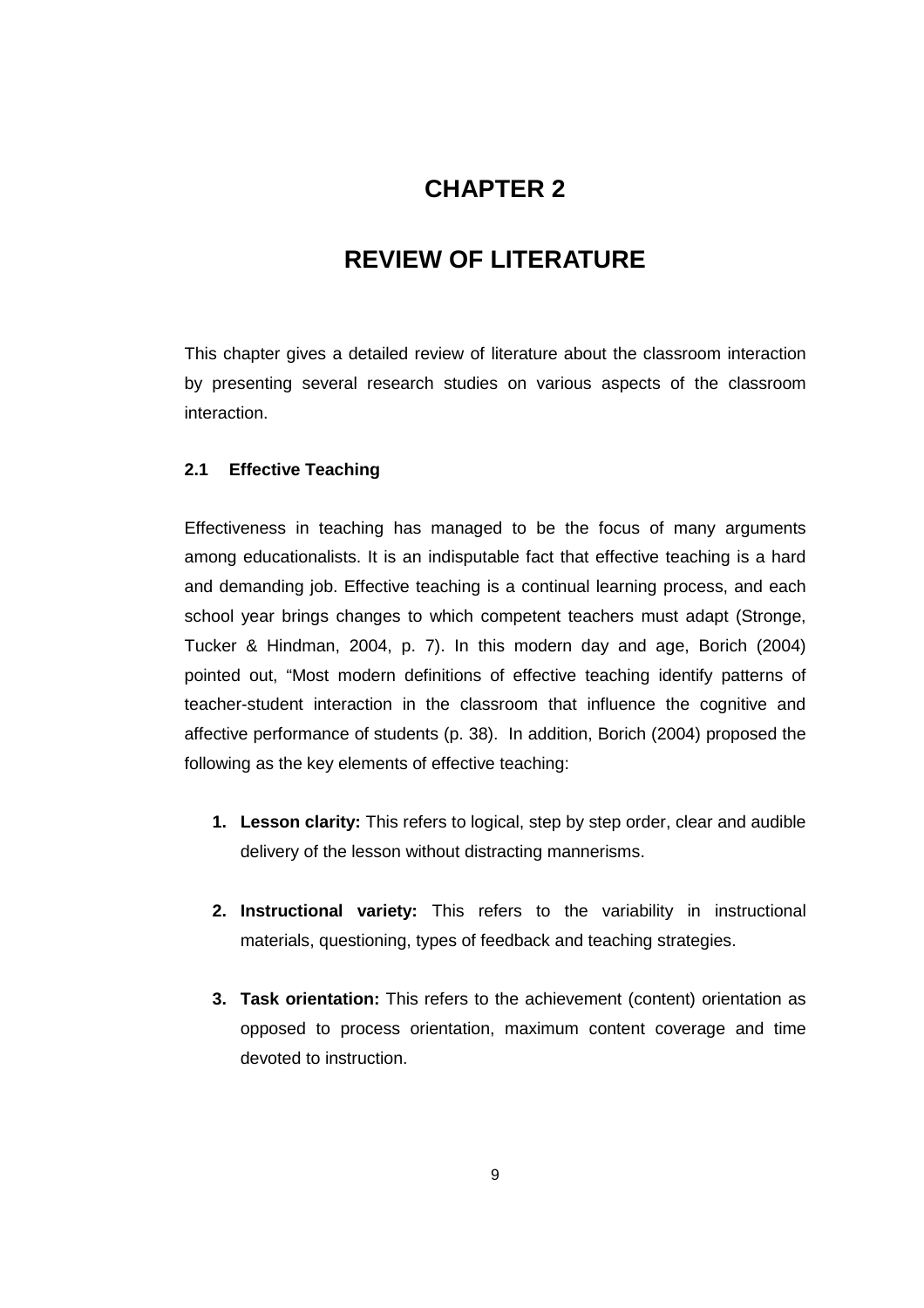- **4. Student engagement:** It entails limiting opportunities for distraction and getting students to work on, think through and inquire about the content.
- **5. Success rate:** 60 % to 70 % of time spent on tasks that afford moderate to high levels of success, especially during expository or didactic instruction (p. 38).

Apart from the key elements essential to the effective teaching, Borich (2004) came up with the following helping behaviors in order to demonstrate effective teaching:

- **1. Use of student ideas and contributions:** Using student responses to foster the goals of the lesson and getting students to elaborate on and extend learned content using their own ideas, experiences and thought patterns.
- **2. Structuring:** Providing advance organizers and mental strategies at the beginning of a lesson ad creating activity structures with varied demands.
- **3. Questioning:** Using both content (direct) and process (indirect) questions to convey facts and to encourage inquiry and problem solving.
- **4. Probing:** Eliciting clarification, soliciting additional information, and redirecting when needed.
- **5. Enthusiasm:** Exhibiting vigor, involvement, excitement, and interest during classroom presentations through vocal inflection, gesturing, eye contact and animation (p. 38-39).

As expressed above, effective teaching requires teacher-student interaction to a great extent. To achieve this, teachers are supposed to involve students as much as they can by bringing instructional variability to the lessons such as changing their teaching strategies as well as showing approachable attitude towards their students. At this point, teachers can use questioning strategy properly as an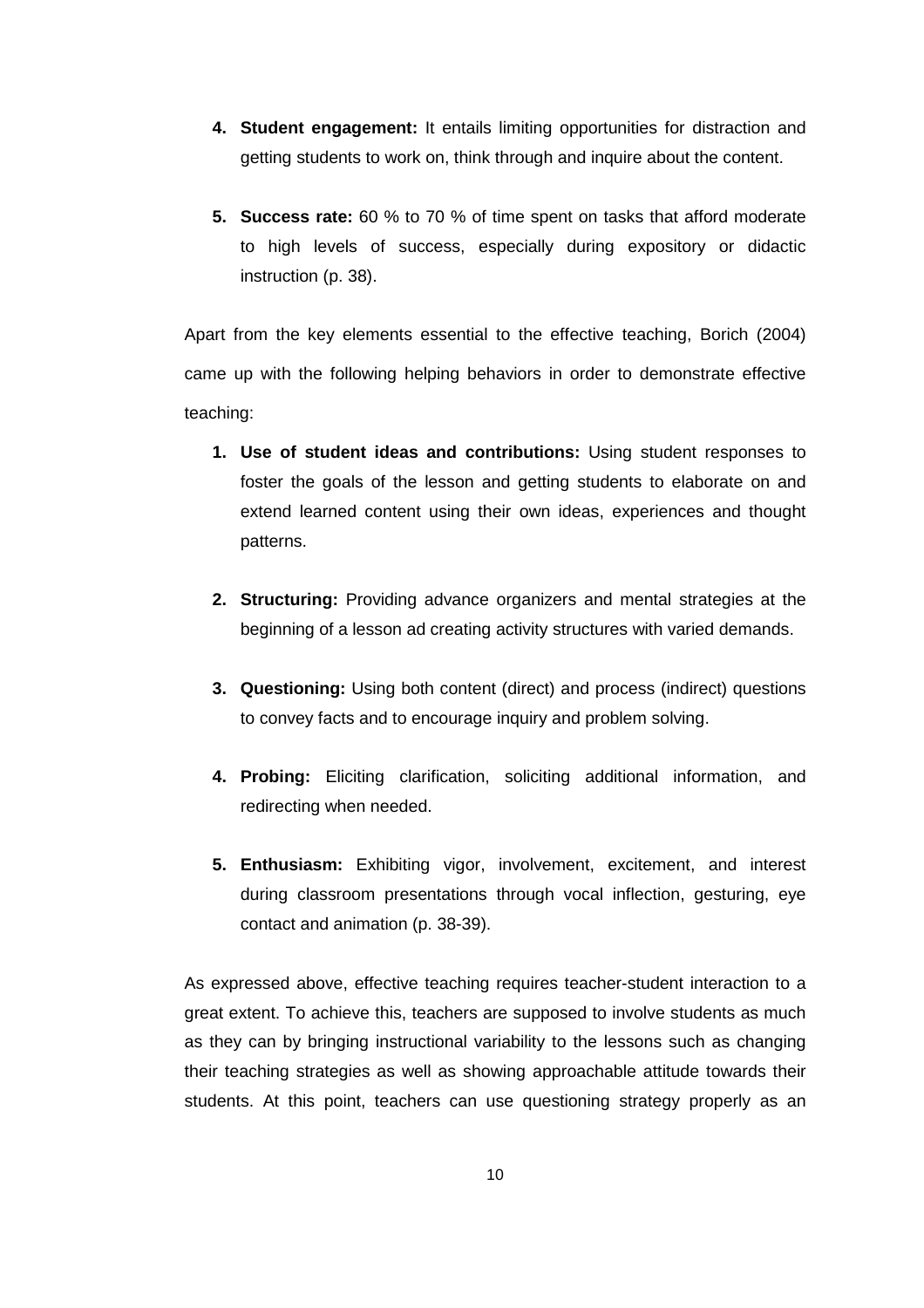alternative in order to enhance interaction. Moreover, teachers can extend the content of the lessons by taking students' ideas and experiences into consideration in the lessons that are delivered step by step and accompanied by advance organizers.

#### **2.1.1 Structure, Process and Attitude in Effective Teaching**

In traditional classrooms, the structure is that students sit in rows and the teacher stands at the very front. Moreover, the teacher is regarded as the authoritarian figure and expert in the classroom. In addition, the teacher is the decision-maker. That is, s/he decides what to do and how to do the activities in class. To sum up, communication goes from teacher to students.

If this structure is changed, the process and attitudes will change accordingly and this will certainly help to create effective teaching and learning in the classroom. In this changed structure, the roles of both the teacher and students alter. To go into further detail, students undertake more responsibility for their own learning. They talk to each other as well as to the teacher, not all communication has to flow through the teacher, and there is more student participation expected in terms of planning, executing, and evaluating (Gorman, 1969, p. 34). The teacher is no longer the controller but a guide to students in class. In summary, this changed structure enhances the classroom interaction and it is most likely to result in effective teaching in the classrooms. The framework for the interaction in traditional classroom is as follows:



**Figure 1: The Framework for the Interaction in Traditional Classrooms**  (Source: Gorman, 1969, p. 36)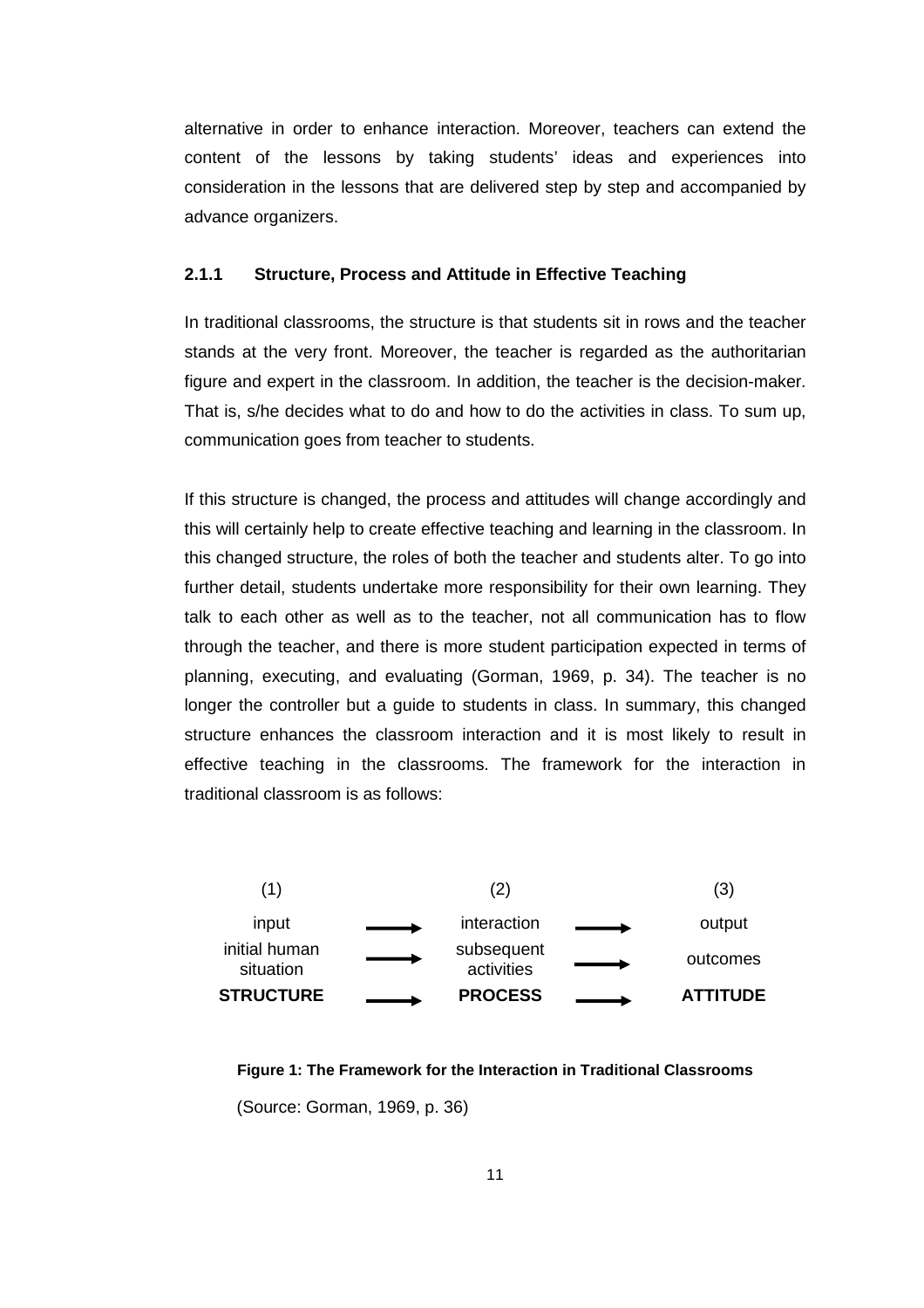#### **2.2 Effective Teachers**

No agreed definition of an effective teacher has been produced among educationalists and they have put forward several claims regarding the characteristics of effective teachers. However, it is an undeniable fact that one of the features of an effective teacher is to create an interactive learning environment. That is to say, enhancing classroom interaction is considered a clear indicator of teacher effectiveness. In line with this feature, then an effective teacher should undertake the proper teacher role and teacher style, which will let the classroom interaction emerge. Moreover, an effective teacher is supposed to be aware of the learner needs and balance teacher-student talk in class so as to create an interactive learning environment. In summary, in order to be proficient and productive students, language learners need many opportunities to interact in social and academic situations. Effective teachers encourage their students' participation in classroom discussions, welcome their contributions, and motivate them by such practices (Cazden, 2001; Stipek, 2002, cited in Mohr & Mohr, 2007, p. 440).

#### **2.2.1 Common Characteristics of Effective Teacher**

The characteristics that teachers have exert a profound impact on the effectiveness of teaching (Yapıcı & Gülveren, 2008). Therefore, throughout the history of education, there has been an ongoing argument about what makes teachers effective. There exist a great number of features of being an effective teacher but Stronge suggested the following common characteristics for effective teachers (cited in Ornstein & Lasley II, 2004, p. 15-16):

- Effective teachers consistently behave in a friendly and personal manner while maintaining appropriate teacher-student role structure.
- Effective teachers work with students as opposed to doing things to or for them.
- Productive interactions involve giving students responsibility and respect; also treating secondary students as adults when appropriate.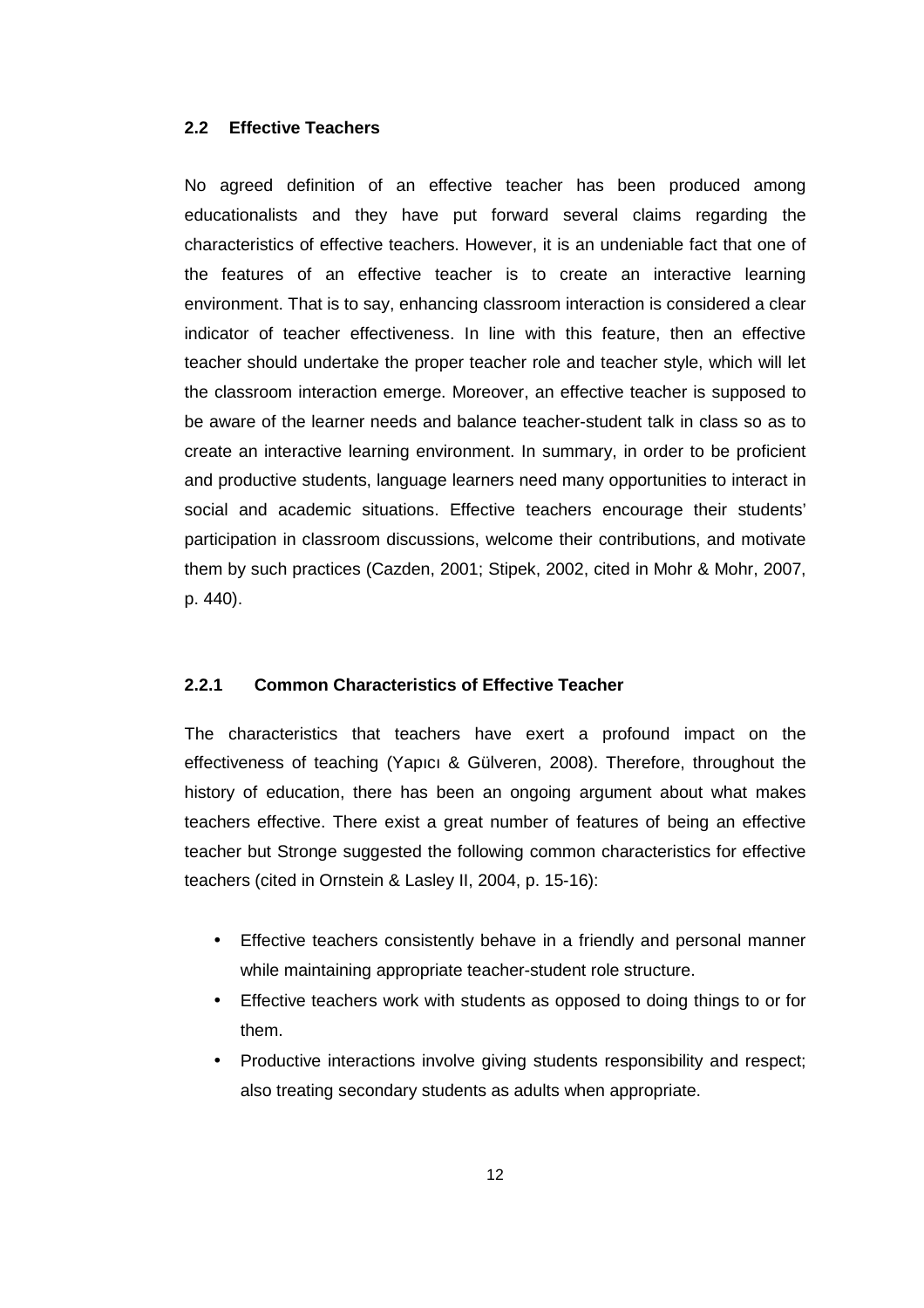- Teachers who are considered effective allow students to participate in decision-making.
- Effective teachers pay attention to what students have to say.
- Students indicate that effective teachers spend more time interacting and working directly with them than do ineffective teachers.
- When interacting with students, effective teachers demonstrate a sense of fun and a willingness to play or participate.
- Effective teachers have a good sense of humor and are willing to share iokes.

Effective teachers are thought to empathize with students while maintaining control, setting standards, and allowing students the freedom to assume responsibility and learn (Gayle et al., 2006, p. 130). Moreover, effective teachers are supposed to praise students' accomplishments, thereby let their progress be recognized and they will be motivated to continue their training and learning experience (Colletti, 1987, p. 20). In summary, being an effective teacher requires both a certain type of personality such as patience, harmony, enthusiasm, etc and certain professional features such as effective use of class time, providing variety, asking questions, etc (Tatar, 2004). In addition to this, learners give more importance to the attitudes of the teacher rather than his/her cognitivist and psychomotor features (Yapıcı & Gülveren, 2008).

#### **2.2.2 The Roles of a Teacher in Classroom Interaction**

Classroom interaction is realized by both the teacher and student. However, teacher undertakes certain roles in classroom interaction. To cite an example, the teacher serves as an orchestrator of the interactions, conducting the responses from the class, signaling who should contribute, and controlling the outcomes and this view has been supported by the Bullock Report (Myhill et al., 2006, p. 14). Moreover, Edwards and Westgate (1994) found interaction patterns where the teacher played the role advocated by Bullock (cited in Myhill et al., 2006, p. 14). In addition to being an orchestrator, the teacher undertakes the role of being a supporter of students' learning and interaction (Kumpulainen & Wray, 2002, p.143). What's more, Kumpulainen and Wray (2002) pointed out,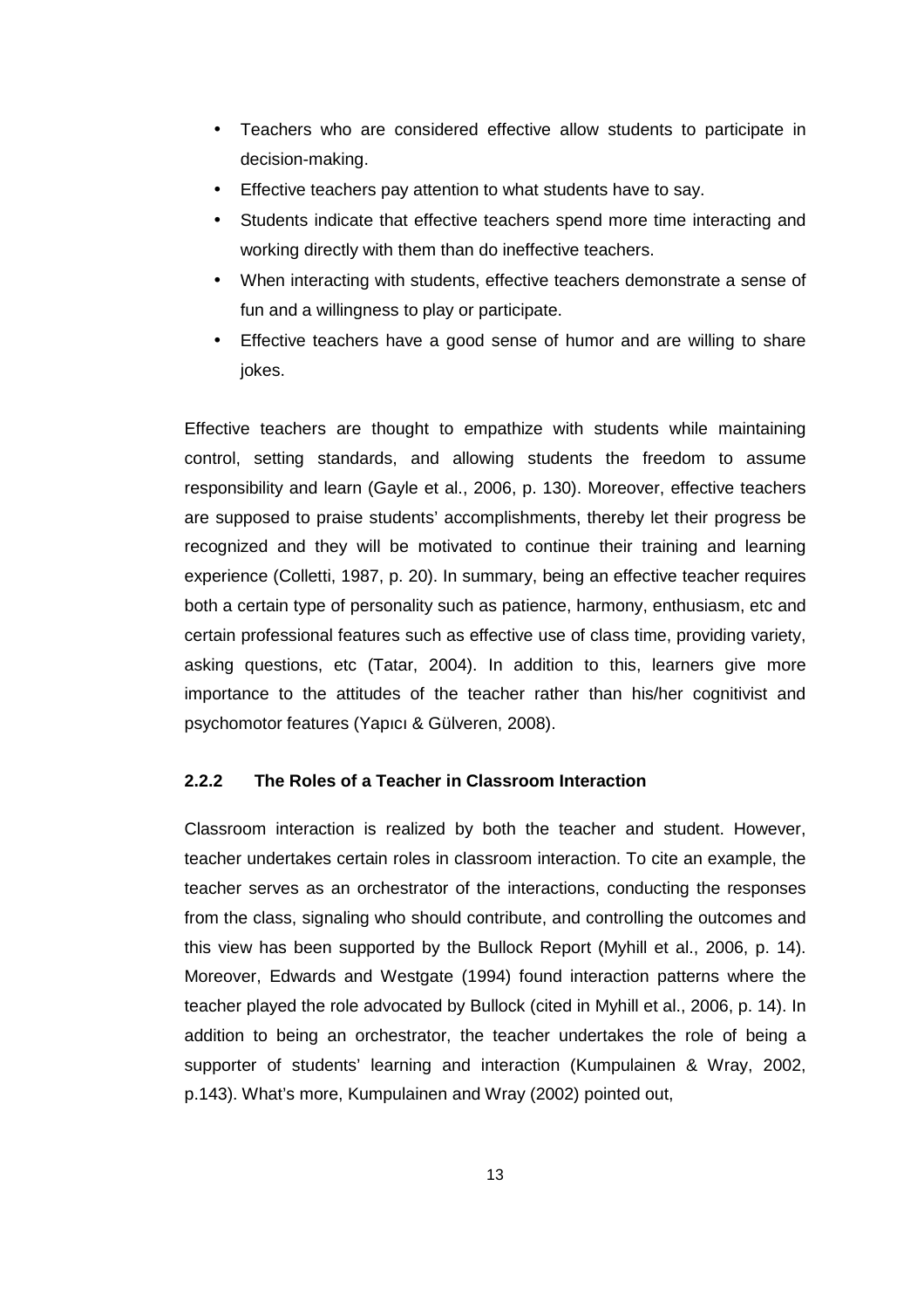In the classroom, a teacher is likely to face situations in which it may be necessary to participate in the students' group interactions in order to guide the students onto meaningful learning trajectories. The teacher's skills in monitoring students' group interactions, timing interventions and providing the right level of assistance are highly significant and urgently need further investigation. (p.144)

Considering the information given above, it is a fact that teachers may undertake various roles in the classroom but the most important thing is to have the role, which will let the teacher create a fruitful and interactive learning environment. So, it can be said that teachers are the creators of classroom interaction through the role they undertake in the classroom.

#### **2.2.3 Research on Teacher Styles**

Several research studies on teacher styles have been conducted and they came up with two major teacher styles, which are authoritarian and democratic teachers. Whereas the first one is the authoritarian teacher who serves as the director of the class, which matches Flanders direct teacher, another teacher style is the democratic teacher who encourages group participation and is willing to let students share in the decision-making process, which fits Flanders indirect teacher figure (Ornstein & Lasley II, 2004). Flanders found that all types of students in all types of subject classes learned more and exhibited more constructive and independent attitudes with indirect teachers in the indirect classrooms than did students in the direct classrooms (cited in Ornstein & Lasley II, 2004, p. 44).

Considering the information given above, it can be said that direct teachers have a tendency to create teacher-student interaction pattern in class since the communication flows from teacher to student. On the other hand, indirect teachers tend to result in both student-teacher and student-student interaction patterns because they encourage active student participation and display constructive attitude towards students as expressed above.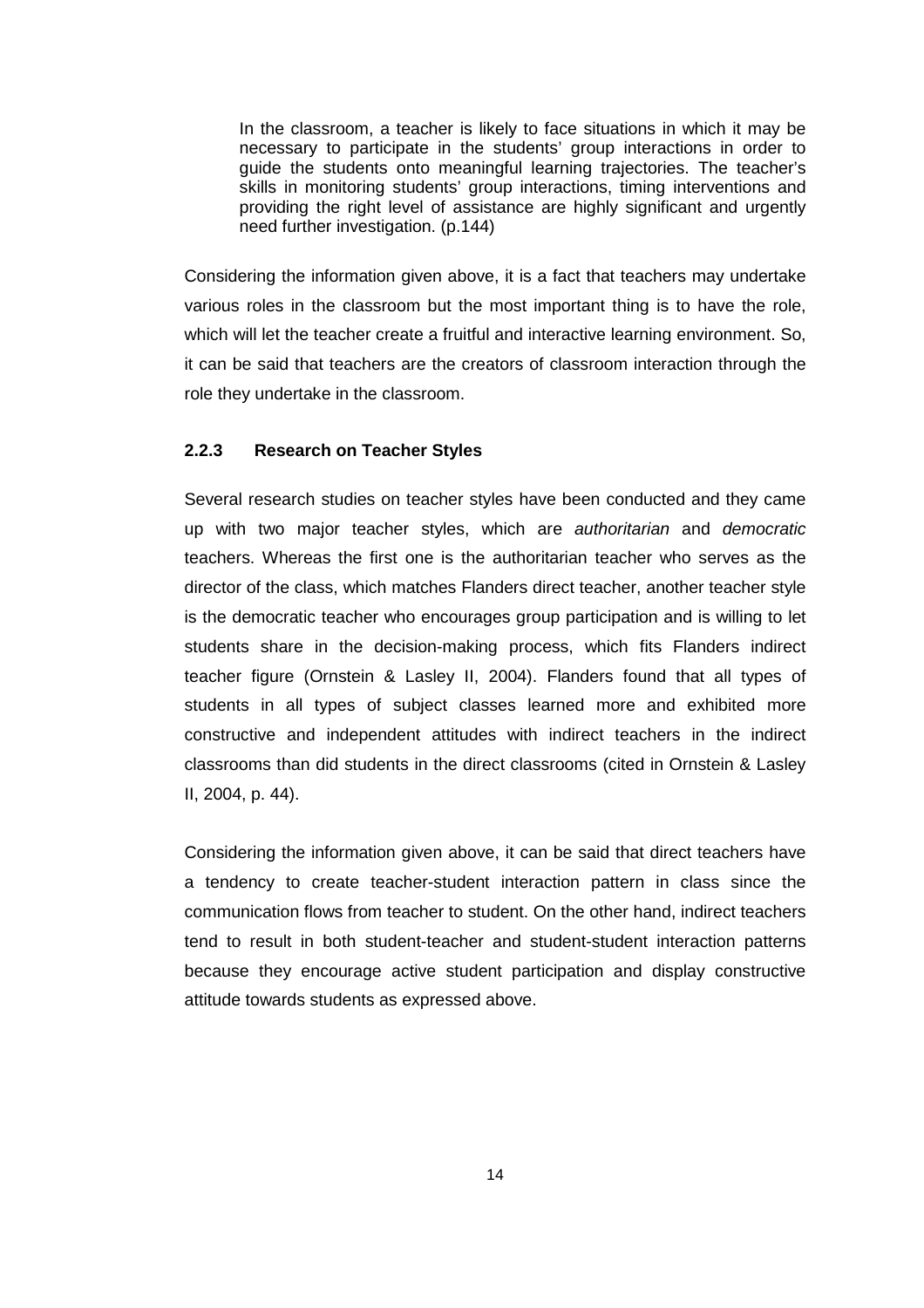#### **2.2.4 What a Language Student Needs**

An effective teacher is supposed to know what a learner needs to create a fruitful and interactive learning environment. Likewise, an effective language teacher should be aware of their language students' needs and the essential learning conditions to provide an effective learning atmosphere. As assistance to the teachers in terms of the awareness of language learning students' needs, Jule (2004) that language learning students are in need of the following conditions to learn the target language in classroom:

- **1.** A comfortable, low-stress environment
- **2.** Language that is purposeful and used for real learning tasks
- **3.** Activities that allow for a range of language functions
- **4.** Comprehensible teacher talk, including meaningful questioning techniques and one on one time
- **5.** Teacher talk that is challenging and meaningful
- **6.** Language activities that are structured to be able to use the language being modeled.
- **7.** Opportunities to work with peers in problem solving and collaborative learning situations.
- **8.** One's first language and culture clearly acknowledged by the teacher. (p. 54)

As mentioned above, an effective language teacher should be aware of the essential conditions that language learning students are in need of. The primary reason is that knowing students' needs is a main indicator for a teacher's effectiveness. As for language teachers, they are expected to know that language students need a stress-free learning environment in which challenging, reallearning activities are organized and opportunities to use the target language and learn the target language in an interactive way are offered to the students.

In addition to the points explained above, language learners need to receive comprehensible input and feedback, which are provided through interaction (Gass & Torres, 2005). Here, comprehensible input is limited to the Long's interaction hypothesis (Gass & Torres, 2005) proposing that when learners are engaged in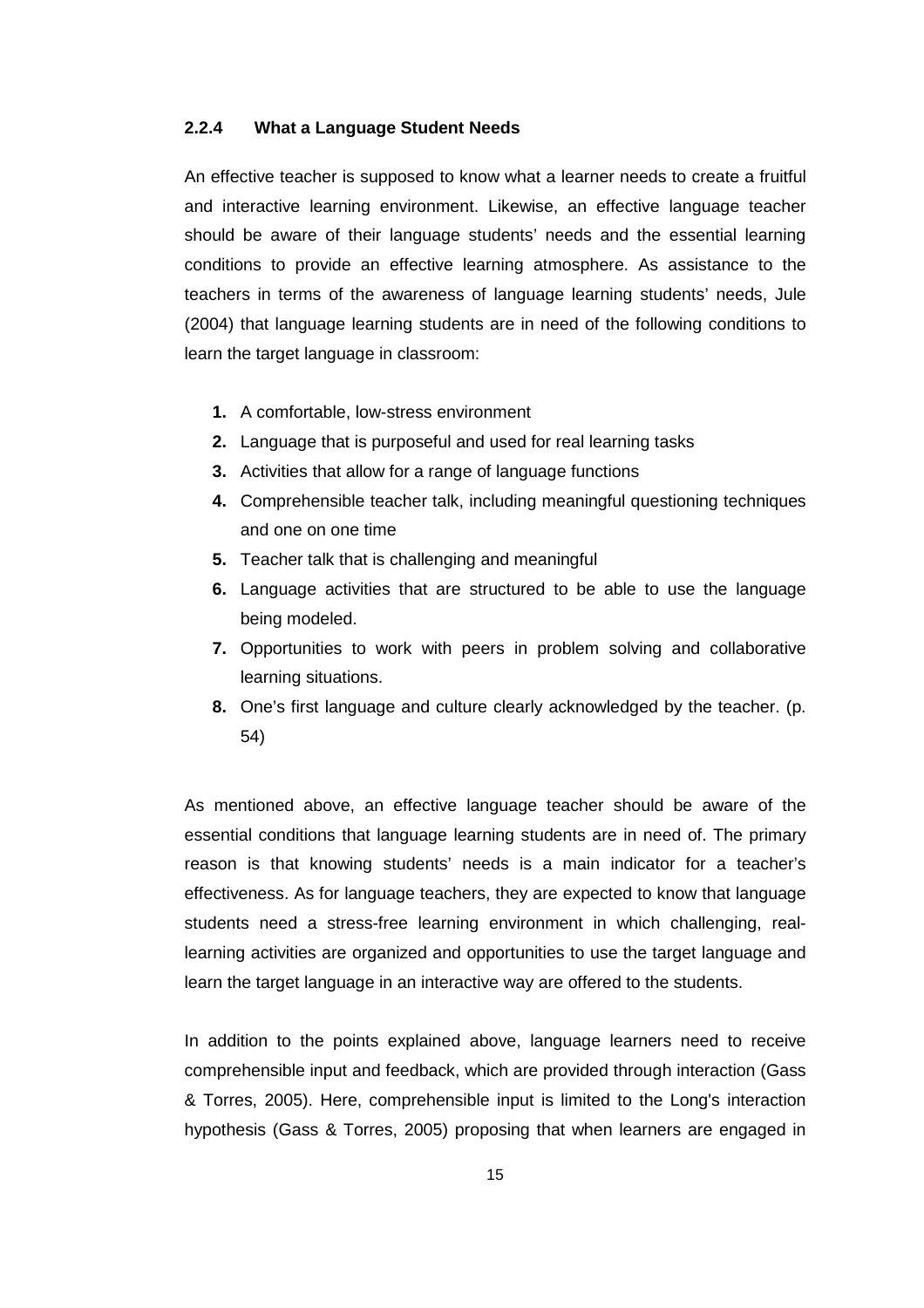two-way meaningful communication that necessitates information exchange, they turn out to have a tendency to produce more negotiated language modification. Negotiated language modification involves comprehension check (Do you understand?), clarification request (What did you say?), or confirmation checks (Did you say the cat?) (Allwright & Bailey, 1991). In addition, Long's interaction hypothesis suggests that conversational modifications that teachers and learners lead messages to be more comprehensible and this naturally reinforces acquisition (Long, 1980 & 1996).

#### **2.2.5 Teacher Talk and Classroom Interaction**

It is commonly believed that teachers talk much more than students in class. In support of this view, the results of the first ORACLE project carried out in 1976- 1978 by observing the interaction in the primary classroom indicate that whereas the teacher spent 78 per cent of the time interacting with children, a student spent 84 per cent of time working on his/her own (Sinclair & Brazil, 1982, p. 7).

There has been a common interaction pattern called the IRF pattern. The teacher initiates a spoken sequence, a child responds, and the teacher provides feedback, then moves on to the next IRF sequence (Myhill et al., 2006, p. 15). It is obvious that IRF sequence results in imbalance in interaction because the teacher automatically occupies two-thirds of the turns in any sequence, and all the children in the class have to share their one-third opportunity to contribute (Myhill et al., 2006, p. 15).

Alexander (2003) put forward the following as the features of this typical interaction pattern in classroom:

- Interactions tend to be brief rather than sustained:
- Teachers ask questions about content, but children may ask questions only about points of procedure;
- Closed questions predominate;
- Children concentrate on identifying 'correct' answers;
- There is little speculative talk or 'thinking aloud';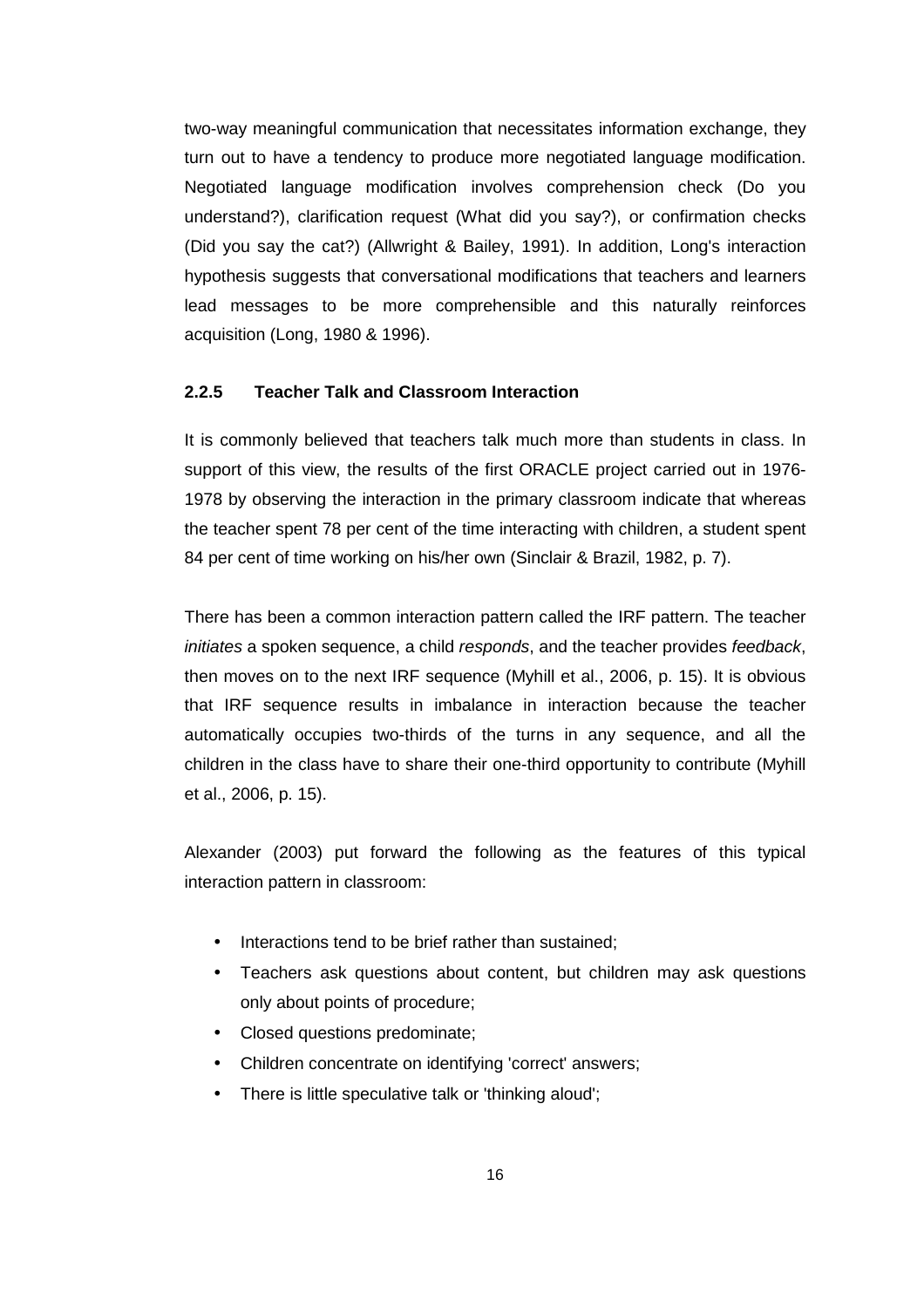• The child's answer marks the end of an exchange and the teacher's feedback formally closes it. (p. 32, cited in Myhill et al., 2006, p. 15)

Even though the pattern above is believed to be the typical one resulting in imbalance in talk, this can be broken down by the teachers and they can encourage students to produce more student talk in the classroom. Otherwise, the increase in teacher talk leads to the decrease in student talk; thereby decline in teacher-student interaction and student-student, which serve as an inevitable feature of effective teachers.

# **2.3 Good Language Teaching Methods**

Effective teachers skillfully exhibit effective teaching in their classrooms. That is to say, they are the creators of effective learning process realized in the classroom. To accomplish this, teachers should be selective in their teaching methods to be put into practice in the classroom. This is the case for language teachers. They should select the most appropriate language teaching method for their students among several ones. While doing this, language teachers are required to know the basic features of good language teaching methods. Here Gibbons (1998) declared that good language teaching methods include:

- **1.** Providing a comfortable learning environment: "positive responses by teachers to children's first language and culture are important in enhancing learners' self-esteem and developing their confidence" (p. 11)
- **2.** Planning opportunities for meaningful interaction between peers: "the peer group is a powerful resource to the learner, providing a wide range of models of language use, and the need to communicate offers the learner a real motivation to use language" (p. 11)
- **3.** Providing and structuring opportunities for language students to be problem solvers rather than information receivers: "this will involve collaborative learning, where the children are given responsibility for some of their own or group's learning" (p. 11)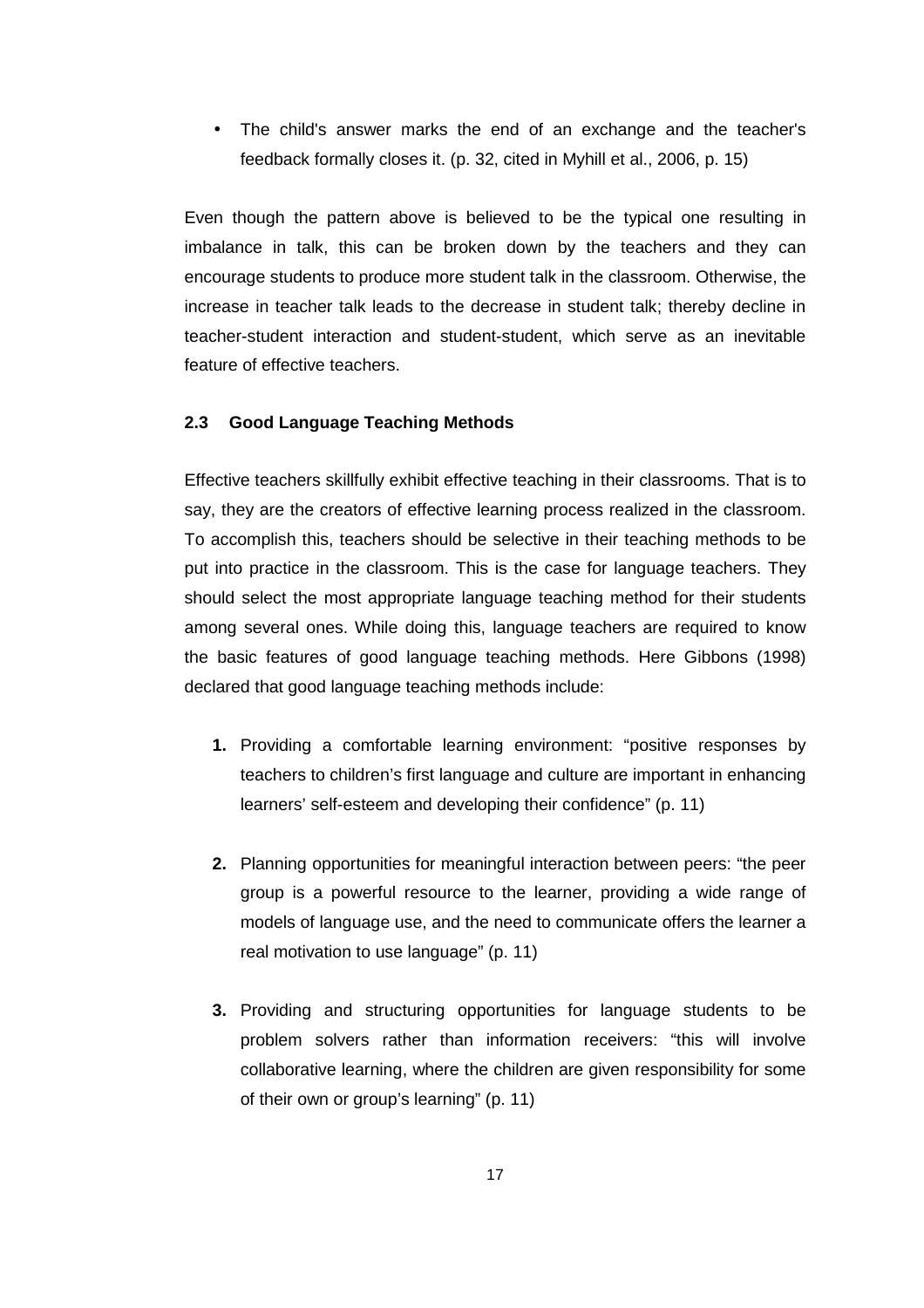- **4.** Presenting models of language that are understandable as well as expressing new ways to create meaning.
- **5.** Providing frequent opportunities for interaction between teacher and individual students: "…The quality and quantity of personal interactions with the teacher become a major resource for children's language development" (p. 11).
- **6.** Providing modeling of various questions: "the questions language teachers ask are an important way to create the situations where certain language patterns are likely to occur" (p. 21). Such question types include classifying, describing, evaluating, explaining, generalizing, inferring, predicting, hypothesizing, and recalling information (p. 23-25, cited in Jule, 2004, p. 55).

Taking the information above into consideration, it can be said that teachers should be selective in the teaching methods to be applied in the classroom. While selecting the proper teaching method, language teachers should be careful about whether the chosen language teaching method will provide students with a relaxed learning atmosphere and offer excellent opportunities for teacher-student and student-student interaction and students' being active learners rather than passive listeners in the classroom.

# **2.4 The Models of Teaching**

Teaching models involve steps and procedures to produce desired outcomes effectively. They also reflect the roles of the teacher and learner, the structure and delivery of the lesson, the flow of the communication and type of interaction as well as the dominance of interaction in class. Therefore, all models of teaching have both benefits and drawbacks. Here teachers can demonstrate effective teaching by choosing the one as the foundation for instruction and supplement it with instructional strategies such as questioning, etc. Three main models of teaching are described briefly and explained with respect to classroom interaction below.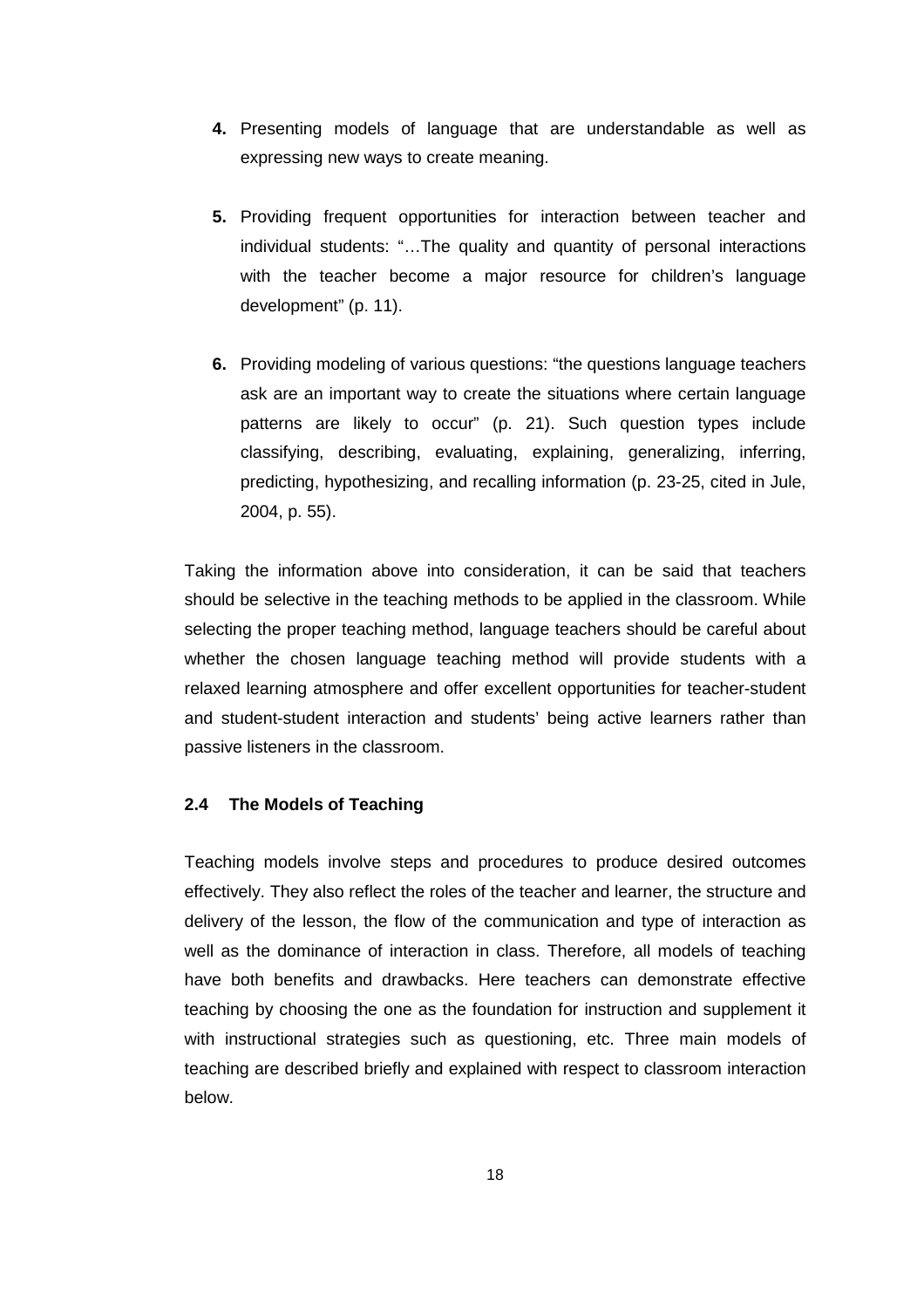# **2.4.1 Direct Instruction**

Direct instruction is also known as active teaching or whole class teaching. The teacher is actively involved in bringing the content to the students by teaching the whole class directly in a presentation-recitation format (Muijs & Reynolds, 2005, p. 27; Dell'Olio & Donk, 2007, p. 72; Borich, 2004). Moreover, direct instruction involves large amounts of teacher talk, questions and answers, review and practice and the immediate correction of student errors (Borich, 2004, p. 208). In this teaching style whereas the teacher undertakes the active role, students have the passive role of being listeners in class. In order to demonstrate an effective instruction, the lesson needs to be well structured and the teaching material should be given in steps. Although direct instruction proves to be effective in teaching the basic skills in large and crowded classes, it has some limitations, which is that "the role of pupils may become too passive, leading to overdependence on the teacher and underdevelopment of independent learning skills" (Gipps & McGilchrist, 1999, cited in Muijs & Reynolds, 2005, p. 40). With respect to interaction, direct instruction has a tendency to create teacher-student interaction since it is a whole class teaching method. However, student involvement can be promoted through peer interaction in direct instruction.

# **2.4.2 Indirect instruction**

In indirect instruction, students brainstorm many items in response to teacher's initial question, find relationships among items in the data they have generated, organize and reorganize their data, name their groups and write summary statements that communicate their interpretations (Dell'Olio & Donk, 2007, p. 177). To put it another way, students discover relationship among the teaching materials exploited in guide of the teacher. This indicates that indirect instruction is more student-centered compared to direct instruction because the flow of the lesson is determined by the students' responses to teacher questions. With respect to the roles in class, different from direct instruction, students have active roles and teachers serve as a guide in the lesson. Moreover, indirect instruction is appropriate for teaching critical thinking or higher-level skills. Regarding interaction pattern, indirect instruction creates environment for student-student interaction besides teacher to student or student to teacher interaction since this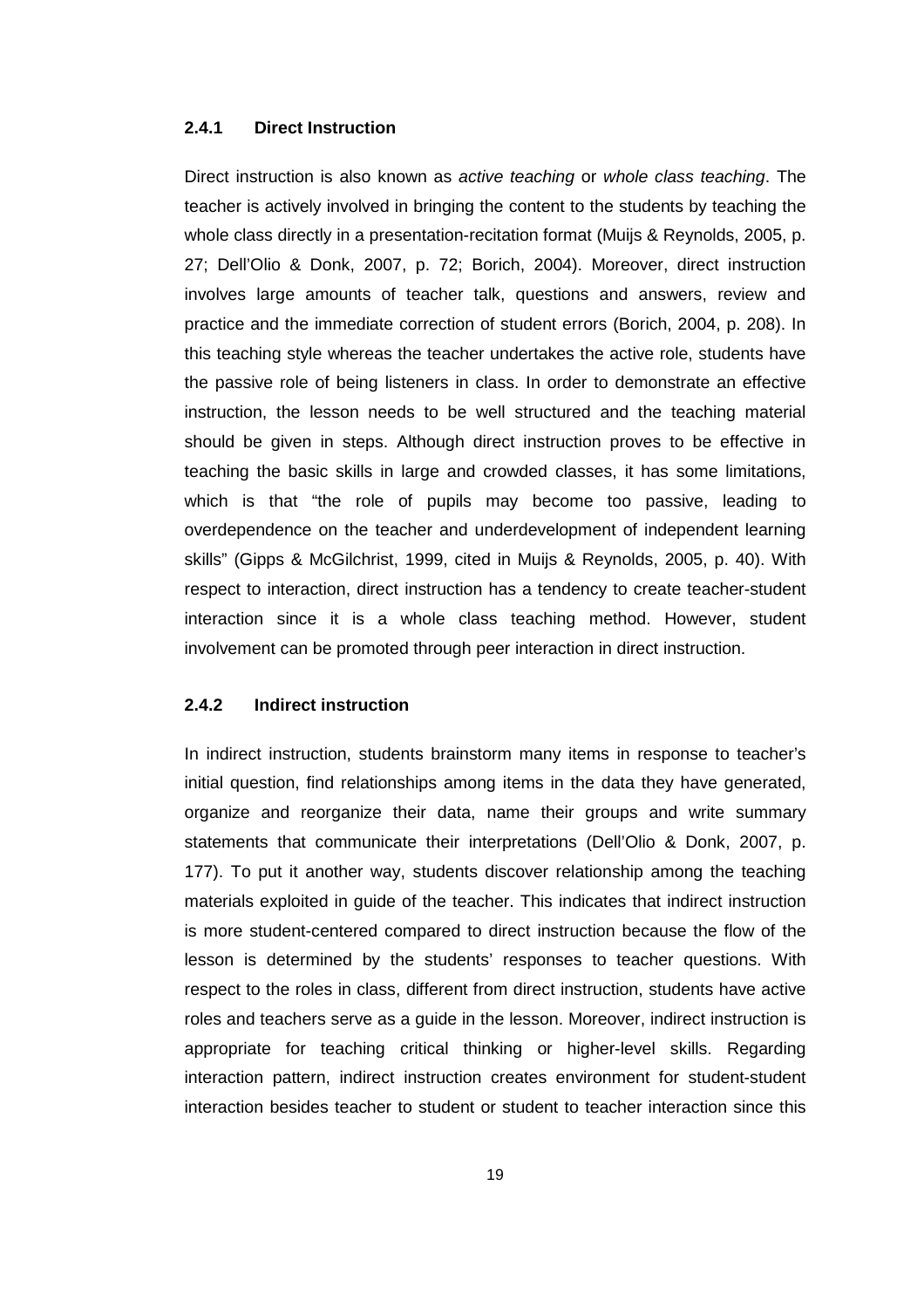teaching style involves group discussions, which includes student exchanges with successive interactions among large numbers of students (Borich, 2004).

# **2.4.3 Cooperative Learning**

Cooperative learning entails students to work in an interactive way so it assigns students individual responsibility in group work, that is, cooperative learning requires positive interdependence, face to face interaction, individual accountability, student involvement, and good listening skills (Orlich, Harder, Callahan, Trevisan & Brown, 2004, p. 299). In addition, Borich (2004) asserts that teachers need to take the following components into consideration while organizing cooperative learning activities:

- Teacher student interaction since it promotes independent thinking.
- Student-student interaction since it encourages the active participation and interdependence of all members of the class.
- Task specialization since it creates an activity structure whose end product depends on the sharing, cooperation and collaboration of individuals within groups.
- Role expectations and responsibilities since they facilitate the work of the group to promote communication and sharing among its members. (p. 356)

Considering the information above, it can be inferred that cooperative learning provides students with the golden opportunities to improve their social skills and self-esteem through group work and let students involved in decision-making process in class by creating active learning atmosphere in class.

# **2.5 Instructional Strategies**

Instructional strategies are employed by teachers to create fruitful learning environments and to organize and run the activities in which the teacher and learner will be involved in throughout the class. It is for sure that there exist many instructional strategies and all of them do have certain drawbacks; therefore, it proves to be essential to form a balance between the uses of the strategies.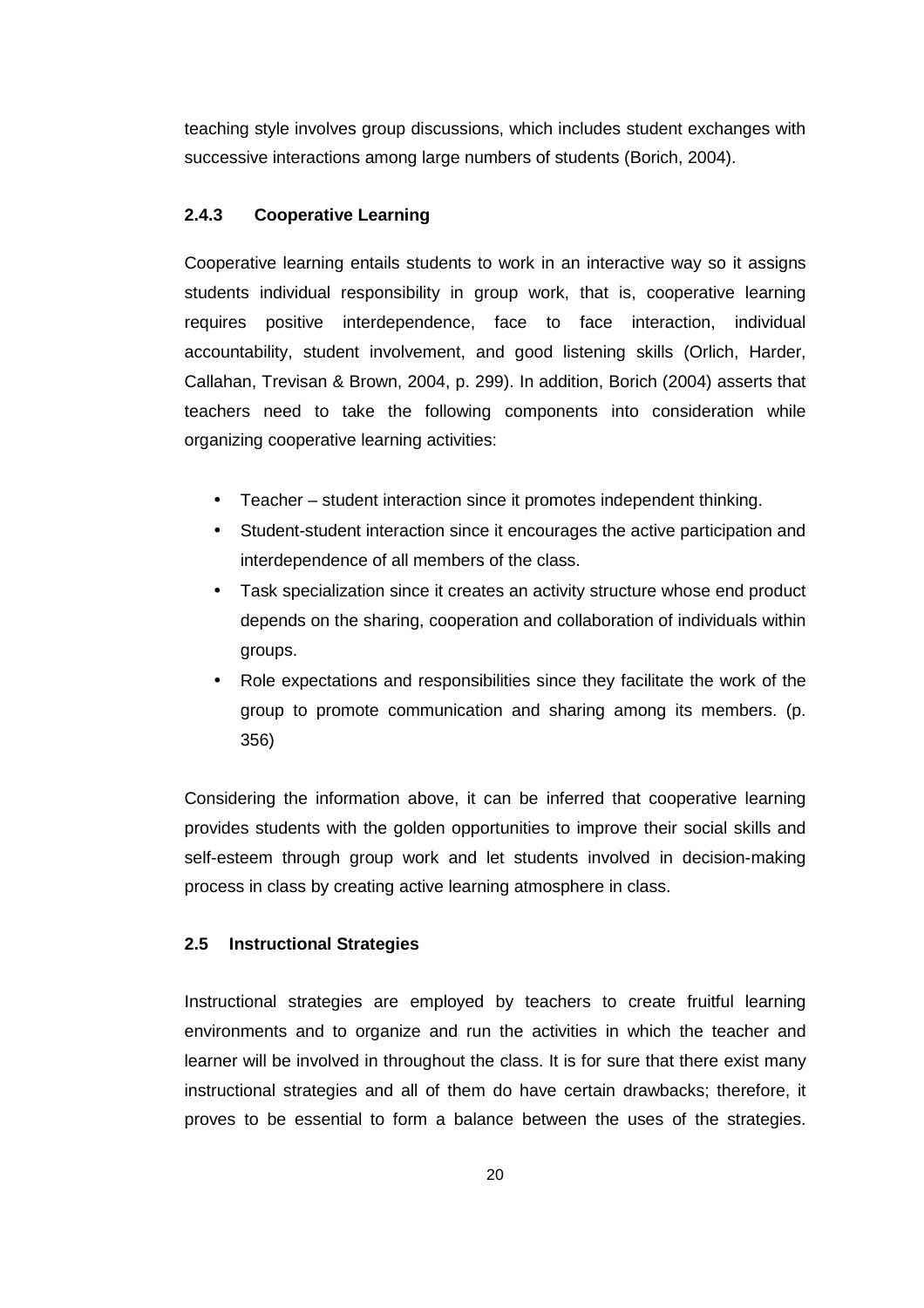Certain teaching methods are mostly identified with particular instructional strategies but still a variety of strategies can be employed within a method. While some strategies lead students to be active participants in the lesson, thereby encouraging interaction, some may attribute the role of being passive learner to the students if not accompanied by certain instructional strategies. To sum up, whereas some instructional strategies can enhance interaction by its nature, some may not. At this point, it is the teacher's responsibility to provide a variety of instructional strategies in order to increase the classroom interaction, thereby provide active involvement of the learners in the lesson. Here four instructional strategies, which are Practice& Drill, Questioning, Lecture and Student-Centered Learning, are presented below with accompanying explanations with respect to classroom interaction:

# **2.5.1 Practice & Drill**

Practice & drill is employed in direct instructional methods because it is used to reinforce the basic academic skills and teaching materials are divided into small units and exploited in small steps and correct responses are reinforced by teacher (Ornstein & Lasley II, 2004, p. 202). As to classroom interaction, since practice & drill is employed in many direct instructional methods, it also creates teacherstudent interaction but lack of student- student interaction in class.

# **2.5.2 Questioning**

Questioning is described as a way of teaching which provides students with the opportunity to give answers to a series of questions prepared by the teacher and comment on different points or make generalizations through these questions (Aydın, 2001). Moreover, Aydın (2001) claimed that the most important thing in questioning is not the question, but the answer given by the student because questioning creates an environment for the students to think and share what they think.

It is an indisputable fact that questioning is the most widely used form of teacherpupil interaction (Muijs & Reynolds, 2005, p. 48). It is an inevitable part of effective teaching because questioning can help students to clarify the points in their minds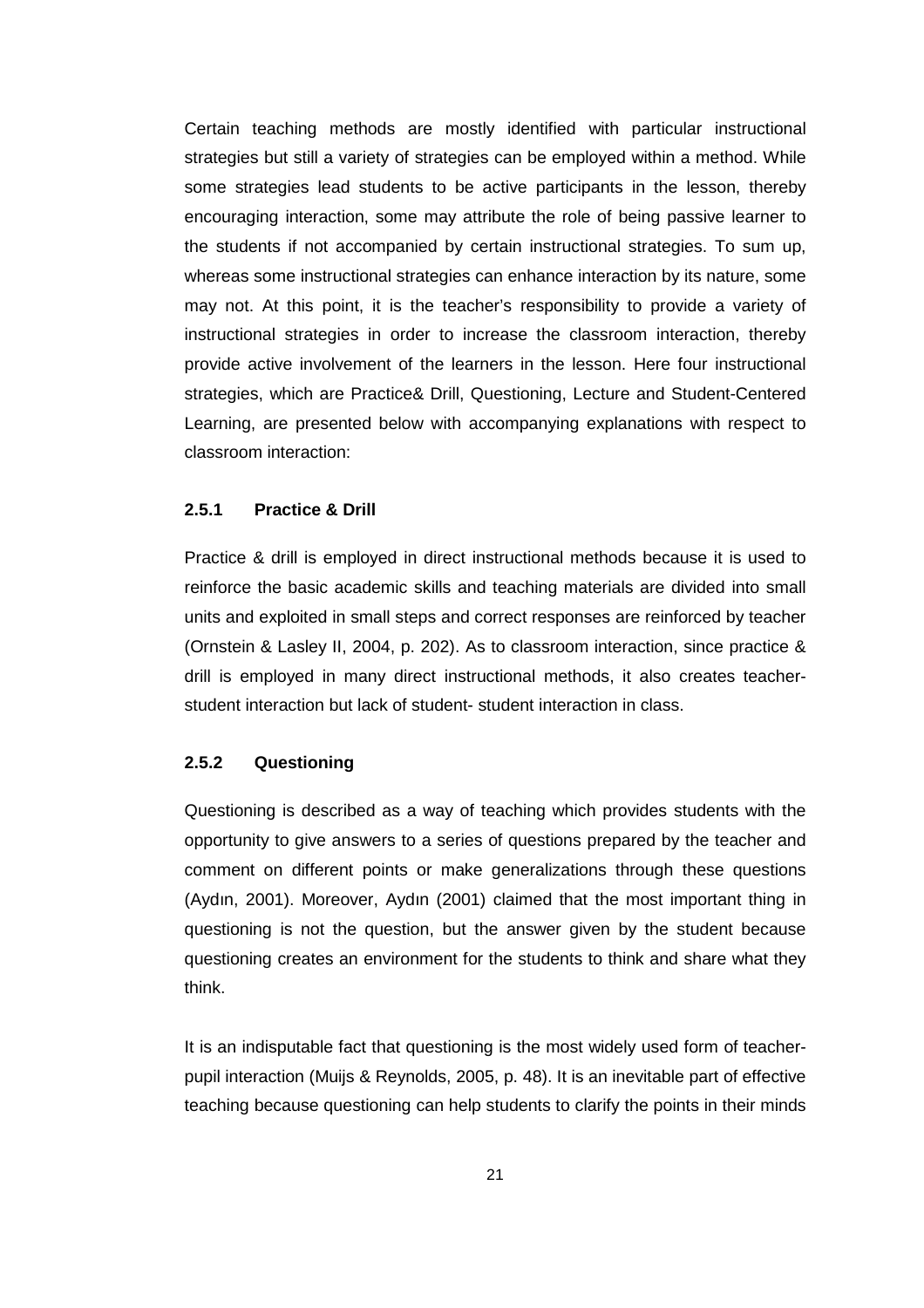and think of them in depth by challenging them. Moreover, questioning helps teacher to determine whether students comprehend the target content or not. However, it is highly important to form a balance between the types of the questions, so questions are separated into two broad categories as low-level versus high-level questions and Ornstein and Lasley II (2004) describe them as follows:

Whereas low-level questions require memory and recall of information and have one correct answer such as "When was Turkish Republic founded?", high-level questions entail complex and abstract thinking and have more than one answer, that is, open to comment. After asking low-level questions, teacher is supposed to move on to the high-level questions. (p. 211)

Since low-level questions are mostly simple, many students can have the opportunity to take part in the lesson. Therefore, they increase teacher-student interaction in class. As for the high-level questions, some students may avoid participating since they require critical thinking and difficult to word the answer, so this may decrease teacher-student interaction. However, since there are alternative correct answers to these questions, they will offer students the chance to exchange their ideas and discuss the different opinions, thereby increasing student-student interaction in class.

Myhill et al. (2006) asserted the benefit of questioning as follows:

Increasing effectiveness of children's participation in whole class teaching through better use of questioning enables children to become more involved in their own learning because the more each child is aware of his or her own understanding or uncertainties and the more he or she is encouraged to express those understandings, the better the classroom is as a community of learners who can see the interrelationships and connections between what they know and understand. (p. 21)

It is an undeniable fact that asking and answering questions are typical interactions and are expected in most classrooms (Weber & Longhi-Chirlin, 2001, cited in Mohr & Mohr, 2007, p. 441). That is to say, questioning plays a crucial role in enhancing classroom interaction. In order to achieve this, while using questioning strategy, teachers need to take into consideration "Wait-Time,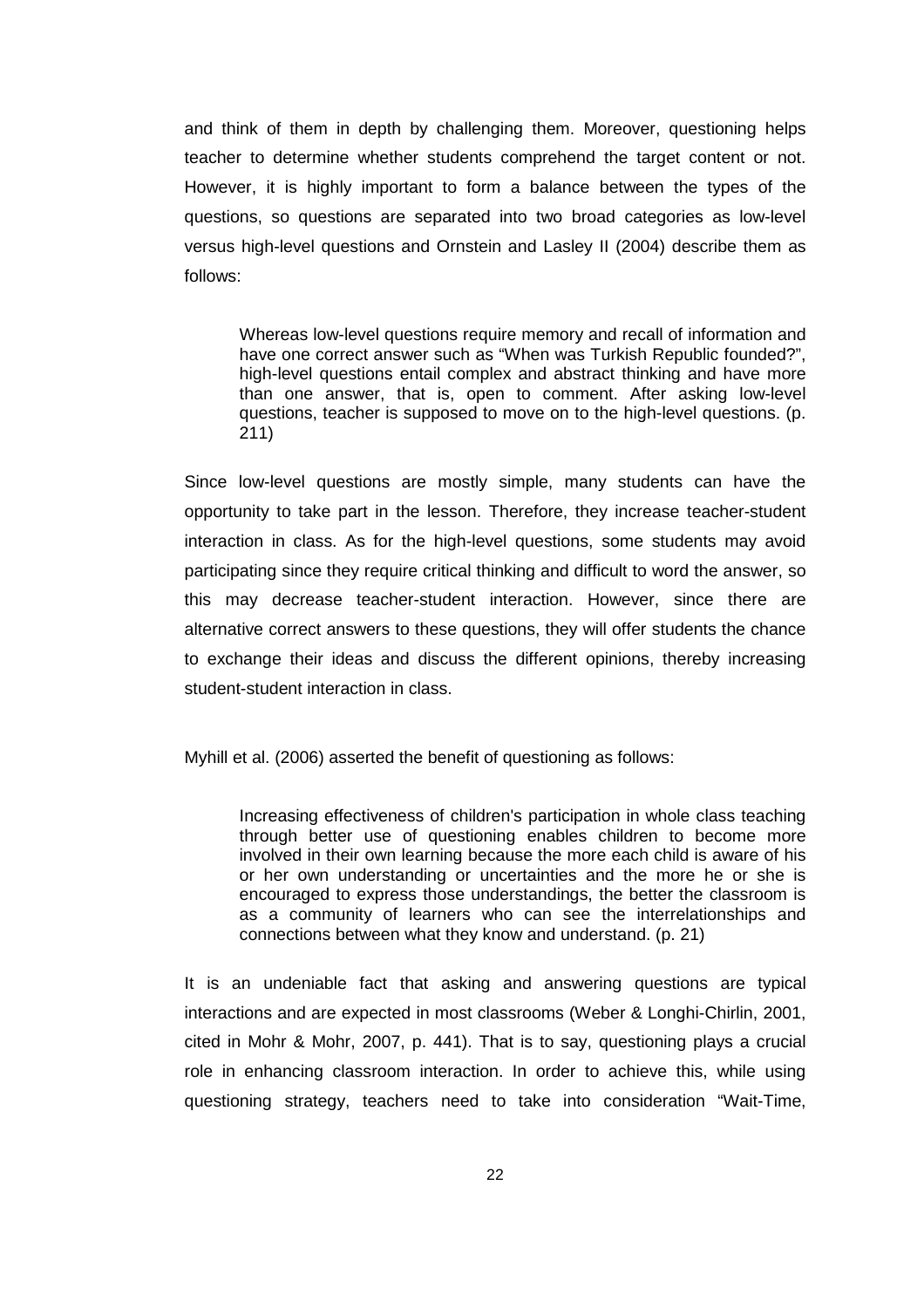Directing, Redirecting and Probing, Commenting and Praising", which are explained below respectively:

# **2.5.2.1 Wait-Time**

It refers to the interval between teacher's asking question and student's giving response to the question. One study by Mary Budd Rowe indicated that the average amount of wait time is one second (cited in Ornstein & Lasley II, 2004, p. 214).

Ornstein and Lasley II (2004) claimed that increase in wait time exerts a profound impact on student answers:

- length of response increases
- appropriate responses increase, thereby failure to respond decreases
- confidence (as reflected in an affirmative rather than a questioning tone of voice) increases
- student-to-student responses increase
- student questions increase. (p. 217)

Considering the information above, it can be concluded that increasing wait time results in increasing interaction (both teacher- student and student-student) in classroom.

# **2.5.2.2 Directing**

While teachers are directing questions to the students, they are first supposed to ask a question and then choose a student to answer it because while the teacher is asking the question, all students will think about the answer since the student to answer the question has not been chosen by the teacher yet (Ornstein & Lasley II, 2004). In this way, more students will be prepared to answer the question; thereby there will be more demand to participate in the lesson. This will absolutely impact on classroom interaction positively.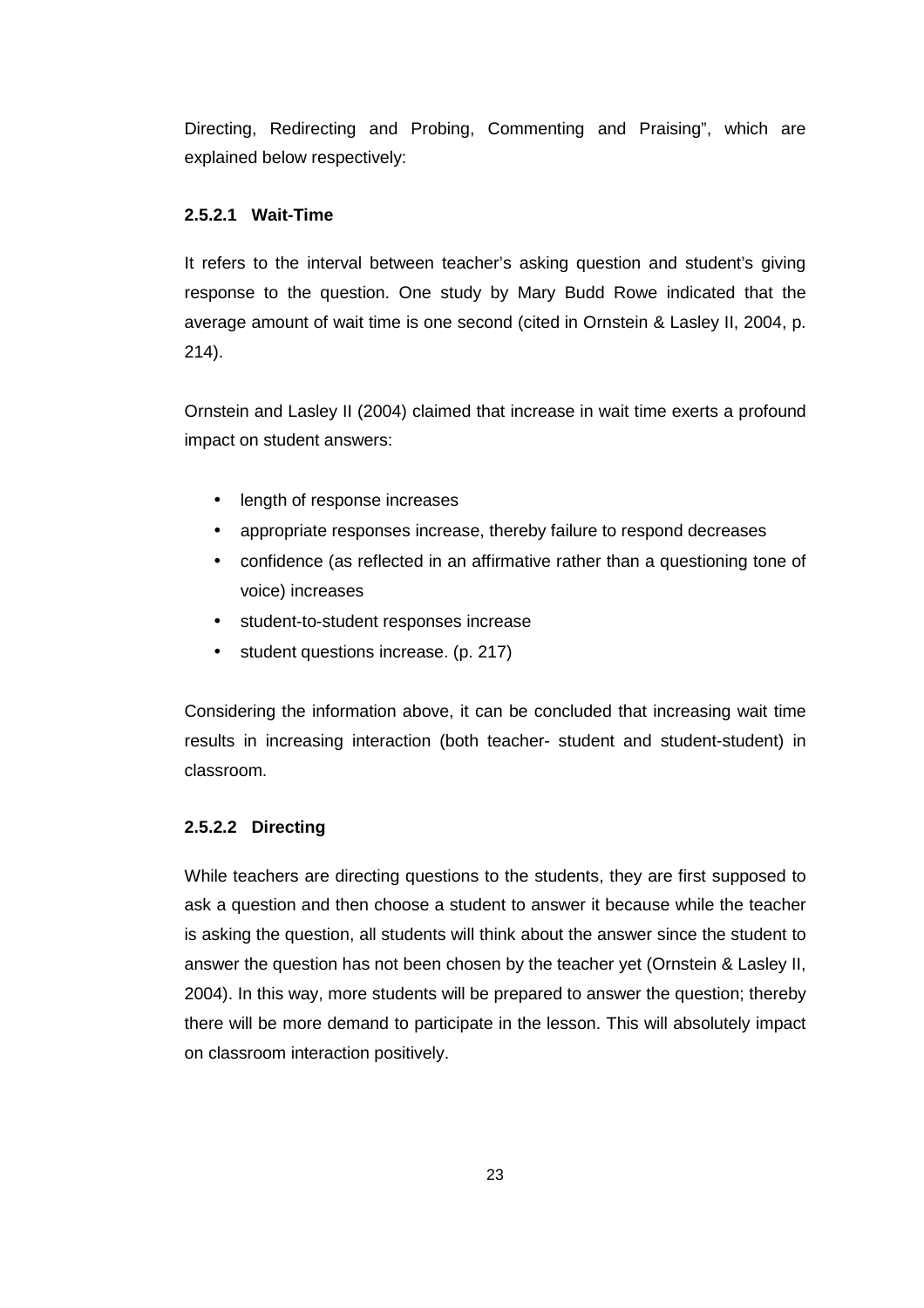# **2.5.2.3 Redirecting and Probing**

During the use of questioning strategy, if the teacher gets an incorrect answer from a student, the teacher either redirects the question to another student or probes for the answer to the same student (Ornstein & Lasley II, 2004). In probing the teacher stays with the same student, asking for clarification, paraphrasing the question or asking related questions, and restating the student's ideas (Ornstein & Lasley II, 2004, p. 219).

# **2.5.2.4 Commenting and Praising**

Several research studies agree on the positive impact of praise on student because praises such as a smile, facial expression of approval or short statements (Good, Wonderful, Well done!) proliferate student motivation and encourages student to participate more in the lesson, thereby contributing to the increase in student interaction in class.

In summary, children become 'more active as participants' and began to appreciate that good learning may depend less on their capacity to spot the right answer and more on their readiness to express and discuss their own understanding (Black et al., 2002, p. 7, cited in Myhill et al., 2006, p. 20-21).

### **2.5.3 Lecture**

During lecture, there is no interaction between teacher and students and among students. It is the teacher who presents the content to the students, so lecture is a teacher-centered instructional strategy. Students serve as the passive listeners whereas the teacher has the role of speaker. Therefore, it can be said that lecture is lack of active student participation, thereby weak in classroom interaction. However, interaction can be promoted if the teacher integrates some questions into the lecture. This provides teacher-student interaction. If the teacher organizes discussion related to the lecture, then this will give rise to student-student interaction in class.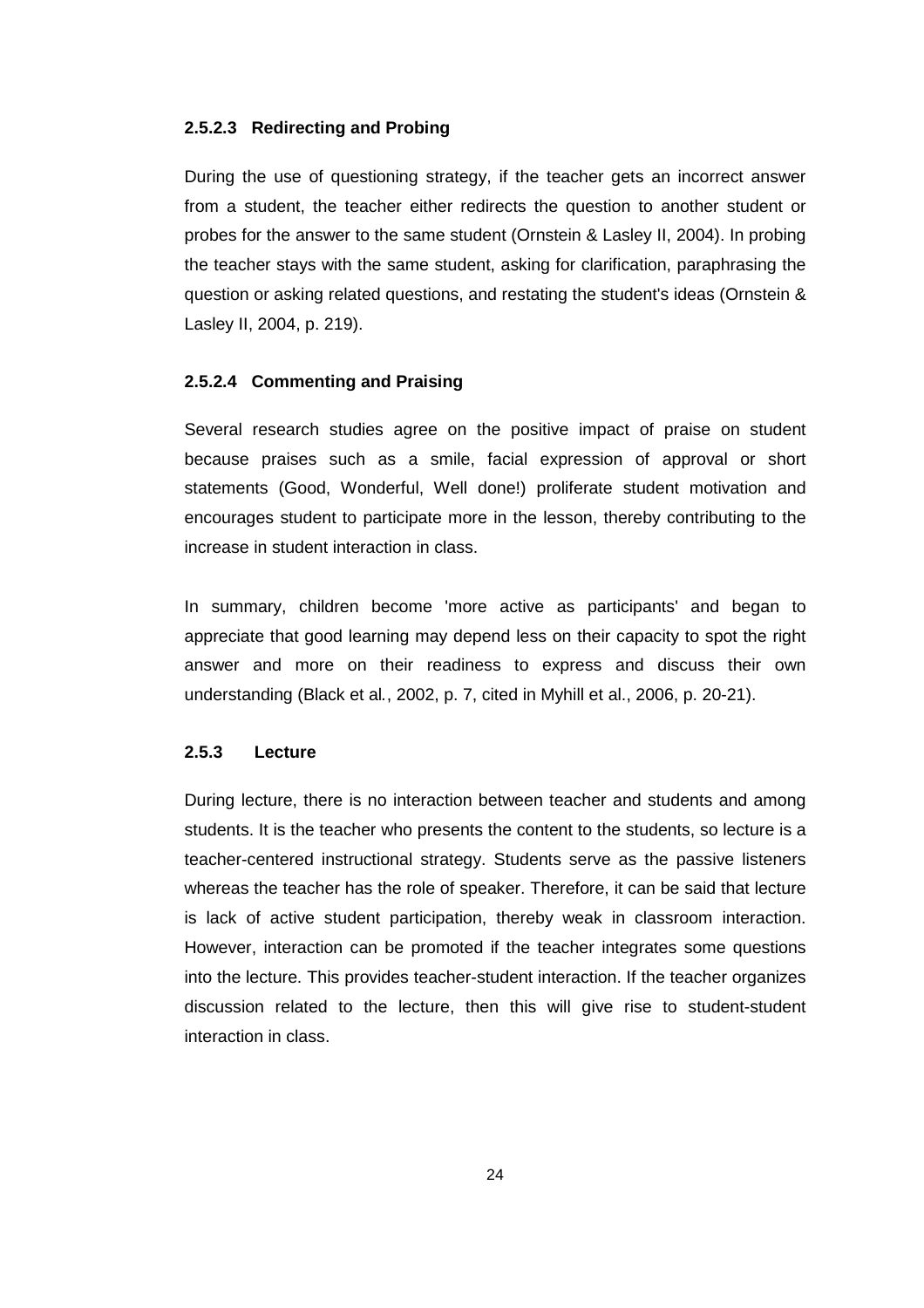# **2.5.4 Student-Centered Learning**

Silcock and Brundrett (2001) define student-centered approaches as those where the tutor guides and facilitates the learners, rather than asserting control, towards targeted learning goals (p. 39, cited in Briggs & Sommefeldt, 2002, p. 47). To put it another way, this instructional strategy entails active participation. This promotes interaction in the classroom. If the problem-solving activities are carried out in pairs or groups, this will give rise to student-student interaction.

To wrap up all the points mentioned above, so far four approaches have been mentioned above. Whereas practice, drill, and lecturing strategies are mainly teacher centered, questioning and problem solving strategies are primarily student centered. All approaches do have certain limitations; therefore, it is important to strike a balance between the uses of the approaches. However, research studies also indicated that when students are actively involved in the learning process, that is, they discover the principles and construct meaning, they learn better and they transfer the information to their long-term memory. When students are actively involved, then interaction in class increases, so it can be said that when there is interaction, then better and permanent learning is provided for the students (Ornstein & Lasley II, 2004).

#### **2.6 The Quality of Instruction**

The interaction between the students and teacher owns some features which display the quality of instruction. It exerts a profound impact on the learning process and achievement level in a learning task. These characteristics are:

# **2.6.1 Cues**

Cues refer to the directions offered to the learners in an activity. The cues serve as the directions to clarify the unclear points or what and how students are supposed to do an activity. They should be simple, clear, and precise and staged instructions.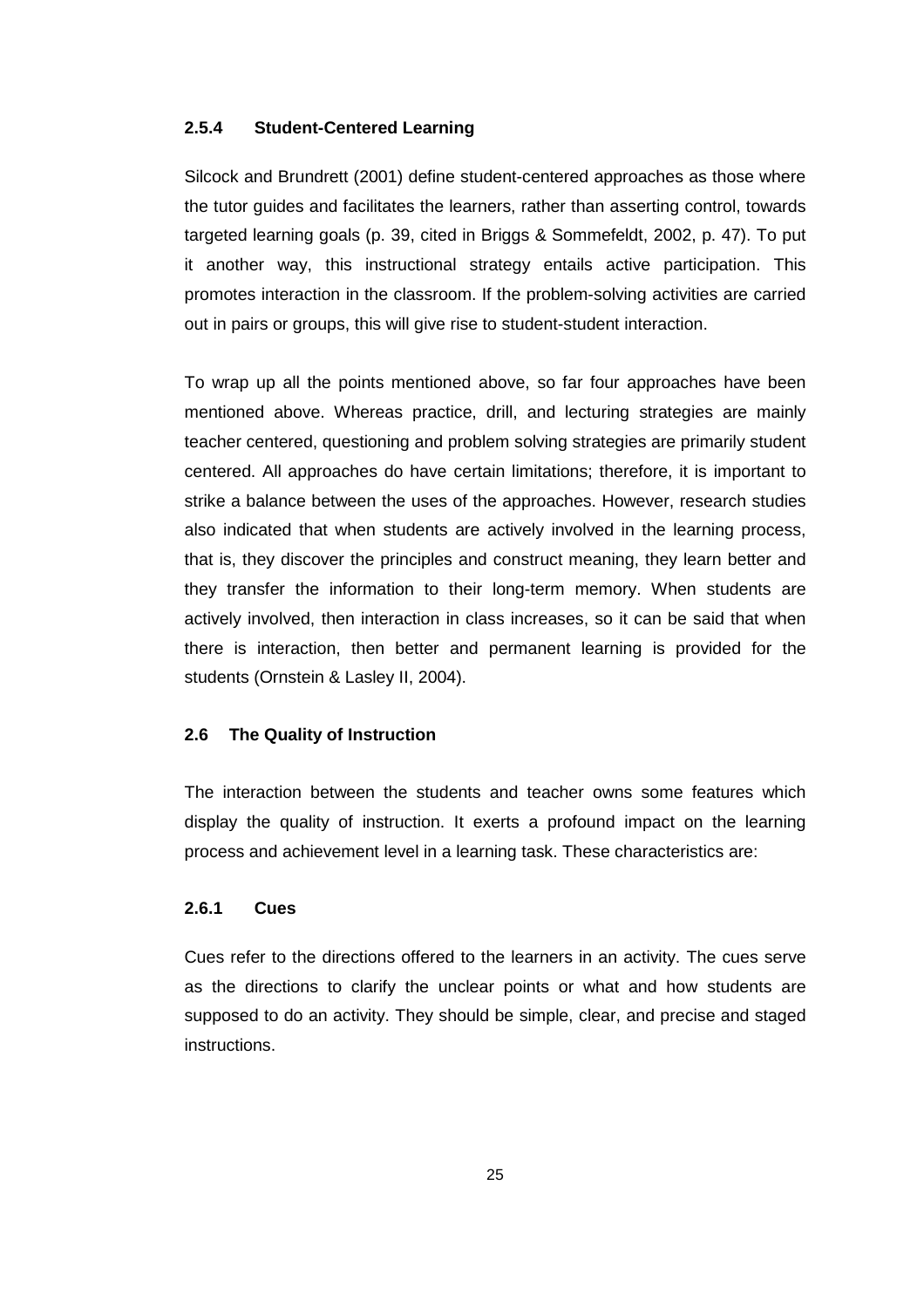# **2.6.2 Reinforcements**

The use of reinforcement makes a significant contribution to the effectiveness of learning. However, both positive and negative reinforcement need to be employed appropriately.

### **2.6.3 Participation**

It refers to the active performance of the students in class. Participation correlates with interaction but the teacher is supposed to make sure that each student is involved in the lesson. To achieve this, the teacher can employ various methods and techniques such as focusing on one child at time, breaking large group of students into smaller groups, asking for written materials in some problem-solving situation.

#### **2.6.4 Feedback/Correctives**

Feedback is essential to observe the effectiveness of learning in class. Feedback should be constructive, that is, such feedback should encourage students to do better. Feedback procedures can be formative or summative. Also, it can be provided immediately or in long term but feedback should be accompanied by correctives in the right place and time. The correctives are the suggestions as to what each student should review in the original or new instructional material, special explanations in the form of sound cassettes, and additional workbooks and practice exercises. In other words, the correctives are on alternative cues and additional time and practice (taken from http://www.fedu.metu.edu.tr/eds544/).

# **2.7 Defining Classroom Interaction**

It cannot be denied that effective teaching is a hard and demanding job. One of the fundamental requirements of effective teaching is to create an interactive learning environment. Moreover, the significance of classroom interaction in the effective teaching-learning process has been acknowledged by several research studies. Then it is important to know what interaction refers. Regarding this issue, Rivers (1987) stated, "The word *interactive* is derived from the Latin verb agere,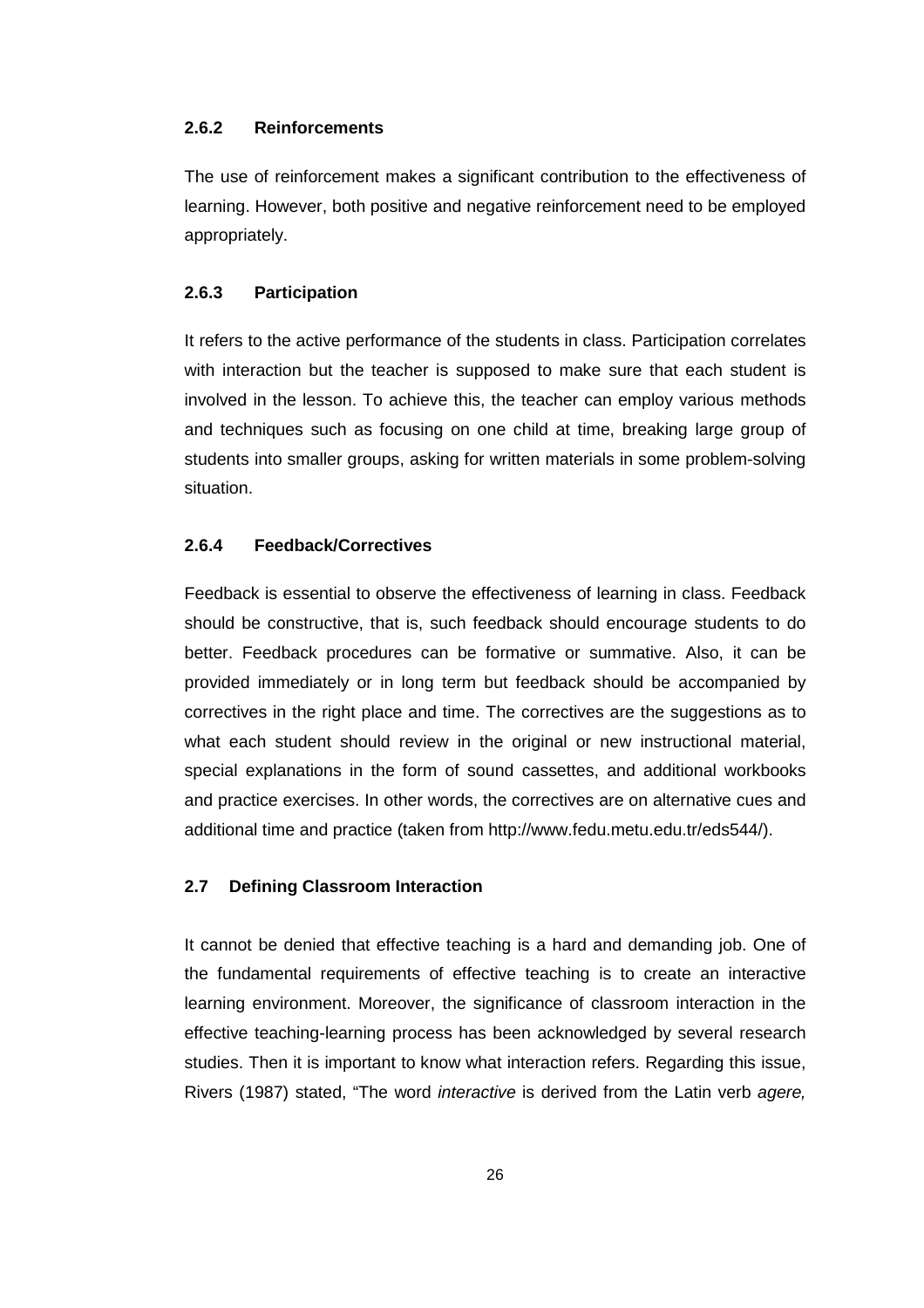which means to do, and the Latin preposition *inter*, meaning among" (p. 57). Furthermore, Thomas (1991) explained interaction in detail as follows:

Teaching is undertaken so that learning can occur. Hence, the success of any lesson can best be judged in terms of the learning that results from it, in terms of the learners' reactions to the teacher's action. If a teacher is more preoccupied with teaching than with learning, he or she may take student reactions for granted, and not trouble to predict what they might be or find out what they really are as they occur in the course of a lesson However, interaction is more than action followed by reaction and interaction means acting reciprocally acting upon each other. (p. 5-7)

Interaction explained by Thomas (1991) is illustrated below:



**Figure 2: Usual Interaction Pattern in Class** 

(Source: Thomas, 1991, p. 7)

Considering the figure above, the teacher acts upon the class, but the class reaction subsequently alters his next action and the class reaction becomes in itself an action, evoking a reaction in the teacher, which influences his subsequent action (Thomas, 1991, p. 7). This indicates that teachers should take students' answers or ideas into consideration and let this impact on his next reaction to the learners. That is, teachers are supposed not to stick to a pre-planned lesson. On the contrary, they should have the ability to change the flow of the lesson and maintain it depending on the students' reactions for the sake of classroom interaction.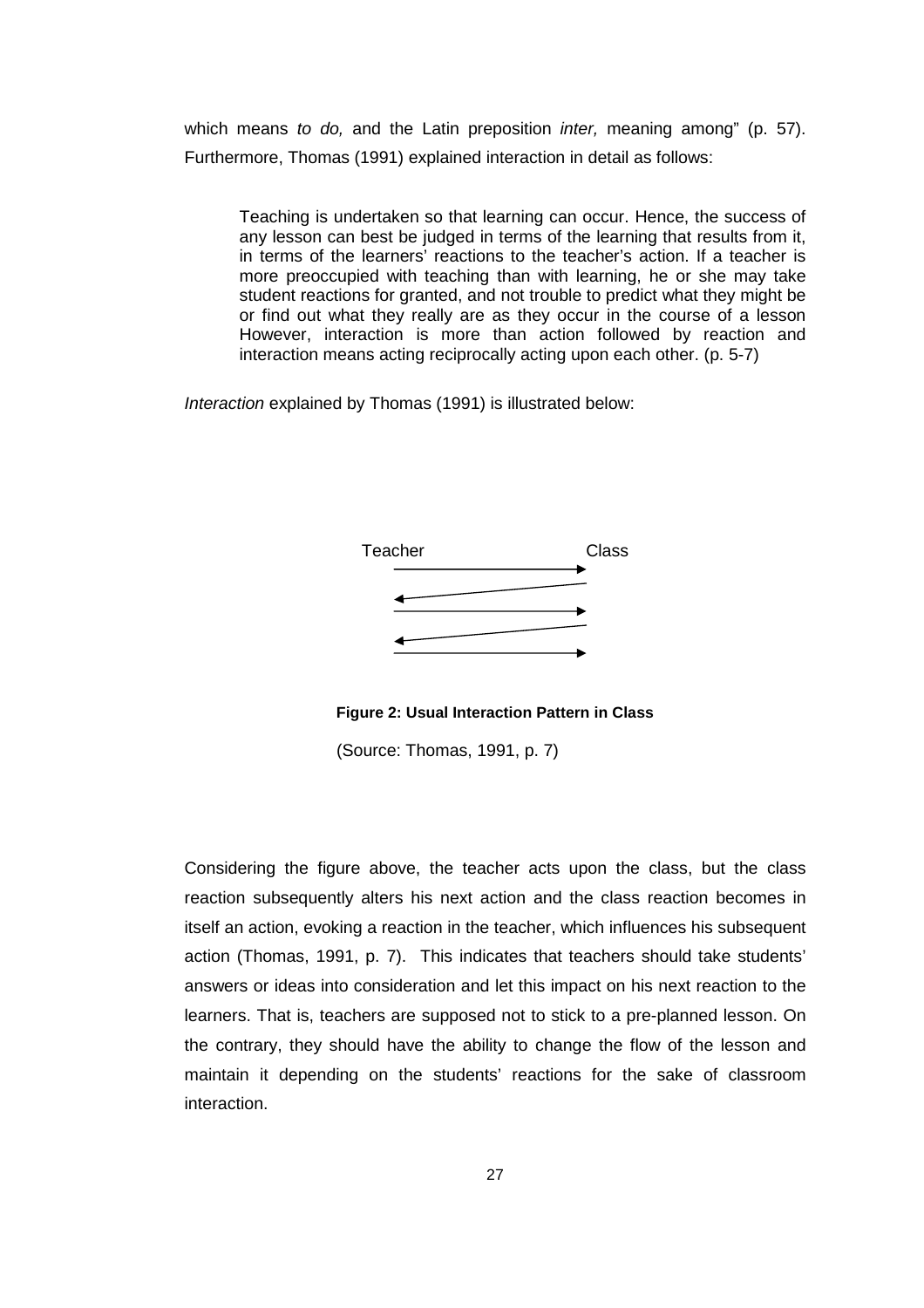# **2.7.1 Communication & Interaction**

There has been a misunderstanding that communication and interaction are interchangeable concepts. In fact, they are not. It is for sure that communication and *interaction* are interdependent terms and there is a very thin line between them. To learn the nuance, it is essential to remember the definitions of them. As for communication, Hybels & Weaver II (1995) pointed out, "Communication is any process in which people share information, ideas and feelings. That process involves not only the spoken and written word but also body language, personal mannerisms and style, the surroundings-anything that adds meaning to a message" (p. 6). Regarding interaction, as explained before, Thomas (1991) stated, "…interaction is more than action followed by reaction and interaction means acting reciprocally, acting upon each other" (p. 7). Considering the definitions of both interaction and communication, Thomas (1991) states the relationship between interaction and communication as follows:

Where there is no interaction, but only action and reaction, there can be no communication. Where there is conflict in the interaction, communication breaks down. Only where there is cooperation between both sides involved in the interaction can communicate effectively take place and learning occur. (p. 11)

Considering the information regarding the relation between communication and interaction, it can be stated that when there is interaction, there is communication. Moreover, when there exists a chaos in interaction, this hinders communication as well. Therefore, there is a very close relationship between communication and interaction.

# **2.8 Significant Variables in Classroom Interaction**

Normally classroom interaction is a production of both the teacher and student. Therefore, the expected interaction in the classroom is the one between teacher and learner as demonstrated below: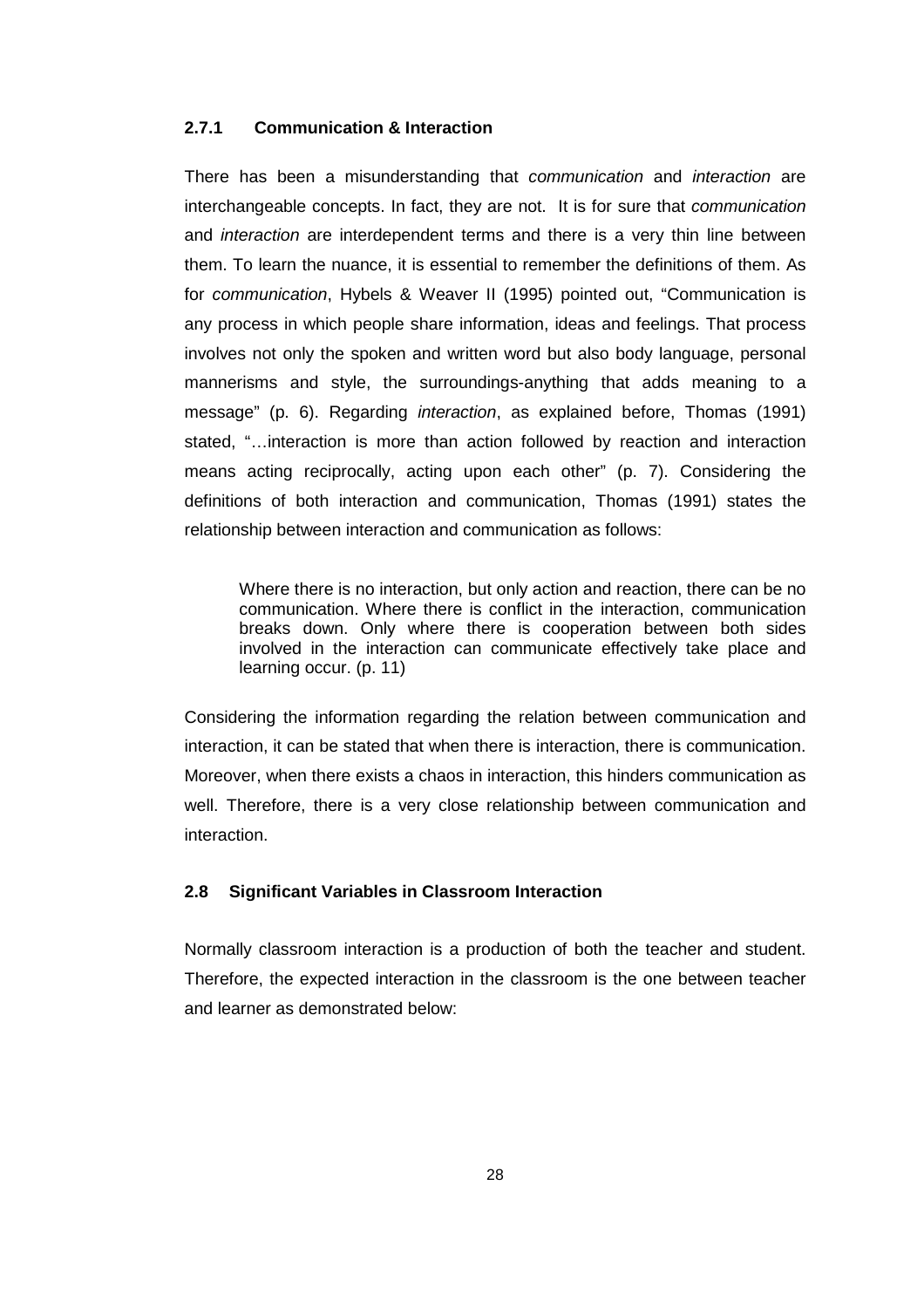

**Figure 3: The Expected Interaction in the Classroom**

(Source: Thomas, 1991, p. 91)

However, it is acknowledged that classroom interaction is affected by some factors and at times, this situation breaks down the interaction between the teacher and student. There have been found several factors, the most important of which are "The participants involving teacher, student and textbook and Gender" with accompanying explanations below:

# **2.8.1 The Participants: teacher, student and textbook**

As expressed above, classroom interaction needs to take place between teacher and learner without any other hindrance. However, according to Thomas (1991), if a textbook is being used in the class, then the textbook writer becomes a participant and the degree of the writer's being participant depends on how much the teacher sticks to the textbook. In such a case, the interaction takes the form below (p. 91):



**Textbook** 

# **Figure 4 : The Role of Textbook in Interaction**

(Source: Thomas, 1991, p. 91)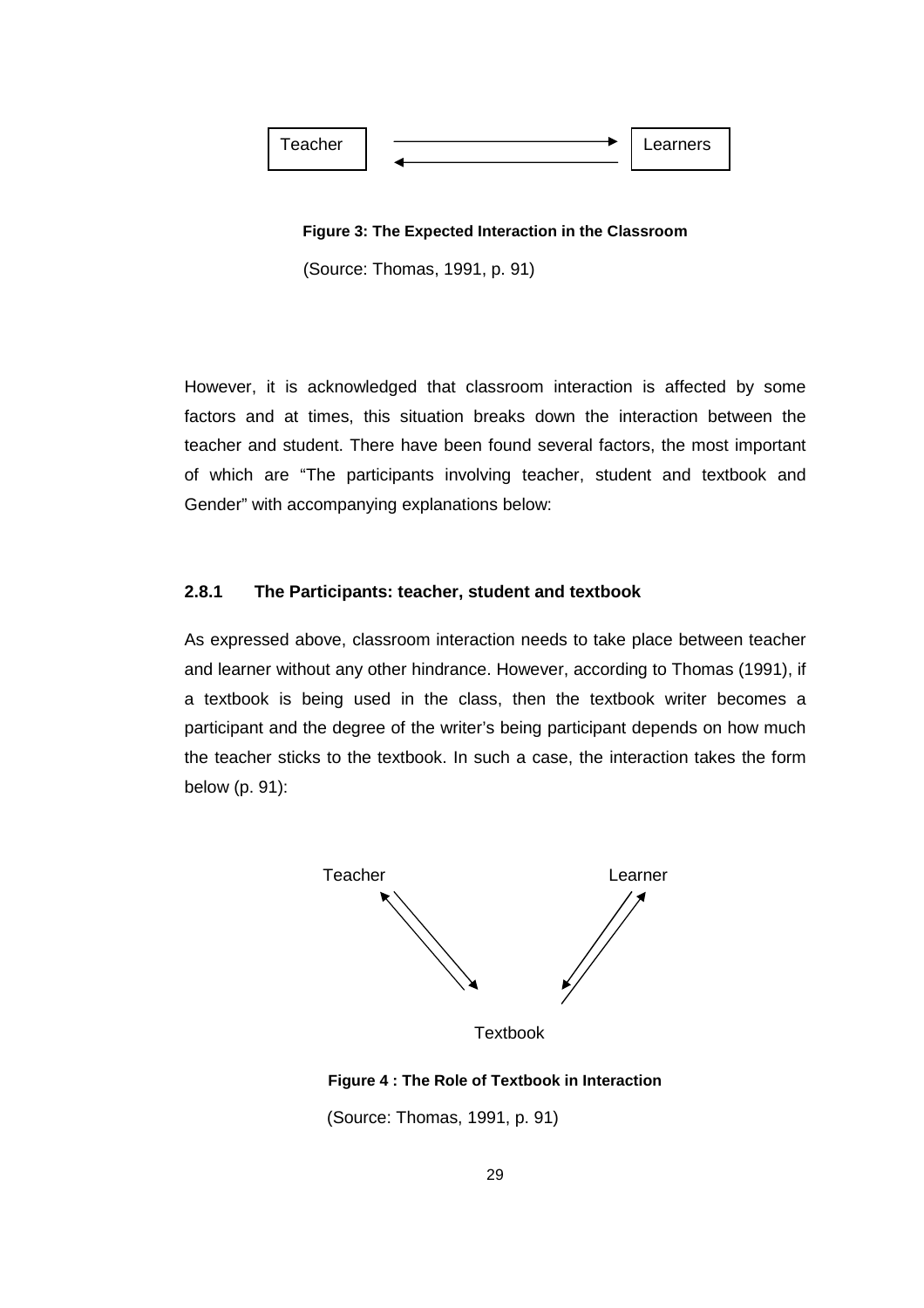The figure above indicates that textbook is a hindrance for the interaction between the teacher and students. Therefore, the teacher is supposed to use the textbook as a teaching tool and not depend too much on the textbook and hinder the interaction between teacher and student.

If both students and teachers have some in common, the teacher will meet students' expectations and this will lead to interaction between teacher and student (Thomas, 1991, p. 93). To put it another way, if the meanings attributed to the concepts differ, then the breakdown in interaction emerges (Türk, 2006) because the degree of common points enhances the probability of correct interpretation, which enhances interaction.

# **2.8.2 Gender**

A primary concern of classroom interaction is whether teacher-student interaction alters based on gender. The results of research studies indicate that boys interact with teachers more than girls and this involves behavioral criticism because boys are more frequently criticized by both female and male teachers since they break the rules more than girls (Brophy & Good, 1974, p. 229). International research suggests that boys typically have a disproportionate share of contributions in whole class interaction due partly to their being selected by the teacher more frequently than girls, but also to their ability to create conditions (positive and negative) which attract teachers' attention and facilitate their participation and dominant position in classroom interaction (Dart & Clarke, 1988; Dolle-Willemsen et al., 1993; Shakeshaft, 1995; Smith, 1992; Swann & Graddol, 1988; Taole et al., 1995; Wilson, 1991, cited in Drudy & Chatcain, 2002). That is to say, girls are usually less active than boys, so that boys dominate most of the interactions with teachers and most of the contributions to discussions (Lahaderne & Jackson, 1970; Maccoby, 1966, cited in Brophy & Good, 1974, p. 234). Likewise, for college classrooms, Krupnick (1985) as well as Hutchinson and Beadle (1992) found that regardless of demographic information, female students never spoke as long as male students (cited in Gayle et al., 2006, p. 191). Becker (1981) also found that teachers initiated more conversation with male students than with female students and these findings also reflect those of She (2000), who found that male students make up the majority of teacher-initiated interactions (cited in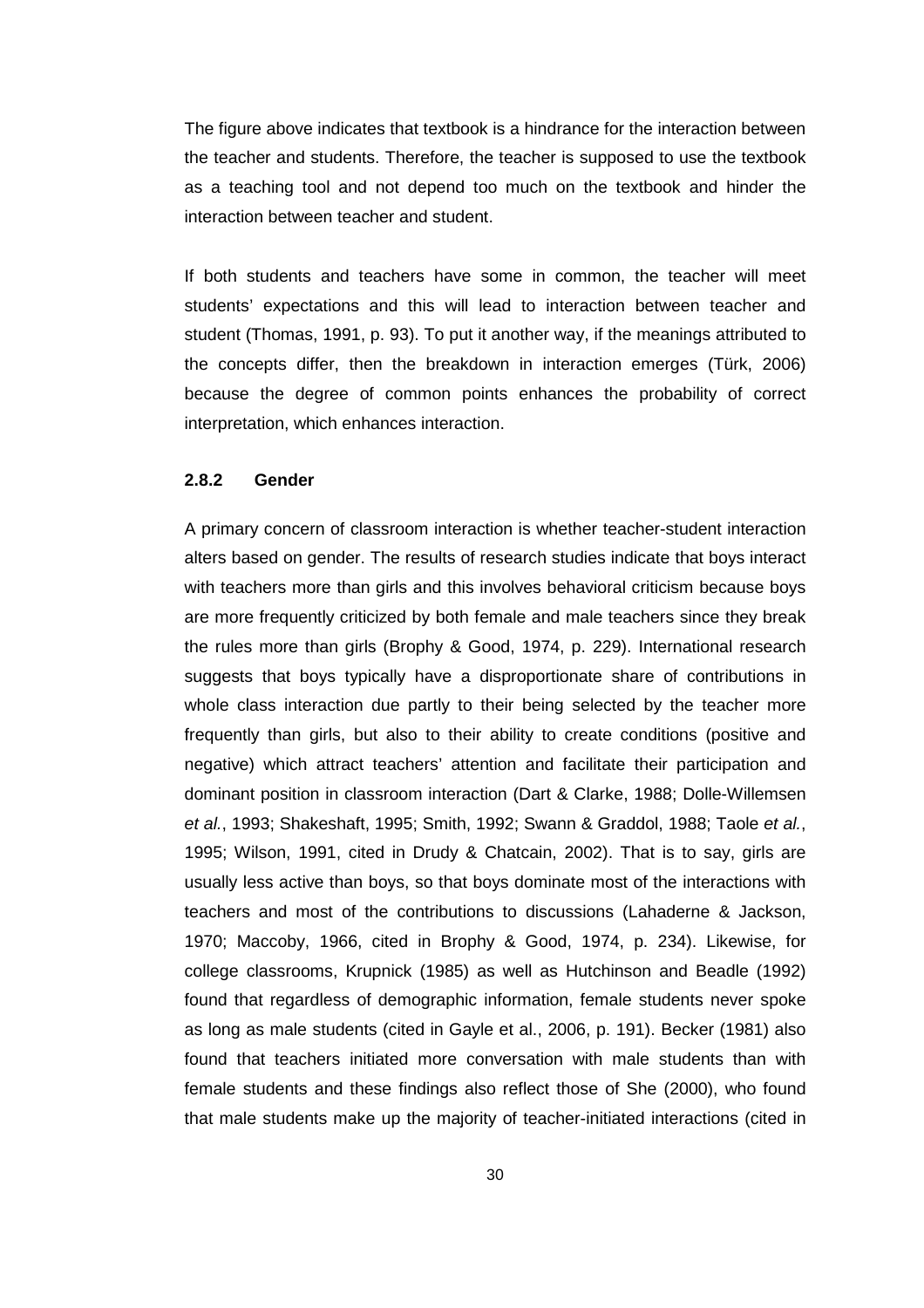Gayle et al., 2006, p. 192). To wrap up, studies on gender equity in the classroom have shown repeatedly that males receive more interactions, and more time per interaction, from teachers than females (Brophy & Good, 1990; Sadker & Sadker, 1989, 1990, 1992; Tannen, 1991; Wilkinson & Marrett, 1985, cited in Yepez, 1994, p. 128).

### **2.9 What Does Effective Interaction Entail?**

Almost all researchers put much emphasis on the importance of interaction between teachers and pupils, and the research studies express both the significance of spending a big part of the lesson teaching the whole class and the significance of teaching in an interactive way (Muijs & Reynolds, 2005; Rivers, 1987; Willson, 1999; Gayle et al., 2006; Thomas, 1991; Brock, 1986; Jule, 2004; Borich, 2004).

Another recent study in England, Wales and America demonstrated the importance of interaction to effective teaching, factors such as using a high frequency of questions, use of open-ended questions, asking pupils to explain their answers and using academic questions (Muijs & Reynolds, 1999). Therefore, teachers benefit from questioning strategy so as to promote interaction in class. To achieve this, they need to ask both low-level and high-level questions but they are supposed to move from low-level to high-level questions. When students answer the questions correctly, they should praise the student to encourage more participation. If the question is answered incorrectly, the teacher may probe for the student by giving some clues and help the student to find the correct answer, thereby keep the interaction long.

In addition to the questioning, interaction can also be enhanced using discussion technique in the classroom. Discussion can occur either between pupils in small groups or with the teacher and other pupils in a whole-class setting (Muijs & Reynolds, 2005). In discussion activities, instructions should be clear, precise and staged. Moreover, the activity must be well structured by the teacher. After the discussion, the main points (the product of the discussion) can be summarized, and pupils can be debriefed by asking them to comment on how well the discussion went (the process of the discussion) (Muijs & Reynolds, 2005, p. 50).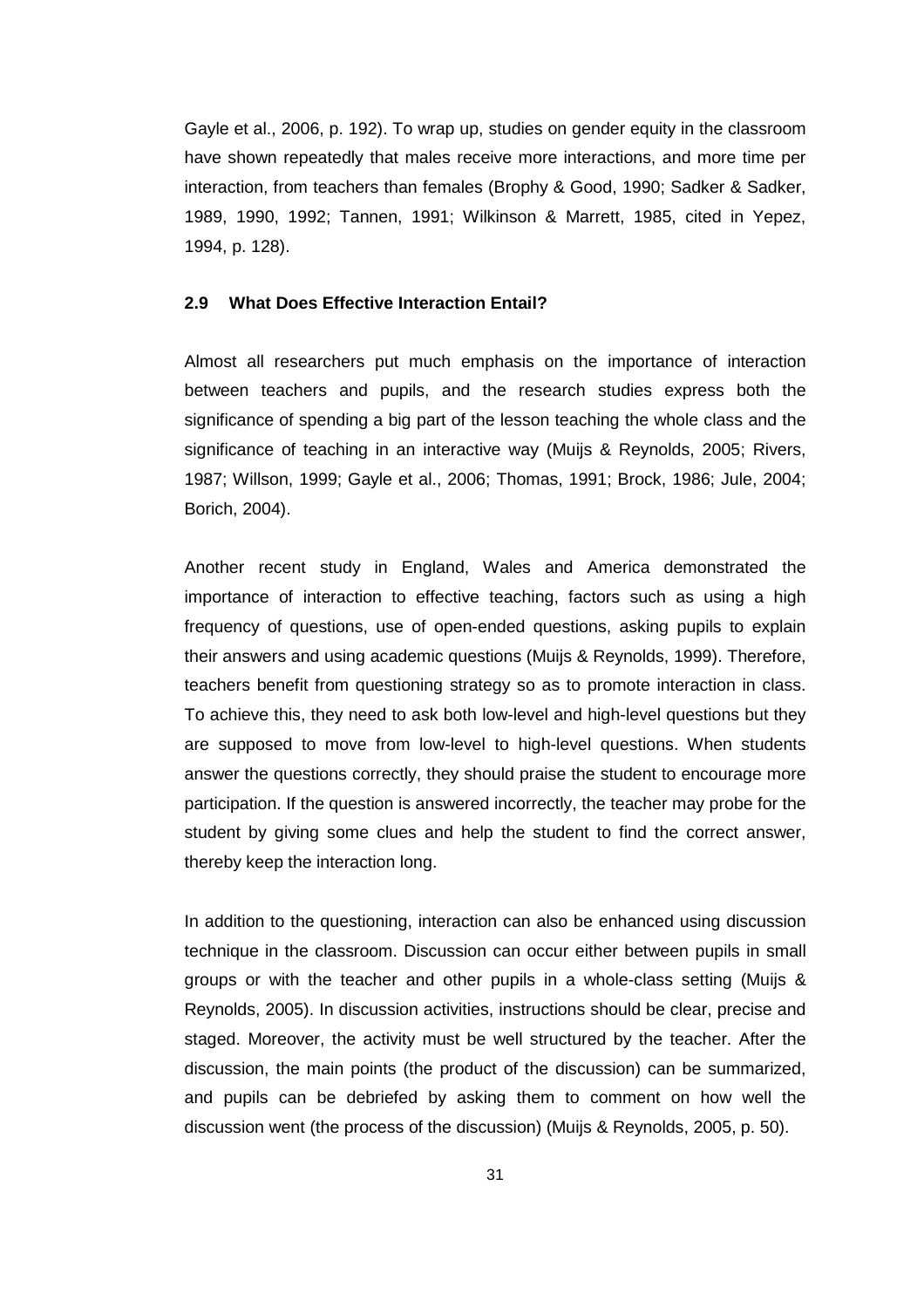#### **2.10 The Guidelines To Be Followed in Achieving Interaction**

An effective teacher should do best to achive interaction in the classroom because it is the teacher's responsibility to alter the flow of the lesson or the learning conditions to create an interactive learning environment. In support of this view, it is imperative for teachers to develop positive teacher–student relationships and establish good rapport with their students on their learning journey in order to achieve and promote interaction (Khine & Fisher, 2004). At this point, Rivers (1987) came up with three practical suggestions for teachers to accomplish interaction in the classroom, which are "taking the student profile into consideration, selecting the teaching materials according to the students' needs and applying the teaching method appropriate for the students" (p. 5). To explain each in detail, firstly, students are always in the first place in all teaching, whether it is formal or informal teaching. Therefore, the teacher is supposed to think about the age of the students, their educational background, their learning styles and their aims in studying the language (to communicate abroad or for professional purposes, etc). Secondly, by taking the students' needs into consideration as well as other factors just mentioned above into consideration, teachers are expected to consider the selection of the teaching materials because the materials should help the students to realize their aims in learning language. Thirdly, teachers should be selective in the presentation of teaching materials, that is, selective in teaching methods. It is an indisputable fact that it is the teachers who teach and interact most with the students and this interaction will definitely increase when the teacher applies the teaching method that s/he feels comfortable while putting it into practice. Teachers are individuals who teach and interact most effectively when what they are doing conforms to what they feel most comfortable doing. However, it is also an undeniable fact that successful language classes are the ones taught through the application of "diverse approaches, where very different activities were taking place; yet interaction was stimulated, even if in quite unexpected ways." (Rivers, 1987, p. 5).To sum up, there is no best method but the most appropriate teaching method for the students. Rivers (1987) also expressed, "Teachers need to be flexible, with a repertoire of techniques they can employ as circumstances dictate, while keeping interaction central - interaction between teacher and student, student and teacher, student and student, student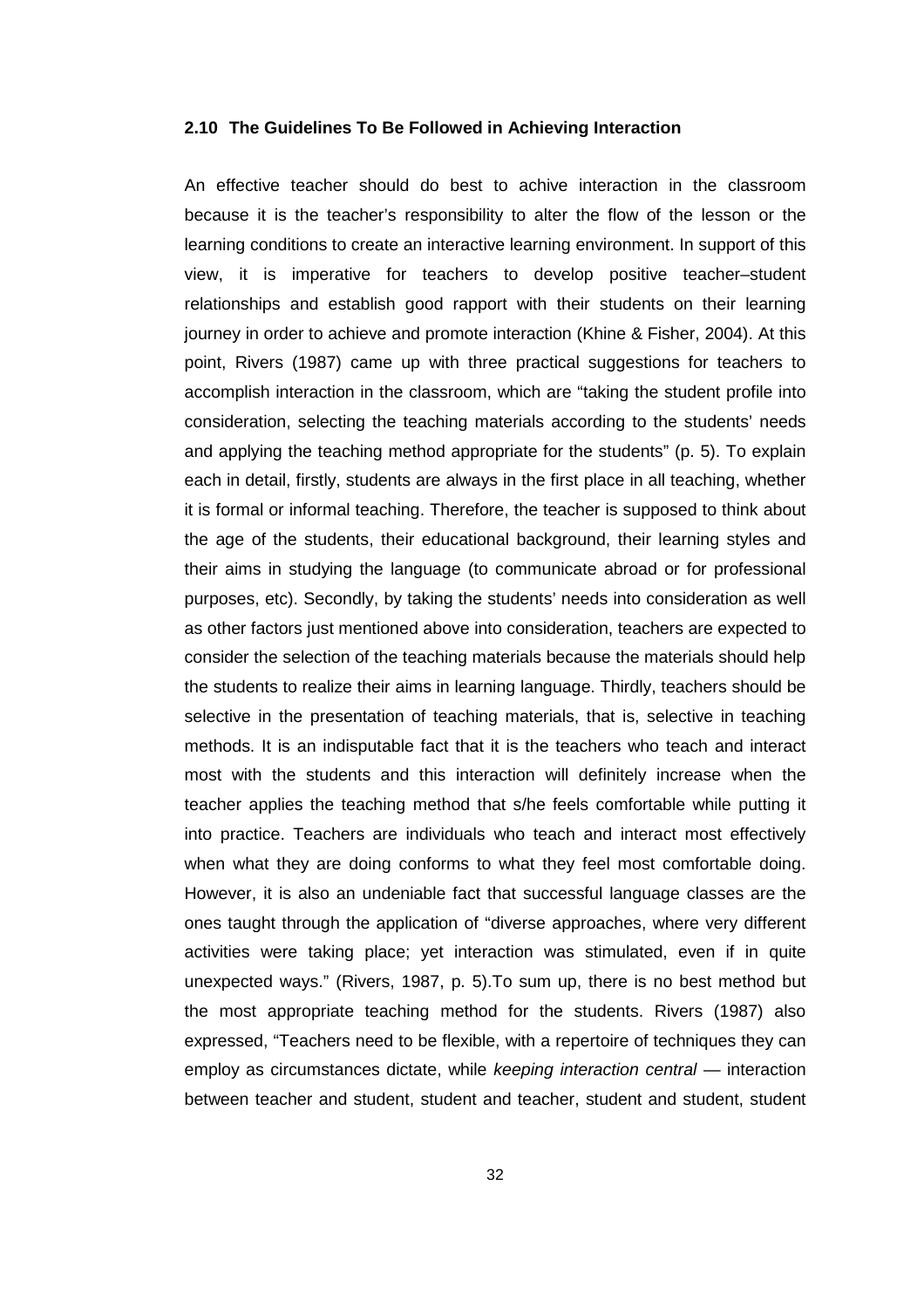and authors of texts, and student and the community that speaks the language" (p. 6).

Apart from the points mentioned above to promote interaction in the classroom, teachers can look for the ways to maximize the potential of students' classroom interaction. The results of the research studies indicate that the following features increase the students' active participation in interaction in the classroom (Kumpulainen & Wray, 2002, p.142):

- A complex and open learning situation
- Students initiating meaning-making
- Opportunities to approach and conceptualize the task with different problem-solving strategies
- Opportunities to use a range of semiotic tools, including informal and formal language.

The features above indicate that students should be given the role of being problem solvers and therefore actively involve them in the learning process. Moreover, it is crucial to offer students a learning environment which they can use the target language and deal with various language tasks.

# **2.11 Aims of Improved Classroom Interaction**

In traditional classrooms, the teacher serves as the sole leader of the classroom and the dominant figure. Moreover, students are given the role of being information receiver and passive listeners. In addition, students are mostly test and grade-oriented. In such classrooms, interaction cannot be improved. In order to improve interaction in the classroom, the results of the research studies suggest the following movement in teaching-learning process: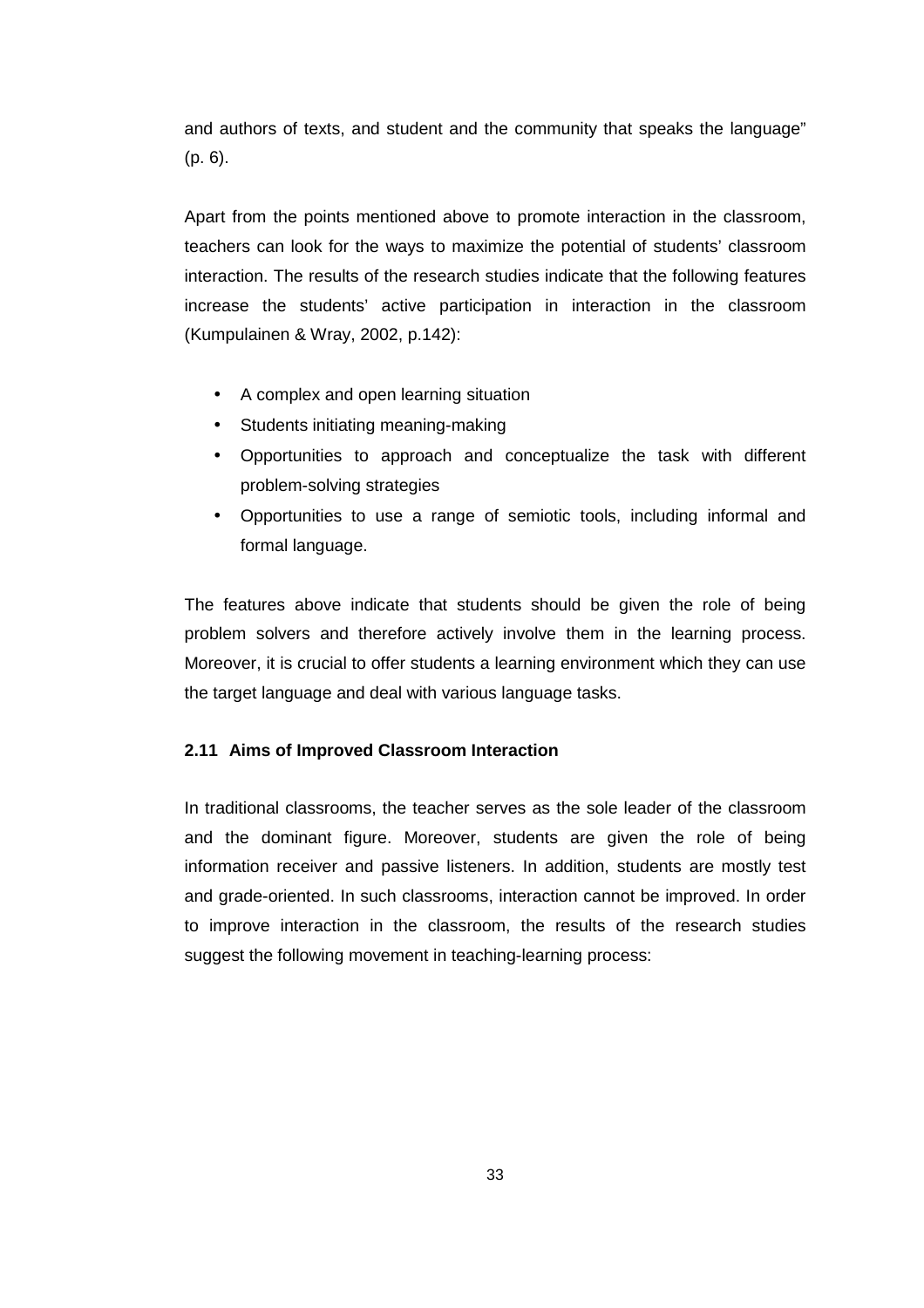| <b>Movement from</b>                     | <b>Toward</b>                                                               |
|------------------------------------------|-----------------------------------------------------------------------------|
| teacher domination                       | teacher as special member of group                                          |
| teacher as sole leader                   | group-centered shared leadership                                            |
| extrinsic control in hands               | intrinsic control in hands of individuals<br>of teacher (including teacher) |
| active membership of teacher             | active membership of total group plus<br>two or three verbal students       |
| stress on subject with exclusion         | stress on both cognitive and affective<br>of personal social needs elements |
| almost total dependence on teacher       | student self direction and                                                  |
| as planner, initiator and evaluator      | independence                                                                |
| formal recitation by small percentage    | spontaneous participation by all of<br>students                             |
| selective inattention by students        | careful listening with feedback checks                                      |
| an aggregate of non-cohesive             | a cohesive group of interacting                                             |
| individuals                              | individuals                                                                 |
| student learning with the intent of test | student learning to satisfy personal                                        |
| passing and grade getting                | needs to know and to grow                                                   |

# **Table 1: Movement in Teaching and Learning Process**

(Source: Gorman, 1969, p. 40)

The table above indicates that teachers need to be a member of the group, which shares the leadership and the control rather than teacher domination and leadership. In addition, teachers should try to actively involve all the students rather his/her own active membership. Students should given independence to a certain extent by removing the total dependence on the teacher and teachers should pay attention to students' ideas and answers and give them constructive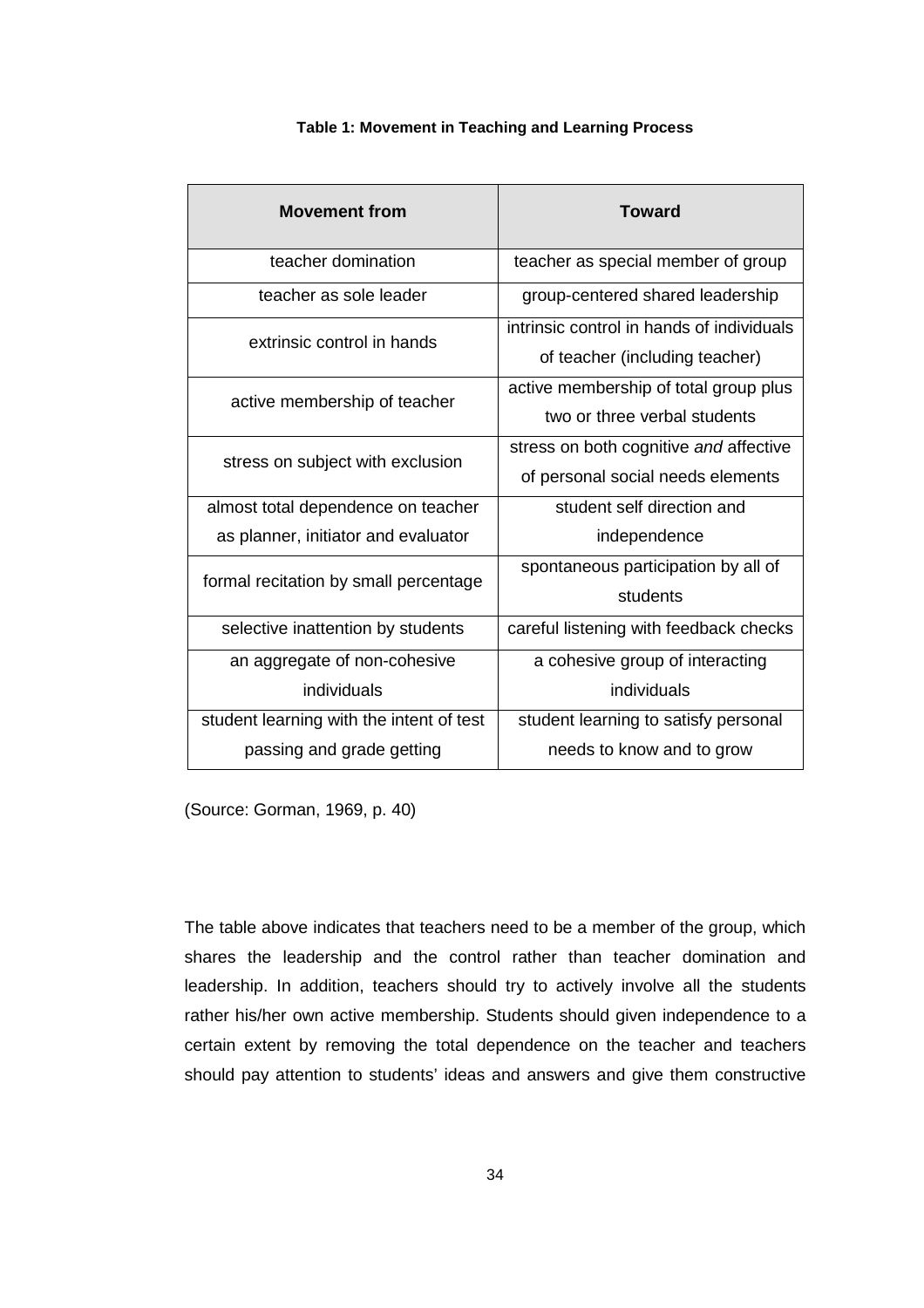feedback. Lastly, students should learn to satisfy their personal needs and learn to grow by giving up being test-oriented.

# **2.12 Types of Interaction**

Interaction refers to reciprocal face-to-face action and this can be either verbal, channeled through written or spoken words, or nonverbal, channeled through touch, proximity, eye-contact, facial expression, gesture, posture, appearance, environmental factors, and chronemics (use of time) (Robinson, 1994, p. 7). A number of research studies have come up with substantial relationship between the verbal and non-verbal interaction (Hess & Smythe, 2001; Jordan, 1989; Peterson, 1994, cited in Gayle et al., 2006, p. 151).

# **2.12.1 Verbal Interaction**

As mentioned before, interaction is realized mutually but it is more than action followed by reaction. That is, the next action may be changed upon the reaction. In support of this view, Thomas (1991) pointed out,

Interaction can be seen as a process of mutual accommodation, with the addresser acting upon the addressee to cause a reaction, which in turn informs an action performed by the previous addressee, now turned addresser, upon the new addressee, which causes a reaction in the same way, and so on. (p. 37)

The figure below shows the normal pattern of conversation between two people: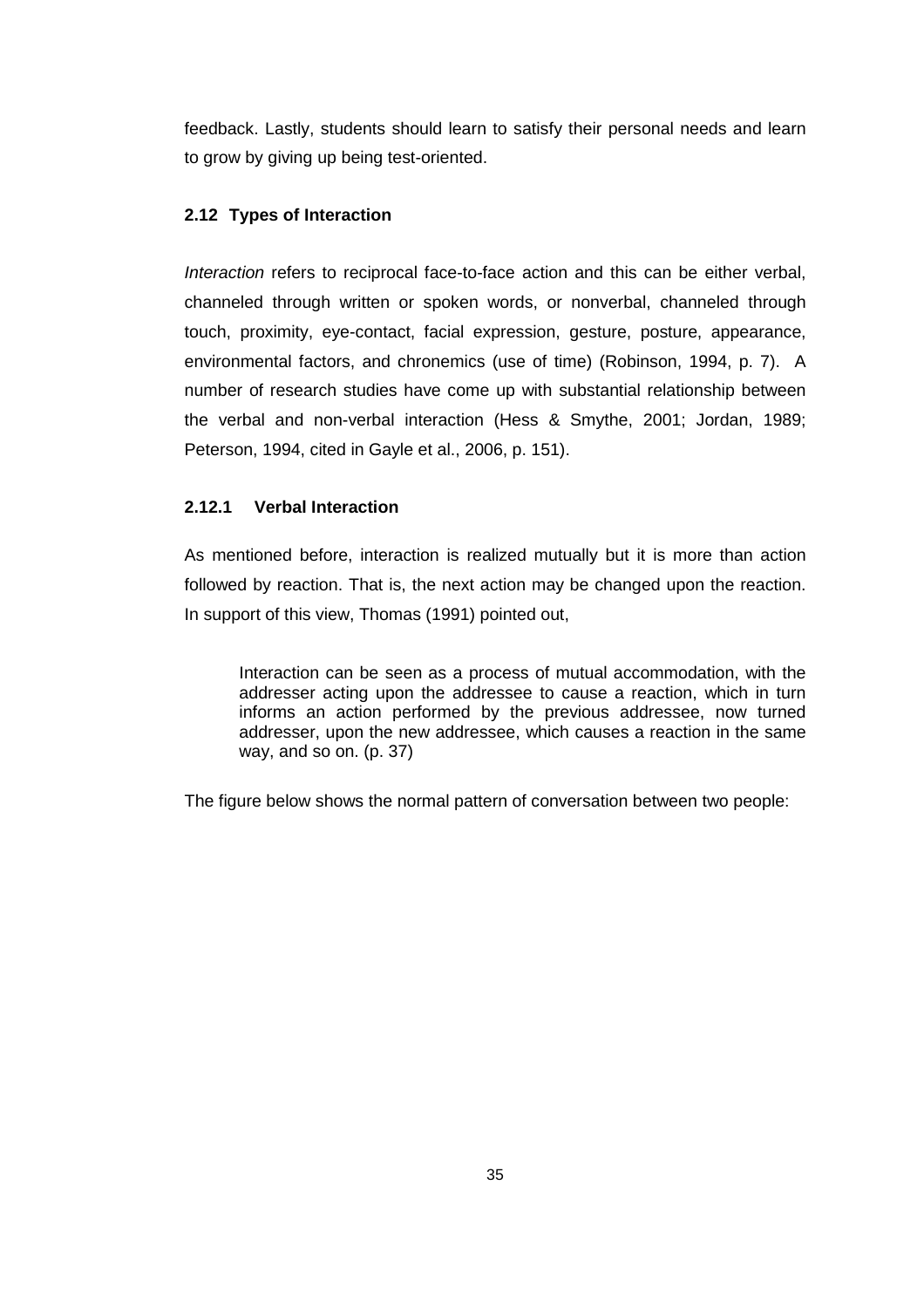

**Figure 5: The Normal Pattern of Conversation between Two People**  (Source: Thomas, 1991. p. 37)

Verbal interaction can come out through spoken words sometimes accompanied by body language and gestures but here the potential problem is the big distinction between the speaker's intention and the hearer's interpretation, which results in break down in interaction (Thomas, 1991). The real interaction takes place when the hearer correctly perceives the message of the speaker. That is, the speaker's intention and the hearer's interpretation should match each other.

Long (1990), who asserted that interaction is essential to the second language acquisition, put forward that three aspects of verbal interaction can be differentiated, which are "input, production and feedback". Whereas input refers to the language offered to the learner by native speakers or other learners, output means the language spoken by the language learners themselves and finally feedback is the response given by the conversational partners to the production of the learner.

In addition to three aspects of verbal interaction mentioned above, there are mainly two main types of verbal interaction, which "teacher to student and student to student" interaction with accompanying explanations below: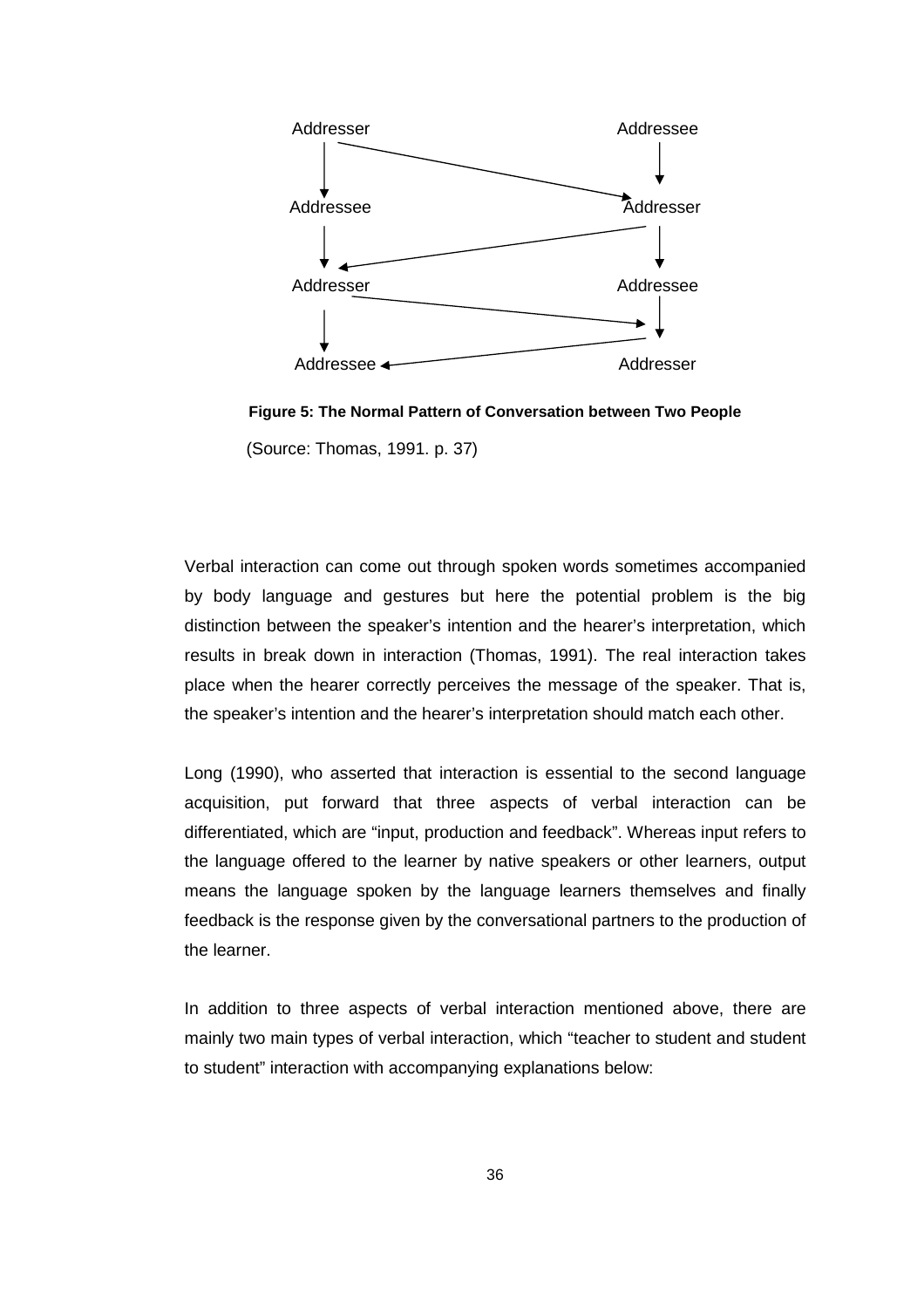### **2.12.1.1 Patterns of Verbal Interaction**

It is well known that there exist two main types of classroom interaction, which are 'student-to-student' and 'teacher-to-student'. Student-to-student interaction is built onto "peer relationships, which allow the maximum degree of communication" (Rivers, 1987, p. 58). This can be achieved by organizing pair work or group work in which "students work together so that everyone can participate on a task that has been clearly assigned" (Cohen, 1994, p. 1). What's more, the value of both pair work and small group work has been acknowledged by many research studies (Brumfit, 1984, p. 76-82; Gaies 1985; Kramsch 1981a, 1983; Long et al., 1976, cited in Rivers, 1987, p. 24; Cohen, 1994; Davidson & Kroll, 1991; Webb, Ender, & Lewis, 1986; Webb, Troper, & Fall, 1995; Yackel, Cobb, & Wood, 1991, cited in Kahveci & Imamoğlu, 2007, p. 138).

Different from student to student interaction, the teacher-to-student relationship is built onto "superior knowledge and authority" (Rivers, 1987, p. 65) because the teacher here serves as a knowledgeable person. However, this situation should not hinder interaction with the student. The teacher can still manage effective interaction with the student by displaying approachable, tolerant and playful attitude towards students (Rivers, 1987).

Both types of interaction have a significant role in the effective teaching-learning process. As for the teacher-student interaction, this type of interaction indicates whether the transfer of information is achieved and this interaction reinforces the communication between the teacher and student. Gayle et al. (2006) also expressed, "The importance of student-teacher interaction should not be underestimated. Teachers are the source of reward, punishment, blame, and recognition, and they impart a strong sense of value to the student" (p. 176). Regarding student-to-student interaction, when students work cooperatively, they get the opportunity to exchange their ideas and therefore learn from each other and share their information. This situation reinforces their peer relationship and exerts a positive impact on the classroom climate and motivate students to learn more (Demirbolat, 2006).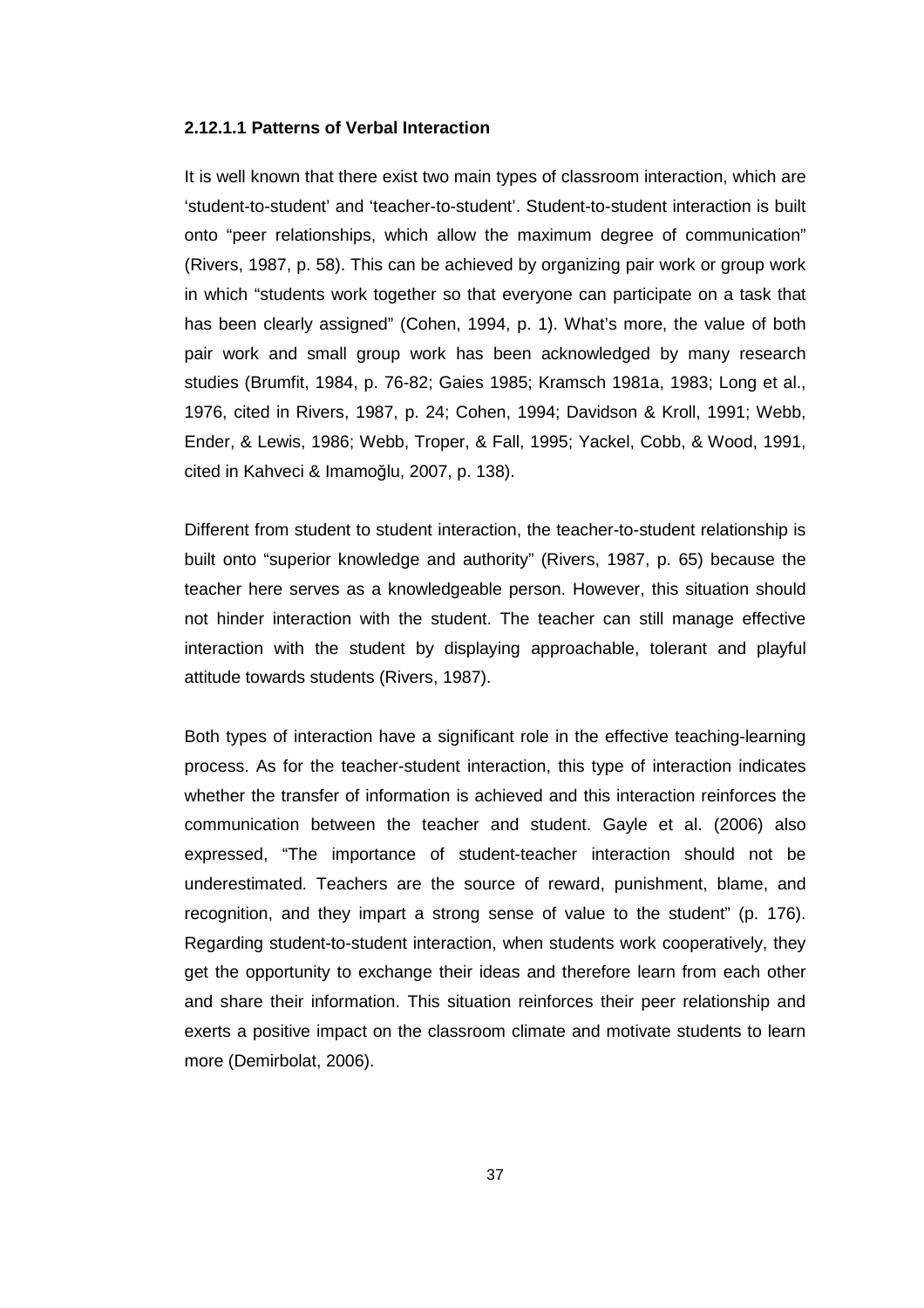# **2.12.2 Non-verbal Interaction**

Nonverbal and verbal communication is interdependent components of classroom interaction. Nonverbal interaction plays a crucial role in affective aspect of learning. Nonverbal interaction involves behaviors such as eye gaze, smiles, nods, relaxed body posture, forward leans, movement, gestures, and vocal variety (Gayle et al., 2006, p. 150). Patterson (1983) suggests that nonverbal behavior provides a social channel for providing information, regulating social interaction, expressing intimacy, exercising social control and facilitating service (cited in Robinson, 1994, p. 20). Similarly, much work has shown that gestures produced along with speech display information about a speaker's thoughts (Kendon 1980; McNeill 1992; Goldin-Meadow 2003, cited in Sime, 2006, p. 212). A more consistent set of findings indicates a relationship between nonverbal immediacy and affective learning (Andersen & Withrow, 1981; Kearney, Plax, & Wendt-Wasco, 1985; Plax, Kearney, McCroskey, & Richmond, 1986; Sorenson, 1989, cited in Gayle et al., 2006, p. 150).

# **2.12.3 Pedagogic Interaction**

The interaction taking place between the teacher and student in the classroom is named as pedagogic interaction. Like verbal interaction, pedagogic interaction owns the same features as Thomas (1991) explained:

The teacher acts upon the learners to cause a reaction. This reaction informs some action performed by the learners: a response to a question, an item executed in a drill, a word pronounced or spelt, a sentence written. The teacher studies this action, and perceives in it the reaction to her own original action. She in turn reacts and builds this into her subsequent action on the class, and so on. This should be the normal pattern of teaching and learning in a language class. (p. 39)

The pedagogic interaction expressed above is illustrated in the figure below: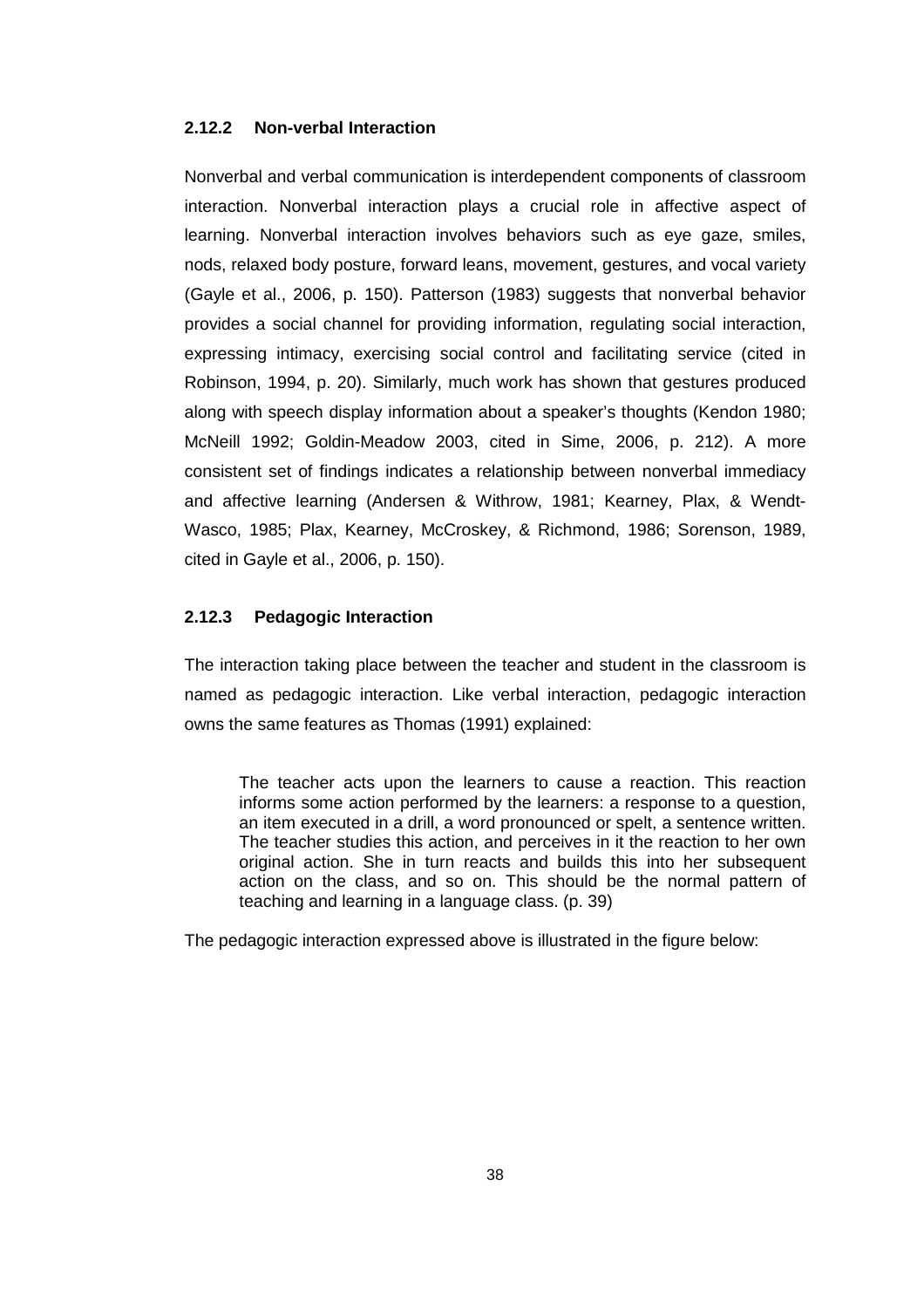

**Figure 6: Pedagogic Interaction** 

(Source: Thomas, 1991. p. 39)

As the figure above suggests, pedagogic interaction reflects the same features as verbal interaction. That is, the teacher's action results in student reaction followed by action and the teacher reacts depending on the student's action. This goes on in this way. The important thing here is that teacher's subsequent actions are built onto students' reactions and shaped by them.

# **2.13 Interaction in Grammar Lessons**

It cannot be denied that interaction in language learning is significant to learn the target language effectively. However, language learning consists of four skills, which are Reading, Listening, Speaking, Writing as well as Grammar. It is essential to create interaction in all skills and Grammar lessons. Teacher should organize and run such activities that will promote interaction in language classes. As for the interaction in grammar lessons, Rivers (1987) expressed,

An interactive grammar exercise, therefore, stresses the teaching of grammar through mutual participation, usually in small groups. It is active rather than passive, student-centered rather than language-centered,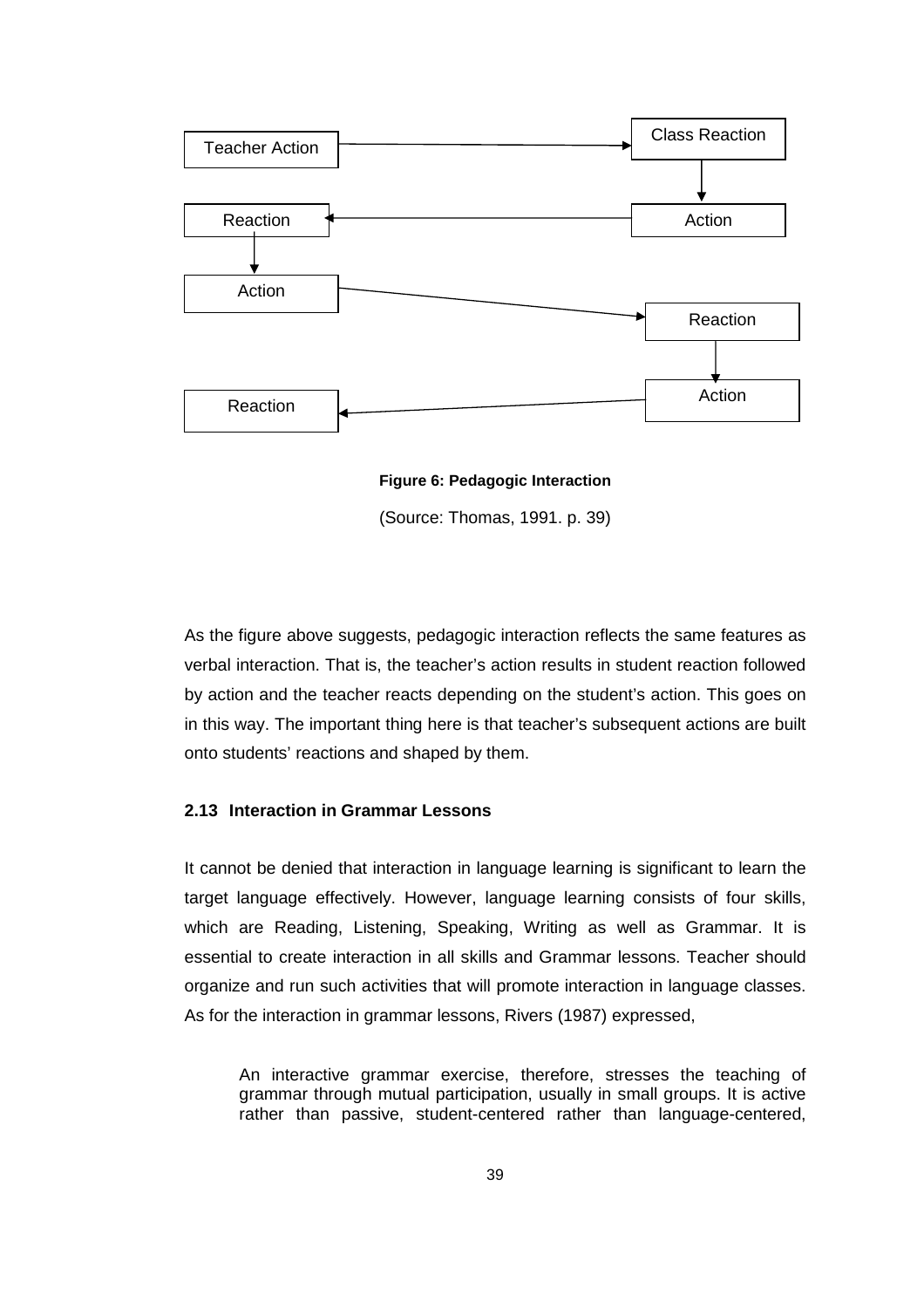cognitive rather than behavioristic, indirect rather than direct, and personal rather than manipulative. The instructor's role is to act as a coach who organizes, encourages, and guides student interaction. (p. 57)

Considering the explanation above, it can be concluded that teachers are supposed to prepare and run grammar activities, which will provide students with the opportunity to actively involve in the lesson as well as working cooperatively with their peers. In this case, teachers undertake the role of being a guide to students rather than being a leader of them. In grammar lessons, there are two types interaction, which student to student and teacher to student interaction. These types of interactions are explained below and particular activities are proposed to promote the interaction in grammar lessons:

# **2.13.1 Student to Student Interaction in Grammar Lessons**

Like in other types of lessons, it is necessary to create a learning environment in which student-to-student interaction takes place. This type of interaction will certainly offer students opportunities to be active participants, share their ideas and knowledge, reinforce their peer relationship, and learn to work in a social group. This will certainly provide active learning of students, which is the best way of learning because active learning is a production of student-to-student interaction (Açıkgöz, 2005). There exist a great number grammar exercises to be run in grammar lessons so as to enhance this type of interaction. Rivers (1987) gathered the most important of these activities under three categories, which are dialogues, poetry and drama and information gathering activities in order to achieve student-to-student interaction in grammar lessons. To go into further detail for each activity, firstly, regarding the dialogues students can be asked to fill in the blanks in the dialogue with the target grammar point and then to perform the dialogue in pairs. Moreover, the teacher can ask for the peer evaluation of the performance of the dialogue. Secondly, teachers can carry out different literary activities associated with poetry, songs, plays, soap operas, or short stories. Such activities will absolutely add variety to language teaching. As an example, students can be asked to produce simple poems involving the target grammar point and read it aloud to the whole class and the class can comment on the poem. Similarly, students role-play dramas, thereby practicing the target grammar structure and interacting with one another. Finally, gathering information from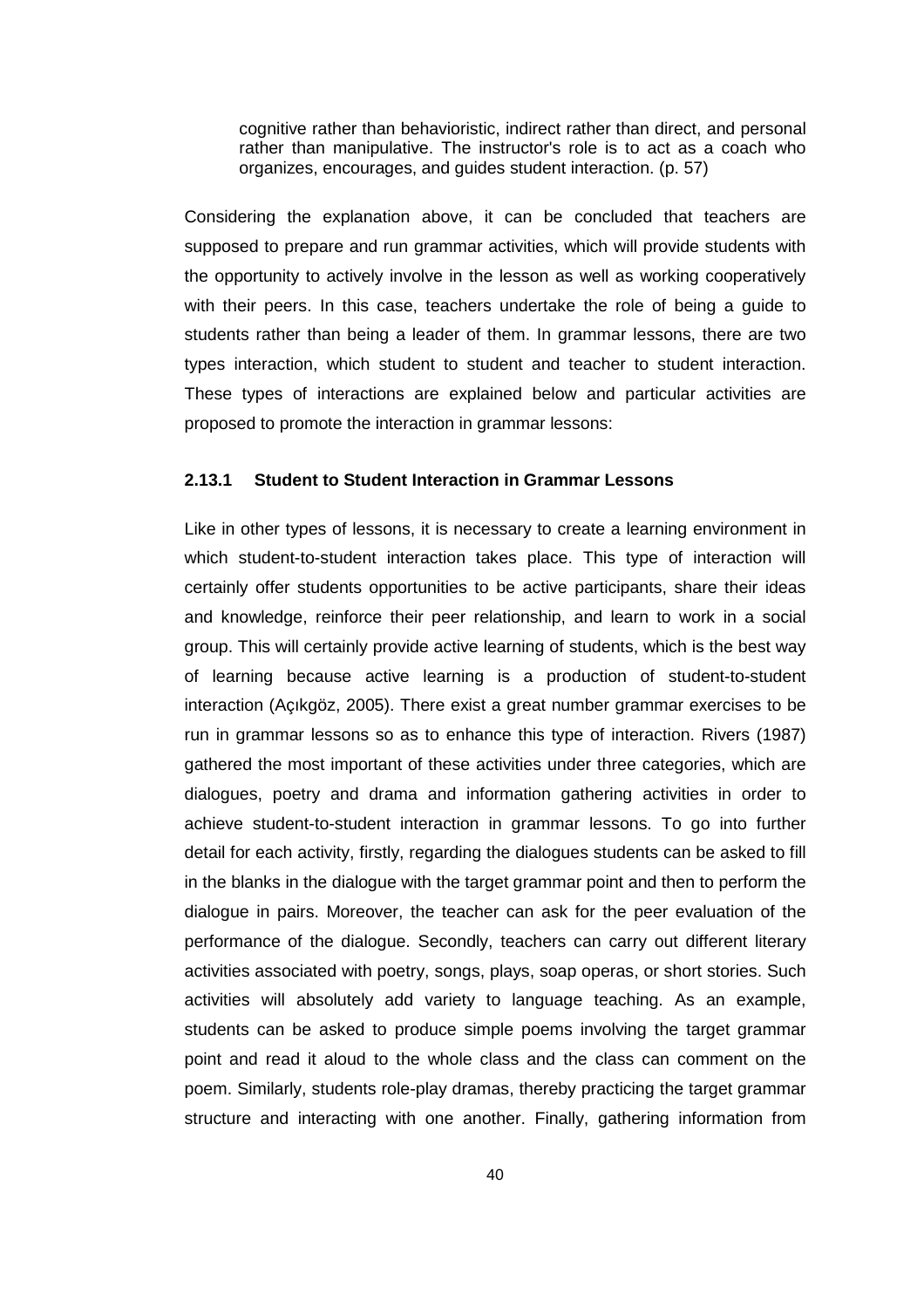people through interviews, talk shows, questionnaires, or guessing games (guessing a person's name or occupation) provides a natural context for grammar practice. Since information-gathering activities involve questions, these activities are helpful to maximize interaction in grammar lessons.

#### **2.13.2 Teacher to Student Interaction in Grammar Lessons**

In addition student-to-student interaction, there is a need for teacher to student interaction in grammar lessons. There are numerous activities to achieve this type of interaction but Rivers (1987) suggested two types of grammar activities, which are physical demonstration and creative completions. As for the physical demonstration activities, teachers may ask questions by pointing at the objects and students answer them. Secondly, students can be given blanks and fill in them in a way that will make meaningful sentence. To give an example, students are given the following sentence with blank "If I were rich, …". Students fill in the blank correctly in terms of both meaning and grammar.

#### **2.14 Summary**

Based on literature review, it is an undeniable fact that effective teaching is an arduous and hard job. Effective teaching reflects some features such as delivering the lesson step by step with accompanying advance organizers, bringing instructional variety to the lesson, actively involving students in the lesson using various teaching strategies such as questioning, etc and showing approachable attitude towards students. To demonstrate effective teaching, the basic requirement is to be an effective teacher. Effective teachers need to create a friendly and relaxed learning environment in which students are regarded as individuals and they can interact with both the teacher and one another and students are given independence to a certain extent. That is, they take the responsibility for their own learning to some extent. There is a close relationship between teacher effectiveness and classroom interaction. Effective teachers look for ways to enhance classroom interaction. For this, they may undertake different roles such as being democratic teacher or they can decrease their teacher talk and increase student talk, thereby proliferate the amount of interaction. Moreover, effective language teachers need to be aware of what a language student needs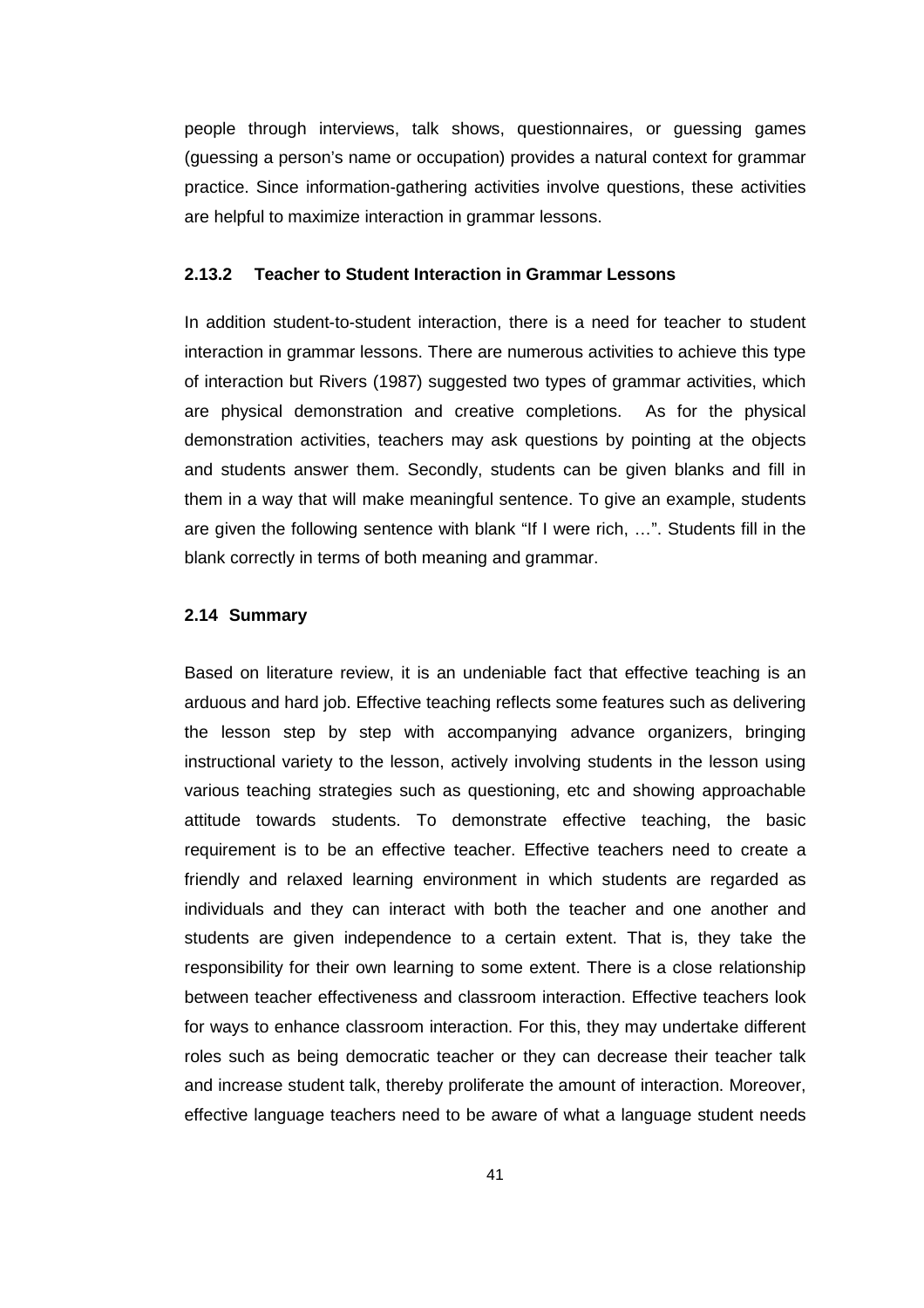such as a comfortable learning environment, opportunities for peer and teacherstudent interaction and problem solving activities, etc. By taking the features of good language methods into consideration, they should be selective in the models of teaching and apply the one most appropriate for the students. Regarding the models of teaching, whereas direct instruction is likely to provide teacher-student interaction, indirect instruction and cooperative learning are likely to create both teacher-student and student-student interaction. Since all models of teaching do have particular limitations, teacher can supplement them with various instructional strategies such as practice & drill, questioning, lecture and student-centered learning. Of these instructional strategies, questioning is the one which most likely increases interaction in the classroom. Similarly, student-centered learning requires students to be active participants and therefore this strategy also enhances classroom interaction. Practice drill and lecture strategies are likely to result in one-way interaction, which is teacher-student interaction. No matter what method or strategy is used, the quality of instruction can be assesses by looking at whether the lesson involves simple, clear, precise and staged cues, both positive and negative reinforcements are used, students are actively involved in the lesson and constructive feedback is presented to the students.

As mentioned above, there is a strong link between effective teaching and classroom interaction and it is a clear indicator of teacher effectiveness. The significance of the interaction in the effective teaching and learning process has been acknowledged by several research studies. Then it is important to know what interaction refers. According to Thomas (1991), "… interaction is more than action followed by reaction and interaction means acting reciprocally, acting upon each other" (p. 7). Interaction and communication are very close concepts but there is nuance between them. When there is no interaction, there may not be or may be communication. If the flow of interaction is good, then the flow of communication is also good. Following the difference between communication and interaction, it is a fact that there are variables affecting the interaction, which are the participants involving student, teacher and textbook as well as gender factor. Firstly, if the teacher is textbook-oriented, then the breakdown in interaction is inevitable. As for the students and teachers, the more they have common characteristics, the more they interact with each other. Secondly, research studies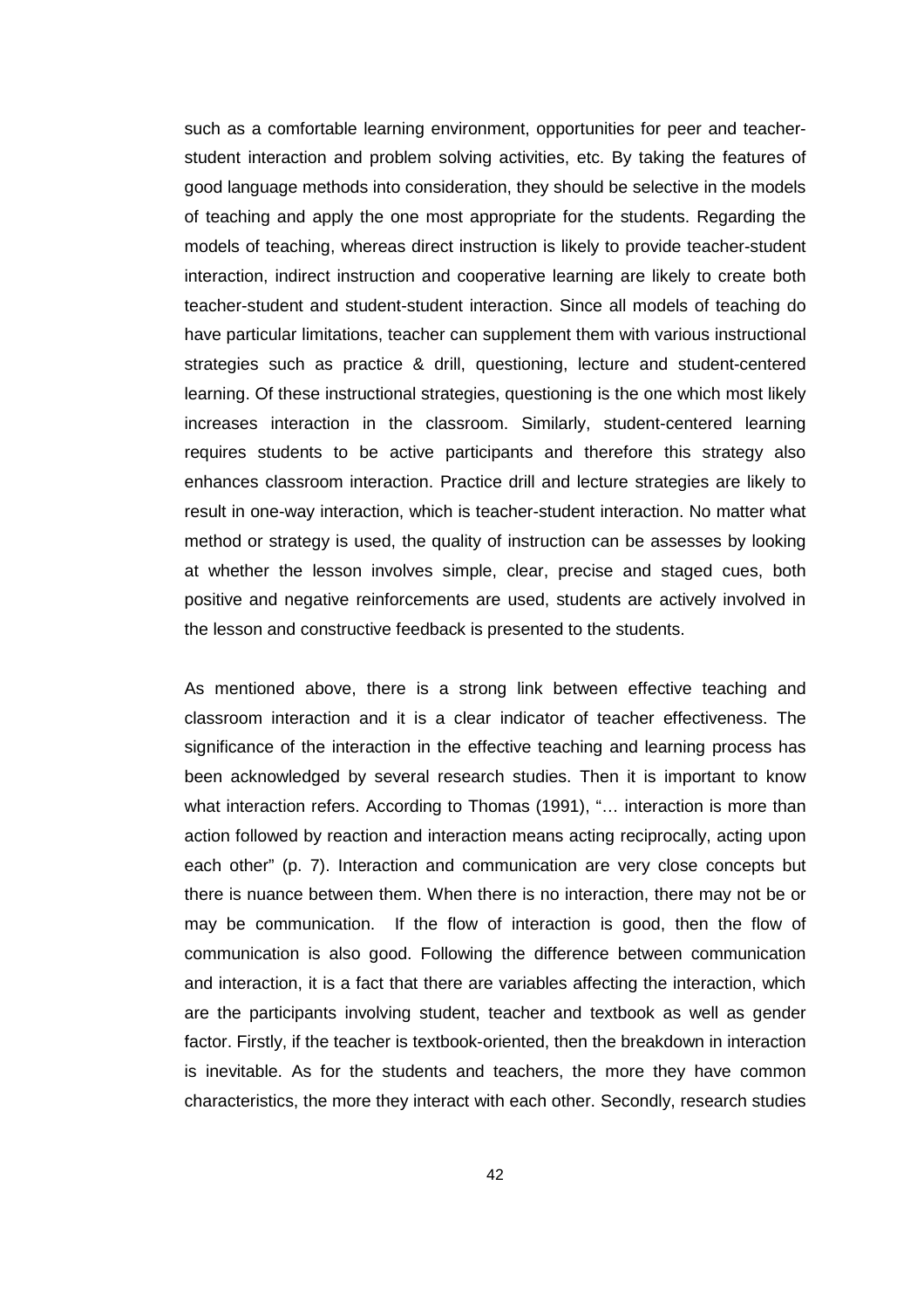have found that gender is a significant variable in interaction and male students interact with the teacher more compared to female students. Despite these variables, effective interaction can be achieved. For this, teachers can use questioning and discussion techniques effectively in class. Moreover, teachers should take the student profile into consideration, select the teaching material according this profile and use the teaching method appropriate for the students to achieve interaction in class. In addition, teachers should regard the students as individuals and respect their different learning styles and provide opportunities for the active participation using elicitation technique.

Apart from knowing the practical ways to achieve and promote interaction, it is also important to provide variety in interaction. There exist three types of interaction. The first one is verbal interaction achieved by written or spoken words and it involves two types, which are teacher to student and student-to-student interaction. The second one is non-verbal interaction achieved by gestures, body posture or mimics. The third one is pedagogic interaction taking place between the teacher and student and owning the same features of verbal interaction. In addition, interaction should be provided in all sections of language learning such Reading, Listening, Speaking, Writing and grammar. To create student-to-student interaction in grammar lessons, teachers should run interactive grammar exercises such as dialogues, poetry-drama or information gathering activities including interview, questionnaire. To achieve teacher to student interaction, teachers can run interactive grammar exercises involving physical demonstration and creative completions.

In the following chapter, the methodology of the research study is explained in detail. Namely, the design, participants, data collection instruments, reliability and validity, analysis and the overall procedure of the research study is presented.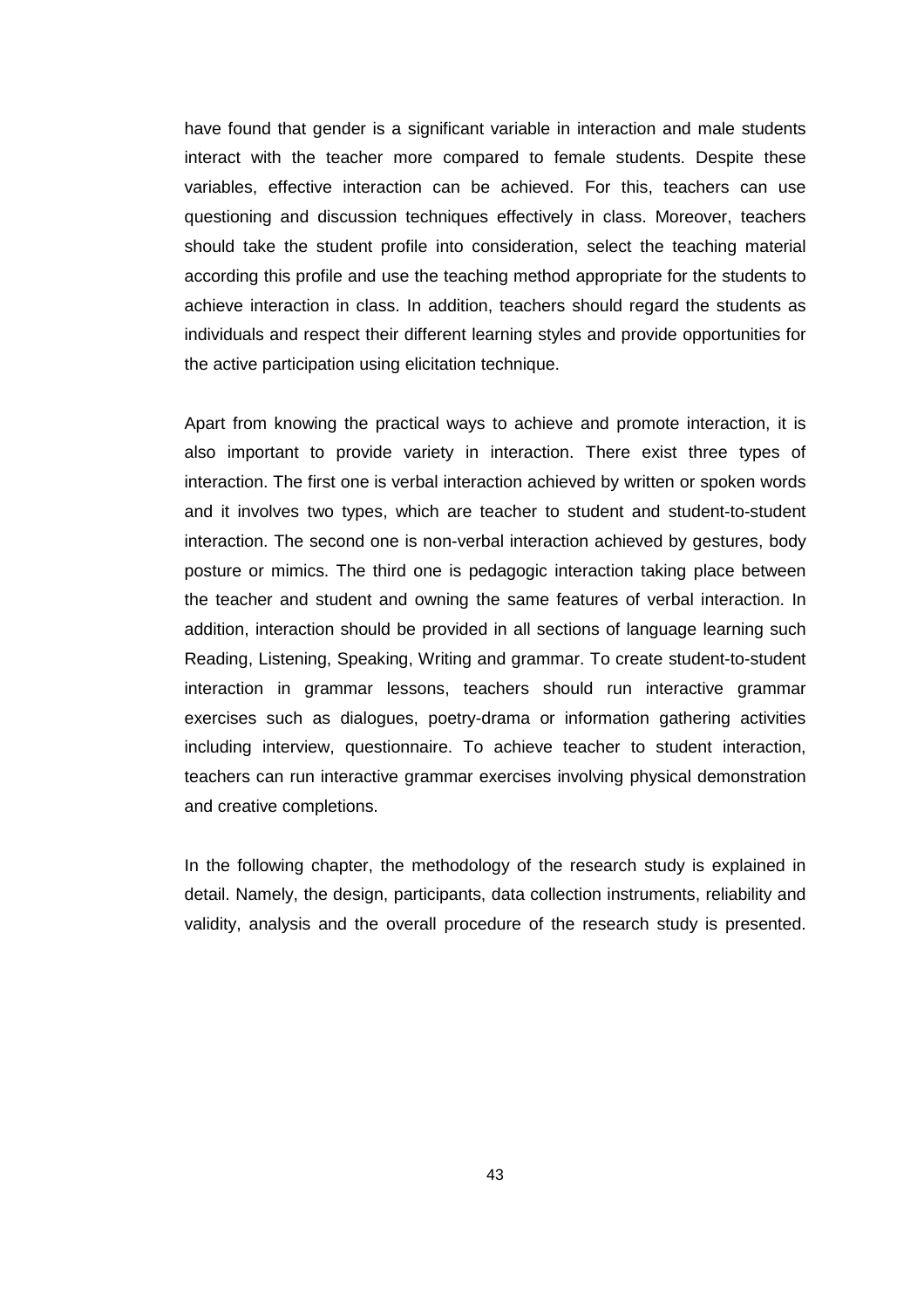# **CHAPTER 3**

# **3 METHOD**

This chapter presents Flanders Interaction Analysis Scale, on which some research questions are formulated. Moreover, a detailed description of the methodology including design, population, reliability and validity, instruments and the general procedure of the study is given.

This research study aimed to describe and explore the nature and frequency of the interaction and the factors affecting interaction in language classrooms. This qualitative study was conducted in a private language course located in the center of Ankara. Data for the study were collected using video camera, semi-structured interview and demographic information log. Videotaping served as the main instrument. Interviews were done to confirm whether the learning environment observed in two hours were similar to the other usual classes. Finally, demographic information log was administered to the teacher in order to get basic information about the performance of students in English and their motivation to learn the language. The findings were analyzed and presented for each teacher. Next, all findings altogether have been tabulated and interpreted based on the main research questions, which explore both the frequency and nature of the interaction in language classrooms.

Classroom interaction analysis is a research methodology in which the verbal interaction patterns of teachers and students are systematically observed, recorded and related to student performance (Borich, 2004, p. 38). "Interaction analysis" aims to look at the classroom language in order to reveal about the teaching and learning process in the classroom on the ground that use of language is observable whereas learning is not (Thomas, 1991, p. 20).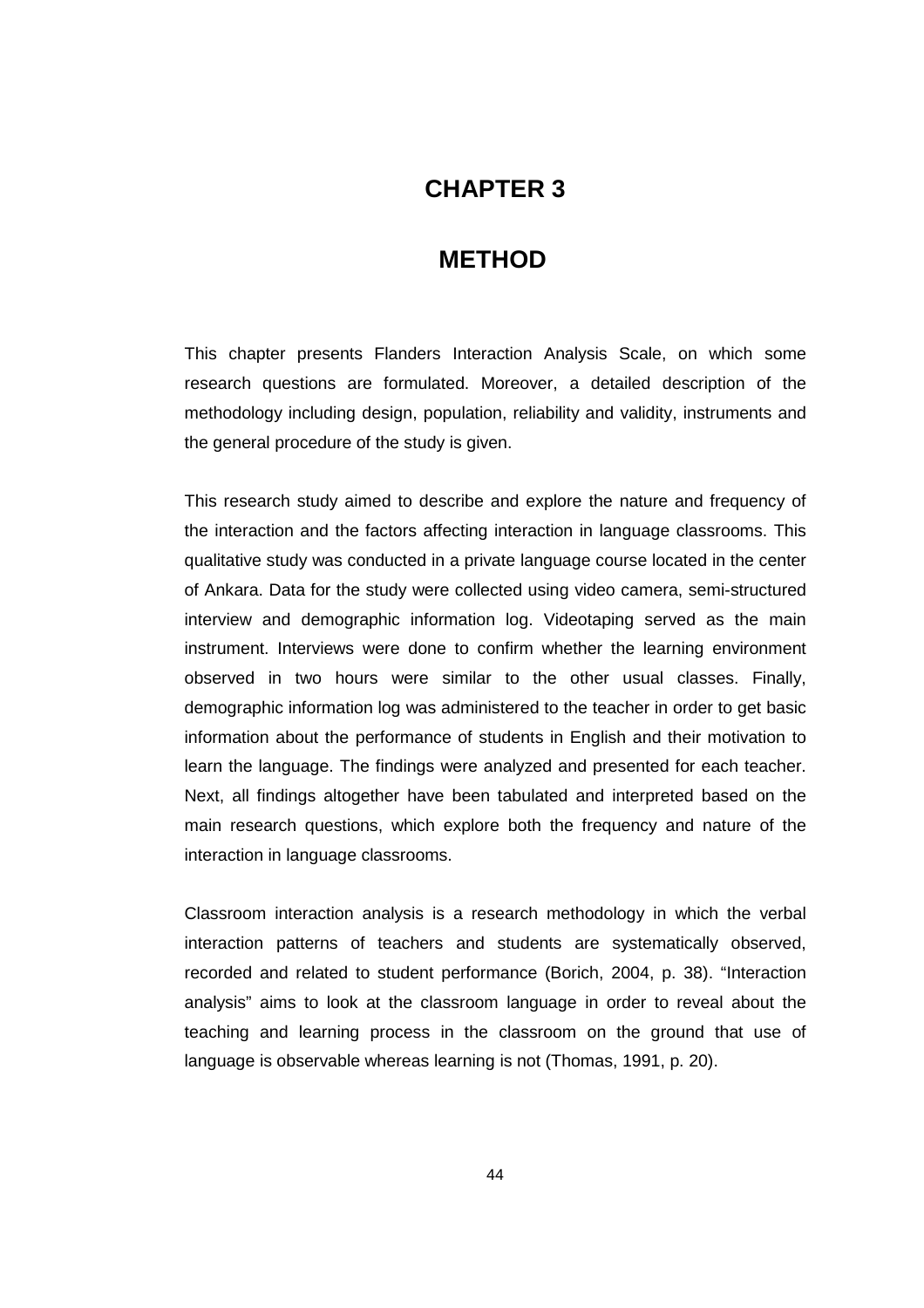Many coding systems have been produced to observe and record classroom interaction. One of the prominent interaction analysis scales is Flanders Interaction Analysis System (FIA), which is presented below.

### **3.1 Flanders Classroom Interaction Analysis Scale**

# **Teacher Talk**

#### **Indirect Behavior**

1. Accepts feeling: Accepts and clarifies the tone of feeling of the students in an unthreatening manner. Feelings may be positive or negative. Predicting or recalling feelings is included.

2. Praises or encourages: Praises or encourages student action or behavior. Jokes to release tension, but not at the expense of another individual; nodding head or saying "Urn Hmm?" or "Go on" are evidenced to encourage students.

3. Accepts and uses ideas of student: Clarifying, building ideas suggested by a student. As teacher brings more of his or her own ideas into play, shift to category

4. Asks questions: Asking a question about content or procedure with the intent that a student will answer.

#### **Direct Behavior**

5. Lecturing: Giving facts or opinions about content or procedure; expressing his or her own ideas, asking rhetorical questions.

6. Giving directions: Directions, commands, or orders with which students are expected to comply.

7. Criticizing or justifying authority: Statements intended to change student behavior from unacceptable to acceptable pattern; bawling someone out; stating why the teacher is doing what he or she is doing; extreme self-reference.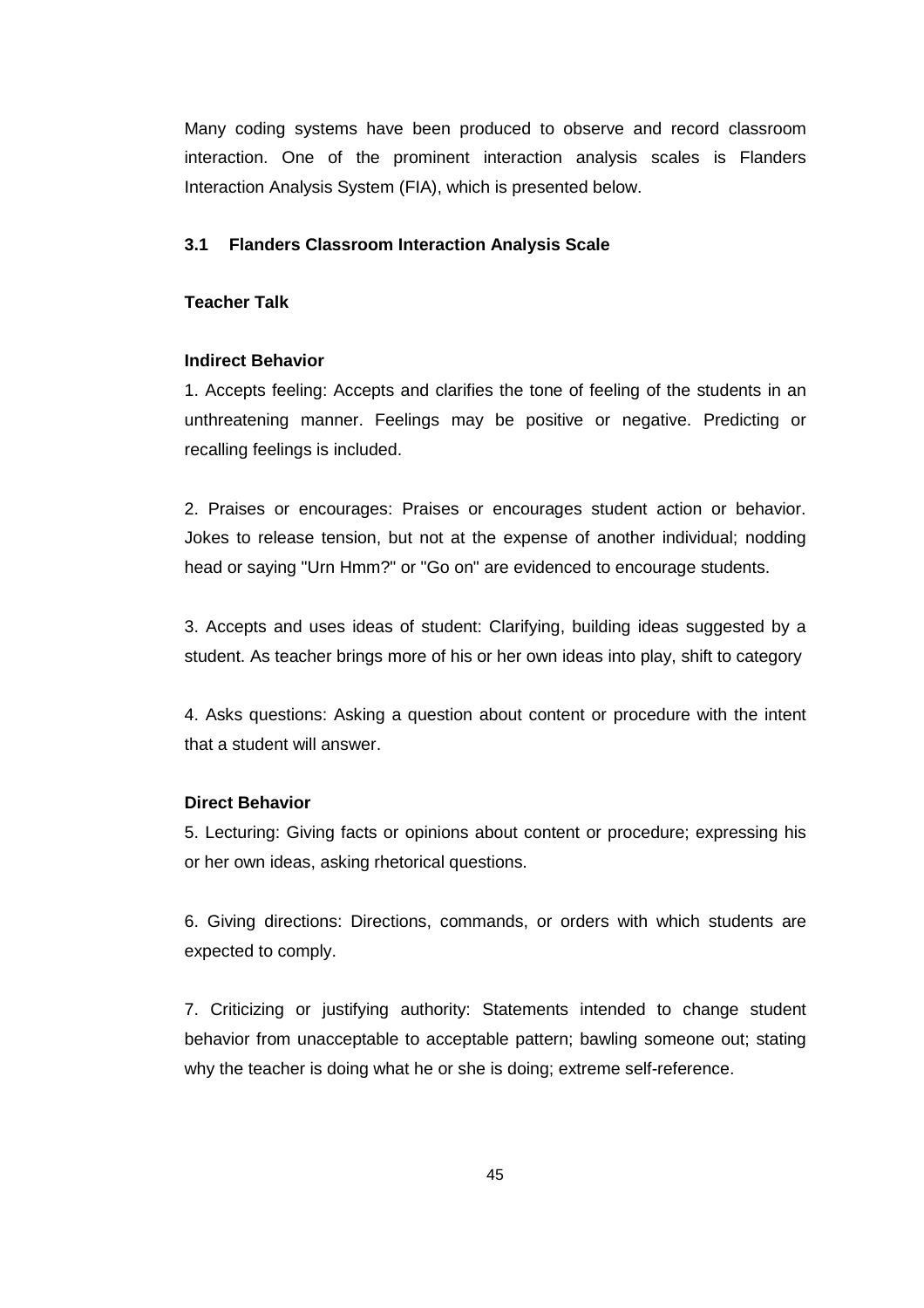#### **Student Talk**

8. Response: Talk by students in response to teacher. Teacher initiates the contact or solicits student statement.

9. Initiation: Talk initiated by students. If "calling on" student is only to indicate who may talk next; observer must decide whether student wanted to talk.

# **Silence**

10. Silence or confusion: Pauses, short periods of silence, and periods of confusion, in which communication cannot be understood by the observer (Flanders, 1965, p. 20).

#### **3.2 Benefits of Using FIA**

Although there exists several interaction analysis systems such as Moskowitz's Interaction Analysis, Bowers's Categories of Verbal Behaviour in the Language Classroom, Brown's Interaction Analysis, all of these interaction analysis systems are the variations and adaptations of Flanders Interaction Analysis System (FIA) explained above (Thomas, 1987). Moreover, Flanders Interaction Analysis System serves as one of the most comprehensive and frequently used one to measure and interpret classroom interaction and categorize the types of verbal interaction in the classroom. It contains two major categories (teacher talk & pupil talk) which help to yield a comprehensive record of quantitative and qualitative teacher-student interactions (Thomas, 1987). Besides, use of this interaction analysis system has several benefits. One of them is that it provides a mental picture of the interaction in the classroom because Sinclair and Brazil (1982) pointed out, "It is worth stressing that input can be measured only by output—that what has been learnt can never be observed directly, but only by some act of communication by the pupil" (p. 6). Furthermore, the teacher can reflect on his/her teaching performance and get an idea about the classroom atmosphere using FIA.

This research study, which took FIA as a basis due to several benefits just explained above, intended to describe and explore the nature and frequency of the interaction and the factors affecting interaction in language classrooms. To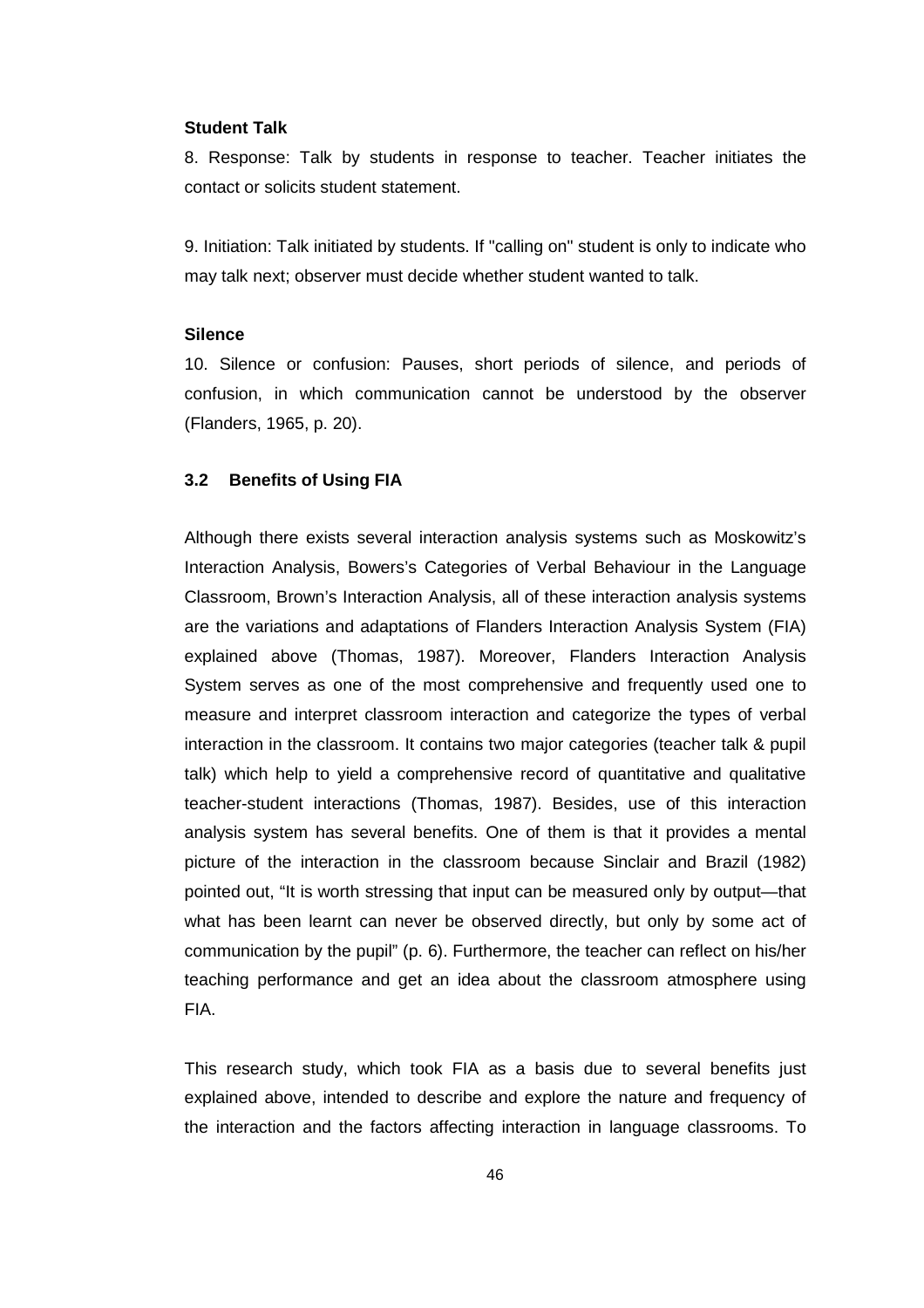address the aim of the research study, the following research questions were formulated:

**1)** In what ways do teacher talk and student talk serve as a factor in creating interactive learning environment?

- **a)** Does the amount of teacher talk outweigh student talk?
- **b)** How much class time does the teacher spend lecturing?
- **c)** How much time does the teacher spend questioning?
- **d)** Does the teacher ask higher-level or lower-level questions more?
- **e)** Does teacher-initiated interaction outweigh student-initiated interaction?
- **f)** Do both teacher to student and student to teacher interactions outweigh student to student interaction?

**2)** To what extent does the gender of the students serve as a factor influencing the interaction in language classes?

- **a)** Do male or female students interact with the teacher more?
- **b)** Do male or female students initiate interaction with the teacher more?
- **c)** Does the teacher criticize male or female students more?

**3)** What shapes the nature of student initiated interaction in language classrooms?

- **a)** In what ways do students initiate interaction with the teacher?
- **b)** For what purposes do students initiate interaction with the teacher?

**4)** What shapes the nature of teacher-initiated interaction in language classrooms?

- **a)** In what ways do teachers initiate interaction with students?
- **b)** Which methods do teachers usually use as a means of initiating interaction with students?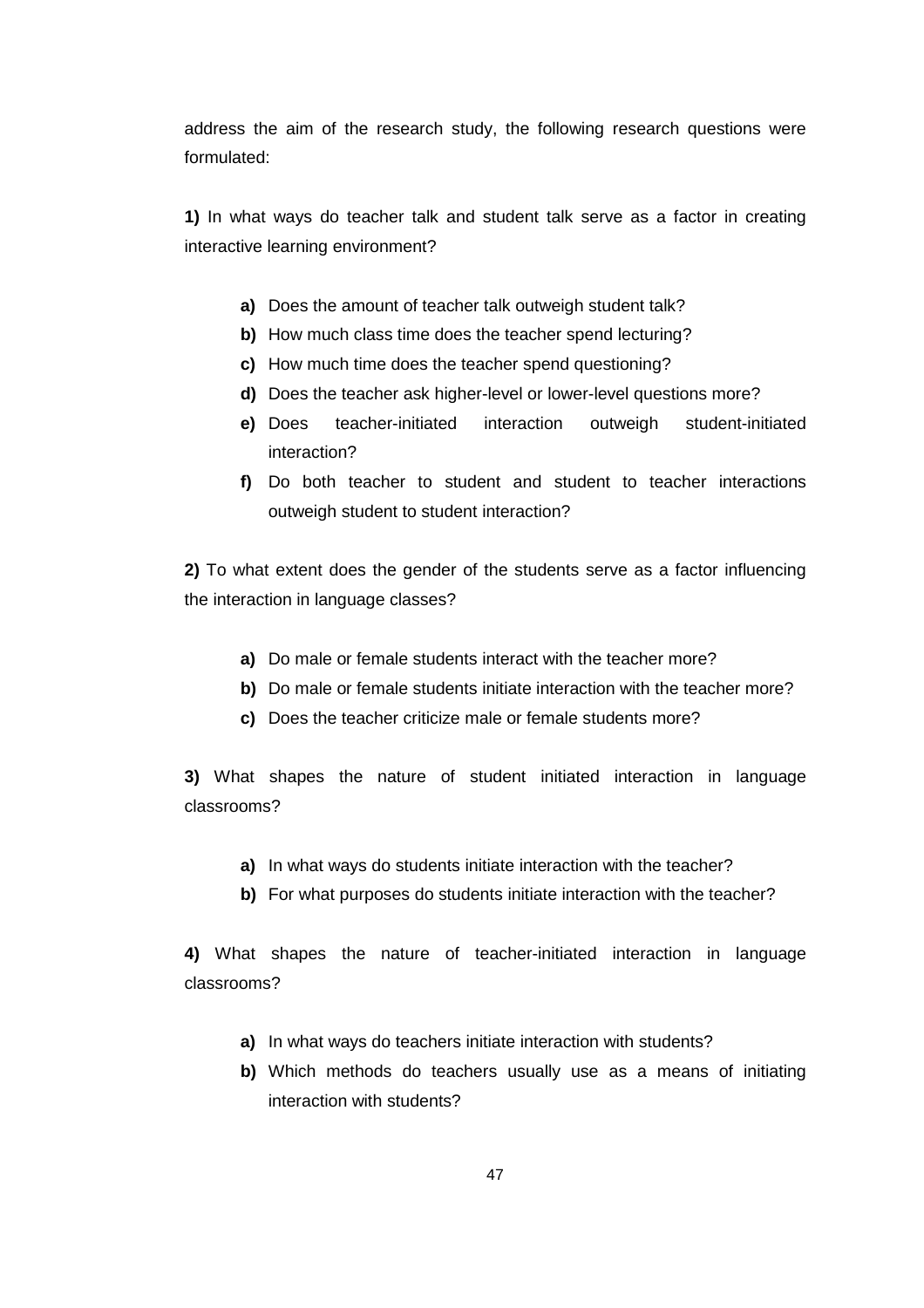Of these research questions, the first three sub-questions of the first main research question (teacher & student talk, lecturing, questioning) were answered based on the Flanders Interaction Analysis System. Specifically, Category 4 (asking questions), 5 (lecturing), 7 (criticizing), 8-9 (student talk-initiation) were taken into consideration.

# **3.3 Design**

This research study aimed to describe and investigate the nature and frequency of the interaction in language classrooms. In line with the aim of the study, a qualitative methodology was selected in order to obtain and analyze thick description of both teacher and student behaviors related to interaction in the classroom. This research study is both descriptive and explorative because it both aimed to describe the nature of the classroom interaction and aimed to explore the frequency of the interaction in language classrooms. With respect to the rationale for the choice of the research methodology, naturalistic inquiry (a characteristic of qualitative methodology) was implemented to answer the main research questions (Willson, 1999) because qualitative research uses a naturalistic approach that seeks to understand phenomena in context-specific settings, such as "real world setting (where) the researcher does not attempt to manipulate the phenomenon of interest, thereby phenomenon of interest unfold naturally" (Patton, 2001, p. 39, cited in Golafshani, 2003, p. 600). This research study was conducted through non-participant observation (videotaping) at elementary and pre-intermediate level in a private language course in Ankara, Turkey. Supplementary information was collected through teacher interviews and demographic information log filled in by classroom teachers.

#### **3.4 Participants of the Study**

This research study served as a case study examining a group of teachers with their students. The sample consisted of six teachers with their students in class. Regarding the sampling procedure, the sample was chosen through convenience sampling. This was the maximum number of teachers from which the permission for videotaping was provided in the institution. In classrooms, the number of students changed between 4 and 11. The level of the students was elementary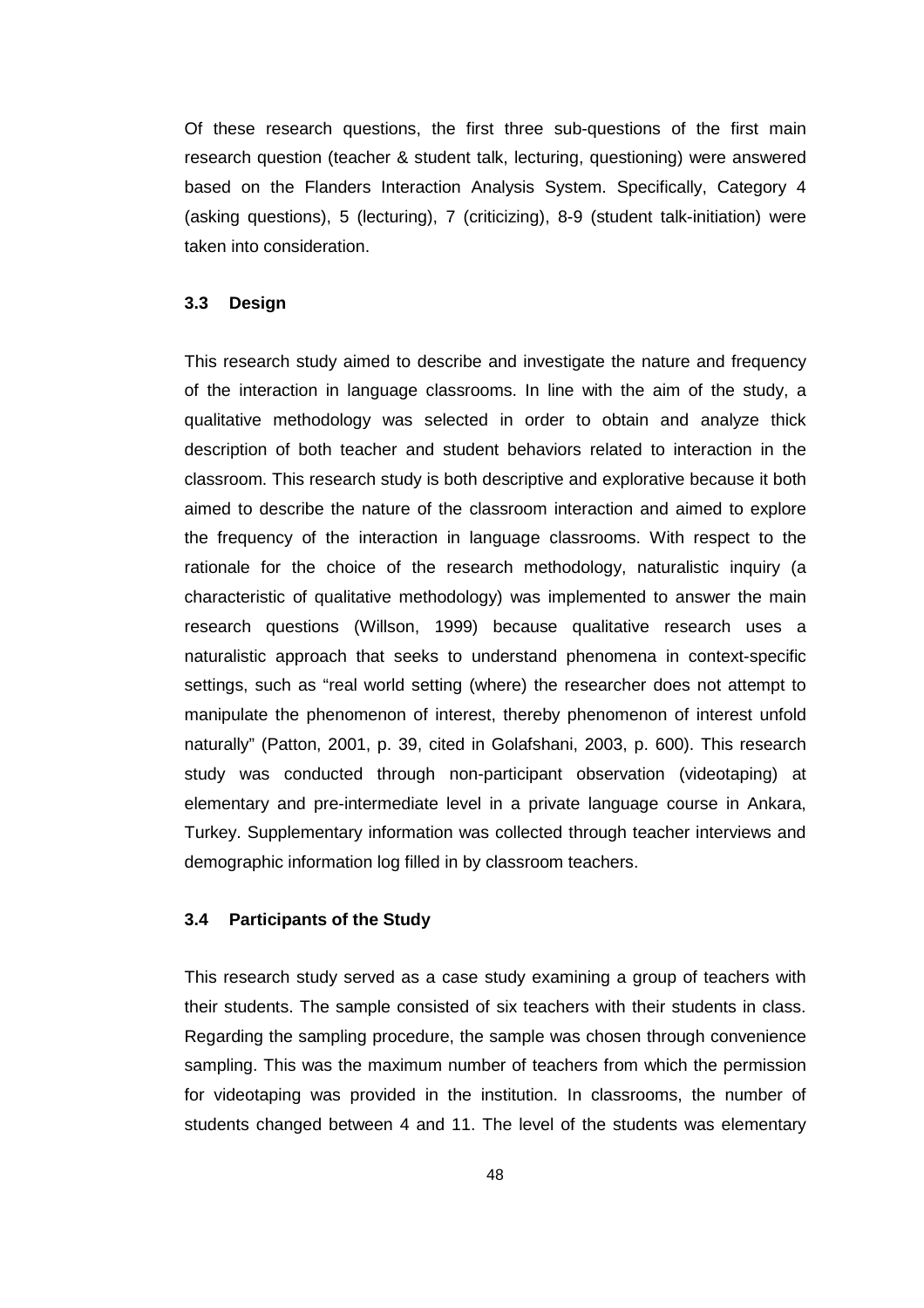and pre-intermediate. Two male and four female teachers were observed. Each teacher was recorded for two consecutive Grammar lessons. The name of the coursebook used in the lessons was "Total English".

As for the sample characteristics (teachers), the teachers were either retired from a college or university preparatory schools or still working in such schools and working in this institution part-time. Specifically, the characteristics of the teachers observed are as follows:

**Teacher in Case 1:** 29 years old, 4 years of teaching experience, teaching in the institution for 9 months and teaching the class for 3 weeks.

**Teacher in Case 2:** 48 years old, 13 years of teaching experience, teaching in the institution for 5 years and teaching the class for 5 weeks.

**Teacher in Case 3:** 35 years old, 11 year-teaching experience, teaching in the institution for 3 years and teaching the class for 2 weeks.

**Teacher in Case 4:** 38 years old, 10 years of teaching experience, teaching in the institution for 6 years and teaching the class for 2 months.

**Teacher in Case 5:** 27 years old, 3 years of teaching experience, teaching in the institution for 2 years and teaching the class observed for 3 weeks.

**Teacher in Case 6:** 37 years old, 9 years of teaching experience, teaching in the institution for 6 years and teaching the class for 6 weeks.

As for the characteristics of the students observed in the classrooms, they were either university students or people having a profession such as lawyer, doctor or civil servant. The ages of the students ranged between 19-30. The students were quite motivated and eager to learn English and they were voluntarily enrolled to the language center by paying fee for the course. Likewise, they had a positive attitude towards learning English.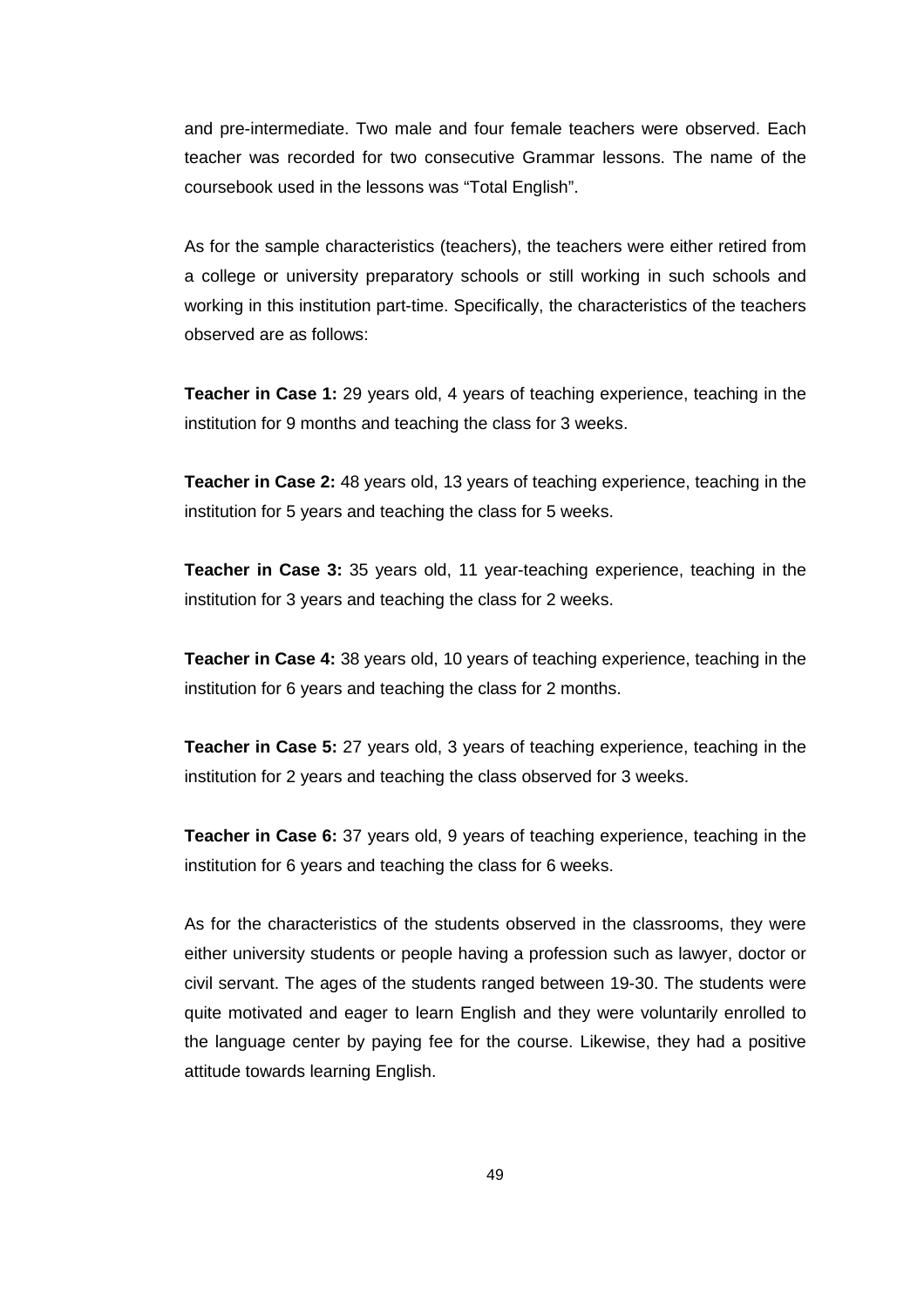# **3.5 Overall Setting**

The research study was conducted in a private language course, which is located in the center of Ankara, Turkey. The language center is renowned for its success in teaching general and academic English as well as TOEFL Course in Ankara. It was founded 21 years ago. The institution was on the sixth and seventh floor in an building. In the apartment, there were other courses preparing students for the university palcement exam. Moreover, six more languages such as German, Spanish, Chinese are taught besides English. There are almost 800 students attending courses for different languges there. Also, it has a staff involving almost 100 people, most of whom are teachers. There are cinema hall, computer laboratory and canteen for students. Furthermore, it is the centre of TOEFL exam. That is to say, students can take TOEFL exam there. Students can get a certificate approved by the Ministry of education after completing the level successfully. The institution also offers students the opportunity of exhange programs abroad. So, students may go abroad and improve their language there and learn about the culture of the taget language.

# **3.6 Classroom Setting**

All the classrooms in the institution have the same characteristics and the same size. Specifcally, there are paintings on the wall and students have their own desks. So, they sit individually in the lesson. Students sit in a horse-shoe (Ushaped) shape. There is a blackboard and teacher's desk in classrooms. Lastly, all classrooms have a CD player.

#### **3.7 English Programme And Teaching Materials**

There are five levels in total, which are Elementary, Pre-intemediate, Intermediate, Upper-intermediate and Advanced Level. Whereas the Elementary level is taught by Turkish teachers, pre-intermediate and the levels above it are taught by the native speakers of English. Each level consists of 5 courses. Each course lasts 4 weeks, that is, one month. At the end of each course students take the end of course assessment exam. If they get a passing grade, which 50 out of 100, they move on to the second coure of the Elementary level. If they cannot,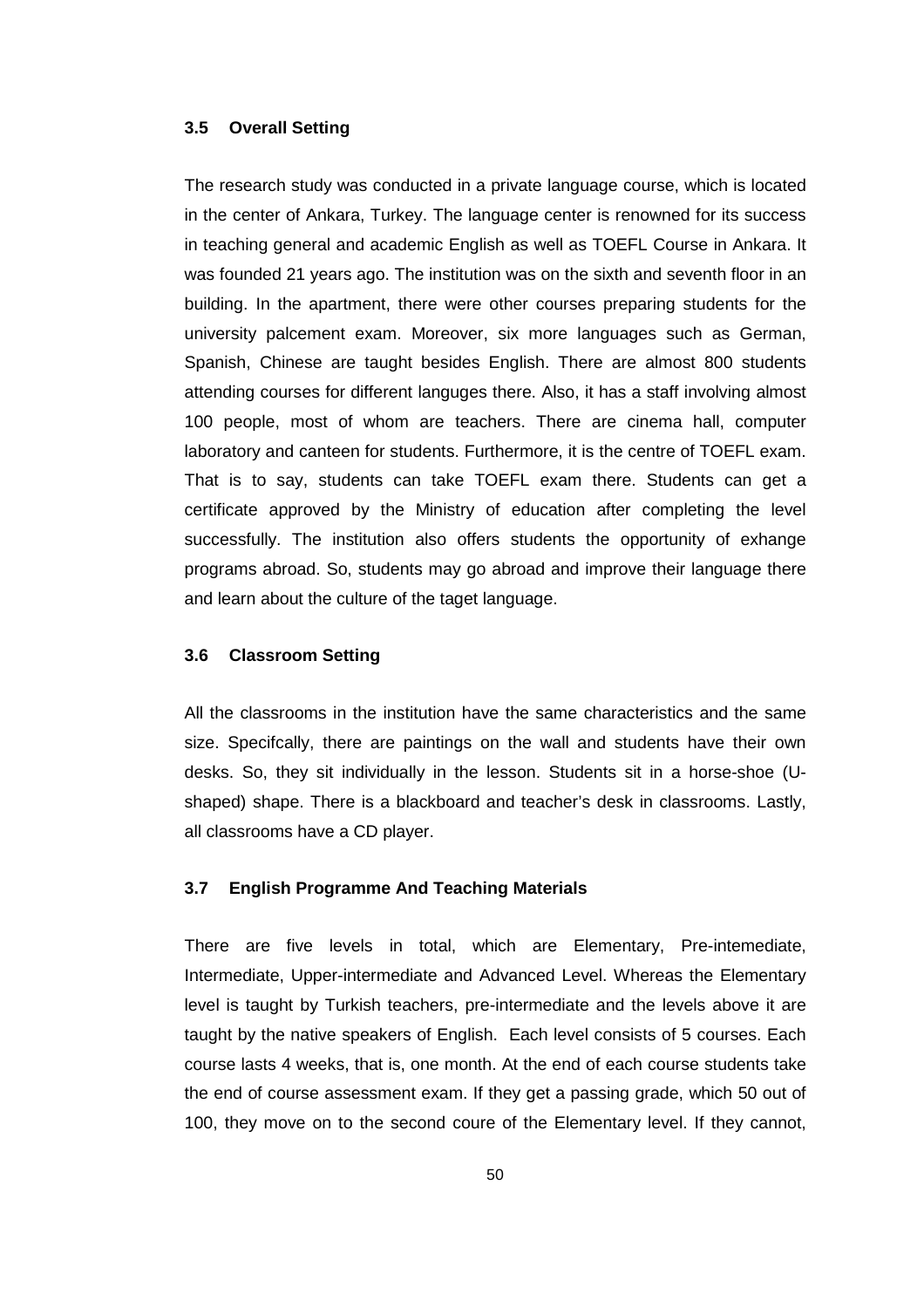then the students retake the exam. If the students stil cannot pass the exam, then they have to repeat the same course. However, the students completing five courses of the Elementary level successfully start attendig the next level, which is Pre-intermeidate. Students are placed into the levels according to their grade in their placement test as well as their speaking performance in the interview with the coordinator of the institution. After taking the placement test and speaking interview, students can register to the language course. During the registration, students are offered two alternative teaching timetable. The first alternative programme is called "Regular Programme". If students prefer to attend this programme, then they come at wekends and take 3-hour English on Saturday and Sunday, making 6-hour English in total a week or come to the language center on two weekdays (Wednesday-Friday or Tuesday-Thursday) and take 3-hour English on each day, making 6-hour English in total a week. With this timetable, students are able to complet all the levels in two-year-time. The second alternative programme is called "Intensive programme". If students prefer to attend this programme, then they need to take 3-hour English either in the morning or in the evening on weekdays, making 15-hour English in total a week. With this programme, students are able to complete the levels in one-year-time. The coursebook used at all levels is "Total English". The students are also offered extra grammar practice about all the grammar points covered in each unit in the book. What's more, students are given one-hour speaking lesson by native speakers of English every week depending on the demand of the students in each classroom.

# **3.8 Research Instruments**

This research study intended to describe and investigate the nature and frequency of the interaction in language classrooms. To collect data for the study, three instruments were employed:

- **1.** Non-participant observation through videotaping (main instrument)
- **2.** Semi-structured interview (supplementary instrument) (Appendix A)
- **3.** Demographic information log (supplementary instrument) (Appendix B)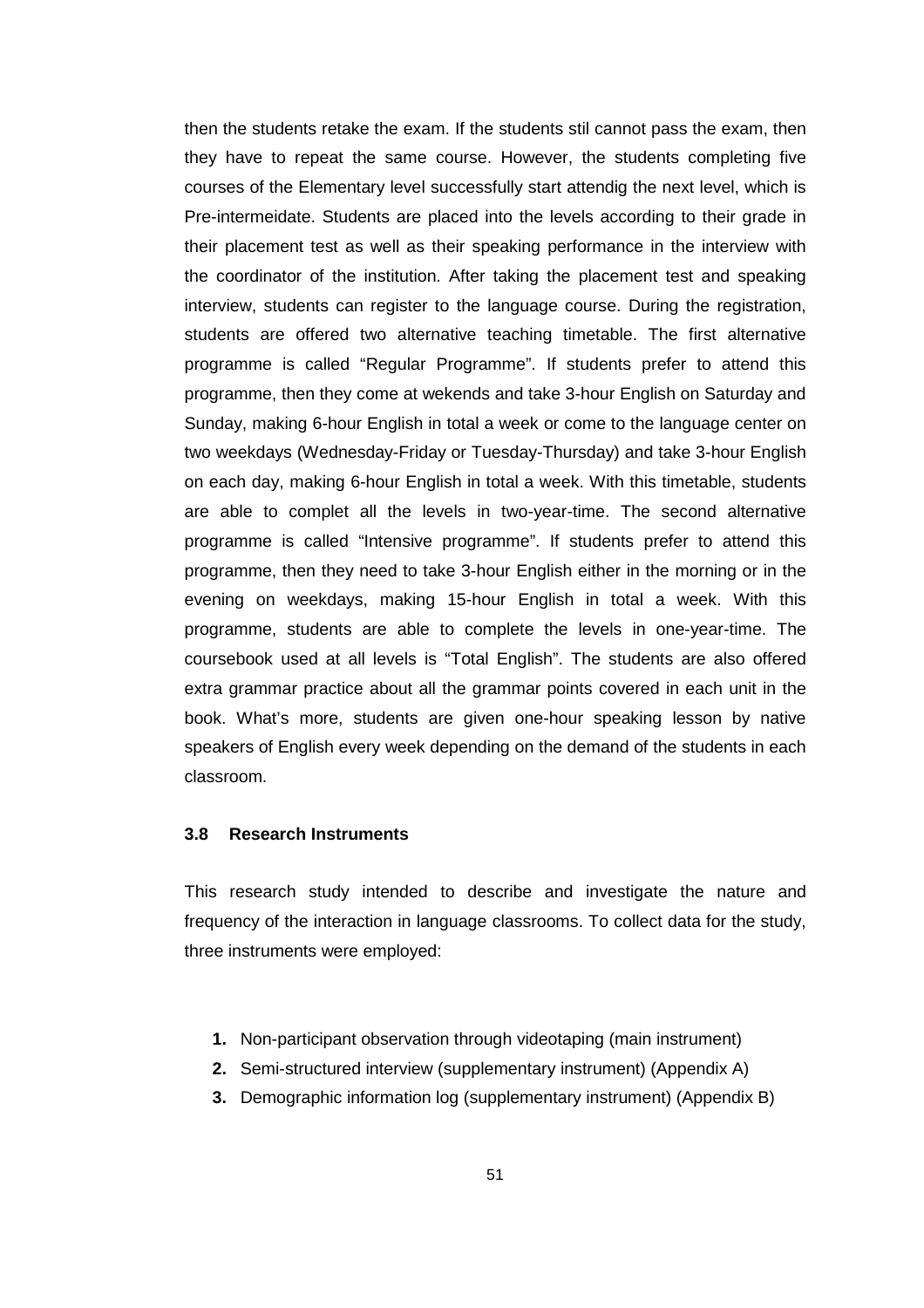### **3.8.1 Non-participant observation through videotaping**

Instead of the observation of the classrooms by the researcher, non-participant observation was preferred because the researcher as a participant of the class takes the risk of losing the objectivity. Moreover, a participant observer may accidentally ignore or miss the details of the class. In order to avoid these risks, the lessons were not observed by the researcher but recorded with a video camera. The rationale of the choice of video camera from the observation of the lessons was that compared with a researcher's observation notes, it was felt that video data would be more comprehensive in what it would capture (Myhill et al., 2006, p. 34). In addition, Erickson and Wilson (1982) asserted,

> Settings of social life are so complex and their details are o numerous, the ability to revisit an audiovisual record enables us to compensate our limited human information processing capacities and to discover, after the fact, new aspects of meaning and organization that we did not realize at first. (p. 40, cited in Robinson, 1994, p. 46)

In support of this view, Pelto (1970) pointed out that visual records are excellent in recording the complexity of human interactions and conveying its reality (cited in Robinson, 1994, p. 50). So, each of six teachers was videoed for two consecutive grammar lessons. The camera was placed in the corner of the room and was focused on the teacher and the students who interacted with the teacher. On the other hand, Robinson (1994) claimed, "...the use of videotapes has its limitations. It works like cosmetics: it hides the rough edges and sometimes conceals the reality which the actual experience brings" (p. 50). To compensate for this weakness of video camera, the researcher informally observed the target classes to get a general idea of the interaction before the observation trough video camera. Moreover, interviews were developed to reinforce the interaction revealed in the videotaping by the teachers.

### **3.8.2 Semi-structured Interview**

Interviews with three teachers served as a means of confirming whether the nature and frequency of the interaction in two consecutive hour grammar lessons observed were similar to the one in their normal classes not observed. As for the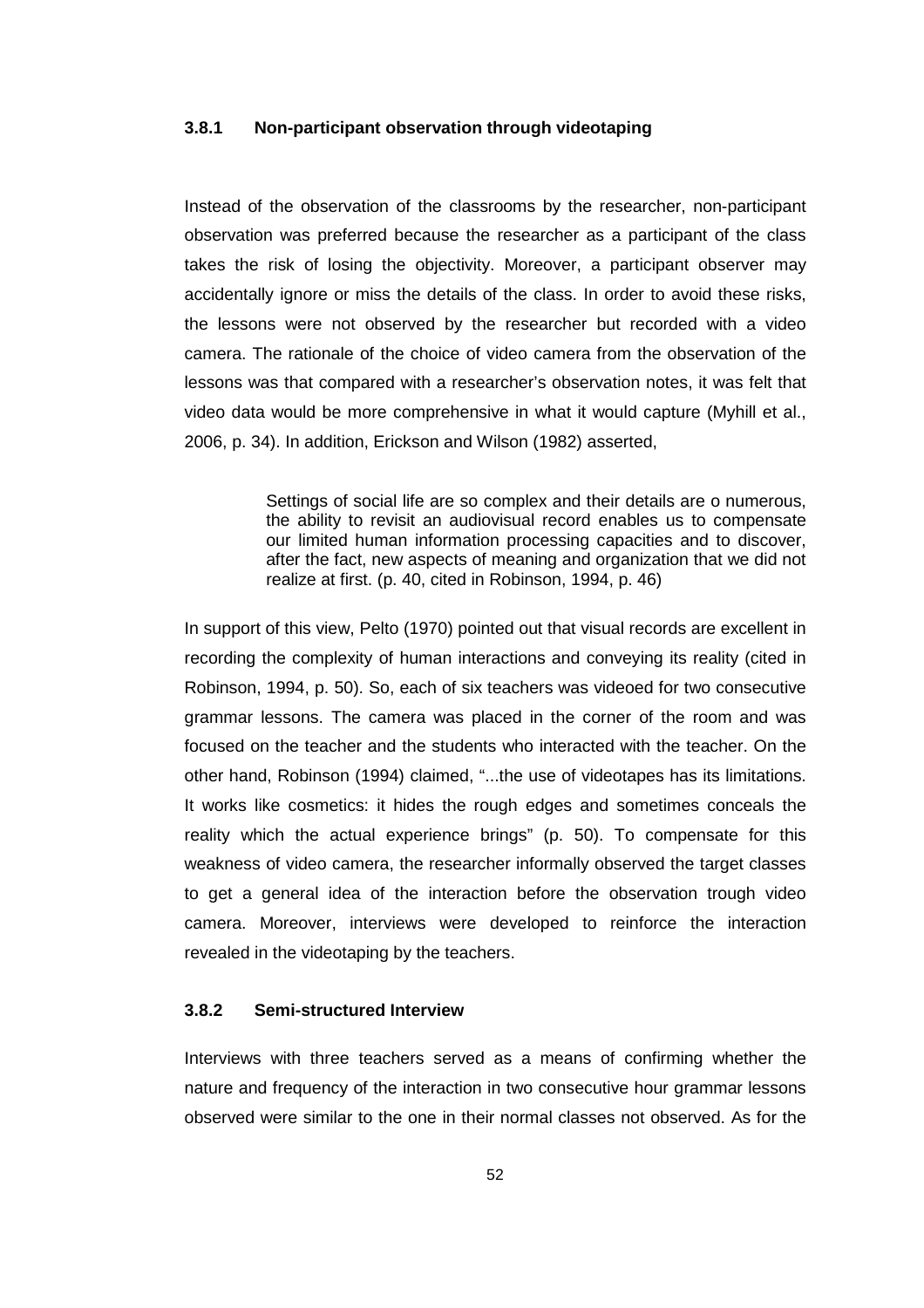developing process of the teacher interview, first the questions of the interview have been produced in line with the research questions and the video clips. Secondly, the interview schedule was constructed with the teachers including time and place which were at the convenience of the interviewees. The schedule included the format and instructions for the interviewer as well as the way the answers would be recorded. In this study, the format of the interview was determined as semi-structured interview as it was convenient to interpret the answers objectively. Moreover, the interview was recorded in writing. The reason why the session was going to be recorded was explained to the interviewees. Thirdly, the sample was selected for the interview as three teachers in total in the institution and permission was taken from the teachers. Next, the researcher served as the interviewer having the ability to establish rapport with the respondent and made practice preceding the actual interviews. Lastly, the interview was conducted, which consisted of a series of structured questions, which were non-threatening and enabled the teachers to be at ease. The interview was conducted in a neutral and comfortable environment. While conducting the interviews, no problems arose as the interviewees were the voluntary ones and the questions were related to the aim of the study, which was introduced to the teachers before and the questions were not threatening ones.

### **3.8.3 Demographic information log**

This instrument served as a means of obtaining basic information about the performance and motivation of the students regarding learning English. As to the development of the demographic information log, following the determination of the participants of the study, appropriate content and types of items were determined by getting approval from a subject expert. Content was obtained from the key informants such as curriculum specialists and teachers. Depending on this information, the boundaries of the content were decided. Next, a method of distribution was determined as direct administration because direct administration would ensure the highest rate of return consistent with time and budget constraints. Then, the demographic information log was designed by the researcher in guide of a subject expert. A general format and layout that was easy for the user was chosen. Also, confidentiality was ensured by removing the names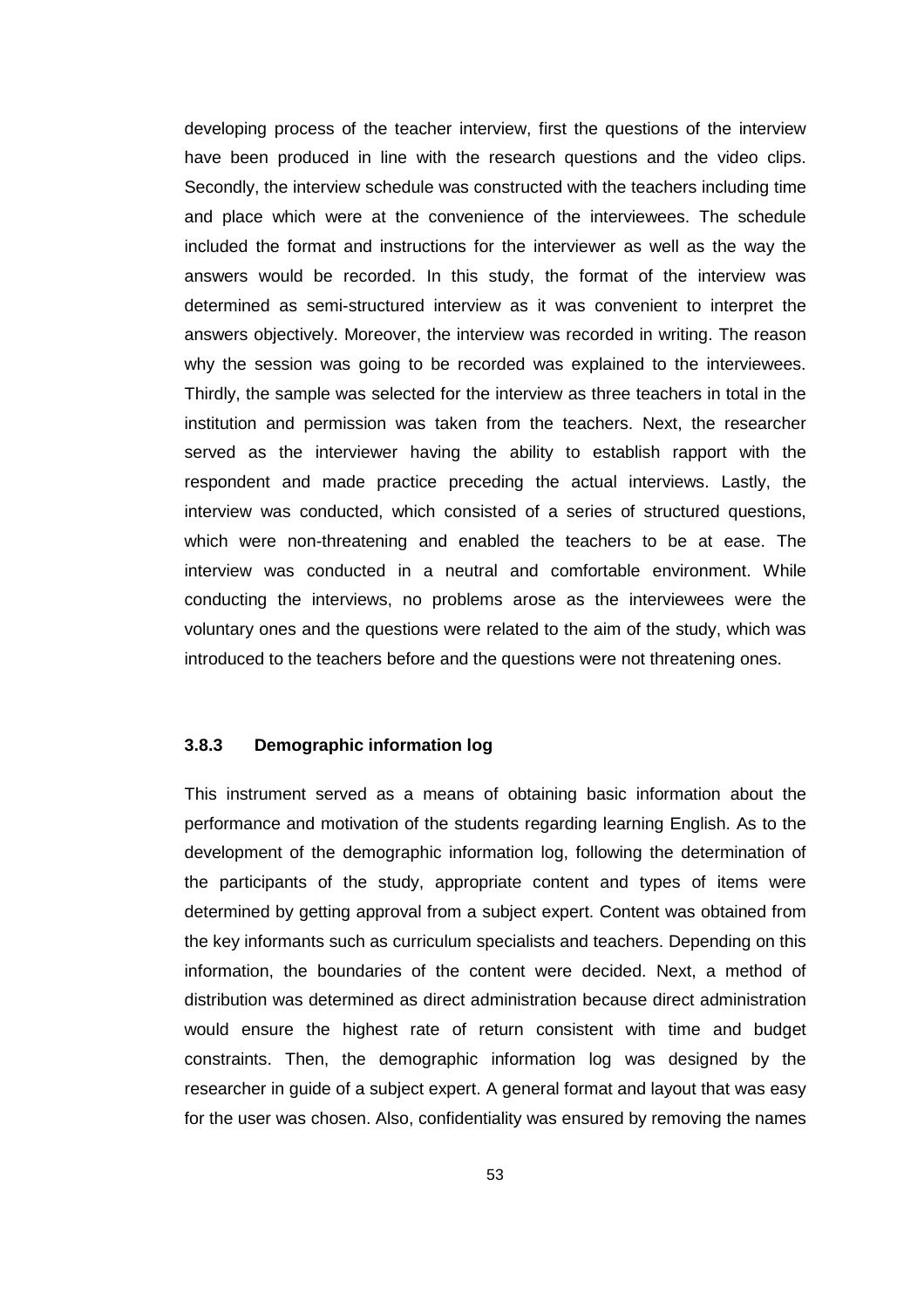of the teachers on the demographic information log. Lastly, item formats and scales were designed. The questions were written in a clear, direct, and concise manner in terms of their meaning and intent to avoid invalidity due to varied responses. After developing the demographic information log, pilot testing was done with five different teachers. Based on the feedback received from them, the demographic information log was rearranged and data analysis was done. The demographic information log was applied on the same day in order to equalize the conditions. No problems were encountered during the implementation of the demographic information log as the teachers voluntarily accepted to fill in the demographic information log before the application of it and the director of the institution granted the administration of the demographic information log to the teachers whose lessons were videoed.

#### **3.9 Reliability and Validity**

Although reliability and validity are treated separately in quantitative studies, these terms are not viewed separately in qualitative research. Instead, terminology that encompasses both, such as credibility, transferability, and trustworthiness is used (Golafshani, 2003, p.600). To put it another way, while the terms Reliability and Validity are essential criterion for quality in quantitative paradigms, in qualitative paradigms the terms Credibility, Neutrality or Confirmability, Consistency or Dependability and Applicability or Transferability are to be the essential criteria for quality (Lincoln & Guba, 1985, cited in Golafshani, 2003, p.601). At this point, triangulation which "involves the careful reviewing of data collected through different methods" is typically a strategy for improving the validity and reliability of research or evaluation of findings in qualitative research (Hoyo & Allen, 2006, p. 42). Mathison (1988) advocated this by saying, "Triangulation has risen an important methodological issue in naturalistic and qualitative approaches to evaluation in order to control bias and establishing valid propositions because traditional scientific techniques are incompatible with this alternate epistemology" (p. 13, cited in Golafshani, 2003, p.603).

Taking the information into consideration, in this study triangulation strategy was employed to serve as a means of providing a more holistic understanding of the nature of the interaction in language classrooms. Specifically, data triangulation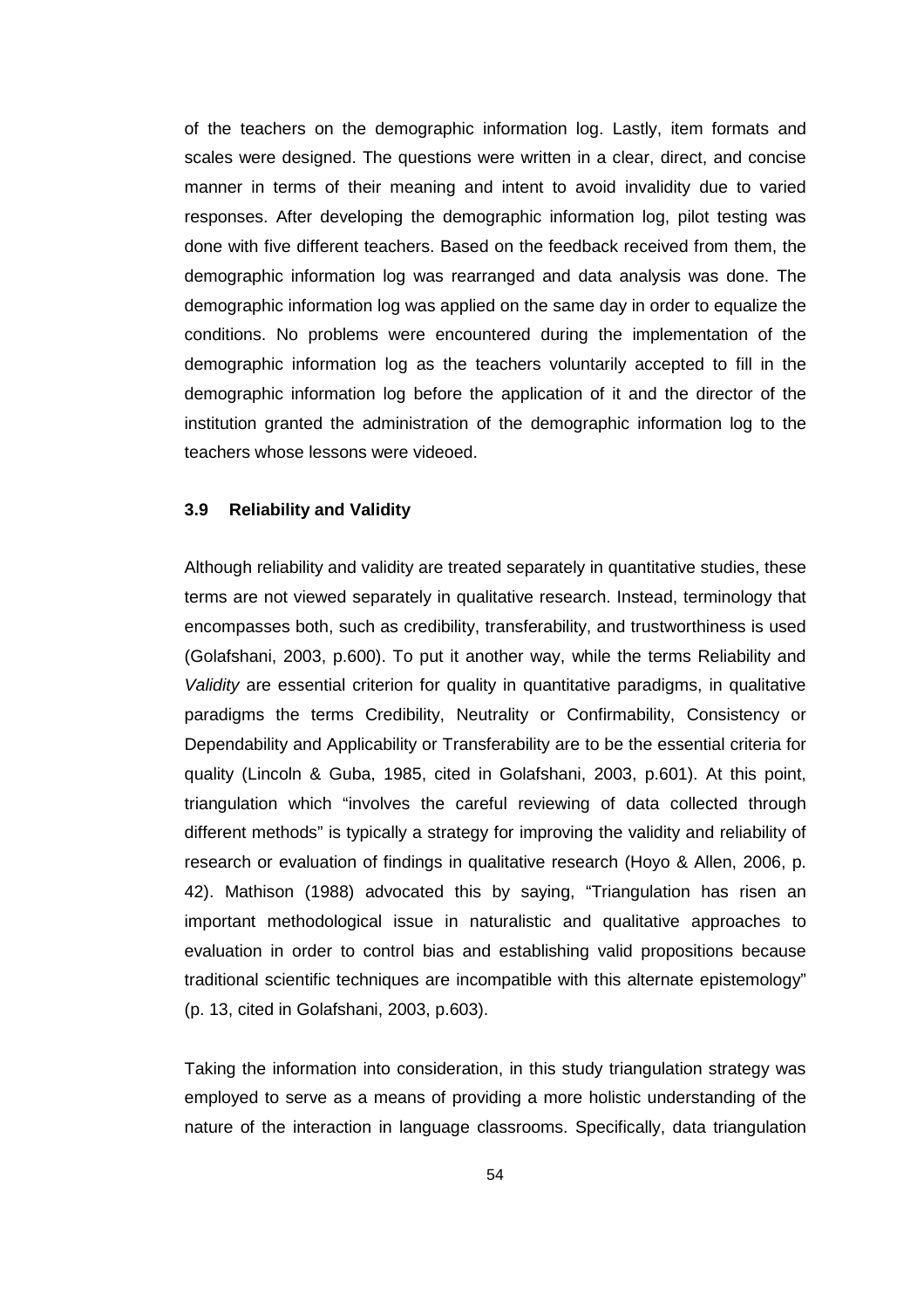was achieved by collecting three types of data. That is, classroom interaction was described and explored in three different ways:

- **1.** by observing the lessons through video camera
- **2.** by interviewing teachers
- **3.** by administrating a demographic information log, which aimed to find out about the students' performance in the lessons and motivation to learn English.

Of three ways explained above, observation through video camera served as the main instrument. Interview and demographic information log were considered supplementary instruments. In addition to triangualtion, inter-coder reliability was provided in the following way: the researcher analyzed the video recordings several times. That is, multiple viewings of the video recordigs were done by the researcher. Also, the researcher shared the data with 2 colleagues who were experts in the field of study and those who were not and asked them to analyze the video recordings, which is called "peer debriefing". Furthermore, an outside person was also asked to watch the video clips and analyze them. What's more, "member checks" were provided by going back to the teacher informants to see if the interpretation made sense to them and reflected their normal classroom environment. Because member checking, which involves the researcher showing the findings and/or interpretations to the participants for assessment of accuracy, can increase the rigor and trustworthiness of the findings via what is termed as descriptive triangulation (i.e., consistency between researcher and participant[s]) (Leech & Onwuegbuzie, 2007, p. 576). Member checking was used to enhance descriptive validity, interpretive validity, and/or theoretical validity (Maxwell, 1992, 2005, cited in Leech & Onwuegbuzie, 2007, p. 576) .Besides, the researcher tried to have a prolonged engagement with the teacher informants and students and to develop trusting relationships with them and observe them in lessons before the video recording. Premature closure of the data was prevented by continuing data collection and analysis until "theoretical saturation" was reached.

Although the applications mentioned above were implemented, there were some confounding variables threatening the internal validity. This was because the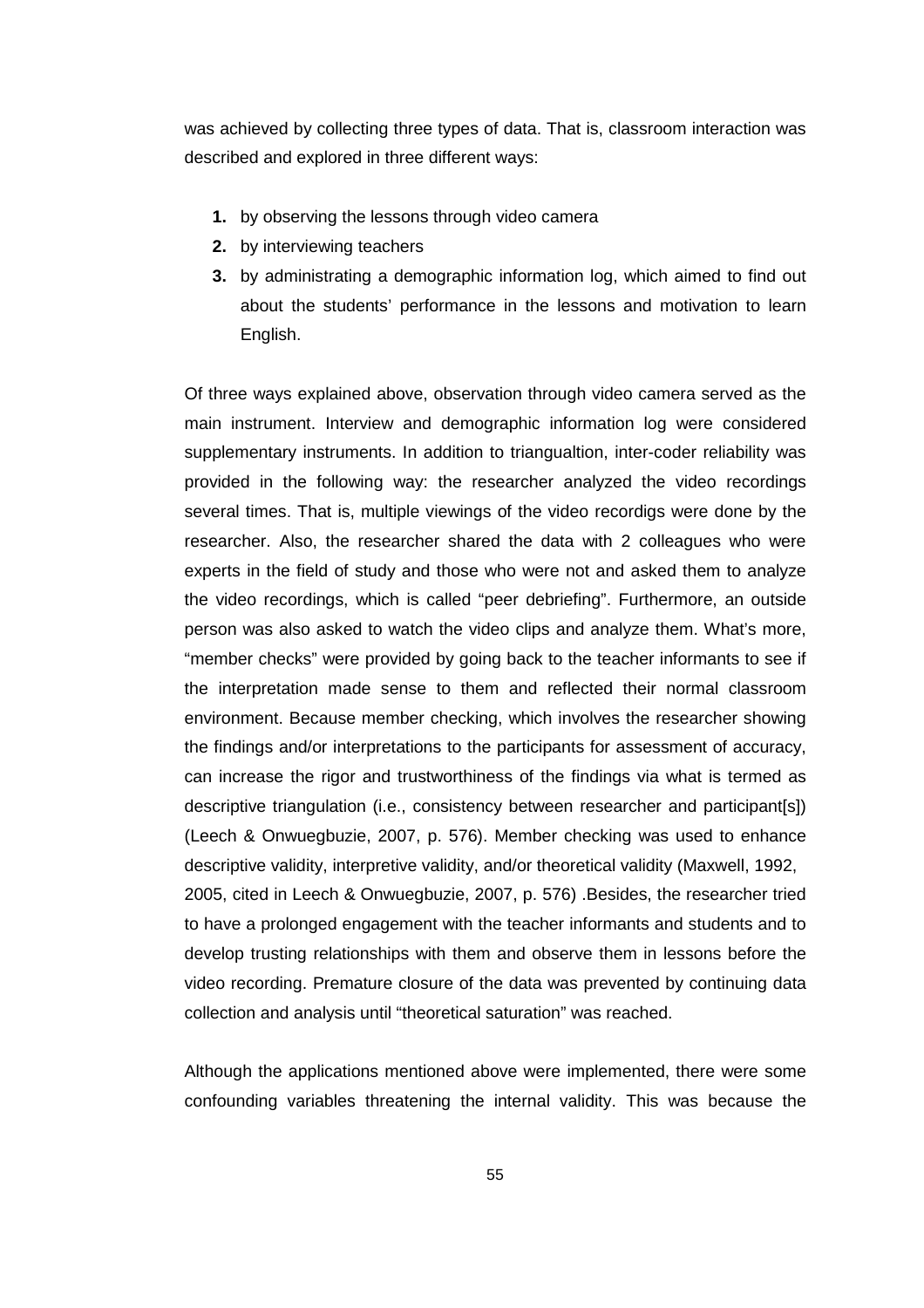observation in qualitative research took place in the natural setting without implementing any change to the natural environment. Therefore, some internal threats came out. The most important of all was the subject characteristics. The impact of confounding variables must be recognized in both learners and teacher since these variables preclude the validity of the research findings to a great extent. According the reports of the teachers, students were similar in their motivational level to learn English and they had all a positive attitude towards English. However, no information was able to be obtained about their abilities, intelligence, behaviors or socio-economic background because the students did not let the administration of such demographic information log aiming at collecting this information. To hinder the implementation threat and data collector bias, nonparticipant observation was done through videotaping. There happened no unexpected events during the observation, thereby no history threat. Since all the observations were done in the classrooms having the same characteristics and at the same time in the morning, no location threat took place. Maturation threat was not a problem because the observation for each teacher was done for two consecutive hours. Although the students knew about the aim of the observation, Hawthorne effect did not seem to be a threat because the class teacher reported that the students were not affected by the video recording and their performance was similar to the ones in normal classes not observed. Lastly, the loss of subject was a threat to the internal validity because Number 8 in Case 1, Number 5 in Case 3 and Number 9, 10, 11 turned up in the second hour but they were absent in the first hour.

As to the ethical issues, this research study did not expose students to physical or psychological harms. Moreover, both the teachers and students signed the voluntary consent form for the observation and informed about the aim of the research study. In addition, the confidentiality of research data was provided by removing the names of the subjects and assigning numbers onto the demographic information log and interviews. Following the analysis and interpretation of the findings, the results were kindly presented to the teachers and the coordinator of the institution.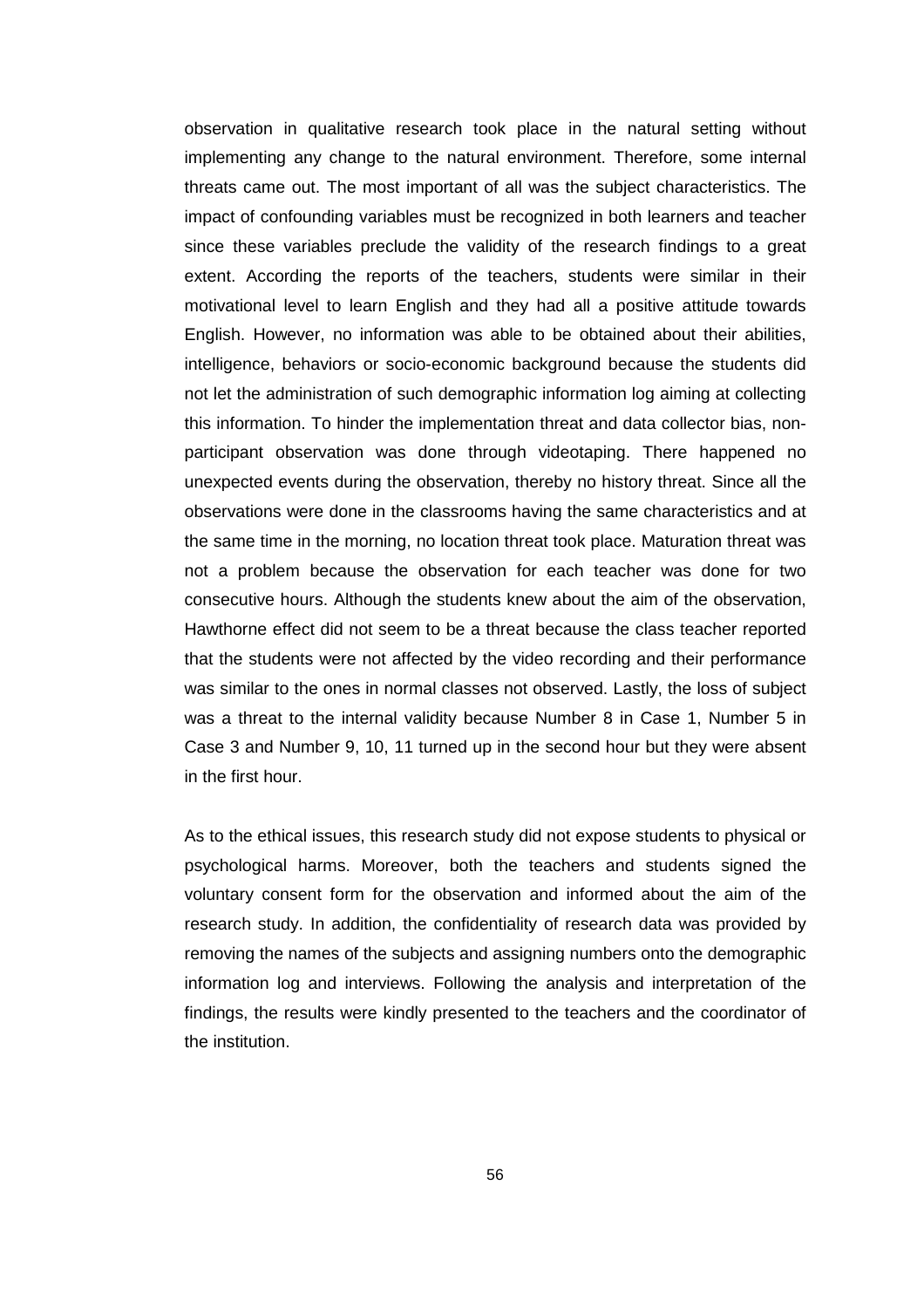#### **3.10 Data Analysis**

One of the most important steps in the qualitative research process is analysis of data. Miles and Huberman (1994), "The strengths of qualitative data rest on the competence with which their analysis is carried out" (p. 10) and the data analysis in qualitative studies is eloquently described by Hatch (2002) as follows:

Data analysis is a systematic search for meaning. It is a way to process qualitative data so that what has been learned can be communicated to others. Analysis means organizing and interrogating data in ways that allow researchers to see patterns, identify themes, discover relationships, develop explanations, make interpretations, mount critiques, or generate theories. It often involves synthesis, evaluation, interpretation, categorization, hypothesizing, comparison, and pattern finding. It always involves what Wolcott calls "mind work". (p. 148, cited in Leech & Onwuegbuzie, 2007 , p. 564)

In this particular study, data were collected through videotaping of six language classrooms and interviews of three teachers. Each classroom was observed for two hours. Thus, the accumulated raw data involve 12 hours of non-participant observation "in which the observation takes place without the control or guidance of a questionnaire or other instruments" (Shomoossi, 2004), semi-structured interview and demographic information log filled by the classroom teachers. Following the process of data collection through videotaping and interviews, video clips were watched numerous times until in which part of the lessons most interaction takes place. Then, it has been decided to analyze the first 22 minutes of the class on the ground that students' attention span is quite short, thereby they are most active during this range of time. To tackle the complexity of the raw data in the first 22 minutes of each lesson, data were subjected to constant comparison analysis, which is the most commonly used type of analysis for qualitative data. Some authors use the term "coding" when referring to this type of analysis (Miles & Huberman, 1994; Ryan & Bernard, 2000, cited in Leech & Onwuegbuzie, 2007, p. 564). To carry out a constant comparison analysis, the researcher chunked the data into smaller meaningful parts after reading the whole data. Next, the researcher identified each chunk with a descriptive code depending on the research questions. The researcher took pains to compare each new chunk of data with previous codes, so similar chunks would be labeled with the same code (Leech & Onwuegbuzie, 2007, p. 565). Following the coding of the data, a theme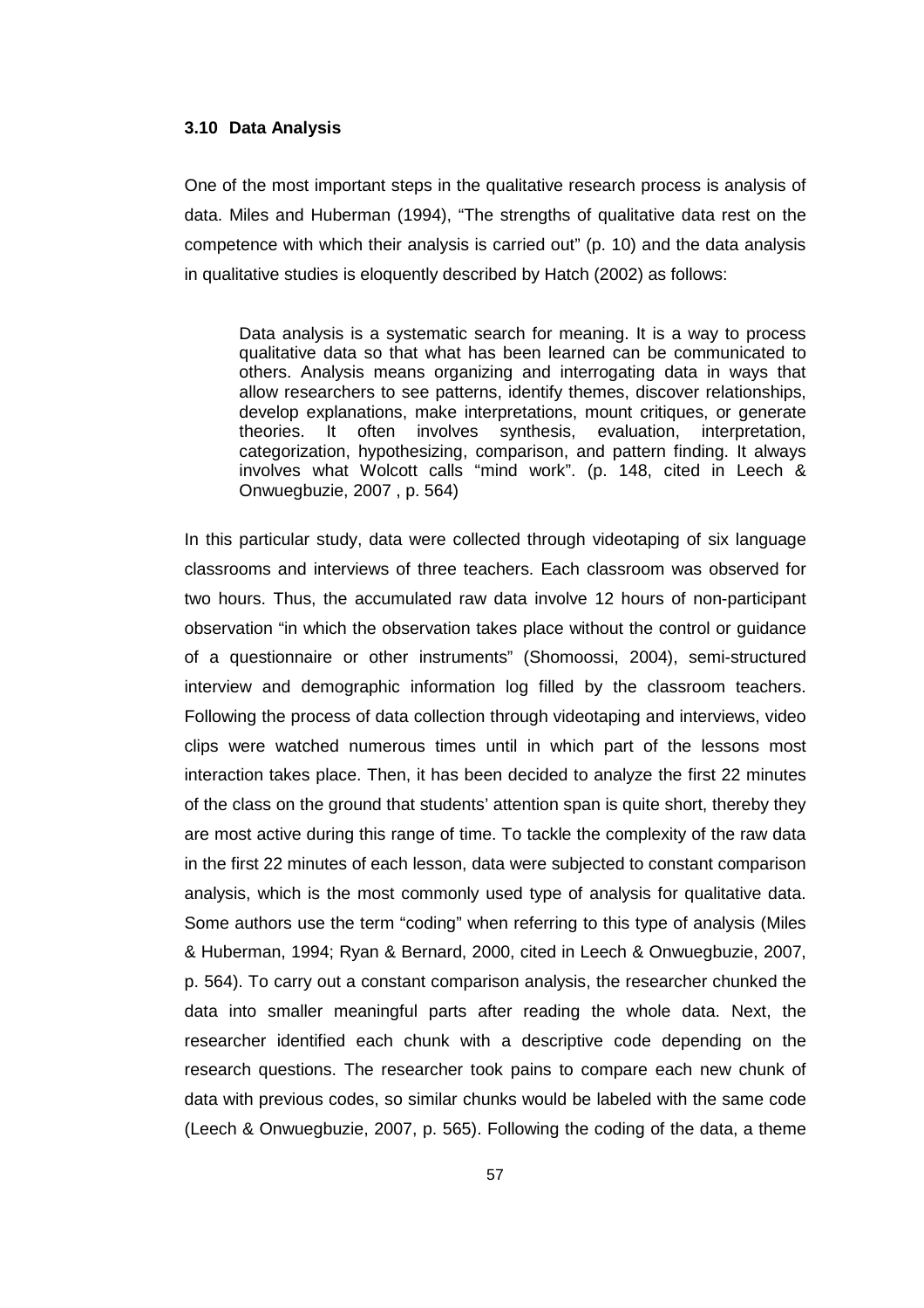was identified by taking the similar codes into account. In this study, both inductive and deductive coding were used. Deductive coding was employed to reveal data as for the theme "The Frequency of the Interaction". That is to say, codes were identified according to the research questions prior to the analysis and looked for in the data. As a result 7 codes came out, which are (1) teacherstudent talk, (2) time spent on lecturing, (3) time spent on questioning, (4) type of questions asked, (5) interaction type, (6) gender, (7) criticism. Based on these codes, each lesson was analyzed accordingly. However, to embody more meaningful information, under each lesson, these codes were explained in detail instead of analyzing all lessons under each code. An example from this process was displayed as follows: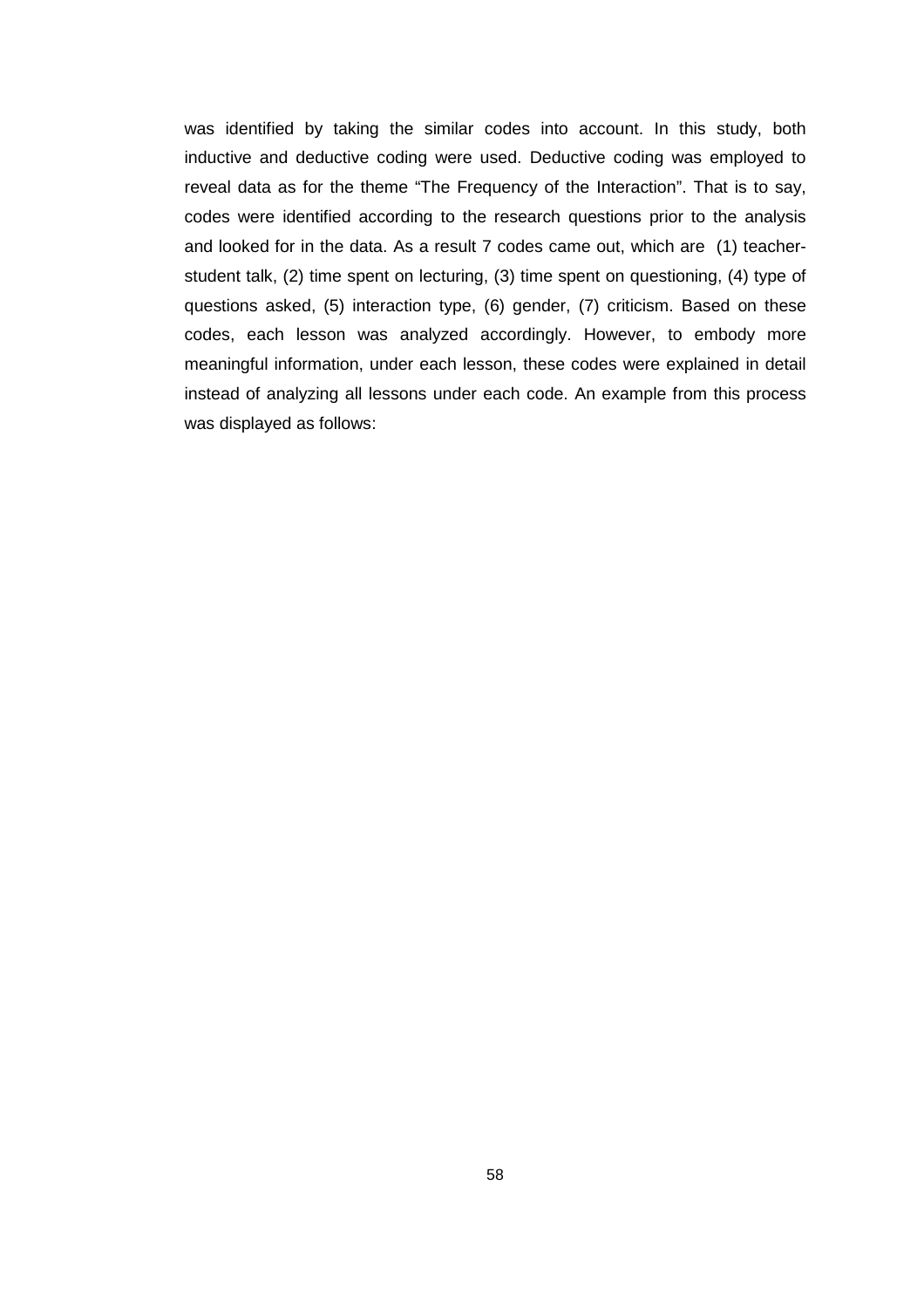### **Table 2: An Example of Data Analysis for the Frequency of the Interaction**

 $\overline{1}$ 

| <b>1. FREQUENCY OF THE INTERACTION IN LANGUAGE CLASSROOMS</b> |  |  |
|---------------------------------------------------------------|--|--|
| 1.1. CASE 1 (1 <sup>st</sup> lesson)                          |  |  |
| 1.1.1. Teacher-student talk                                   |  |  |
| - The amount of teacher talk as minutes                       |  |  |
| - The amount of student talk as minutes                       |  |  |
| 1.1.2. Time spent on lecturing                                |  |  |
| -The amount of lecture as minutes                             |  |  |
| 1.1.3. Time spent on questioning                              |  |  |
| -The amount of questioning as minutes                         |  |  |
| 1.1.4. Type of questions asked                                |  |  |
| -The number of high-level questions                           |  |  |
| -The number of low-level questions                            |  |  |
| 1.1.5. Interaction type                                       |  |  |
| -The number of teacher-initiated interaction                  |  |  |
| -The number of student-initiate interaction                   |  |  |
| -The number of student-student interaction                    |  |  |
| 1.1.6. Gender                                                 |  |  |
| -The number of total interaction                              |  |  |
| -The number of total female interaction                       |  |  |
| -The number of total male interaction                         |  |  |
| 1.1.7. Criticism                                              |  |  |
| -The number of times female students were criticized          |  |  |
| -The number of times male students were criticized            |  |  |

In addition to the deductive coding mentioned above, inductive coding was performed to get information as to "The Nature of Interaction". To put it another way, codes were identified after reviewing the data. This process is illustrated below: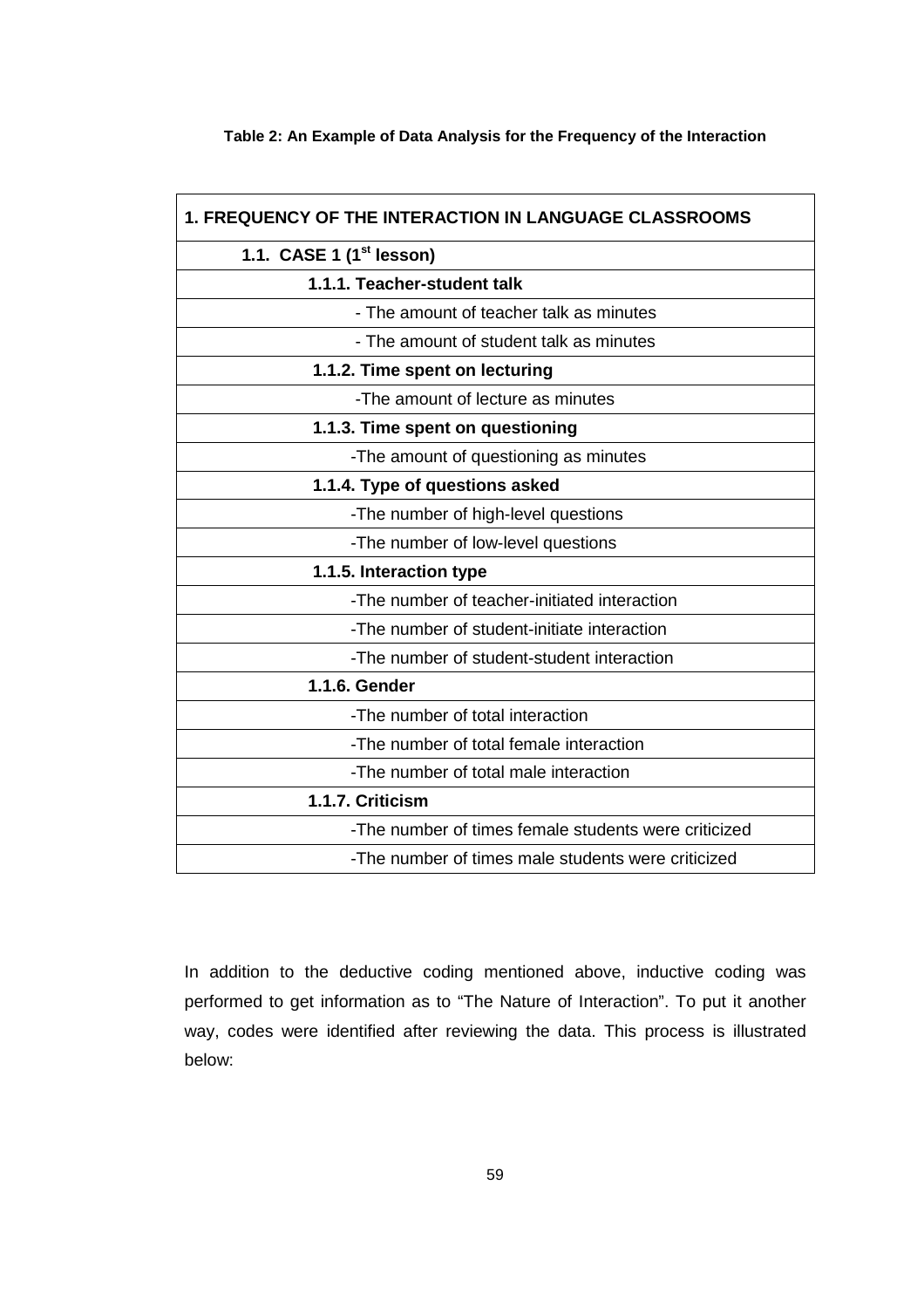| 2. THE NATURE OF THE INTERACTION IN LANGUAGE CLASSROOMS |  |  |
|---------------------------------------------------------|--|--|
| <b>2.1. STUDENT-TEACHER INTERACTION</b>                 |  |  |
| 2.1.1. The way the interaction was initiated            |  |  |
| - Raising hand                                          |  |  |
| - Calling out the teacher                               |  |  |
| - Shouting the answer/idea directly                     |  |  |
| 2.1.2. The purpose of the interaction                   |  |  |
| - Asking a question                                     |  |  |
| - Asking for help                                       |  |  |
| - Sharing an answer/idea                                |  |  |
| - Confirming with the teacher what s/he was doing right |  |  |
| <b>2.2. TEACHER-STUDENT INTERACTION</b>                 |  |  |
| 2.2.1. The way the interaction was initiated            |  |  |
| - Addressing a particular student                       |  |  |
| - Addressing the whole class                            |  |  |
| 2.2.2. Means of interaction                             |  |  |
| - Asking a question                                     |  |  |
| - Making comments related to the topic                  |  |  |
| - Making jokes                                          |  |  |

**Table 3: An Example of Data Analysis for the Nature of the Interaction** 

The headings in the table above regarding the nature of interaction were presented under each Case instead of presenting all Cases under each heading like in the process in "The Frequency of the Interaction" just mentioned above in order to embody more meaningful information.

### **3.11 Procedure**

Following the collection of the background information about the aim of the research study, that is, literature review, an institution in which English language teachers work was arranged by explaining the aim and procedure of the research study as well as introducing the researcher. A private language course in Ankara allowed for the data collection. At the same time, the researcher applied to the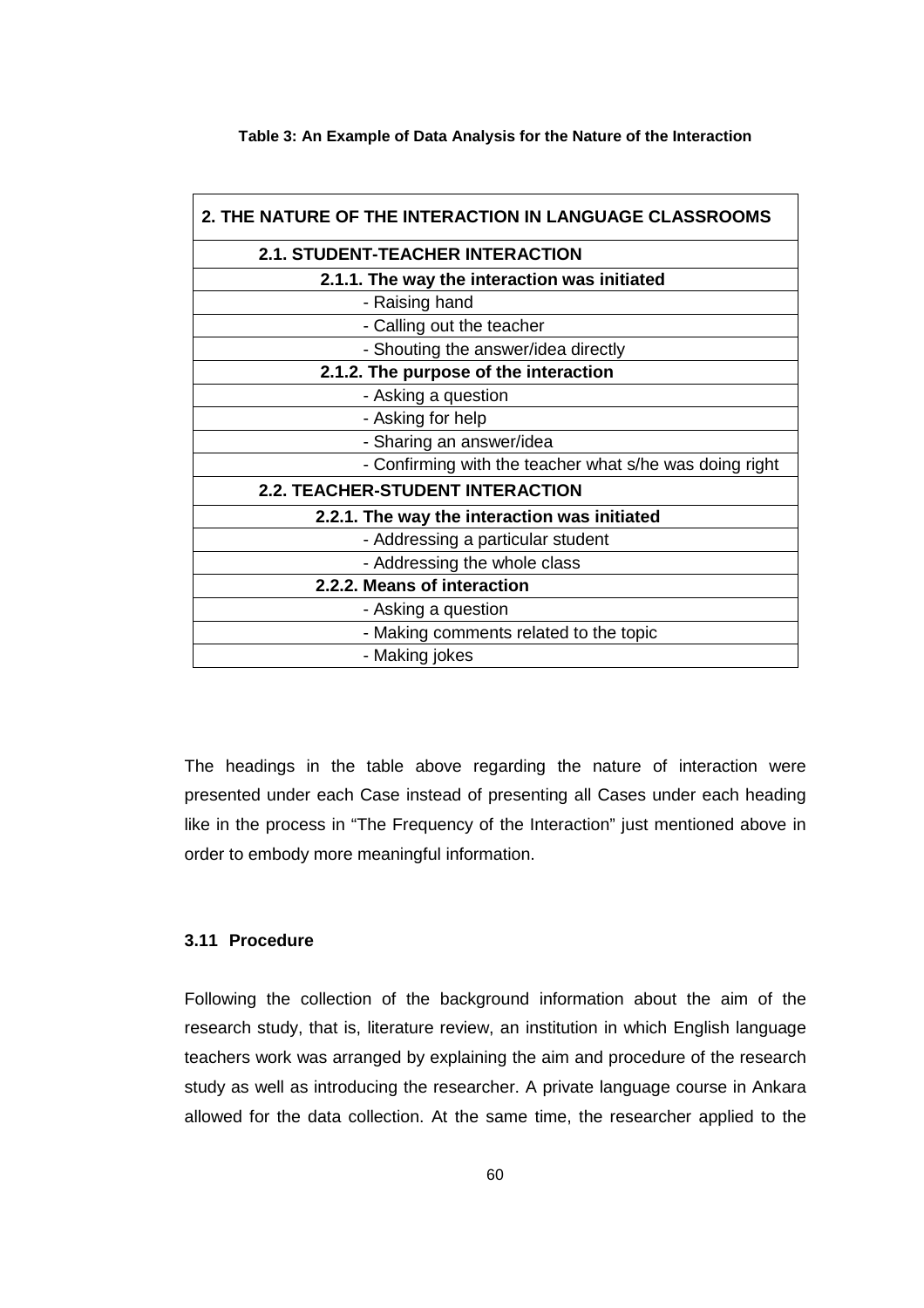Committee of Ethics. When the procedure of the study was approved by the committee, teachers who allowed for video recording were found and they signed the voluntary consent form. Moreover, the students to be observed also signed the voluntary consent form. Both teachers and students were informed about the aim of the study. Appointment for the video recording was arranged with the teachers. Before the video recording, the researcher observed the target classes a few times in order to get an idea about the usual atmosphere and classroom interaction. Before the video recordings were started, teachers were requested to fill in the demographic information log, which aimed to get basic information about the students' overall performance and their level of motivation to learn English. After the administration of the demographic information log, observations through video camera were done at the arranged time. Once the administration of the demographic information log and observations through video camera were over, the findings started being analyzed. In the process of data analysis, three teachers were selected randomly by the researcher and they were asked to interview with the researcher. They all accepted the interview. So, the time and place were arranged with the interviewees. Then, the interviews were conducted and the results were integrated into the previous findings and interpreted accordingly. After the analysis and interpretation of the results were over, the teachers were informed about the results.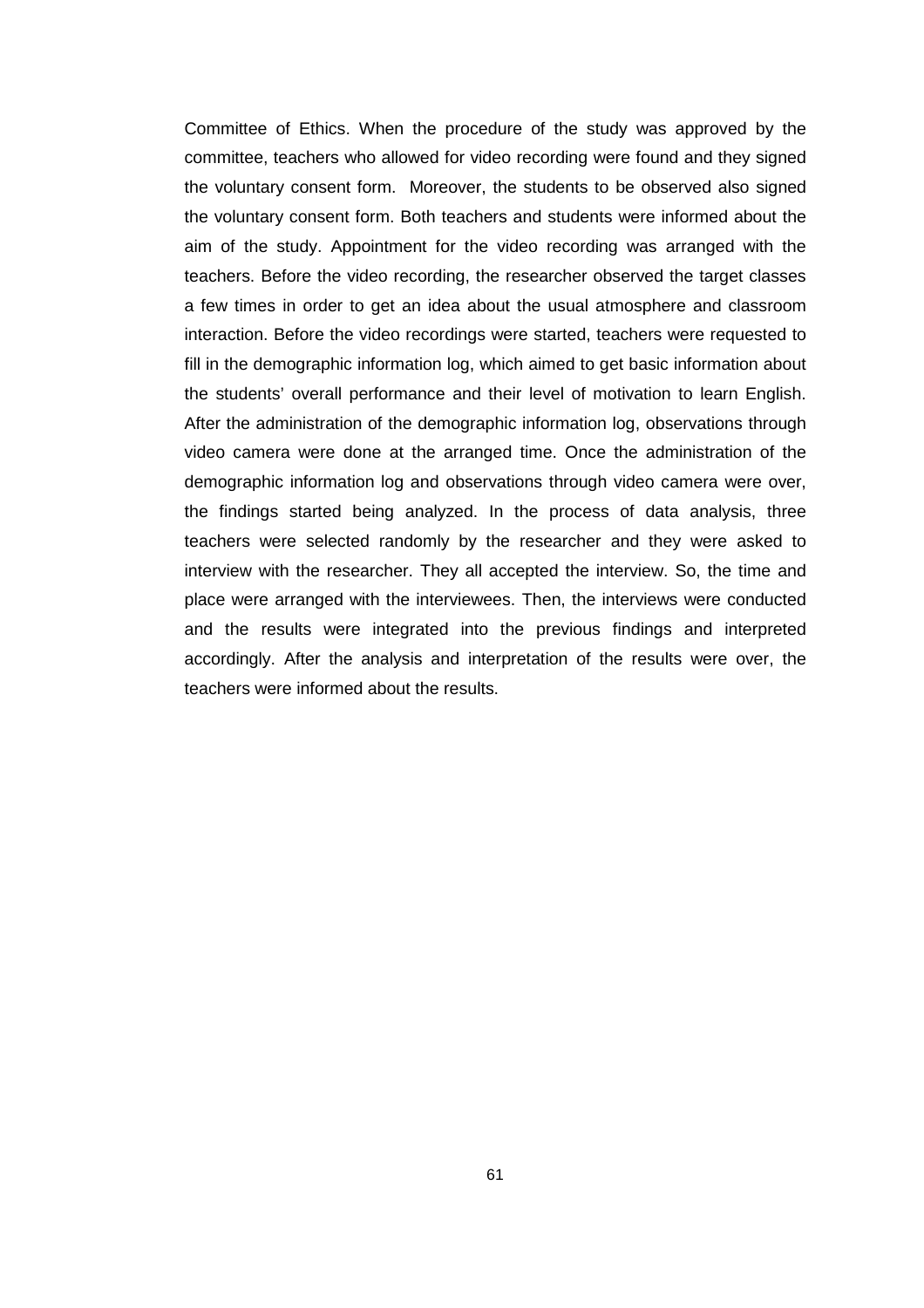The overall design of the research study could be illustrated as below:



**Figure 7: Overall Design of the Research Study** 

To explicate the figure above, the following table is presented below: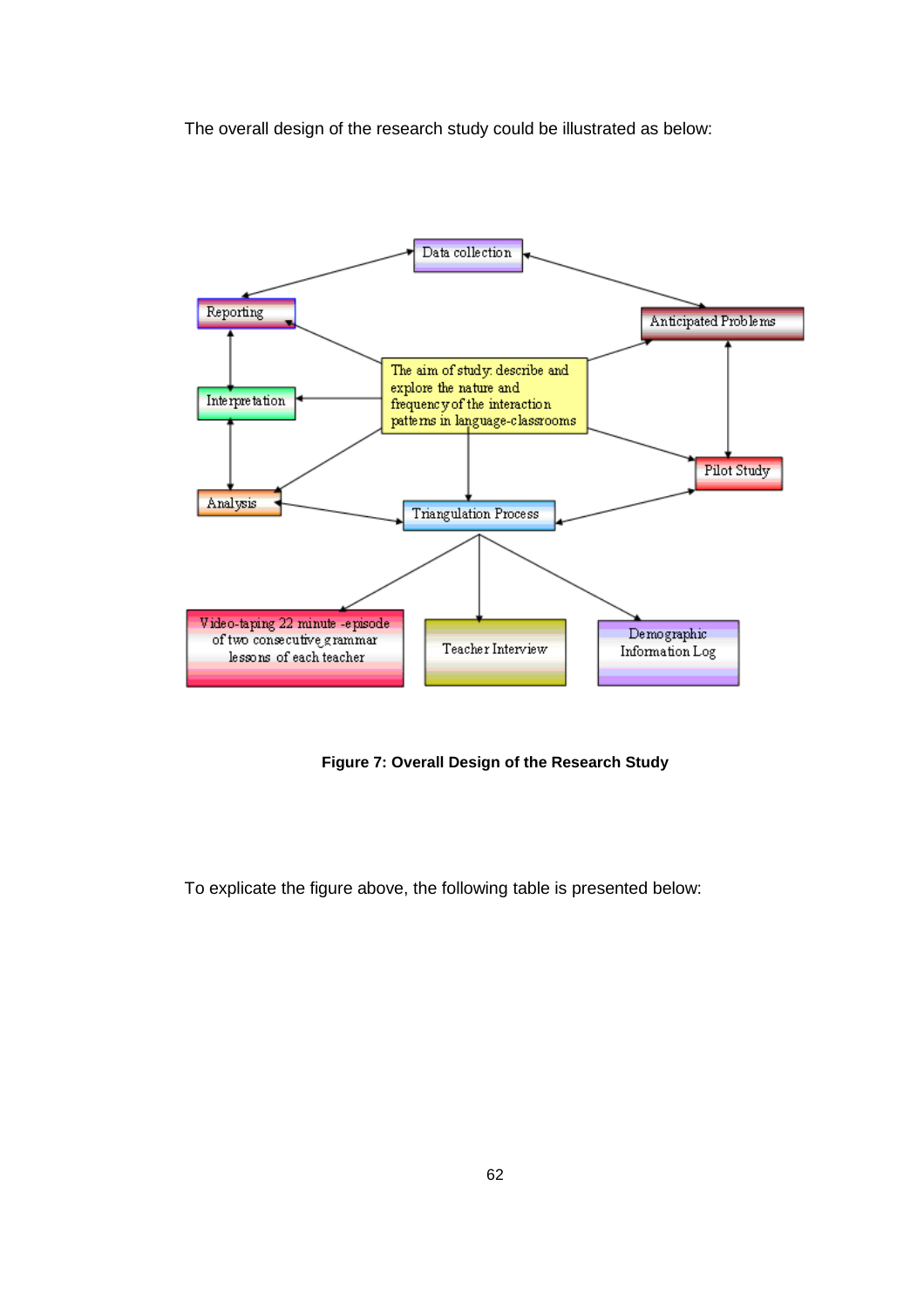# **Table 4: Explication of the Overall Design of the Study**

| <b>Research questions</b>                                                                                                                                             | <b>Data Needs</b>                                    | <b>Instrument</b>           | <b>Participants</b>    | <b>Analysis</b>                   |
|-----------------------------------------------------------------------------------------------------------------------------------------------------------------------|------------------------------------------------------|-----------------------------|------------------------|-----------------------------------|
| 1. In what ways do teacher talk and student talk create interactive<br>learning environment?<br>1.1. Does the amount of teacher talk outweigh student talk?           | -Formal & informal teacher<br>talk<br>-student talk  | -Video-taping<br>-Interview | -Teachers<br>-Students | Constant comparison<br>analysis   |
| 1.2. How much class time does the teacher spend lecturing?                                                                                                            | -Teacher lecture                                     | -Video-taping               | -Teachers              | Constant comparison<br>analysis   |
| 1.3. How much time does the teacher spend questioning?                                                                                                                | -Teacher questions                                   | -Video-taping               | -Teachers              | Constant comparison<br>analysis   |
| 1.4. Does the teacher ask higher-level or lower-level questions more?                                                                                                 | -The questions asked in<br>the lesson                | -Video-taping<br>-Interview | -Teachers              | Constant comparison<br>analysis   |
| 1.5. Does teacher-initiated interaction outweigh student-initiated<br>interaction?                                                                                    | -Teacher-student<br>interaction                      | -Video-taping<br>-Interview | -Teachers<br>-Students | Constant comparison<br>analysis   |
| 1.6. Do both teacher-student and student-teacher interactions<br>outweigh student to student interaction?                                                             | -Teacher-student<br>interaction                      | -Video-taping<br>-Interview | -Teachers<br>-Students | Constant comparison<br>analysis   |
| 2. To what extent is the classroom interaction influenced by gender<br>factor in language classes?<br>2.1. Do male or female students interact with the teacher more? | -Student interaction                                 | -Video-taping<br>-Interview | -Students<br>-Teachers | Constant comparison<br>analysis   |
| 2.2. Do male or female students initiate interaction with the teacher<br>more?                                                                                        | -Student interaction                                 | -Video-taping<br>-Interview | -Students              | Constant comparison<br>analysis   |
| 2.3. Does the teacher criticize male or female students more?                                                                                                         | -Teacher criticism                                   | -Video-taping               | -Teachers<br>-Students | Constant comparison<br>analysis   |
| 3. What shapes the nature of student initiated interaction in language<br>classrooms?<br>3.1. In what ways do students initiate interaction with the teacher?         | -The way the students<br>initiate interaction        | -Video-taping               | -Students              | - Constant comparison<br>analysis |
| 3.2. For what purposes do students initiate interaction with the<br>teacher?                                                                                          | -The purpose of the<br>student-initiated interaction | -Video-taping               | -Students              | - Constant comparison<br>analysis |
| 4. What shapes the nature of teacher-initiated interaction in language<br>classrooms?<br>4.1. In what ways do teachers initiate interaction with students?            | - The way the teachers<br>initiate interaction       | -Video-taping               | -Teachers              | - Constant comparison<br>analysis |
| 4.2. Which methods do teachers use as a means of interaction with<br>students?                                                                                        | -The means of teacher-<br>initiated interaction      | -Video-taping               | -Teachers              | - Constant comparison<br>analysis |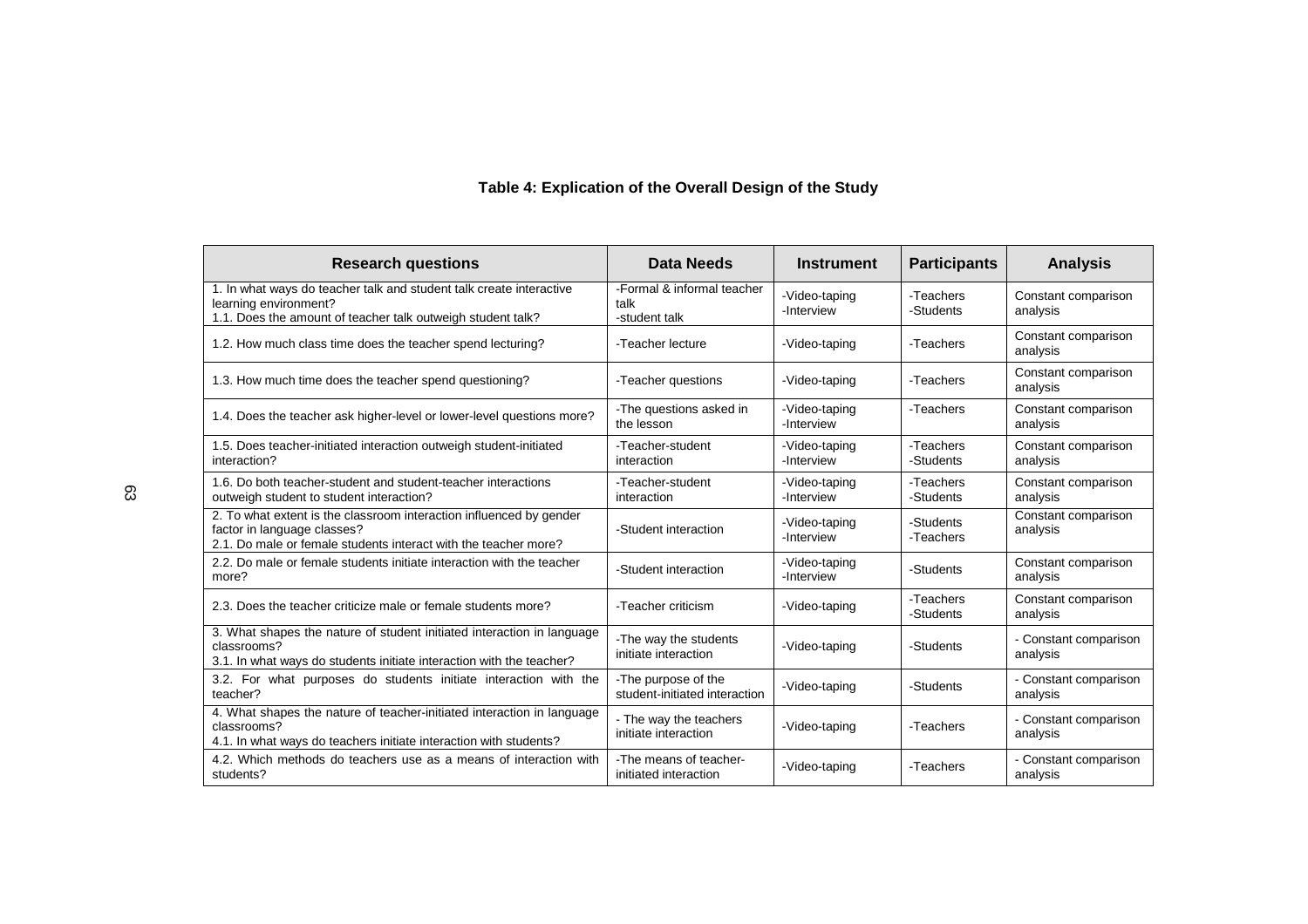As the table above suggests, the first main research question "In what ways do teacher talk and student talk serve as a factor in creating interactive learning environment?" consists of six sub-questions. To respond to the first sub-question "Does the amount of teacher talk outweigh student talk?", data regarding both formal and informal teacher talk as well as student talk were collected through video-taping of both teacher and students and interview with the teachers. To answer the second sub-question "How much class time does the teacher spend lecturing?, data about teacher lecture were gathered through video-taping. As for the third sub-question "How much time does the teacher spend questioning?", data for the time spent on asking questions by the teacher were collated through videotaping the lessons. Regarding the fourth sub-question "Does the teacher ask higher-level or lower-level questions more?", all the questions were recorded through video camera and then the questions were categorized as high-level and low-level questions and the numbers were compared with each other. Following this, the truth of the data was confirmed by interview with the teachers. With respect to the fifth sub-question "Does teacher-initiated interaction outweigh student-initiated interaction?" teacher-student interaction was video taped and then the number of interactions initiated by the teacher and students was identified separately and then this information was confirmed by the interview with the teachers. As to the sixth sub-question "Do both teacher to student and student to teacher interactions outweigh student to student interaction?", both teacherstudent and student-student interaction were recorded through video camera and then the numbers of teacher-student and student-student-interaction was identified and compared to one another. Next, the result was confirmed by the interview with the teachers.

Considering the table above, the second main research question "To what extent does the gender of the students serve as a factor influencing the interaction in language classes?" is composed of three sub-questions. To find an answer to the first sub-question "Do male or female students interact with the teacher more?, students' interaction with the teacher was observed through video camera and the numbers of the interaction with the teacher realized by female and male students were identified separately and the numbers were compared to each other. The result was approved by the interview with the teachers. To respond to the second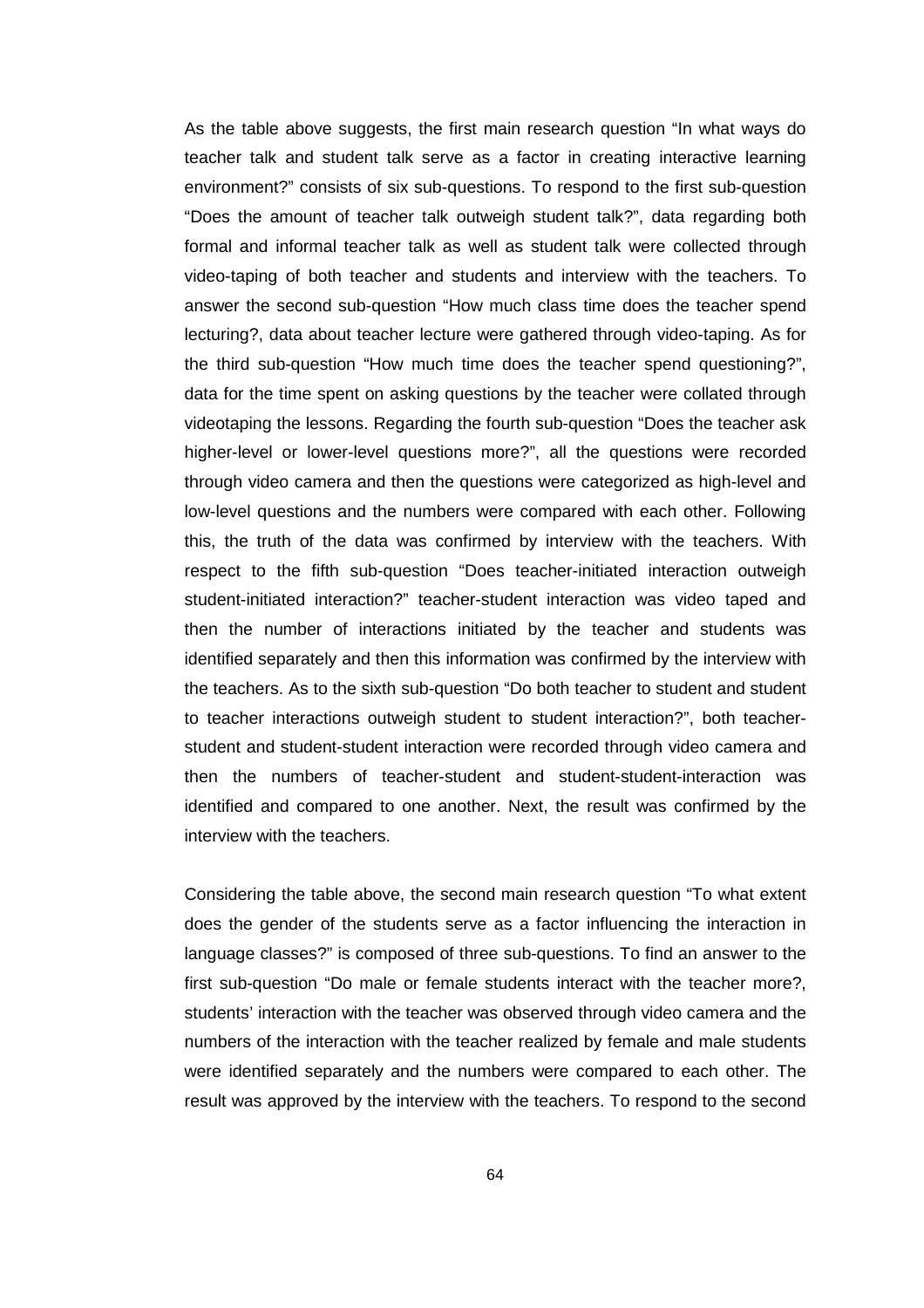sub-question "Do male or female students initiate interaction with the teacher more?", the same procedure for the first sub-question was followed. To answer the third sub-question "Does the teacher criticize male or female students more?", teachers' criticism towards both male and female students were recorded through video camera and then the behaviors receiving criticism from the teacher as well as whether female or male students received these criticism were found out.

Based on the table above, the third main research question "What shapes the nature of student initiated interaction in language classrooms?" is composed of two sub-questions. To respond to the first sub-question "In what ways do students initiate interaction with the teacher?", students' interactions were observed through video camera. For the second sub-question, "For what purposes do students initiate interaction with the teacher?", the students' interactions were recorded through video camera.

The table above shows that the main fourth question "What shapes the nature of teacher-initiated interaction in language classrooms?" involves two sub-questions. To answer the first sub-question "In what ways do teachers initiate interaction with students?", the ways the teachers initiate interaction with their students were observed through video camera. Finally, for the second sub-question "Which methods do teachers usually use as a means of interaction with students?", the methods the teachers used to initiate interaction with their students were videotaped.

After collecting data through video-taping of 22 minute episode of the two consecutive grammar lessons for each teacher, the data gathered through video camera were confirmed by the interview with the teachers. Preceding both video camera and interviews, teachers were requested to fill in the demographic information log to get a basic idea about the overall performance and motivation of students in English classes. The results obtained through videotaping, interview and demographic information log were presented and interpreted based on the research questions. The data gathered from videotaping and interviews were analyzed through constant comparison analysis method.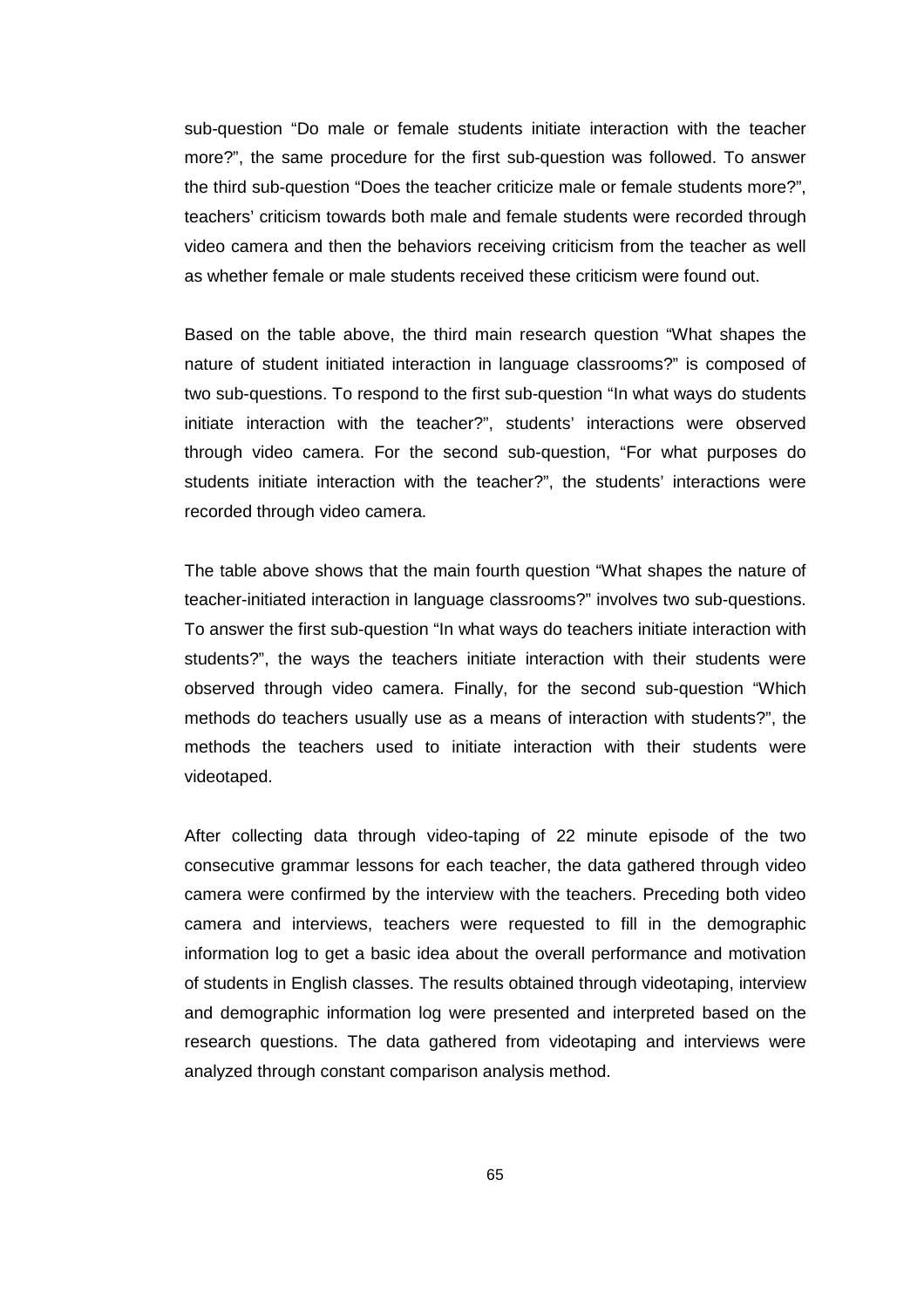### **3.12 The Limitations of the Study**

First, the external validity of the study is very small, thereby limiting the generalizability of the research. This study is locally beneficial. That is, its use is limited to the language center in which the research was conducted. However, this type of study can be replicated in many schools in larger samples and therefore having the chance of increasing generalizability to a larger population. Secondly, the presence of particular confounding variables such as subject characteristics and loss of subject could have affected the validity of the study. As for the subject characteristics, since this was a qualitative study taking place in a natural context, it was impossible to equalize the characteristics of the subjects. Moreover, there was nothing to do about the loss of subject because the learners did not inform the teacher about his/her absence in advance and therefore it was impossible to find someone else having similar characteristics at the time. Thirdly, whether teachers were honest about their answers can never be proved. Therefore, this remains a problem of honesty. Finally, to reinforce the results of the study, more teachers with more classes could have been observed but there was no permission for this by both the administration and teachers.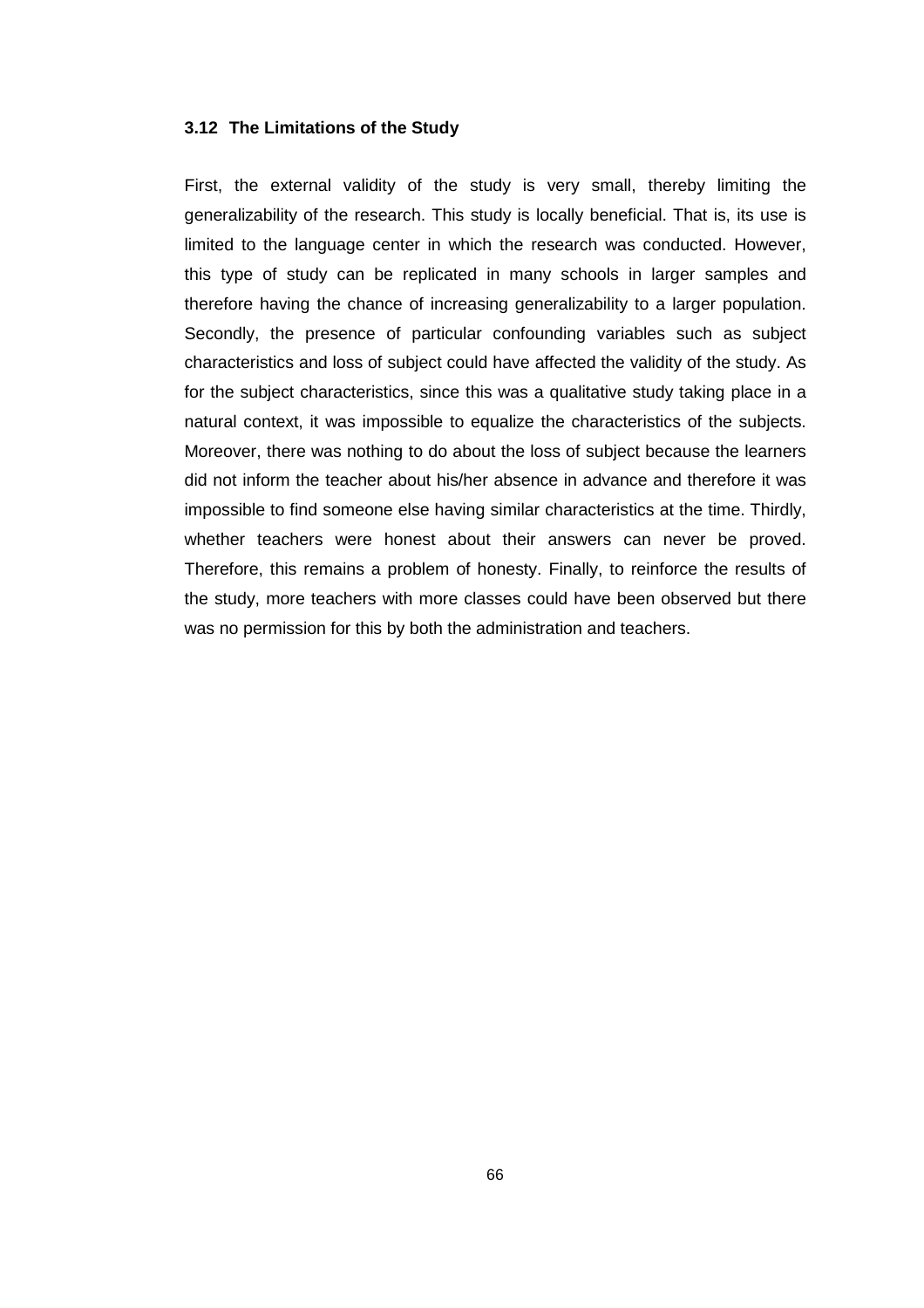# **CHAPTER 4**

# **4 RESULTS**

This chapter presents the results of the study, the purpose of which was to describe and explore the nature and frequency of the interaction and the factors affecting interaction in language classrooms. To embody more meaningful information, this chapter has been organized in three parts.

In the first part, in order to reveal the results regarding the frequency of the interaction in language classrooms, each of the observed grammar lesson has been addressed as "Case". So, each case has been analyzed on its own and presented under 6 sub-headings determined based on the research questions. These sub-headings are "teacher-student talk, time spent on lecturing and questioning, type of questions asked, interaction type, gender and criticism". Regarding the content of the first sub-heading "Teacher-Student Talk", since FIA was taken as a basis for this research study, teacher talk involves all the points given under Teacher Talk, which are "Accepts feelings, Praises or encourages, Accepts and uses ideas of students, Asks questions, Lecturing, Giving Directions and Criticizing or Justifying Authority". This is the same for Students Talk, which involves "Response and Initiation". As for the second sub-heading "Time Spent on Lecturing and Questioning", here while lecturing involves giving facts or opinions about content or procedure; expressing his or her own ideas, asking rhetorical questions, questioning covers asking a question about content or procedure with the intent that a student will answer as suggested in FIA. By considering this content, time spent on lecturing and questioning was kept separately. With respect to the third sub-heading "Types of questions asked", this involves both high-level and low-level questions directed by the teacher towards students in the lesson. The number of each question type was identified separately. Regarding the fourth sub-heading "interaction type", this includes both teacher-student interaction, specifically the number of interactions initiated by the teacher or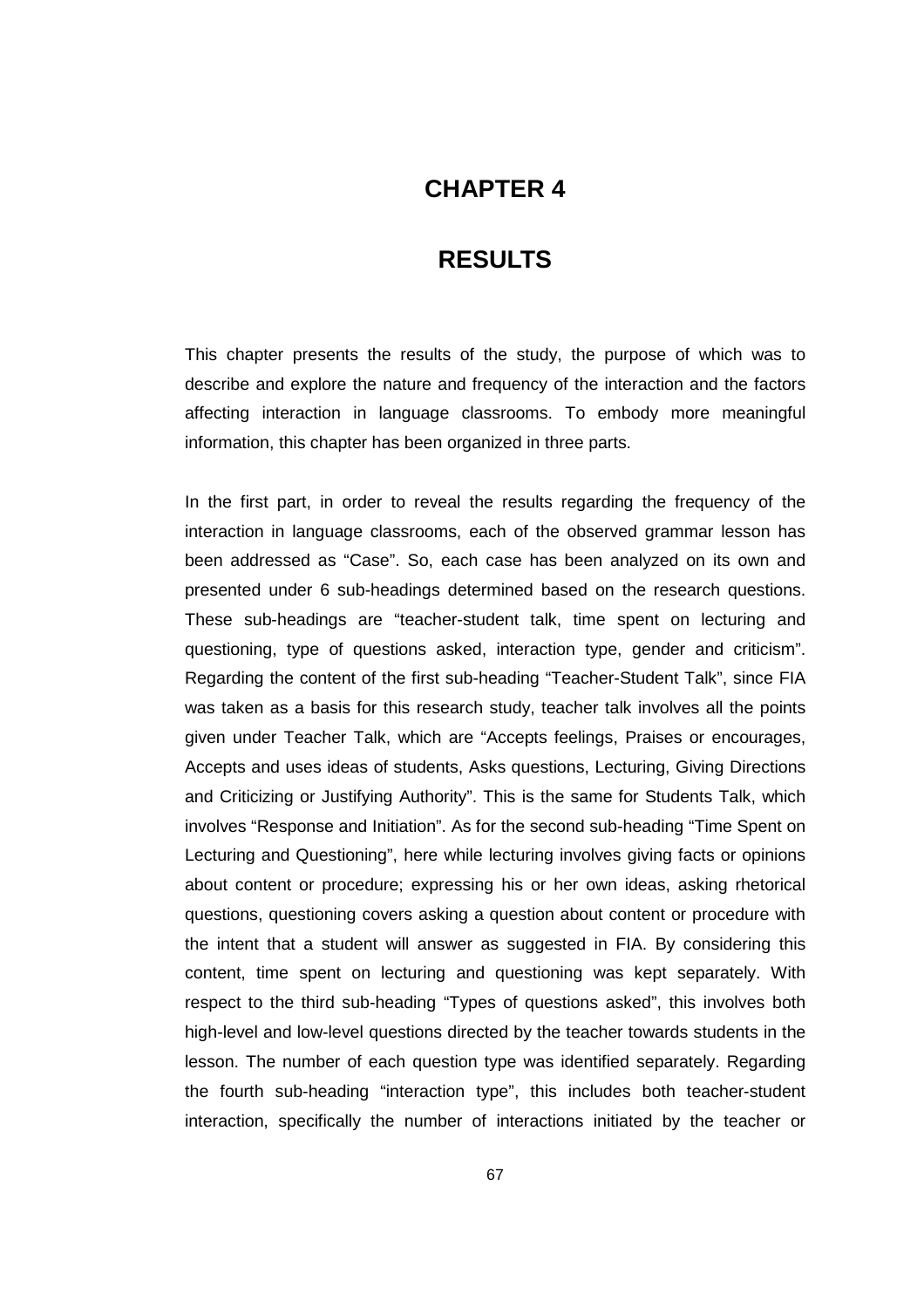student besides student-student interaction taking place in the lesson. As for the fifth sub-heading "Gender", this involves information about whether male or female students interact more with the teacher and which gender initiates more interaction with the teacher. As to the final sub-heading "Criticism", this includes statements intended to change student behavior from unacceptable to acceptable pattern; bawling someone out; stating why the teacher is doing what he or she is doing; extreme self-reference as stated in FIA. Prior to the description of each lesson based on video camera, the information about the students obtained through demographic information log is presented. To facilitate the understanding of the results regarding the frequency of the interaction in language classrooms, all findings altogether have been tabulated and interpreted based on the main research questions.

In second part, the results regarding the nature of the interaction in language classrooms were given in detail. The results were presented under two main categories, which are student-teacher interaction and teacher-student interaction. Under the category of student-initiated interaction, two main points were mentioned, which are "the way the interaction was initiated and the purpose of the interaction". Next, under the category of teacher-initiated interaction, two main headings, which are "the way the interaction was initiated and the means of interaction" were explained in detail.

In third part, interview results that were conducted to confirm the results as for the frequency of the interaction in language classrooms were presented in detail.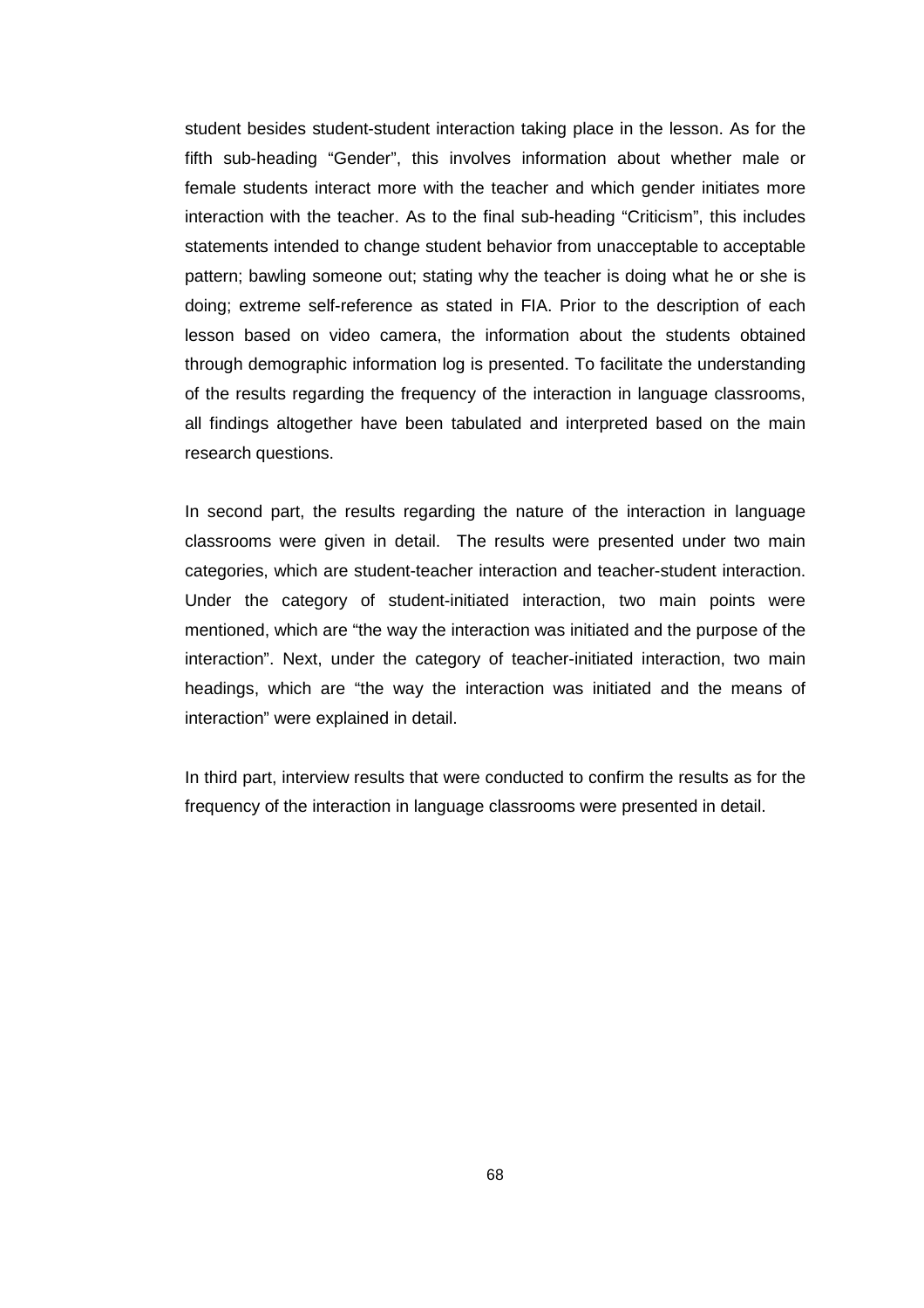# **4.1 PART 1: THE FREQUENCY OF THE INTERACTION IN LANGUAGE CLASSROOMS**

In this part, each of the observed grammar lesson was named as "Case". Each teacher was observed for two consecutive grammar lessons. Since 6 teachers in total were observed for two consecutive grammar lessons through video camera, this made 12 lessons in total. In summary, there are six cases. For each case, there are 2 grammar lessons. For each lesson, 22 minute episode was videotaped and each grammar lesson was described under six sub-headings, which are "teacher-student talk, time spent on lecturing and questioning, type of questions asked, interaction type, gender and criticism". These headings are preceded with an overall description of teacher characteristics and class performance and motivation in English lessons, which were revealed by the demographic information logs filled by the classroom teachers. After the description of each case, the results regarding the two consecutive grammar lessons ( $1<sup>st</sup>$  &  $2<sup>nd</sup>$ ) were compared with one another and interpreted. While describing each lesson in each case, certain abbreviations and symbols were used in the figures below, which represent the classroom setting, students and the teacher. These abbreviations and symbols are as follows:

| S              | Teacher-initiated interaction<br>Student-initiated interaction |
|----------------|----------------------------------------------------------------|
| times          | Refers to the number of total interactions                     |
| Int.           | Interaction                                                    |
| м              | Male                                                           |
| F              | Female                                                         |
| →              | Interaction                                                    |
| # 1, # 2, etc. | The numbers given to each student                              |
|                | <b>Female Students</b>                                         |
|                | <b>Male Students</b>                                           |
|                | Female Teachers                                                |
|                | Male Teachers                                                  |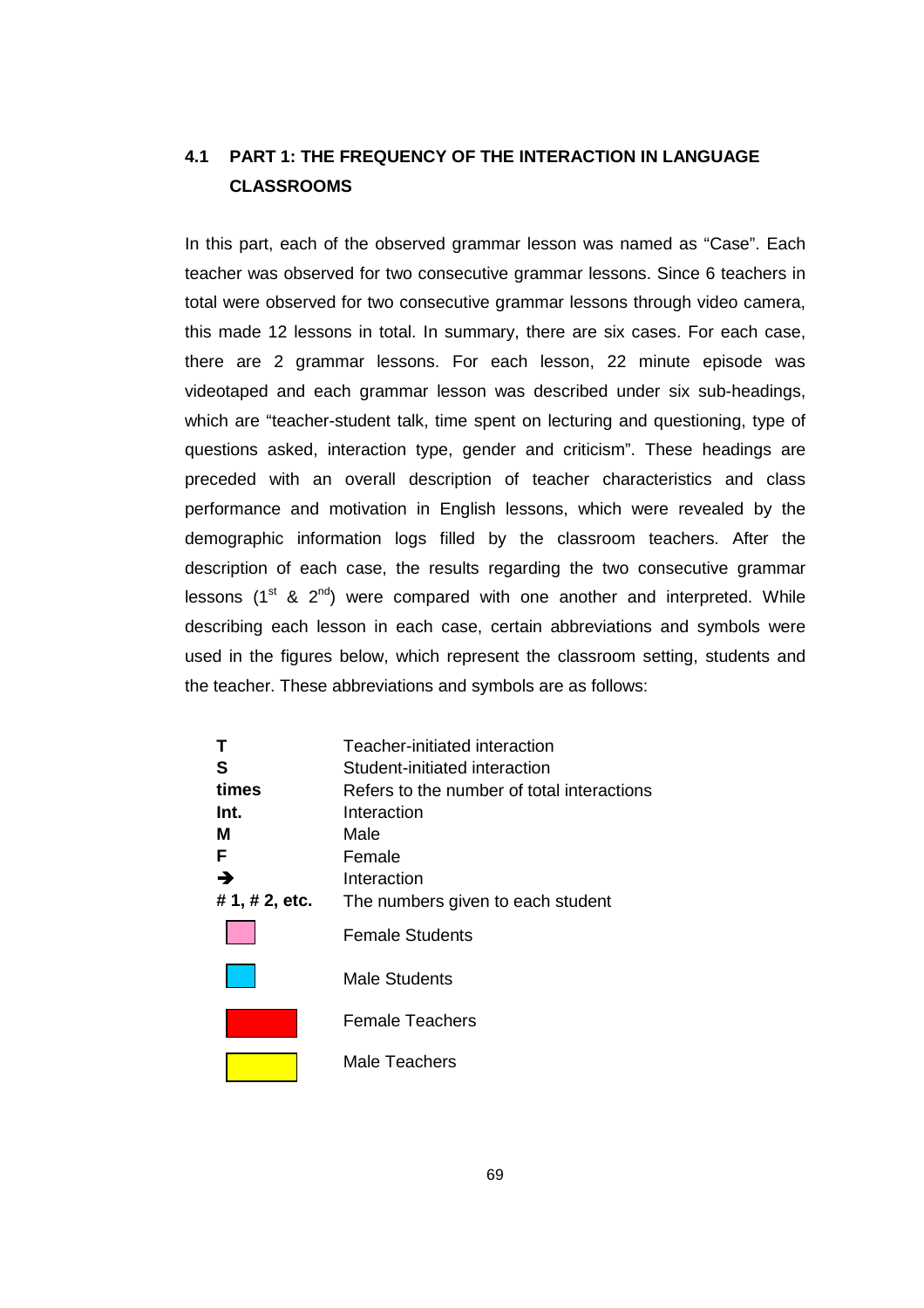## **4.1.1 Case 1 (1st lesson)**

The class in Figure 8 below was taught by a female teacher, who was 29 year-old and she had 4 year-teaching experience and she had been teaching in the institution for 9 months. She had been teaching this elementary class for 4 weeks. In the demographic information log, the teacher reported that 80 % of the students were motivated to learn English and they had a positive attitude towards English. Whereas the students had a moderate performance in Reading and Writing, they were good at Grammar. However, they were weak in Speaking and Listening. All of the learners in this class were students at various universities. Normally, there were 8 students in class. In this particular lesson, she taught students "Parts of the House and Directions" and students sat in a horseshoe shape.



**Figure 8: Case 1 (1. hour)**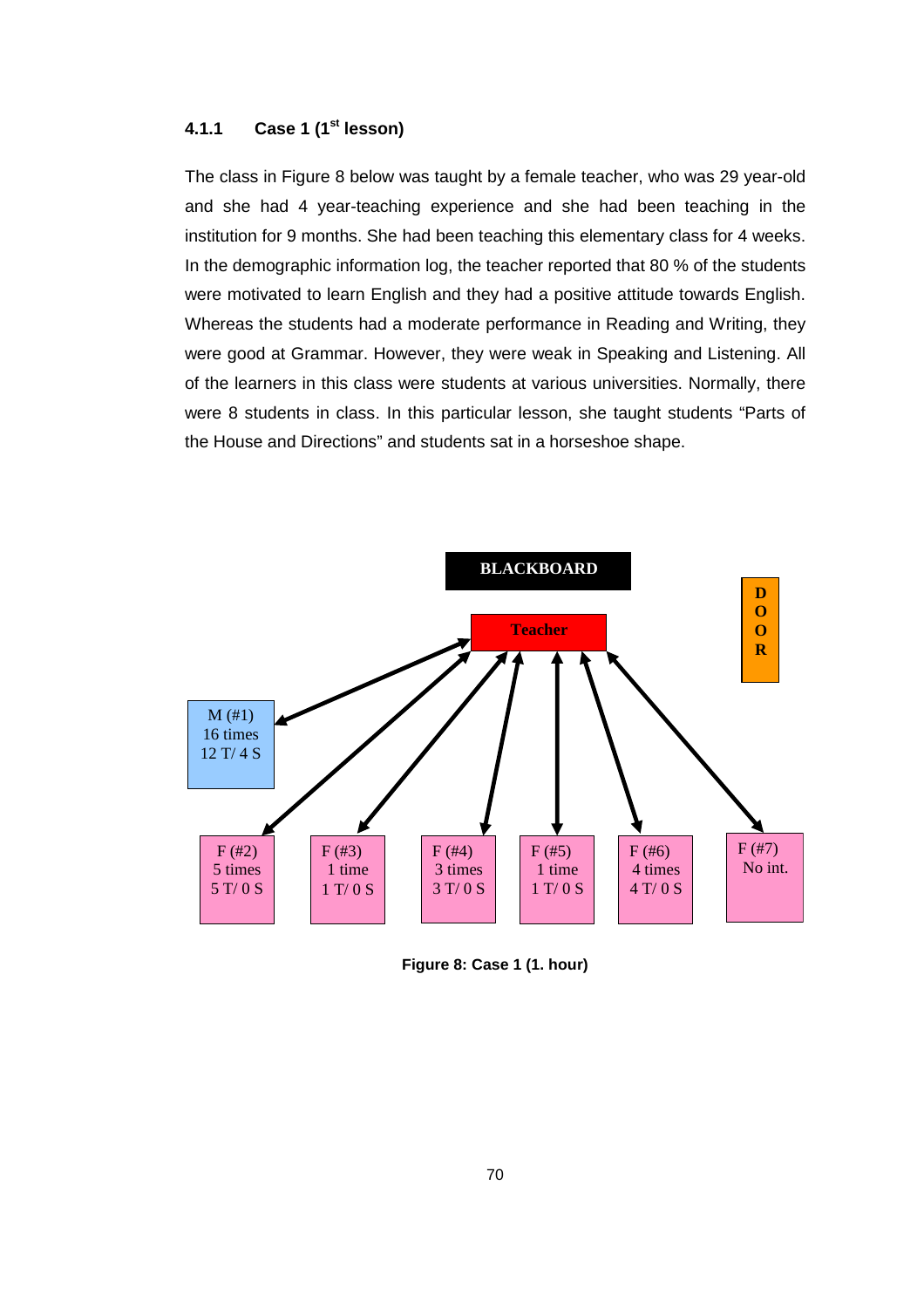Given the figure above, there existed 7 students, 6 of whom were female and one of them was male. The first student, who was male, interacted with the teacher 16 times in total, 12 of which were teacher-initiated and 4 were student-initiated. The second student, who was female, interacted with the teacher 5 times in total, all of which were teacher-initiated and no interaction was initiated by the student herself. The third student, who was female, interacted with the teacher only once, which was teacher-initiated and no student-interaction was realized by her. The fourth student, who was female, interacted with the teacher 3 times, all of which were teacher-initiated and no interaction was initiated by the student. The fifth student, who was female, interacted with the teacher only once, which was teacher-initiated. The sixth student, who was female, interacted with the teacher 4 times, all of which were teacher-initiated. The seventh student, who was female, did not interact with the teacher at all.

**Teacher-student talk:** Of 22 minute-episode of the whole class teaching recorded, the teacher spent 14 minutes 30 seconds on teacher talk, which makes 72.5 %. On the other hand, students spent 1 minute 8 seconds on student talk, which makes 5.6 %. Therefore, it can be inferred that the amount of teacher talk surpassed the amount of student talk by 13 minutes 22 seconds.

**Time spent on lecturing and questioning:** The teacher lectured students for 10 minutes 3 seconds, which makes 50.25 %. However, during the same period, the teacher spent only 41 seconds on asking questions, which is 3.42 % of the period.

**Types of questions asked:** The teacher directed 26 questions in total to the students. Of these questions, 2 were high-level questions, which were "What do you think about it?, What do you infer from this?". The rest, which was 24 questions were low-level questions, some of which were "Where is İzmir?, Where do you cook? Kitchen or dining room?". Thus, it can be concluded that the teacher directed more low-level questions to the students than high-level questions.

**Interaction Type:** There existed 30 interactions in total. Of these interactions, only 4 were student-initiated and 26 were teacher-initiated. Therefore, it can be said that the number of teacher-initiated interactions was far more than that of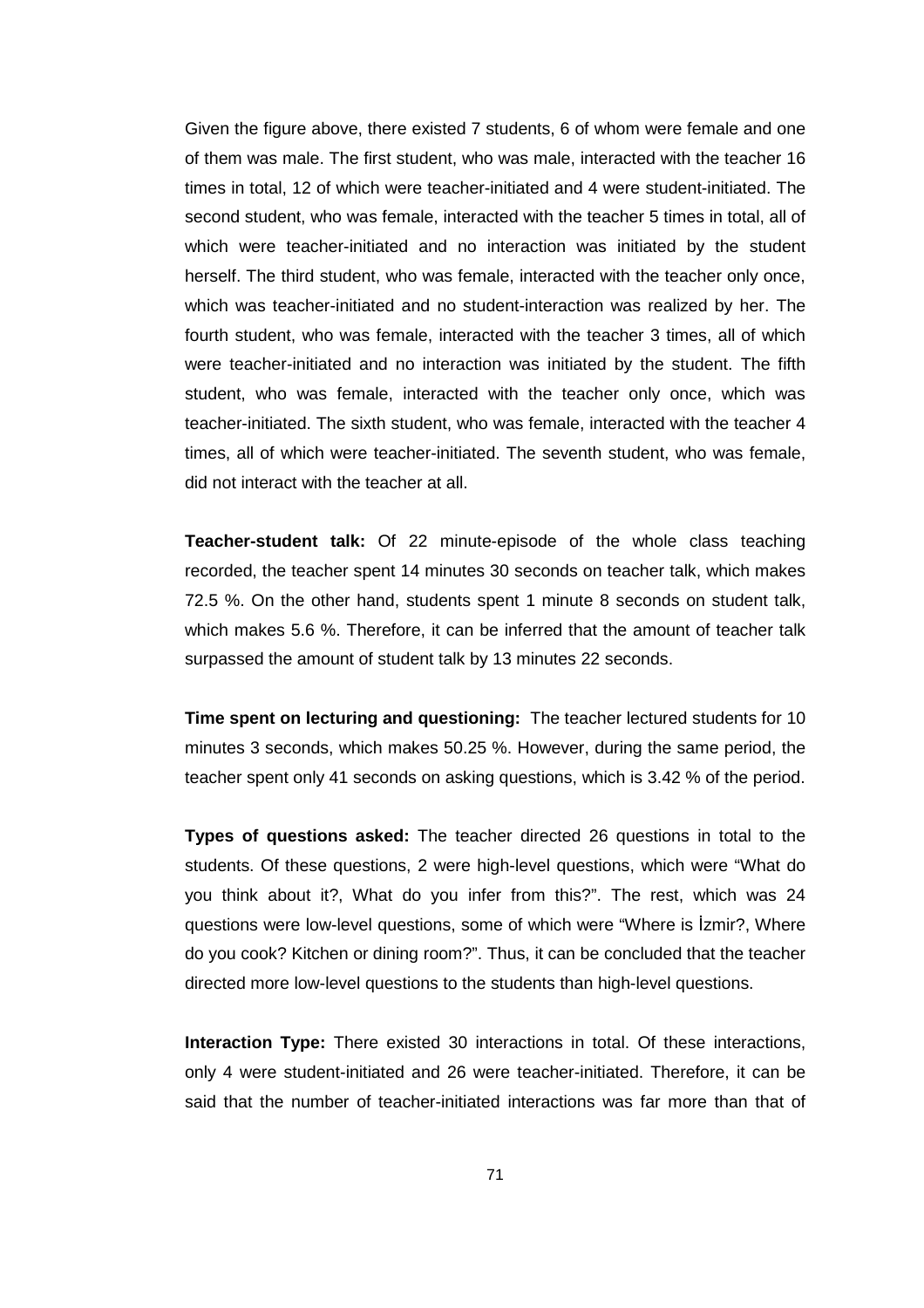student-initiated interactions. In addition, all of the interactions were either teacher-initiated or student-initiated. No student-student interaction took place since any pair or group work activities were not carried out in class.

**Gender:** Of all the students in class, the student who had most interaction was male. He had 16 interactions throughout the observed period. In terms of teacherinitiated interaction, a male student had most teacher-initiated interaction, which was 12 times. In terms of student-initiated interaction, the same male student had most student-initiated interaction. He initiated interaction with the teacher 4 times whereas no female student started any interaction with the teacher. The female student having most interaction interacted with the teacher 5 times in total. Considering the information given above, it can be said that males surpassed females in teacher-initiated, student-initiated and total amount of interaction.

**Criticism:** The teacher criticized neither female nor male students.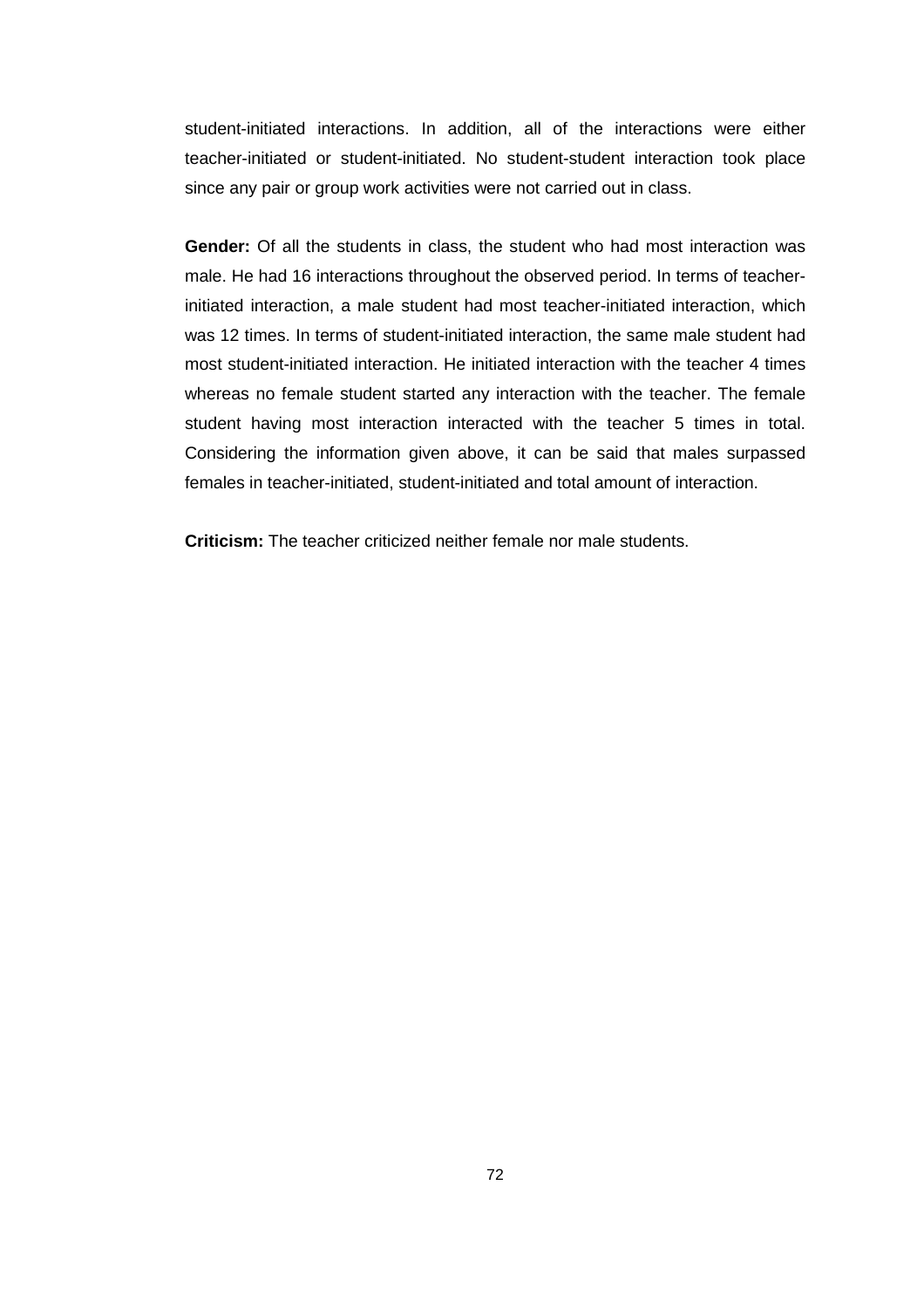# **4.1.2 Case 1 (2nd lesson)**



**Figure 9: Case 1 (2. hour)** 

In this hour, the teacher did a revision of the grammar points taught in previous lessons. The students sat on the same seats but a new male student turned up in this hour and the number 8 was given to him in the figure. The first student, who was male, interacted with the teacher 11 times in total, all of which were teacherinitiated. The second student, who was female, interacted with the teacher only once, which was teacher-initiated. The third student, who was female, interacted with the teacher 3 times, all of which were teacher-initiated. The fourth student, who was female, did not interact with the teacher at all. The fifth student, who was female, interacted with the teacher only once, which was teacher-initiated. The sixth student, who was female, interacted with the teacher 2 times, and they were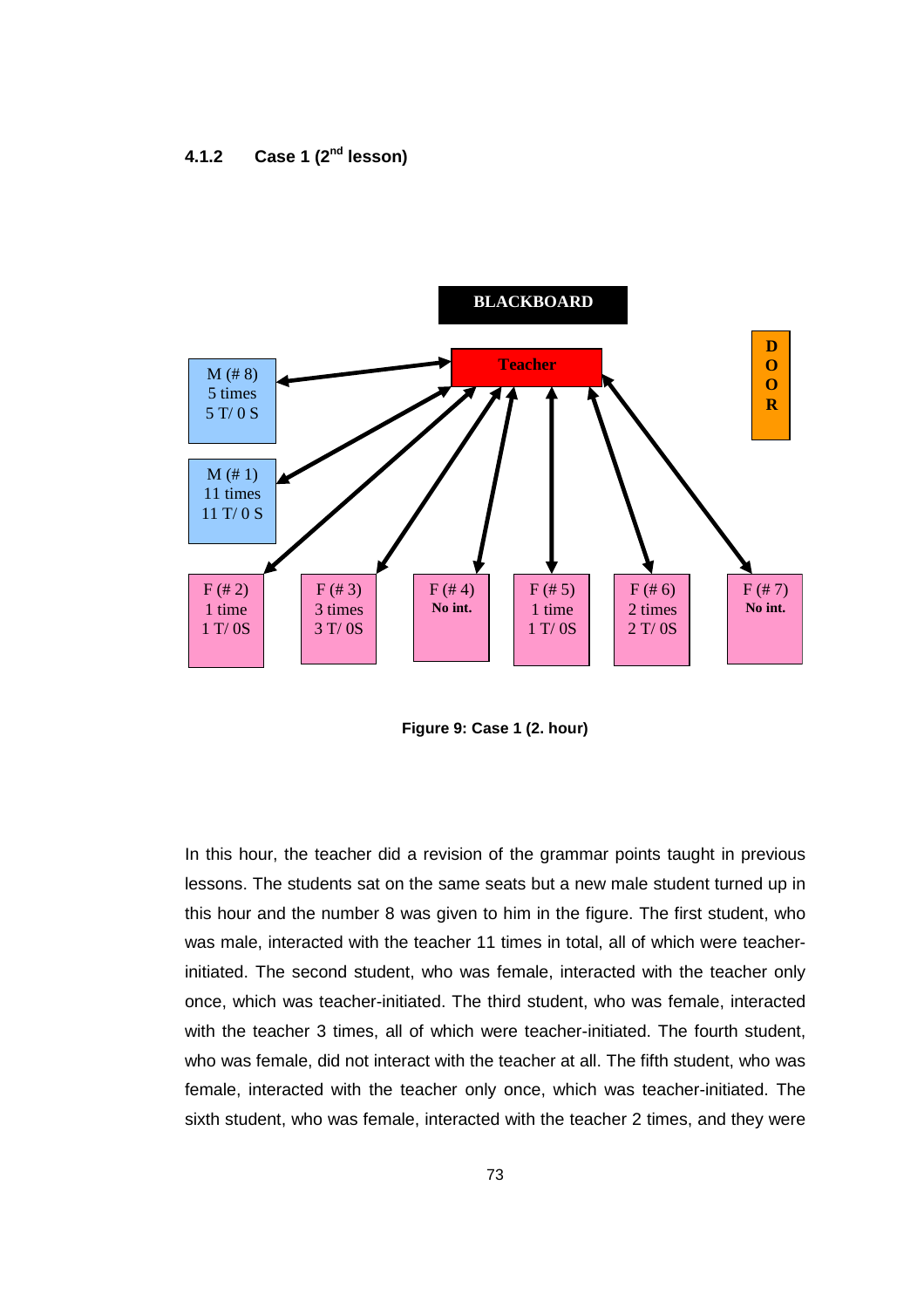teacher-initiated. The seventh student, who was female, did not interact with the teacher. The eighth student, who was male, interacted with the teacher 5 times, all of which were teacher-initiated.

**Teacher-student talk:** The teacher talked for 14 minutes 5 seconds, which is 70.42 %. However, the students talked for 1 minute 14 seconds, which makes 6.16 %. Hence, the amount of teacher talk was much more than student talk.

**Time spent on lecturing and questioning:** The teacher spent 12 minutes 51 seconds, which makes 64.25 %. However, the teacher spent 51 seconds, which is 4.25 % on directing questions to the students.

**Types of questions asked:** The teacher asked 23 questions in total, only one of which was a high-level question. It was "What can you buy in a furniture shop?". 22 of the questions were low-level questions, a few of which were "What is it?, What is a river?, What does 'prefer' mean?". The number of low-level questions was much more than high-level questions.

**Interaction type:** There existed 23 interactions in total, all of which were teacherinitiated and there were no student-initiated interaction in class on the ground that no pair or group work was done.

**Gender:** In terms of teacher-initiated interaction and total number of interaction, the student who had most interaction was a male student. He interacted with the teacher 11 times. The female student who had most interaction interacted with the teacher 3 times. Therefore, males surpassed females in both teacher-initiated and total number of interaction. In this hour, there was no student-initiated interaction.

**Criticism:** The teacher criticized neither female nor male students.

To summarize all the information presented in Case 1  $(1<sup>st</sup>$  and  $2<sup>nd</sup>$  lessons), in both lessons, the amount of teacher talk outweighed the amount of student talk. As for the time spent on lecturing and questioning, the teacher lectured more in the second lesson compared to the first hour but she spent a little more time on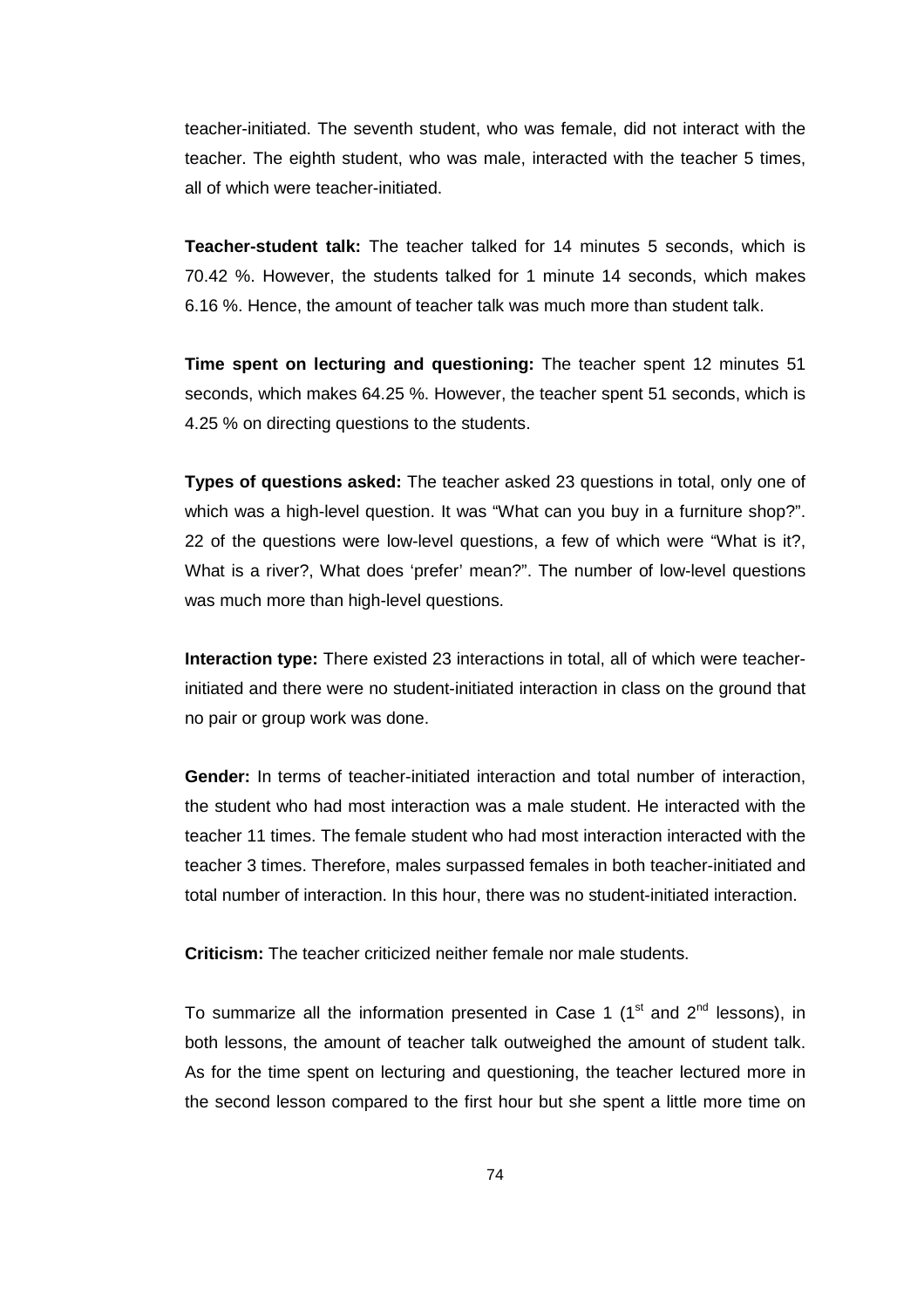asking questions in the second hour. In both lessons, the teacher asked more low-level questions than high-level questions; even she asked only two high-level questions among 26 questions in the first lesson and one high-level question among 26 questions. In both lessons, the number of teacher-initiated interactions was more than the number of student-initiated interactions; even the students initiated no interaction in the second lesson. There existed no student to student interaction in both lessons. As to the gender factor, in both lessons, male students interacted with the more compared to female students. Finally, the teacher directed no criticism towards neither male nor female students. The summary of Case 1 is displayed in the table below:

| <b>CASE 1</b>                    | $1^{\rm st}$<br><b>LESSON</b> | 2 <sup>nd</sup> LESSON |
|----------------------------------|-------------------------------|------------------------|
| <b>Teacher Talking Time</b>      | 870 $sec = 72.5 \%$           | 845 sec= 70.42 %       |
| <b>Student Talking Time</b>      | 68 $sec = 5.66 \%$            | 74 sec= 6.16 %         |
| Time Spent on Lecturing          | 603 sec= $50.25\%$            | 771 $sec = 64.25 \%$   |
| Time Spent on Questioning        | 41 sec= $3.42\%$              | 51 sec= $4.25\%$       |
| <b>High-level Questions</b>      | 2                             | 1                      |
| <b>Low-level Questions</b>       | 24                            | 22                     |
| <b>Total Interaction</b>         | 30                            | 23                     |
| Teacher-initiated Interaction    | 26                            | 23                     |
| Student-initiated Interaction    | 4                             | 0                      |
| Student-Student Interaction      | 0                             | 0                      |
| Maximum Female<br>Interactions   | 5                             | 3                      |
| <b>Maximum Male Interactions</b> | 16                            | 11                     |
| Criticism towards<br>male/female |                               |                        |

### **Table 5: The Summary of Case 1**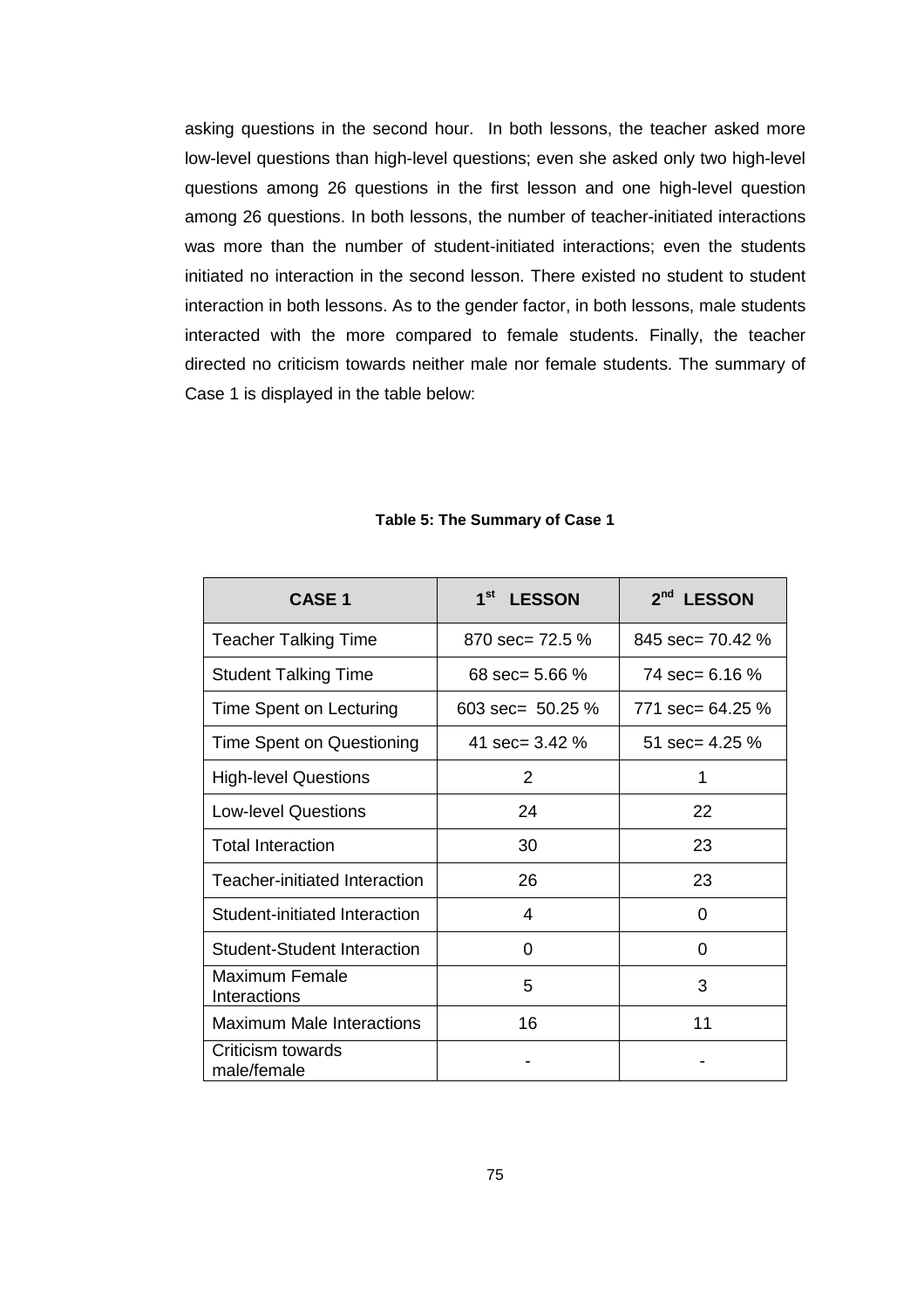Apart from the information about the two consecutive grammar lessons, regarding the teacher characteristics, the female teacher was mostly dominant in the lessons. Whereas she was the active member in the lessons, students were passive listeners. Since the teacher did not attempt to use elicitation technique, students were not active participants. Moreover, the teacher used the questioning technique but she asked mostly yes/no questions and did not offer students the opportunity to think analytically and critically through high-level questions. She also kept the interaction very short due to short answer questions. In addition, she asked the questions to the whole class and the most active student answered the question immediately, so students were not given equal opportunities to interact with the teacher. Lastly, she did not organize or run interactive grammar exercises that would let students interact with each other in pairs or groups.

## **4.1.3 Case 2 (1st lesson)**

The class in Figure 10 was taught by a female teacher, who was 48 year-old and she had 13 year-teaching experience and she had been teaching in the institution for 5 years. She had been teaching this elementary class for 4 weeks. In the demographic information log, the teacher reported that 90 % of the students were motivated to learn English and they had a positive attitude towards English. Whereas the students had a moderate performance in Reading and Listening, they were good at Grammar, Writing and Speaking. Normally, there were seven students in class. In this lesson, she did a revision of "Simple Present Tense" and students sat in a horseshoe shape.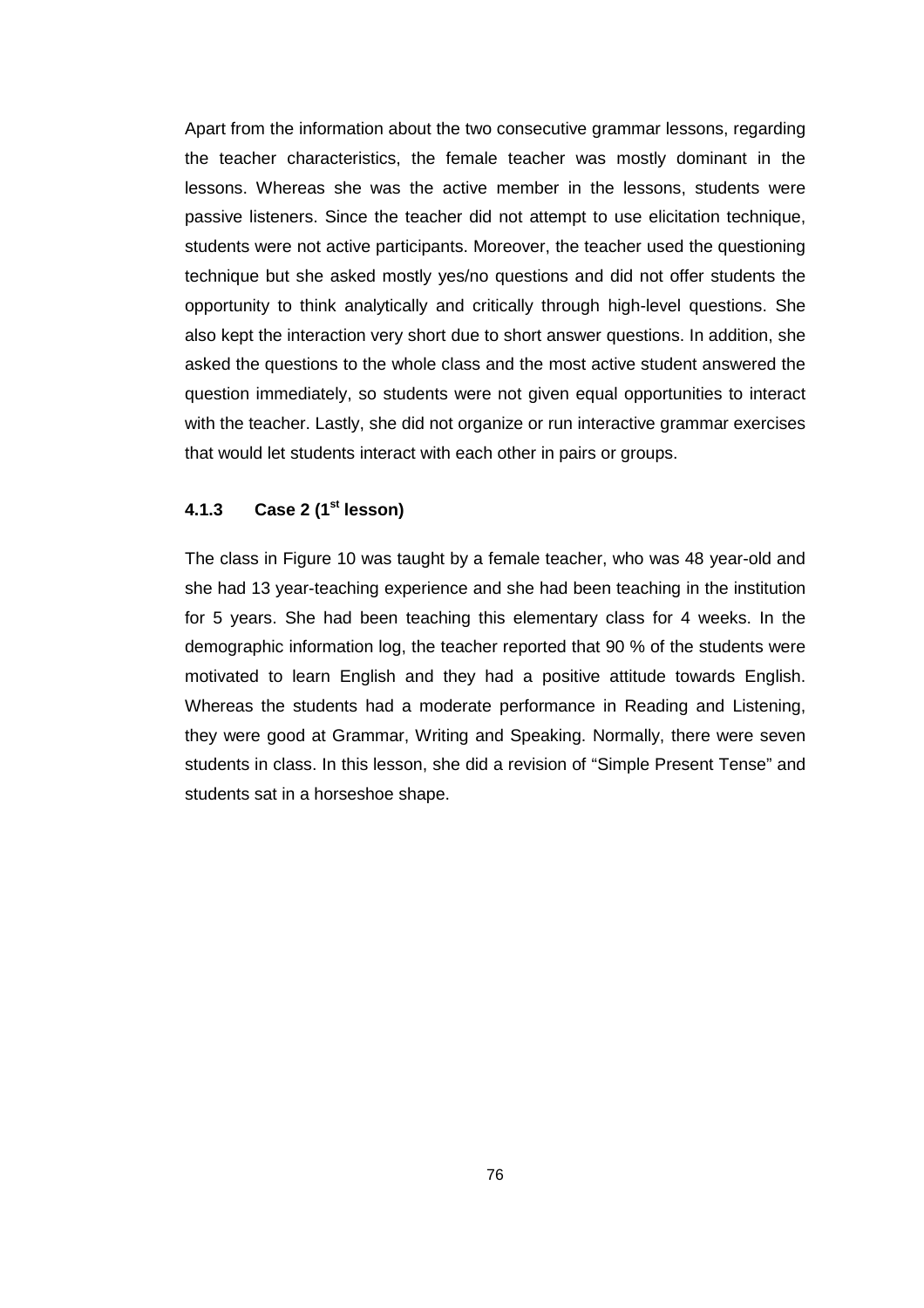

**Figure 10: Case 2 (1. hour)** 

Given the figure above, there existed seven students, five of whom were male and two were female. The first student, who was male, interacted with the teacher 4 times in total, three of which were teacher-initiated and one was studentinitiated. The second student, who was male, interacted with the teacher 3 times, all of which were teacher-initiated. The third student, who was male, interacted with the teacher 5 times in total, all of which were teacher-initiated. The fourthstudent, who was female, interacted with the teacher 4 times, all of which were teacher-initiated. The fifth student, who was male interacted with the teacher 9 times, all of which were teacher-initiated. The sixth student, who was male, interacted with the teacher 6 times, all of which were teacher-initiated. The seventh student, who was female, interacted with the teacher 5 times, all of which were teacher-initiated.

**Teacher-student talk:** The teacher spent 11 minutes 45 seconds on teacher talk, which makes 58.75 %. However, the students talked for 4 minutes 24 seconds,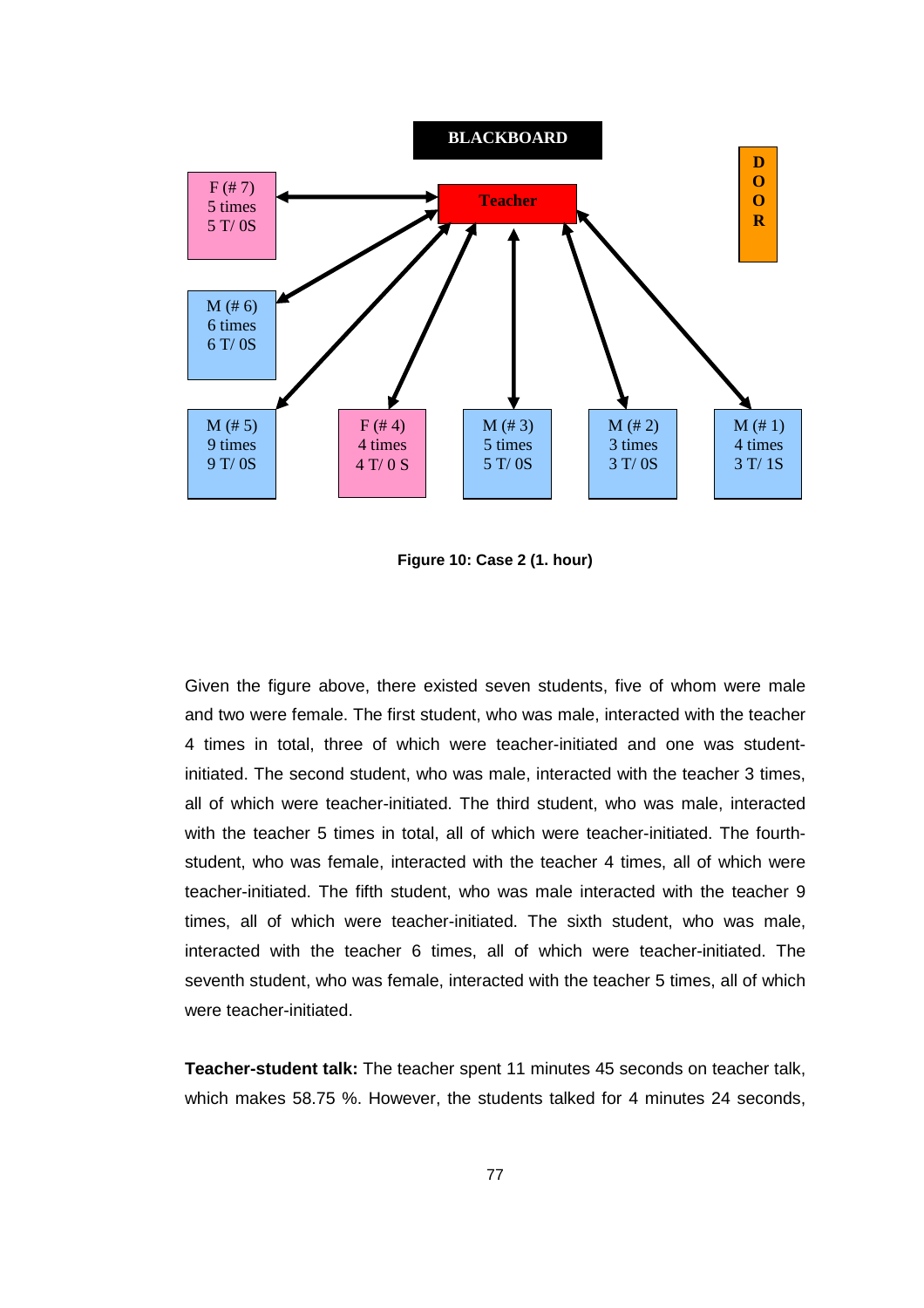which makes 22 %. Here, it can be concluded that the amount of teacher talk was far higher than student talk.

**Time spent on lecturing and questioning:** Whereas the teacher lectured for 6 minutes 40 seconds, which is 33.33 %, she spent 1 minute 16 seconds on asking questions, which corresponds to 6.33 %.

**Types of questions asked:** The teacher directed 35 questions in total. All of these questions were low-level questions, a few of which were "Where is she from?, Does he has or does she have?". She asked no high-level questions.

**Interaction type:** There existed 36 interactions in total. Of these interactions, 35 were teacher-initiated and one was student-initiated interaction in class. What's more, there was no student-student interaction since no pair or group work took place.

**Gender:** As for the teacher-initiated interaction, the student having most interaction was a male student. He interacted with the teacher 9 times. The female student having most interaction interacted 5 times. On the other hand, there existed no student-initiated interaction in class.

**Criticism:** The teacher criticized the fifth and sixth students, who were male, by loudly saying, "Do not speak in Turkish" because of their attempt to switch from the target language into the native language.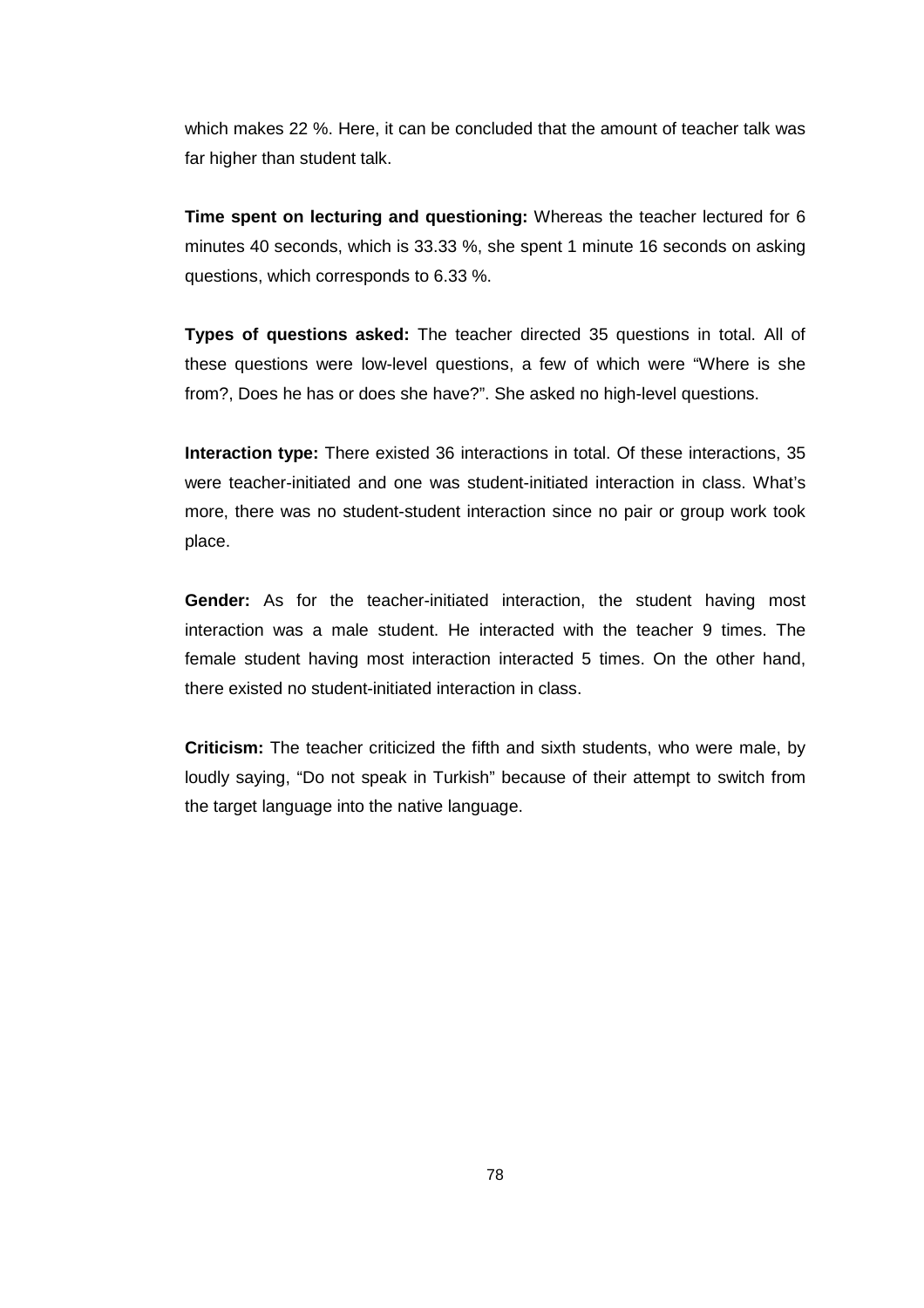

**Figure 11: Case 2 (2. hour)** 

In this hour, the teacher taught the students "Can/ cannot" and the students sat on the same seats. The first student, who was male, interacted with the teacher 12 times in total, 6 of which were teacher-initiated and 6 were student-initiated. The second student, who was male, interacted with the teacher 6 times in total, 3 of which were teacher-initiated and 3 were student-initiated. The third student, who was male, interacted with the teacher 2 times, both of which were teacherinitiated. The fourth student, who was female, interacted with the teacher 3 times, 2 of which were teacher-initiated and one was student-initiated. The fifth student, who was male, interacted with the teacher 10 times, 5 of which were teacherinitiated and 5 were student-initiated. The sixth student, who was male, interacted with the teacher 4 times in total, all of which were teacher-initiated. The seventh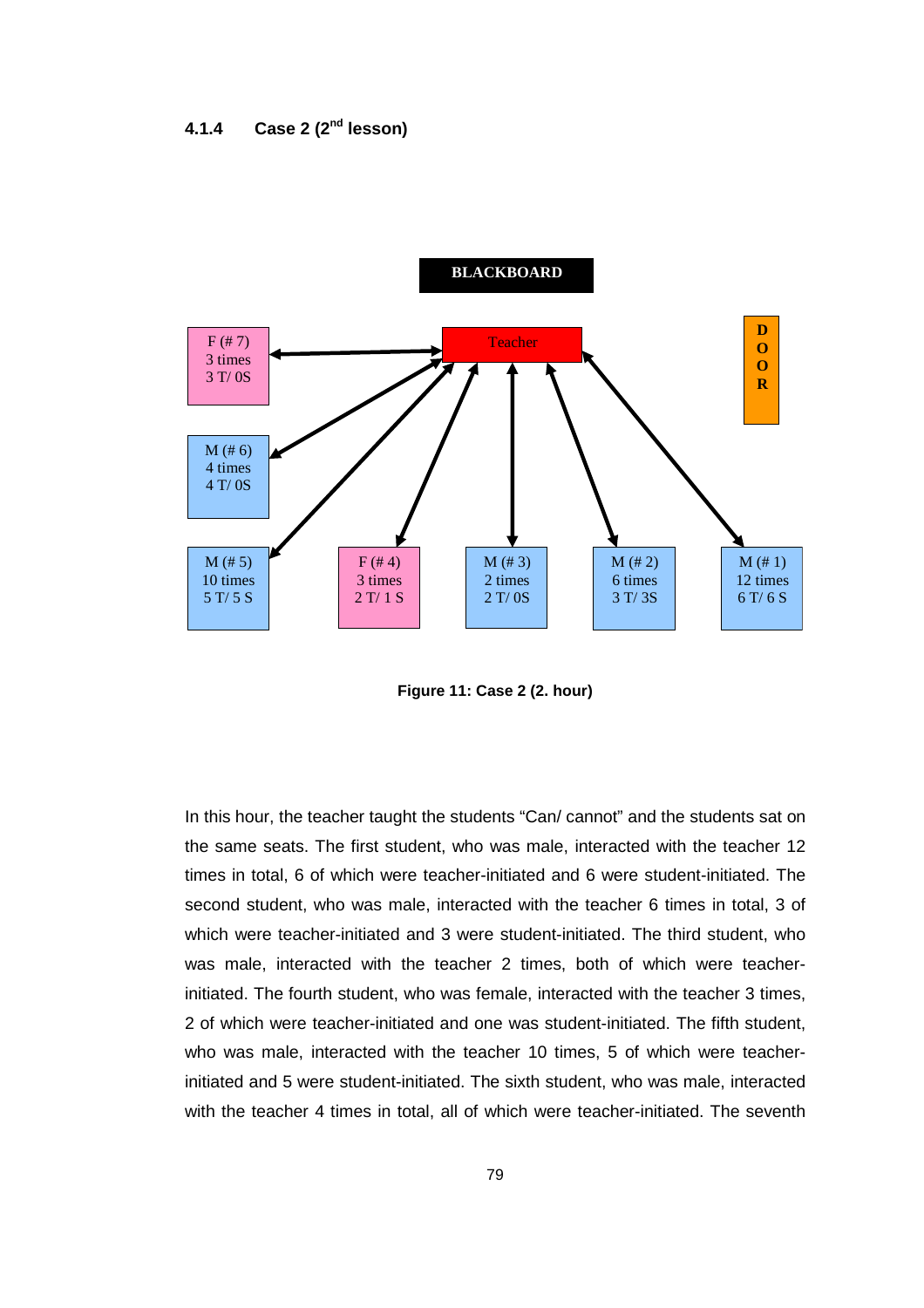student, who was female, interacted with the teacher 3 times, all of which were teacher-initiated.

**Teacher-student talk:** Whereas the teacher spent 10 minutes 32 seconds, which is 52.66 %, the students talked for 1 minute 52 seconds, which is 9.33 %. To put it another way, the teacher talked more than the students in class.

**Time spent on lecturing and questioning:** The teacher spent 5 minutes 5 seconds on lecturing, which makes 25.42 % but she spent 43 seconds on asking questions, which makes 3.58 %.

**Types of questions asked:** The teacher directed 16 questions in total. Of these questions, 4 were high level questions, a few of which were "What kind of sports do you play?, What can you cook?". 12 were low level questions such as "Can you cook?, Do you go running?". The number of low-level questions was more than that of high-level questions.

**Interaction type:** There existed 40 interactions in total. Of these interactions, 25 were teacher-initiated and 15 were student-initiated. All of these interactions were either teacher-student or student-teacher. However, no student-student interaction took place seeing that no pair or group work was done in class.

**Gender:** In terms of the total amount of interaction, the student who had most interaction in class was male. He interacted with the teacher 12 times. The female student who had most interaction interacted with the teacher 3 times. In terms of both teacher-initiated and student-initiated interaction, it was a male student having most interaction. He interacted with the teacher 6 times and he initiated interaction 6 times. So, it can be said that male students surpassed female students in teacher-initiated, student-initiated and total number of interaction in class.

**Criticism:** The teacher criticized the fifth student because he attempted to answer all questions directed to the whole class without getting permission. In this way, he did not let others share their answers.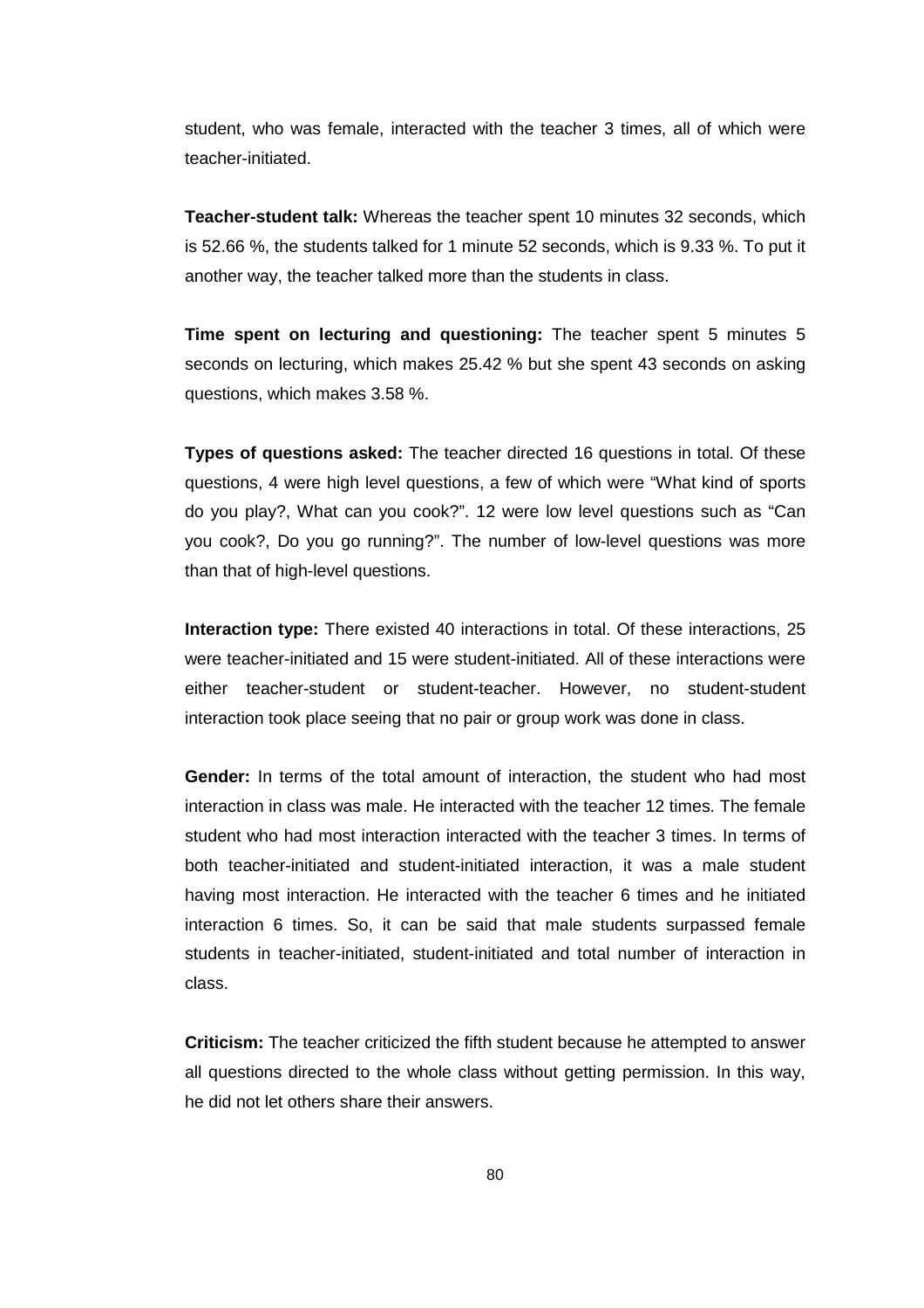To wrap up all the points mentioned in Case 2 ( $1<sup>st</sup>$  and  $2<sup>nd</sup>$  lessons), the amount of teacher talk surpassed the amount of student talk in both lessons. The teacher and students talked more in the first lesson compared to the second lesson. In the first hour, the teacher spent more time lecturing and asking questions than the second lesson but in both lessons, the teacher spent more time on lecturing than questioning. In both lessons, the number of teacher-initiated interaction was more than the number of student-initiated interaction and there were no student-student interaction. Regarding the gender issue, male students were more active than female students were. As for the criticism, in both lessons, the teacher criticized the same male student and criticized another male student in the second lesson. The summary of Case 2 is presented in the table below:

| <b>CASE 1</b>                    | $1^{\rm st}$<br><b>LESSON</b> | 2 <sup>nd</sup> LESSON |
|----------------------------------|-------------------------------|------------------------|
| <b>Teacher Talking Time</b>      | 705 $sec = 58.75$ %           | 632 sec= 52.66 $%$     |
| <b>Student Talking Time</b>      | $264 \text{ sec} = 22 \%$     | 112 sec= $9.33\%$      |
| Time Spent on Lecturing          | 400 sec= $33.33\%$            | 305 $sec = 25.42$ %    |
| Time Spent on Questioning        | 76 sec= 6.33 %                | 43 sec= $3.58\%$       |
| <b>High-level Questions</b>      | 0                             | 4                      |
| <b>Low-level Questions</b>       | 35                            | 12                     |
| <b>Total Interaction</b>         | 36                            | 40                     |
| Teacher-initiated Interaction    | 35                            | 25                     |
| Student-initiated Interaction    | 1                             | 15                     |
| Student-Student Interaction      |                               |                        |
| Maximum Female<br>Interactions   | 5                             | 3                      |
| <b>Maximum Male Interactions</b> | 9                             | 12                     |
| Criticism towards<br>male/female | 2 males                       | 1 male                 |

#### **Table 6: The Summary of Case 2**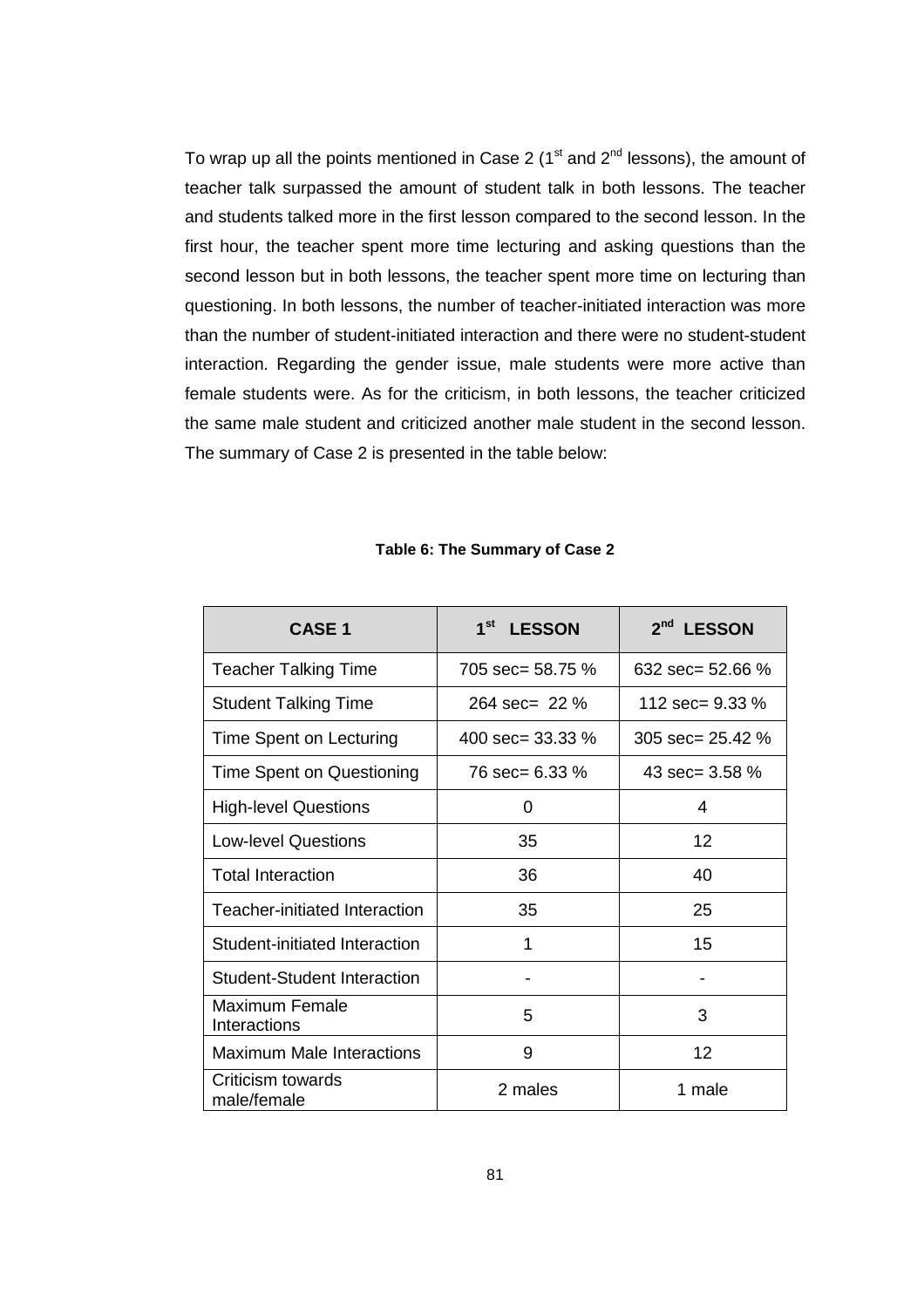In addition to the data about the grammar lessons above, with respect to the teacher characteristics in Case 2, the female teacher was more dominant compared to the students. The lesson can be regarded as a teacher-centered lesson but the teacher still directed many questions to the students to involve them in the lesson. Since the questions were the ones requiring short answer or yes/no, the interaction was typical and short. However, there were some active students in the classroom. They were male students. When the teacher asked questions, they attempted to answer them and therefore they did not let their peers interact with the teacher. After a while, the teacher warned the student and directed questions to the students by their names. In this way, students more or less found the opportunity to interact with the teacher. Moreover, the teacher addressed all the students in the class and she seemed to be a democratic teacher because the students did not hesitate to ask questions to the teacher.

## **4.1.5 Case 3 (1st lesson)**

The class in Figure 12 below was taught by a female teacher, who was 35 yearold and she had 11 year-teaching experience and she had been teaching in the institution for 3 years. She had been teaching this elementary class for 4 weeks. In the demographic information log, the teacher reported that all of the students were motivated to learn English and they had a positive attitude towards English. Whereas the students had a moderate performance in Reading, Writing and Grammar, they were good at Speaking. However, they were weak in Listening. Normally, there are 5 students in class. In this lesson, she did the revision of "Verb be and some vocabulary" and students sat in a horseshoe shape.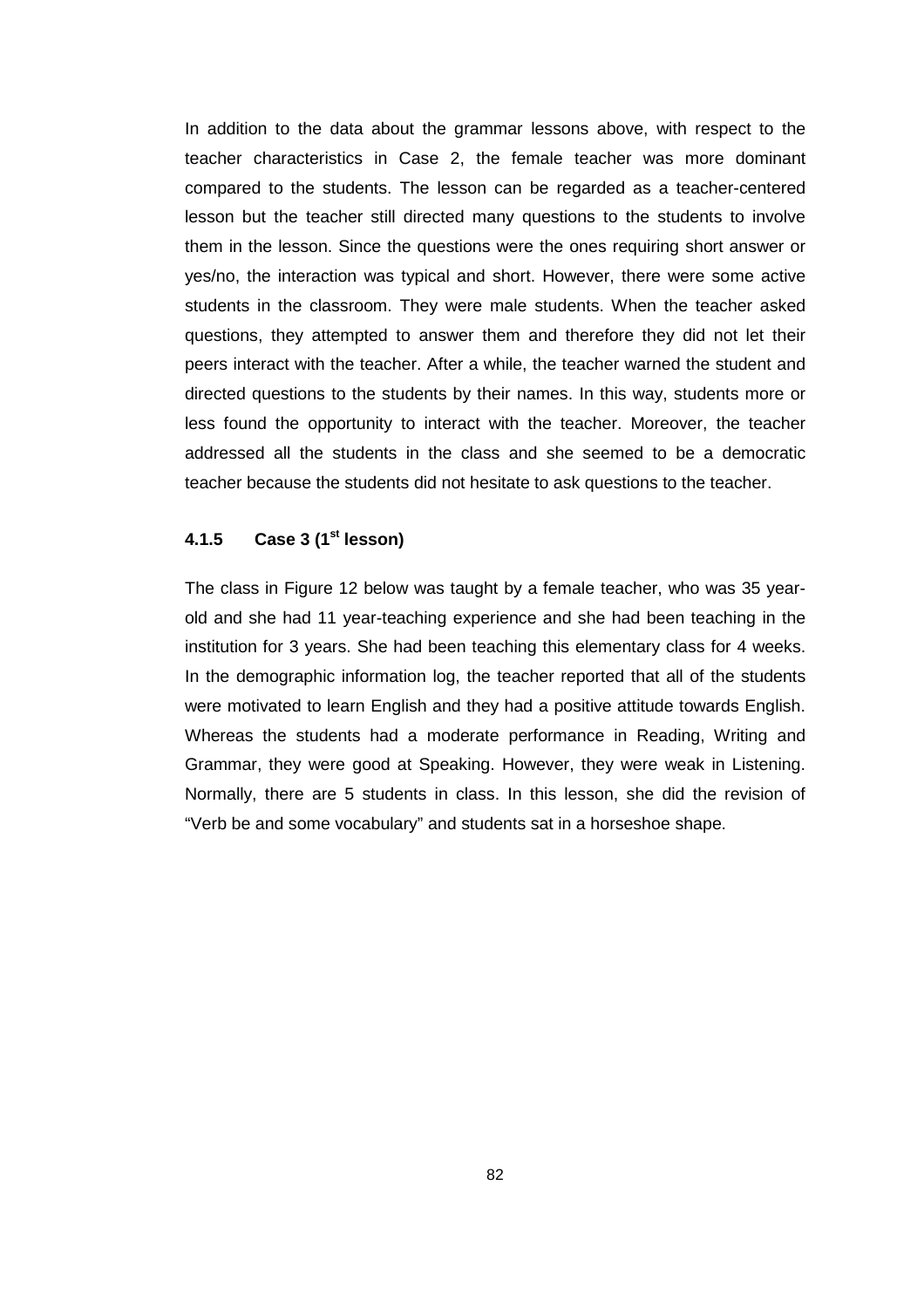

**Figure 12: Case 3 (1. hour)** 

Given the figure above, there existed 4 students, 3 of whom were male and 1 was female. The first student, who was female, interacted with the teacher 10 times, all of which were teacher-initiated. The second student, who was male, interacted with the teacher 16 times, 10 of which were teacher-initiated and 6 were studentinitiated. The third student, who was male, interacted with the teacher 15 times, 11 of which were teacher-initiated and 4 were student-initiated. The fourth student, who was male, interacted with the teacher 10 times, 8 of which were teacher-initiated and 2 were student-initiated.

**Teacher-student talk:** The teacher talked for 10 minutes 17 seconds, which makes 51.42 %, the students talked for 2 minutes 6 seconds, which is 10.5 %. The amount of teacher talk surpassed the student talk.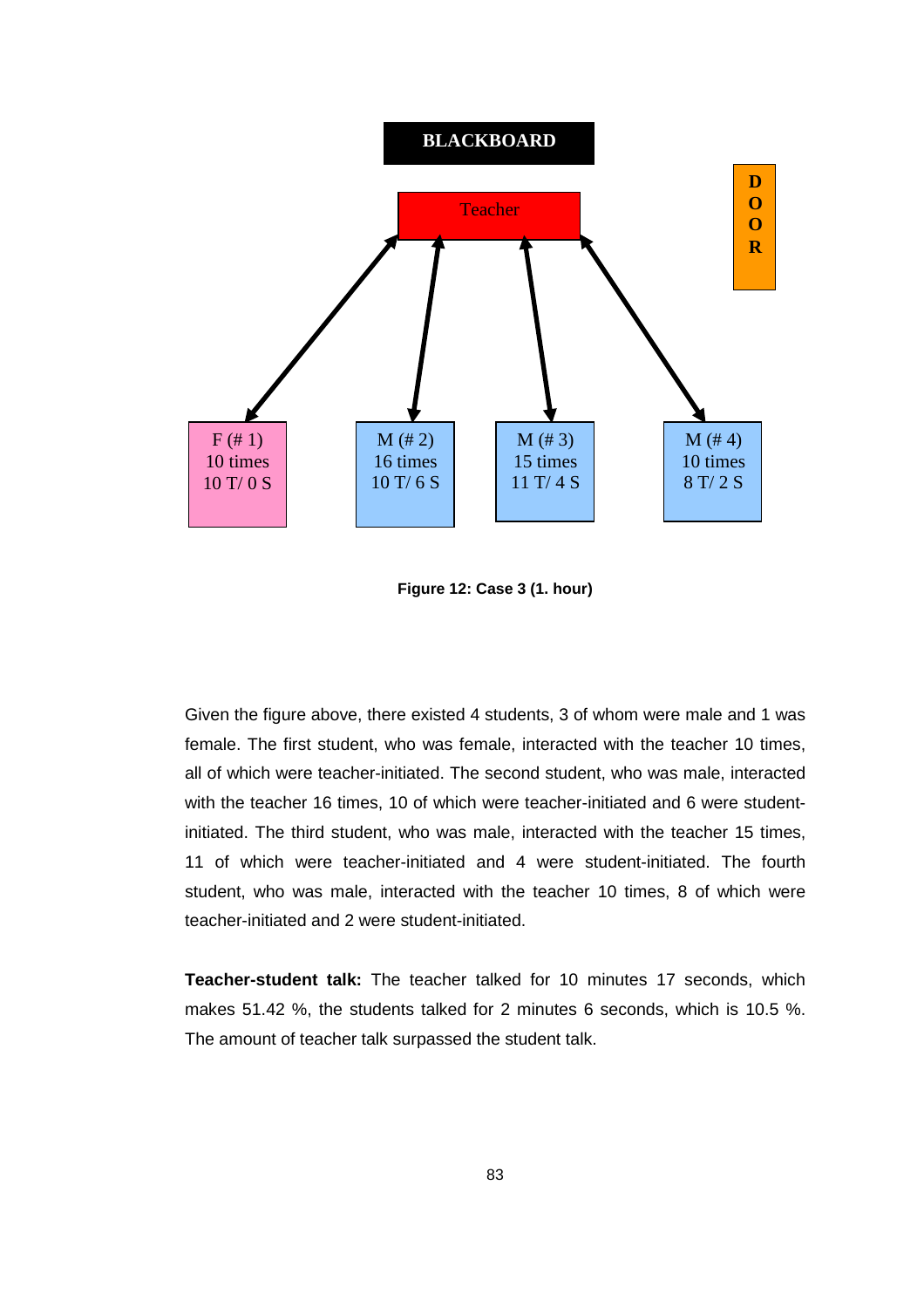**Time spent on lecturing and questioning:** The teacher lectured for 2 minutes 17 seconds, which makes 11.42 %, whereas she spent 1 minute 33 seconds, which makes 7.75 % by asking questions.

**Types of questions asked:** The teacher asked 39 questions, 4 of which were high-level such as "Why?, What do you do in your free time?". The rest, that is, 35 questions were low-level questions, all of which were Yes/No questions. Some of them were "Do you read books?, Do you go for a walk?". The number of low-level questions outweighed that of high-level questions.

**Interaction type:** There existed 51 interactions in total, 39 of which were teacherinitiated whereas 12 of them were student-initiated. The number of teacherinitiated interaction outweighed the number of student-initiated interaction. However, there was no student-student interaction in class, thereby no pair or group work.

**Gender:** It was a male student who had most interaction. He interacted with the teacher 16 times in total. In terms of both teacher-initiated and student-initiated interaction, it was male having most interaction. The number of teacher-initiated interaction was 10 whereas the number of student-initiated interaction was 6. Male students surpassed female student in all interaction types explained above.

**Criticism:** The teacher criticized all the boys because of their attempt to switch into Turkish.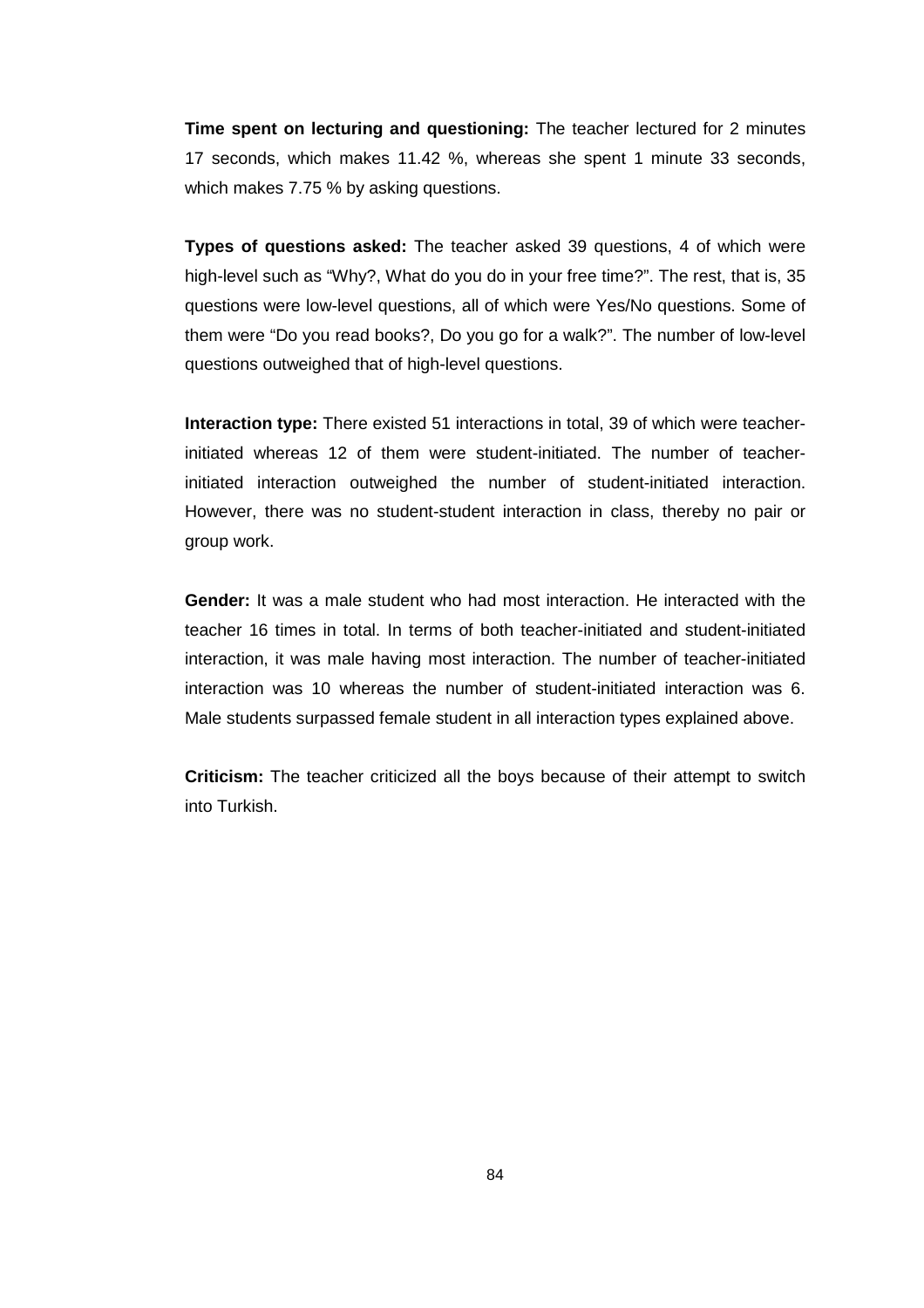

**Figure 13: Case 3 (2. hour)** 

In this hour, the teacher did the revision of "Simple Present Tense". The students sat on the same seats. A new student turned up in the second hour and the number 5 was given to him. The first student, who was female, interacted with the teacher 8 times, 7 of which were teacher-initiated and 1 was student-initiated. The second student, who was male, interacted with the teacher 9 times, 6 of which were teacher-initiated and 3 were student-initiated. The third student, who was male, interacted with the teacher 11 times, 8 of which were teacher-initiated and 3 were student-initiated. The fourth student, who was male, interacted with the teacher 14 times in total, 8 of which were teacher-initiated and 6 were studentinitiated. The fifth student, who was female, interacted with the teacher 7 times, 6 of which were teacher-initiated and 1 was student-initiated.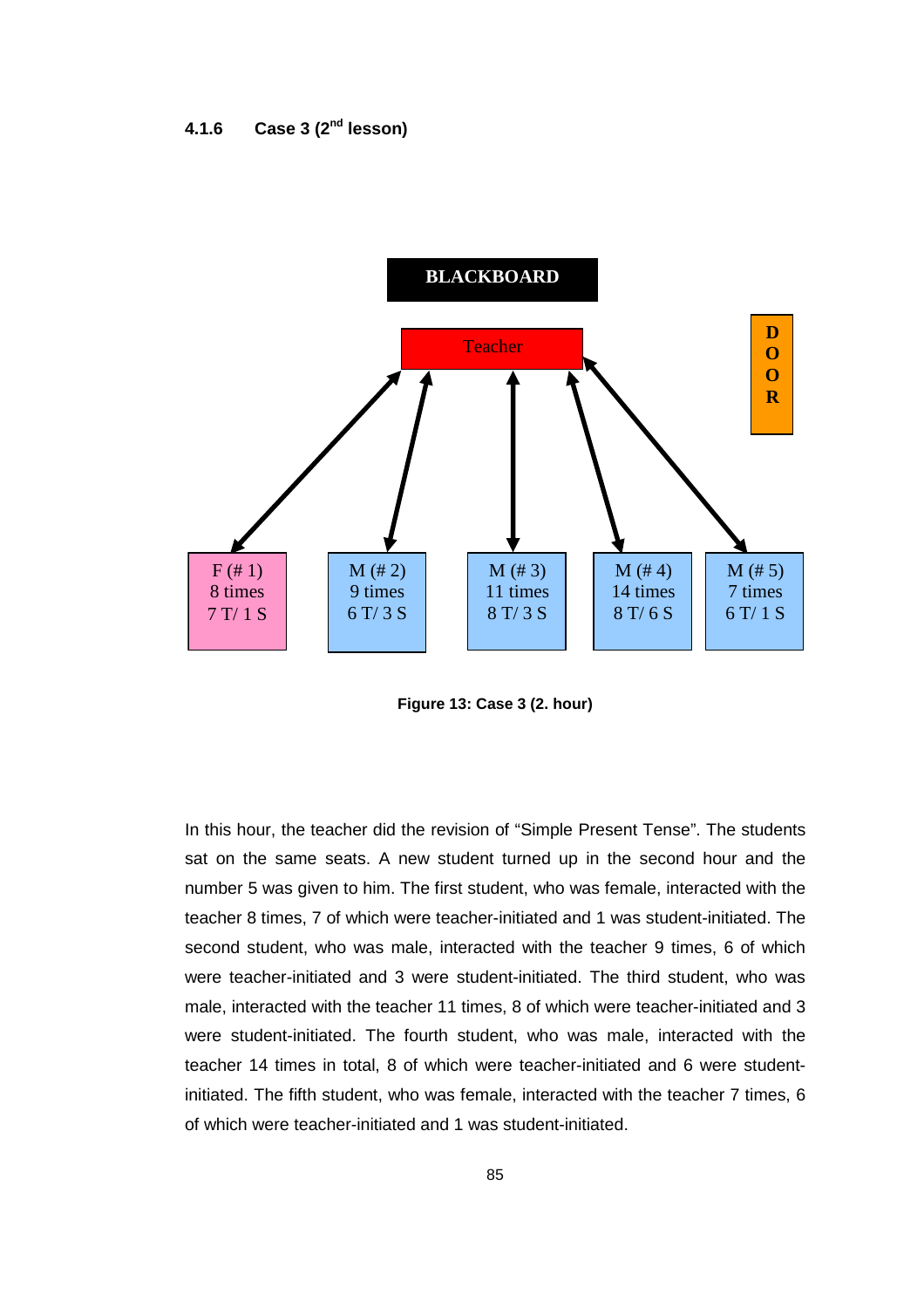**Teacher-student talk:** The teacher spent 9 minutes 36 seconds, which is 48 % but the students talked for 2 minutes 53 seconds, which is 14.42 %. This suggests that the amount of teacher talk was more than student talk.

**Time spent on lecturing and questioning:** Whereas the teacher lectured for 4 minutes 16 seconds, which is 21.33 %, she asked questions for 41 seconds, which is 3.42 %.

**Type of questions asked:** The teacher asked 25 questions, 24 of which were low questions such as "What are they?, Do we have an object here?". She asked only one high-level question, which was "What do you remember about Simple Present Tense?". The number of low-level questions was much more than highlevel questions.

**Interaction type:** There existed 49 interactions in total. Of these interactions, 35 of them were teacher-initiated and 14 were student-initiated. However, there was no student-student interaction, thereby no pair or group work was done.

**Gender:** The student having most interaction in class was male. He interacted 14 times. In terms of both teacher-initiated and student-initiated interaction, it was a male student having most interaction. The number of teacher-initiated interaction was 8 and the number of student-initiated interaction was 6. The female student having most interaction interacted with the teacher 8 times in total.

**Criticism:** The teacher criticized none of the students in this hour.

To arrive at a conclusion regarding all the points mentioned in Case 3 ( $1<sup>st</sup>$  and  $2<sup>nd</sup>$ lesson), in both lessons, the amount of teacher talk was more than the amount of student talk. However, compared to previous cases, the amount of student talk was more. The teacher lectured less in both lessons compared to previous cases. Still, she spent more time on lecturing than questioning. The teacher directed many questions to the students but low-level questions were more than high-level questions in both lessons. In both lessons, the number of teacher-initiated interaction was more than the number of student-initiated interaction and there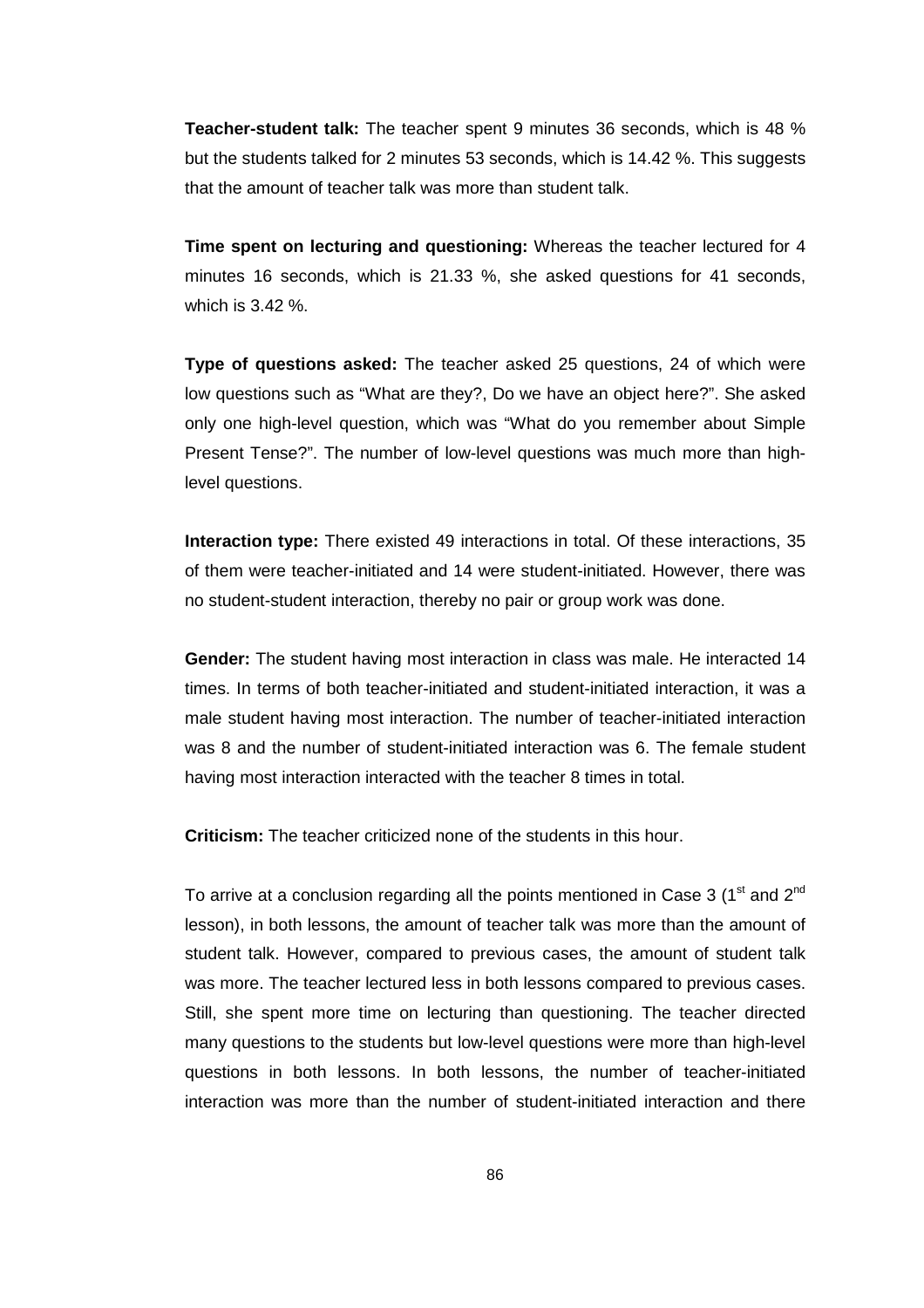existed no student-to-student interaction. Moreover, in both lessons, male students interacted with the teacher more compared to the female. Finally, in the first lesson, the teacher criticized the males because of their attempt to switch into the native language whereas she directed no criticism towards the students in the second lesson. The summary of Case 3 is given in the table below:

| <b>CASE 1</b>                      | 1 <sup>st</sup><br><b>LESSON</b> | 2 <sup>nd</sup><br><b>LESSON</b> |
|------------------------------------|----------------------------------|----------------------------------|
| <b>Teacher Talking Time</b>        | 617 sec= $51.42\%$               | 576 sec= $48\%$                  |
| <b>Student Talking Time</b>        | 126 sec= $10.5\%$                | 173 sec= $14.42\%$               |
| Time Spent on Lecturing            | 137 sec= 11.42 %                 | 256 sec= % 21.33                 |
| Time Spent on Questioning          | $93 \text{ sec} = 7.75 \%$       | 41 sec= $3.42\%$                 |
| <b>High-level Questions</b>        | 4                                | 1                                |
| <b>Low-level Questions</b>         | 35                               | 24                               |
| <b>Total Interaction</b>           | 51                               | 49                               |
| Teacher-initiated Interaction      | 39                               | 35                               |
| Student-initiated Interaction      | 12                               | 14                               |
| <b>Student-Student Interaction</b> |                                  |                                  |
| Maximum Female<br>Interactions     | 10                               | 8                                |
| Maximum Male Interactions          | 16                               | 14                               |
| Criticism towards<br>male/female   | 3 males                          |                                  |

#### **Table 7: The Summary of Case 3**

Besides the information about the lessons above, as for the teacher characteristics in Case 3, the teacher was not as dominant as the previous cases. She provided opportunities for the students to interact by asking questions about their lives and interests. This attracted students' attention and they were eager to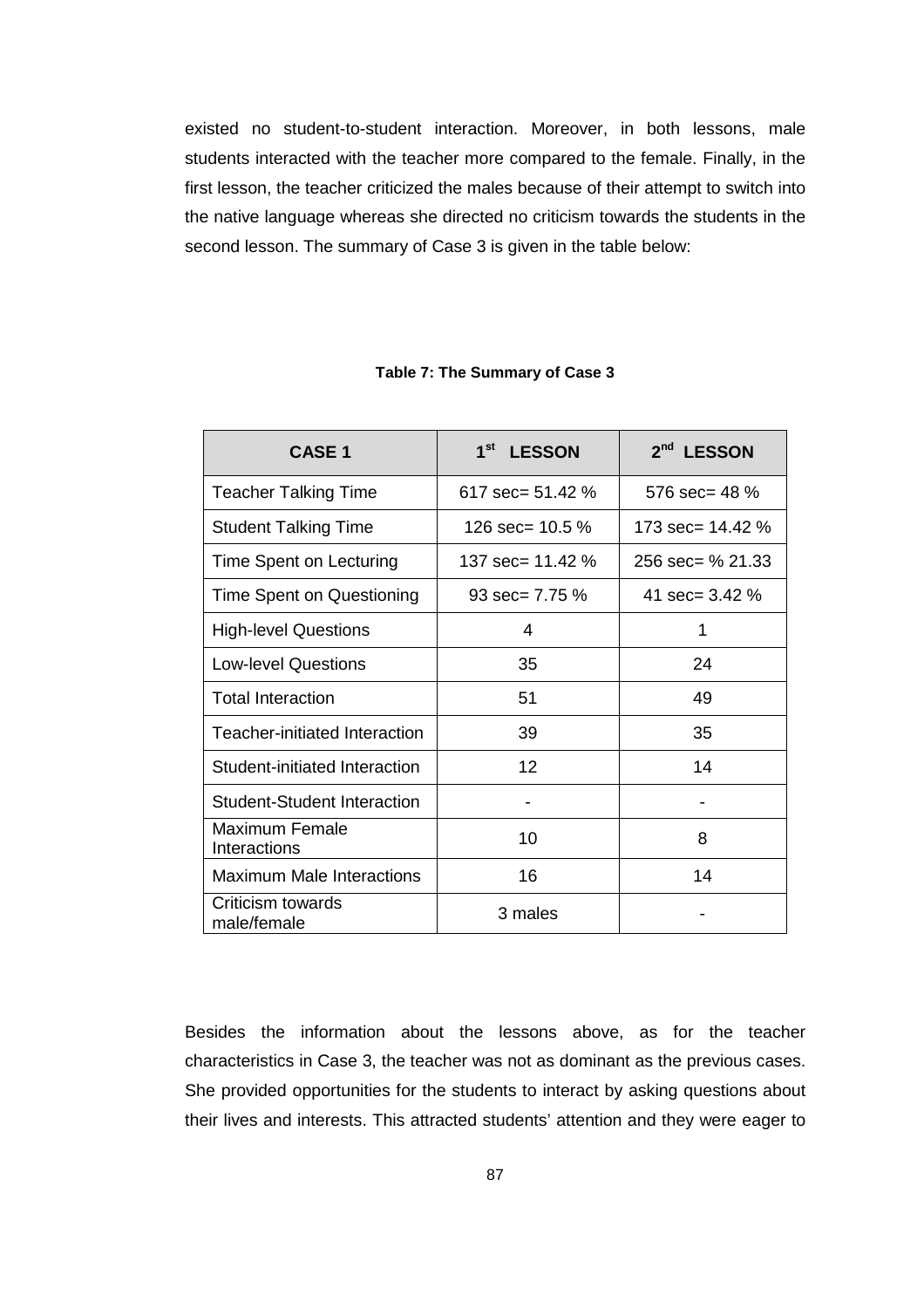answer the questions. The teacher used the elicitation technique to actively involve the students in the lesson. Moreover, the teacher addressed all the students in the class and gave equal opportunities for the interaction. There seemed to be a nice harmony between the students and the teacher. Finally, the teacher in this case maintained interaction by adding other questions elated to the original one.

### **4.1.7 Case 4 (1st lesson)**

The class in Figure 14 below was taught by a male teacher, who was 38 year-old and he had ten and a half year-teaching experience and he had been teaching in the institution for 6 years. He had been teaching this pre-intermediate class for 2 months. In the demographic information log, the teacher reported that 80 % of the students were motivated to learn English and they had a positive attitude towards English. Whereas the students had a moderate performance in Listening, they were good at Speaking, Writing, Grammar and Reading. Normally, there are 11 students in class. In this lesson, he taught "Reported Speech" at a basic level and students sat in a horseshoe shape.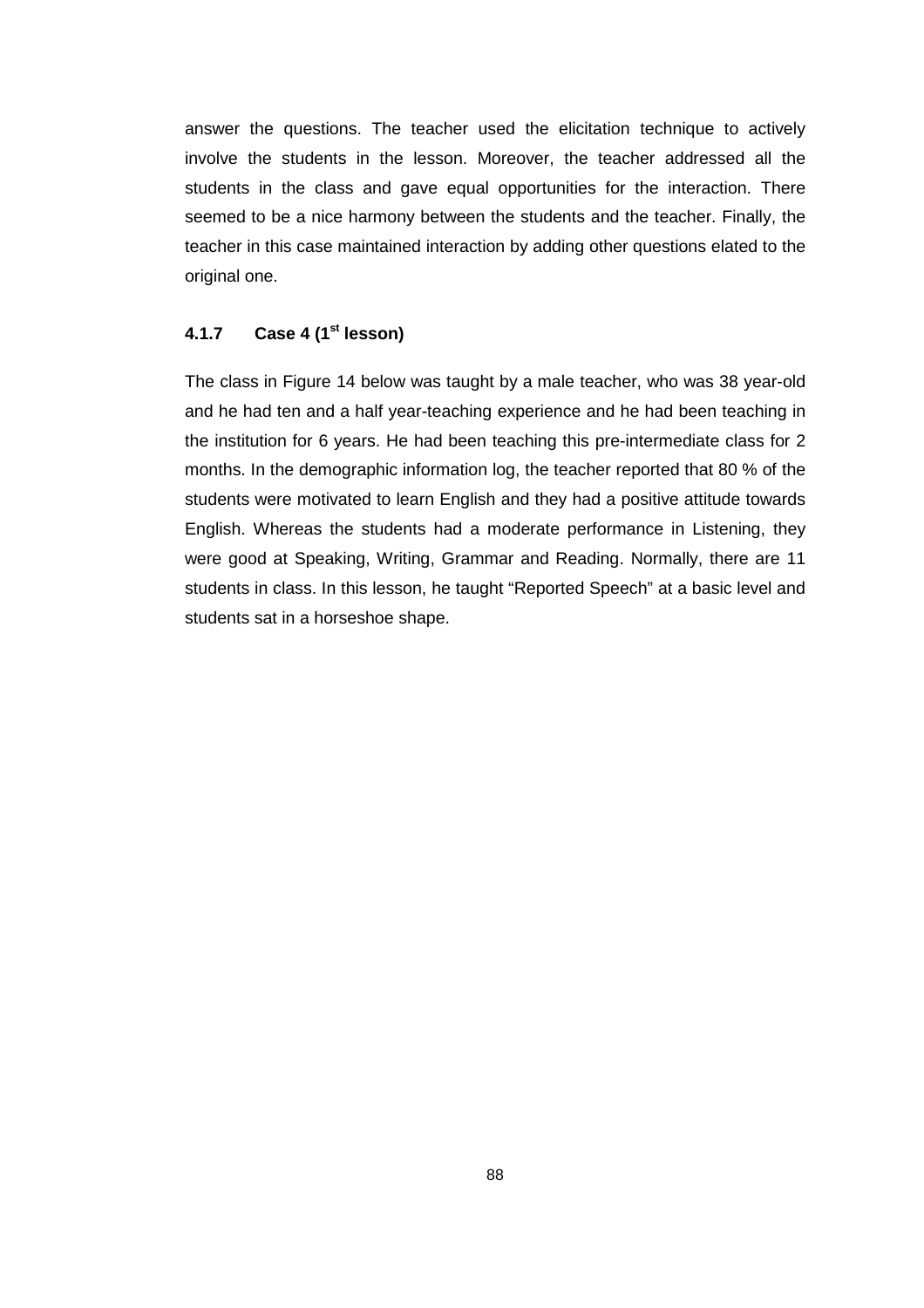#### **BLACKBOARD**



**Figure 14: Case 4 (1. hour)** 

Considering the figure above, there were 8 students in total, 6 of whom were female and 2 were male. The first student, who was female, interacted with the teacher only once, which was teacher-initiated. The second student, who was female, interacted with the teacher only once, which was teacher-initiated. The third student, who was female, interacted with the teacher twice, both of which were teacher-initiated. The fourth student, who was female, interacted with the teacher only once, which was teacher-initiated. The fifth student, who was male, interacted with the teacher 11 times, nine of which were teacher-initiated and two were student-initiated. The sixth student, who was male, interacted with the teacher 11 times, eight of which were teacher-initiated and three were studentinitiated. The seventh student, who was female, interacted with the teacher 3 times, all of which were teacher-initiated. The eighth student, who was female, interacted with the teacher 8 times in total, three of which were teacher-initiated and two were student-initiated.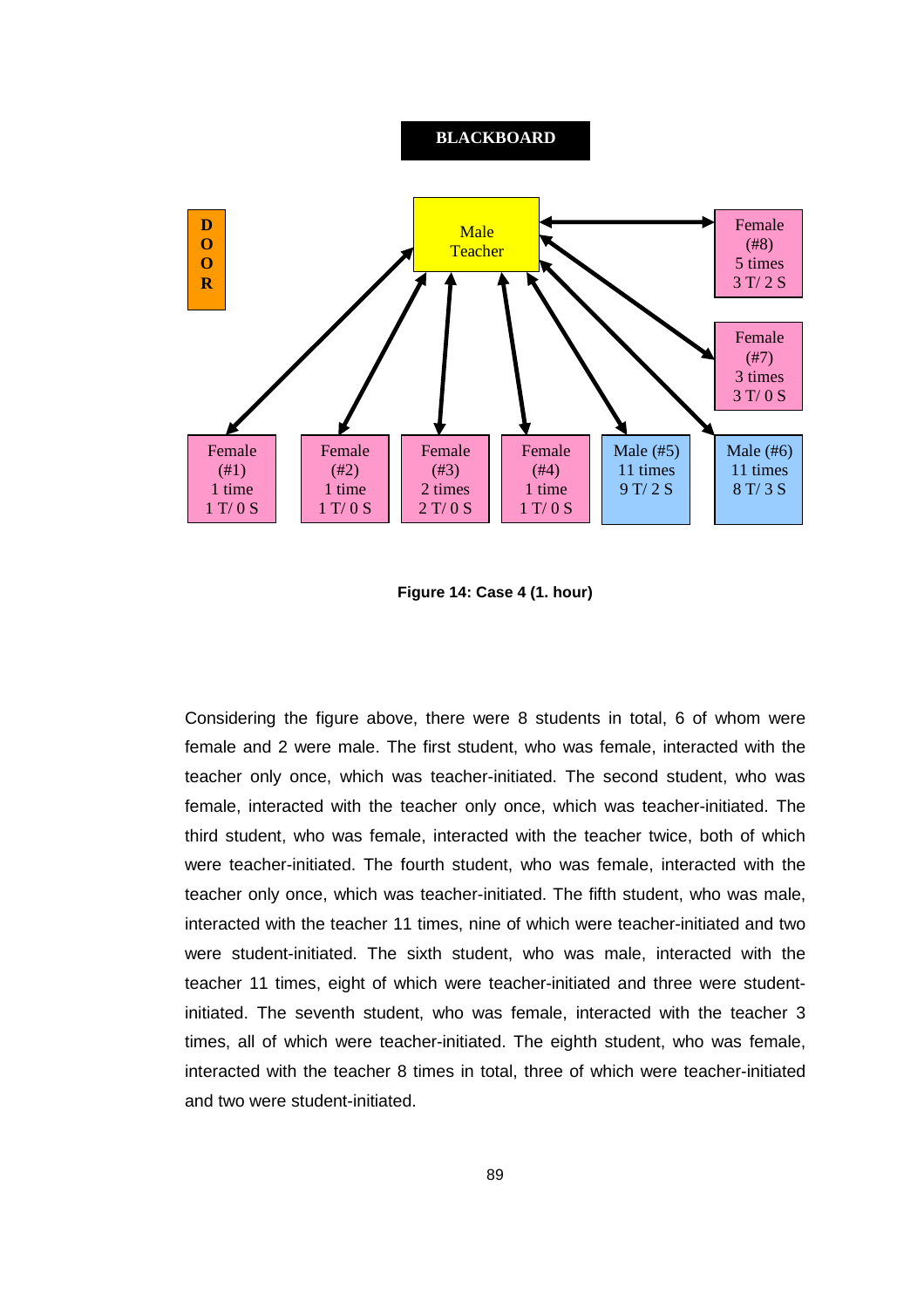**Teacher-student talk:** Whereas the teacher spent 11 minutes 20 seconds, which is 56.66 % on talking, the students talked for 1 minute 59 seconds, which corresponds to 9.92 %. To put it another way, the amount of teacher talk was far higher than student talk.

**Time spent on lecturing and questioning:** The teacher lectured for 7 minutes 3 seconds, which makes 35.25 %, he spent 52 seconds, which is 4.33 % on asking questions.

**Types of questions asked:** The teacher directed 28 questions in total. Whereas the teacher asked 8 high-level questions such as "What do you think about the classroom?, what do you like or dislike in this canteen?", he directed 20 low-level questions such as "What did she say?, What does "jealous" mean?".

**Interaction type:** There existed 35 interactions in total. While 28 of them were teacher-initiated, 7 were student-initiated. However, there was no student-student interaction, thereby no pair or group work was done in this hour.

**Gender:** The student having most interaction was male. Two male students interacted with the teacher 11 times, which was the maximum number of interaction on individual base. In terms of both teacher-initiated interaction, while one male interacted with the teacher 9 times, the other interacted with the teacher 8 times. In terms of student-initiated interaction, while one male initiated interaction with the teacher 3 times, the other initiated interaction twice. The female student having most interaction interacted with the teacher 5 times in total.

**Criticism:** The teacher criticized the fifth and sixth students because of their attempt to chat between themselves.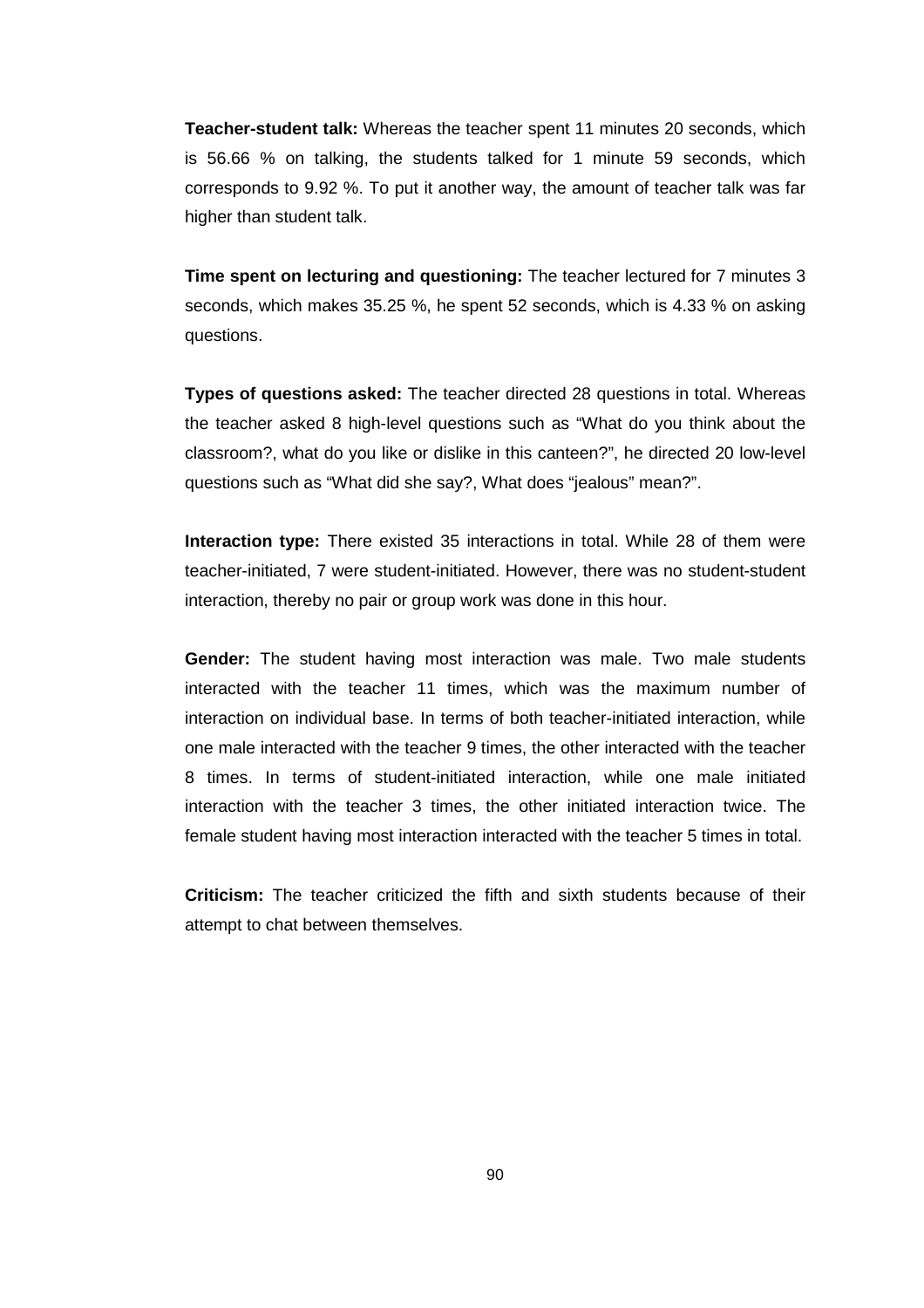## **4.1.8 Case 4 (2nd lesson)**



**Figure 15: Case 4 (2. hour)** 

The teacher did practice as well as making explanations about Reported Speech. The students sat on the same seats but 3 new students turned up in this hour. The numbers 9, 10, 11 were given to them respectively. The first student, who was female, interacted with the teacher only once, which was teacher-initiated. The second student, who was female, did not interact with the teacher at all. The third student, who was female, interacted with the teacher twice, one of which was teacher-initiated and another was student-initiated. The fourth student, who was female, interacted with the teacher twice, one of which was teacher-initiated and another was student-initiated. The fifth student, who was male, had 3 interactions with the teacher, all of which were teacher-initiated. The sixth student, who was male, interacted with the teacher twice, one of which was teacher-initiated and the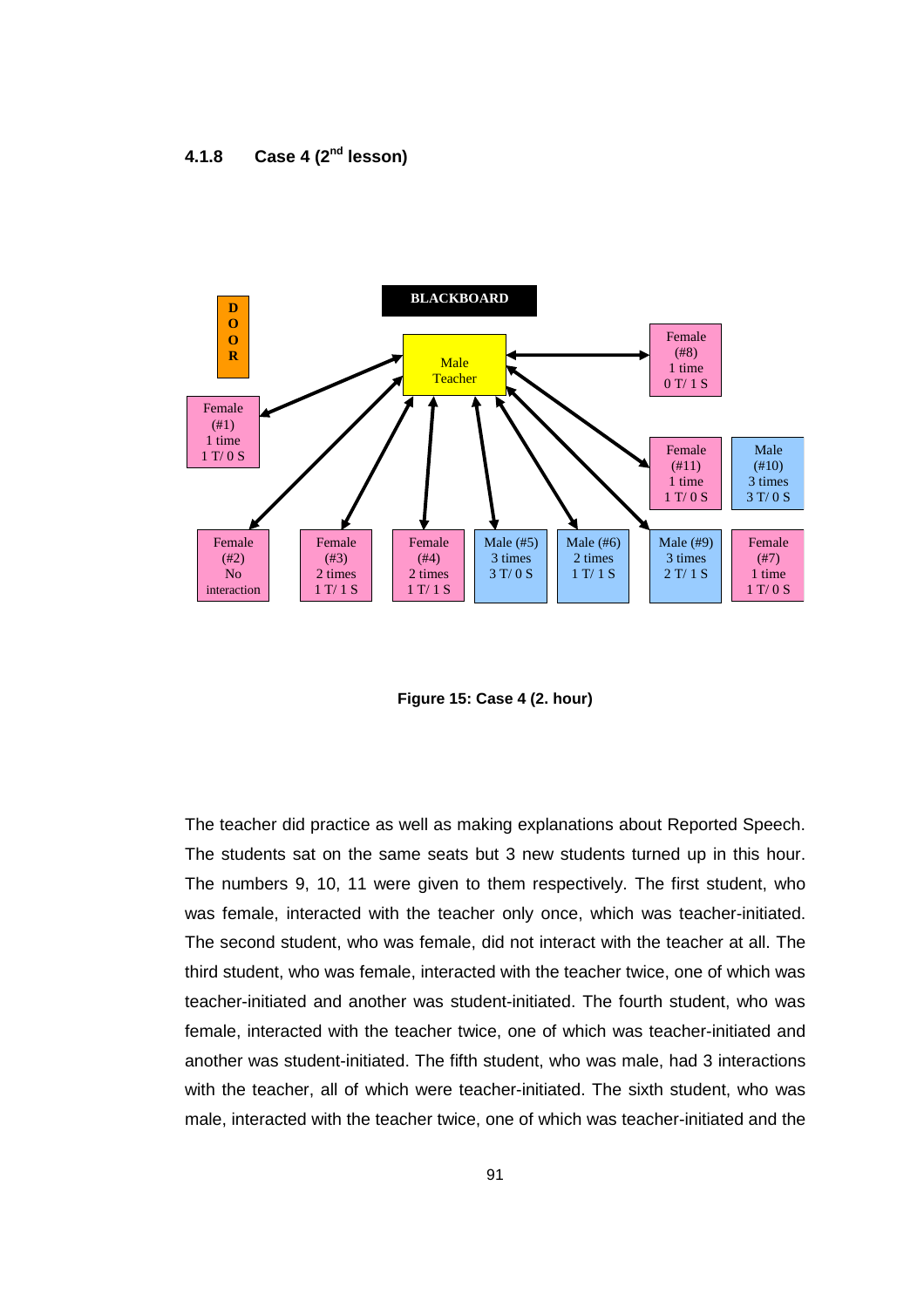other was student-initiated. The seventh student, who was female, had only one interaction with the teacher, which was teacher-initiated. The eighth student, who was female, had only one interaction, which was student-initiated. The ninth student, who was male, interacted with the teacher 3 times, 2 of which were teacher-initiated and 1 was student-initiated. The tenth student, who was male, interacted with the teacher 3 times, all of which were teacher-initiated. The eleventh student, who was female, interacted with the teacher only once, which was teacher-initiated.

**Teacher-student talk:** The teacher talked for 7 minutes 33 seconds, which makes 37.75 %. The students talked for 1 minute 15 seconds, which is 6.25 %. In addition to this, the students had the opportunity to talk to each other and share their ideas through pair work, which lasted 5 minutes, which is 25 %. Therefore, the students talked for 6 minutes 15 seconds in total, which makes 31.25 %. Still, the amount of teacher talk was higher than that of student talk.

**Time spent on lecturing and questioning:** The teacher lectured for 4 minutes 20 seconds, which corresponds to 21.66 %. However, the teacher spent 11 seconds on asking questions, which makes 0.92 %.

**Types of questions asked:** The teacher directed 7 questions to the students. All of the questions were low-level questions, a few of which were "While reporting, what do we use for 'next week'?, What about 'last month'?". The teacher asked no high-level questions.

**Interaction type:** As for teacher-initiated and student-initiated interaction, there were 21 interactions in total. Whereas 16 were teacher-initiated, 5 were studentinitiated. Besides, student-student interaction took place for 5 minutes through a pair work activity, which requires students to interview each other and report the answers. In this activity, one student (interviewer) in each pair was supposed to ask 4 questions and the other (interviewee) was supposed to answer them and then students changed the roles. Therefore, students in every pair interacted with each other 8 times. Since there were 6 pairs, there were 48 student-student interactions in total.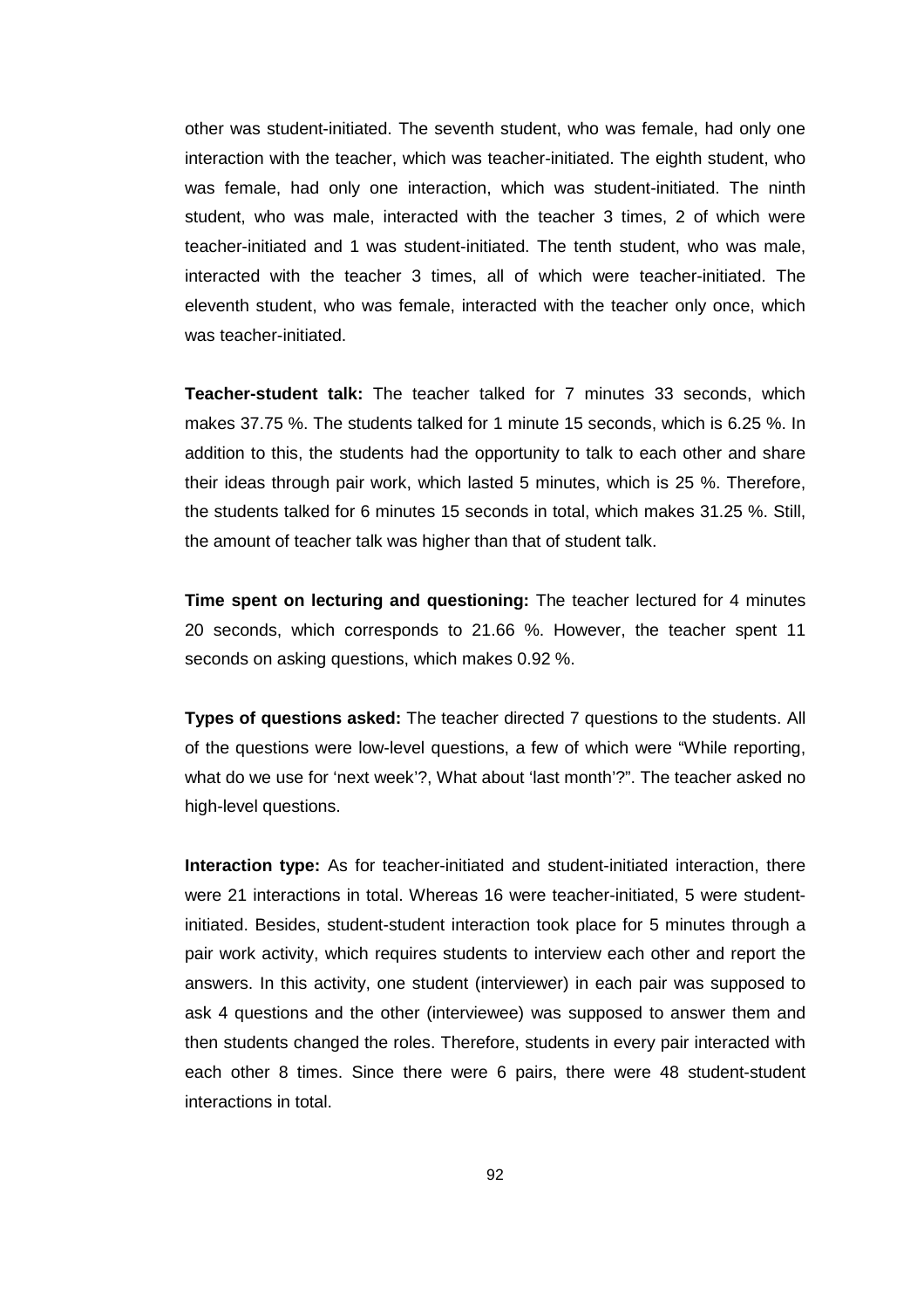**Gender:** The student having most interaction was a male student. He interacted with the teacher 3 times. In terms of both teacher-initiated and student-initiated interaction, it was a male student having most interaction. He interacted with the 3 times and he initiated interaction 2 times. The female student having most interaction interacted with the teacher twice in total.

**Criticism:** The teacher criticized the fifth and sixth students, who were male because they chatted with each other and made loud noise.

To summarize all the information presented in Case 4 (1st and 2nd lesson), in both lessons the teacher talked much more than the students. Moreover, in the first lesson, the teacher lectured more and asked more questions than the second hour. Lecturing outweighed questioning in both lessons. The teacher asked many questions to the students but the number of low-level questions was much more than high-level questions. Like other cases, in this case, the number of teacherinitiated interaction was more than student-initiated interaction in the first lesson but there was student-to-student interaction in the second lessons as a result a pair work activity. Regarding the gender issue, in both lessons male students were more active than the female students were and they interacted with the teacher more. Finally, the teacher criticized two male students because of their attempt to chat between them and make loud noise. The summary of Case 4 is presented in the table below: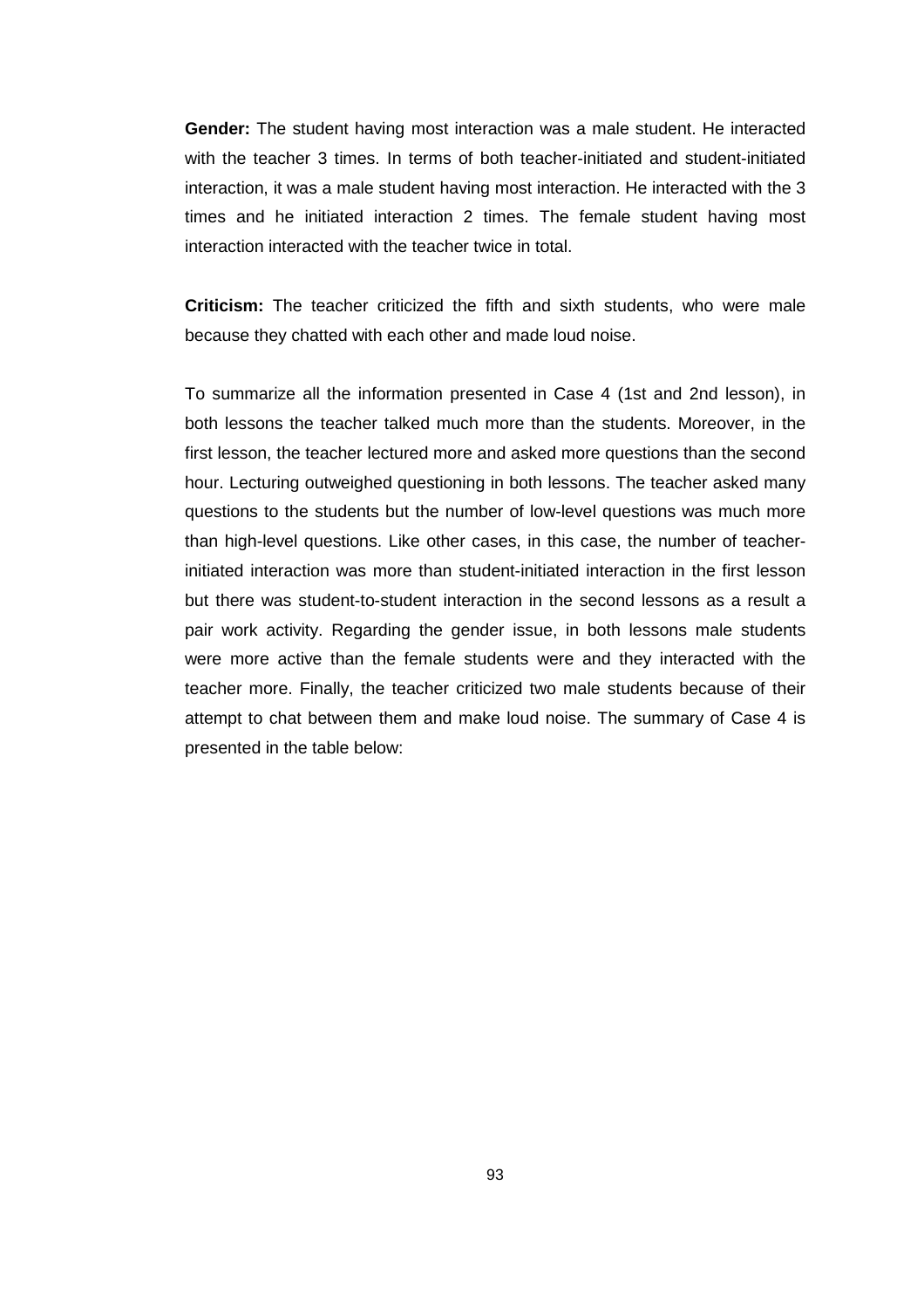| <b>CASE 1</b>                      | 1 <sup>st</sup><br><b>LESSON</b> | 2 <sup>nd</sup> LESSON            |
|------------------------------------|----------------------------------|-----------------------------------|
| <b>Teacher Talking Time</b>        | 680 $sec = 56.66 \%$             | $453 \text{ sec} =$<br>37.75 %    |
| <b>Student Talking Time</b>        | 119 sec= 9.92 %                  | 75 sec= $6.25\%$<br>300 sec= 25 % |
| Time Spent on Lecturing            | 423 sec= $35.25\%$               | 260 sec= 21.66 $%$                |
| Time Spent on Questioning          | 52 sec= $4.33\%$                 | 11 sec= $0.92\%$                  |
| <b>High-level Questions</b>        | 8                                | 0                                 |
| <b>Low-level Questions</b>         | 20                               | 7                                 |
| <b>Total Interaction</b>           | 35                               | 21+48(pairwork)=69                |
| Teacher-initiated Interaction      | 28                               | 16                                |
| Student-initiated Interaction      | $\overline{7}$                   | 5                                 |
| <b>Student-Student Interaction</b> |                                  | 48                                |
| Maximum Female<br>Interactions     | 5                                | 2                                 |
| Maximum Male Interactions          | 11                               | 3                                 |
| Criticism towards<br>male/female   | 2 males                          | 2 males                           |

**Table 8: The Summary of Case 4** 

In addition to the summary about the two consecutive grammar lessons, as for the teacher characteristics, the male teacher was a democratic teacher. It was obvious that he had easy communication with his students. He managed to attract his students' attention by asking questions about the places they are familiar. He created a relaxed and open learning environment in which students can interact with both the teacher and one another. Apart from questioning technique, he did not employ the elicitation technique. He ran a pair work activity that let students interact with each other and exchange their ideas. He gave almost equal opportunities to each student by directing questions by students' name.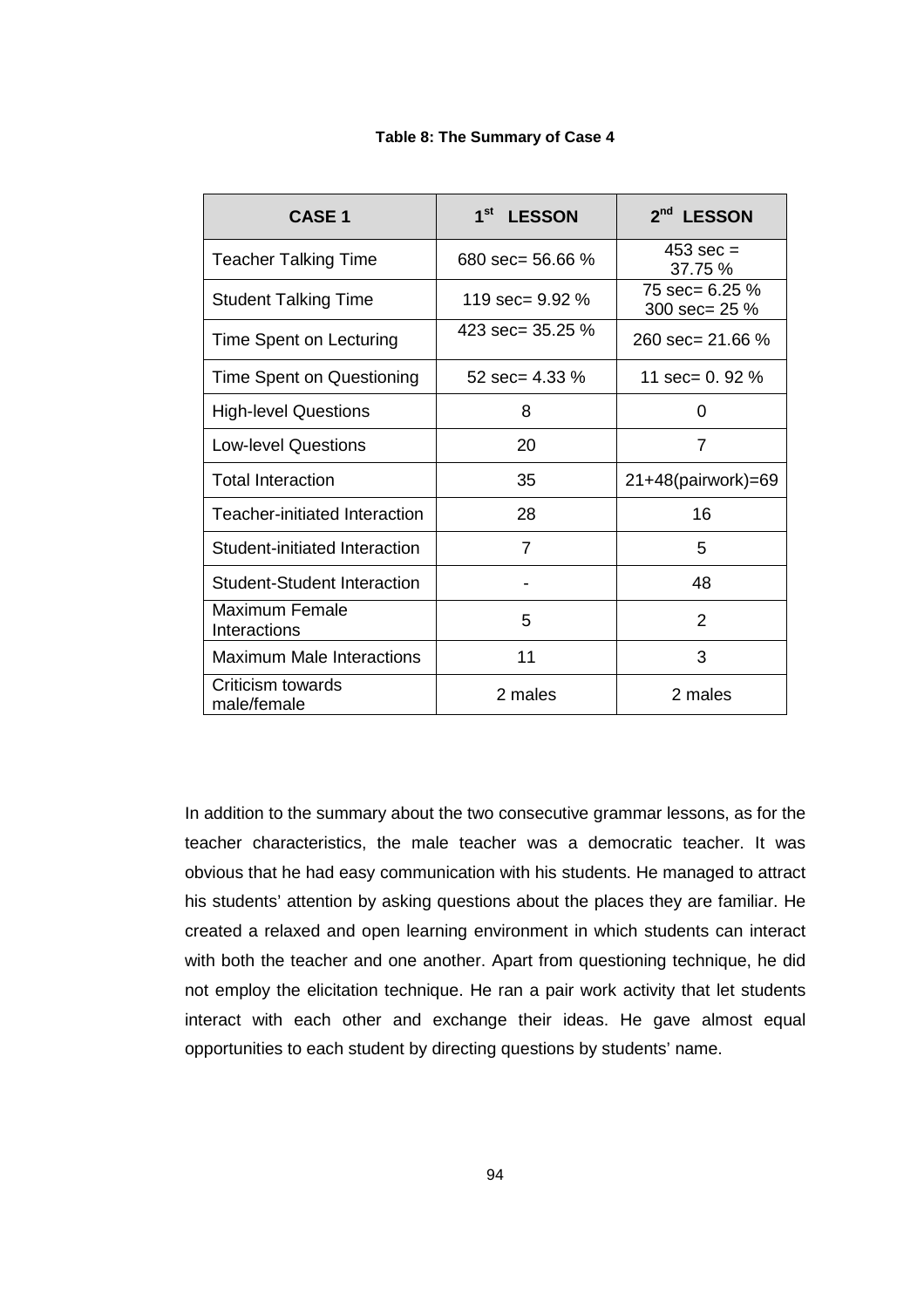### **4.1.9 Case 5 (1st lesson)**

The class in Figure 16 was taught by a female teacher, who was 27 year-old and she had 3 year-teaching experience and she had been teaching in the institution for 2 years. She had been teaching this elementary class for 4 weeks. In the demographic information log, the teacher reported that 90 %of the students were motivated to learn English and they had a positive attitude towards English. Whereas the students had a moderate performance in Reading and Writing, they were good at Grammar. However, they were weak in Listening and Speaking. Normally, there are 9 students in class. In this lesson, she did a revision of "Articles & Hours" at a basic level and students sat in a horseshoe shape.



**Figure 16: Case 5 (1. hour)** 

Considering the figure above, there were 8 students, 5 of whom were female and 3 were male. The first student, who was female, did not interact with the teacher. The second student, who was female, interacted with the teacher 3 times, 2 of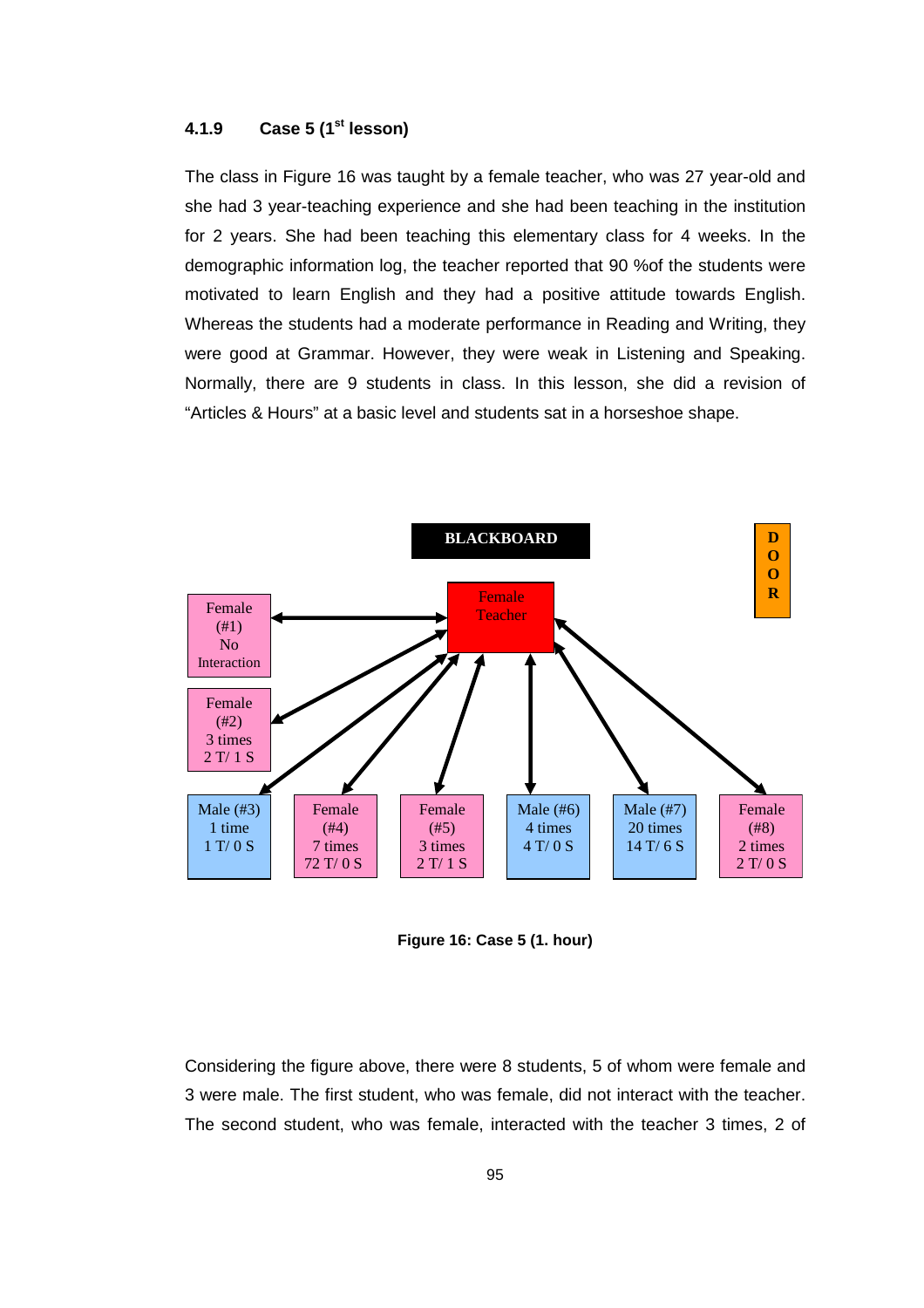which were teacher-initiated and 1 was student-initiated. The third student, who was male, interacted with the teacher only once, which was student-initiated. The fourth student, who was female, interacted with the teacher 7 times, all of which were teacher-initiated. The fifth student, who was female, interacted with the teacher 3 times, 2 of which were teacher-initiated and 1 was student-initiated. The sixth student, who was male, interacted with the teacher 4 times, all of which were teacher-initiated. The seventh student, who was male, interacted with the teacher 20 times, 14 of which were teacher-initiated and 6 were student-initiated. The eighth student interacted with the teacher twice, both of which were teacherinitiated.

**Teacher-student talk:** Whereas the teacher spent 7 minutes 5 seconds, which is 35.42 %, the students talked for 2 minutes 3 seconds, which is 10.25 %. That is to say, the amount of teacher talk surpassed the amount of student talk.

**Time spent on lecturing and questioning:** The teacher spent 3 minutes 17 seconds on lecturing, which makes 16.42 %; she spent 44 seconds on asking questions, which is 3.66 %.

**Types of questions asked:** The teacher directed 26 questions in total. 24 of them were low-level questions, a few of which were "We use a/an before singular or plural noun?, Can we use 'a' here?". 2 of the questions were high-level, which were "Wrong, Why?, What else can you say about this?".

**Interaction type:** There existed 40 interactions in class. Of these interactions, 31 were teacher-initiated and 9 were student-initiated. Therefore, the number of teacher-initiated interaction was more than the student-initiated interaction. In class, there was no pair or group work, thereby no student-student interaction.

**Gender:** The student having most interaction was male. He interacted 20 times in total. In terms of both teacher-initiated and student-initiated interaction, it was a male student having most interaction. He interacted with the teacher 14 times and he initiated interaction 6 times. The female student having most interaction interacted with the teacher 7 times in total.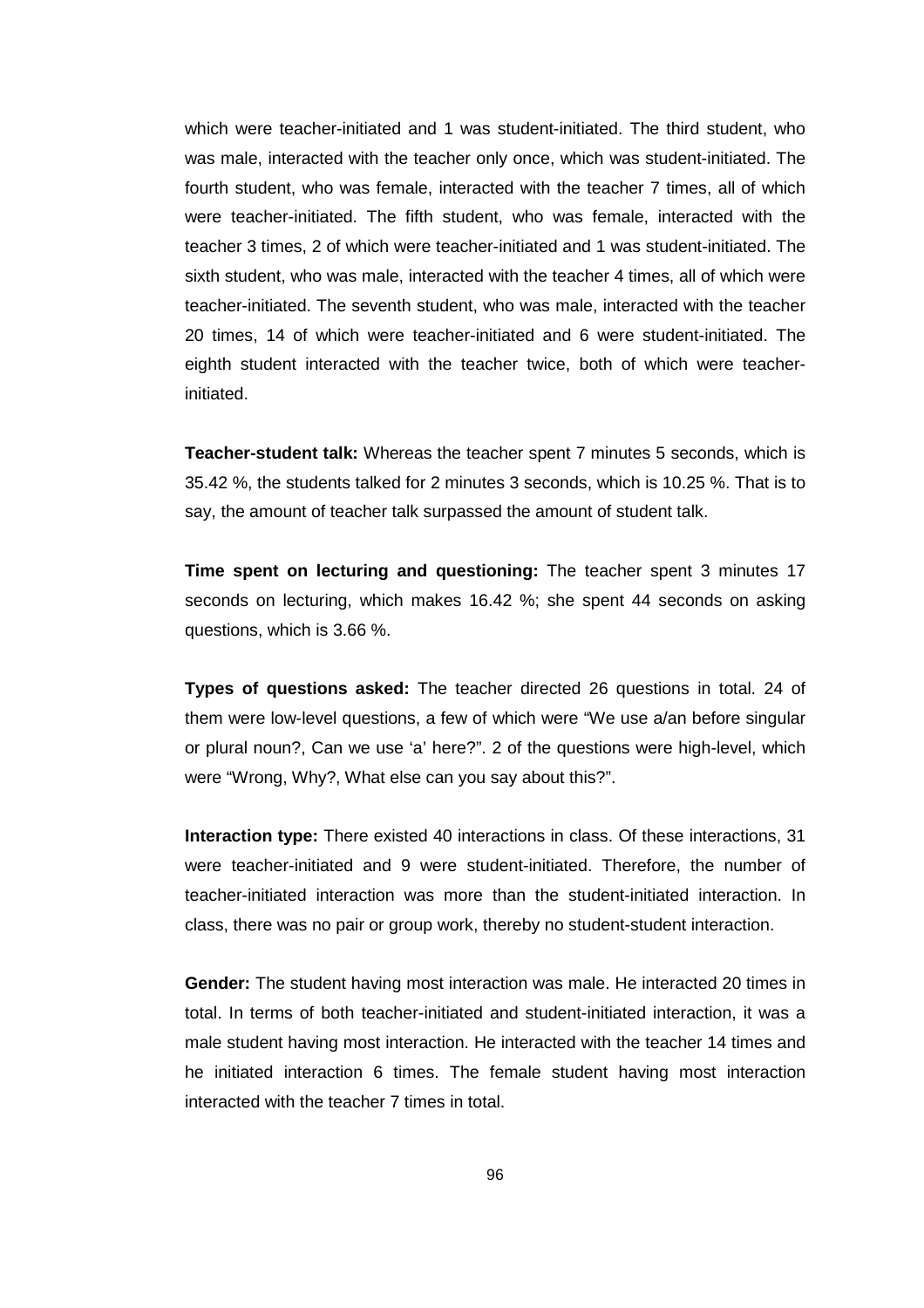**Criticism:** The teacher directed no criticism to the students.

## **4.1.10 Case 5 (2nd lesson)**



**Figure 17: Case 5 (2. hour)** 

In this hour, the teacher taught "Simple Present Tense" and the students sat on the same seats. A new student turned up in this hour and the number 9 was given to him. The first student, who was female, did not interact with the teacher. The second student, who was female, interacted with the teacher 3 times, 2 of which were teacher-initiated and 1 was student-initiated. The third student, who was male, interacted with the teacher only once, which was teacher-initiated. The fourth student, who was female, interacted with the teacher only once, which was teacher-initiated. The fifth student, who was female, interacted with the teacher only once, which was teacher-initiated. The sixth student, who was male?,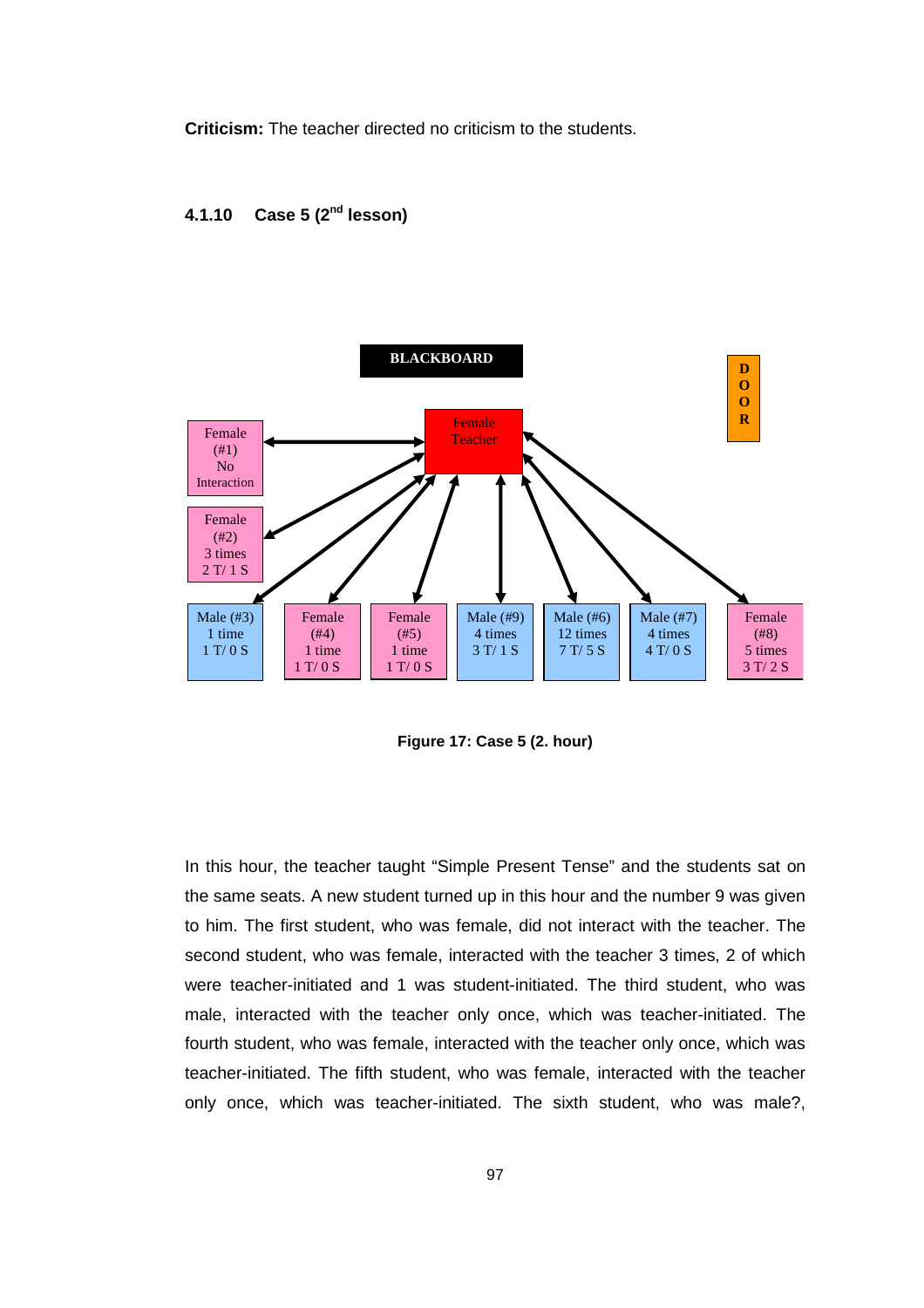interacted with the teacher 12 times, 7 of which were teacher-initiated and 5 were student-initiated. The seventh student, who was?, had interaction with the teacher 4 times, all of which were teacher-initiated. The eighth student, who was female, interacted with the teacher 5 times, 3 of which were teacher-initiated and 2 were student-initiated. The ninth student, who was male, interacted with the teacher 4 times, 3 of which were teacher-initiated and 1 was student-initiated.

**Teacher-student talk:** While the teacher talked for 7 minutes 21 seconds, which is 36.75 %, the students talked for 1 minute 49 seconds, which is 9.08 %. That is, teacher talk surpassed student talk.

**Time spent on lecturing and questioning:** Whereas the teacher lectured for 3 minutes 39 seconds, which makes 18.25 %, the teacher spent 34 seconds on questioning, which makes 2.83 %.

**Types of questions asked:** The teacher asked 18 questions in total. She directed 2 high-level questions, which were "Goes, why?, What do you do at weekends?". Also, she directed 16 low-level questions such as "He read or he reads?, I meet or I meets?".

**Interaction type:** There existed 30 interactions in total. Whereas 21 of them were teacher-initiated interaction, 9 were student-initiated interaction. That is, the number of teacher-initiated interaction surpassed the number of student-initiated interaction. However, there was no pair or group work, thereby no student-student interaction in class.

**Gender:** It was a male student having most interaction in terms of teacherinitiated, student-initiated and total amount of interaction in class. He interacted with the teacher 12 times in total. Of these interactions, 7 were teacher-initiated and 5 were student-initiated. The female student having most interaction interacted with the teacher 5 times in total.

**Criticism:** She criticized none of the students.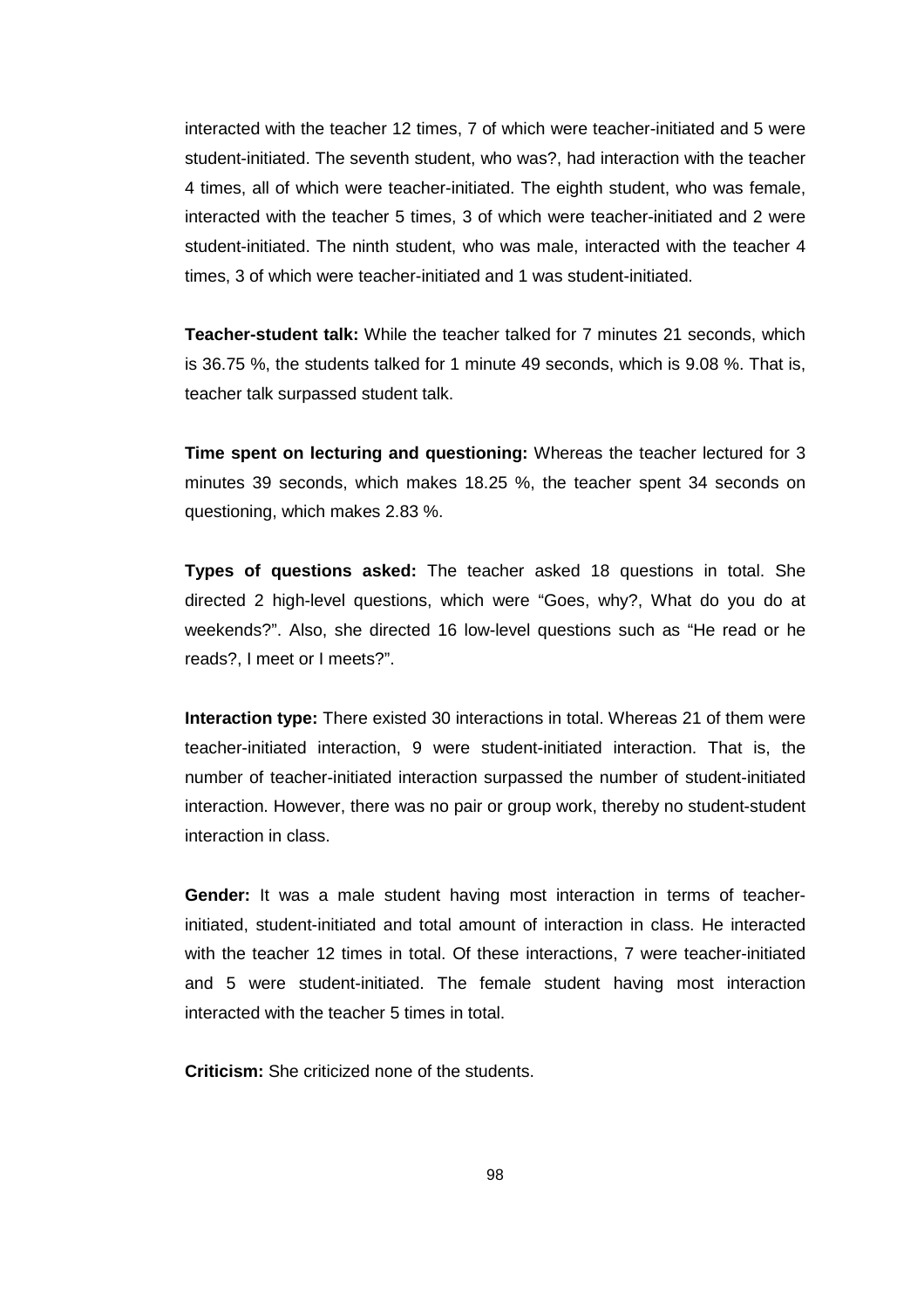To summarize all the points mentioned in Case 5  $(1<sup>st</sup>$  and  $2<sup>nd</sup>$  lesson), in both lessons the amount of teacher talk outweighed the amount of student talk. In both lessons, more time was spent on lecturing compared to the time spent on questioning. However, the amount of lecturing of this teacher is not so much as the other teachers. In addition, in both lessons low-level questions were more than high-level questions. Furthermore, the number of teacher-initiate interaction surpassed the number of student-initiated interaction and there existed no student-to-student interaction. In addition, like in other cases, in both lessons, male students interacted more with the teacher compared with female students. Finally, no student received criticism from the teacher. The summary of Case 5 is given in the table below:

| <b>CASE 1</b>                        | 1 <sup>st</sup><br><b>LESSON</b> | 2 <sup>nd</sup> LESSON     |
|--------------------------------------|----------------------------------|----------------------------|
| <b>Teacher Talking Time</b>          | 425 sec= $35.42\%$               | 441 sec= 36.75 %           |
| <b>Student Talking Time</b>          | 123 sec= 10.25 %                 | 109 $sec = 9.08\%$         |
| Time Spent on Lecturing              | 197 $sec = 16.42\%$              | 219 sec= $18.25\%$         |
| Time Spent on Questioning            | 44 $sec = 3.66 \%$               | $34 \text{ sec} = 2.83 \%$ |
| <b>High-level Questions</b>          | 2                                | 2                          |
| <b>Low-level Questions</b>           | 24                               | 16                         |
| <b>Total Interaction</b>             | 40                               | 30                         |
| <b>Teacher-initiated Interaction</b> | 31                               | 21                         |
| Student-initiated Interaction        | 9                                | 9                          |
| <b>Student-Student Interaction</b>   |                                  |                            |
| Maximum Female<br>Interactions       | 7                                | 5                          |
| <b>Maximum Male Interactions</b>     | 20                               | 12                         |
| Criticism towards<br>male/female     |                                  |                            |

#### **Table 9: The Summary of Case 5**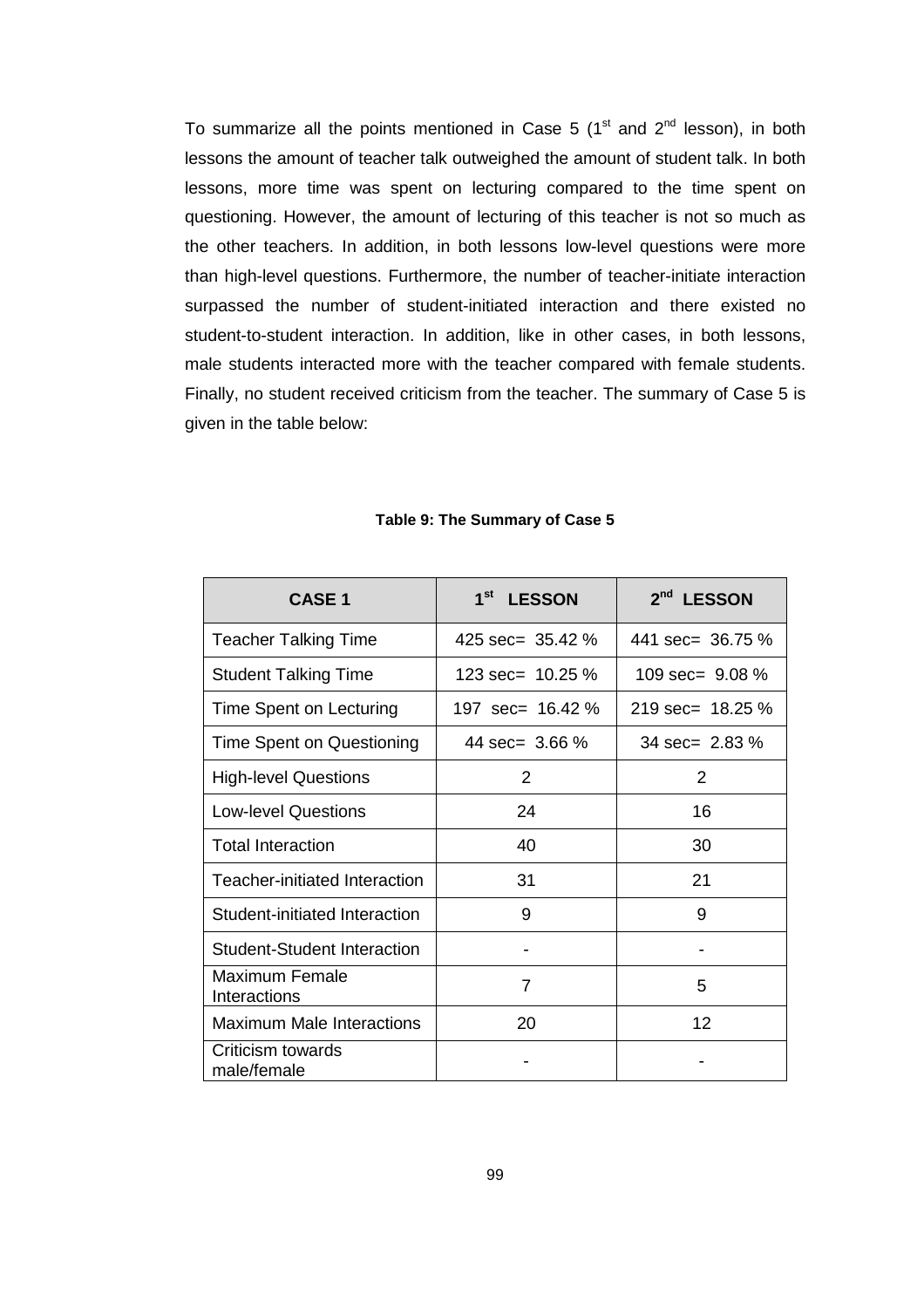Apart from the information about the lessons observed, regarding the teacher characteristics, the female teacher was a democratic teacher. It was quite apparent that there was an open and relaxed learning environment. The teacher had easy communication with the students. The teacher directed questions to the students; that is, she used the questioning strategy but since she asked short answer or yes/no questions, the interaction was short. She used direct instruction method in her lesson; therefore she could not actively involve the students in the lesson. Moreover, she did not involve the student sitting in the corner; besides, she did not offer equal opportunities to the students for interaction in the lesson.

#### **4.1.11 Case 6 (1st lesson)**

The class in Figure 18 below was taught by a male teacher, who was 37 year-old and he had 9 year-teaching experience and he had been teaching in the institution for 6 years. He had been teaching this pre-intermediate class for 4 weeks. In the demographic information log, the teacher reported that 90 % of the students were motivated to learn English and they had a positive attitude towards English. Whereas the students had a moderate performance in Reading and Speaking, they were good at Grammar and Writing. However, they were weak in Listening. Normally, there are 10 students in class. In this lesson, he taught "Gerunds & Infinitives" at a basic level and students sat in a horseshoe shape.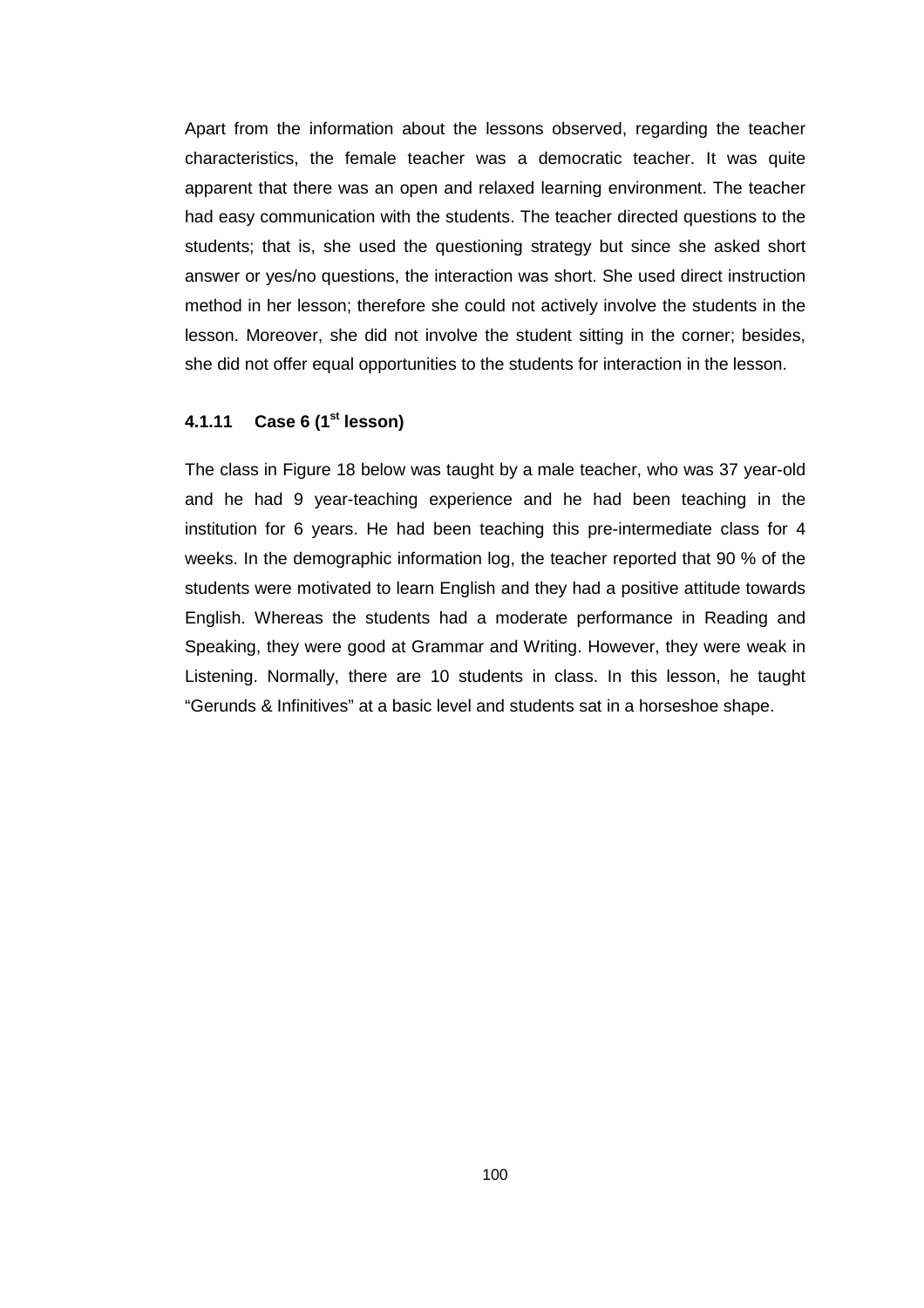

**Figure 18: Case 6 (1. hour)** 

Given the figure above, there were 10 students, 8 of whom were female and 2 were male. The first student, who was female, did not interact with the teacher. The second student, who was female, interacted with the teacher 5 times, 3 of which were teacher-initiated and 2 were student-initiated. The third student, who was male, interacted with the teacher 7 times, 3 of which were teacher-initiated and 4 were student-initiated. The fourth student, who was female, interacted with the teacher twice, one of which was teacher-initiated and another was studentinitiated. The fifth student, who was female, interacted with the teacher once, which was teacher-initiated. The sixth student, who was female, interacted with the teacher twice, both of which were teacher-initiated. The seventh student, who was female, had only one interaction with the teacher, which was teacherinitiated. The eighth student, who was female, interacted with the teacher twice, both of which were teacher-initiated. The ninth student, who was female, had only one interaction with the teacher, which was teacher-initiated. The tenth student, who was male, interacted with the teacher 7 times, 4 of which were teacherinitiated and 3 were student-initiated.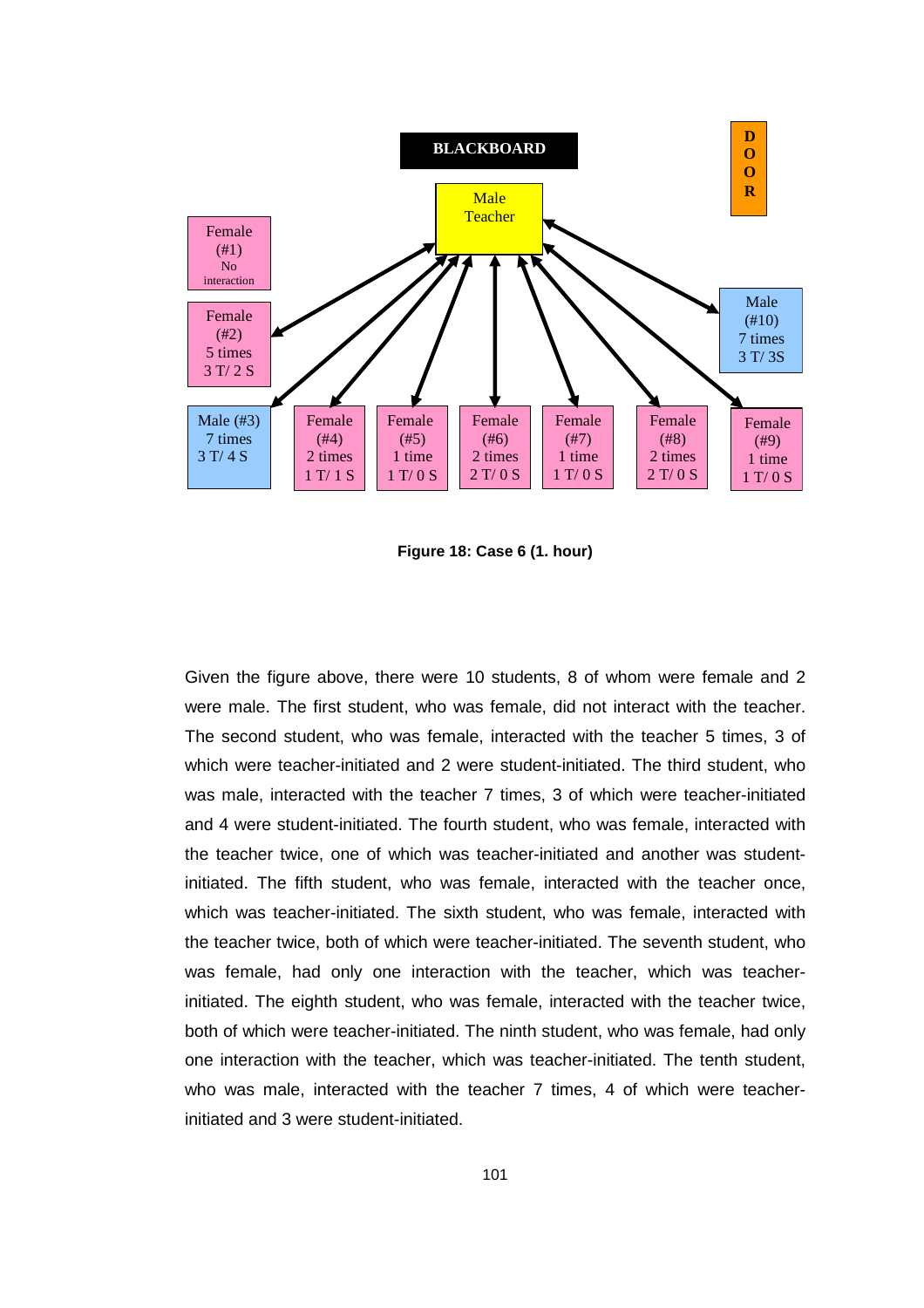**Teacher-student talk:** While the teacher talked for 9 minutes, which is 45 %, the students talked for 2 minutes 20 seconds, which is 11.66 %. That is, teacher talk surpassed student talk.

**Time spent on lecturing and questioning:** Whereas the teacher lectured for 5 minutes 32 seconds, which makes 27.66 %, the teacher spent 1 minute 5 seconds on questioning, which makes 5.42 %.

**Types of questions asked:** The teacher asked 17 questions in total. He directed 7 high-level questions such as "Why is it important?, What do you think?". Also, he directed 10 low-level questions such as "I likes to go or I like to go?, What does title mean?".

**Interaction type:** There existed 27 interactions in total. Whereas 17 of them were teacher-initiated interaction, 10 were student-initiated interaction. That is, the number of teacher-initiated interaction surpassed the number of student-initiated interaction. However, there was no pair or group work, thereby no student-student interaction in class.

**Gender:** It was a male student having most interaction in terms of teacherinitiated, student-initiated and total amount of interaction in class. He interacted with the teacher 7 times in total. Whereas 4 were teacher-initiated and 3 were student-initiated. The female student having most interaction interacted with the teacher 5 times in total.

**Criticism:** He criticized none of the students.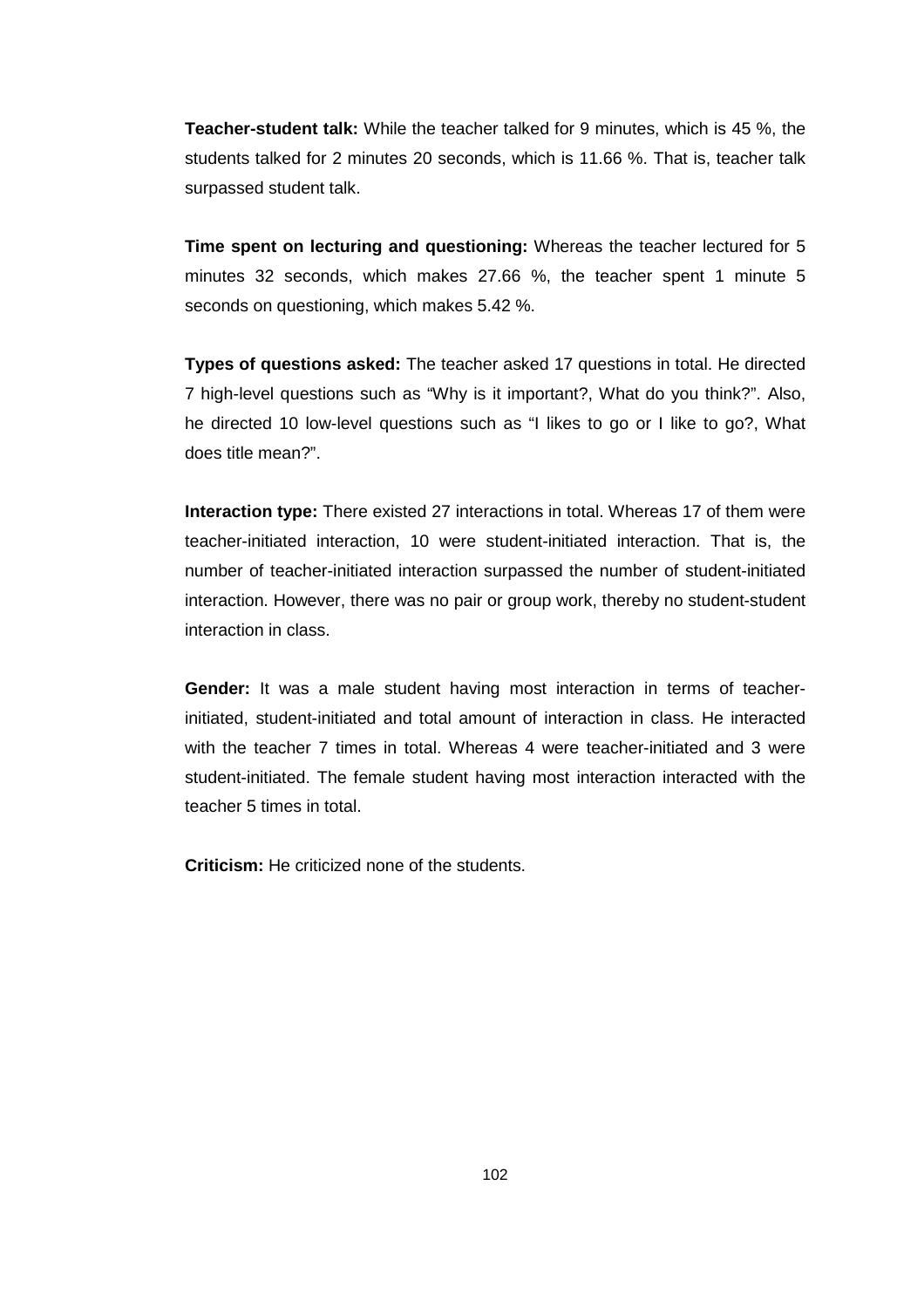

**Figure 19: Case 6 (2. hour)** 

In this hour, the teacher continued with "Gerunds & Infinitives" and did some practice on it. The students sat on the same seats. The first student, who was female, interacted with the teacher 5 times, 3 of which were teacher-initiated and 2 were student-initiated. The second student, who was female, interacted with the teacher 5 times, 3 of which were teacher-initiated and 2 were student-initiated. The third student, who was male, interacted with the teacher 9 times, 3 of which were teacher-initiated and 6 were student-initiated. The fourth student, who was female, interacted with the teacher twice, both of which were teacher-initiated. The fifth and the sixth students, who were female, interacted with the teacher twice, both of which were teacher-initiated. The seventh student, who was female, had only one interaction with the teacher, which was teacher-initiated. The eighth student, who was female, interacted with the teacher twice, one of which was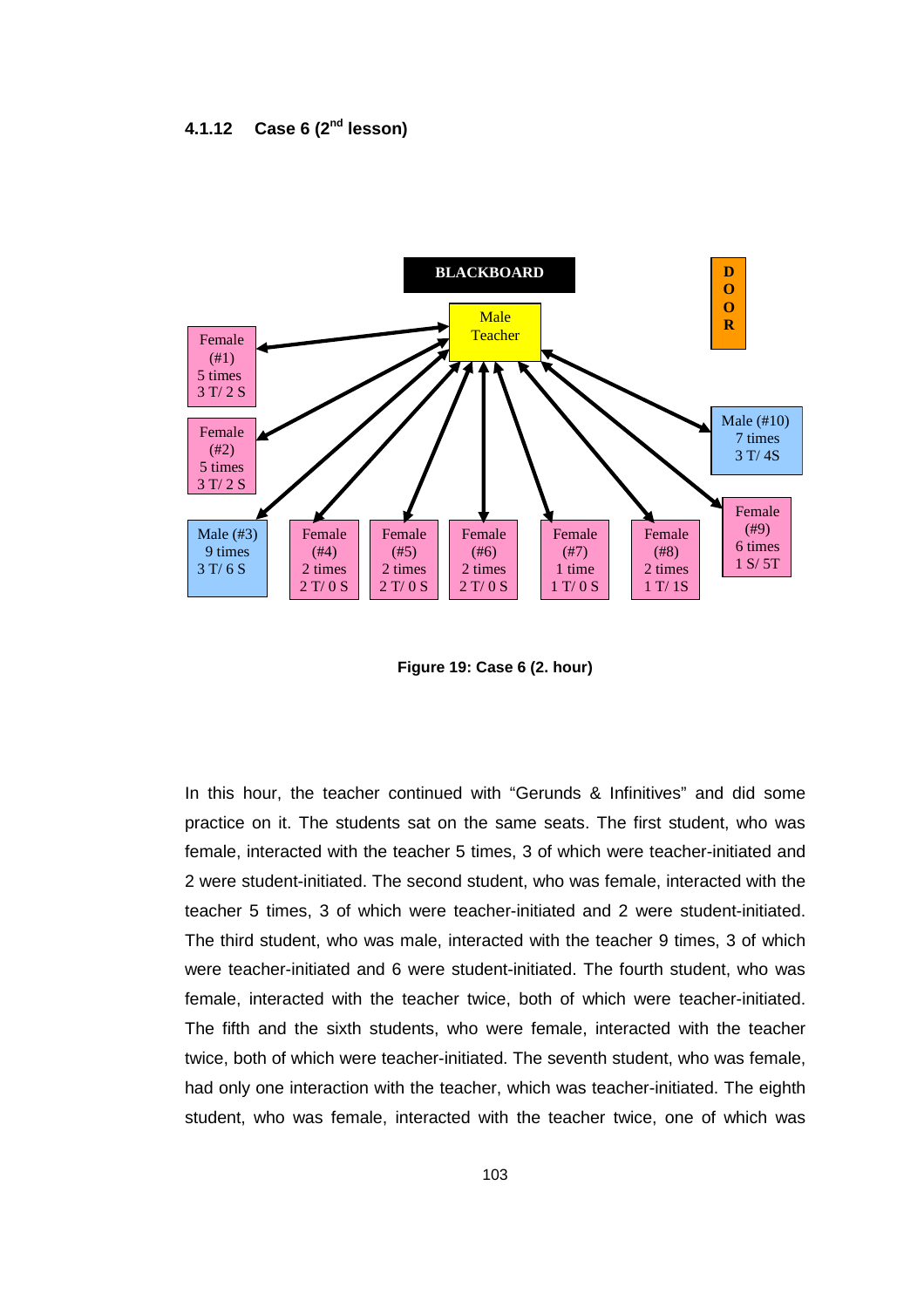teacher-initiated and the other was student-initiated. The ninth student, who was female, interacted with the teacher 6 times, 5 of which was teacher-initiated and 1 was student-initiated. The tenth student, who was male, interacted with the teacher 7 times, 3 of which were teacher-initiated and 4 were student-initiated.

**Teacher-student talk:** While the teacher talked for 8 minutes 39 seconds, which is 43.25 %, the students talked for 2 minutes 4 seconds, which is 10.33 %. That is, teacher talk surpassed student talk.

**Time spent on lecturing and questioning:** Whereas the teacher lectured for 2 minutes 18 seconds, which makes 11.50 %, the teacher spent 1 minute 6 seconds on questioning, which makes 5.5 %.

**Types of questions asked:** The teacher asked 21 questions in total. All of the questions were low-level questions, a few of which were "Infinitive or gerund?, Do I use 's' here?". He asked no high-level questions.

**Interaction type:** There existed 41 interactions in total. Whereas 25 of them were teacher-initiated interaction, 16 were student-initiated interaction. That is, the number of teacher-initiated interaction surpassed the number of student-initiated interaction. However, there was no pair or group work, thereby no student-student interaction in class.

**Gender:** It was a male student having most interaction in terms of total number of interactions. He interacted with the teacher 9 times in total. However, in terms of teacher-initiated interaction, it was a female student having most interaction. She interacted with the teacher 5 times. In terms of student-initiated interaction, it was a male student having most interaction. He initiated interaction with the teacher 6 times. The female student having most interaction interacted with the teacher 6 times in total.

**Criticism:** He criticized the tenth student because of his making loud noise and chatting with his neighbor.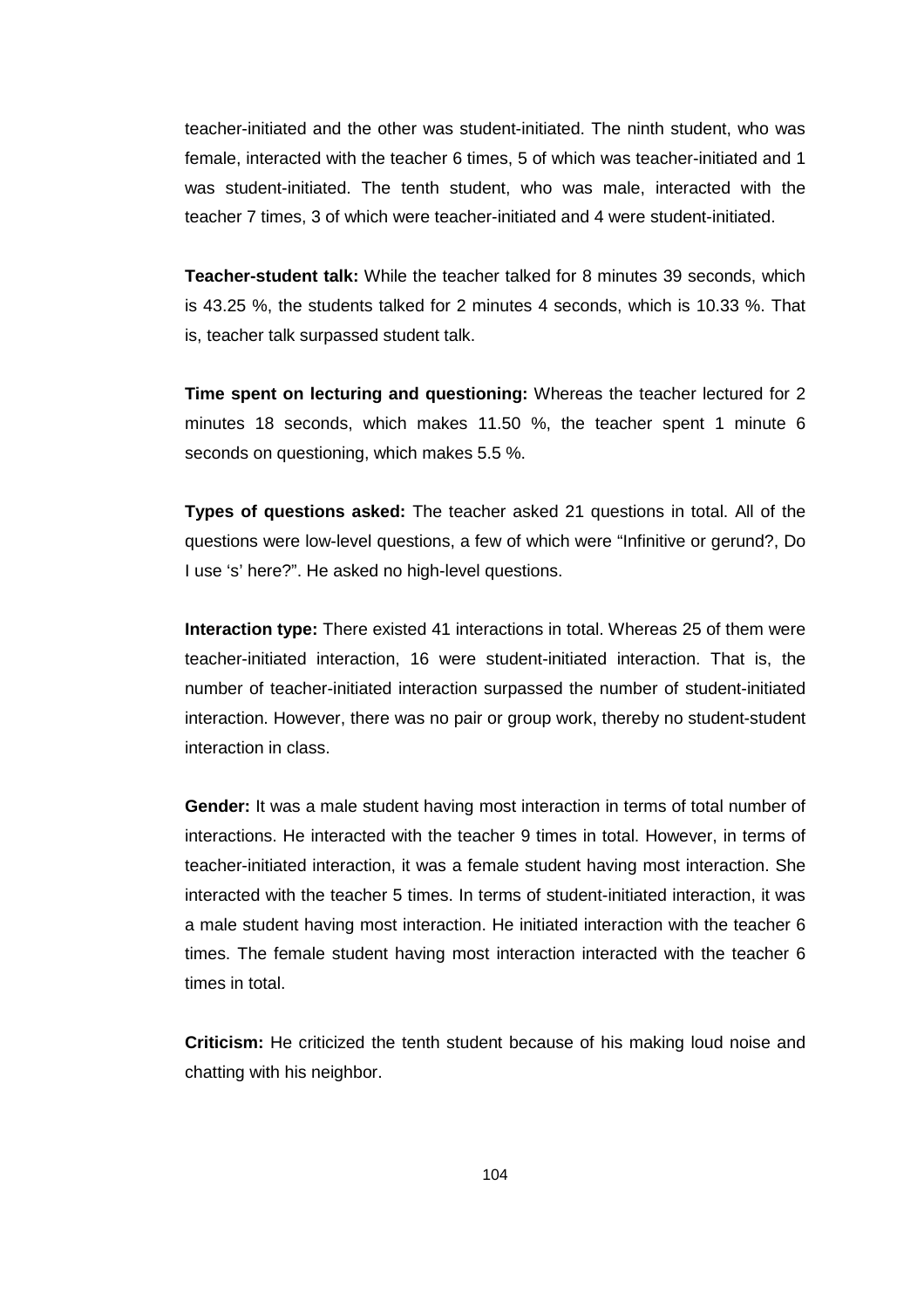To conclude all the points mentioned in Case 6 (1st lesson and 2nd lesson), in both lessons the amount of teacher talk surpassed the amount of student talk. Moreover, in the first lesson, the teacher lectured more and asked more questions than the second hour. Lecturing outweighed questioning in both lessons. In addition, in both lessons low-level questions were more than high-level questions. Furthermore, the number of teacher-initiated interaction was more than the number of student-initiated interaction and there existed no student-to-student interaction. What's more, in both lessons, male students interacted more with the teacher compared with female students. Finally, whereas the teacher criticized none of the students in the first lesson, he criticized a male student because of his attempt to chat and make loud noise. The summary of Case 6 is displayed in the table below:

| <b>CASE 1</b>                      | 1 <sup>st</sup><br><b>LESSON</b> | 2 <sup>nd</sup><br><b>LESSON</b> |
|------------------------------------|----------------------------------|----------------------------------|
| <b>Teacher Talking Time</b>        | 540 sec= $45\%$                  | $519 \text{ sec} = 43.25 \%$     |
| <b>Student Talking Time</b>        | 140 sec= $11.66\%$               | 124 sec= $10.33\%$               |
| Time Spent on Lecturing            | 332 sec= 27, 66 $%$              | 138 sec= 11.50 %                 |
| Time Spent on Questioning          | 65 sec= $5.42\%$                 | 66 sec= $5.5\%$                  |
| <b>High-level Questions</b>        | 7                                | 0                                |
| <b>Low-level Questions</b>         | 14                               | 21                               |
| <b>Total Interaction</b>           | 27                               | 41                               |
| Teacher-initiated Interaction      | 17                               | 25                               |
| Student-initiated Interaction      | 10                               | 16                               |
| <b>Student-Student Interaction</b> |                                  |                                  |
| Maximum Female<br>Interactions     | 5                                | 6                                |
| <b>Maximum Male Interactions</b>   | 7                                | 9                                |
| Criticism towards<br>male/female   |                                  | 1 male                           |

#### **Table 10: The Summary of Case 6**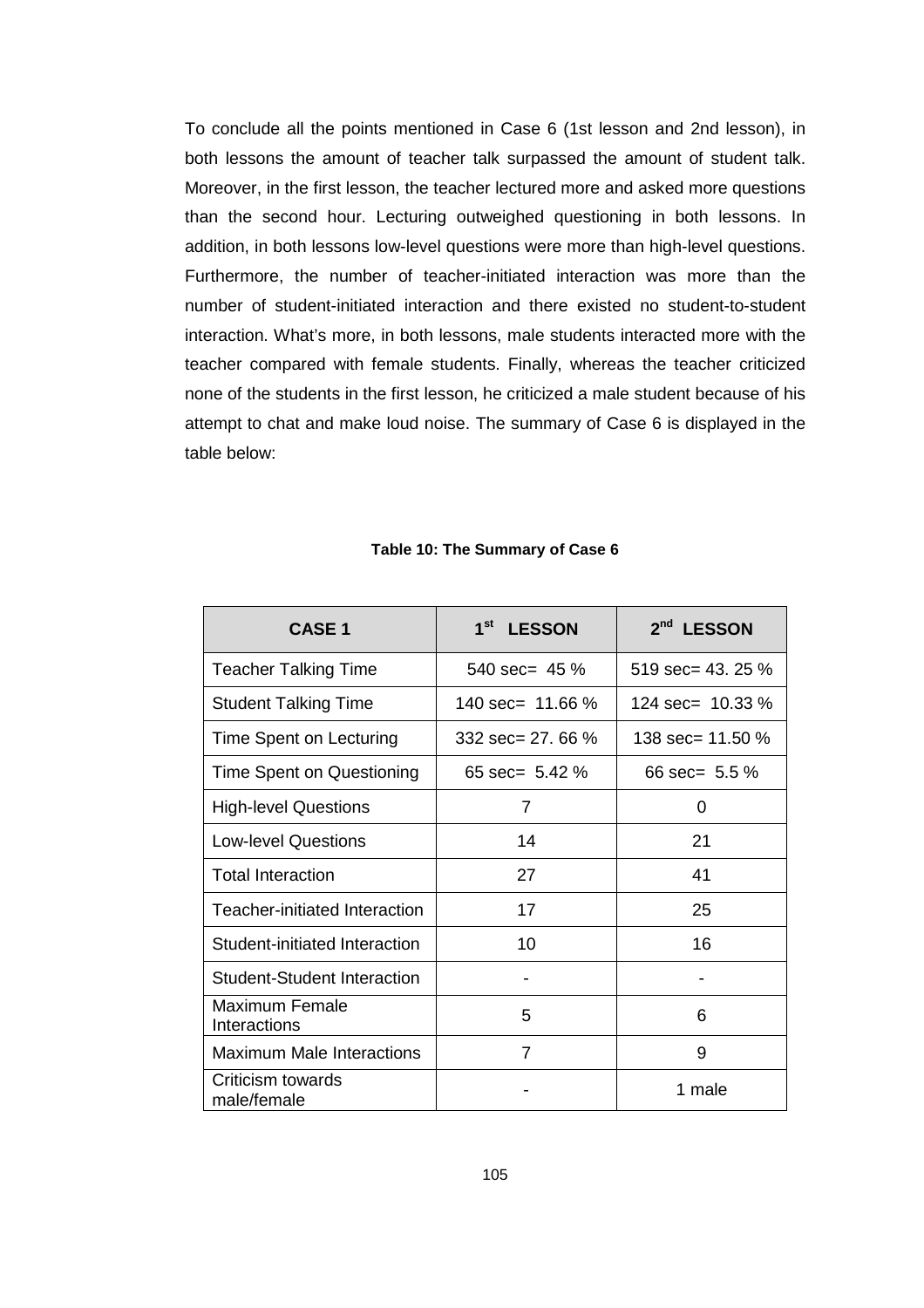Besides the information about the grammar lessons above, as for the teacher characteristics in Case 6, the male teacher was a democratic teacher and he created a relaxed and stress free learning environment for his students. So, students did not hesitate to ask any questions to the teacher or share their ideas with the whole class. The teacher taught the target grammar subject by creating context and used elicitation technique to actively involve the students. Through questions, the teacher made students try to find out the rule of the grammar point. To put it another way, he used indirect instruction method in his lesson. Therefore, the students were quite active participants. However, there was a student having no interaction in the first lesson and he did not involve that student. Apart from that, he gave almost equal opportunities to his students for interaction.

Following the analysis of each case on its own according to the research questions, to embody more meaningful information, the tabulation of the results gathered altogether from every case was first performed. Next, the summary presentation and interpretation of the tables were given.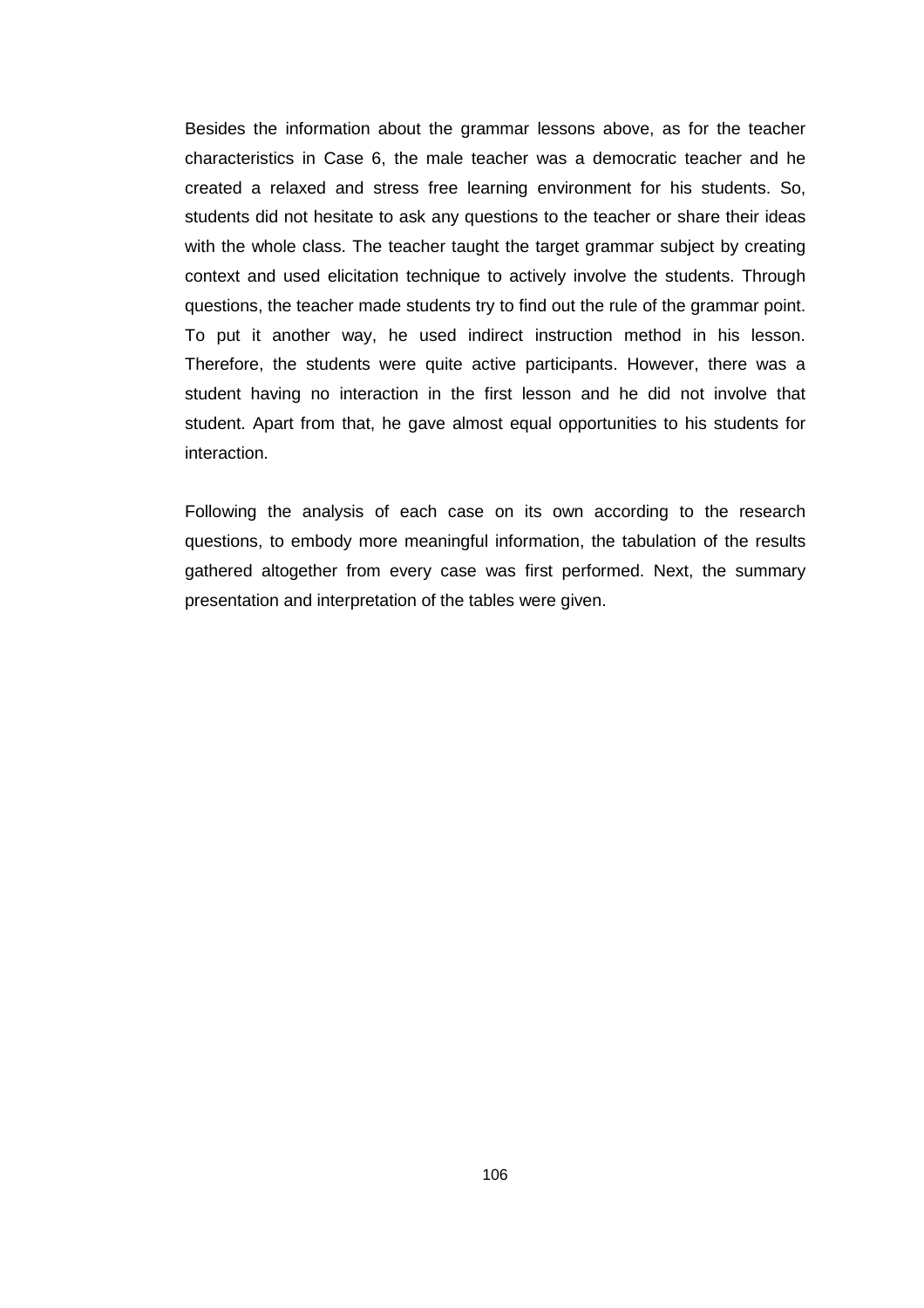| Case            | <b>Teacher</b><br><b>Talking Time</b> | <b>Student</b><br><b>Talking Time</b>   | <b>Lecturing</b>             | Questioning                | # of High-<br>level<br>Questions | # of Low-<br>level<br>Questions |
|-----------------|---------------------------------------|-----------------------------------------|------------------------------|----------------------------|----------------------------------|---------------------------------|
| Case 1-1st les. | 870 sec= $72.5\%$                     | 68 sec= 5.66 $%$                        | $603 \text{ sec} = 50.25 \%$ | 41 sec= $3.42\%$           | 2                                | 24                              |
| Case 1-2nd les. | $845$ sec= 70.42 %                    | 74 $sec = 6.16$ %                       | 771 sec= 64.25 %             | 51 sec= $4.25\%$           | 1                                | 22                              |
| Case 2-1st les. | 705 sec= 58.75 %                      | $264 \text{ sec} = 22 \%$               | 400 sec= $33.33\%$           | 76 $sec = 6.33 \%$         | 0                                | 35                              |
| Case 2-2nd hr.  | 632 sec= $52.66\%$                    | 112 sec= $9.33\%$                       | 305 sec= $25.42\%$           | 43 sec= $3.58\%$           | 4                                | 12                              |
| Case 3-1st hr.  | 617 sec= 51.42 %                      | 126 sec= $10.5\%$                       | 137 sec= 11.42 %             | $93 \text{ sec} = 7.75 \%$ | 4                                | 35                              |
| Case 3-2nd hr.  | 576 sec= $48\%$                       | 173 sec= $14.42\%$                      | 256 sec= $21.33\%$           | 41 sec= $3.42\%$           | 1                                | 24                              |
| Case 4-1st hr.  | 680 sec= 56.66 %                      | 119 sec= $9.92\%$                       | 423 sec= $35.25\%$           | 52 sec= $4.33\%$           | 8                                | 20                              |
| Case 4-2nd hr.  | 453 sec= 37.75 %                      | 75 sec. = $6.25\%$<br>300 sec. = $25\%$ | $260$ sec= 21.66 %           | 11 sec= $0.92\%$           | 0                                | 7                               |
| Case 5-1st hr.  | 425 sec= 35.42 %                      | 123 sec= 10.25 %                        | 197 sec= 16.42 %             | 44 sec= $3.66\%$           | 2                                | 24                              |
| Case 5-2nd hr.  | 441 sec= $36.75\%$                    | 109 $sec = 9.08$ %                      | 219 sec= $18.25\%$           | 34 sec= $2.83\%$           | 2                                | 16                              |
| Case 6-1st hr.  | 540 sec= $45\%$                       | 140 sec= 11.66 %                        | 332 sec= $27.66\%$           | 65 sec= $5.42\%$           | $\overline{7}$                   | 10                              |
| Case 6-2nd hr.  | 519 sec= $43.25\%$                    | 124 sec= 10.33 %                        | 138 sec= 11.50 %             | 66 sec= $5.5\%$            | 0                                | 21                              |

#### **Table 11: Cases in terms of "Talk, Questioning, Lecturing, Question Type"**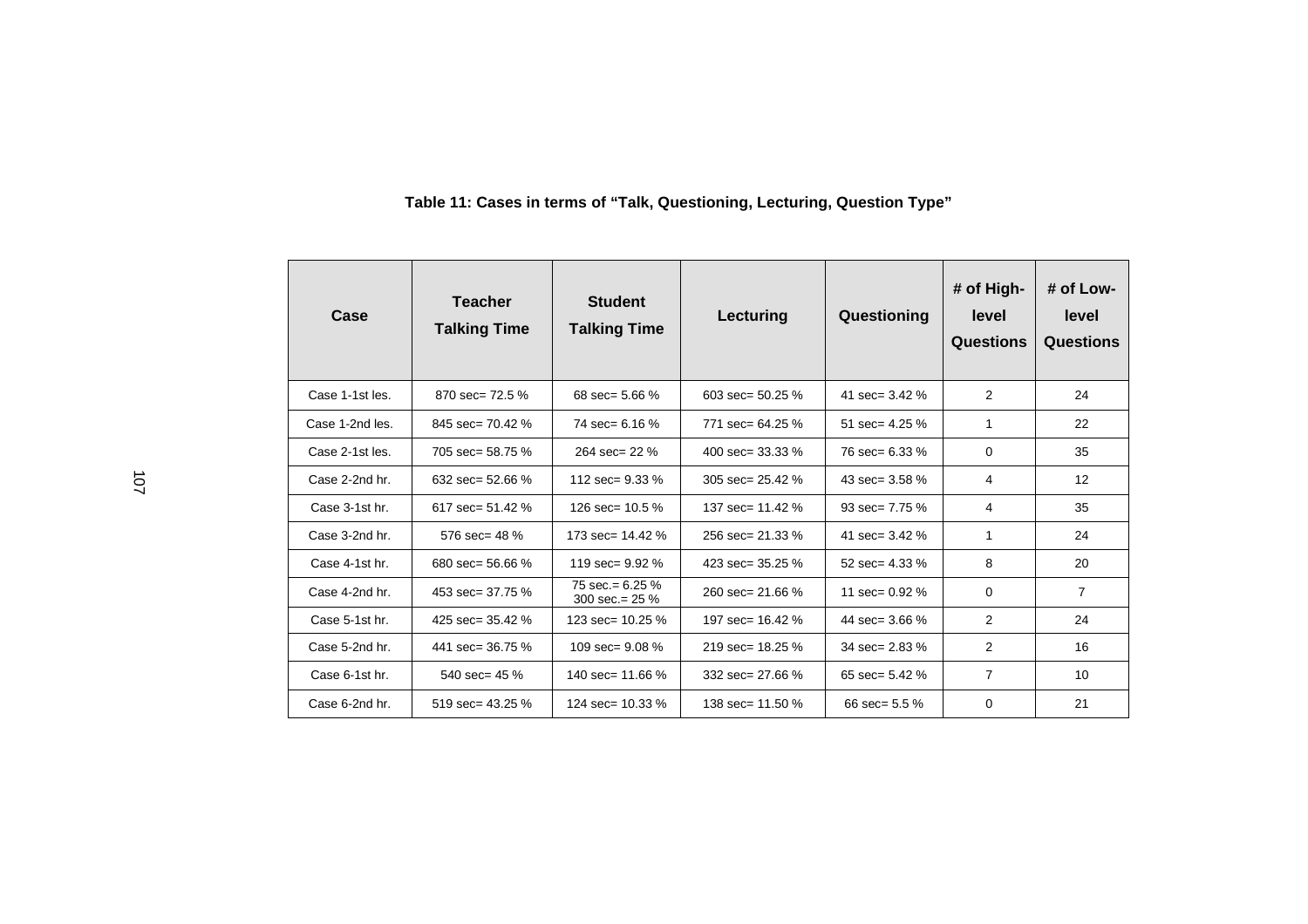Taking Table 11 above into consideration, it can be inferred that whereas the maximum teacher talking time occupies 72.5 % of the lesson, the minimum teacher talking time occupies 35.42 %. As for the student talking time, studenttalking time ranges between 31.5 % and 5.66. % It is seen that in all classes, the amount of teacher talk outweighs the amount of student talk.

With respect to lecturing and questioning, while the time spent on lecturing ranges between 64.25 % and 11.42 %, the time spent on questioning changes between 7.75 % and 0.92 %. For all classes, time spent on lecturing surpasses that of questioning.

With regard to the types of questions, whereas the number of high-level questions goes between 0-8, the number of low-level questions changes between 7 and 35. In all lessons, the number of low-level questions is much more than that of highlevel questions.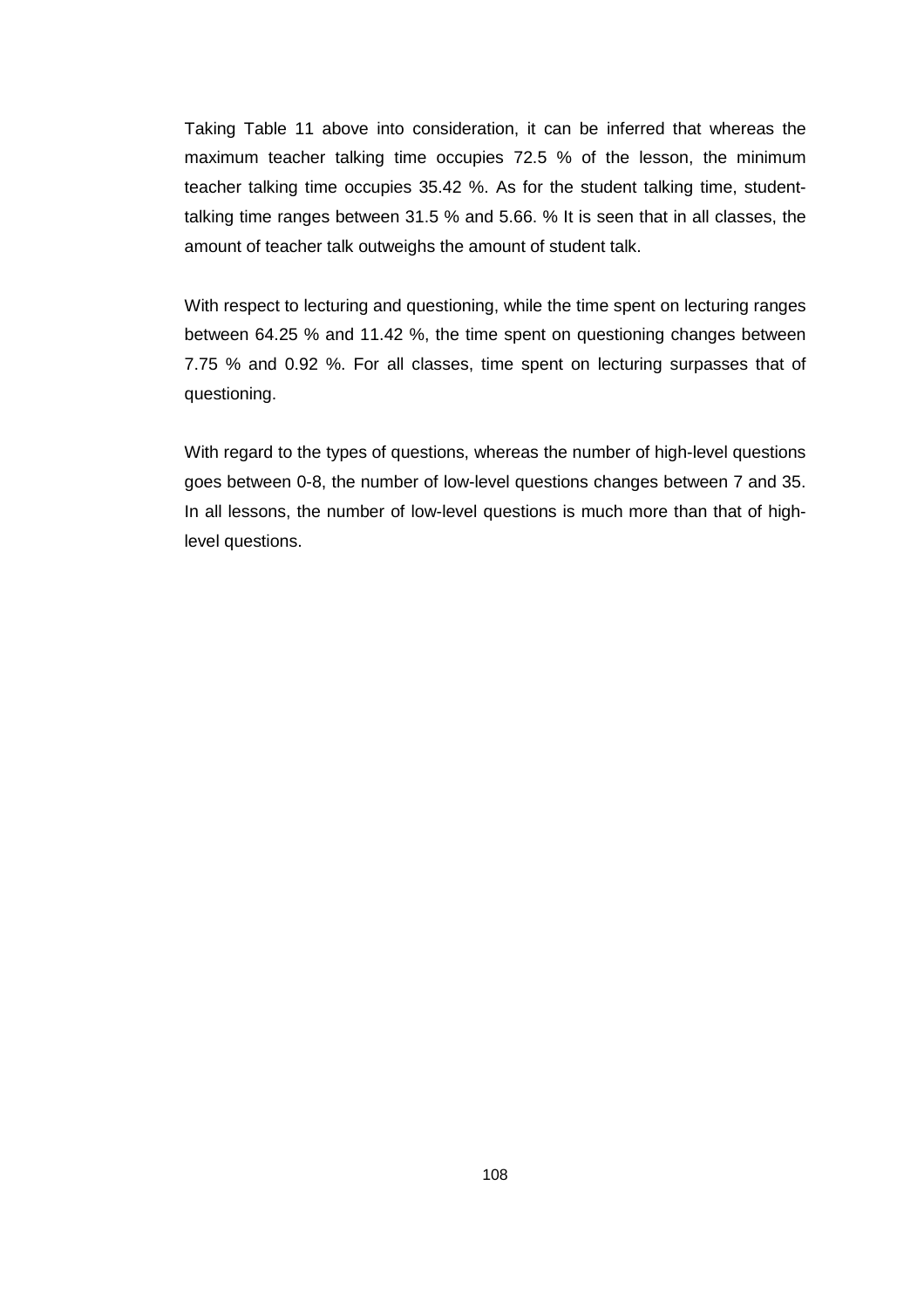| <b>Cases</b>               | Total # of<br><b>Interaction</b> | # of<br>Student-<br>initiated<br><b>Interaction</b> | #of<br>Teacher-<br>initiated<br><b>Interaction</b> | Pair or<br><b>Group Work</b><br>(student-<br>student<br>interaction | <b>Maximum</b><br># of<br><b>Interaction</b><br>by Male | <b>Maximum</b><br># of<br><b>Interaction</b><br>by Female | <b>Criticism</b><br><b>Towards</b><br>Male/<br><b>Female</b><br><b>Students</b> |
|----------------------------|----------------------------------|-----------------------------------------------------|----------------------------------------------------|---------------------------------------------------------------------|---------------------------------------------------------|-----------------------------------------------------------|---------------------------------------------------------------------------------|
| Case $1(1st hr)$           | 30                               | $\overline{4}$                                      | 26                                                 |                                                                     | 16                                                      | 5                                                         |                                                                                 |
| Case $1(2^{nd}$ hr)        | 23                               | $\mathbf 0$                                         | 23                                                 |                                                                     | 11                                                      | 3                                                         |                                                                                 |
| Case $2(1st hr)$           | 36                               | $\mathbf{1}$                                        | 35                                                 | ÷.                                                                  | 9                                                       | 5                                                         | 2 males                                                                         |
| Case $2(2^{nd}$ hr)        | 40                               | 15                                                  | 25                                                 | $\blacksquare$                                                      | 12                                                      | 3                                                         | 1 male                                                                          |
| Case $3(1st hr)$           | 51                               | 12                                                  | 39                                                 |                                                                     | 16                                                      | 10                                                        | 3 males                                                                         |
| Case $3(2^{nd}$ hr)        | 49                               | 14                                                  | 35                                                 |                                                                     | 14                                                      | 8                                                         |                                                                                 |
| Case $4(1^{\text{st}}$ hr) | 35                               | $\overline{7}$                                      | 28                                                 |                                                                     | 11                                                      | 5                                                         | 2 males                                                                         |
| Case $4(2^{nd}$ hr)        | 21+48 (pair work)= 69            | 5                                                   | 16                                                 | 48                                                                  | 3                                                       | $\overline{2}$                                            | 2 males                                                                         |
| Case $5(1st hr)$           | 40                               | 9                                                   | 31                                                 | $\blacksquare$                                                      | 20                                                      | $\overline{7}$                                            |                                                                                 |
| Case $5(2^{nd}$ hr)        | 30                               | 9                                                   | 21                                                 |                                                                     | 12                                                      | 5                                                         | $\mathbf{r}$                                                                    |
| Case $6(1^{\text{st}}$ hr) | 27                               | 10                                                  | 17                                                 | $\blacksquare$                                                      | $\overline{7}$                                          | 5                                                         | $\sim$                                                                          |
| Case $6(2^{nd}$ hr)        | 41                               | 16                                                  | 25                                                 |                                                                     | 9                                                       | 6                                                         | 1 male                                                                          |

#### **Table 12: Cases according to "Type of Interaction, Gender and Criticism"**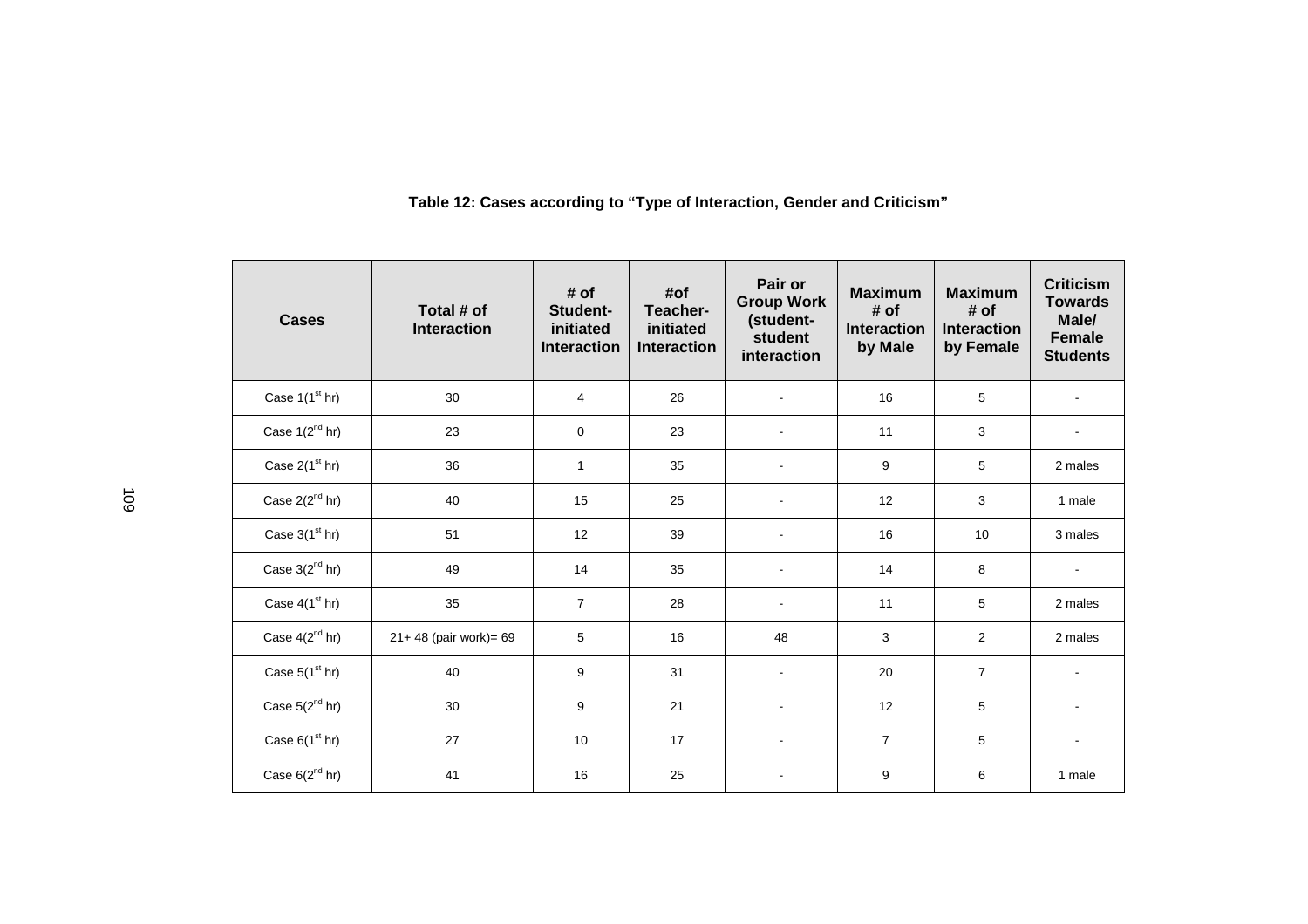According to Table 12, regarding the interaction type, it indicates that the total number of interactions in classes range between 23 and 69. Besides, whereas the number of teacher-initiated interaction changes between 16 and 39, the number of student-initiated interaction goes between 0-16. Therefore, it can be inferred that teacher-initiated interaction dominates the lessons compared to studentinitiated interaction. In addition, apart from only one lesson (Case 4/ 2. hour), no pair or group work was carried out in lessons, thereby no student-student interaction took place. In Case 4 (2. hour), the teacher ran a pair work activity, which required students to interview each other and then report the answers to the whole class. In this activity, one student (interviewer) in each pair was supposed to ask 4 questions and the other (interviewee) was supposed to answer them and then students changed the roles. Therefore, students in every pair interacted with each other 8 times. Since there were 6 pairs, there were 48 student-student interactions in total.

As for the gender factor, Table 12 shows that while the number of interaction that male-students interacted with the teacher in total ranges between 3and 20, the number of interaction by female students goes between 2 and 10. Thus, it can be said that male students were more active than female students.

Regarding the criticism issue, in Case 2 (1. hour), two male students were criticized by the teacher. Moreover, in the second hour, a different male student was criticized by the teacher. Likewise, in Case 3 (1. hour), 3 male students were criticized by the teacher. Lastly, in Case 4 (1. and 2. hour), two male students were criticized by the teacher. The table suggests that while 8 male students in total were criticized by the teacher, no female students received criticism. So, it can be concluded that male students receive more criticism compared to female students.

# **4.2 PART 2: THE NATURE OF THE INTERACTION IN LANGUAGE CLASSROOMS**

Like in Part 1, in this part each of the lessons observed was identified as "Case". As 6 teachers were observed for two consecutive lessons, there were 12 hours of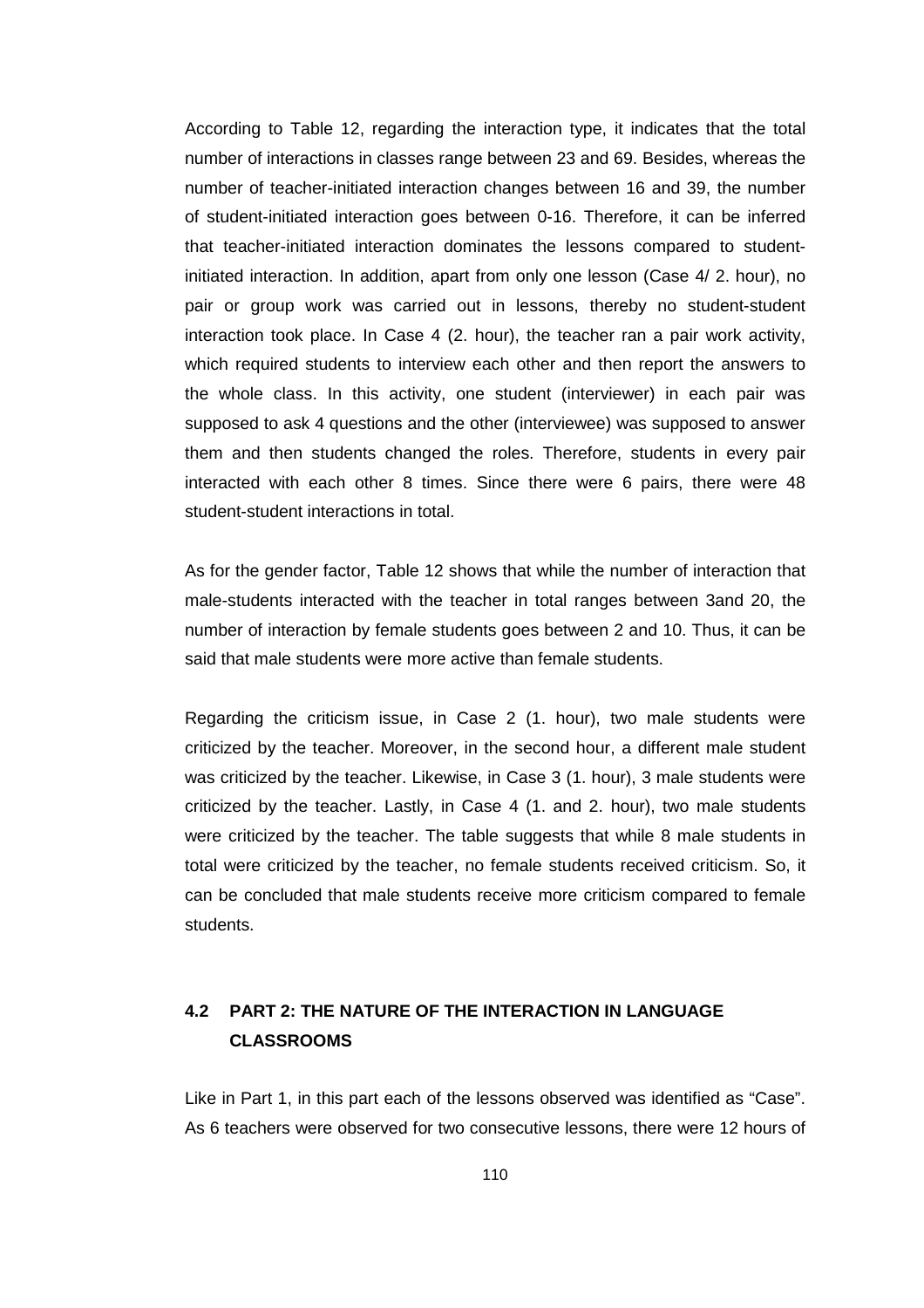raw data. In order to process this raw data, the entire data were gone through several times until some codes came out. Next, similar codes were grouped under a category. The nature of interaction was analyzed under two main categories, which are "Student initiated interaction" and "Teacher initiated interaction". Under the category of "Student initiated interaction", two sub-headings were examined, which are "The way the interaction was initiated" and "The purpose of interaction". The analysis indicated that students initiated the interaction in three ways, which are "raising hand, calling out the teacher and shouting the idea/ answer directly". Moreover, students initiated interaction in order to ask a question related to the lesson, ask for help, share answer/ idea related to the topic in the lesson or confirm with the teacher what s/he was doing right in the activity . Under the category of "Teacher initiated interaction", two subheadings were analyzed, which are "The way the interaction was initiated" and "The means of interaction". The analysis showed that teachers initiated interaction with the students by addressing either a particular student or the whole class. Lastly, teachers used asking a question related to the lesson, making comments on the topic in the lesson or making jokes as a means of interaction. These processed categories and codes revealed significant results regarding the nature of interaction. To embody more meaningful information, the codes and categories identified were analyzed under each Case as follows:

### **4.2.1 Case 1 (1st lesson)**

The class was taught by a female teacher, who was 29 year-old and she had 4 year-teaching experience. Normally, there were 8 students in class. Students were taught "Parts of the House". In this lesson, there were 30 interactions in total. Of these interactions whereas 26 were teacher-initiated interaction, 4 were student-initiated interactions. The table below indicates the way the students and teacher initiated interaction and the purpose of the students' interaction and the means of teacher interaction: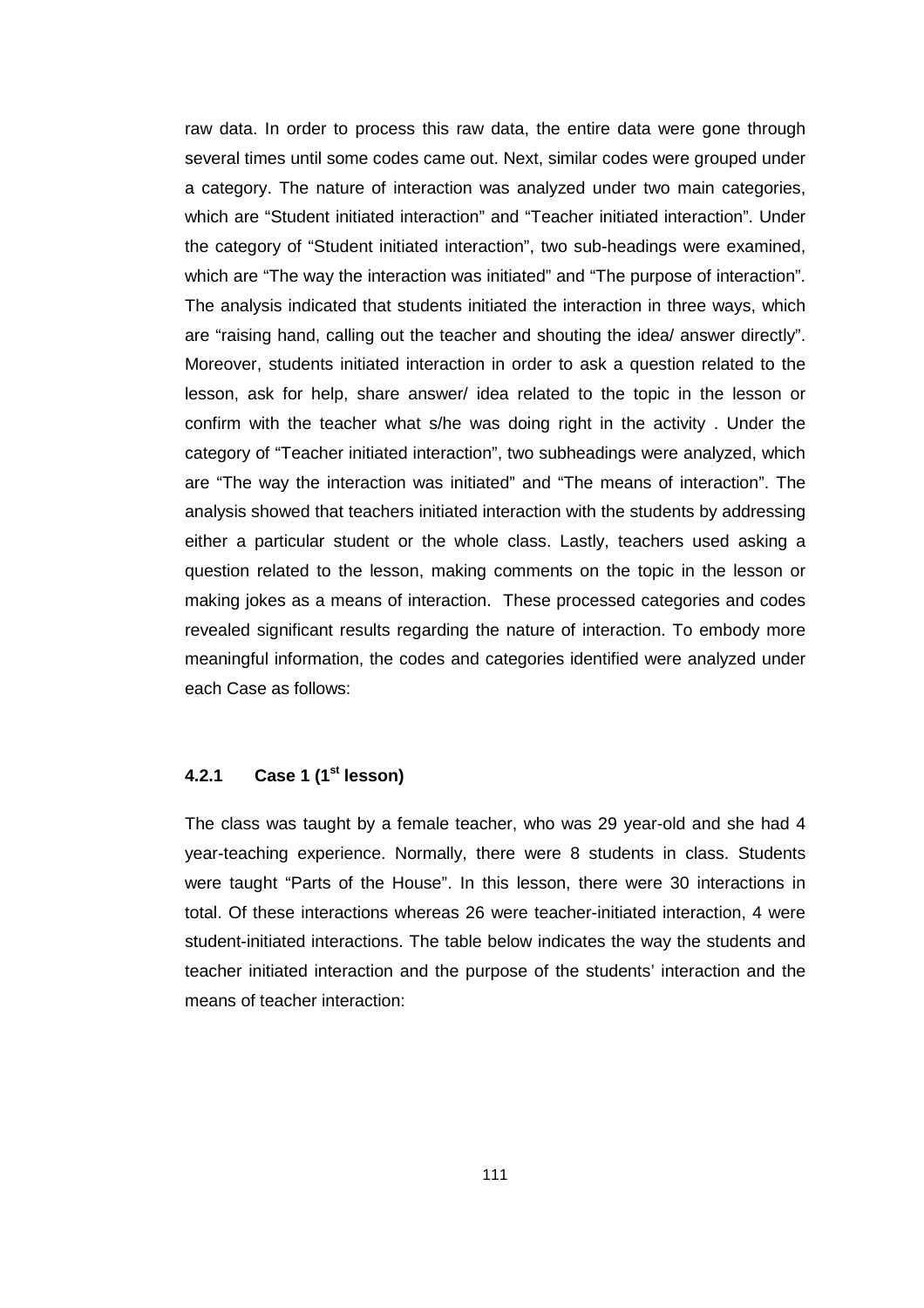| <b>STUDENT-INITIATED INTERACTION</b>                                  |    |  |  |
|-----------------------------------------------------------------------|----|--|--|
| A) The Way The Interaction Was Initiated                              |    |  |  |
| Raising hand<br>$\bullet$                                             | 1  |  |  |
| Calling out teacher's name                                            |    |  |  |
| Shouting at the idea/ answer directly                                 | 3  |  |  |
| B) The Purpose Of The Interaction                                     |    |  |  |
| Ask a question related to the lesson                                  | 1  |  |  |
| Ask for help                                                          |    |  |  |
| Share answer/ idea related to the lesson<br>$\bullet$                 | З  |  |  |
| Confirm with the teacher what s/he was doing<br>right in the activity |    |  |  |
| <b>TEACHER-INITIATED INTERACTION</b>                                  |    |  |  |
| A) The Way The Interaction Was Initiated                              |    |  |  |
| Addressing a particular student<br>$\bullet$                          | 9  |  |  |
| Addressing the whole class                                            | 17 |  |  |
| <b>B) Means Of Interaction</b>                                        |    |  |  |
| Asking a question<br>$\bullet$                                        | 26 |  |  |
| Making comments related to the topic in the<br>$\bullet$<br>lesson    |    |  |  |
| Making jokes                                                          |    |  |  |

#### **Table 13: The Nature of Interaction in Case 1 (1st lesson)**

The table above indicates that of 4 interactions in total, students initiated only one interaction by raising hand and initiated 3 interactions by shouting the answer or idea directly. Moreover, it is seen that students in this lesson students initiated interaction in order to ask a question once and to share answer/ idea related to the lesson three times. Apart from student-initiated interaction, teacher initiated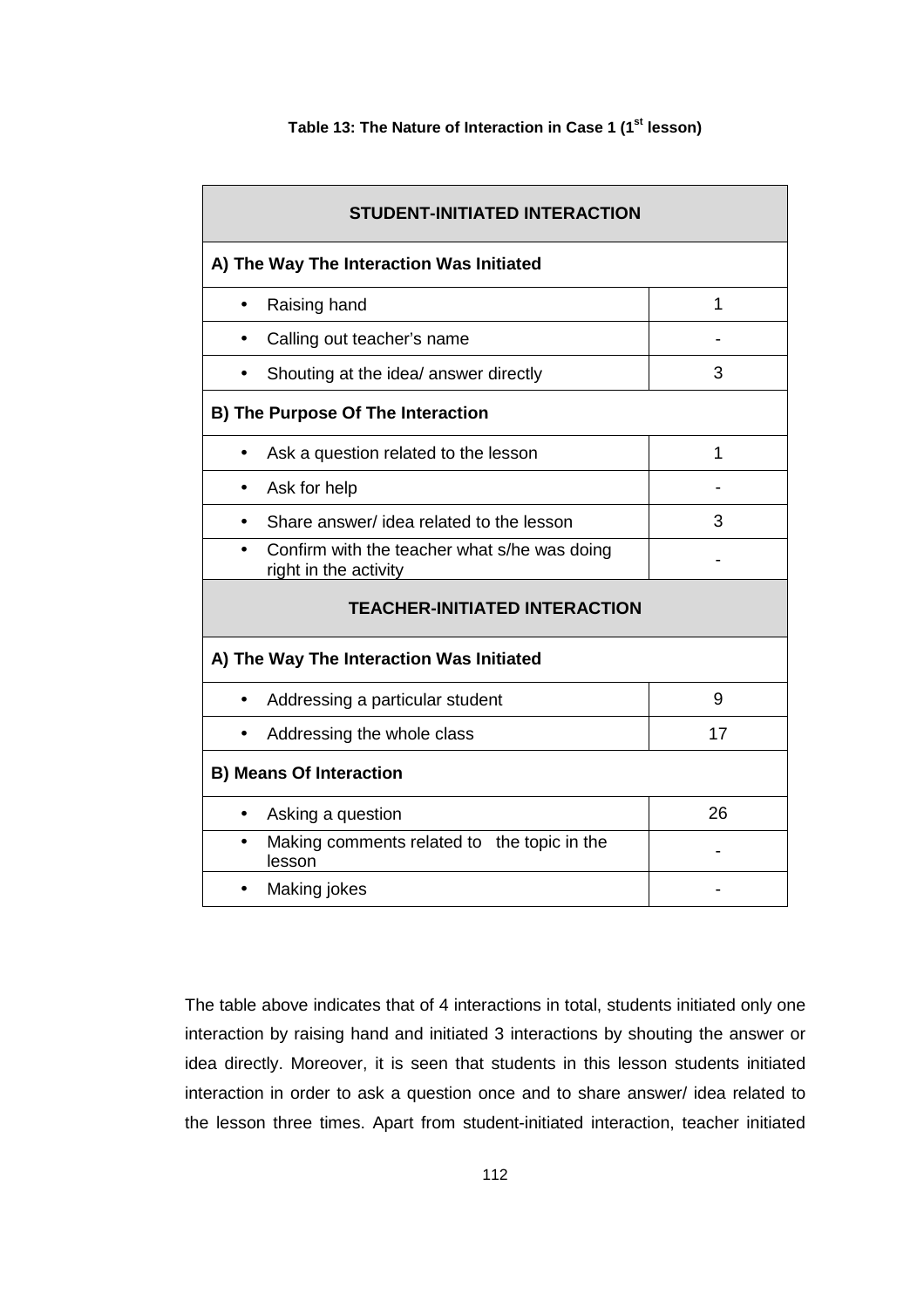interaction by addressing a particular question 9 times and addressing the whole class 17 times. The teacher initiated interaction with the students 26 times by asking questions. To sum up, in this lesson, students mostly used shouting the answer/ idea as the way of initiating the interaction in order to share answer/ idea related to the topic most. As for the teacher-initiated interaction, the teacher mostly used addressing the whole class as the way of initiating the interaction in order to direct questions to the class most.

# **4.2.2 Case 1 (2nd lesson)**

In this lesson, the teacher did a revision of the grammar points taught in previous lessons. There were 23 interactions in total and these were all teacher-initiated interactions. There existed no student-initiated interaction. The details regarding the nature of the interaction in this lesson are as follows: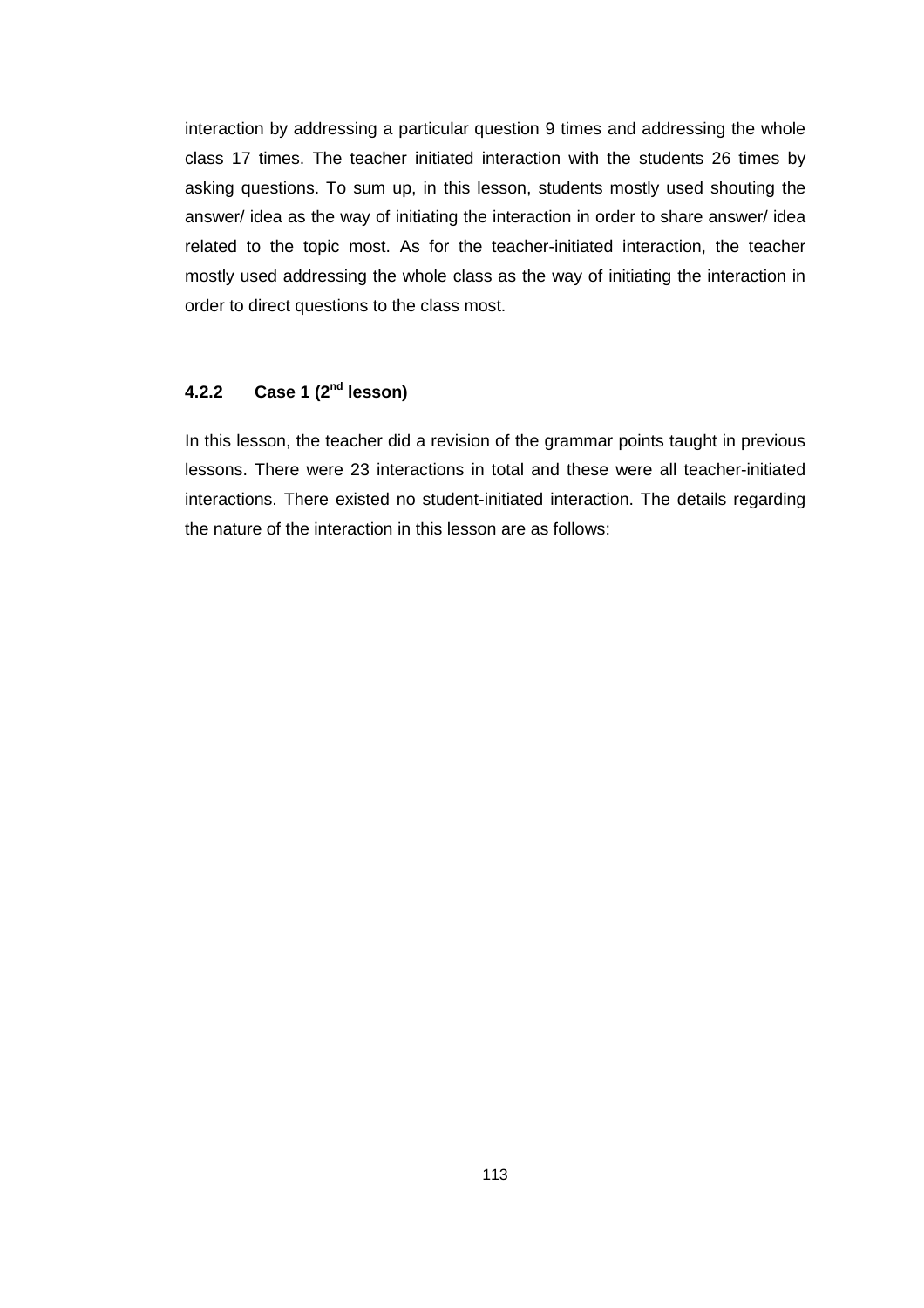| <b>STUDENT-INITIATED INTERACTION</b>                                  |    |
|-----------------------------------------------------------------------|----|
| A) The Way The Interaction Was Initiated                              |    |
| Raising hand<br>$\bullet$                                             |    |
| Calling out teacher's name                                            |    |
| Shouting at the idea/ answer directly                                 |    |
| <b>B) The Purpose Of The Interaction</b>                              |    |
| Ask a question related to the lesson                                  |    |
| Ask for help<br>$\bullet$                                             |    |
| Share answer/ idea related to the lesson                              |    |
| Confirm with the teacher what s/he was doing<br>right in the activity |    |
| <b>TEACHER-INITIATED INTERACTION</b>                                  |    |
| A) The Way The Interaction Was Initiated                              |    |
| Addressing a particular student                                       | 4  |
| Addressing the whole class                                            | 19 |
| <b>B) Means Of Interaction</b>                                        |    |
| Asking a question<br>$\bullet$                                        | 23 |
| Making comments related to the topic in the<br>$\bullet$<br>lesson    |    |
| Making jokes                                                          |    |

The table above displays that it was only the teacher who initiated in this lesson. The teacher initiated interaction with the students by addressing a particular students 4 times and addressing the whole class 19 times. Moreover, the teacher only used asking questions as a means of initiating interaction with the students.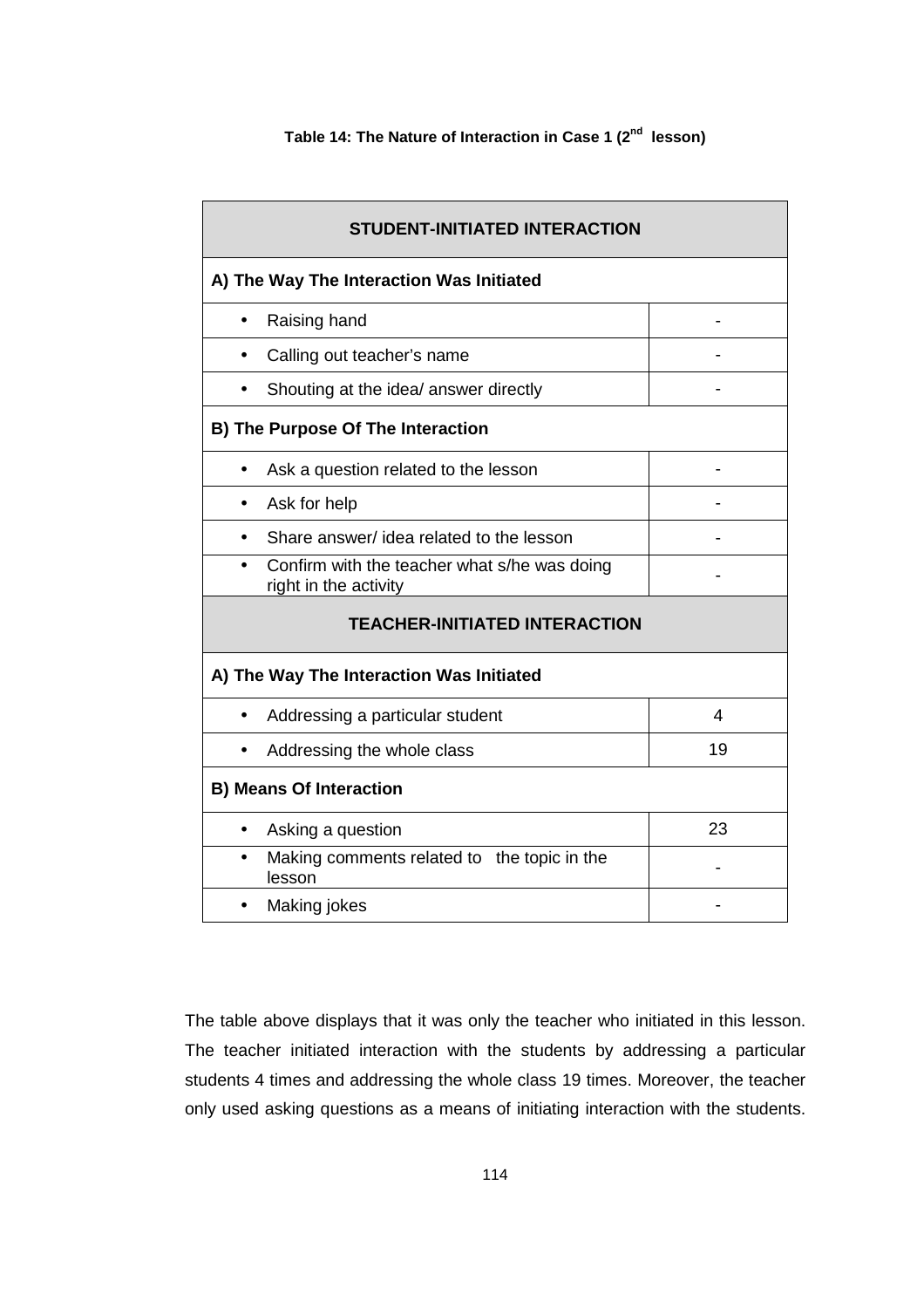The teacher asked 23 questions, which means she initiated interaction with the students 23 times. Whereas there existed no student-initiated interaction in this lesson, as for the teacher-initiated interaction, the teacher used addressing the whole class most as the way of initiating interaction for the purpose of asking questions most.

#### **4.2.3 Case 2 (1st lesson)**

The class was taught by a female teacher, who was 48 year-old and she had 13 year-teaching experience. Normally, there were 7 students in class. The teacher did a revision of "Simple Present Tense". In this lesson, there were 36 interactions in total. Of these interactions whereas 35 were teacher-initiated interaction, 1 was student-initiated interaction. The table below displays the details about the nature of interaction in this lesson: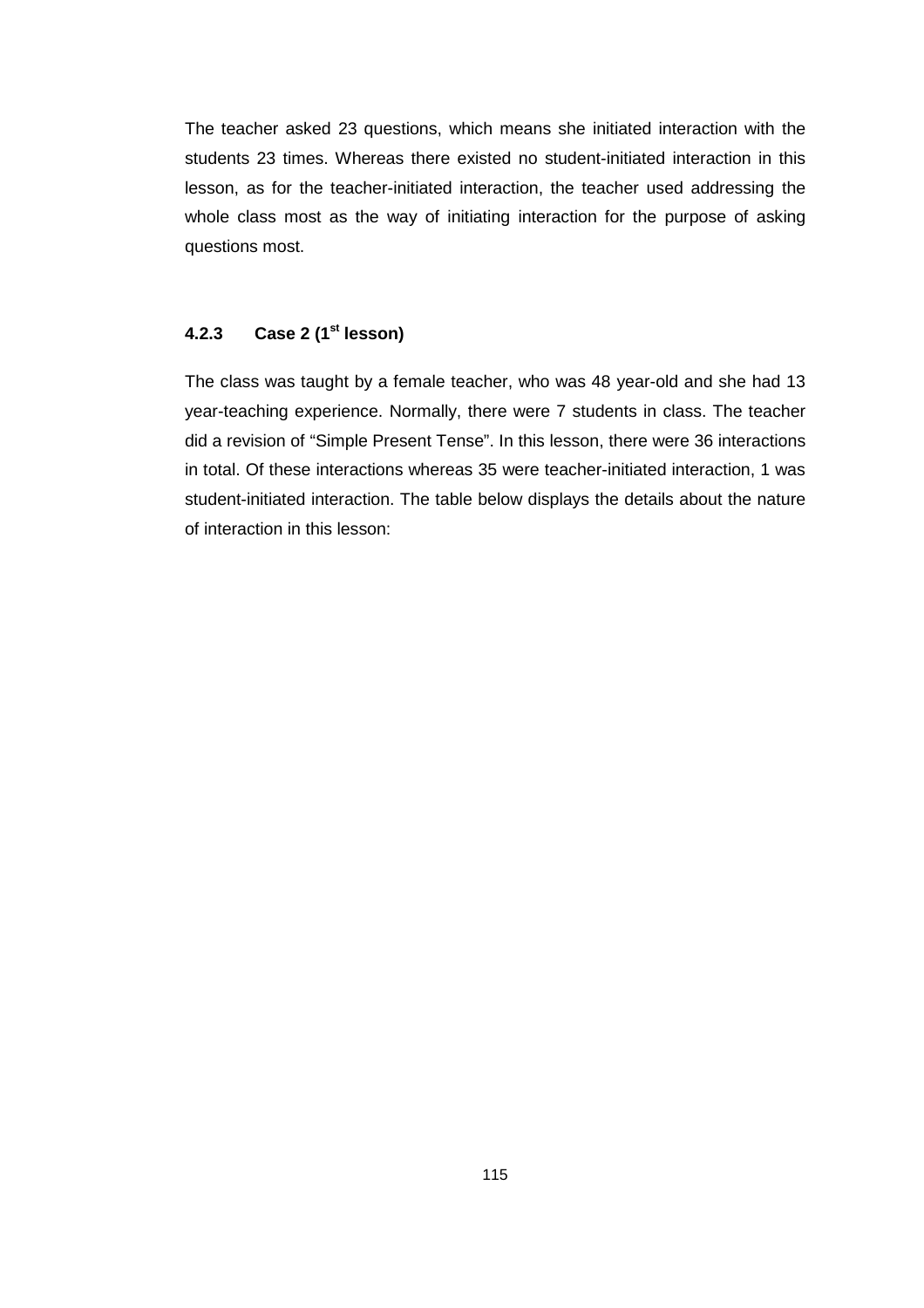## **Table 15: The Nature of Interaction in Case 2 (1st lesson)**

| <b>STUDENT-INITIATED INTERACTION</b>                                  |    |
|-----------------------------------------------------------------------|----|
| A) The Way The Interaction Was Initiated                              |    |
| Raising hand<br>$\bullet$                                             |    |
| Calling out teacher's name                                            | 1  |
| Shouting at the idea/ answer directly                                 |    |
| <b>B) The Purpose Of The Interaction</b>                              |    |
| Ask a question related to the lesson                                  | 1  |
| Ask for help                                                          |    |
| Share answer/ idea related to the lesson                              |    |
| Confirm with the teacher what s/he was doing<br>right in the activity |    |
| <b>TEACHER-INITIATED INTERACTION</b>                                  |    |
| A) The Way The Interaction Was Initiated                              |    |
| Addressing a particular student                                       | 8  |
| Addressing the whole class                                            | 28 |
| <b>B) Means Of Interaction</b>                                        |    |
| Asking a question<br>$\bullet$                                        | 35 |
| Making comments related to the topic in the<br>$\bullet$<br>lesson    |    |
| Making jokes                                                          | 1  |

It is seen in the table above that one student initiated interaction with the teacher by calling out the teacher in order to ask a question related to the lesson. On the other hand, the teacher initiated interaction with the students 36 times, 35 of which were realized by directing questions related to the lesson and 1 was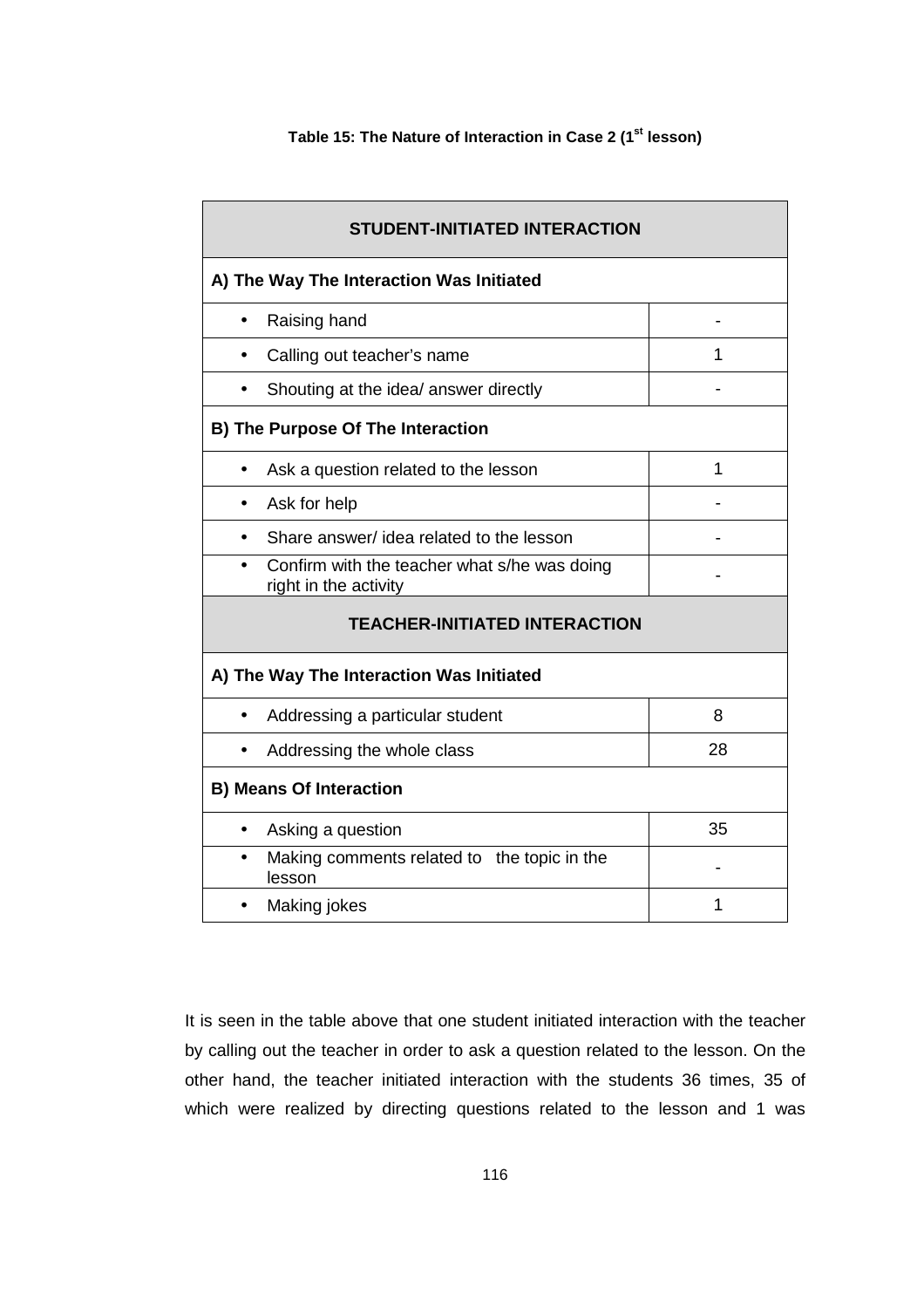realized by revealing her thought related to the topic in the lesson. These interactions were started by addressing 8 students individually and addressing the whole class 28 times. In short, in this lesson, as for the student-initiated interaction, calling out the teacher was used as the way of initiating the interaction for the purpose of asking a question related to the lesson. Regarding the teacherinitiated interaction, addressing the whole class was used as a way of initiating interaction for the purpose of directing questions to the whole class.

# **4.2.4 Case 2 (2nd lesson)**

In this lesson, the students were taught "Can/ cannot". There were 40 interactions in total. Of these interactions, 25 were teacher-initiated and 15 were studentinitiated. The details regarding the nature of the interaction in this lesson are as follows: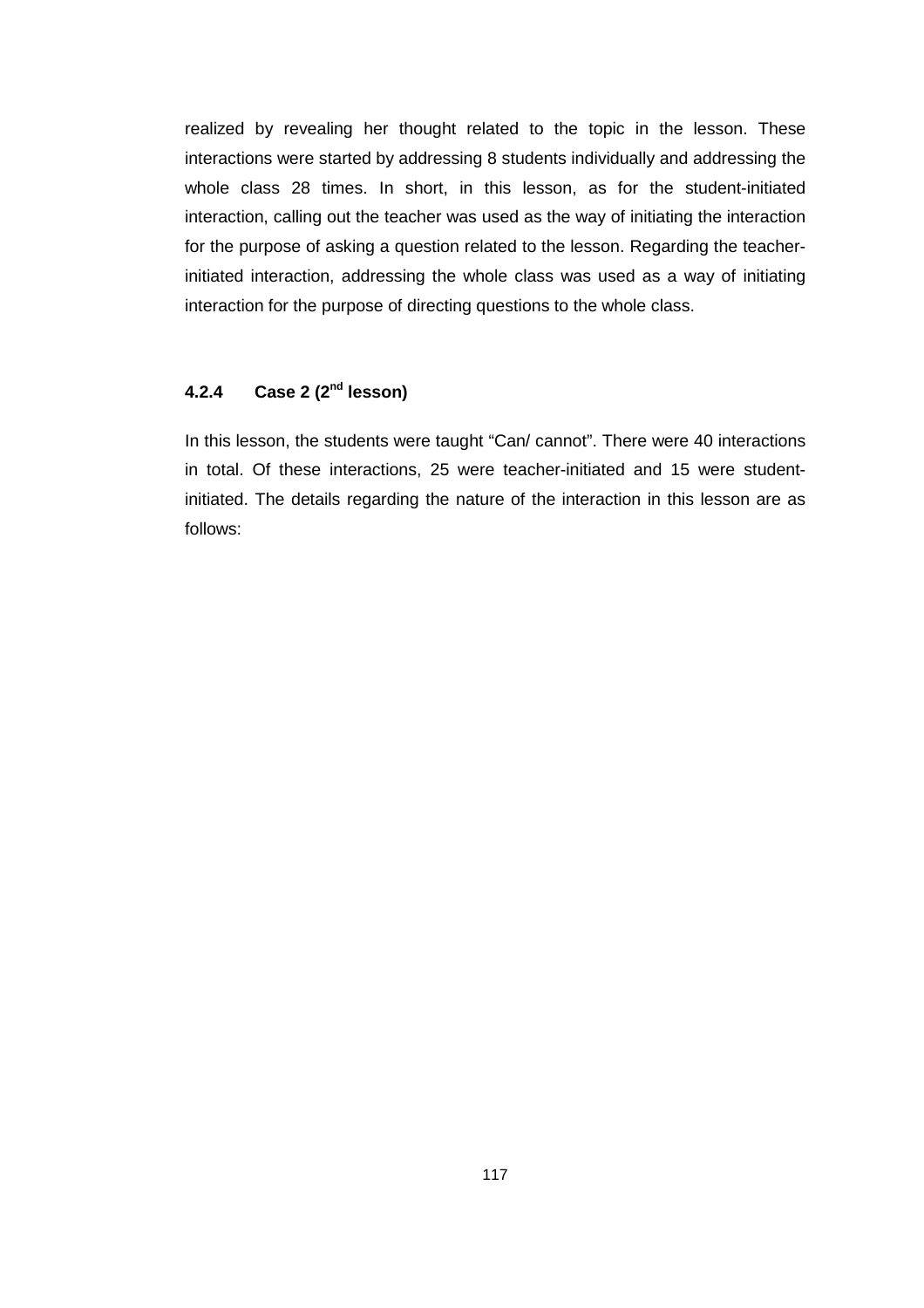| <b>STUDENT-INITIATED INTERACTION</b>                                  |    |
|-----------------------------------------------------------------------|----|
| A) The Way The Interaction Was Initiated                              |    |
| Raising hand                                                          |    |
| Calling out teacher's name                                            |    |
| Shouting at the idea/ answer directly                                 | 15 |
| <b>B) The Purpose Of The Interaction</b>                              |    |
| Ask a question related to the lesson                                  | 3  |
| Ask for help                                                          |    |
| Share answer/ idea related to the lesson                              | 10 |
| Confirm with the teacher what s/he was doing<br>right in the activity | 2  |
| <b>TEACHER-INITIATED INTERACTION</b>                                  |    |
| A) The Way The Interaction Was Initiated                              |    |
| Addressing a particular student<br>$\bullet$                          | 17 |
| Addressing the whole class                                            | 8  |
| <b>B) Means Of Interaction</b>                                        |    |
| Asking a question<br>$\bullet$                                        | 16 |
| Making comments related to the topic in the<br>$\bullet$<br>lesson    | 7  |
| Making jokes                                                          | 2  |

According to the table above, the students initiated all of interactions by shouting the idea/ answer directly. They initiated interaction with the teacher so as to ask questions three times, to share answer/ idea related to the lesson 10 times and to confirm with the teacher what they were doing was right twice. As for the teacher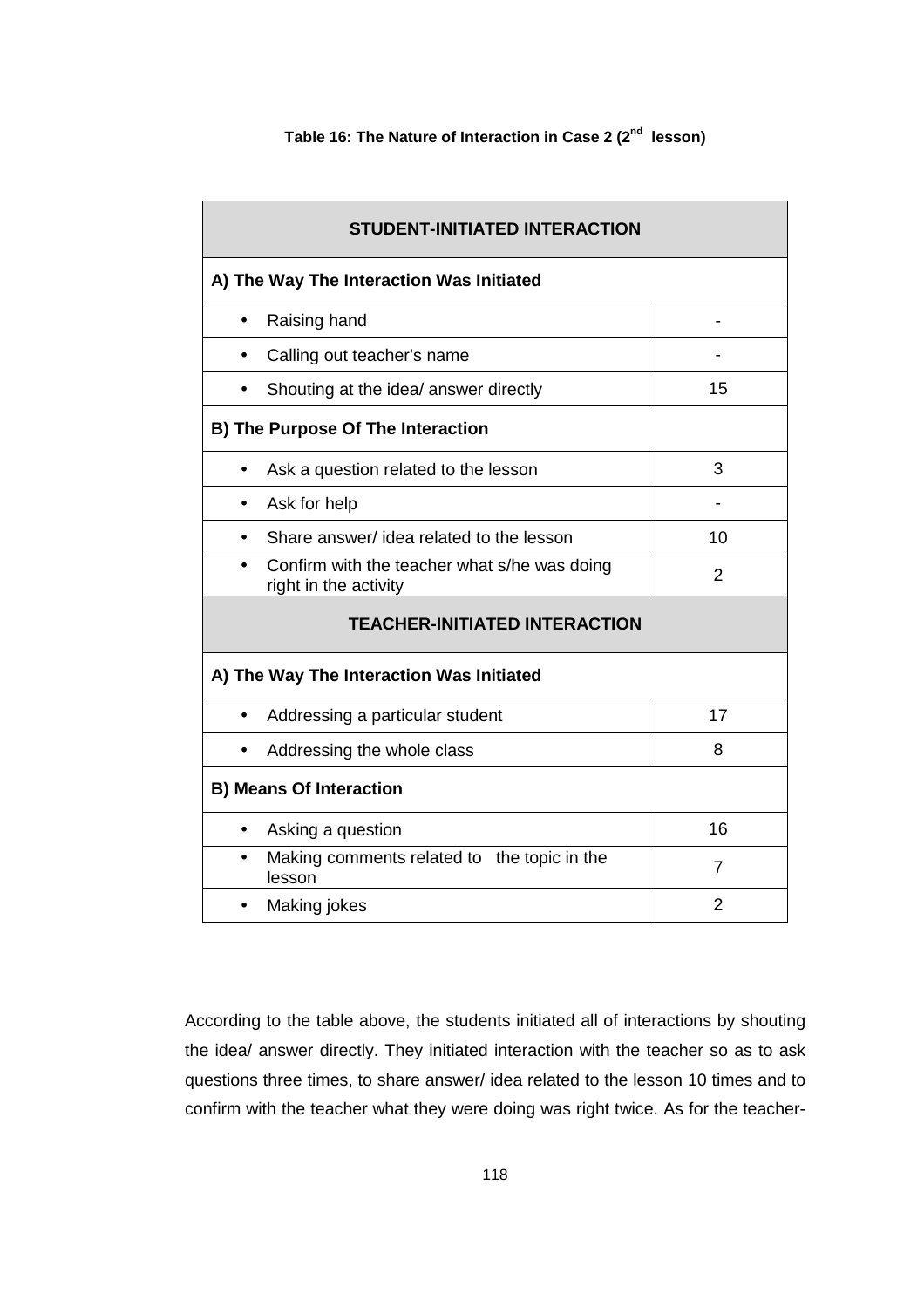initiated interaction, the teacher initiated the interaction by addressing a particular students 17 times and addressing the whole class 8 times. Moreover, the teacher initiated the interaction in order to ask questions 16 times, to make comments related to the topic 7 times and to make jokes twice. To wrap up, the students used shouting the answer/ idea directly as the way of initiating interaction with the teacher for the purpose of sharing answer/ ideas related to the topic most in the lesson. With respect to the teacher-initiated interaction, the teacher used addressing a particular student as the way of initiating the interaction with the student for the purpose of asking questions most.

### **4.2.5 Case 3 (1st lesson)**

The class was taught by a female teacher, who was 35 year-old and she had 11 year-teaching experience. Normally, there were 5 students in class. However, in this lesson 4 students turned up and 1 was absent. They were taught "Verb Be and some vocabulary". In this lesson, there existed 51 interactions in total. Of these interactions whereas 39 were teacher-initiated interaction, 12 were studentinitiated interactions. The table below indicates the details regarding the way the students and teacher were initiated and the purpose of the students' interaction and the means of teacher interaction: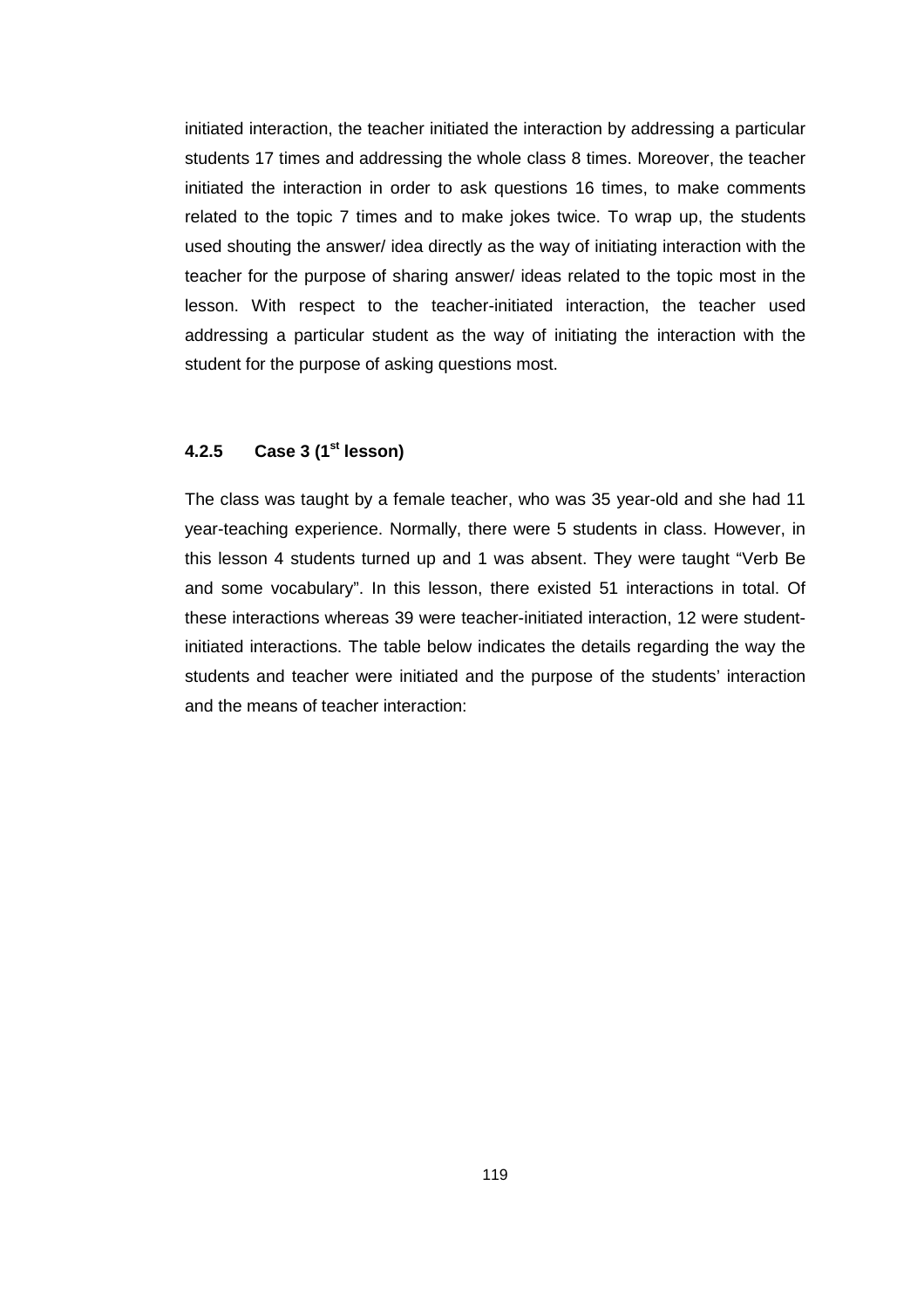| STUDENT-INITIATED INTERACTION                                         |                |  |  |  |
|-----------------------------------------------------------------------|----------------|--|--|--|
| A) The Way The Interaction Was Initiated                              |                |  |  |  |
| Raising hand<br>$\bullet$                                             | $\blacksquare$ |  |  |  |
| Calling out teacher's name                                            | $\overline{2}$ |  |  |  |
| Shouting at the idea/ answer directly                                 | 10             |  |  |  |
| <b>B) The Purpose Of The Interaction</b>                              |                |  |  |  |
| Ask a question related to the lesson                                  | 6              |  |  |  |
| Ask for help                                                          |                |  |  |  |
| Share answer/ idea related to the lesson                              | 6              |  |  |  |
| Confirm with the teacher what s/he was doing<br>right in the activity |                |  |  |  |
| <b>TEACHER-INITIATED INTERACTION</b>                                  |                |  |  |  |
| A) The Way The Interaction Was Initiated                              |                |  |  |  |
| Addressing a particular student<br>$\bullet$                          | 18             |  |  |  |
| Addressing the whole class                                            | 21             |  |  |  |
| <b>B) Means Of Interaction</b>                                        |                |  |  |  |
| Asking a question<br>$\bullet$                                        | 39             |  |  |  |
| Making comments related to the topic in the<br>lesson                 |                |  |  |  |
| Making jokes                                                          |                |  |  |  |

## **Table 17: The Nature of Interaction in Case 3 (1st lesson)**

Based on the table above, it is quite clear that the students initiated interaction by calling out the teacher twice and shouting the answer/idea directly 10 times. They had 6 interactions with the teacher so as to ask questions and another 6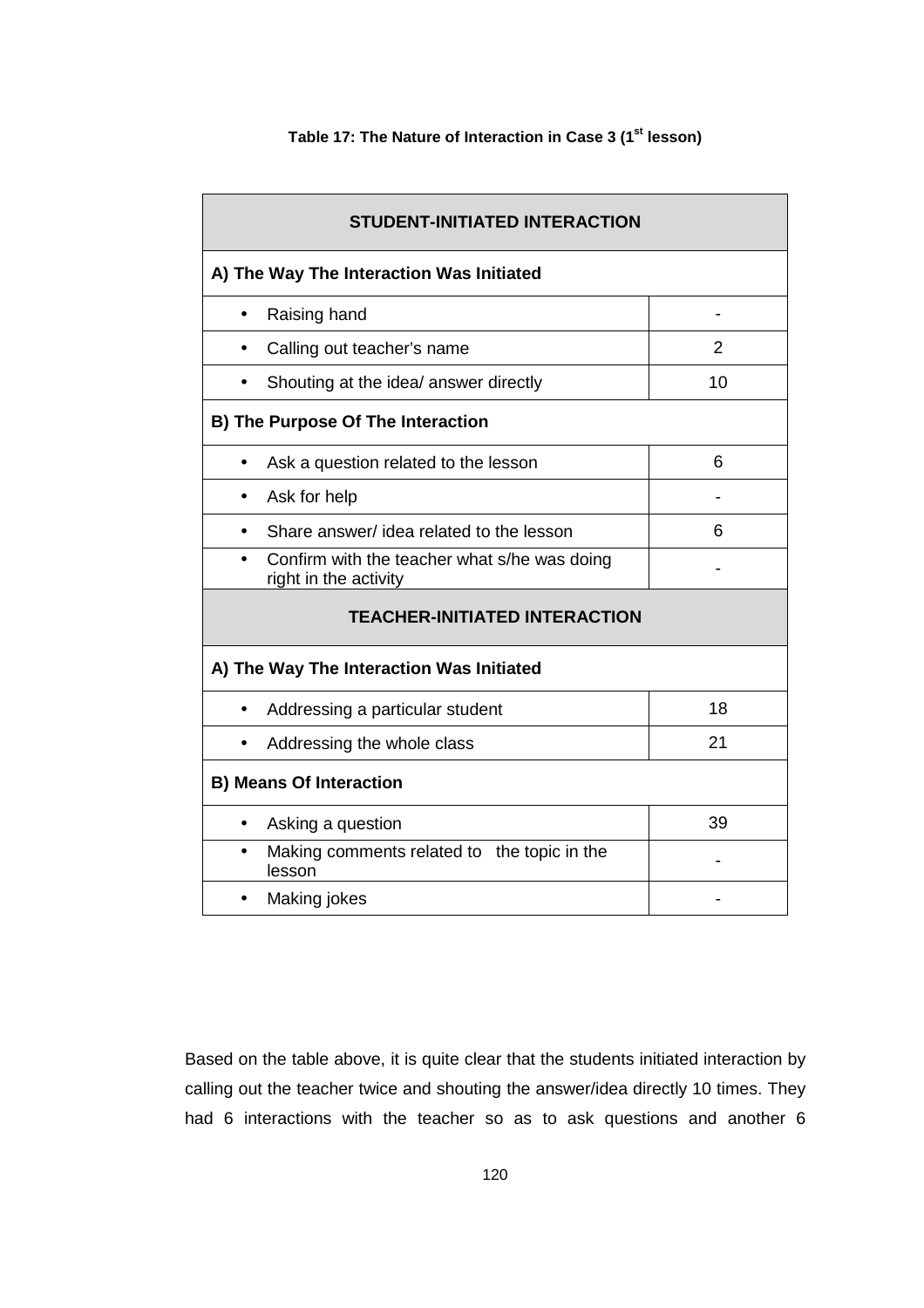interaction so as to share answer/ idea related to the topic. As for the teacherinitiated interaction, the teacher initiated interaction with the students by addressing students individually 18 times and addressing the whole class 21 times. Finally, the teacher initiated all her interactions, which was 39 to ask questions related to the topic. In summary, the students used shouting the answer/ idea directly as the way of interaction most. Moreover, their purpose to initiate interaction was to ask questions and to share answer/ ideas related to the lesson in equal amount. Regarding the teacher initiated interaction; the teacher used addressing the whole class as the way of initiating the interaction most. She initiated all the interactions for the purpose of asking questions to the class.

### **4.2.6 Case 3 (2nd lesson)**

In this lesson, the teacher did a revision of Simple Present Tense. A new student showed up in this lesson, so there were 5 students. There were 49 interactions in total. Of these interactions, 35 were teacher-initiated and 14 were studentinitiated. The details regarding the nature of the interaction in this lesson are as follows: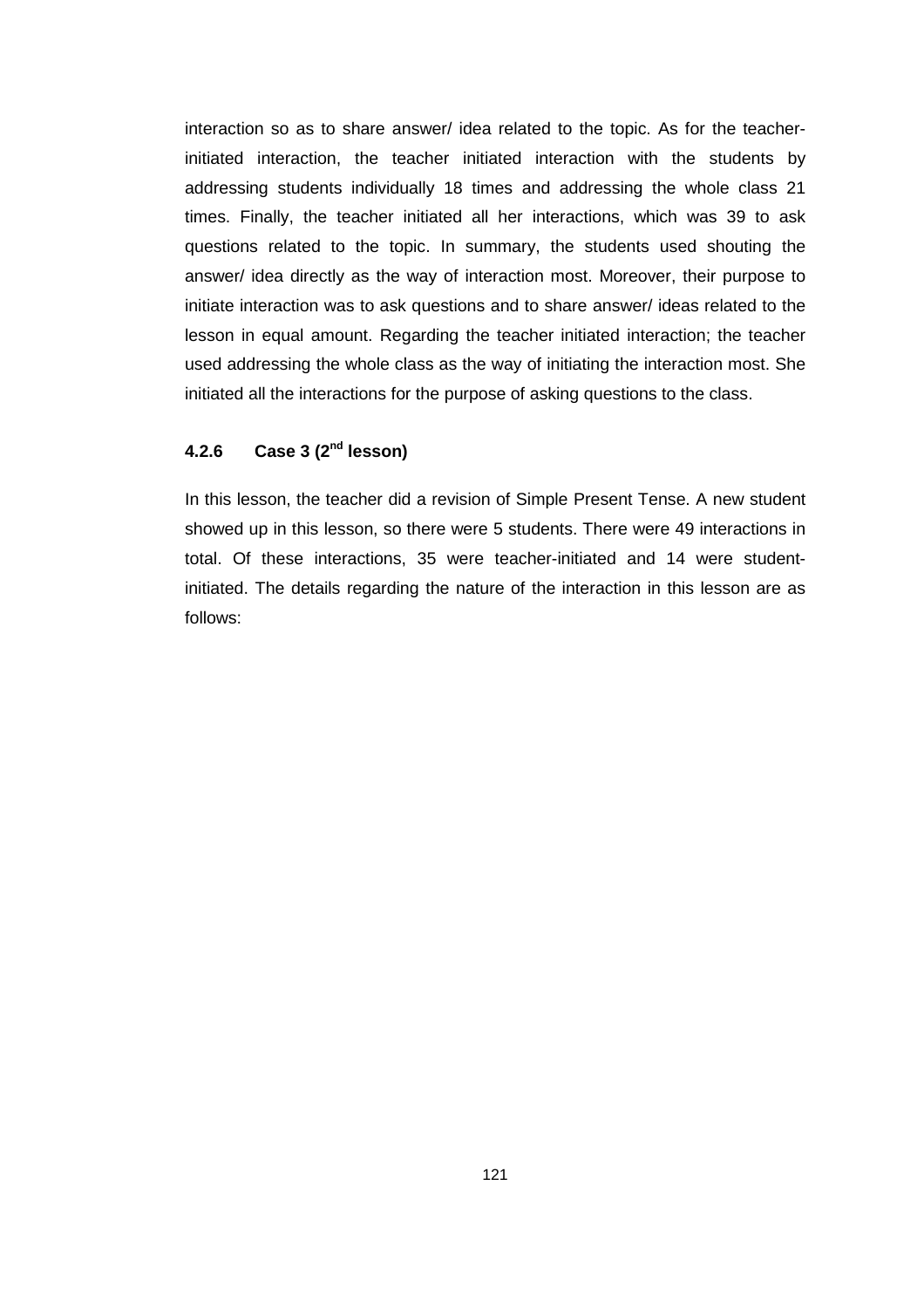|  | Table 18: The Nature of Interaction in Case 3 (2 <sup>nd</sup> lesson) |  |  |  |  |
|--|------------------------------------------------------------------------|--|--|--|--|
|--|------------------------------------------------------------------------|--|--|--|--|

| <b>STUDENT-INITIATED INTERACTION</b>                                  |                |
|-----------------------------------------------------------------------|----------------|
| A) The Way The Interaction Was Initiated                              |                |
| Raising hand<br>$\bullet$                                             |                |
| Calling out teacher's name                                            | 5              |
| Shouting at the idea/ answer directly                                 | 9              |
| <b>B) The Purpose Of The Interaction</b>                              |                |
| Ask a question related to the lesson                                  | 10             |
| Ask for help<br>$\bullet$                                             | 2              |
| Share answer/ idea related to the lesson                              | 1              |
| Confirm with the teacher what s/he was doing<br>right in the activity | 1              |
| <b>TEACHER-INITIATED INTERACTION</b>                                  |                |
| A) The Way The Interaction Was Initiated                              |                |
| Addressing a particular student                                       | 8              |
| Addressing the whole class                                            | 27             |
| <b>B) Means Of Interaction</b>                                        |                |
| Asking a question<br>$\bullet$                                        | 25             |
| Making comments related to the topic in the<br>$\bullet$<br>lesson    | 8              |
| Making jokes                                                          | $\overline{2}$ |

Depending on the table above, the students initiated their interactions by calling out the teacher 5 times and shouting the answer/ idea 9 times. They initiated the interaction 10 times to ask questions. Moreover, they started interaction twice to ask for help from the teacher during the activity. Also, they initiated interaction once to share answer/ idea related to the lesson and to confirm with the teacher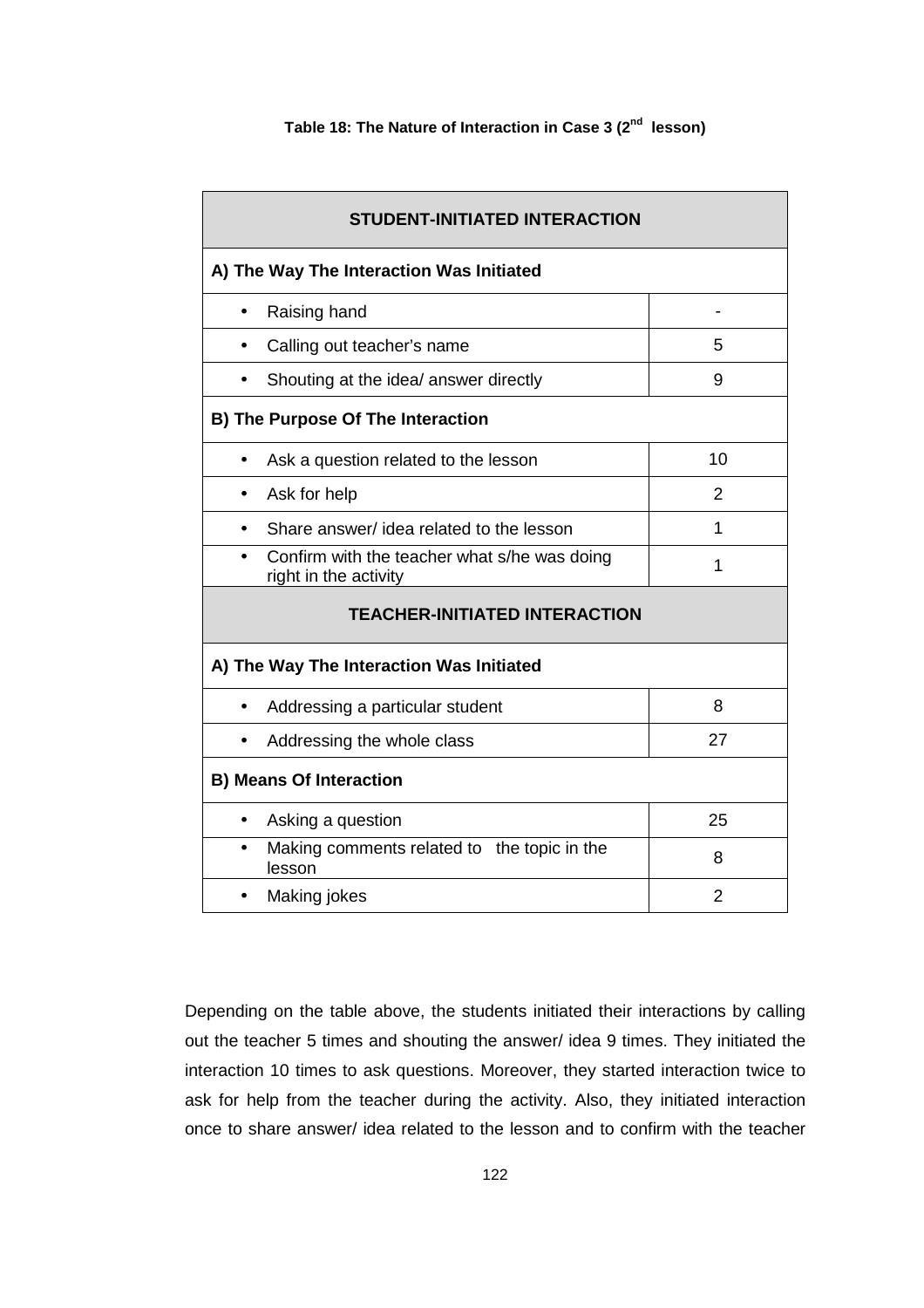what she was doing right in the activity. Regarding the teacher-initiated interaction, the teacher initiated interaction 8 times by addressing the student individually and 27 times by addressing the whole class. The teacher initiated 25 times in order to ask questions, 8 times to make comments related to the topic and twice to make jokes in the lesson. In brief, the students used shouting the answer/ idea directly most as the way of initiating interaction for the purpose of asking questions most. In addition, the teacher used addressing the whole class as the way of initiating interaction most for the purpose of asking questions most.

### **4.2.7 Case 4 (1st lesson)**

The class was taught by a male teacher, who was 38 year-old and he had 10 and a half year-teaching experience. Normally, there are 11 students in the class. However, in this lesson, 8 students turned up and 3 were absent. They were taught "Reported Speech" at a basic level. In this lesson, there existed 35 interactions in total. Of these interactions whereas 28 were teacher-initiated interaction, 7 were student-initiated interactions. The table below indicates the details regarding the way the students and teacher were initiated and the purpose of the students' interaction and the means of teacher interaction: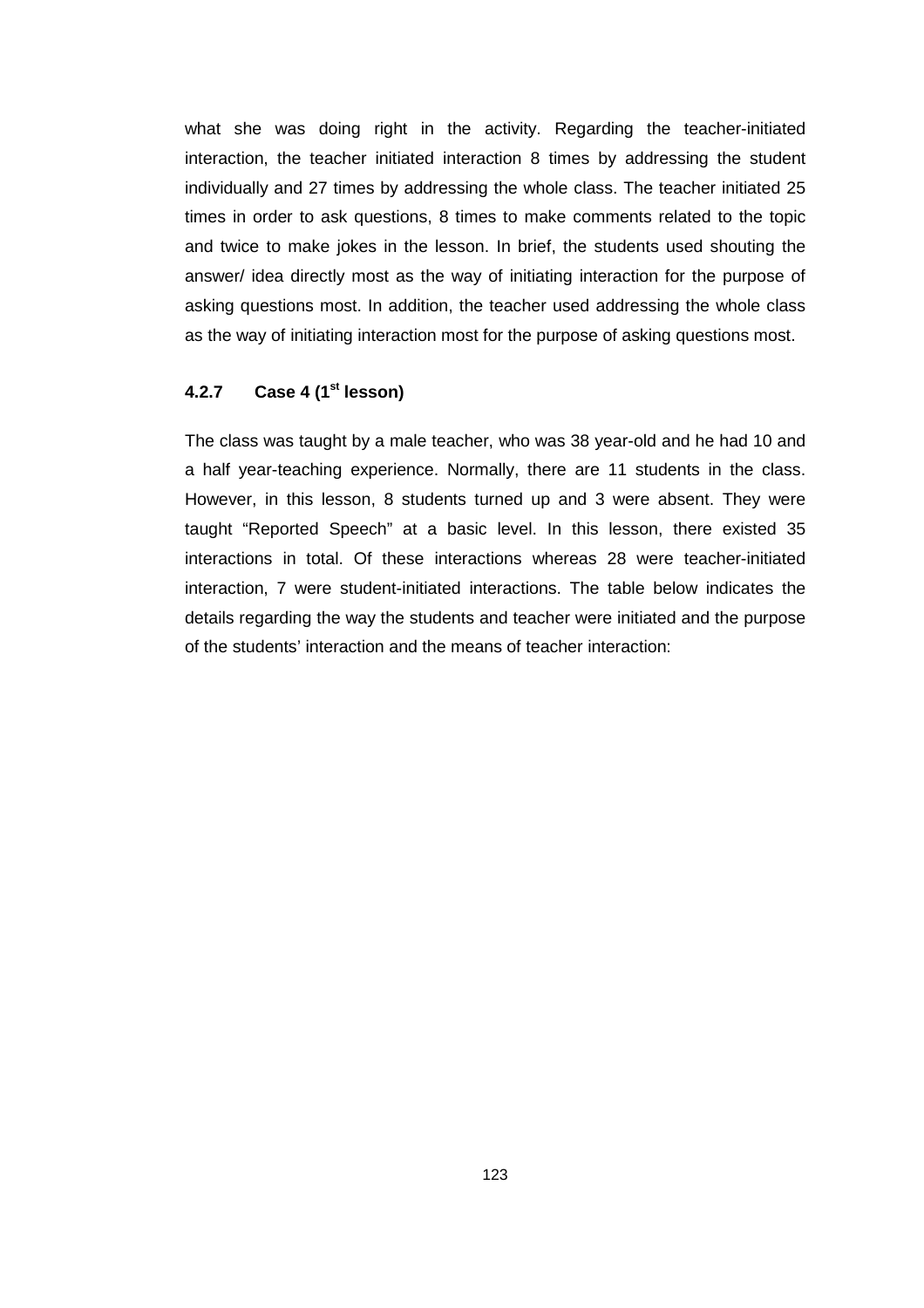#### **Table 19: The Nature of Interaction in Case 4 (1st lesson)**

| <b>STUDENT-INITIATED INTERACTION</b><br>A) The Way The Interaction Was Initiated |                |
|----------------------------------------------------------------------------------|----------------|
|                                                                                  |                |
| Calling out teacher's name                                                       | $\overline{2}$ |
| Shouting at the idea/ answer directly                                            | 5              |
| <b>B) The Purpose Of The Interaction</b>                                         |                |
| Ask a question related to the lesson                                             | 4              |
| Ask for help                                                                     |                |
| Share answer/ idea related to the lesson                                         | 3              |
| Confirm with the teacher what s/he was doing<br>right in the activity            |                |
| <b>TEACHER-INITIATED INTERACTION</b>                                             |                |
| A) The Way The Interaction Was Initiated                                         |                |
| Addressing a particular student<br>$\bullet$                                     | 11             |
| Addressing the whole class                                                       | 17             |
| <b>B) Means Of Interaction</b>                                                   |                |
| Asking a question<br>$\bullet$                                                   | 28             |
| Making comments related to the topic in the<br>$\bullet$<br>lesson               |                |
| Making jokes                                                                     |                |

The table above indicates that the students initiated interaction twice by calling out the teacher and 5 times by shouting the answer/ idea directly. They initiated interaction 4 times so as to ask questions related to the topic and 3 times so as to share answer/ ideas to the teacher. Regarding the teacher-initiated interaction,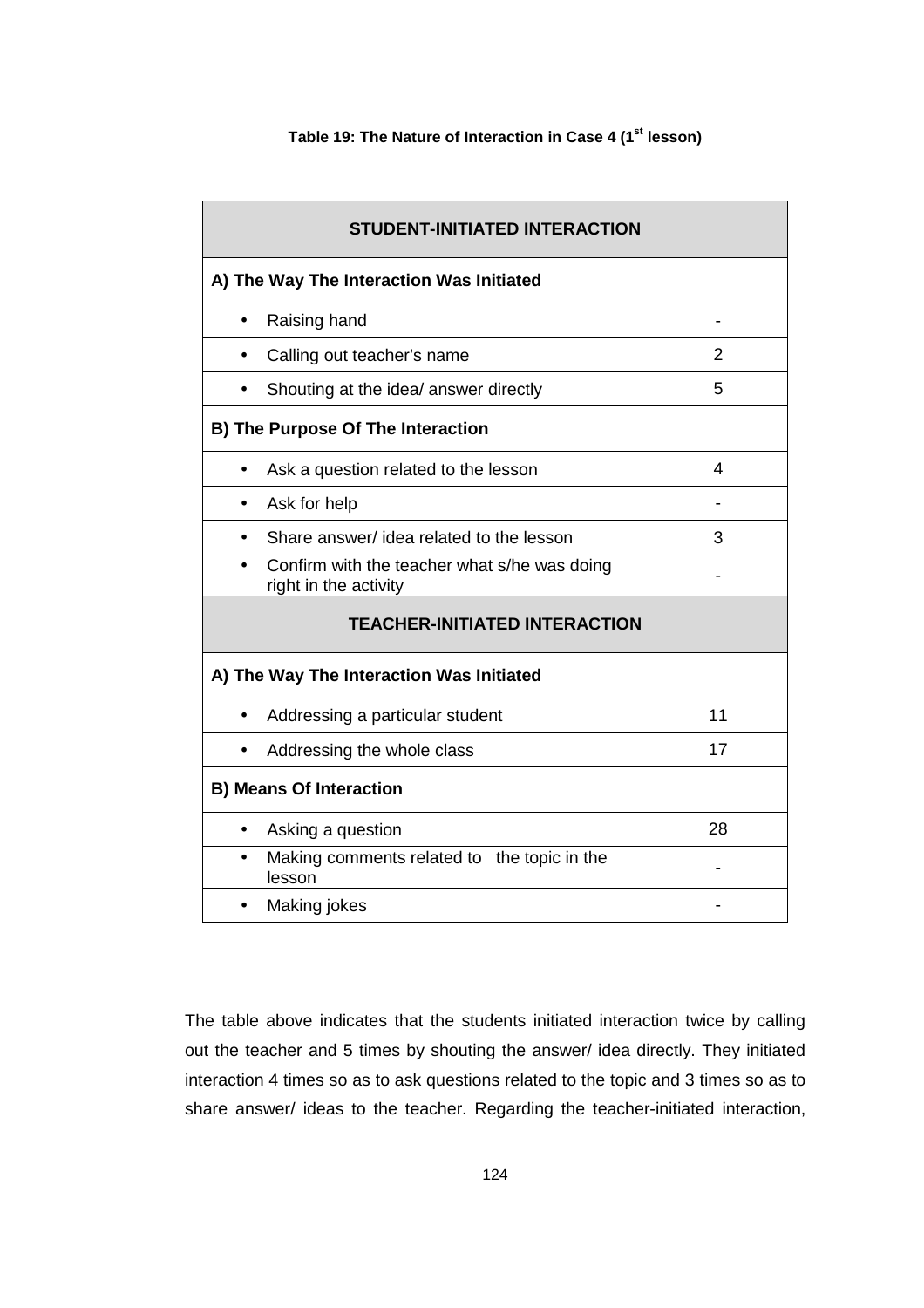the teacher initiated interaction 11 times by addressing the students individually and 17 times by addressing the whole class. Finally, the teacher initiated all his interactions for the purpose of asking questions. To cut it short, the students used shouting the answer/ idea directly most as the way of initiating interaction for the purpose of asking questions. On the other hand, the teacher used addressing the whole class most as the way of initiating interaction for the purpose of asking questions.

## **4.2.8 Case 4 (2nd lesson)**

In this lesson, the teacher did practice as well as making explanations about Reported Speech. 3 new students showed up in this lesson, so there were 11 students. There were 21 interactions in total in terms of teacher initiated and student initiated interactions. Of these interactions, 16 were teacher-initiated and 5 were student-initiated. The details regarding the nature of the interaction in this lesson are as follows: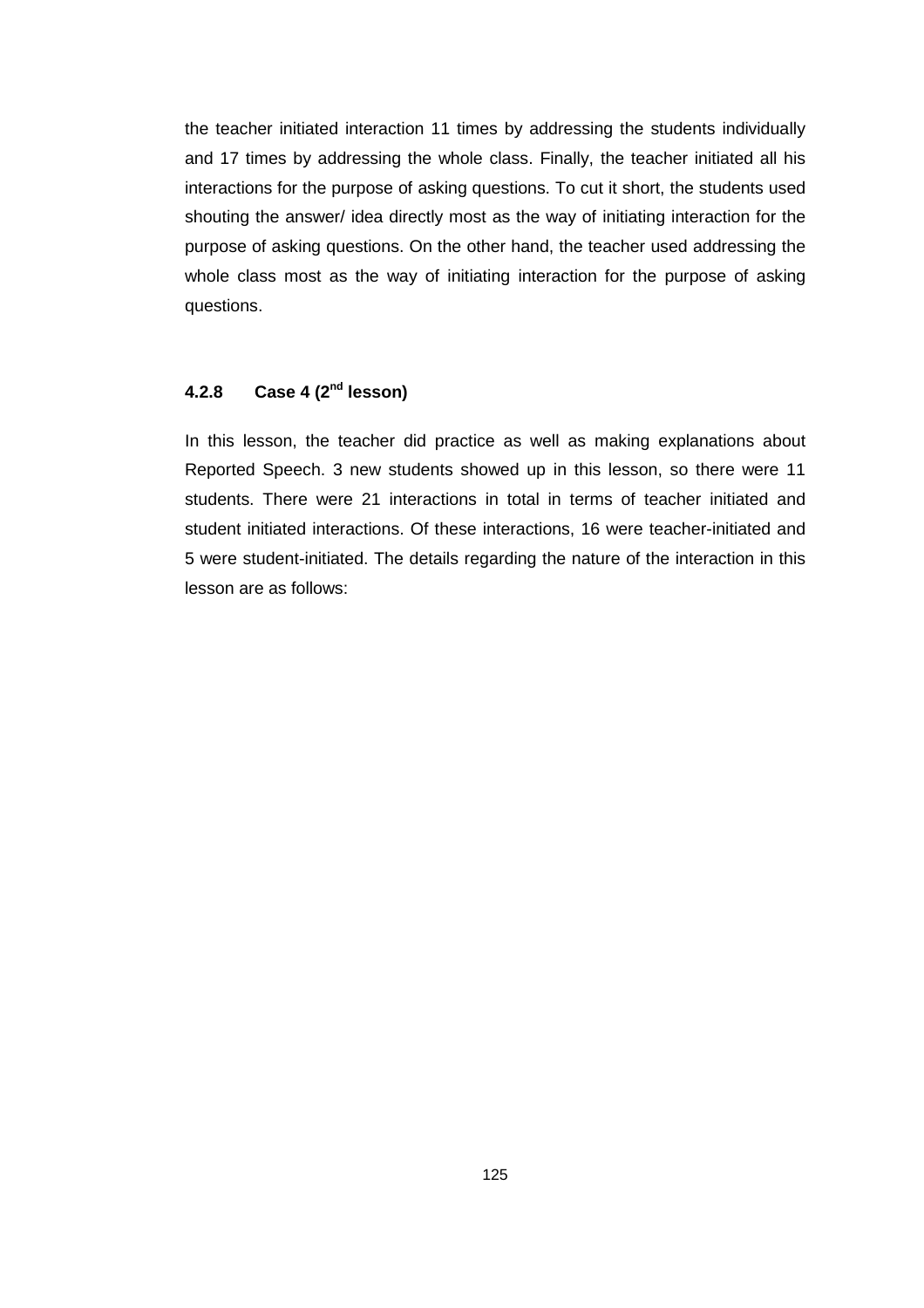| <b>STUDENT-INITIATED INTERACTION</b>                                  |   |
|-----------------------------------------------------------------------|---|
| A) The Way The Interaction Was Initiated                              |   |
| Raising hand                                                          |   |
| Calling out teacher's name                                            | 1 |
| Shouting at the idea/ answer directly                                 | 4 |
| <b>B) The Purpose Of The Interaction</b>                              |   |
| Ask a question related to the lesson                                  | 2 |
| Ask for help                                                          | 1 |
| Share answer/ idea related to the lesson                              | 1 |
| Confirm with the teacher what s/he was doing<br>right in the activity | 1 |
| <b>TEACHER-INITIATED INTERACTION</b>                                  |   |
| A) The Way The Interaction Was Initiated                              |   |
| Addressing a particular student                                       | 8 |
| Addressing the whole class                                            | 8 |
| <b>B) Means Of Interaction</b>                                        |   |
| Asking a question<br>$\bullet$                                        | 7 |
| Making comments related to the topic in the<br>$\bullet$<br>lesson    | 6 |
| Making jokes                                                          | 3 |

According to the table above, the students initiated interaction once by calling out the teacher and 4 times by shouting the answer/ idea directly. They started interaction twice to ask questions and once to get help form the teacher during the activity. In addition, they initiated interaction once to share answer/ idea and to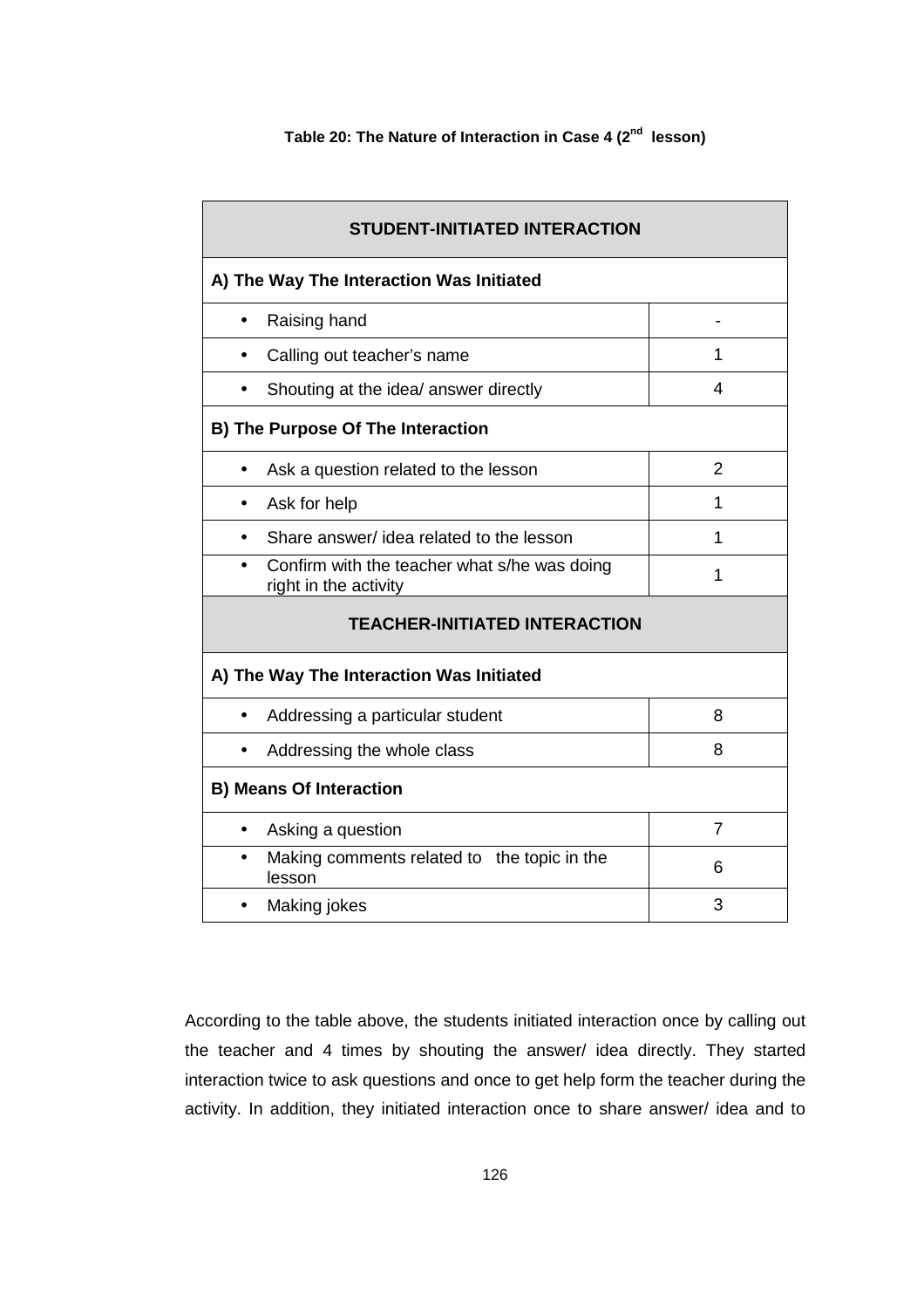confirm with the teacher what he was doing right in the activity. As for the teacher, he initiated interaction 8 times by addressing the students individually and 8 times by addressing the whole class. The teacher initiated the interaction 7 times to ask questions, 6 times to make comments and 3 times to make jokes. In short, the students used shouting the answer/ idea directly most as the way of initiating interaction for the purpose of asking questions most. In addition to this, the teacher used both addressing a particular student and addressing the whole class equally as the way of initiating interaction with the students for the purpose of asking questions.

#### **4.2.9 Case 5 (1st lesson)**

The class was taught by a female teacher, who was 27 year-old and she had 3 and a half year-teaching experience. Normally, there are 9 students in the class. However, 8 students attended this lesson. Thee teacher did a revision of "Articles & Hours" at a basic level. In this lesson, there existed 40 interactions in total. Of these interactions whereas 31 were teacher-initiated interaction, 9 were studentinitiated interactions. The table below indicates the details regarding the way the students and teacher were initiated and the purpose of the students' interaction and the means of teacher interaction: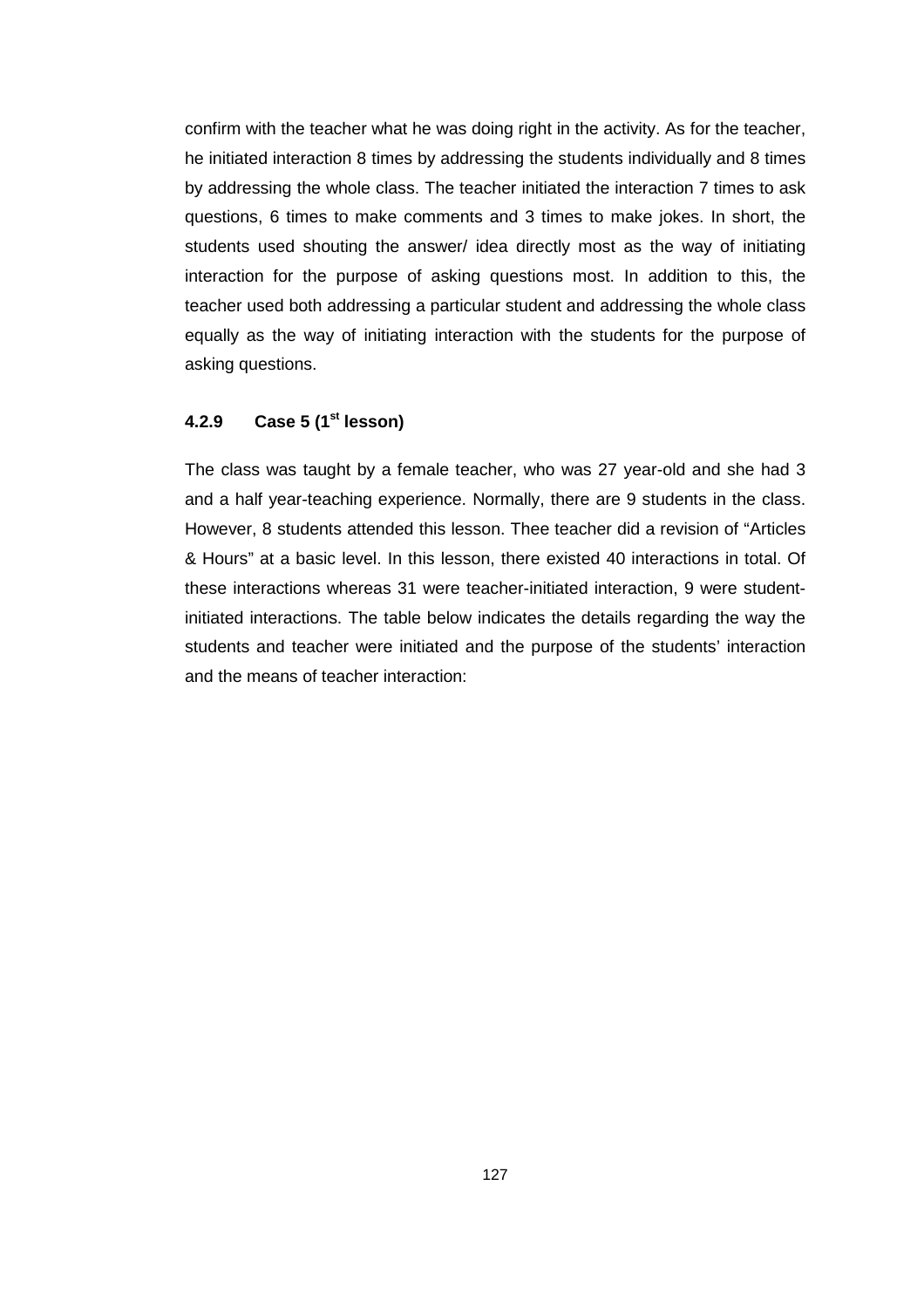#### **Table 21: The Nature of Interaction in Case 5 (1st lesson)**

| <b>STUDENT-INITIATED INTERACTION</b>                                  |    |  |  |  |  |
|-----------------------------------------------------------------------|----|--|--|--|--|
| A) The Way The Interaction Was Initiated                              |    |  |  |  |  |
| Raising hand<br>$\bullet$                                             | 1  |  |  |  |  |
| Calling out teacher's name                                            |    |  |  |  |  |
| Shouting at the idea/ answer directly                                 | 8  |  |  |  |  |
| <b>B) The Purpose Of The Interaction</b>                              |    |  |  |  |  |
| 3<br>Ask a question related to the lesson                             |    |  |  |  |  |
| Ask for help                                                          |    |  |  |  |  |
| Share answer/ idea related to the lesson                              | 5  |  |  |  |  |
| Confirm with the teacher what s/he was doing<br>right in the activity | 1  |  |  |  |  |
| <b>TEACHER-INITIATED INTERACTION</b>                                  |    |  |  |  |  |
| A) The Way The Interaction Was Initiated                              |    |  |  |  |  |
| Addressing a particular student                                       | 5  |  |  |  |  |
| Addressing the whole class                                            | 26 |  |  |  |  |
| <b>B) Means Of Interaction</b>                                        |    |  |  |  |  |
| Asking a question<br>$\bullet$                                        | 26 |  |  |  |  |
| Making comments related to the topic in the<br>$\bullet$<br>lesson    | 3  |  |  |  |  |
| Making jokes                                                          | 2  |  |  |  |  |

The table above shows that the students initiated once by raising hand and 8 times by shouting the answer/ idea directly. They started interaction three times to ask questions, five times to share answer/ ideas and once to confirm with the teacher what she was doing right. As for the teacher-initiated interaction, the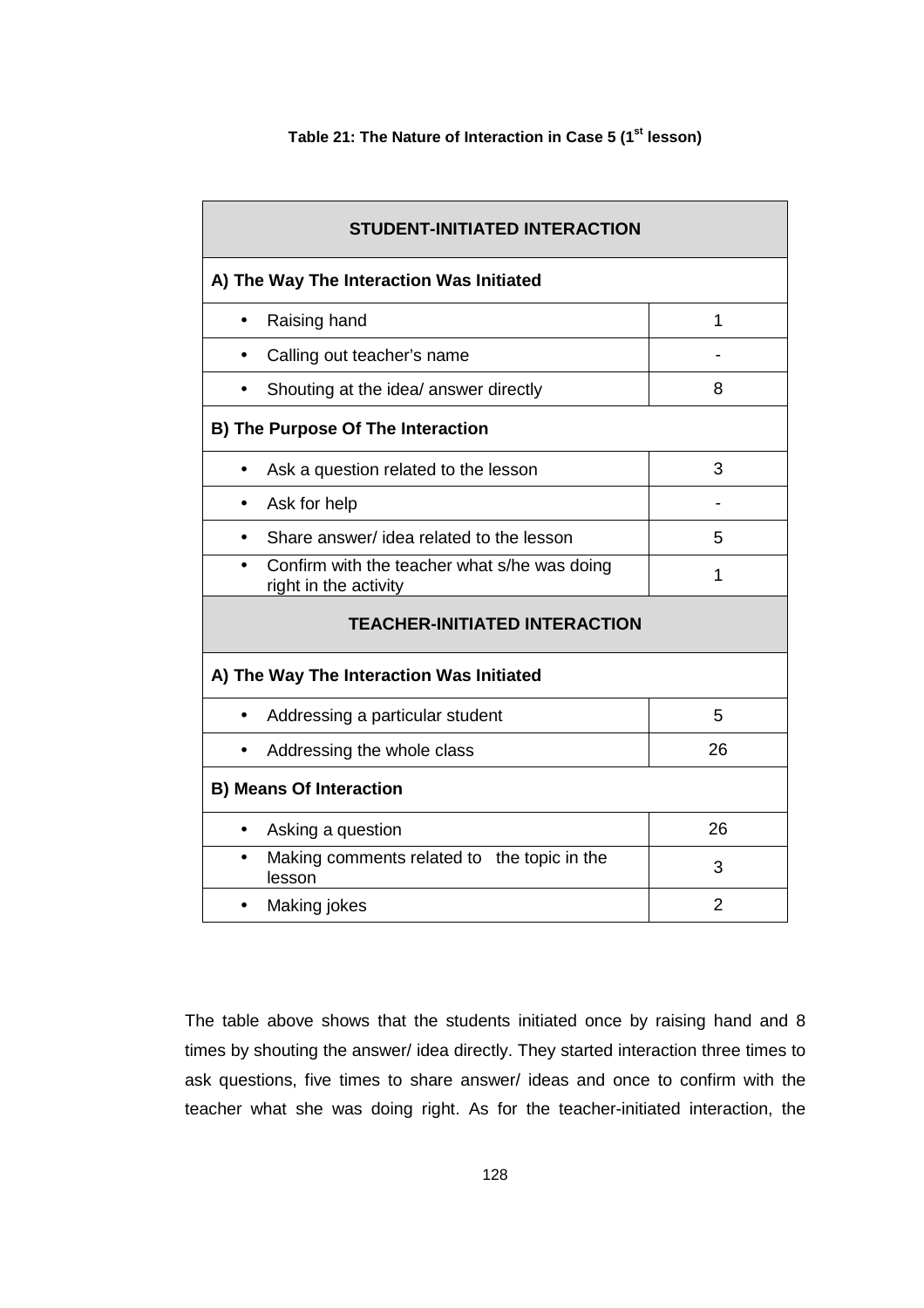teacher initiated interaction 5 times by addressing the students individually and 26 times by addressing the whole class. Moreover, the teacher initiated 26 interactions in order to ask questions and 3 interactions to make comments and two interactions to make jokes. To sum up, the students used shouting the answer/ idea most as the way of initiating interaction. They initiated interaction in order to share answer/ ideas related to the topic in the lesson. On the other hand, the teacher used addressing the whole class most as the way of initiating interaction and she started interaction most so as to ask questions to the class.

## **4.2.10 Case 5 (2nd lesson)**

In this lesson, the teacher taught "Simple Present Tense" to the students. A new student showed up in this lesson, so there were 9 students. There were 30 interactions in total. Of these interactions, 21 were teacher-initiated and 9 were student-initiated. The details regarding the nature of the interaction in this lesson are as follows: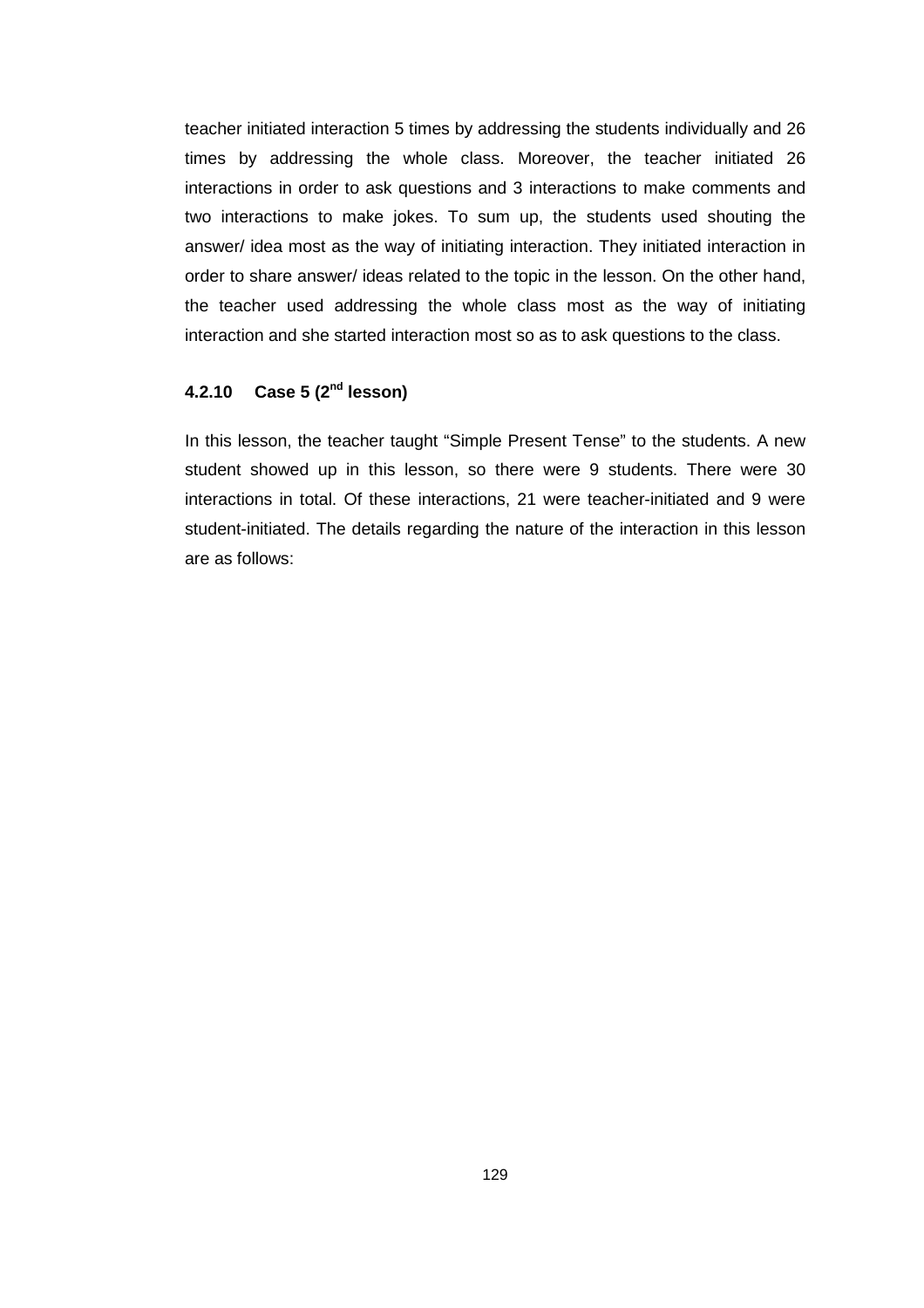### **Table 22: The Nature of Interaction in Case 5 (2nd lesson)**

| <b>STUDENT-INITIATED INTERACTION</b>                                  |                |
|-----------------------------------------------------------------------|----------------|
| A) The Way The Interaction Was Initiated                              |                |
| Raising hand<br>$\bullet$                                             | 1              |
| Calling out teacher's name                                            | 1              |
| Shouting at the idea/ answer directly                                 | 7              |
| <b>B) The Purpose Of The Interaction</b>                              |                |
| Ask a question related to the lesson                                  | 5              |
| Ask for help                                                          |                |
| Share answer/ idea related to the lesson                              | 3              |
| Confirm with the teacher what s/he was doing<br>right in the activity | 1              |
| <b>TEACHER-INITIATED INTERACTION</b>                                  |                |
| A) The Way The Interaction Was Initiated                              |                |
| Addressing a particular student<br>$\bullet$                          | 11             |
| Addressing the whole class                                            | 10             |
| <b>B) Means Of Interaction</b>                                        |                |
| Asking a question<br>$\bullet$                                        | 18             |
| Making comments related to the topic in the<br>$\bullet$<br>lesson    | $\overline{2}$ |
| Making jokes                                                          | 1              |

The table above shows that the student initiated interaction once by raising hand and calling out the teacher. Also, they started interaction 7 times by shouting the answer/ idea directly. The students initiated interaction 5 times to ask questions. Moreover, they had 3 interactions to share answer/ ideas and one interaction to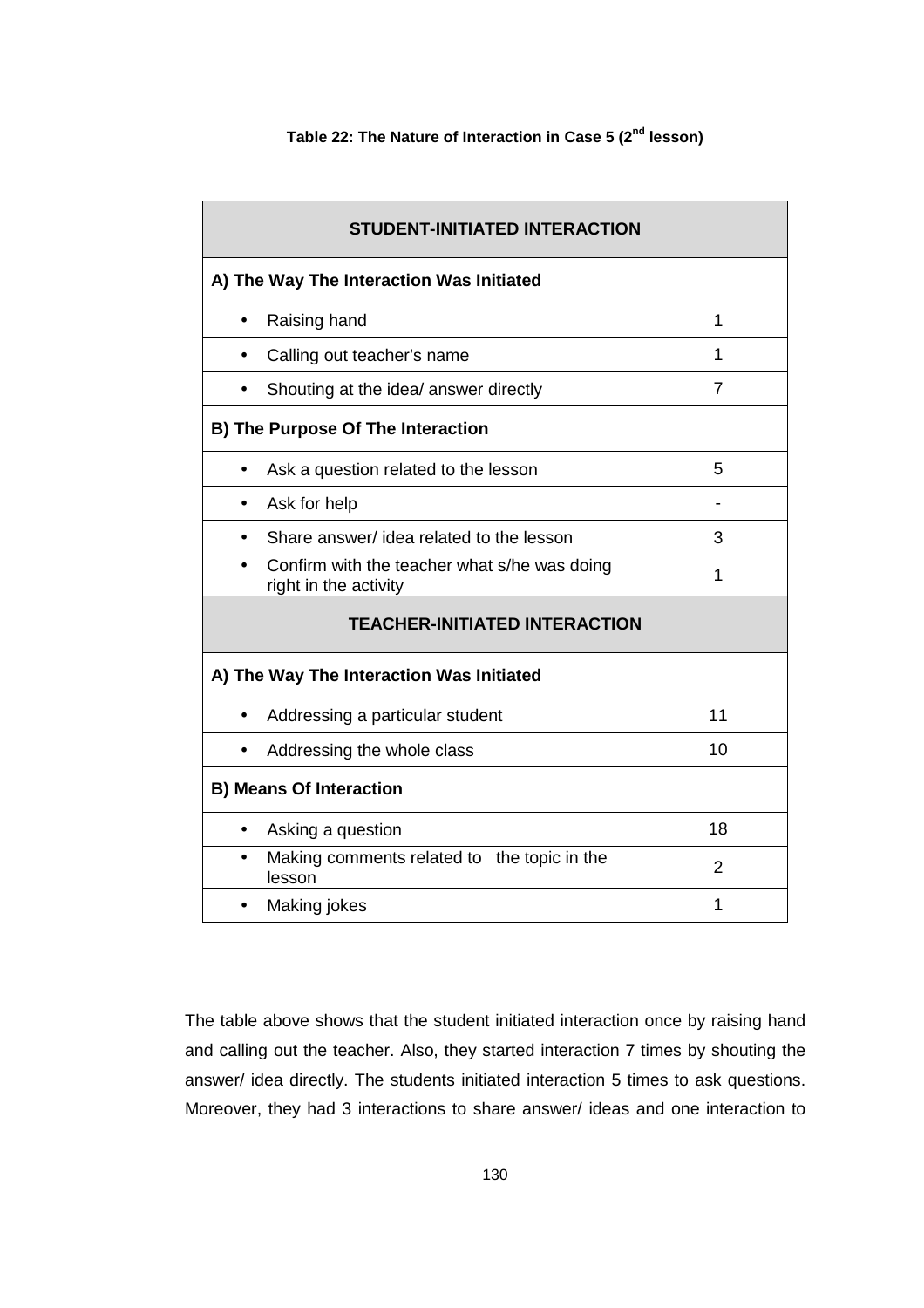confirm with the teacher what she was doing was right. However, the teacher initiated interaction 11 times by addressing the students individually and 10 times by addressing the whole class. In addition, the teacher had 18 interactions with the students to ask questions to the students and 2 interactions to make comments and one interaction to make a joke. To summarize, the students used shouting the answer/ idea most as the way of initiating interaction with the teacher. They had most interaction with the teacher so as to ask questions. As for the teacher, she used addressing the whole class most as the way of initiating interaction with the students. Lastly, she used questioning most as a means of initiating interaction with the students.

### **4.2.11 Case 6 (1st lesson)**

The class was taught by a male teacher, who was 37 year-old and he had 9 yearteaching experience. Normally, there are 10 students in the class. The teacher taught "Gerunds & Infinitives" at a basic level. In this lesson, there existed 27 interactions in total. Of these interactions whereas 17 were teacher-initiated interaction, 10 were student-initiated interactions. The table below indicates the details regarding the way the students and teacher were initiated and the purpose of the students' interaction and the means of teacher interaction: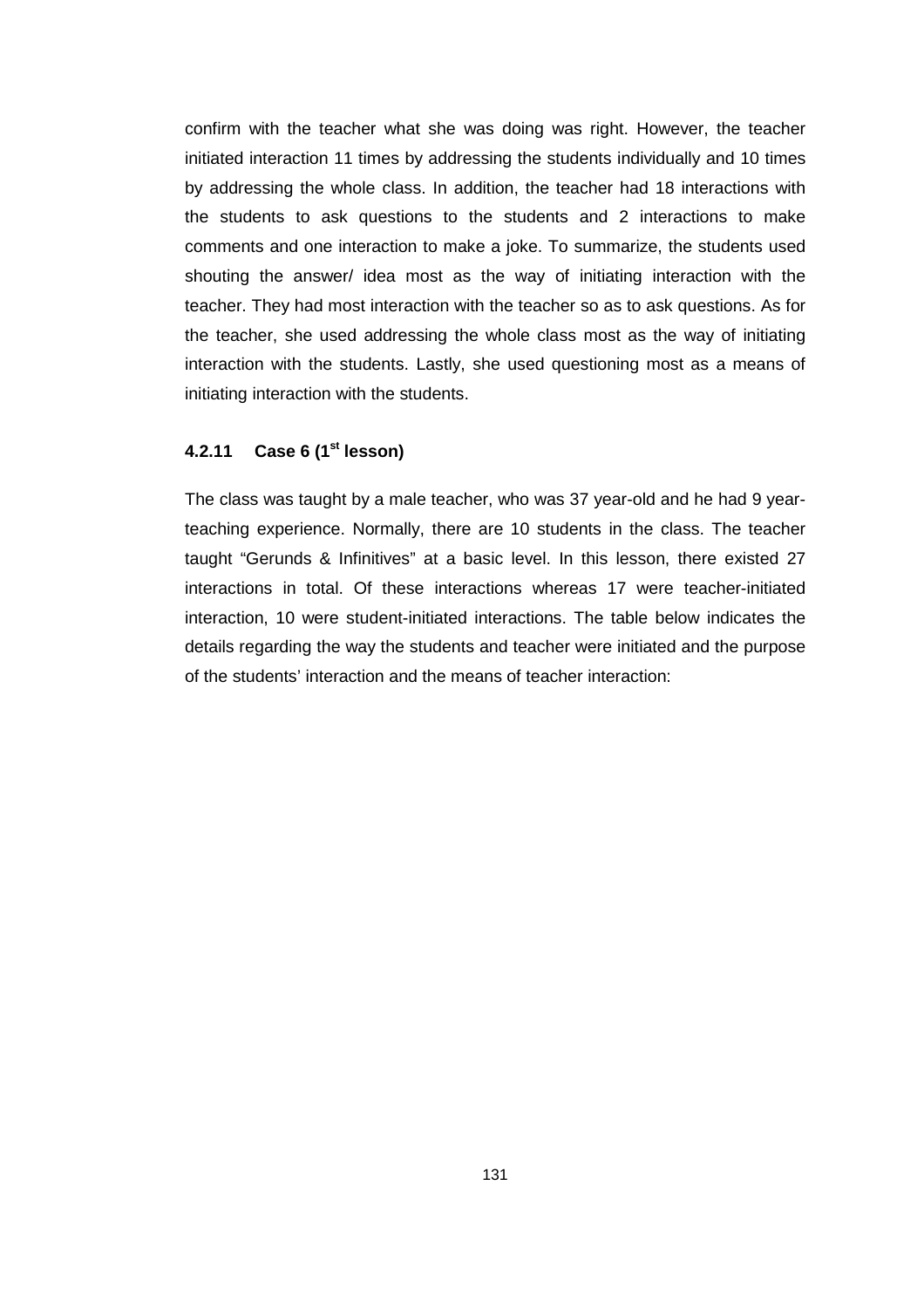#### **Table 23: The Nature of Interaction in Case 6 (1st lesson)**

| <b>STUDENT-INITIATED INTERACTION</b>                                  |                |
|-----------------------------------------------------------------------|----------------|
| A) The Way The Interaction Was Initiated                              |                |
| Raising hand<br>$\bullet$                                             | $\overline{2}$ |
| Calling out teacher's name<br>$\bullet$                               | $\mathfrak{p}$ |
| Shouting at the idea/ answer directly                                 | 6              |
| B) The Purpose Of The Interaction                                     |                |
| Ask a question related to the lesson<br>$\bullet$                     | $\overline{7}$ |
| Ask for help                                                          |                |
| Share answer/ idea related to the lesson                              | 2              |
| Confirm with the teacher what s/he was doing<br>right in the activity | 1              |
| <b>TEACHER-INITIATED INTERACTION</b>                                  |                |
| A) The Way The Interaction Was Initiated                              |                |
| Addressing a particular student<br>$\bullet$                          | 6              |
| Addressing the whole class                                            | 11             |
| <b>B) Means Of Interaction</b>                                        |                |
| Asking a question<br>$\bullet$                                        | 17             |
| Making comments related to the topic in the<br>$\bullet$<br>lesson    |                |
| Making jokes                                                          |                |

According to the table above, the students initiated interaction twice by raising their hands and calling out the teacher. Furthermore, they started 4 interactions by shouting the answer/ idea directly. In addition, the students initiated interaction 7 times to ask questions, twice to share answer/ ideas and once to confirm what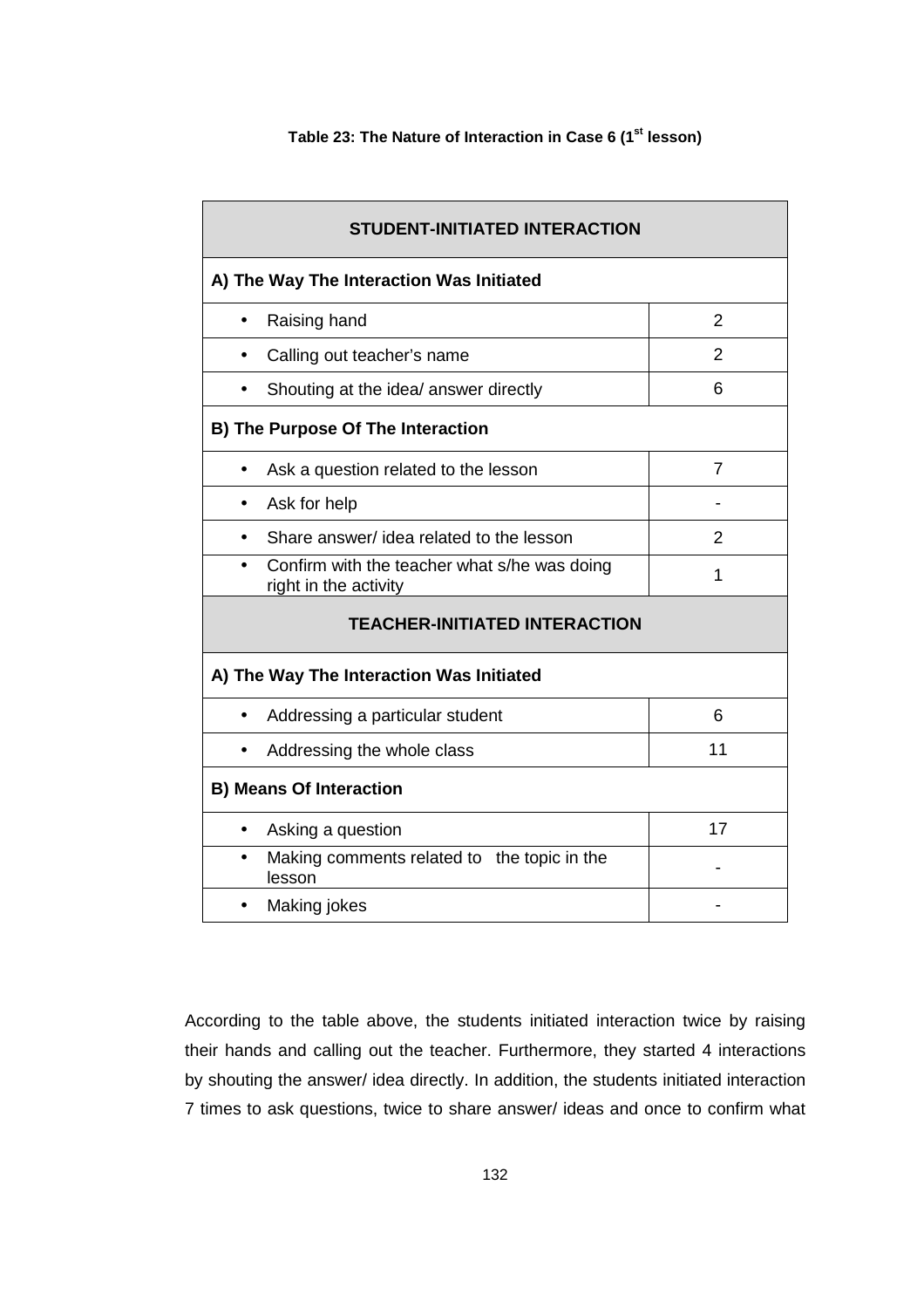she was doing right during the activity. Regarding the teacher initiated interaction; he initiated interaction 6 times by addressing the students individually and 11 times by addressing the whole class. He initiated all the interactions so as to ask questions to the class. To summarize, the students used shouting the answer/idea most as the way of initiating interaction with the teacher. They initiated interaction most so as to ask questions to the teacher. However, the teacher used addressing the whole class most as the way of initiating interaction with the students and he initiated the interactions most for the purpose of directing questions to the students.

### **4.2.12 Case 6 (2nd lesson)**

In this lesson, the teacher continued with "Gerunds & Infinitives" and did some practice on it. There were 10 students in the classroom. There were 41 interactions in total. Of these interactions, 25 were teacher-initiated and 16 were student-initiated. The details regarding the nature of the interaction in this lesson are as follows: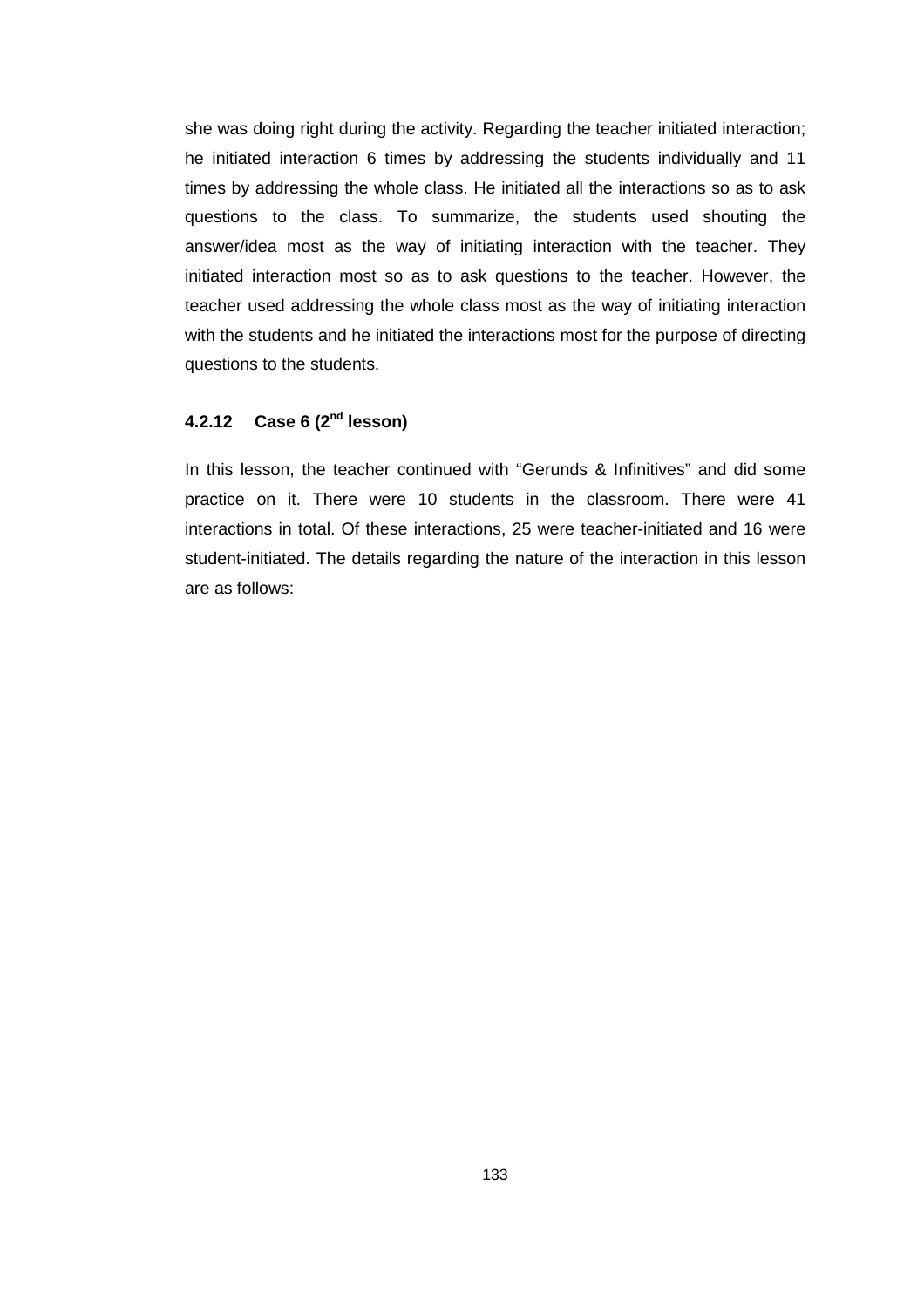| <b>STUDENT-INITIATED INTERACTION</b>                                               |                              |  |  |  |  |
|------------------------------------------------------------------------------------|------------------------------|--|--|--|--|
| A) The Way The Interaction Was Initiated                                           |                              |  |  |  |  |
| Raising hand<br>$\bullet$                                                          | $\qquad \qquad \blacksquare$ |  |  |  |  |
| Calling out teacher's name<br>$\bullet$                                            |                              |  |  |  |  |
| Shouting at the idea/ answer directly                                              | 16                           |  |  |  |  |
| B) The Purpose Of The Interaction                                                  |                              |  |  |  |  |
| Ask a question related to the lesson<br>$\bullet$                                  | 9                            |  |  |  |  |
| Ask for help                                                                       |                              |  |  |  |  |
| Share answer/ idea related to the lesson<br>$\bullet$                              | 5                            |  |  |  |  |
| Confirm with the teacher what s/he was doing<br>$\bullet$<br>right in the activity | $\overline{2}$               |  |  |  |  |
| <b>TEACHER-INITIATED INTERACTION</b>                                               |                              |  |  |  |  |
| A) The Way The Interaction Was Initiated                                           |                              |  |  |  |  |
| Addressing a particular student<br>$\bullet$                                       | 11                           |  |  |  |  |
| Addressing the whole class                                                         | 14                           |  |  |  |  |
| <b>B) Means Of Interaction</b>                                                     |                              |  |  |  |  |
| Asking a question                                                                  | 21                           |  |  |  |  |
| Making comments related to the topic in the<br>lesson                              | $\overline{2}$               |  |  |  |  |
| Making jokes                                                                       | 2                            |  |  |  |  |

## **Table 24: The Nature of Interaction in Case 6 (2nd lesson)**

The table above the students initiated interaction 16 times by shouting the answer/ idea directly. They initiated 9 interactions to ask questions, 5 interactions to share answer/ ideas and 2 interactions to confirm with the teacher what they were doing right during the activity. As for the teacher-initiated interaction, the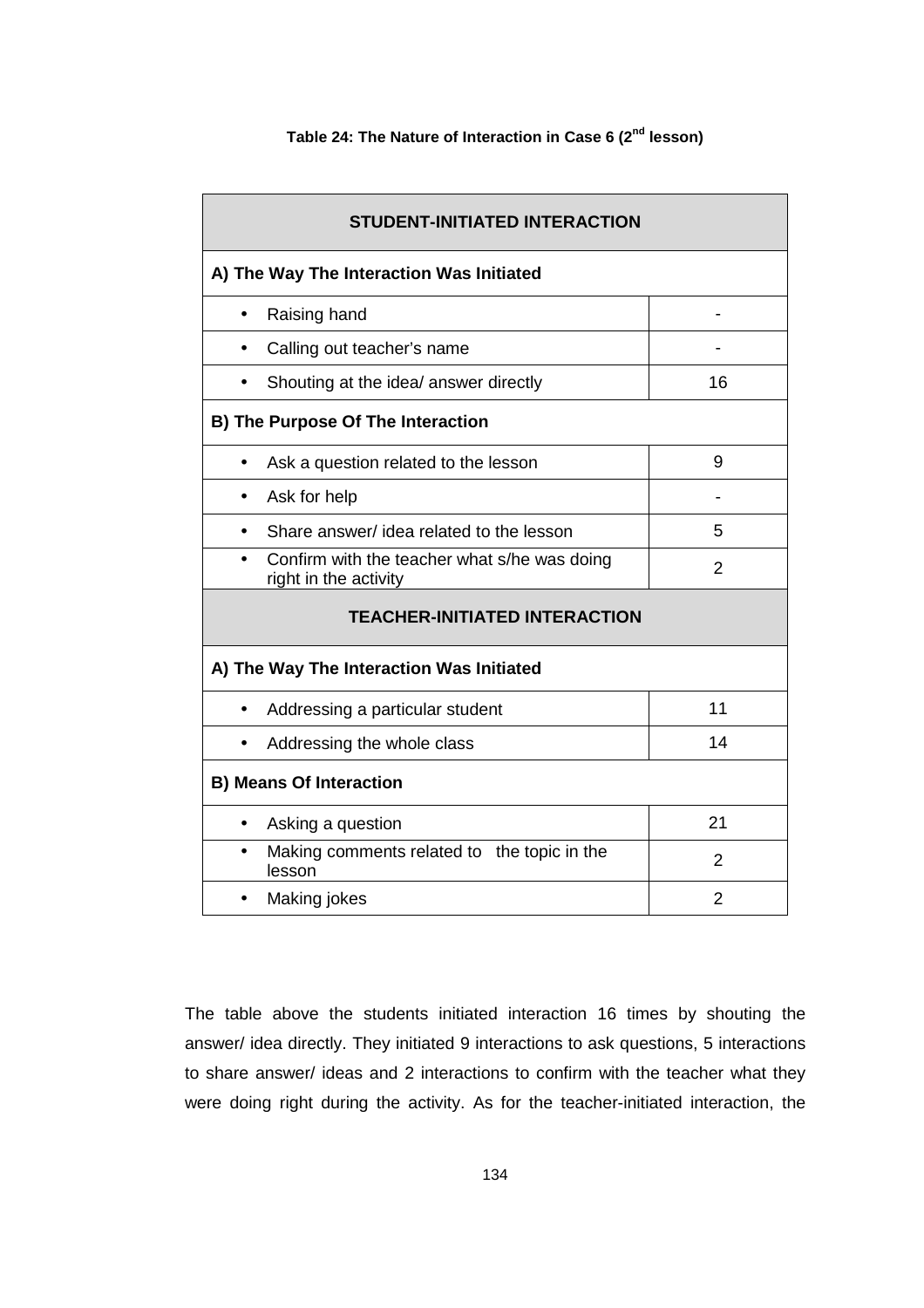teacher initiated interaction 11 times by addressing the students individually and 14 times by addressing the whole class. The teacher initiated interaction 21 times in order to ask questions, twice to make comments and twice to make jokes. To wrap up, the students used shouting the answer/ idea directly most as the way of initiating interaction with the teacher and they had most interaction to ask questions. Regarding the teacher-initiated interaction, the teacher used addressing the whole class most as the way of initiating interaction with the students. He initiated most interactions by asking questions to the class.

Following the analysis of each case on its own in terms of the nature of the interaction in language classrooms, to embody more meaningful information, the tabulation of the results collected altogether from every case was first displayed. Next, the summary presentation and interpretation of the table was given.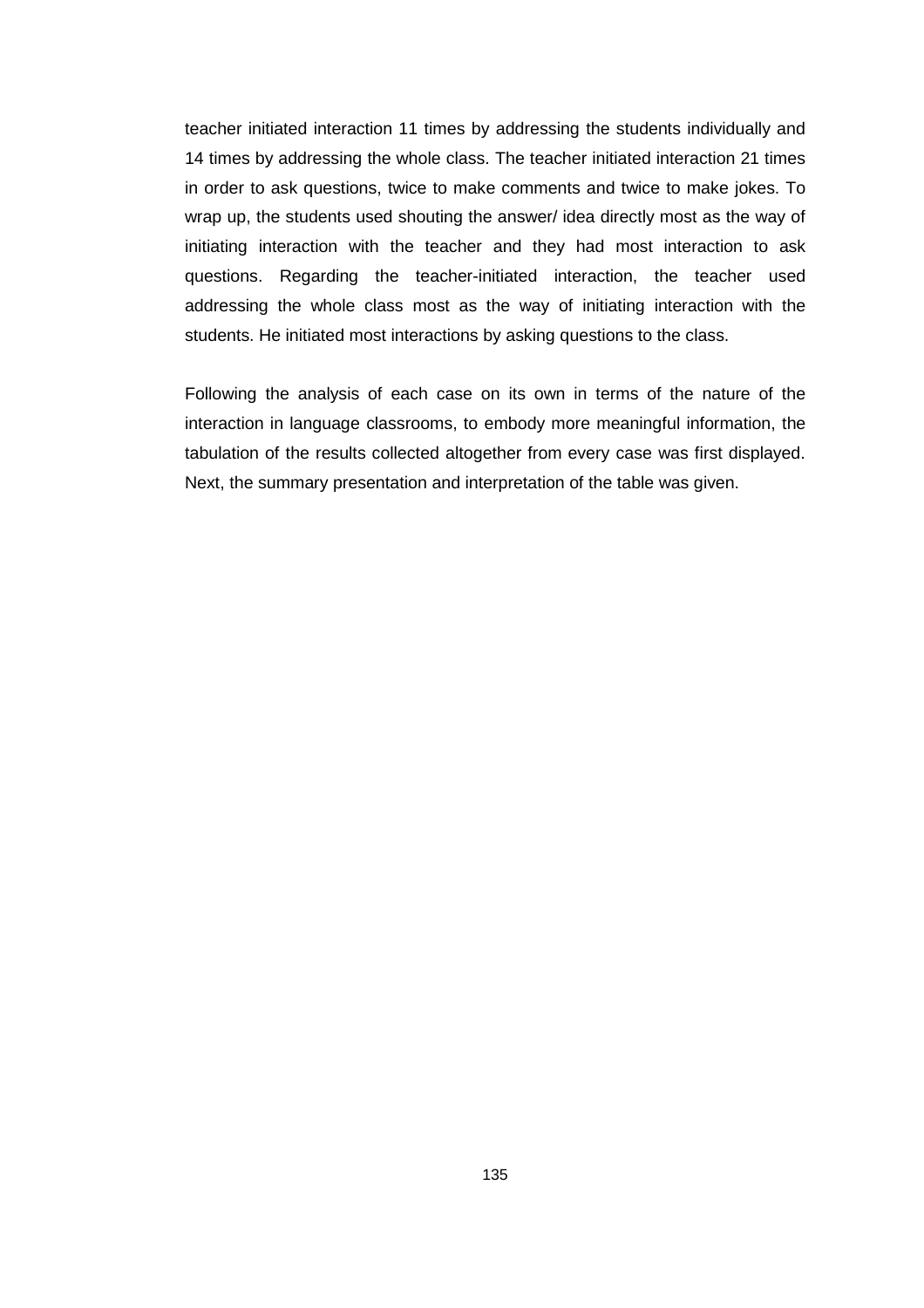| <b>STUDENT-INITIATED INTERACTION</b><br>A) The Way The Interaction was<br>initiated | $\mathop{\rm case}\limits_{(15)}$ | $\begin{pmatrix} \cosh\theta \\ \cosh\theta \end{pmatrix}$ | $Case 2$<br>$(1st)$ | $\frac{Case 2}{(2^{nd})}$ | $Case 3$<br>$(1st)$ | Case 3<br>(2 <sup>nd</sup> ) | $\frac{Case 4}{(1^{st})}$ | $\frac{\text{Case 4}}{\left(2^{nd}\right)}$ | $\begin{array}{c} \text{Case 5} \\ \text{(1st)} \end{array}$ | $Case 5$<br>( $2nd$ ) | $\begin{array}{c} \text{Case 6} \\ \text{(1}^{\text{st}}) \end{array}$ | $\begin{pmatrix} 2^{\text{nd}} \\ 2^{\text{nd}} \end{pmatrix}$ | <b>TOTAL</b> |
|-------------------------------------------------------------------------------------|-----------------------------------|------------------------------------------------------------|---------------------|---------------------------|---------------------|------------------------------|---------------------------|---------------------------------------------|--------------------------------------------------------------|-----------------------|------------------------------------------------------------------------|----------------------------------------------------------------|--------------|
| Raising hand                                                                        | 1                                 |                                                            |                     | -                         | ۰                   |                              |                           |                                             | 1                                                            | 1                     | 2                                                                      |                                                                | 4            |
| Calling out the teacher                                                             | ۰                                 |                                                            | 1                   | $\blacksquare$            | 2                   | 5                            | 2                         | 1                                           |                                                              | 1                     | 2                                                                      | $\blacksquare$                                                 | 14           |
| Shouting the answer/idea directly                                                   | 3                                 |                                                            | $\blacksquare$      | 15                        | 10                  | 9                            | 5                         | 4                                           | 8                                                            | $\overline{7}$        | 6                                                                      | 16                                                             | 83           |
| <b>B) The Purpose of Interaction</b>                                                |                                   |                                                            |                     |                           |                     |                              |                           |                                             |                                                              |                       |                                                                        |                                                                |              |
| Ask a question related to the lesson                                                | 1                                 | $\overline{a}$                                             | 1                   | 3                         | 6                   | 10                           | 4                         | $\overline{2}$                              | 3                                                            | 5                     | $\overline{7}$                                                         | 9                                                              | 51           |
| Ask for help                                                                        | $\blacksquare$                    | $\overline{\phantom{a}}$                                   | $\blacksquare$      | ä,                        | $\blacksquare$      | 2                            | $\overline{a}$            | 1                                           | $\blacksquare$                                               | $\sim$                |                                                                        | $\blacksquare$                                                 | 3            |
| Share answer/ idea related to the<br>lesson                                         | 3                                 | $\overline{a}$                                             | $\blacksquare$      | 10                        | 6                   | 1                            | 3                         | 1                                           | 5                                                            | 3                     | 2                                                                      | 5                                                              | 39           |
| Confirm with the teacher what s/he<br>was doing right                               | $\overline{a}$                    |                                                            | $\overline{a}$      | 2                         | $\blacksquare$      | 1                            | $\overline{a}$            | 1                                           | 1                                                            | 1                     | 1                                                                      | 2                                                              | 9            |
| <b>TEACHER-INITIATED INTERACTION</b><br>A) The Way The Interaction was<br>initiated |                                   |                                                            |                     |                           |                     |                              |                           |                                             |                                                              |                       |                                                                        |                                                                |              |
| Addressing a particular student                                                     | 9                                 | 4                                                          | 8                   | 17                        | 18                  | 8                            | 11                        | 8                                           | 5                                                            | 11                    | 6                                                                      | 11                                                             | 116          |
| Addressing the whole class                                                          | 17                                | 19                                                         | 28                  | 8                         | 21                  | 27                           | 17                        | 8                                           | 26                                                           | 10                    | 11                                                                     | 14                                                             | 206          |
| <b>Means of Interaction</b><br>B)                                                   |                                   |                                                            |                     |                           |                     |                              |                           |                                             |                                                              |                       |                                                                        |                                                                |              |
| Asking a question                                                                   | 26                                | 23                                                         | 35                  | 16                        | 39                  | 25                           | 28                        | $\overline{7}$                              | 26                                                           | 18                    | 17                                                                     | 21                                                             | 281          |
| Making comments related to the topic<br>in the lesson                               | ä,                                | $\overline{a}$                                             | $\sim$              | $\overline{7}$            | ä,                  | 8                            | $\overline{a}$            | 6                                           | 3                                                            | $\overline{2}$        |                                                                        | 2                                                              | 28           |
| Making jokes                                                                        |                                   |                                                            | 1                   | 2                         |                     | 2                            |                           | 3                                           | $\overline{2}$                                               | 1                     |                                                                        | $\overline{2}$                                                 | 13           |

### **Table 25: Overall Display of Cases as for the Nature of Interaction**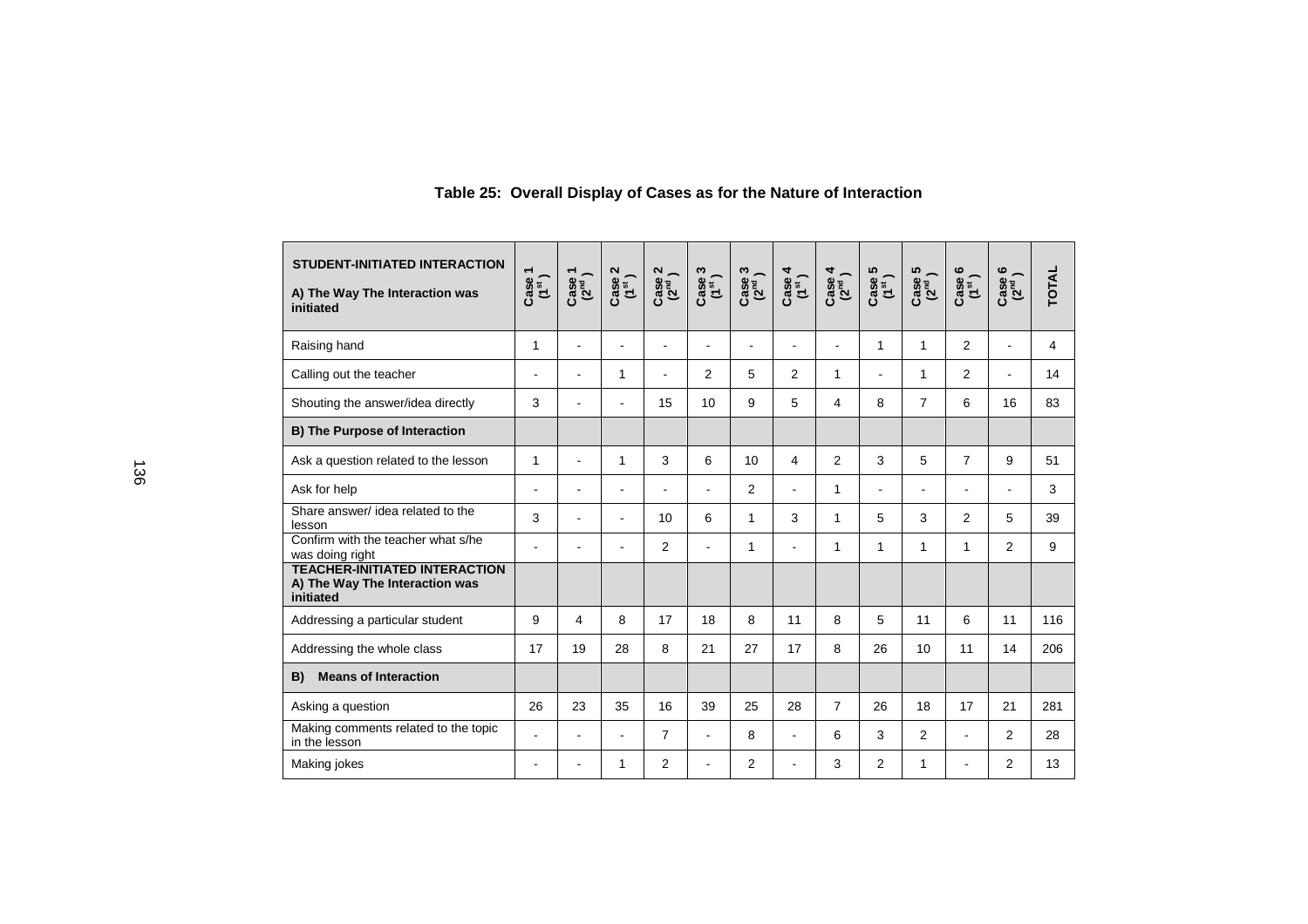The table above displays all the results regarding the nature of interaction altogether. To put it another way, it presents a whole picture of the results regarding the nature of interaction in language classrooms. The table indicates that regarding the student-initiated interaction, in terms of the way the interaction was initiated, students used the method of raising hand 4 times in total whereas they used the method of calling out the teacher 14 times. Moreover, the students initiated the interaction 83 times by directly shouting the answer/ idea. In terms of the purpose of the student-initiated interaction, whereas the students had 51 interactions in order to ask questions related to the lesson, they had only 3 interactions to ask for help from the teacher during the activity. Likewise, while they initiated 39 interactions so as to share answers/ ideas related to the lesson, they initiated 9 interactions in order to confirm with the teacher what they were doing was right during the activity. With respect to the teacher-initiated interaction, in terms of the way the interaction was initiated, the teachers used the method of addressing a particular student 116 times, they used the method of addressing the whole class 206 times in total. In terms the means of interaction, the teachers initiated interaction 281 times by asking questions to the students whereas they initiated interaction 28 times by making comments related to the topic in the lesson. Finally, they had 13 interactions with the students by making jokes in total. In summary, regarding the student-initiated interaction, the students used the method of shouting the answer/idea directly most as the way of initiating interaction with their teachers. Moreover, they had most interactions with the teachers so as to ask questions related to the lessons. As for the teacher-initiated interaction, the teachers used the method of addressing the whole class most as the way of initiating interaction with the students. Finally, teachers used the questioning strategy most as a means of initiating interaction with the students.

#### **4.3 PART 3: INTERVIEW RESULTS**

To make sure that the results above are valid for the usual classes in the institution, a semi-structured interview was done with 3 teachers. The results were organized according to the interview questions asked. The answers were gathered under each question and the headings came out according to the interview questions. The interview results were interpreted and integrated into the previous findings mentioned above as follows: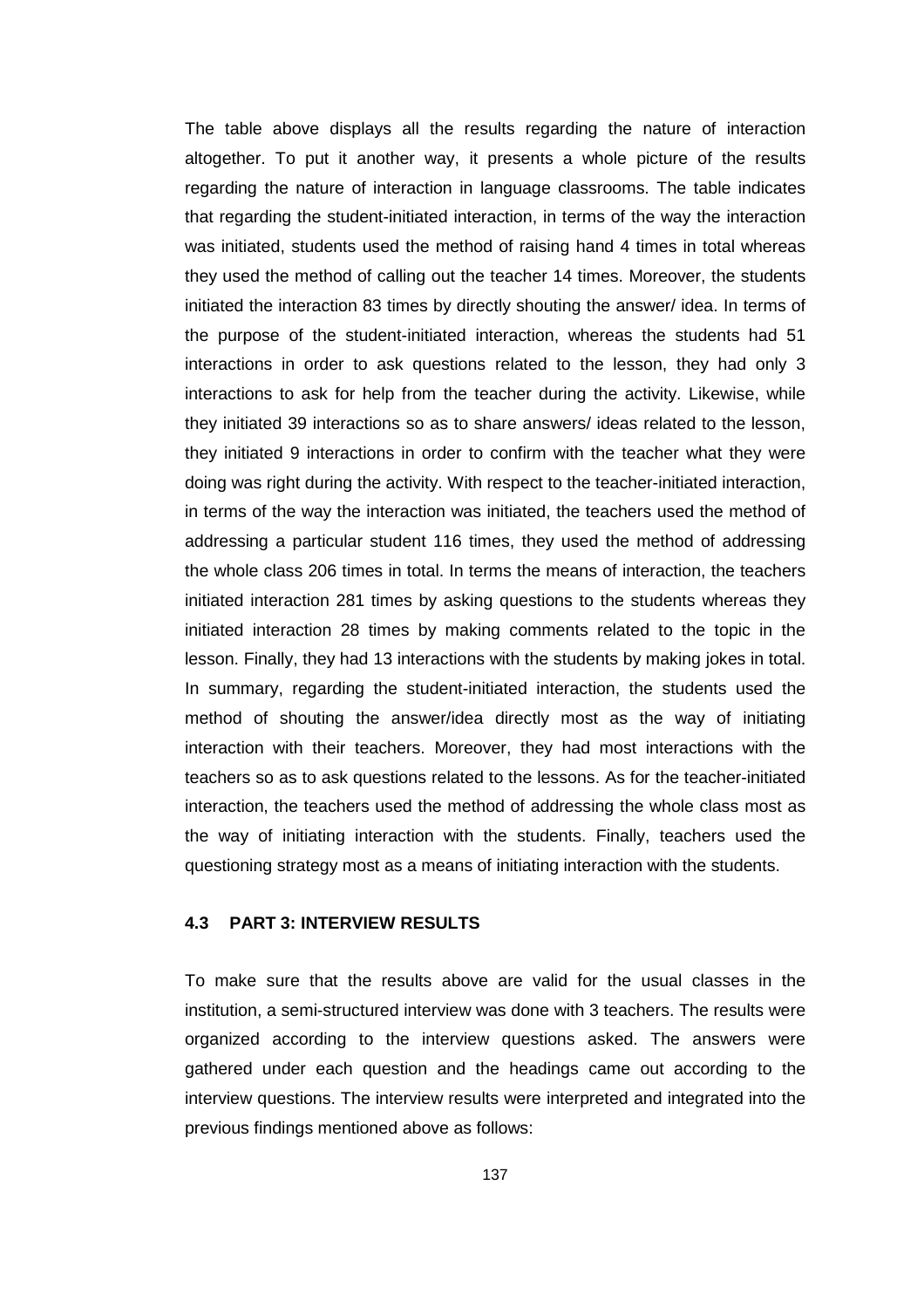#### **4.3.1 Teacher-initiated Interaction versus Student-initiated Interaction**

According to Table 3 above, the number of teacher-initiated interaction was more than student-interaction and the teachers interviewed confirmed this result. Whereas one teacher said, "Teachers initiate more interaction with students in most of the lessons because students mostly hesitate to make new sentences. Maybe this is because they are elementary level and they do not have enough vocabulary to make the sentences in their minds. Still, there are some active elementary students to initiate interaction by bringing a few words together without making a full sentence", another teacher told, "The teacher start interaction with the student more because the teacher seems to be the controller of the class and this impacts on the number of the interaction initiated by the teacher and the student". Finally, the third teacher said, "You say that the number of teacher-initiated interaction is more than the number of student-initiated interaction. I believe that this is mostly true for the low-levels such as Elementary and Pre-intermediate. This may change with the higher levels".

#### **4.3.2 Teacher-Student Interaction versus Student-Student Interaction**

The study showed that both student to teacher or teacher to student interaction outweigh student-student interaction and the teachers approved this result. While one of the teachers said, "Teacher-student interaction is more than studentstudent interaction because I mostly organize activities in which teacher initiates with the student. I do not prepare pair work or group work activities for studentstudent interaction because these activities take long time in the lesson and the pace of the lesson gets slower. Also, we have to teach many target grammar topics in only 4 week time", another teacher told, "I mostly do not organize pair work activities because in pair work activities, students easily tend to chat with their friends and start speaking in Turkish". Finally, the third teacher said, "In my lessons, teacher-student interaction is more than student-student interaction because in pair work activities, especially in group work activities, students make too much noise and also it is very difficult to control the class since this is a private language course".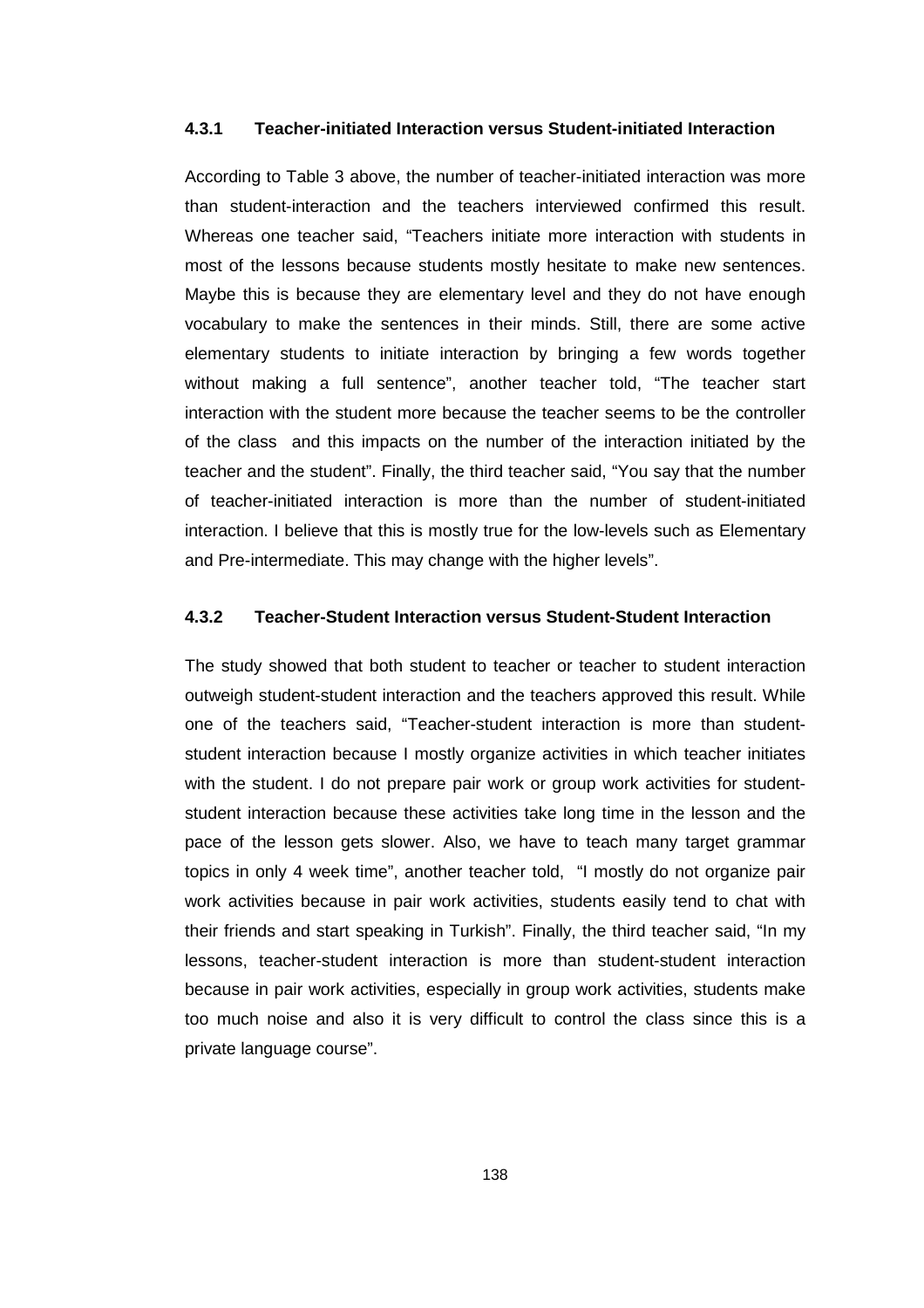#### **4.3.3 Gender of the Students**

The study indicated that male students were more active and interactive than female students and in the interview teachers agreed on this result because one of the teachers said, "Boys are mostly active in my class and girls are less active since girls are a bit shy. However, I try to form a balance. I mean I try to offer equal opportunities to both boys and girl". Another teacher told, "I think this is true. Really, in my classroom, boys are more active than the girls. Yes it is true but I do not know why this is the case". Lastly, the third teacher said, "Yes, boys seem to be more active but at times, female could be more interactive. In my opinion, this depends on the topic of the lesson. I mean girls like speaking about fashion, love, marriage, etc and boys like talking about sport, cars, etc".

#### **4.3.4 Type of the Questions**

The study suggested that teachers asked more low-level questions than highlevel questions and two teachers approved this result. One of the teachers said, "I prefer to ask low-level questions more because students have difficulty in wording the answers to the high-level questions since they are more difficult and this makes the pace of the lesson slow to a great extent". Another teacher told, "When I ask high level questions, most of the students remain silent instead of sharing their ideas or answers although I always say that I accept the wrong answers because we will learn by making mistakes". Finally, the third teacher said, "In my classes, I try to ask the same number of low-level questions and high-level questions. I mean I try to form a balance between them".

#### **4.3.5 Teacher-Student Talk**

The study showed that the amount of teacher-talk far outweighed student talk and the interview results approved this because all three teachers interviewed admitted that they talk more than the students and they cannot avoid this. One of the teachers said, "In fact, I am aware that I talk more than the students. Maybe this is because teachers know more vocabulary than the students and this makes teachers form more sentences and this increases teacher talk". Another teacher told, "Well, I really talk a lot in the lesson but I cannot avoid this. However, I try to ask a lot of questions to make my students talk more or I try to praise them to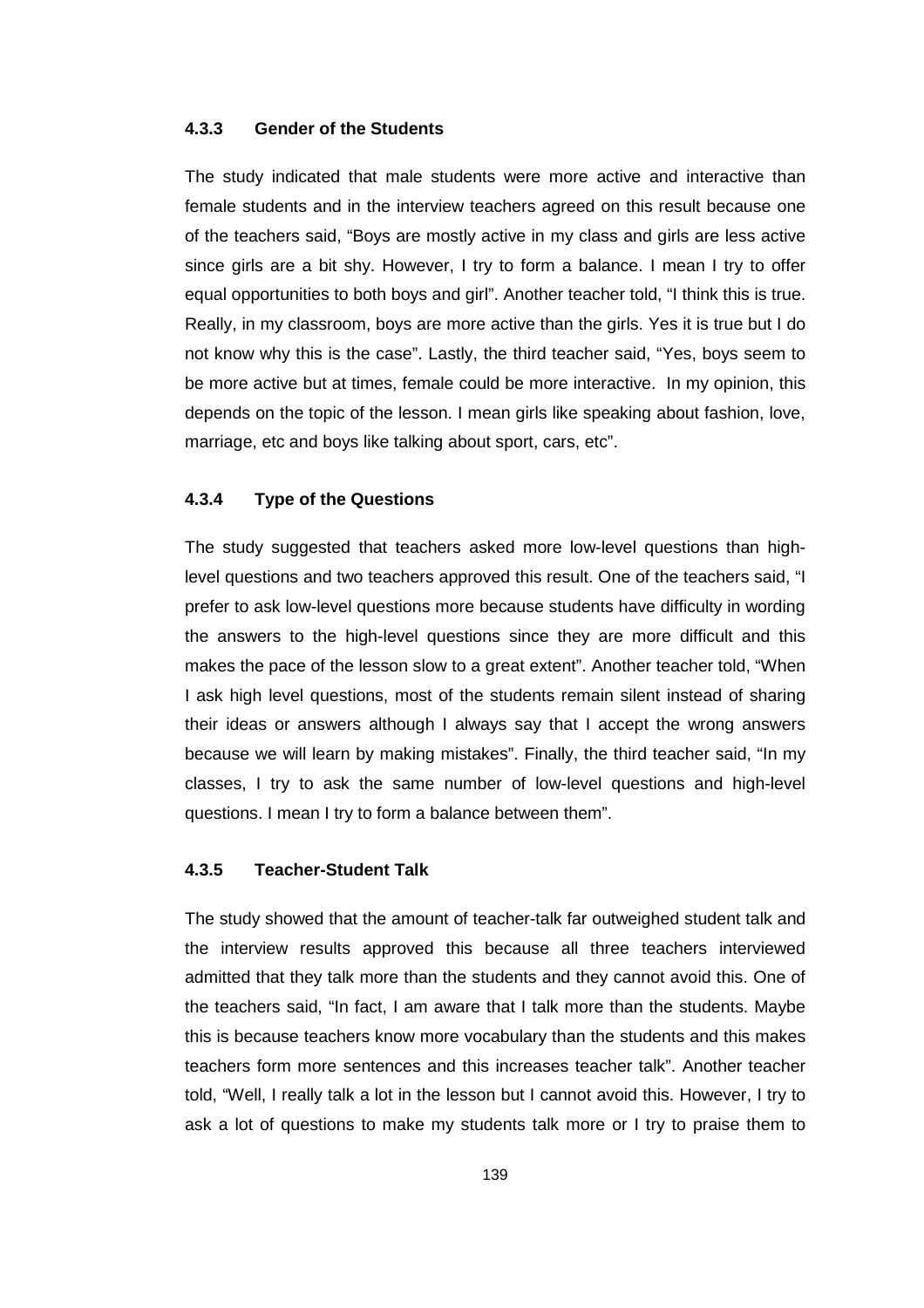encourage them to talk more because when I say 'Very good, Good", the student thinks that he or she is doing right and goes on speaking. I believe that this works". Finally, the third teacher told, "I think I talk more (smiles). I know there must be a balance but this does not change but students are at elementary level and they do not know enough vocabulary to talk. That's why, they think that they cannot express their feelings and they do not talk".

#### **4.4 Summary**

This research study aimed to describe and explore the nature and frequency of the interaction and the factors affecting interaction in language classrooms. Data for this qualitative study were obtained with video camera, semi-structured interview and demographic information log. Videotaping was considered as the main instrument. Interviews were done to confirm whether the learning environment observed in two consecutive lessons were similar to the other usual classes. Finally, demographic information log was filled in by the teachers to acquire basic information about the performance of student in English and their motivation to learn the language. The results of the study were analyzed and presented for each lesson. Next, all the results have been tabulated altogether and interpreted based on the main research questions. Depending on the data analysis and findings of the study, the following conclusions were drawn:

- **1.** The amount of teacher talk outweighs the amount of student talk.
- **2.** Teachers spent on average one third of the lesson on lecturing.
- **3.** Teachers spend approximately 3 % of the lesson on questioning.
- **4.** Teachers ask more low-level questions than high-level questions.
- **5.** Teacher-initiated interaction outweighs student-initiated interaction.
- **6.** Both teacher-initiated and student-initiated interactions outweigh studentstudent interaction.
- **7.** Male students interact with the teacher more than female students.
- **8.** Male students initiate interaction with the teacher more than female students.
- **9.** Teachers criticize males more than females.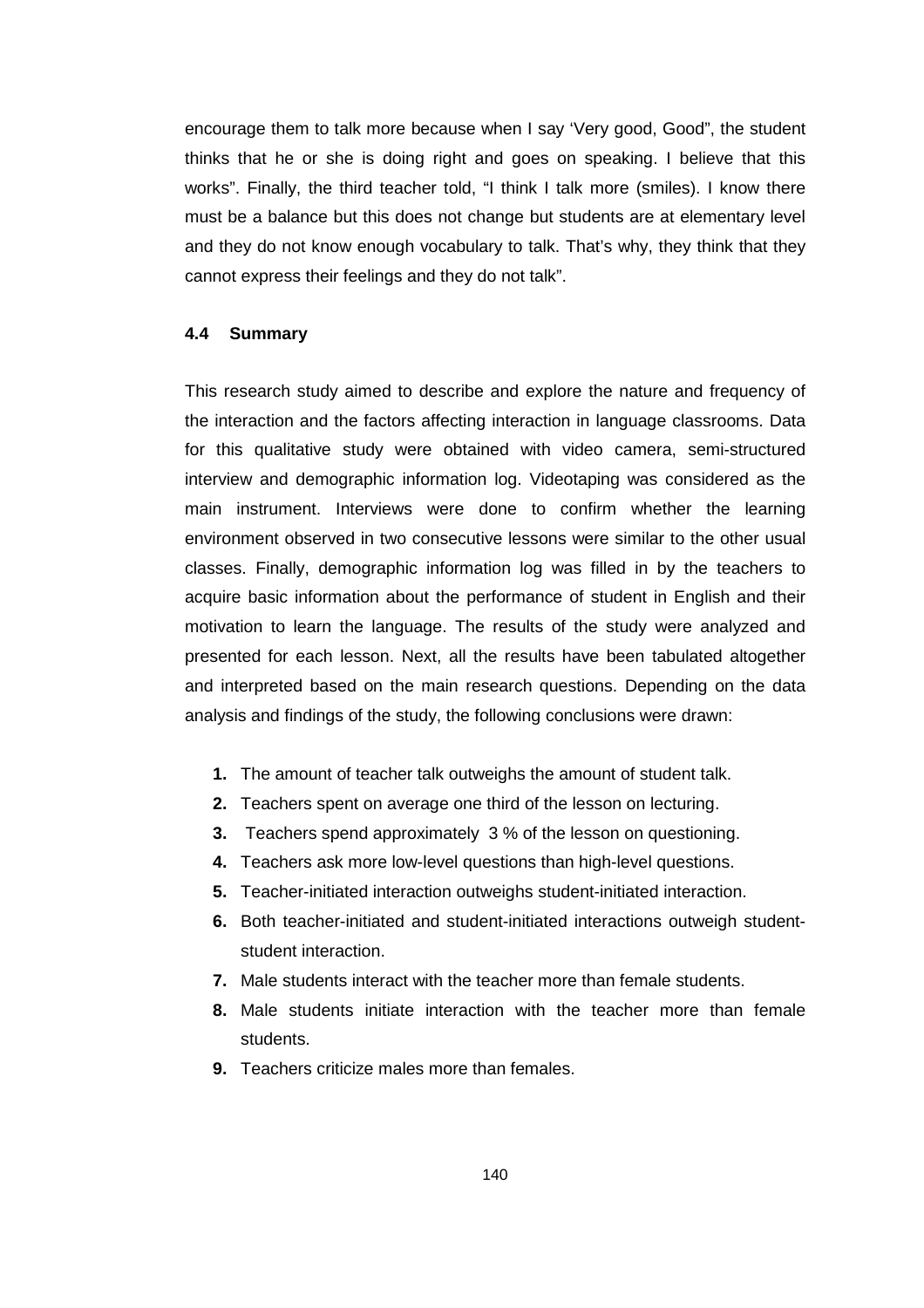- **10.** Students use the method of "shouting the answer/ idea directly" most as the way of initiating interaction with the teacher among the methods of "raising hand or calling out the teacher"
- **11.** Students have most interactions with their teacher so as to ask questions related to the lesson.
- **12.** Teachers use the method of "addressing the whole class" more as the way of initiating interaction with the students compared to the method of "addressing a particular student".
- **13.** Teachers initiate most interactions through the use of questioning strategy.

This chapter has presented the results of the study acquired through the analysis of qualitative data. In the following chapter, these results will be discussed in detail in reference to the literature review of the study. Moreover, a short summary of the study is provided. Finally, implications and recommendations will be given in the following chapter.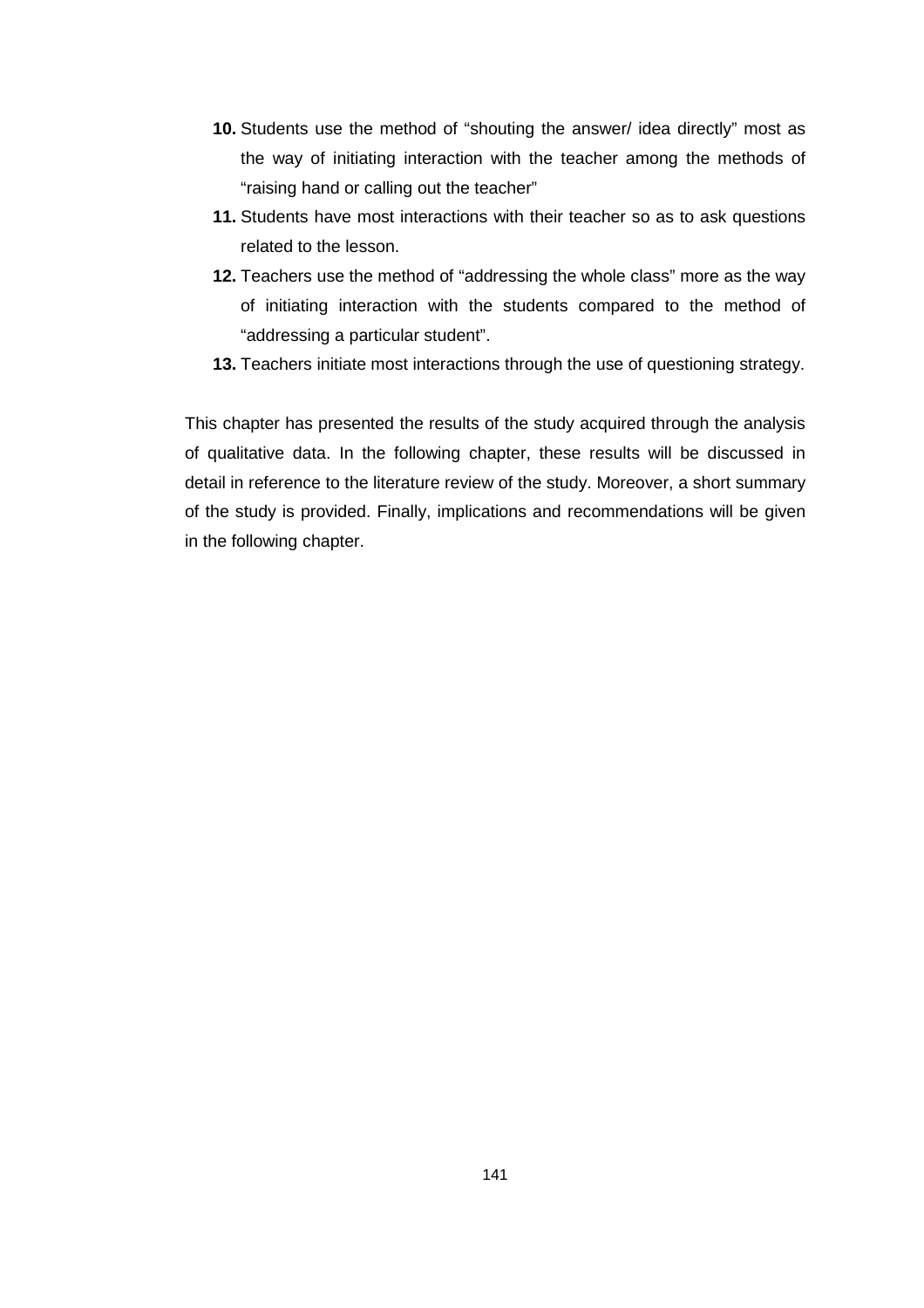## **CHAPTER 5**

## **5 DISCUSSION AND CONCLUSIONS**

This chapter first provides a summary of the study. Furthermore, the chapter discusses the major results of this research study. Besides, the results of this study are compared to the results of the previous research studies by displaying the similarities and differences. Finally, implications and recommendations are made.

This research study aimed to describe and explore the nature and frequency of the interaction and the factors affecting interaction in language classrooms. Of these research questions, the first three sub-questions of the first main research question (teacher & student talk, lecturing, questioning) were answered based on the Flanders Interaction Analysis System. Specifically, Category 4 (asking questions), 5 (lecturing), partially 7 (criticizing), 8-9 (student talk-initiation) were taken into consideration.

With respect to the first sub-question "Does the amount of teacher talk outweigh student talk?", the results of the indicated that the amount of teacher talk surpassed student talk in 12 hour-grammar lessons. At this point, the results of this study agreed with those of the research studies conducted by Myhill et al. (2006), Inamullah (2005) as well as the ORACLE project mentioned in the book "Teacher Talk" by Sinclair and Brazil (1982). However, it was found out that when the teacher organized pair work activity, through which the amount of student talk increased, the gap between the amount of teacher talk and student talk decreased to a great extent like in Case 4 (2. hour). Similarly, when teacher talk was dominant in class, then this greatly affected total number of interaction. To put it another way, when the teacher talk was very high like in Case 1 (both 1. and 2. hour), total number of interaction decreased accordingly. To sum up, in any case the amount of teacher talk surpassed the amount of student talk even if the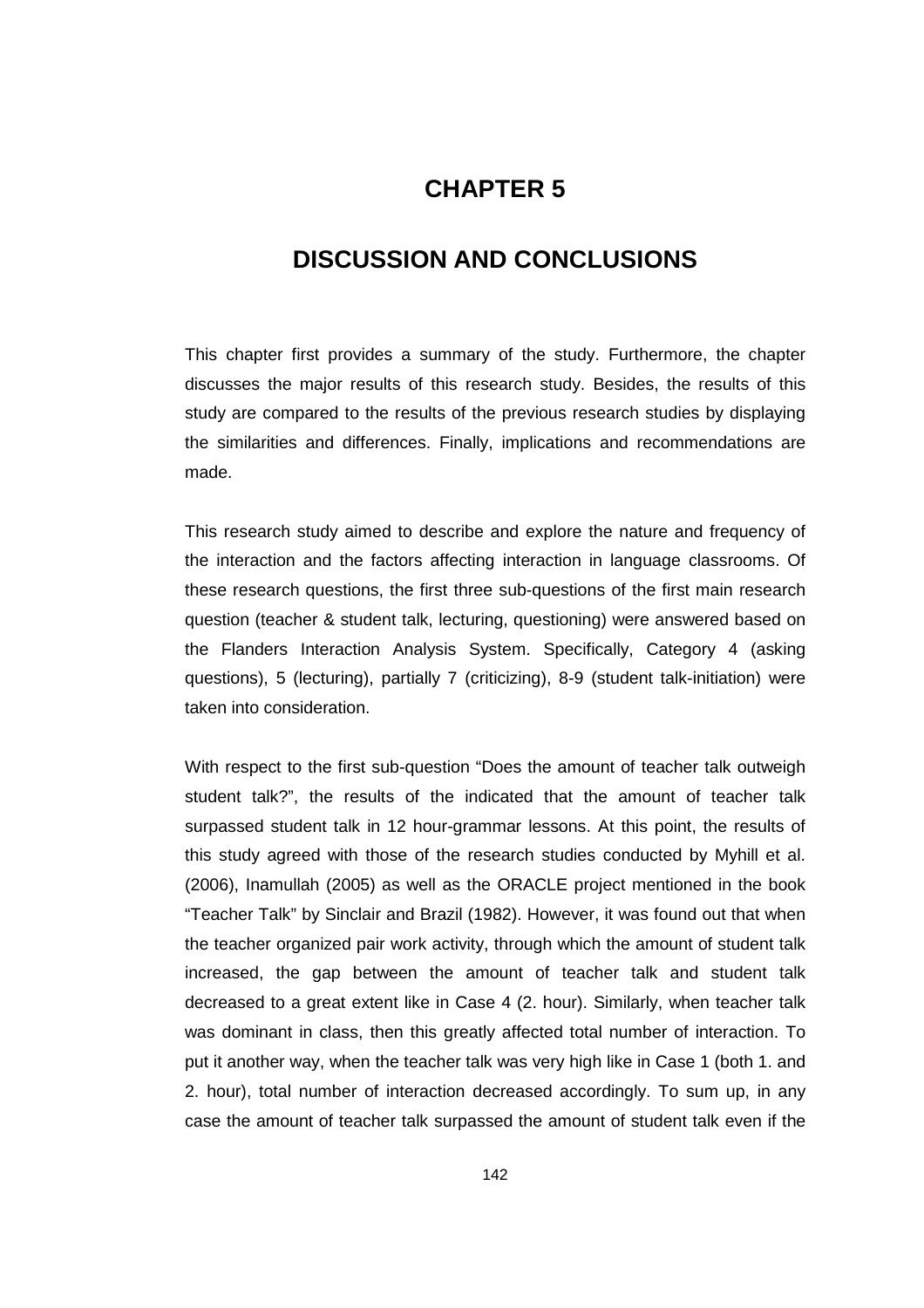teacher organized pair work activity but the gap between the teacher talk and student decreased through pair work activity to a crucial extent. Moreover, when the teacher was dominant in terms of teacher talk, then this impacted on total number of interaction negatively, that is, it reduced the interaction taking place in the classroom. However, it is an undeniable fact that students learn better, when they are actively involved in the learning process. This requires active student participation. Active student participation had a direct proportion with the student talk. Active participation and better learning of students are an indicator of effective teaching taking place in the classroom. What's more, effective teachers are supposed to provide students with the opportunity to involve in the lesson; that is, to talk in the lesson. When students talk more, they interact more and they learn better.

With regard to the second sub-question "How much class time does the teacher spend lecturing?", the results of this study suggested that duration of teacher lectures ranged between 64.25 % and 11.42 %. Considering the class of the teacher who spent the maximum time on lecturing, she was the one asking the minimum number of questions. Similarly, considering the class of the teacher spending the minimum time on lecturing, she was the one who asked the maximum number of questions. So, it can be said that when the teachers did not use questioning, this probably increases the amount of time allocated for lecturing. However, Thomas (1991) claims that an observer will come with the following outcomes based on the Flanders interaction analysis (FIAC) (p. 21): Category 5: Teacher lectures 90 % of lesson. This does not match the percentage of the teacher lectures in this research study, this may be because teachers mostly taught their lessons through the use of low-level questions requiring "Yes/No" or "short answers". This was the common way that teachers preferred to teach their students. If teachers spend much time on lecturing, then students turn out to be passive and the teacher undertakes the active role and serves as the authority. However, it has been proposed that students learn better when they are active. Active participation of the students is a requirement of effective teaching and being an effective teacher.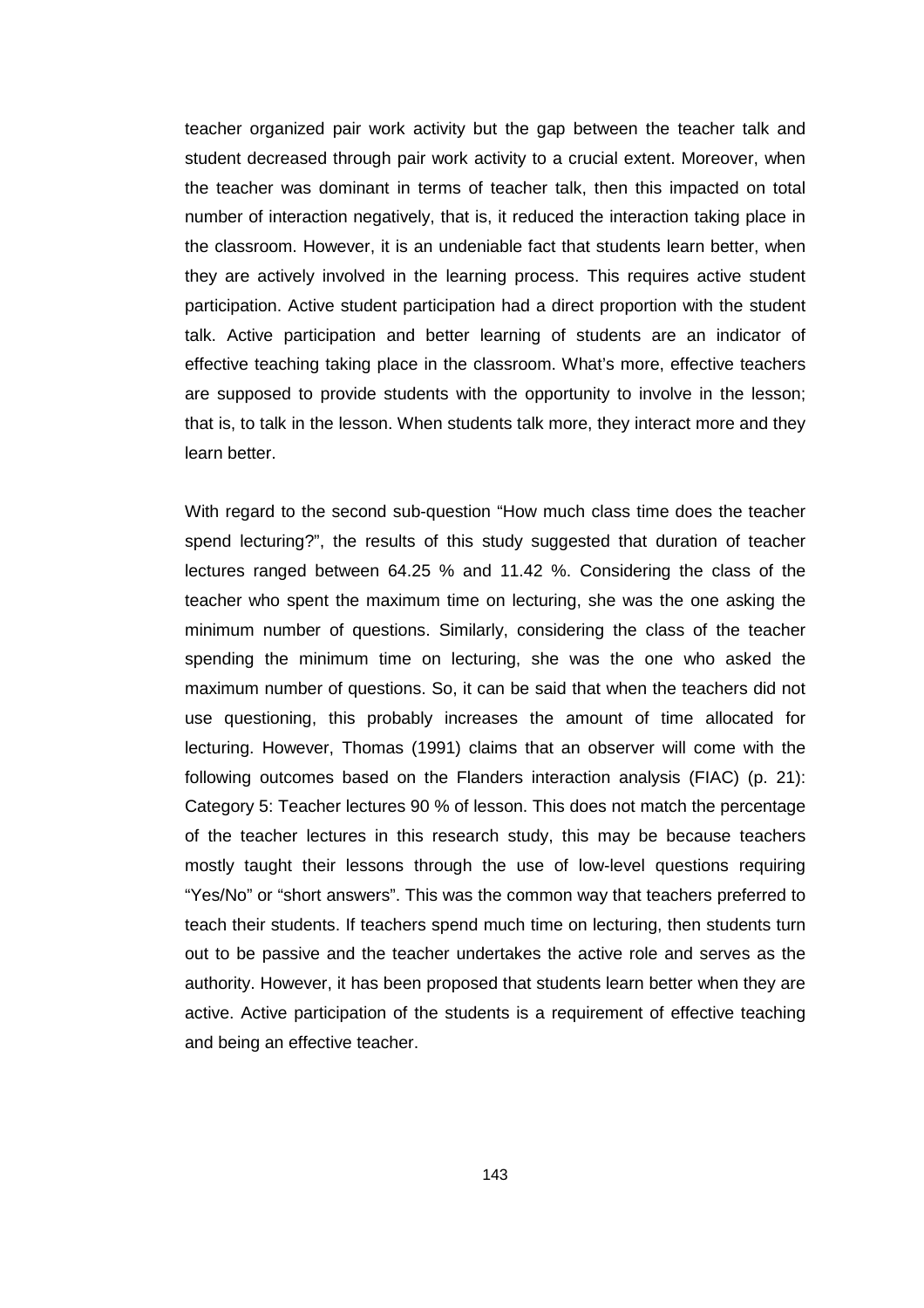Regarding the third sub-question "How much time does the teacher spend questioning?", the results of study agreed with the claim proposed by Thomas (1991), which is that an observer will come with the following outcomes based on the Flanders interaction analysis (FIAC) (p. 21): Category 4: Teacher asks questions 3 % of lesson because according to the results of the study, on average the teachers spent 3 % of the lesson on questioning. So, it can said that there is a direct proportion between interaction and questioning on the ground that the results indicated that the teacher who had most interaction with the student also spent the maximum amount of time (7.75 %) on questioning like in Case 3. This study agreed with the claim of the other research studies, which is that questioning impacts on increasing classroom interaction to a great extent (Muijs & Reynolds, 2005; Ornstein & Lasley II, 2004). So, teachers need to increase the amount of time spent on asking questions for the sake of effective teaching in the classroom because questioning enhances learning and fosters classroom interaction. They require students to be actively involved in the learning process. Effective teachers are expected to prepare various questions and give help and be a guide to the students while answering the questions.

As to the fourth sub-question "Does the teacher ask high-level or low-level questions more?, the results of this study showed that teacher asked more lowlevel questions compared to high-level questions. This issue was investigated more through interview and the teachers involved in the interview revealed that students are involved in the lesson more when they were directed low-level questions because they are easier to answer. However, when students were asked high-level questions, they prefer not to answer because they need to think critically and analytically. The results suggested that asking more questions increases interaction but when low-level questions are asked, the classroom interaction increases accordingly but in this case, as Alexander (2003) proposes in Myhill et al's book (2006), interactions tend to be brief rather than sustained and closed questions predominate, thereby there is little speculative talk or 'thinking aloud (p. 15). With respect to the type of question, teachers should prepare higher-order questions that entail critical thinking. The primary reason is that although low-level questions help to increase interaction, the interaction beacons very brief. On the other hand, high-level questions help to sustain the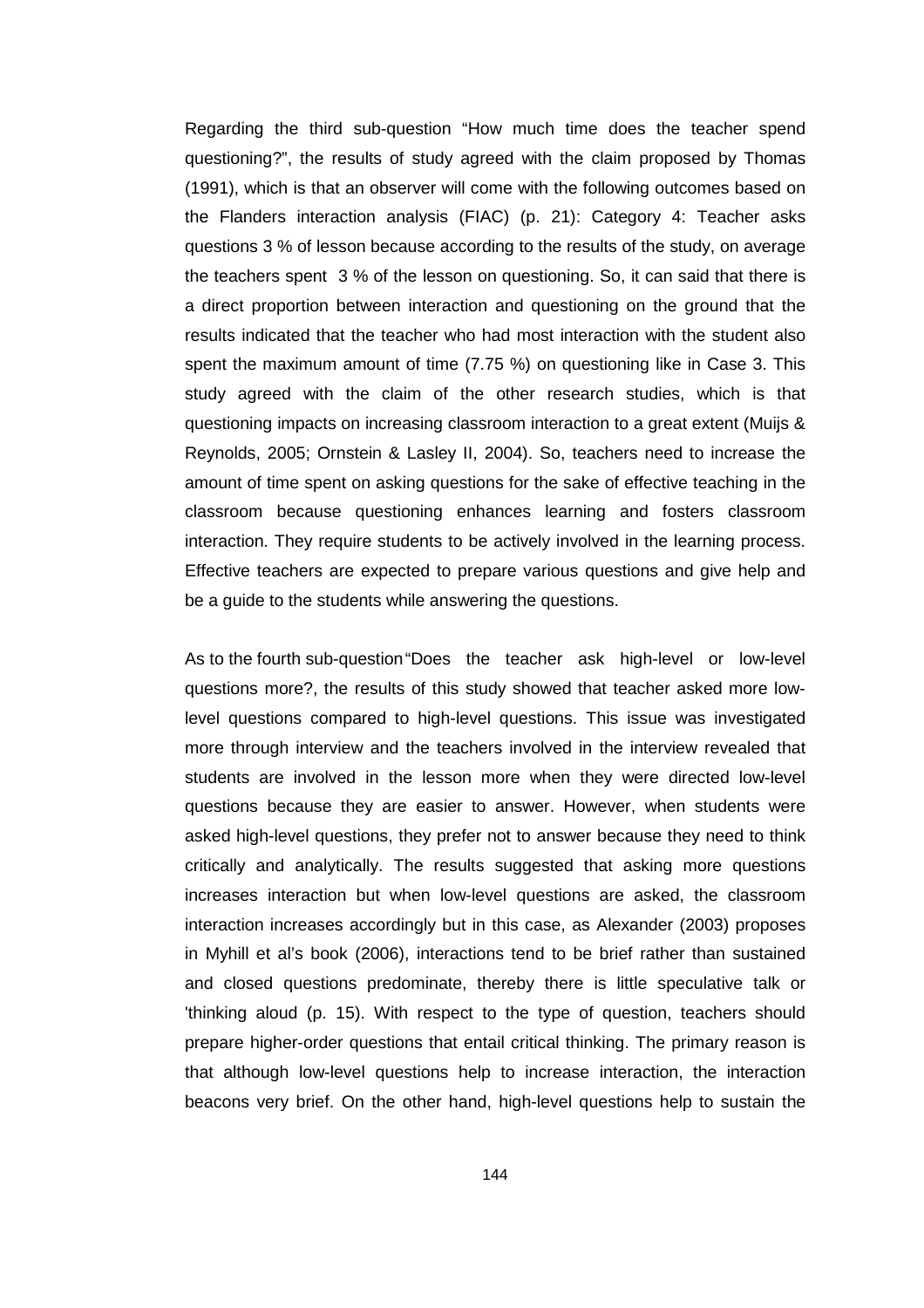classroom interaction, which is a requirement of effective teaching and being an effective teacher, thereby keep students actively involved in the effective teaching-learning process for a long time. Borich (2004) also considers "using both content (direct) and process (indirect) questions to convey facts and to encourage inquiry and problem solving" as one the elements of effective teaching (p. 39).

Regarding the fifth sub-question "Does teacher-initiated interaction outweigh student-initiated interaction?", the study suggested that teacher-initiated interaction surpassed student-initiated interaction. This is because teachers serve as experts, so there is "superior knowledge and authority" as asserted by Rivers (1987) (p. 65). This may hinder the interaction initiated by the students but this can be overcome by the approachable attitudes of the teachers. In support of this view, Stronge suggested, "Effective teachers consistently behave in a friendly and personal manner while maintaining appropriate teacher-student role structure. Moreover, when interacting with students, effective teachers demonstrate a sense of fun and a willingness to play or participate" (cited in Ornstein & Lasley II, 2004, p. 15-16). This attitude of teachers may encourage the learners to initiate more interaction with the teacher.

With respect to the sixth sub-question, "Do both teacher-student and studentteacher interactions outweigh student to student interaction?", the results of the study revealed that teacher-student or student-teacher interaction were dominant compared to student-student interaction. This is because teachers do not have a tendency to prepare pair work or group work activities as revealed in the interview. The primary reason is that in such activities, students tend to chat or make loud noise, thereby destroying the learning atmosphere. Moreover, the teachers interviewed also reported that students have a tendency to switch into Turkish in pair or group work activities but when the activity was done as a whole class, the teacher can have a strict control over this issue. To sum up, teachers also need to run pair work or group work activities because according Jule (2004), language students need "opportunities to work with peers in problem solving and collaborative learning situations" (p. 54). So, as mentioned previously, one of the features of being an effective teacher is to know the students' needs. Therefore,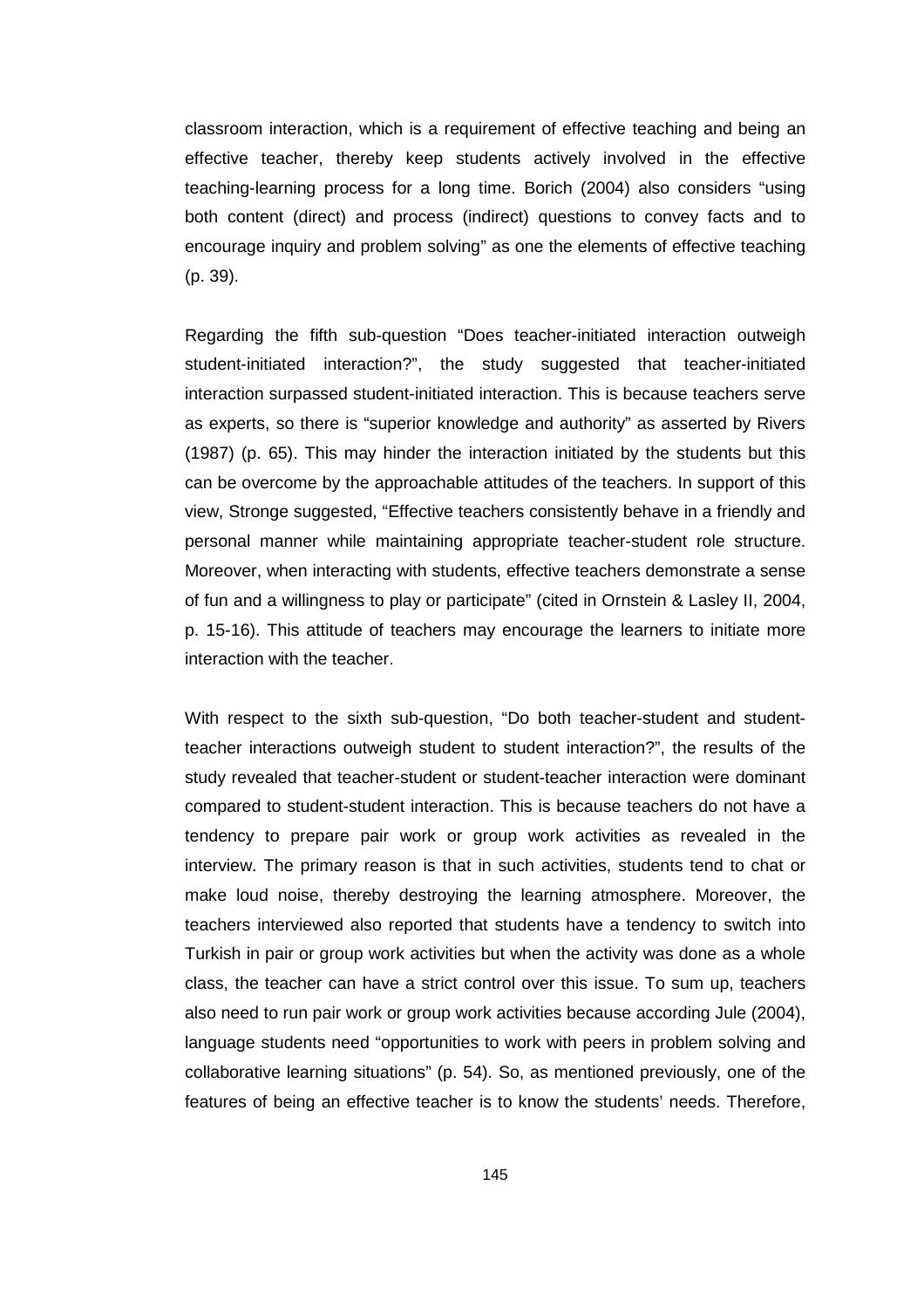teachers should integrate pair work or group work activities in order to be effective teachers and display effective teaching.

Regarding the gender issue in interaction, the results revealed that males are more active than females. They both interact with the teacher and initiate interaction with the teacher more compared to female students as suggested by the other research studies (Brophy, 1985; Ilatov et al., 1998, cited in Gayle et al., 2006, p. 131; Sadker, Sadker, & Klein, 1991). To put it another way, males surpass females in terms of both teacher-initiated interaction and student-initiated interaction. However, effective teachers are supposed to provide equal opportunities to the students for interaction regardless of their gender. At this point, the teachers should be alert about this issue in the lesson and when female students start being passive, teachers can initiate interaction with female students on purpose.

As for the criticism issue, the results of this study indicated that boys receive more criticism compared to females. This result is in line with the finding that boys get much more teacher disapproval and criticism than girls (Jackson and Lahaderne, 1967; Lippitt and Gold, 1959; Meyer and Thompson, 1956, cited in Brophy & Good, 1974, p. 13). This may be because boys tend to break the rules more than girls.

With respect to the nature of the student-initiated interaction, the results revealed that students use the method of "shouting the answer/ idea directly" most as the way of initiating interaction among the methods of "raising hand and calling out the teacher". However, Willson (1999) found in her study that students used the method of "putting up hand" to initiate interaction. This may be because she conducted her study in a primary classroom, which means students are very young and students in primary schools are used to raising their hands. However, in this study, the age range was very high. The participants were either university students or the people having a profession. Therefore, the teachers seemed to have less control over the learners in the classroom. It was clearly observed that students felt free to speak out whenever they liked. Apart from this, students had most interactions with the teachers in order to ask questions related to the lesson.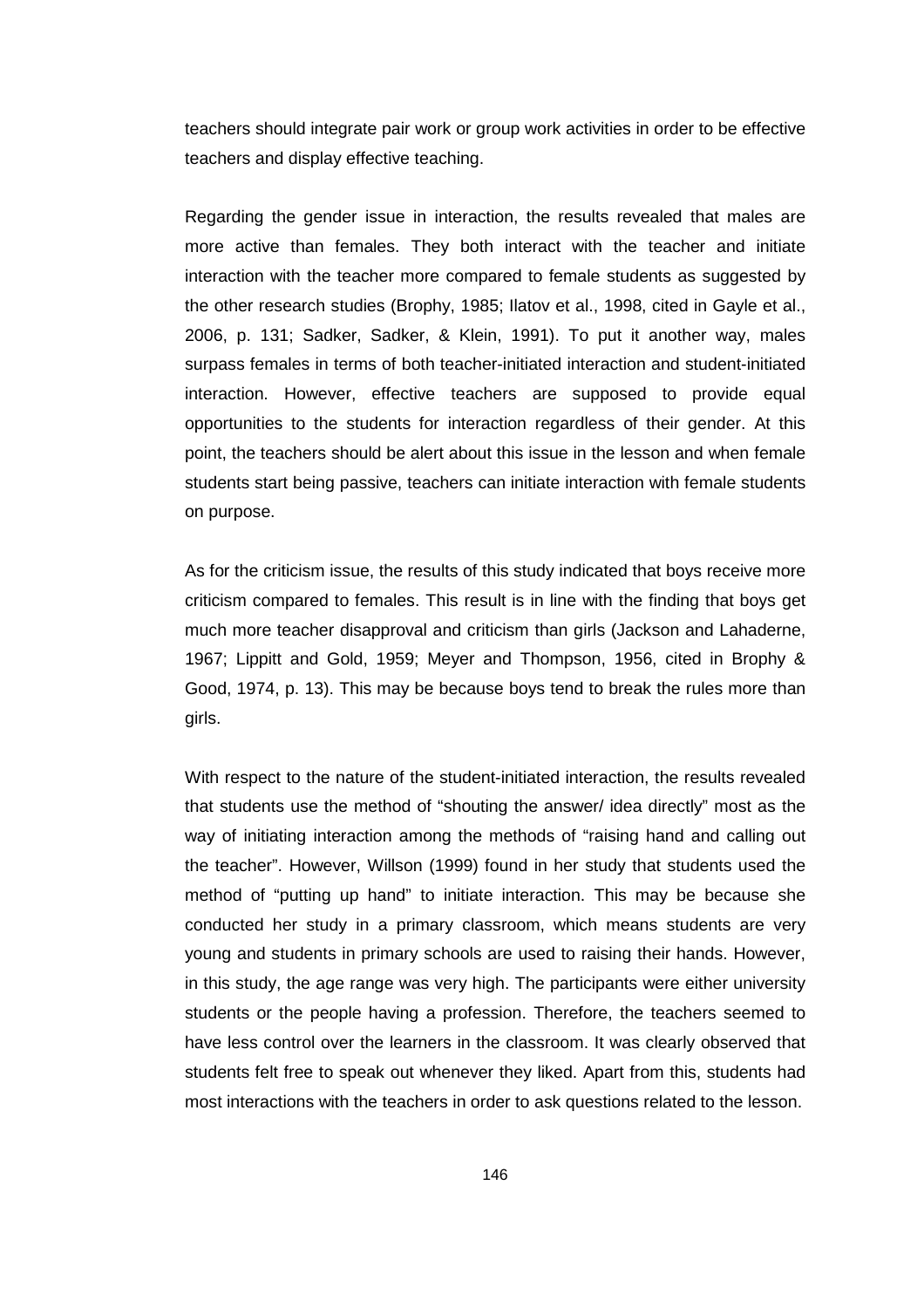Finally, the results about the nature of teacher-initiated interaction showed that teachers used the method of "addressing the whole class" as the way of initiating interaction with the students more than the method of "addressing a particular student". Also, it was revealed that teachers use the questioning strategy most as a means of initiating interaction with the students. This result was in line with the results mentioned in the literature review because the literature claims that questioning strategy is one of the most common strategies to achieve interaction in the classroom.

#### **5.1 Implications**

This research study serves as an indicator of the significance of classroom interaction in enhancing effective teaching and learning because students learn better, when they are active in the lesson. Active participation and interaction in the classroom are interdependent components of effective teaching and learning. Therefore, interaction in the classroom is put in the center of fruitful learning environment. Moreover, this research study serves as a persuasive means of making the teachers who are still in favor of traditional teaching be aware of the significance of classroom interaction and encourage them to involve students actively in class by structuring activities which let both teacher-student and student-student interaction for the sake of effective learning. What's more, this research study contributes to revealing the importance of variety in interaction and shed light on teaching and learning process. Besides, this study contributes to a better understanding of the importance of decreasing teacher talk and increasing student talk, keeping the lecture to the minimum and supporting it with questioning strategy, striking a balance between the numbers of high-level and low-level questions. Moreover, this study helps teachers to be aware of the fact that males are normally more interactive than females and therefore teachers should try to involve females in the lesson and interact more as well. Furthermore, this study informs teachers about the fact that students use the method of shouting the answer/idea directly most as the way of initiating interaction and have most interaction to ask questions related to the lesson. Here the teacher may create various situations for the students to initiate interaction through various activities. Finally, this study makes teachers learn about themselves that they mostly initiate interaction by addressing the whole class. This may lead the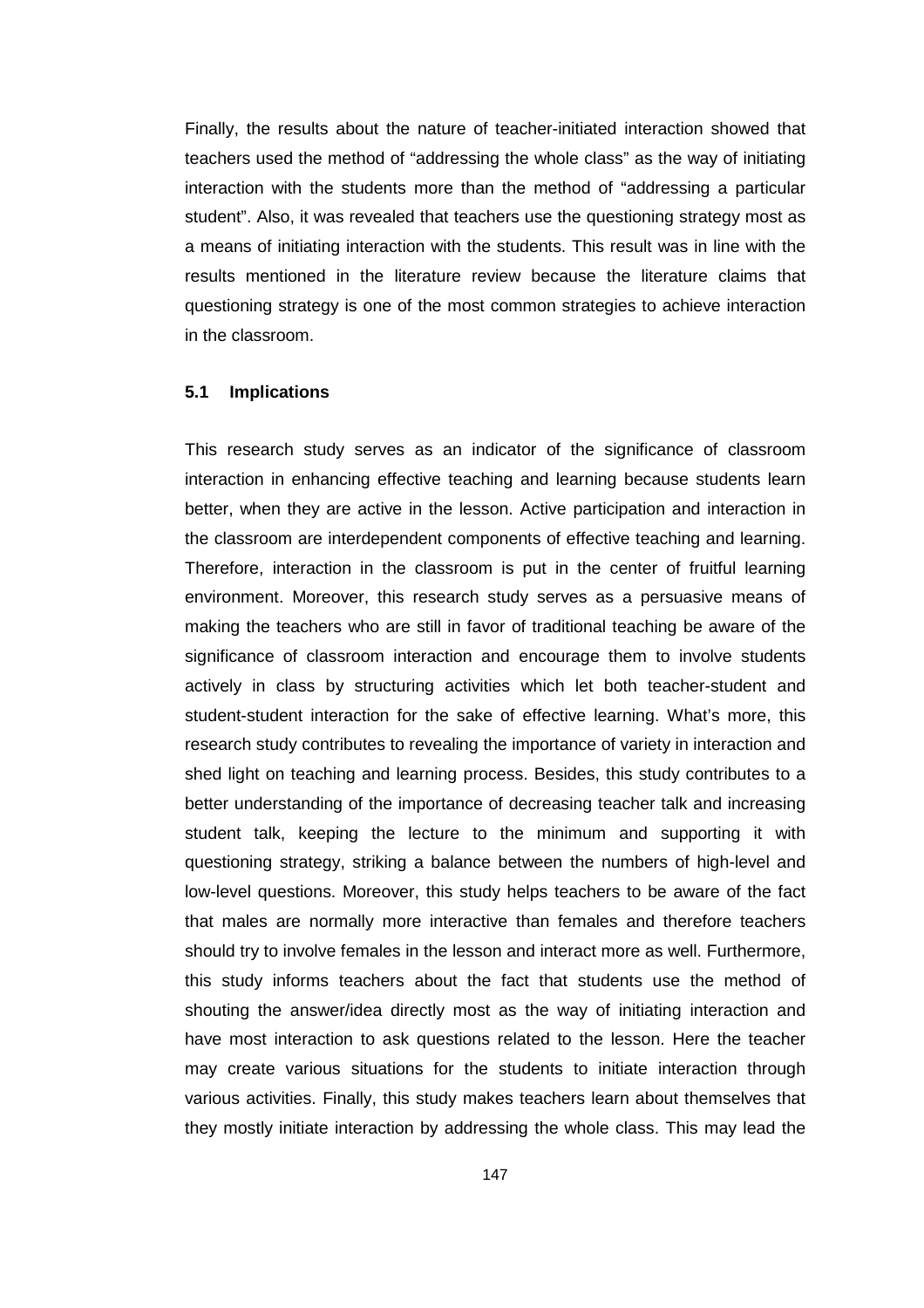silent students to be more silent because the active students will probably attempt to shout the answer. Teachers also use the questioning strategy most as a means of initiating interaction. At this point, teachers may vary their techniques to initiate interaction to add variety to the lesson. Here the primary responsibility for productive and positive classroom interactions resides with the teacher and positive communicative interactions are structured and directed by instructors who consciously engage in behaviors that create a classroom atmosphere conducive to studying and learning (Gayle et al., 2006, p. 141) because on no account can the significance of classroom interaction be disregarded for the sake of effective teaching and learning environment.

In addition to the implications for practice given above, this research study contributed to revealing the importance of interactive aspect of the classroom environment. Moreover, this study will serve as a basis for future research studies that will be conducted on different aspects of classroom interaction in different educational areas other than language classrooms.

#### **5.2 Recommendations for Practitioners**

Based on the results and discussions of the study, the following recommendations are made for practitioners:

**1.** It was observed that the amount of teacher talk outweighed the amount of student talk. To decrease teacher talk and increase student talk, teachers can apply "instructional variability" as suggested by Ornstein & Lasley II (2004) because they point out, "That variability will lead to more successful student learning, especially if the teacher knows why he or she is varying the way content is presented. In support of this view, Linda Darling Hammond asserted, "In effective classrooms, teachers use diverse strategies ranging, from whole class lecture and recitation to guided inquiry, small group work, discussions, independent work, projects, experiments . . . and teacher interaction with individuals and small groups" (cited in Ornstein & Lasley II, 2004, p. 228). Moreover, if it is true that much inappropriate teacher behavior results from inappropriate training and from lack of sufficient awareness, it follows that teachers will improve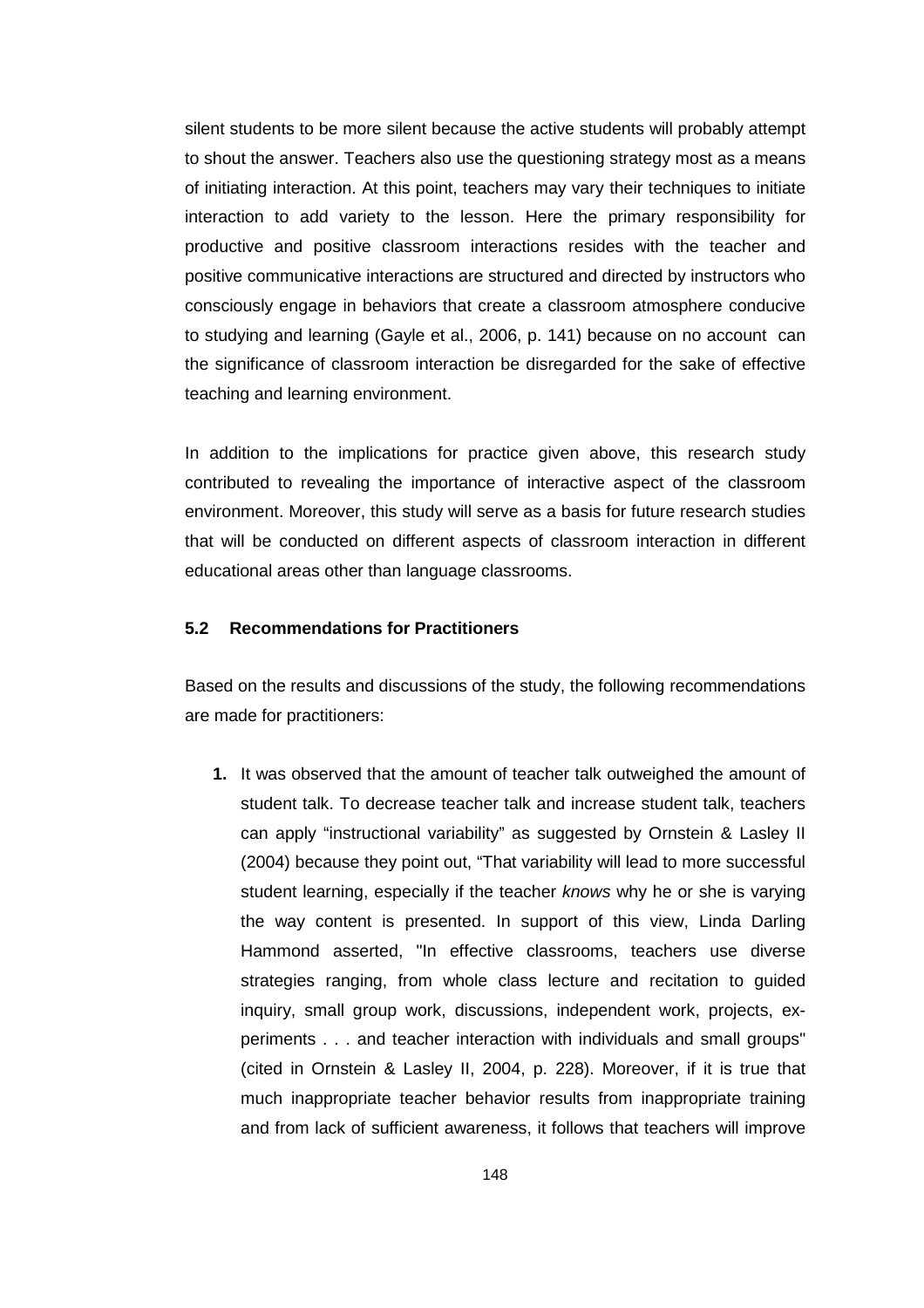if given more appropriate training, and if mechanisms are developed to make them more aware of their classroom behavior (Brophy & Good, 1974, p. 1).

- **2.** It was also observed that teachers spent most of the time on lecturing, thereby increasing their teacher talk. However, teachers can decrease the amount of time spent on lecturing by increasing the number of their questions. Questioning strategy can be applied as a teaching method and this will definitely foster classroom interaction. Also, if the topic requires the use of lecture, then the teacher can create interactive learning environment by "moving to different parts of room, or teach from the back and have students write on the board" (Bishop, 2000, p. 1).
- **3.** It was found out that teachers spent on average 3 % of the lesson on questioning. So, teachers need to increase the amount of time spent on asking questions because questioning enhances learning and fosters classroom interaction.
- **4.** With respect to the type of question, it was observed that low-level questions are asked more than high-level questions. Thus, teachers should prepare both low-level and high-level questions. They need to move from low-level to high-level questions. The most important thing is to strike a balance between the numbers of type of the questions asked in the lesson.
- **5.** The results of study indicated that teacher-initiated interaction outweighs student-initiated interaction. This is an outcome of "superior knowledge and authority" displayed by the teachers as asserted by Rivers (1987) (p. 65). Therefore, teachers should "create a friendly environment and to achieve this, teachers should invest some class time in learning students' names, asking about other classes, inquiring about students' lives outside college, or sharing something about their own" (Bishop, 2000, p. 1).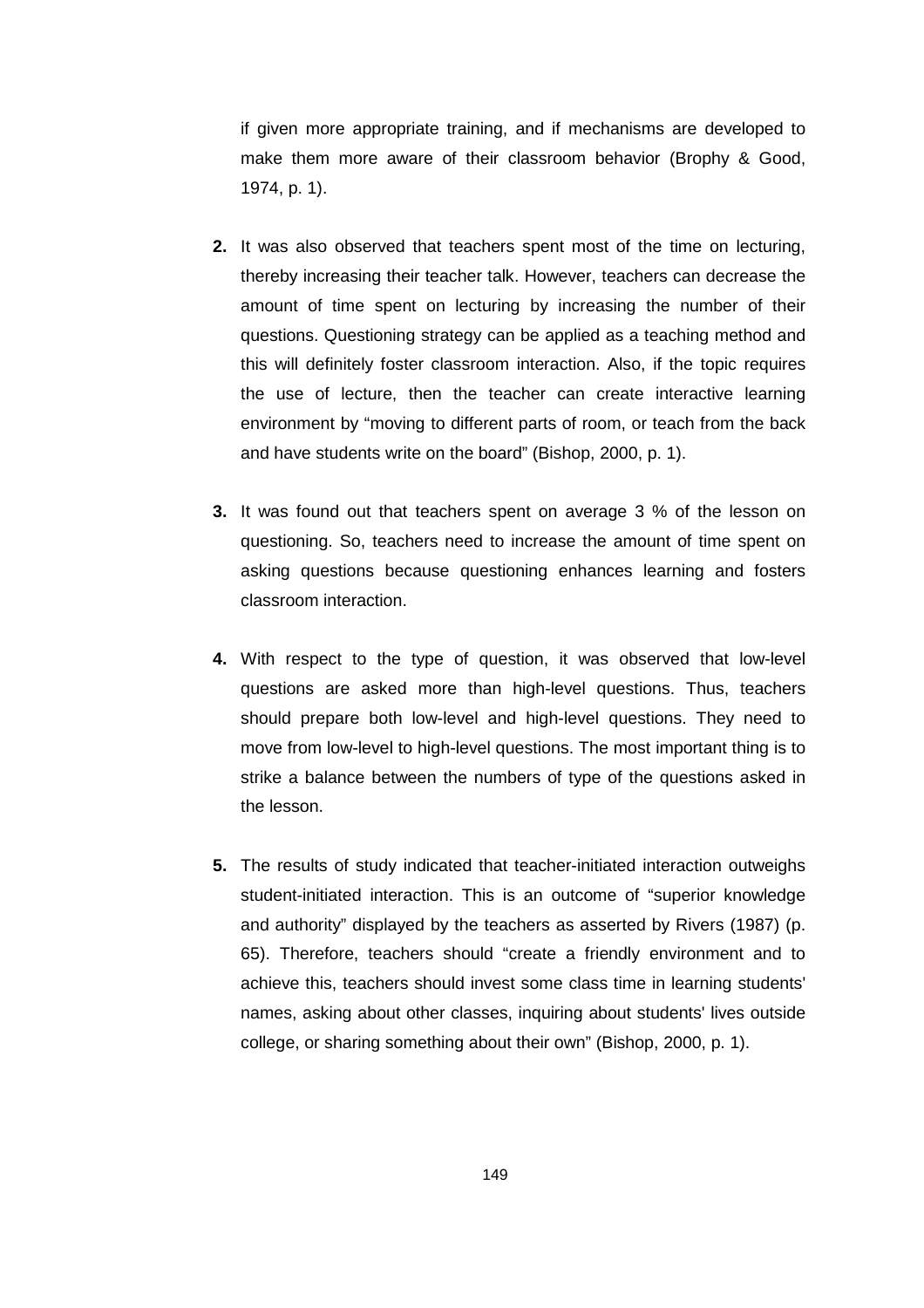- **6.** It was observed that teachers mostly prefer to run whole class activities rather than pair work or group work activities. Therefore, no studentstudent takes place in the lesson. However, pair work or group work activities offer students opportunities to talk more to one another, thereby interact with each other. Teachers need to organize pair work or group work activities in their lessons in order to foster student-student interaction.
- **7.** The results of the study revealed that males surpass females in terms of both teacher-initiated interaction and student-initiated interaction. That is, boys are more active than girls in the lesson. Here it is the teacher's responsibility to encourage girls to actively participate in the lesson. To achieve this, teachers can use the topics which their students find interesting because Shmoossi (2004) claims that if the topics interest students, then this encourages active participation (e.g. topics such as marriage, religion, etc.). Besides, Shmoossi (2004) points out,

Teachers can increase the amount of interaction in their classes by applying two factors: humor and interest (attention). A learner will be more inclined to talk when s/he finds the teacher paying attention and interested in the answer. Also, when the teacher incorporates a piece of humor into the atmosphere of the classroom, students are encouraged to participate more than when it is a gloomy atmosphere with the teacher as the sole speaker. (p. 102)

- **8.** Teachers should prepare production activities, which require students to actively participate in the lesson. Comprehension activities should never be ends in themselves, as they so often are in textbooks and tests, but rather means to an end, namely, the basis for production, in speech or writing (Rivers, p. 52). Production should not be limited to interaction between student and teacher and students should be put in a variety of situations where they communicate with one another (Rivers, p. 54).
- **9.** Teachers should prepare interactive grammar exercises such as dialogues, drama, poetry or creative completion activities as suggested by Rivers (1987).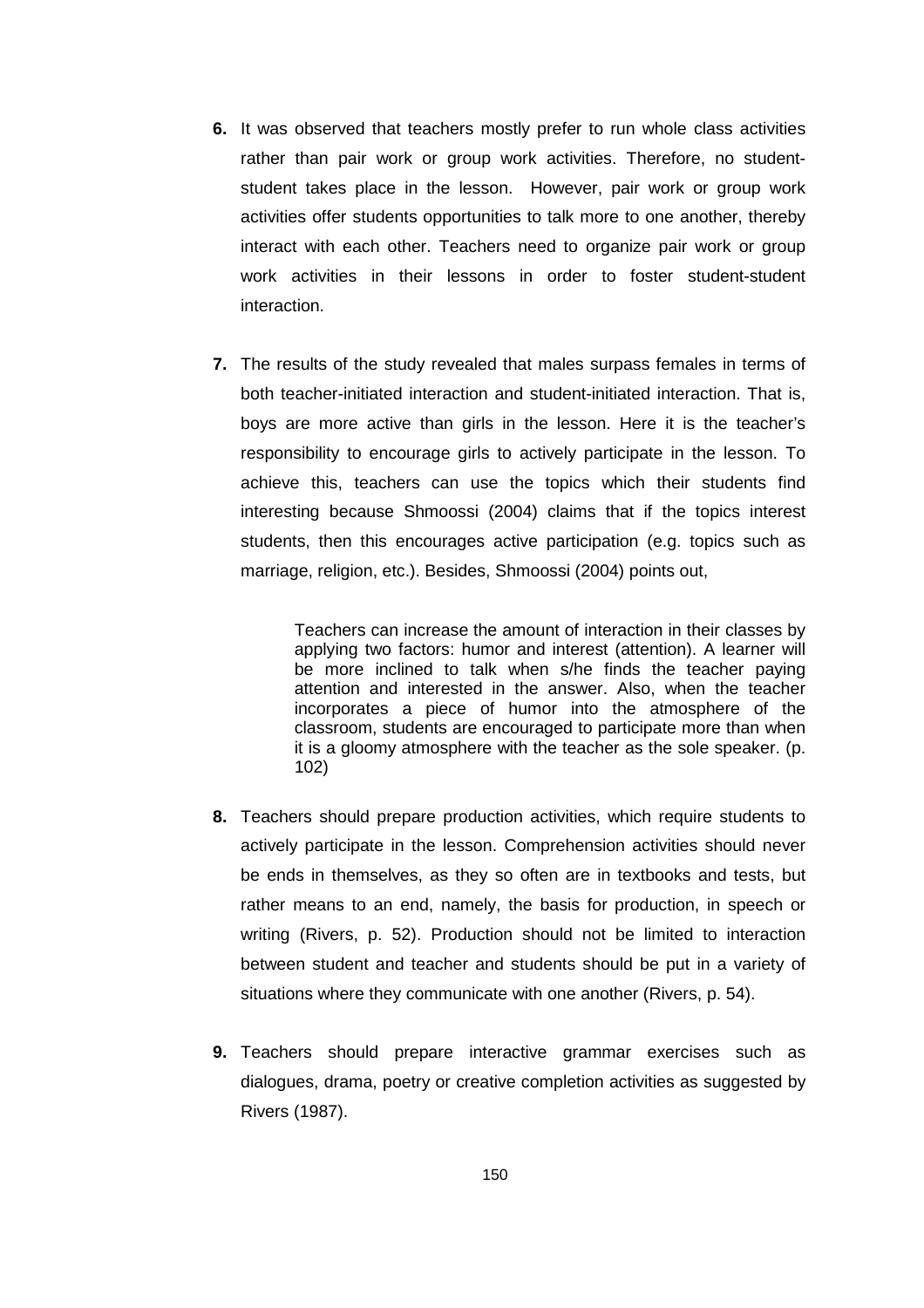**10.** The study revealed that teachers use the method of "addressing the whole class" most as the way of initiating interaction with students. As mentioned above, this will probably lead the silent learners to be more silent because the active participants will immediately shout the answer. Moreover, this will discourage the slow learners more because when the active learners shout the answer, the pace of the lesson will get faster. Therefore, teachers should prefer to address a particular student by calling out the student's name. In that case, teacher will offer equal opportunity to all students to participate in the lesson. This will reinforce the interactive learning environment in the classroom.

#### **5.3 Recommendations for Researchers**

Based on an overview of the study, the following recommendations are made for researchers:

- **1.** Due to the limitation of generalizability of this research study, its use is limited to the language center in which the research was conducted. However, this type of study can be replicated in many schools in larger samples and therefore having the chance of increasing generalizability to a larger population.
- **2.** Owing to the loss of subject threat and subject characteristics threat to the internal validity, the research in classroom interaction warrants further investigation.
- **3.** This research study was built onto verbal interaction in terms of teacherstudent talk, lecturing, questioning and gender factor as well as interaction type in language classrooms, specifically grammar lessons. Since the results of this study are specific to the interaction in grammar lessons in language classrooms, further research studies involving both non-verbal and verbal interaction together could be conducted in both other sections of language classrooms such as Reading, Listening, Speaking, Writing and also other areas such as literature, mathematics etc in the future since they are also interdependent. Moreover, the results of this study are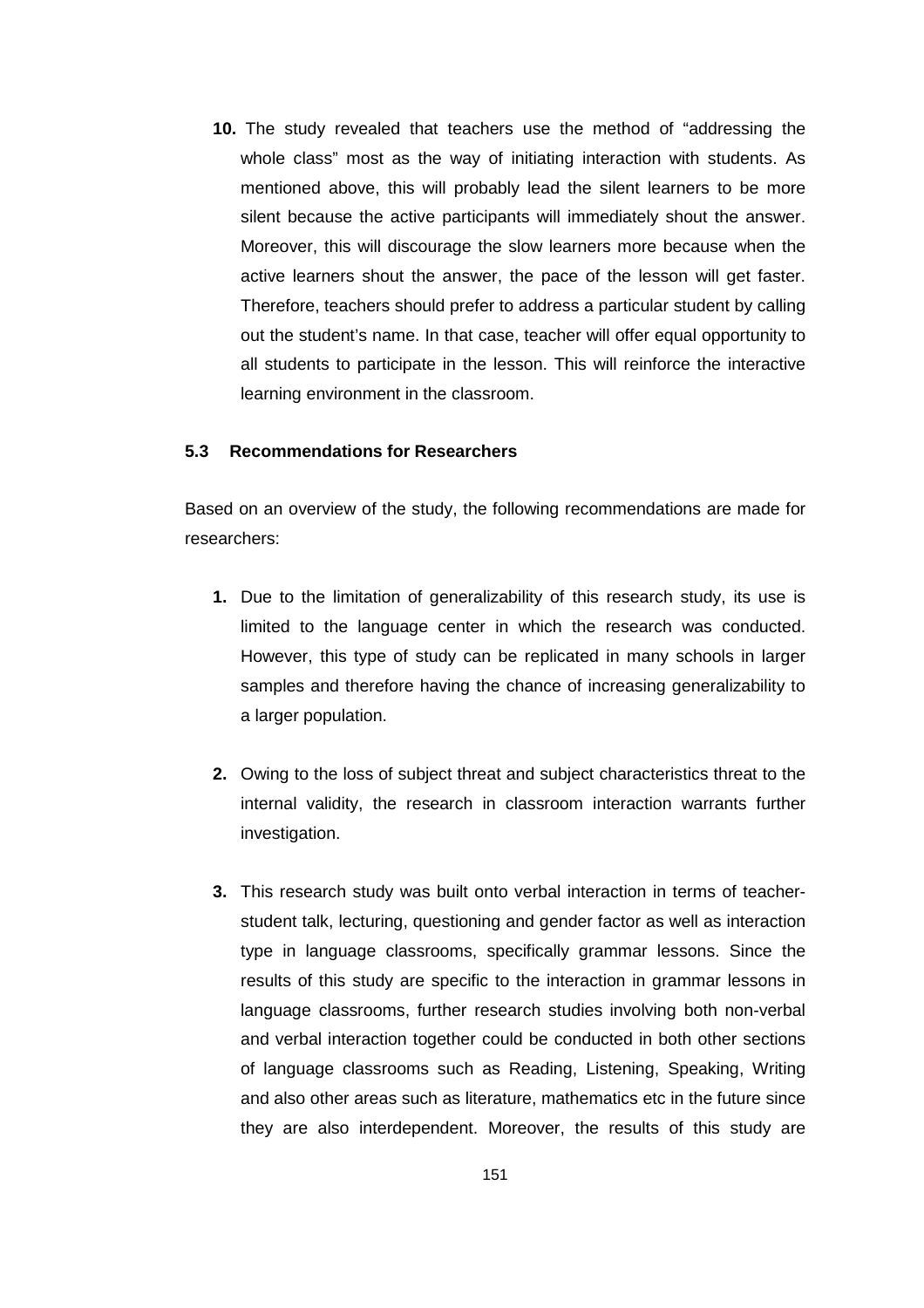specific to the elementary and pre-intermediate levels. Since interaction will probably change from one level to another level, further research studies need to be carried out at other language levels such as intermediate or upper level. Likewise, as the sample was small in both elementary and pre-intermediate level in this study, the results cannot be generalized to all other elementary or pre-intermediate levels. Therefore, it will have great use for the education area if research studies involving larger samples are conducted. In short, this research study hopes to "provide scaffolding for the next generation of classroom interaction research" (Gayle, Preiss, Burrell & Allen, 2006, p. 142).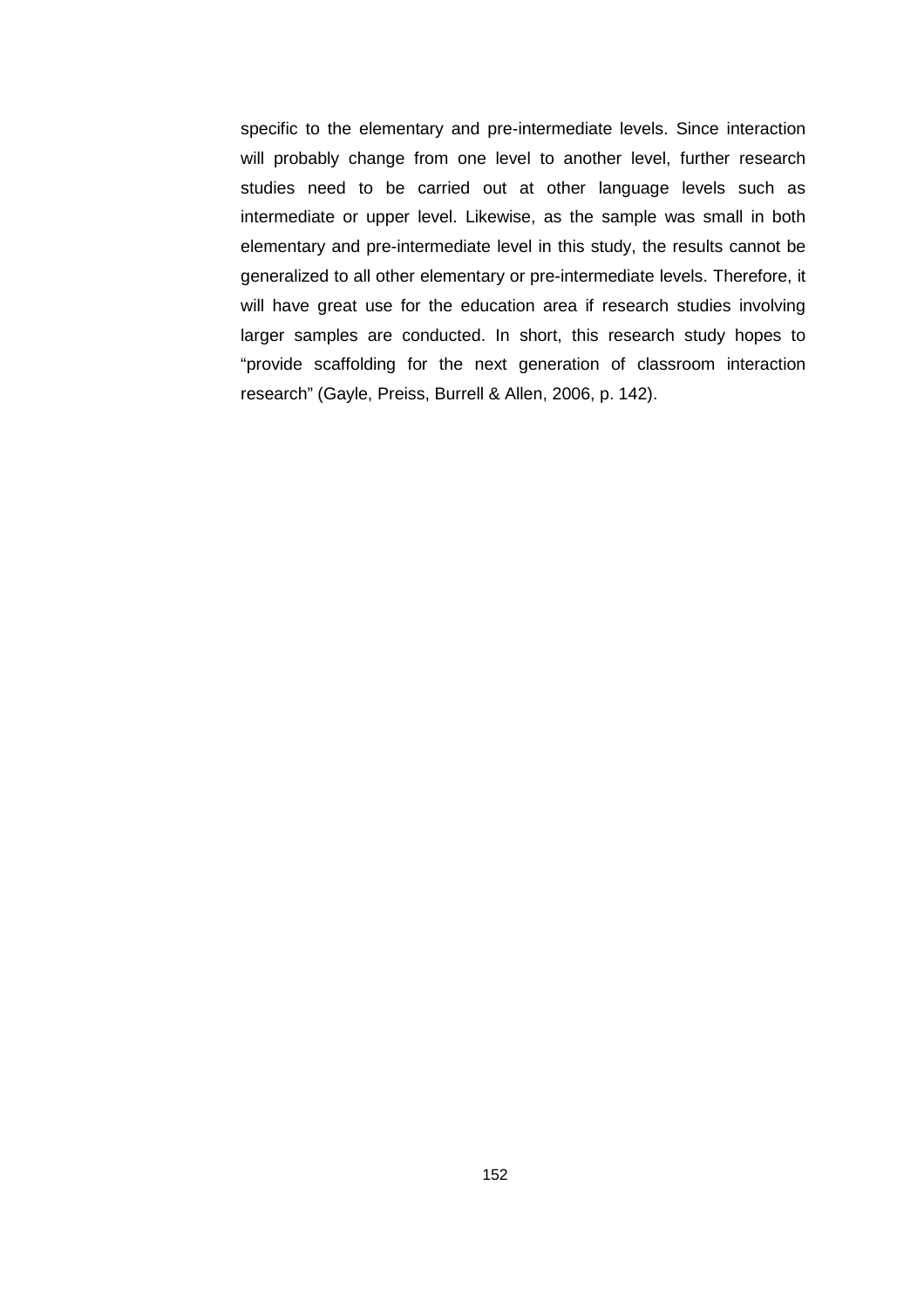# **REFERENCES**

Açıkgöz, K. Ü. (2005). Aktif Ö*ğ*renme. Retrieved from http://www.gullukaya.com/documents/aktifogrenme.doc

Allwright, D. (2000). Interaction and Negotiation in the language Classroom: Their Role in Learner Development. Retrieved from http://www.ling.lancs.ac.uk/groups/crile/docs/crile50allrigh.pdf

Allwright, D. & Bailey, D. (1991). Focus on the language classroom. Cambridge: Cambridge University Press.

Aydın, M. Z. (2001). Aktif Ö*ğ*retim Yöntemlerinden Buldurma (Sokrates) Yöntemi. CÜ *İlahiyat Fakültesi Dergisi*, 5 (1), 55-80. Retrieved from http://www.mehmetzekiaydin.com/bilimsel-makaleler/34-bilimselmakaleler/83-20013-aktif-oeretim-yoentemlerinden-buldurma-sokratesyoentemi-cue-lahiyat-fakueltesi-dergisi-cilt-5-say-1-sivas-2001-ss55-80

Bishop, P. E. (2000). Classroom Interaction. The Language-centered Resorce Bank Valencia Community College. Retrieved from http://faculty.valenciacc.edu/pbishop/lcrb/clssrm-interact.pdf

Borich, G. D. (2004) (5<sup>th</sup> edition). *Effective Teaching Methods*. New Jersey: Pearson, Merrill Prentice Hall.

Briggs, A.R.J. & Sommefeldt, D. (2002). Managing Effective Learning and Teaching. London: Paul Chapman Publishing.

Brock, C.A. (1986). The Effects of Referential Questions on ESL Classroom Discourse. TESOL Quarterly, 20, 47 – 59.

Brophy, J. E. & Good, T. L. (1974). Teacher-Student Relationships: Causes and Consequences. New York: Holt, Rinehart and Winston, Inc.

Brophy, J. (1985). Interactions of male and female students with male and female teachers. In L. Wilkinson & C. Marrett (Eds.), Gender influences in classroom interactions (pp. 115-142). Orlando, FL: Academic Press.

Byrne, D. (1991) (5<sup>th</sup> edition). Techniques for Classroom Interaction. New York: Longman.

Chin, C. (2006). Classroom Interaction in Science: teacher questioning and feedback to students' response. International Journal of Science Education, 28 (11), 1315- 1346.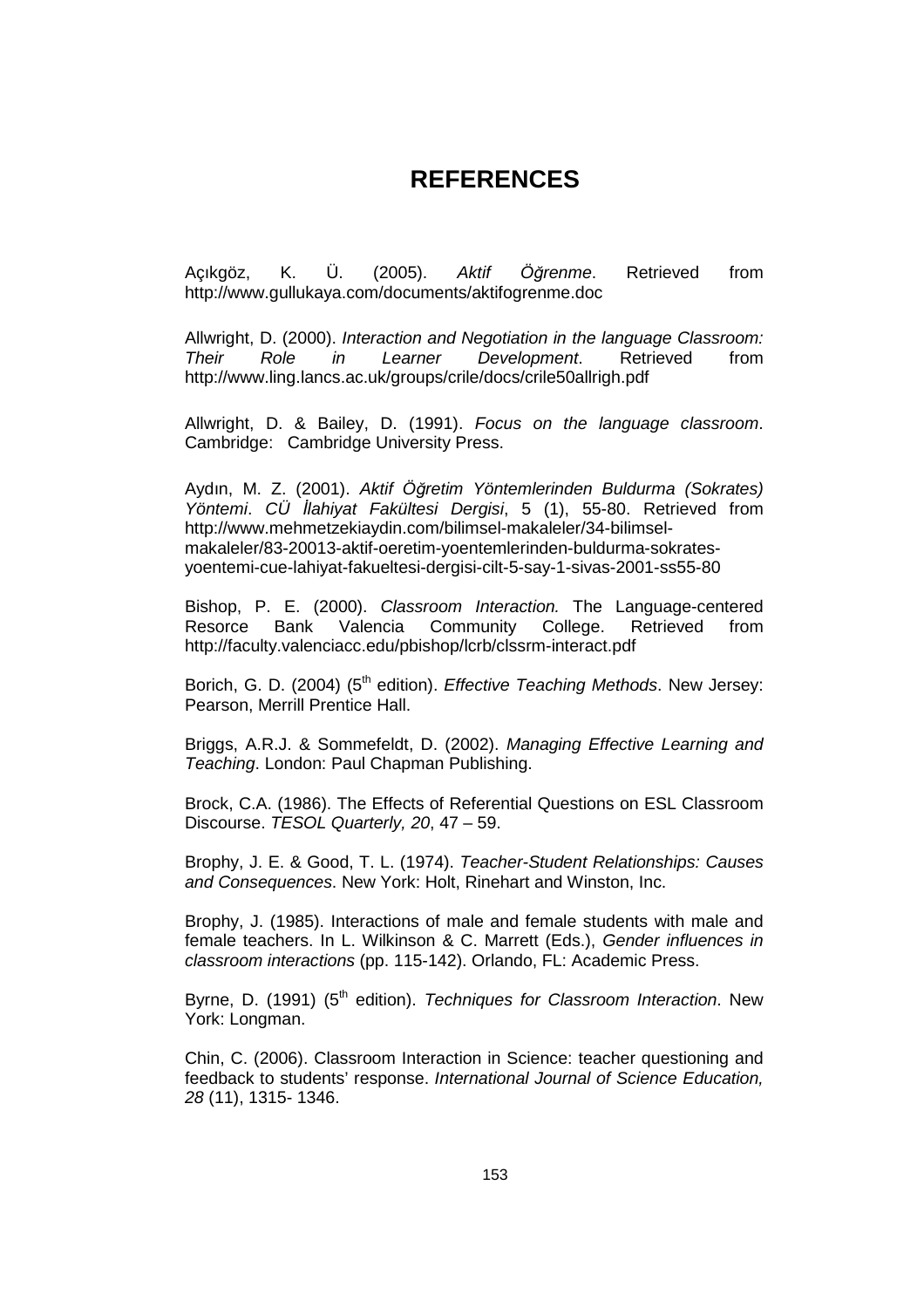Cohen, E. G. (1994) (2<sup>nd</sup> edition). Designing Groupwork: Strategies for the Heterogeneous Classroom. New York: Teachers College Press.

Colletti, A. B. (1987). Teaching Methods and Applied Techniques: A Selfdirected learning approach to principles and practice for excellence in the art of teaching and adult learning. New York: Keystone Publications, Inc.

Cooper, P. & McIntyre, D. (1996). Effective Teaching and Learning: Teachers' and Students' Perspectives. Buckingham: Open University Press.

Dell'Olio, J. M. & Donk, T. (2007). Models of Teaching: connecting student learning with standards. London: SAGE Publications.

Demirbolat, A. (2006). Sınıf Ortamı ve Grup Etkile*ş*imi. Retrieved from http://esincolak.blogcu.com/sinif-ortami-ve-grup-etkilesimi\_516694.html

Drudy, S. & Chathain, M. U. (2002). Gender Effects in Classroom Interaction: data collection, self-analysis and reflection. Evaluation and Research in Education, 16 (1), 34-50.

Flanders, N. A. (1965). Teacher Influence, Pupil Attitudes, and Achievement. Washington, D.C.: Government Printing Office.

Gass, S. M., & Torres, M. J. A. (2005). Attention when? : An investigation of a ordering effect of input and interaction. SSLA, 27, 1-31.

Gayle, B. M., Preiss, R. M., Burrell, N. & Allen, M. ( 2006). Classroom Communication and Instructional Processes: Advances Through Meta-Analysis. New Jersey: Lawrence Erlbaum Associates, Inc.

Golafshani, N. (2003). Understanding reliability and validity in qualitative research. The Qualitative Report, 8(4), 597-606. Retrieved from http://www.nova.edu/ssss/QR/QR8-4/golafshani.pdf

Gorman, A. H. (1969). Teachers and Learners: The Interactive Process of Education. Boston: Allyn and Bacon, Inc.

Hoyo, M. O. & Allen. D.D. (2006). The Use of Triangulation Methods in Qualitative Educational Research. Journal of College Science Teaching, 35 (4), 42-47.

Hybels, S. & Weaver II. R.L. (1995). Communicating Effectively. New York: McGraw-Hill, Inc.

Inamullah, M. (2005). Patterns of classroom interaction at different educational levels in the light of Flanders interaction analysis (Thesis, University of Arid Agriculture, 2005).

Jule, A. (2004). Gender, Participation and Silence in the Language Classroom. New York: Palgrave Macmillan.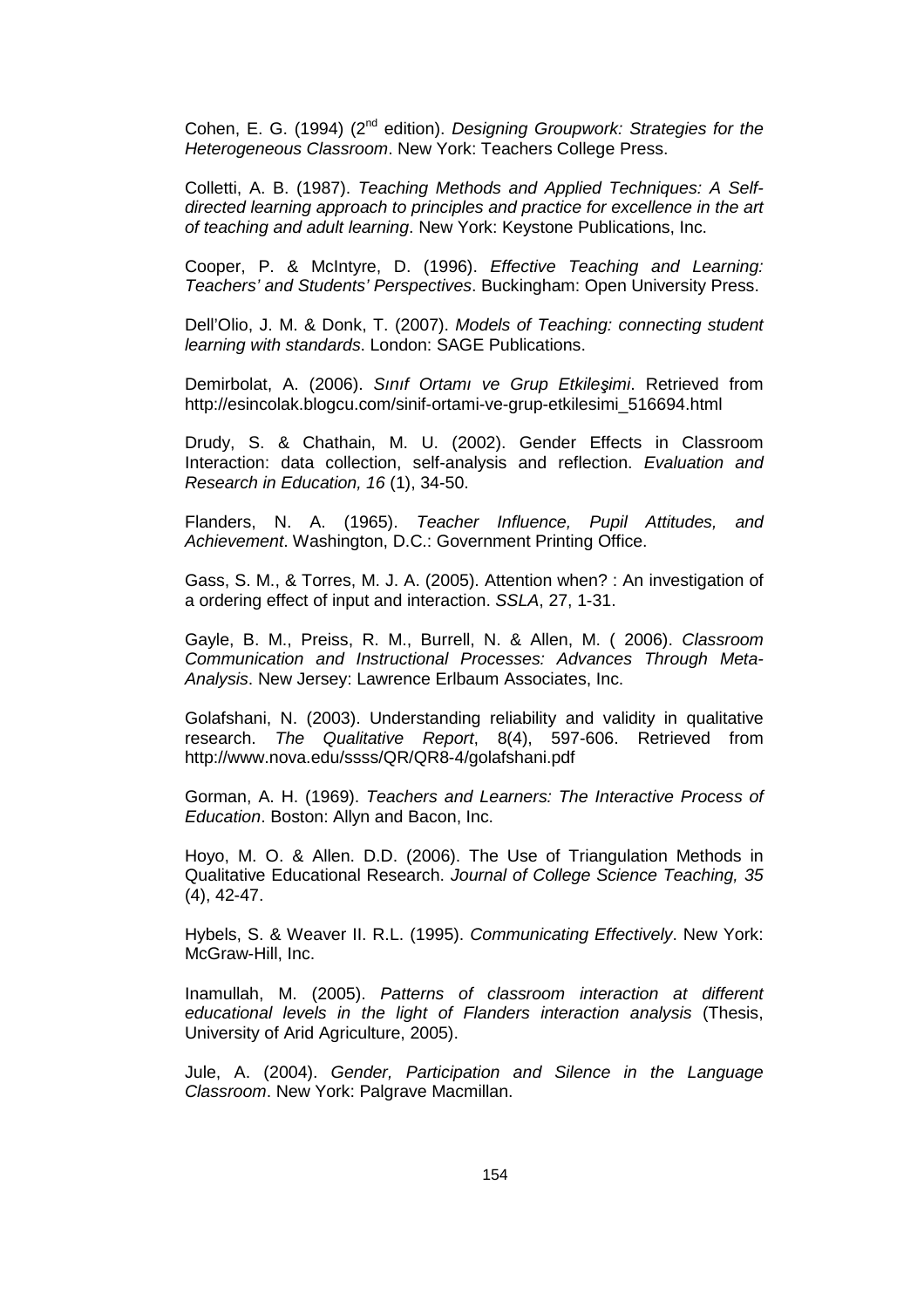Kahveci, M. & Imamoğlu, Y. (2007). Interactive Learning in Mathematics Education: Review of Recent Literature. Journal of Computers in Mathematics and Science Teaching, 26 (2), 137-153.

Khine, M.S. & Fisher, D. L. (2004). Teacher Interaction in Psychosocial Learning Environments: cultural differences and their implications in science instruction. Research in Science & Technological Education, 22 (1), 99-111.

Kumpulainen, K. & Wray, D. (2002). Classroom Interaction and Social Learning. London: Routledge Falmer.

Leech, N. L. & Onwuegbuzie, A. J. (2007). An array of qualitative data analysis tools: A call for data analysis triangulation. School Psychology Quarterly, 22 (4), 557-584.

Long, M. (1980). Input, interaction and second language acquisition. Unpublished Ph.D. dissertation. University of California at Los Angeles.

Long, M. (1981). 'Input, interaction and second language acquisition' in Winitz. Native Language and Foreign Acquisition. Annals of the New York Academy of Science, 379.

Long, M. (1996). "The role of the linguistic environment in second language acquisition". In W. Ritchie and T. Bhatia (eds) Handbook of second language acquisition. New York: Academic Press.

Long, M. (1990). The least a second language acquisition theory needs to explain. TESOL Quarterly, 24, 649-666.

Mohr, A.J.K. & Mohr, E. S. (2007). Extending English-language learners' classroom interactions using the Response Protocol. International Reading Association, 60 (5), 440-450.

Muijs, D. & Reynolds, D. (2005) (2<sup>nd</sup> edition). *Effective Teaching: evidence* and practice. London: SAGE Publications.

Myhill, D., Jones, S. & Hopper, R. (2006). Talking, Listening and Learning: Effective Talk in the Primary Classroom. Berkshire: Open University Press.

Orlich, D. C., Harder, R. J., Callahan, R. C., Trevisan, M. S. & Brown, A. H.  $(2004)$  ( $7<sup>th</sup>$  edition). Teaching Strategies: A guide to effective instruction. Boston: Houghton Mifflin Company.

Ornstein, A. C. & Lasley II, T. J. (2004) (4<sup>th</sup> edition). Strategies for Effective Teaching. New York: McGraw-Hill.

Rivers, W.M. (1987). Interactive Language Teaching. Cambridge: Cambridge University Press.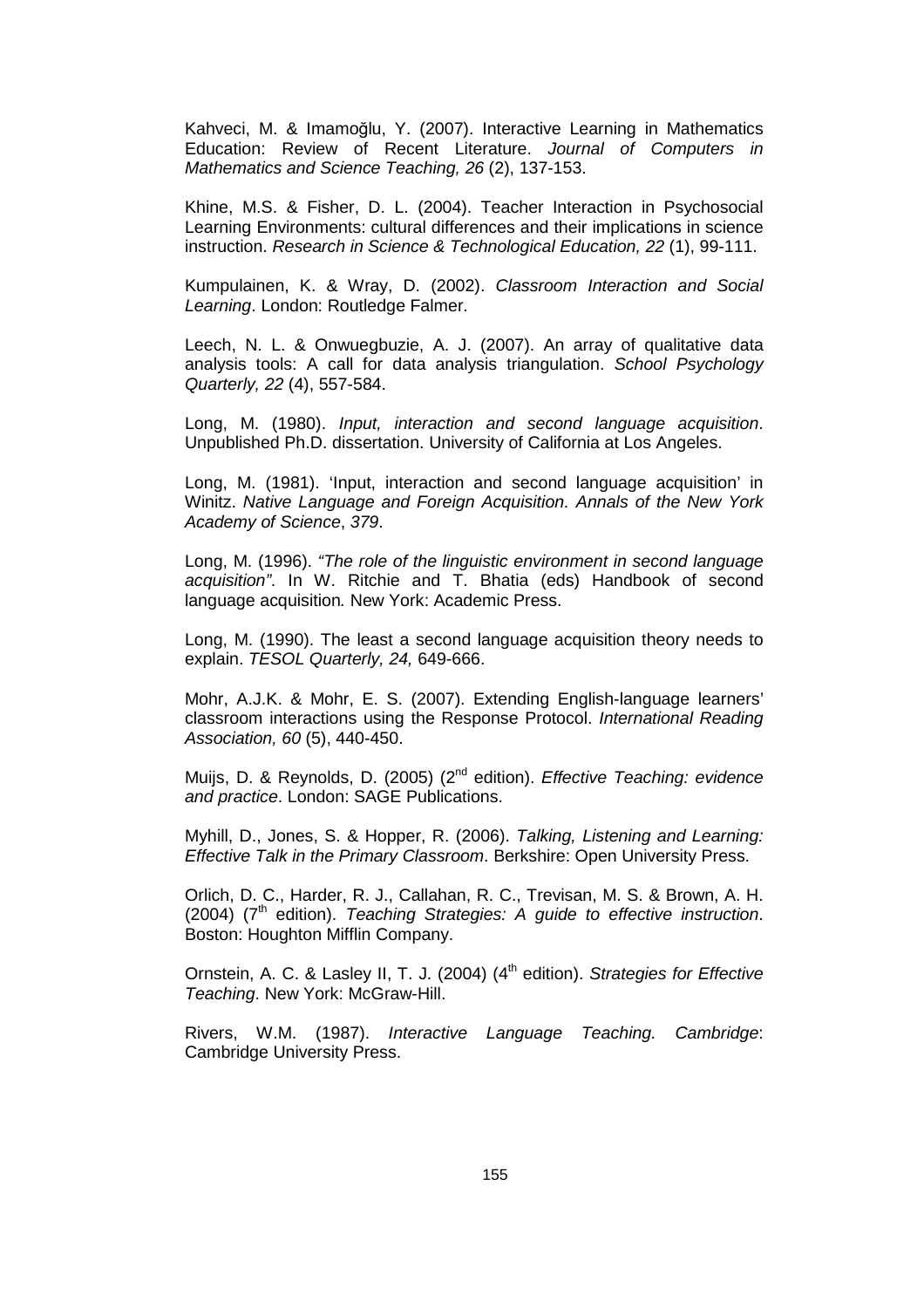Robinson, H.A. (1994): 'The Ethnography of Empowerment – The Transformative Power of Classroom Interaction'. London: The Falmer Press.

Sadker, M., Sadker, D., & Klein, S. (1991). The issue of gender in elementary and secondary education. In G. Grant (Ed.), Review of Research in Education, No. 17 (pp. 269-335). Washington, DC: American Educational Research Association.

Seedhouse, P. (2004). The Interactional Architecture of the Language Classroom: A conversation Analysis Perspective. MA: Blackwell Publishing.

Shomoossi, N. (2004). The effect of teachers' questioning behaviour on EFL classroom interaction: a classroom research study. The Reading Matrix, 4 (2).

Sime, D. (2006). What do learners make of teachers' gestures in the language classroom?. International Review of Applied Linguistics in Language Teaching, 44 (9), 211-230.

Sinclair, J. Mch. & Brazil, D. (1982). Teacher Talk. Oxford: Oxford University Press.

Stronge, J. H., Tucker, P. D. & Hindman, J. L. (2004). Handbook for Qualities of Effective Teachers. VA (Alexandria, Virginia): Association for Supervision and Curriculum Development Publications.

Tatar, M. (2004). Etkili Öğretmen. Yüzüncüyıl Üniversitesi Elektronik E*ğ*itim Fakültesi Dergisi, 11 (1), 1-12. Retrieved from http://efdergi.yyu.edu.tr/makaleler/cilt\_I/mustafa\_tatar.doc

The Quality of Instruction, EDS 544 Theories of Instruction, Retrieved 12 April, 2007, from http://www.fedu.metu.edu.tr/eds544/

Thomas, A.M. (1991). Classroom Interaction. Oxford: Oxford University Press.

Türk, A. (2006). E*ğ*itimde *Đ*leti*ş*im ve Etkile*ş*im. Retrieved from http://www.egitimhane.com/forum/index.php?topic=203.0

Willson, J. (29 November- 2 December, 1999). High and Low Achievers' Classroom Interaction Patterns in an Upper Primary Classroom. Paper presented at the AARE Conference – Melbourne, Australia

Yapıcı, M. & Gülveren, H. (2008). Ö*ğ*renci Açısından Ö*ğ*retmen Nitelikleri Hakkında Bir Ara*ş*tırma. Retrieved from http://egitimdenetimi.blogcu.com/ogrenci-acisindan-ogretmen-niteliklerihakkinda-bir-arastirma\_9005681.html

Yepez, M. E. (1994). An Observation of Gender-Specific Teacher Behaviour in the ESL Classroom. Sex Roles, 30 (1/2), 121-133.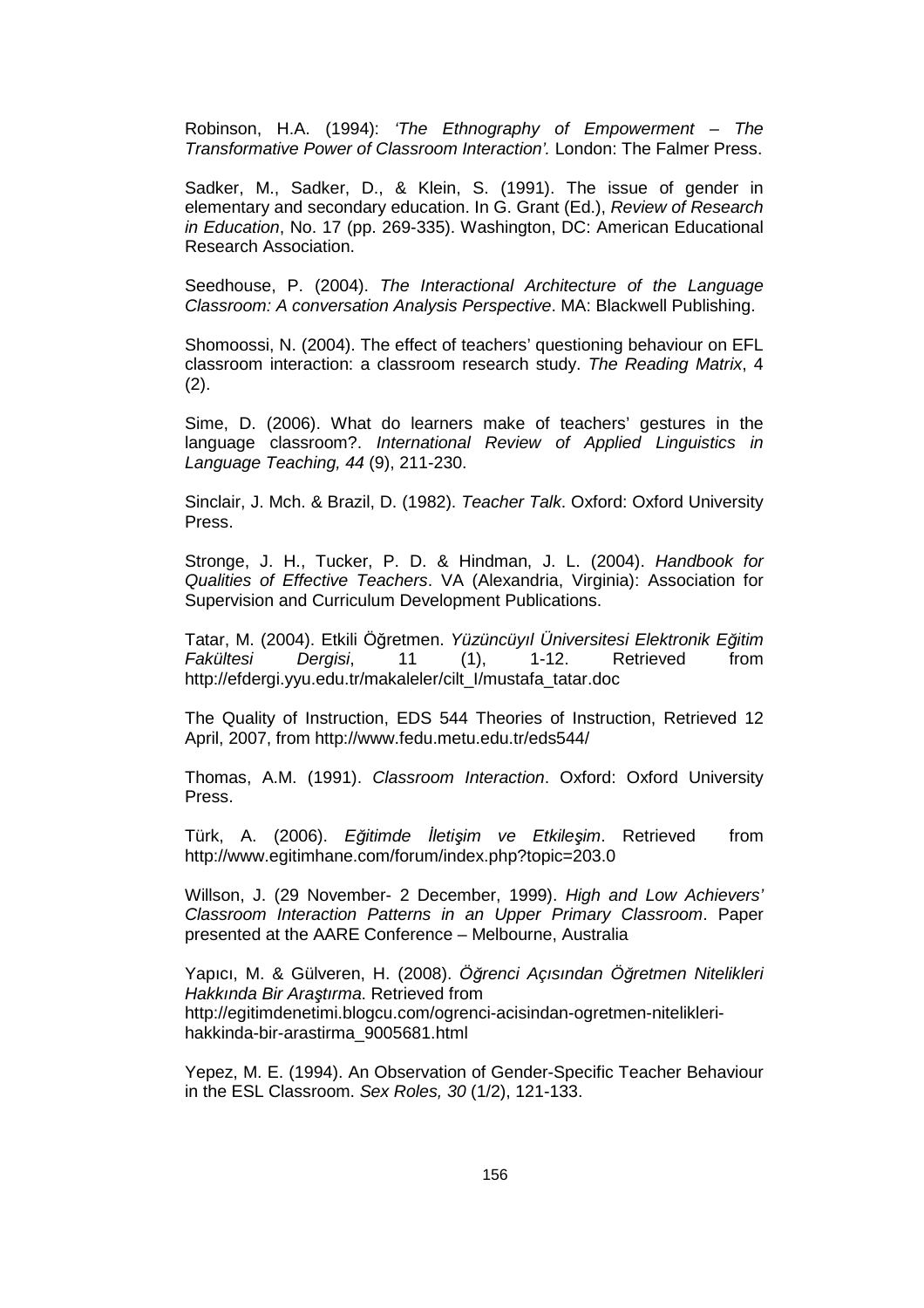# **APPENDIX A**

# **SEMI-STRUCTURED INTERVIEW**

**1.** What can you say about teacher-initiated interaction or student-initiated interaction more in most of your classes \_\_\_\_\_\_\_\_\_\_\_\_\_\_\_\_\_\_\_\_\_\_\_\_\_\_\_\_\_\_\_\_\_\_\_\_\_\_\_\_\_\_\_\_\_\_\_\_\_\_\_\_\_\_\_\_\_\_\_ \_\_\_\_\_\_\_\_\_\_\_\_\_\_\_\_\_\_\_\_\_\_\_\_\_\_\_\_\_\_\_\_\_\_\_\_\_\_\_\_\_\_\_\_\_\_\_\_\_\_\_\_\_\_\_\_\_\_\_ \_\_\_\_\_\_\_\_\_\_\_\_\_\_\_\_\_\_\_\_\_\_\_\_\_\_\_\_\_\_\_\_\_\_\_\_\_\_\_\_\_\_\_\_\_\_\_\_\_\_\_\_\_\_\_\_\_\_\_ **2.** Which one do you think is more intense in your classes: teacher-student or student-student interaction dominant in most of your classes? Why? \_\_\_\_\_\_\_\_\_\_\_\_\_\_\_\_\_\_\_\_\_\_\_\_\_\_\_\_\_\_\_\_\_\_\_\_\_\_\_\_\_\_\_\_\_\_\_\_\_\_\_\_\_\_\_\_\_\_\_ \_\_\_\_\_\_\_\_\_\_\_\_\_\_\_\_\_\_\_\_\_\_\_\_\_\_\_\_\_\_\_\_\_\_\_\_\_\_\_\_\_\_\_\_\_\_\_\_\_\_\_\_\_\_\_\_\_\_\_ \_\_\_\_\_\_\_\_\_\_\_\_\_\_\_\_\_\_\_\_\_\_\_\_\_\_\_\_\_\_\_\_\_\_\_\_\_\_\_\_\_\_\_\_\_\_\_\_\_\_\_\_\_\_\_\_\_\_\_ **3.** The results indicated that the male students interacted with the teacher more and they were more active compared to the female students. Do you think this situation is specific to the lessons observed through video camera or male students are mostly more active in classes? \_\_\_\_\_\_\_\_\_\_\_\_\_\_\_\_\_\_\_\_\_\_\_\_\_\_\_\_\_\_\_\_\_\_\_\_\_\_\_\_\_\_\_\_\_\_\_\_\_\_\_\_\_\_\_\_\_\_\_

\_\_\_\_\_\_\_\_\_\_\_\_\_\_\_\_\_\_\_\_\_\_\_\_\_\_\_\_\_\_\_\_\_\_\_\_\_\_\_\_\_\_\_\_\_\_\_\_\_\_\_\_\_\_\_\_\_\_\_

\_\_\_\_\_\_\_\_\_\_\_\_\_\_\_\_\_\_\_\_\_\_\_\_\_\_\_\_\_\_\_\_\_\_\_\_\_\_\_\_\_\_\_\_\_\_\_\_\_\_\_\_\_\_\_\_\_\_\_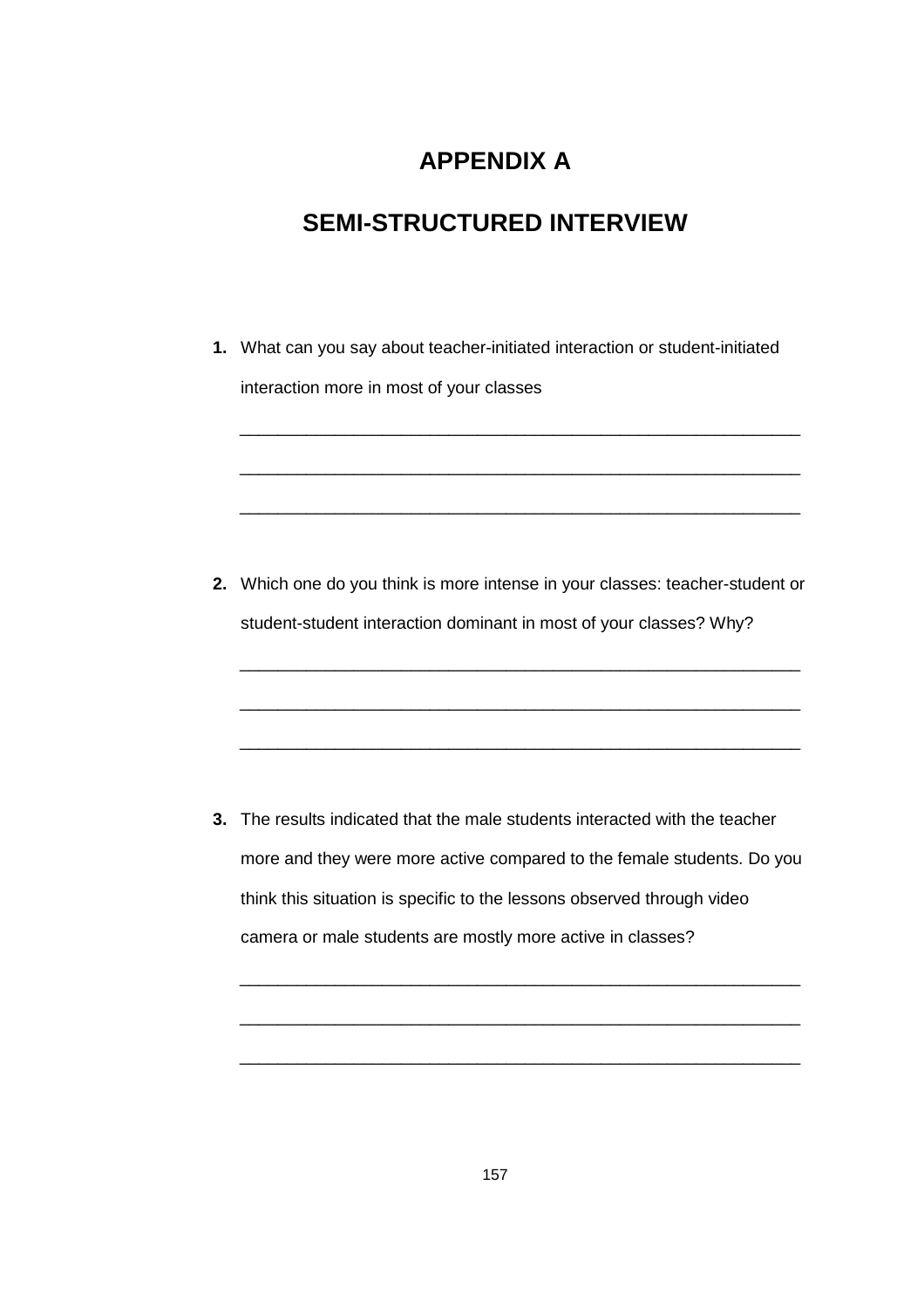| 4. Do you usually prefer to ask low-level or high-level questions in your   |
|-----------------------------------------------------------------------------|
| classes? Is there a specific reason for your preference?                    |
|                                                                             |
|                                                                             |
|                                                                             |
|                                                                             |
|                                                                             |
|                                                                             |
| 5. Do you think the amount of teacher talk or the amount of student talk is |
| more in most of your classes?                                               |
|                                                                             |
|                                                                             |
|                                                                             |

\_\_\_\_\_\_\_\_\_\_\_\_\_\_\_\_\_\_\_\_\_\_\_\_\_\_\_\_\_\_\_\_\_\_\_\_\_\_\_\_\_\_\_\_\_\_\_\_\_\_\_\_\_\_\_\_\_\_\_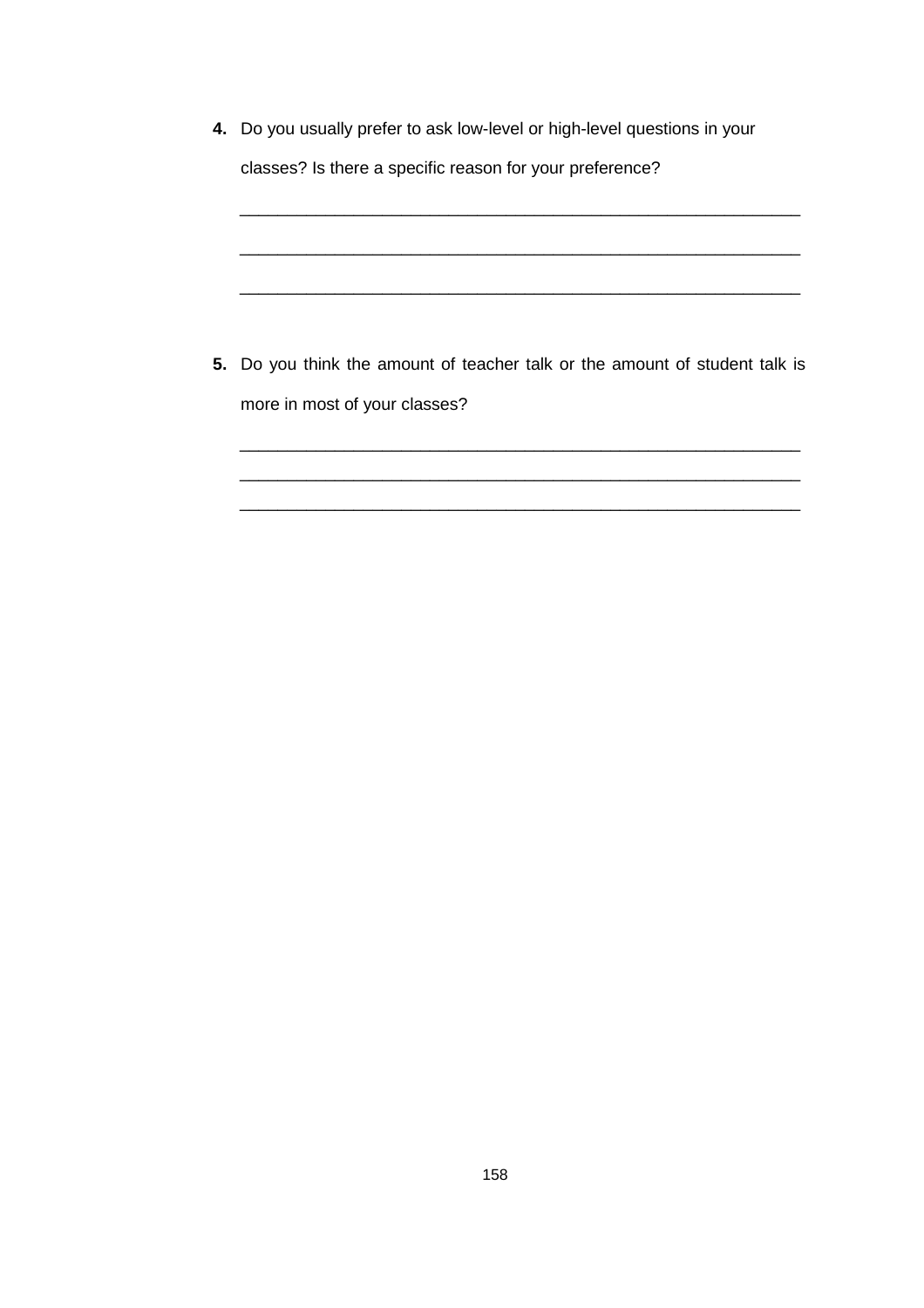# **APPENDIX B**

# **DEMOGRAPHIC INFORMATION LOG**

The information below was requested to obtain basic information about the students to be observed. Thank you for your help.

| The subject of the lesson:                                                                                             |  |  |  |  |  |
|------------------------------------------------------------------------------------------------------------------------|--|--|--|--|--|
| The number of students:                                                                                                |  |  |  |  |  |
| a) How long have you been teaching this class?                                                                         |  |  |  |  |  |
| b) Do you think most of your students $(75\%)$ are motivated to learn English?                                         |  |  |  |  |  |
| c) If your students are not motivated enough to learn English, what do you think<br>the possible reasons for this are? |  |  |  |  |  |
| The overall performance of your students $(75\%)$ :                                                                    |  |  |  |  |  |
| <b>Reading:</b><br>good<br>very good<br>weak<br>average                                                                |  |  |  |  |  |
| <b>Listening:</b><br>very good<br>weak<br>good<br>average                                                              |  |  |  |  |  |
| <b>Speaking:</b><br>very good<br>weak<br>good<br>average                                                               |  |  |  |  |  |
| Writing:<br>very good<br>weak<br>good<br>average                                                                       |  |  |  |  |  |
| Grammar:<br>weak<br>very good<br>good<br>average                                                                       |  |  |  |  |  |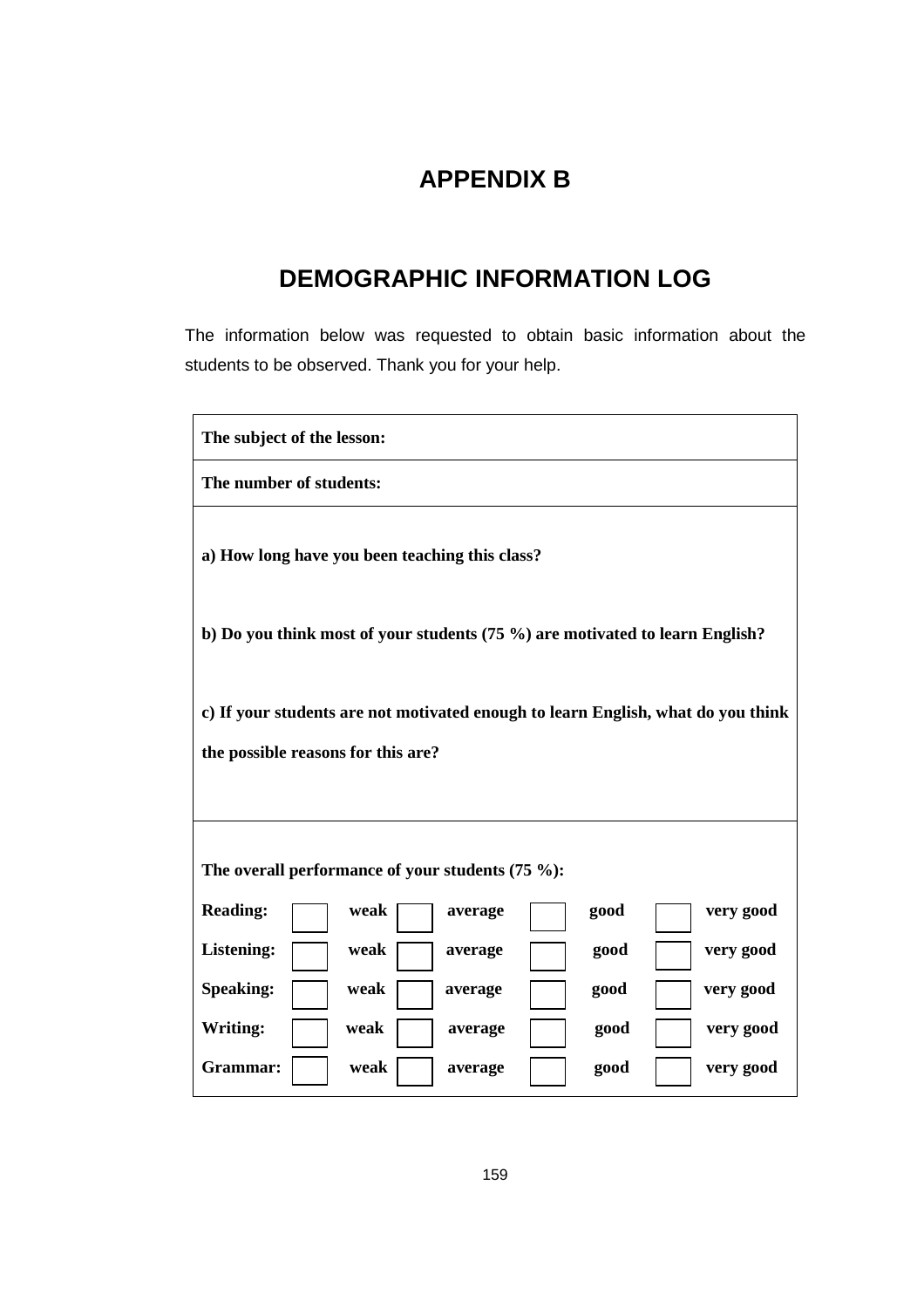## **APPENDIX C**

## **SAMPLE LESSON (CASE 5/ 2. LESSON)**



The class above was taught by a female teacher, who was 27 year-old and she had 3 year-teaching experience and she had been teaching in the institution for 2 years. She had been teaching this elementary class for 4 weeks. In the demographic information log, the teacher reported that 90 %of the students were motivated to learn English and they had a positive attitude towards English. Whereas the students had a moderate performance in Reading and Writing, they were good at Grammar. However, they were weak in Listening and Speaking. Normally, there are 9 students in class.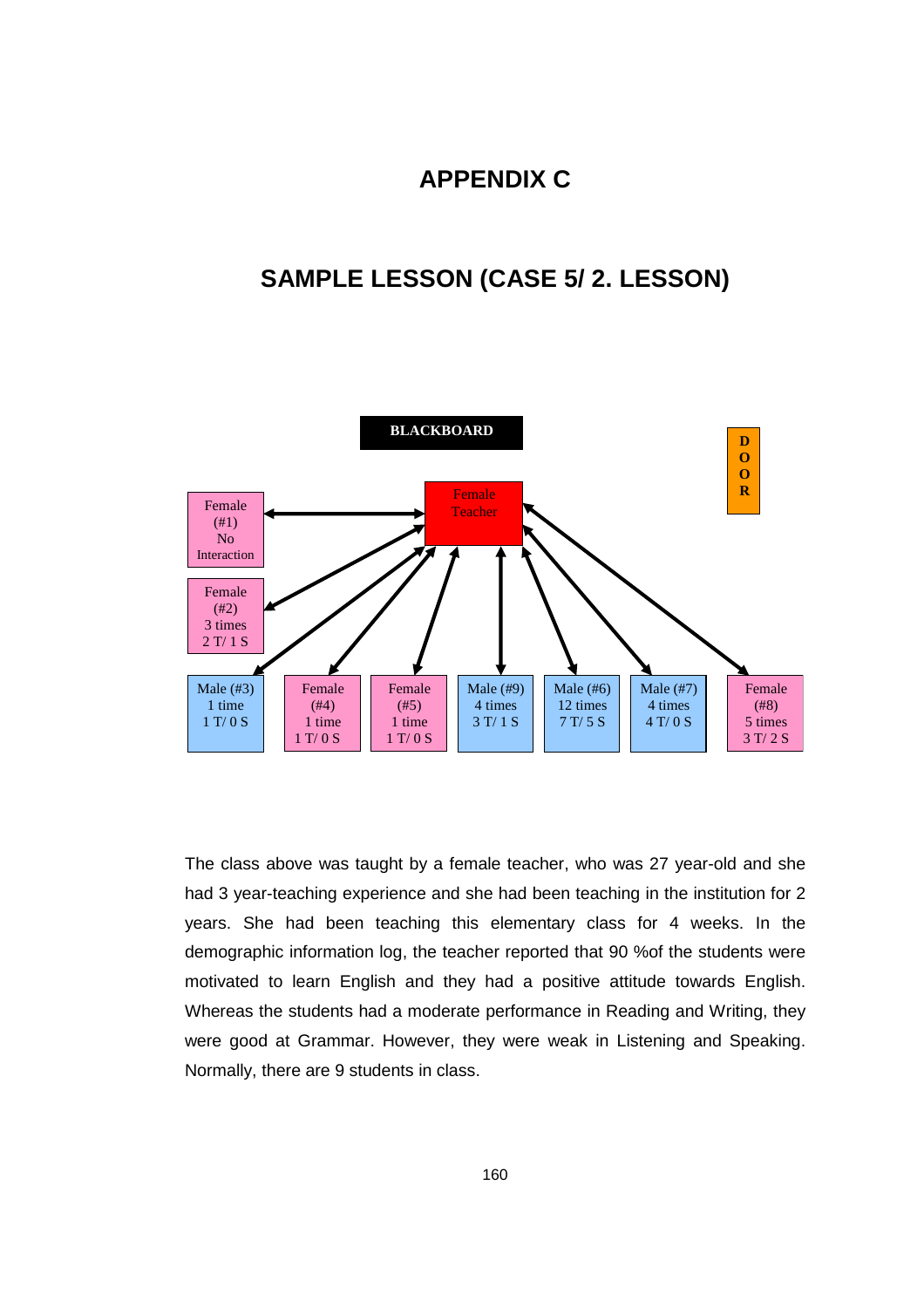In this hour, the teacher taught "Simple Present Tense" and the students sat on the same seats. A new student turned up in this hour and the number 9 was given to him. The first student, who was female, did not interact with the teacher. The second student, who was female, interacted with the teacher 3 times, 2 of which were teacher-initiated and 1 was student-initiated. The third student, who was male, interacted with the teacher only once, which was teacher-initiated. The fourth student, who was female, interacted with the teacher only once, which was teacher-initiated. The fifth student, who was female, interacted with the teacher only once, which was teacher-initiated. The sixth student, who was male, interacted with the teacher 12 times, 7 of which were teacher-initiated and 5 were student-initiated. The seventh student, who was male, had interaction with the teacher 4 times, all of which were teacher-initiated. The eighth student, who was female, interacted with the teacher 5 times, 3 of which were teacher-initiated and 2 were student-initiated. The ninth student, who was male, interacted with the teacher 4 times, 3 of which were teacher-initiated and 1 was student-initiated.

**Note:** In the sample lesson below, the actual names were not used for the sake of confidentiality. Instead, fake names were used when the teacher called out the students by their names. Moreover, whereas "T" stands for the teacher, "S" represents the students.

**T:** (Teacher enters the classroom). Hello! (The teacher looks at the class and takes the attendance and at this time a secretary comes into the classroom and passes a form to be explained to the students and the teacher explains the form in the native language since the level is elementary. The teacher finishes explaining the form to the students).

**S2:** Lesson on Sunday?

**T:** On Sunday we have revision in the first hour and then we have the exam. Final exam is two hours. Yes, what are we doing? Ok.

**S2:** Ok. Final exam.

**S6:** Teacher! You are again our teacher in the new course? **T:** Probably.

**S6:** Ok.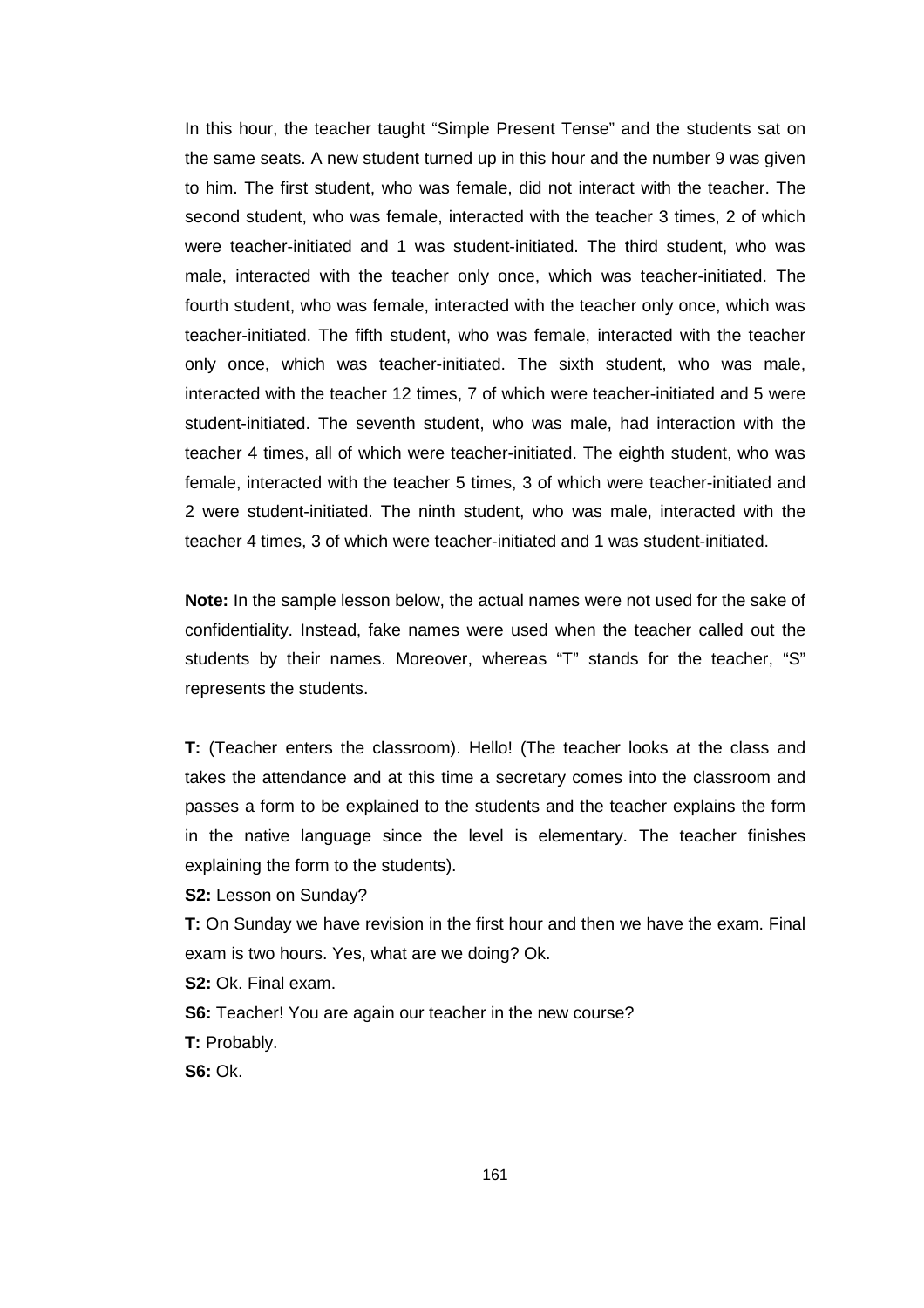**T:** Ok. May I clean the board? (The teacher cleans the notes written in the first hour). I will write some sentences in Simple Present Tense. Ok, I am writing it. "Esra go to the gym every morning". Every morning?

**S8:** Her sabah (The student gives the meaning in the native language).

**T:** Ok, Esra go to the gym every morning. Is it correct?

**S6:** Esra goes to the gym.

**T:** Yes, we add –es to the verb. Yes, Esra goes. Don't say "Esra go". Esra goes to the gym every morning. Ali, what do you do at weekends? Ok, you come to this language course. What else? Do you play football?

**S7:** No.

**T:** Do you play computer games?

**S7:** Yes

**T:** Ok, make a sentence: I (The teacher starts the sentence with I and expects the students to complete the rest).

**S7:** I play

**T:** computer games

**S7:** computer games

**T:** Very good. I play computer games. Ali … computer games (The teacher expects students to fill in the blank with verb –s).

**S6:** at weekends

**T:** at weekends. Very good. Ok, at weekends. Very good.

**S6:** Hı Hı.

**T:** Ok, so what is the blank here? (The teacher shows the blank in the sentence on the board).

**S6:** He plays computer games at weekends.

**T:** Very good. Very good. So, it should be verb –s. Ali plays, Esra goes, ok? (The teacher stresses on the verb –s by uttering the verbs "plays, goes" by raising her voice). It is equal to "she goes". She goes to the gym every morning. He plays computer games at weekends. Verb –s. Emre, what do you do at weekends?

**S6:** I going to home.

**T:** I going to home?

**S6:** I go home.

**T:** I go home. Ok. Emre goes to, not to, Emre goes home. Ahmet ! Emre go home? (The teacher expects Ahmet to reform the sentence by using verb -s).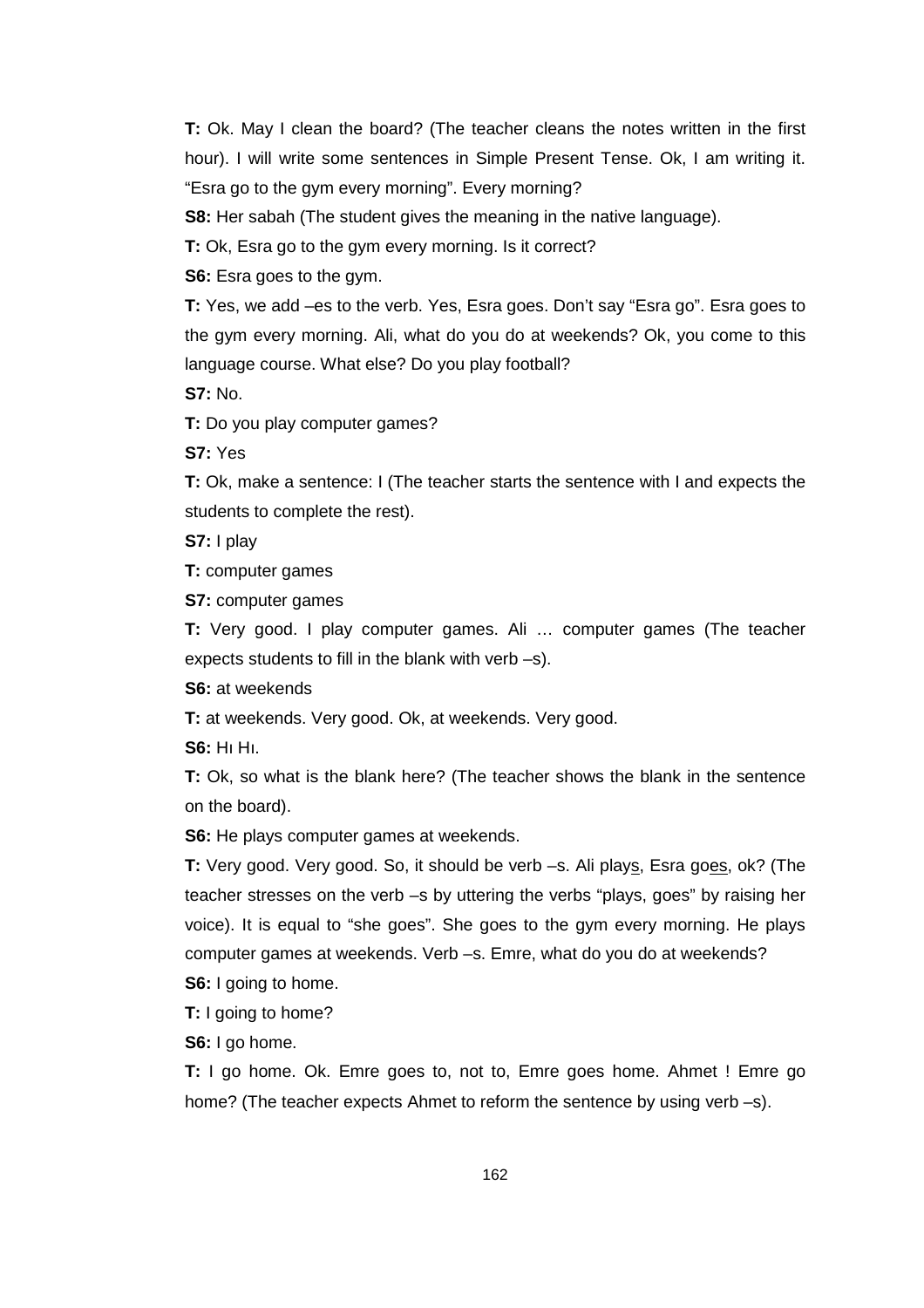**S3:** He is going, hmmmm, he goes home.

**T:** Very good. Yes, he goes home. Emre goes home. We are using verb –es. Salih (The 9<sup>th</sup> student), what do you do at weekends? Cinema, theatre, concert

(The teacher smiles and students also laughes)

**S6:** Bahçeli (a famous street in Ankara)?

**T:** Yes, hmmm Bahçeli? (The students laugh).

**S6:** Hı hı

**S9:** She, pardon, I read books

**T:** Very good

**S9:** and go to the cinema.

**T:** go to the cinema. Ok. Salih read books and go to the cinema at weekends. Esra , is it correct? Salih read books and go to the cinema.

**S8:** He goes.

**T:** Very good.

**S8:** He goes to the cinema at weekends.

**T:** at weekends and this part: "read books"

**S6:** reads books

**S8:** read? (The student asks the meaning of the word "read").

**T:** read means "read newspapers" (Later, the teacher takes a book in her hand and demonstrates the meaning of "read").

**S8:** sinemaya bakmak (The students utters what she understands in the native language but her guess is wrong).

**T:** No no read books. For example, novel which novel is popular now? For example? Harry Potter. Ok. Harry Potter novel.

**S8:** sinema konusuna bakmak (The student again utters what she understands in the native language).

**T:** It is not related to the cinema. Forget it, forget it. He reads books and goes to the cinema ok? Read or reads?

**S8:** reads

**T:** reads. Very good. It should be "reads". Salih reads books and goes to the cinema. Very good.

**S8:** read means "okumak". Sorry teacher!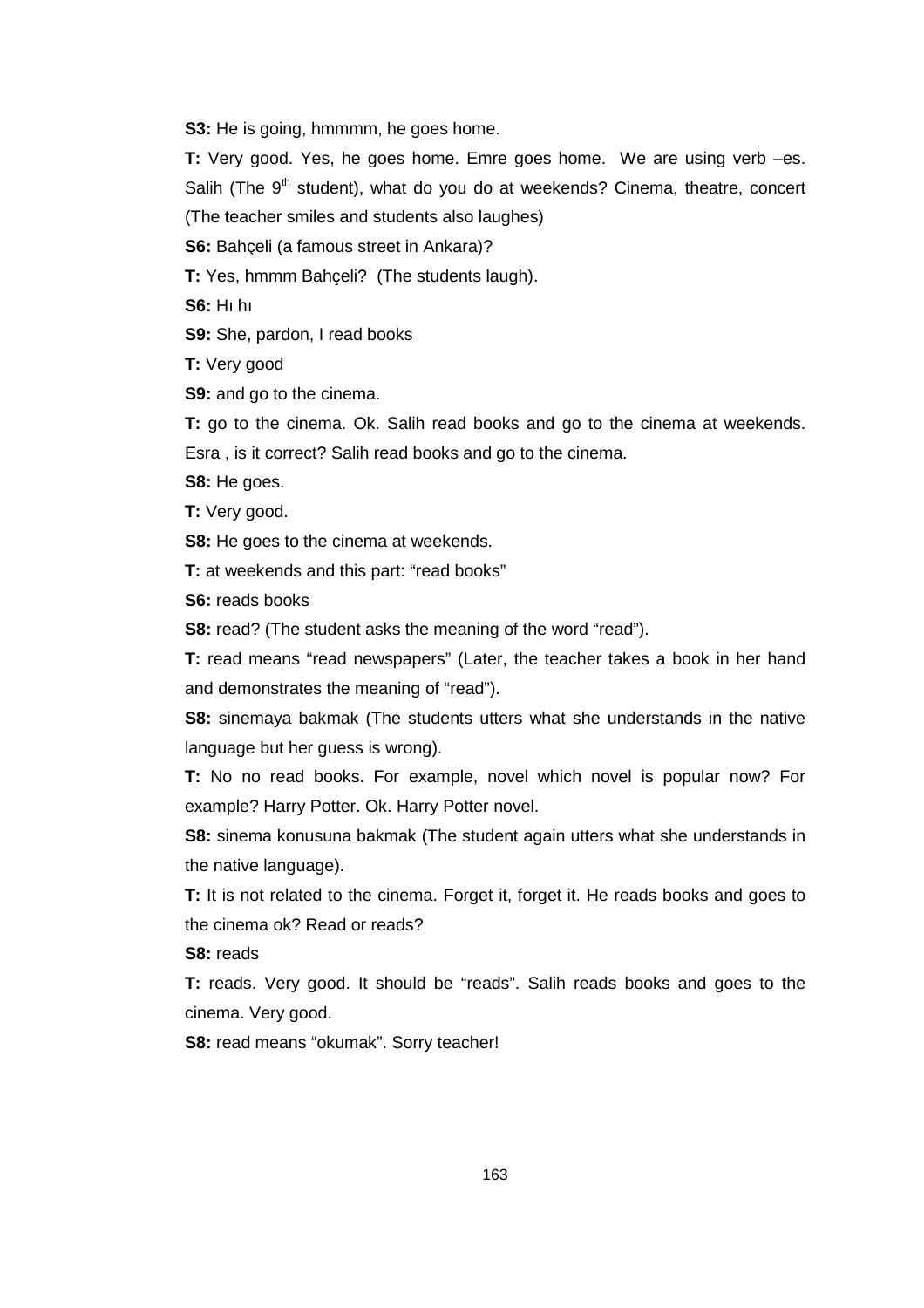**T:** Ok, ok. It does not matter. We are learning by making mistakes. Verb –s, ok, we have verb –s here because we have Salih here. Salih is he. Banu, what do you do at weekends?

**S5:** I am

**T:** I (The teacher corrects the student's saying "I am")

**S5:** I read books.

**T:** Very good. I read books. I read books. I will write your sentence. I read books. That is all.

**S5:** Yes.

**T:** I read books. Ok. Is it correct? I read books at weekends.

**S6:** No.

**T:** No. What is the mistake?

**S6:** I read book at weekend.

**T:** "read books" you can say because it is a plural noun. It should be "I read books at weekends". Ok? We are only changing the verb. It is not related to the noun. This is noun (The teacher shows "book, weekend" on the board). You can use it with I, you, we, they. No change. Do you understand it?

**S6:** No.

**T:** No? Ok. Weekend (The teacher shows the word "weekend" on the board). Weekend is a noun. You can do it plural.

**S6:** Yes.

**T:** It is related to subject-verb, subject-verb, only subject-verb. This is our subject. (The teacher shows the subject in the sentence on the board).

**S6:** At weekends means all weekends?

**T:** Hı hı. Yes. Good. It can be plural. For example, your subject is "I", your subject is "they". It can be plural. It does not matter, ok? The important thing is the verb, ok? Yes, do you understand?

**S6:** The student nods her head, which means "Yes" in Turkish.

**T:** Gonca, what do you do at weekends?

**S4:** I (The student starts the sentence with "I").

**T:** Do you meet your friends for example? Do you meet your friends? Meet? (The teacher demonstrates the meaning of the word "meet").

**S4:** I meet, I meets

**T:** I meet, I meets. Which one?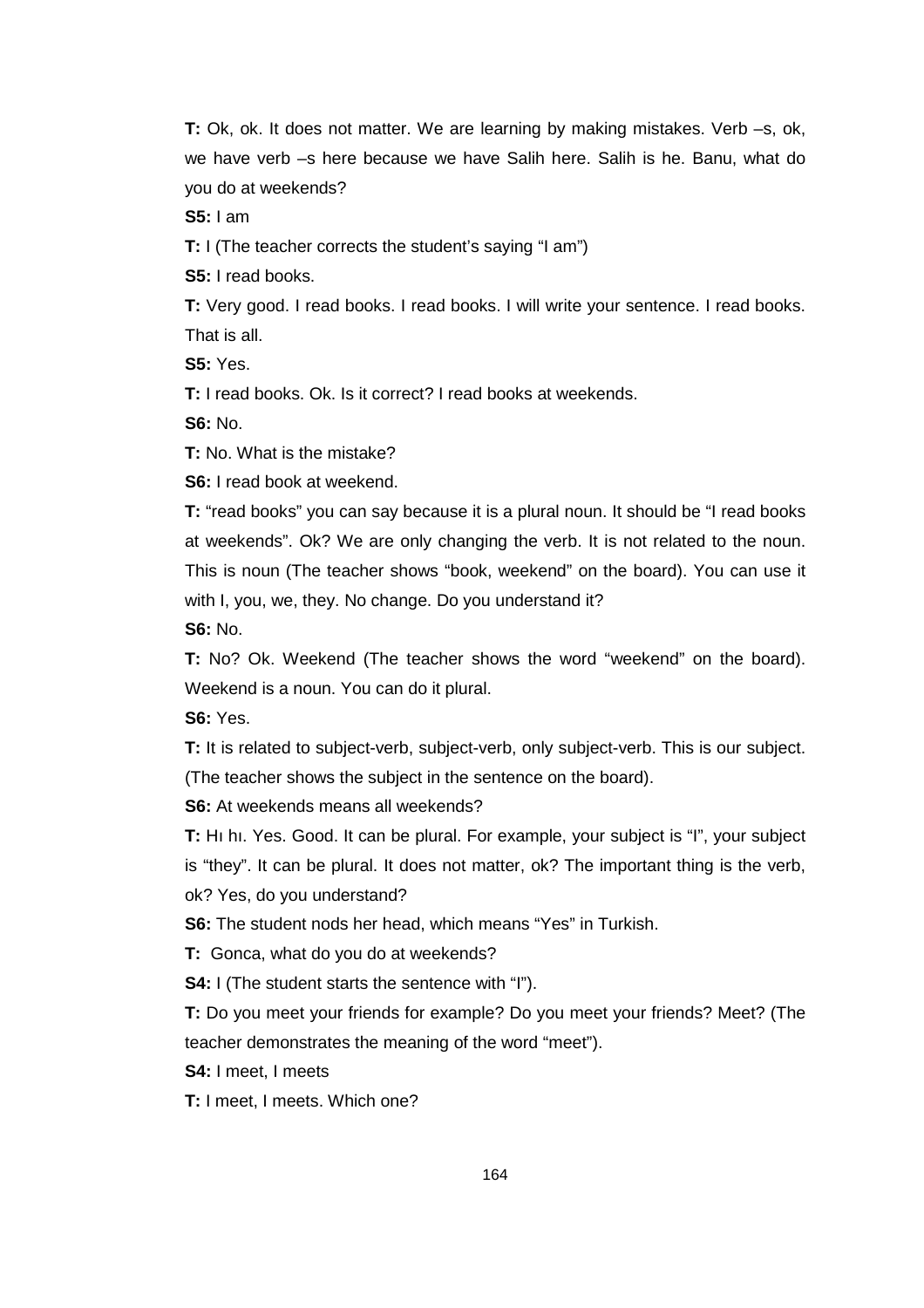**S4:** meet

**T:** I meet my friends.

**S4:** I meet my friends.

**T:** Ok, very good. "I meets" is wrong. I meet my friends. With "I, you, we, they", we are using verb 1. I meet my friends at weekends. (The student called Esra raises her hand to ask a question). Yes, Esra.

**S8:** My daughter is in America. Onu çok özlediğim için hergün onu arıyorum. (The student utters a Turkish sentence and asks the teacher to translate this into English).

**T:** I miss my daughter so I call her every day. I call my daughter. What is her name?

**S8:** Merve

**T:** Hı hı. I call Merve every day. Ok? I call Merve every day because I miss her very much. Miss? Do you know "miss"?

**S2:** özlemek (The student told the meaning in the native language).

**T:** Very good I miss her very much. Ok.

**S9:** I meet. Verb –s. I meets? (The student asks this question to confirm what he was writing in his notebook is correct).

**T:** No, no. It is wrong.

**S6:** I, you, we, they, no verb –s.

**T:** I, you, we, they. It is correct. "I meets" is wrong.

**S6:** She meets?

**T:** She meets. Correct. Ok. Let's write it here.

**S2:** She meets.

**T:** Hı hı. She meets. She meets her friends at weekends. If we have "she", we are using verb –s, ok Salih? With "he, she, it", we are using verb –s. With "I, you, we, they", we are using verb 1, always verb 1, ok? Think about Esra's sentence. Let's make this sentence for Esra.

**S6:** She calls Merve every days because she misses

**T:** Hı hı misses

**S6:** her very much.

**T:** Very good. Ok. Esra calls Merve every day. Ok? Emre, do not say "every days".

**S6:** Ok. Yes.